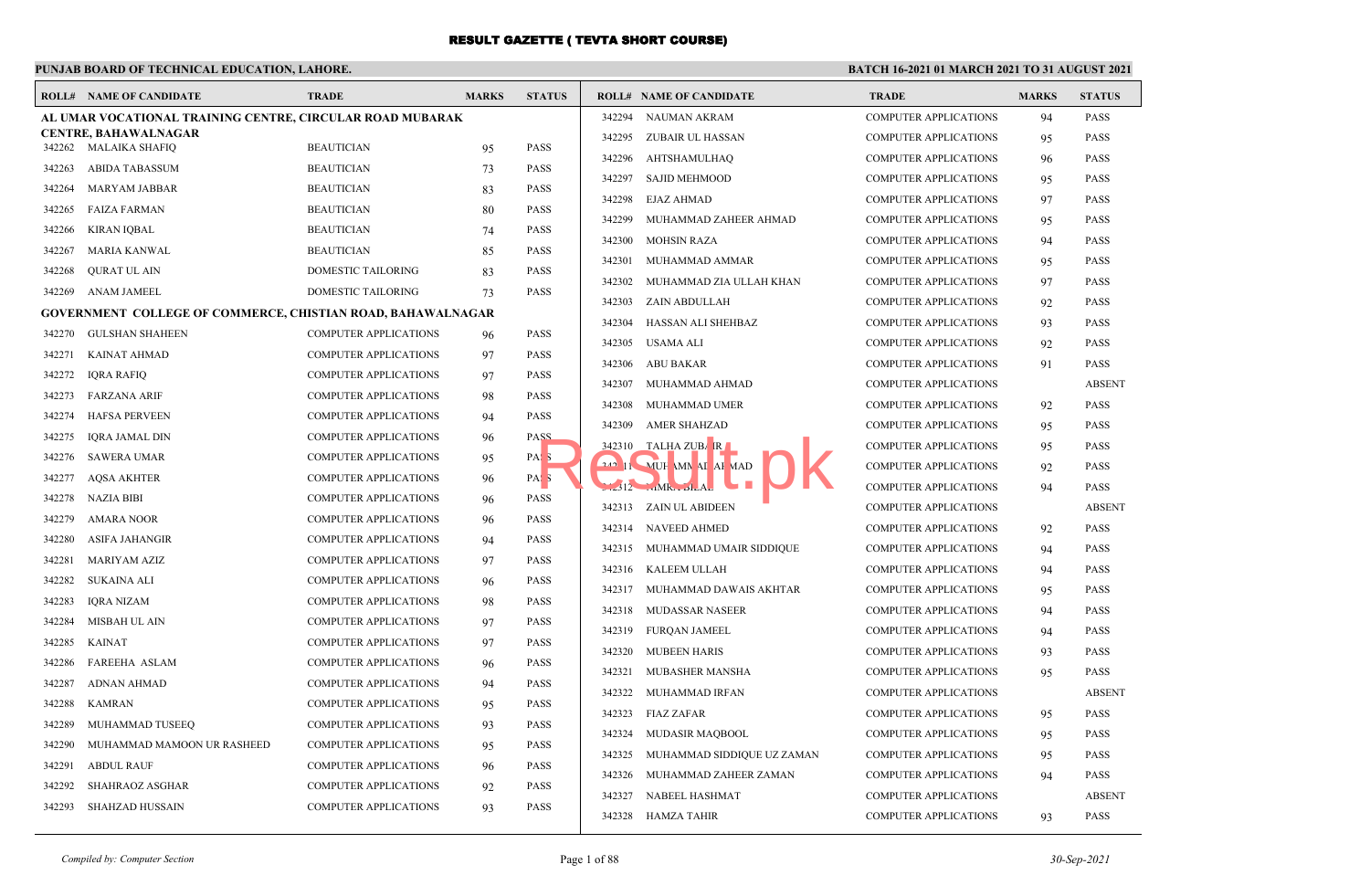# **PUNJAB BOARD OF TECHNICAL EDUCATION, LAHORE.**

|        | <b>ROLL# NAME OF CANDIDATE</b> | <b>TRADE</b>                 | <b>MARKS</b> | <b>STATUS</b>     |        | <b>ROLL# NAME OF CANDIDATE</b>             | <b>TRADE</b>                 | <b>MARKS</b> | <b>STATUS</b> |
|--------|--------------------------------|------------------------------|--------------|-------------------|--------|--------------------------------------------|------------------------------|--------------|---------------|
| 342329 | <b>FAISAL HAMEED</b>           | <b>COMPUTER APPLICATIONS</b> | 97           | <b>PASS</b>       | 342364 | ALI SAJJAD                                 | <b>COMPUTER APPLICATIONS</b> |              | <b>ABSENT</b> |
| 342330 | ALI RAZA                       | <b>COMPUTER APPLICATIONS</b> | 93           | <b>PASS</b>       |        | 342365 MUHAMMAD AZHAR                      | <b>COMPUTER APPLICATIONS</b> |              | <b>ABSENT</b> |
| 342331 | SYED SAJJAD HUSSAIN            | <b>COMPUTER APPLICATIONS</b> | 93           | <b>PASS</b>       | 342366 | KASHIF MEHMOOD                             | <b>COMPUTER APPLICATIONS</b> | 94           | <b>PASS</b>   |
| 342332 | <b>ATTIQUR REHMAN</b>          | <b>COMPUTER APPLICATIONS</b> | 92           | <b>PASS</b>       | 342367 | <b>SADIA ASLAM</b>                         | <b>COMPUTER APPLICATIONS</b> | 93           | <b>PASS</b>   |
| 342333 | MUHAMMAD AHMAD                 | <b>COMPUTER APPLICATIONS</b> | 93           | <b>PASS</b>       | 342368 | SOBIA AJMAL                                | <b>COMPUTER APPLICATIONS</b> | 97           | <b>PASS</b>   |
| 342334 | <b>MUZZAMIL HUSSAIN</b>        | <b>COMPUTER APPLICATIONS</b> | 95           | <b>PASS</b>       | 342369 | <b>SHOAIB IOBAL</b>                        | <b>COMPUTER APPLICATIONS</b> | 92           | <b>PASS</b>   |
| 342335 | <b>WAQAS AHMAD</b>             | COMPUTER APPLICATIONS        | 96           | <b>PASS</b>       | 342370 | AMIR SHAHZAD                               | <b>COMPUTER APPLICATIONS</b> | 94           | <b>PASS</b>   |
| 342336 | <b>WAZIR ALI</b>               | <b>COMPUTER APPLICATIONS</b> |              | <b>ABSENT</b>     | 342371 | SADIA HABIBA                               | <b>COMPUTER APPLICATIONS</b> | 96           | <b>PASS</b>   |
| 342337 | MUHAMMAD IRFAN RASHEED         | COMPUTER APPLICATIONS        | 92           | <b>PASS</b>       | 342372 | AHMAD ASHRAF                               | <b>COMPUTER APPLICATIONS</b> | 93           | <b>PASS</b>   |
| 342338 | <b>MAOSOOD AHAMD</b>           | <b>COMPUTER APPLICATIONS</b> |              | <b>ABSENT</b>     | 342373 | MUHAMMAD ARHAM                             | <b>COMPUTER APPLICATIONS</b> | 93           | <b>PASS</b>   |
| 342339 | <b>SEHRISH MUBEEN</b>          | <b>COMPUTER APPLICATIONS</b> | 94           | <b>PASS</b>       | 342374 | <b>ABDUL REHMAN</b>                        | <b>COMPUTER APPLICATIONS</b> | 93           | <b>PASS</b>   |
| 342340 | <b>RABIA ZAI</b>               | COMPUTER APPLICATIONS        | 95           | <b>PASS</b>       | 342375 | MUHAMMAD ABDULLAH KHAN                     | <b>COMPUTER APPLICATIONS</b> | 95           | <b>PASS</b>   |
| 342341 | <b>RAEES BASHEER</b>           | COMPUTER APPLICATIONS        |              | <b>ABSENT</b>     | 342376 | <b>MAZHAR FAREED</b>                       | <b>COMPUTER APPLICATIONS</b> | 95           | <b>PASS</b>   |
| 342342 | MUHAMMAD HASEEB                | COMPUTER APPLICATIONS        | 93           | <b>PASS</b>       | 342377 | <b>MEHREEN FIAZ</b>                        | <b>COMPUTER APPLICATIONS</b> | 96           | <b>PASS</b>   |
| 342343 | <b>AHMAD RAZA</b>              | <b>COMPUTER APPLICATIONS</b> | 95           | <b>PASS</b>       | 342378 | <b>GHULAM MURTAZA</b>                      | <b>COMPUTER APPLICATIONS</b> | 93           | <b>PASS</b>   |
| 342344 | MUHAMMAD SALMAN                | COMPUTER APPLICATIONS        | 94           | <b>PASS</b>       | 342379 | IQRA RAFIQ                                 | <b>COMPUTER APPLICATIONS</b> | 95           | <b>PASS</b>   |
| 342345 | <b>GHALIA SHABBIR</b>          | <b>COMPUTER APPLICATIONS</b> | 93           | PAS <sub>5</sub>  | 342380 | MOHSIN ALI                                 | <b>COMPUTER APPLICATIONS</b> | 93           | <b>PASS</b>   |
| 342346 | <b>SAADIA SHABBIR</b>          | <b>COMPUTER APPLICATIONS</b> | 96           | $PA: \rightarrow$ |        | 242 81 POM SA A EE                         | <b>COMPUTER APPLICATIONS</b> | 95           | <b>PASS</b>   |
| 342347 | <b>AMBREEN ALAM</b>            | <b>COMPUTER APPLICATIONS</b> | 93           | PAS <sub>3</sub>  |        | $1.382$ $1.4FL - 1.4$ $M_{\text{H}}$ $0.0$ | <b>COMPUTER APPLICATIONS</b> | 95           | <b>PASS</b>   |
| 342348 | <b>AWAIS QASIM</b>             | <b>COMPUTER APPLICATIONS</b> |              | <b>ABSENT</b>     | 342383 | KINZA RAMZAN                               | <b>COMPUTER APPLICATIONS</b> | 93           | <b>PASS</b>   |
| 342349 | <b>ABDULLAH SHAFIQ</b>         | COMPUTER APPLICATIONS        | 95           | <b>PASS</b>       | 342384 | ATKA QAISAR                                | <b>COMPUTER APPLICATIONS</b> | 94           | <b>PASS</b>   |
| 342350 | <b>FAISAL ZKRIA</b>            | <b>COMPUTER APPLICATIONS</b> | 97           | <b>PASS</b>       | 342385 | HAFIZ ABDUL HASEEB JAMAL                   | <b>COMPUTER APPLICATIONS</b> | 95           | <b>PASS</b>   |
| 342351 | <b>ABDUL MAJID</b>             | <b>COMPUTER APPLICATIONS</b> |              | <b>ABSENT</b>     | 342386 | <b>GHULAM RASOOL</b>                       | <b>COMPUTER APPLICATIONS</b> | 95           | <b>PASS</b>   |
| 342352 | <b>MUTTI UR REHMAN</b>         | <b>COMPUTER APPLICATIONS</b> | 93           | <b>PASS</b>       | 342387 | MUHAMMAD NAEEM                             | <b>COMPUTER APPLICATIONS</b> |              | <b>ABSENT</b> |
| 342353 | HAMMAD SATTAR                  | <b>COMPUTER APPLICATIONS</b> | 92           | PASS              | 342388 | MOHAMMAD HUSSAIN                           | <b>COMPUTER APPLICATIONS</b> | 94           | <b>PASS</b>   |
| 342354 | <b>ATIF SHAKOOR</b>            | <b>COMPUTER APPLICATIONS</b> | 93           | <b>PASS</b>       | 342389 | USAMA BIN JAMIL                            | <b>COMPUTER APPLICATIONS</b> | 95           | <b>PASS</b>   |
| 342355 | MUHAMMAD TAHSEEN AYOUB         | <b>COMPUTER APPLICATIONS</b> | 97           | <b>PASS</b>       | 342390 | <b>ABU HURAIRAH</b>                        | <b>COMPUTER APPLICATIONS</b> |              | <b>ABSENT</b> |
| 342356 | MUHAMMAD USMAN GHANI           | <b>COMPUTER APPLICATIONS</b> | 93           | <b>PASS</b>       | 342391 | DANIYAL SULTAN                             | <b>COMPUTER APPLICATIONS</b> | 96           | <b>PASS</b>   |
| 342357 | <b>TAIMOOR KHAN</b>            | <b>COMPUTER APPLICATIONS</b> |              | <b>ABSENT</b>     | 342392 | SANA ILYAS                                 | <b>COMPUTER APPLICATIONS</b> | 95           | <b>PASS</b>   |
| 342358 | RIDA AZIZ                      | <b>COMPUTER APPLICATIONS</b> | 97           | <b>PASS</b>       | 342393 | HAMZA ILYAS                                | <b>COMPUTER APPLICATIONS</b> | 95           | <b>PASS</b>   |
| 342359 | <b>SAIFULLAH</b>               | <b>COMPUTER APPLICATIONS</b> | 96           | <b>PASS</b>       | 342394 | SHEHZADA MUHAMMAD JUNAID                   | <b>COMPUTER APPLICATIONS</b> | 94           | <b>PASS</b>   |
| 342360 | <b>MUDASSAR NAZEER</b>         | <b>COMPUTER APPLICATIONS</b> | 92           | <b>PASS</b>       | 342395 | MUHAMMAD SABIR                             | <b>COMPUTER APPLICATIONS</b> | 96           | <b>PASS</b>   |
| 342361 | AYESHA MUSTAFA                 | <b>COMPUTER APPLICATIONS</b> | 94           | <b>PASS</b>       | 342396 | SHAHZAIB ALI                               | <b>COMPUTER APPLICATIONS</b> | 96           | <b>PASS</b>   |
| 342362 | <b>SONIA ISLAM</b>             | <b>COMPUTER APPLICATIONS</b> | 94           | <b>PASS</b>       | 342397 | <b>AHMAD HASSAN</b>                        | <b>COMPUTER APPLICATIONS</b> | 95           | <b>PASS</b>   |
| 342363 | <b>GHULAM MUSTAFA</b>          | <b>COMPUTER APPLICATIONS</b> |              | <b>ABSENT</b>     | 342398 | MUHAMMAD RIZWAN                            | <b>COMPUTER APPLICATIONS</b> | 92           | <b>PASS</b>   |
|        |                                |                              |              |                   |        |                                            |                              |              |               |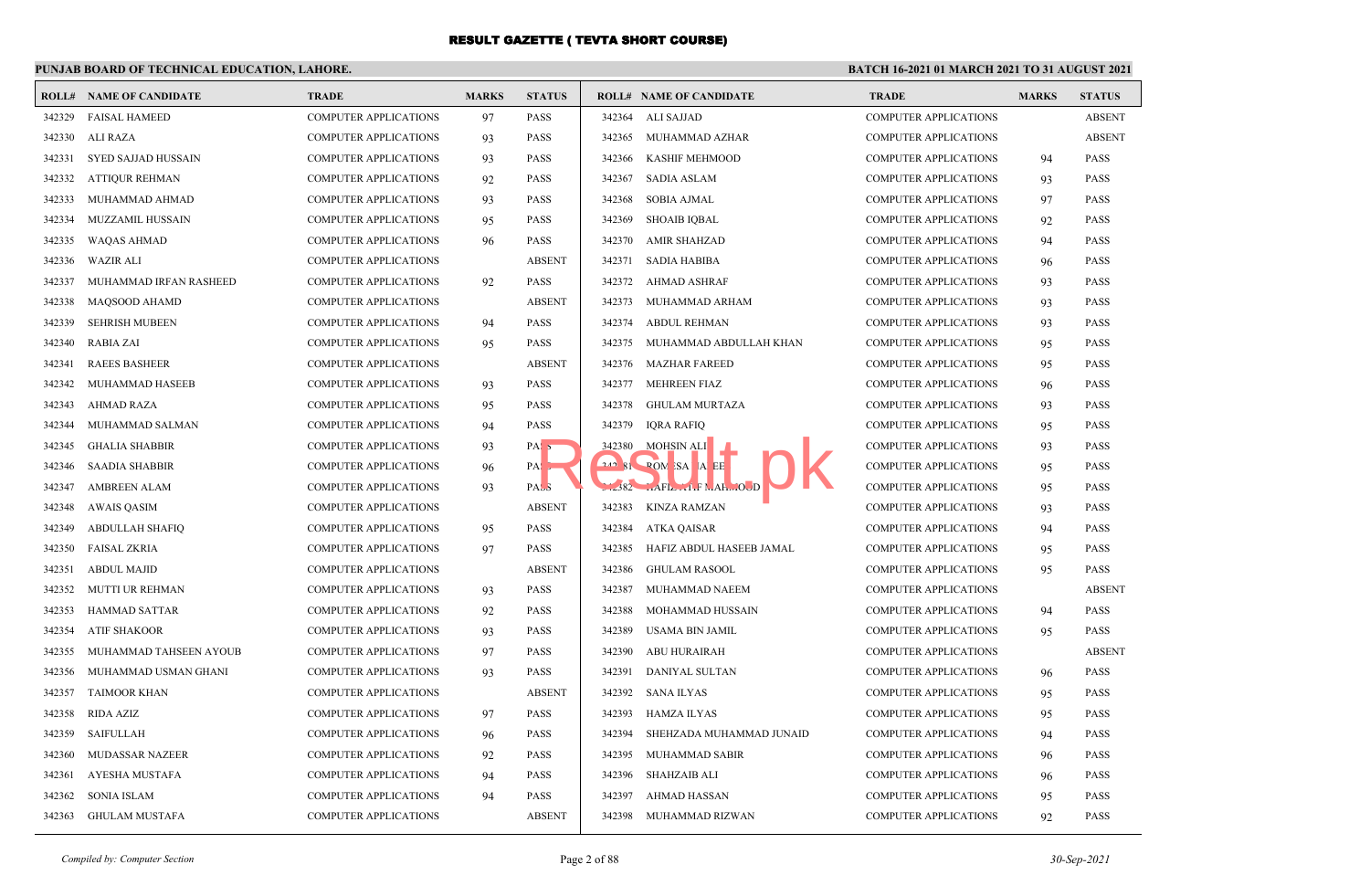## **PUNJAB BOARD OF TECHNICAL EDUCATION, LAHORE.**

|        | <b>ROLL# NAME OF CANDIDATE</b>                                | <b>TRADE</b>                 | <b>MARKS</b> | <b>STATUS</b>    |                  | <b>ROLL# NAME OF CANDIDATE</b>                             | <b>TRADE</b>                 | <b>MARKS</b> | <b>STATUS</b> |
|--------|---------------------------------------------------------------|------------------------------|--------------|------------------|------------------|------------------------------------------------------------|------------------------------|--------------|---------------|
| 342399 | SYED AFTAB HUSSAIN                                            | <b>COMPUTER APPLICATIONS</b> | 92           | PASS             |                  | 342432 SHAISTA KANWAL                                      | COMPUTER APPLICATIONS        | 95           | <b>PASS</b>   |
| 342400 | ALI MURTAZA                                                   | <b>COMPUTER APPLICATIONS</b> | 96           | <b>PASS</b>      |                  | HERITAGE INTERNATIONAL COLLEGE, HIGHWAY ROAD BILAL COLONY, |                              |              |               |
|        | <b>GOVT. INSTITUTE OF COMMERCE FOR WOMEN, CHISHTIAN ROAD,</b> |                              |              |                  | <b>CHISHTIAN</b> |                                                            |                              |              |               |
|        | <b>BAHAWALNAGAR</b>                                           |                              |              |                  |                  | 342433 NAZISH SHAHZADI                                     | <b>BEAUTICIAN</b>            | 92           | <b>PASS</b>   |
| 342401 | MARYAM MAJEED                                                 | <b>COMPUTER APPLICATIONS</b> | 96           | PASS             | 342434           | AQSA RAJAB ALI                                             | <b>BEAUTICIAN</b>            | 91           | <b>PASS</b>   |
| 342402 | <b>FIRDOS SADDIQUE</b>                                        | <b>COMPUTER APPLICATIONS</b> | 98           | PASS             | 342435           | QAFIA                                                      | <b>BEAUTICIAN</b>            | 88           | PASS          |
| 342403 | <b>IQRA SAJAD</b>                                             | <b>COMPUTER APPLICATIONS</b> | 98           | PASS             | 342436           | <b>MARYAM TARIQ</b>                                        | <b>BEAUTICIAN</b>            | 85           | <b>PASS</b>   |
| 342404 | <b>UME KALSOOM</b>                                            | <b>COMPUTER APPLICATIONS</b> | 98           | PASS             | 342437           | MUHAMMAD WASEEM                                            | <b>COMPUTER APPLICATIONS</b> | 84           | <b>PASS</b>   |
| 342405 | NIMRA GULSHAN                                                 | <b>COMPUTER APPLICATIONS</b> | 95           | PASS             | 342438           | <b>MOHSIN ABBAS</b>                                        | <b>COMPUTER APPLICATIONS</b> | 88           | <b>PASS</b>   |
| 342406 | <b>TOBA NAZIM</b>                                             | <b>COMPUTER APPLICATIONS</b> | 99           | <b>PASS</b>      | 342439           | MUHAMMAD ILYAS                                             | <b>COMPUTER APPLICATIONS</b> | 84           | <b>PASS</b>   |
| 342407 | <b>MAHAM NAZIM</b>                                            | <b>COMPUTER APPLICATIONS</b> | 99           | PASS             | 342440           | MUHAMMAD AHMED                                             | COMPUTER APPLICATIONS        | 87           | PASS          |
| 342408 | <b>AZHAR SALEEM</b>                                           | <b>COMPUTER APPLICATIONS</b> |              | <b>ABSENT</b>    | 342441           | MUHAMMAD ARSLAN                                            | <b>COMPUTER APPLICATIONS</b> | 91           | PASS          |
| 342409 | <b>FARIA ABDULLAH</b>                                         | <b>COMPUTER APPLICATIONS</b> | 96           | PASS             | 342442           | <b>HASAN ABBAS</b>                                         | <b>COMPUTER APPLICATIONS</b> | 90           | <b>PASS</b>   |
| 342410 | <b>SABA MIRZA</b>                                             | <b>COMPUTER APPLICATIONS</b> | 97           | PASS             | 342443           | SHARAZ AHMAD MUSHTAQ                                       | COMPUTER APPLICATIONS        | 88           | <b>PASS</b>   |
| 342411 | RUKHSAR IQBAL                                                 | <b>COMPUTER APPLICATIONS</b> | 97           | <b>PASS</b>      | 342444           | MUHAMMAD AHMAD                                             | <b>COMPUTER APPLICATIONS</b> | 91           | <b>PASS</b>   |
| 342412 | NASEEM KHUSHI MUHAMMAD                                        | <b>COMPUTER APPLICATIONS</b> | 99           | PASS             | 342445           | <b>ABDUL MAJID</b>                                         | <b>COMPUTER APPLICATIONS</b> | 88           | <b>PASS</b>   |
| 342413 | <b>SIDRA JAMIL</b>                                            | <b>COMPUTER APPLICATIONS</b> | 96           | PASS             |                  | 342446 MUHAMMAD AHMED RAZA                                 | <b>COMPUTER APPLICATIONS</b> | 96           | <b>PASS</b>   |
| 342414 | <b>FAZILA FIYAZ</b>                                           | <b>COMPUTER APPLICATIONS</b> | 94           | PAS <sub>3</sub> |                  | $24.47$ AMRSAZ                                             | <b>COMPUTER APPLICATIONS</b> | 95           | <b>PASS</b>   |
| 342415 | HAFIZA ZOBIA IQBAL                                            | <b>COMPUTER APPLICATIONS</b> | 96           | PAS <sub>5</sub> |                  | 342448 M JH MN AI ZA HD                                    | <b>COMPUTER APPLICATIONS</b> | 85           | <b>PASS</b>   |
| 342416 | AYESHA IQBAL                                                  | COMPUTER APPLICATIONS        | 95           | PASS             |                  | 342449 MUHAMMAD AHMAD B. JWA                               | <b>COMPUTER APPLICATIONS</b> | 88           | <b>PASS</b>   |
| 342417 | MUHAMMAD ABDULLAH                                             | <b>COMPUTER APPLICATIONS</b> | 99           | PASS             |                  | 342450 JAVEED ASHRAF                                       | <b>COMPUTER APPLICATIONS</b> | 88           | PASS          |
| 342418 | RUKHSANA HASAN                                                | <b>COMPUTER APPLICATIONS</b> | 97           | PASS             | 342451           | MUHAMMAD KHAWAR MUNIR                                      | <b>COMPUTER APPLICATIONS</b> | 88           | <b>PASS</b>   |
| 342419 | KASHIF MEHMOOD BHATTI                                         | <b>COMPUTER APPLICATIONS</b> | 96           | PASS             | 342452           | <b>ASFAND YAR</b>                                          | <b>COMPUTER APPLICATIONS</b> | 84           | <b>PASS</b>   |
| 342420 | MUHAMMAD MUBASHIR NADEEM                                      | COMPUTER APPLICATIONS        | 95           | PASS             | 342453           | MUHAMMAD ZEESHAN ARBAZ                                     | COMPUTER APPLICATIONS        | 88           | <b>PASS</b>   |
| 342421 | <b>WAHEED ASLAM</b>                                           | <b>COMPUTER APPLICATIONS</b> | 96           | PASS             | 342454           | KHAN<br>MUHAMMAD ABDULLAH                                  | <b>COMPUTER APPLICATIONS</b> | 90           | <b>PASS</b>   |
| 342422 | <b>FAIZA ASHRAF</b>                                           | <b>COMPUTER APPLICATIONS</b> | 97           | PASS             | 342455           | <b>AHMAD TAHSEEN</b>                                       | <b>COMPUTER APPLICATIONS</b> |              | <b>PASS</b>   |
| 342423 | <b>IMMAMA TARIQ</b>                                           | <b>COMPUTER APPLICATIONS</b> | 98           | PASS             | 342456           | MUHAMMAD HASSAM BIN IJAZ                                   |                              | 94           | <b>PASS</b>   |
| 342424 | <b>MAJID HAMEED</b>                                           | <b>COMPUTER APPLICATIONS</b> | 96           | PASS             |                  |                                                            | COMPUTER APPLICATIONS        | 88           |               |
| 342425 | TAYYABA MUQSOOD                                               | <b>COMPUTER APPLICATIONS</b> | 97           | <b>PASS</b>      | 342457           | FAIZAN SHAH BHATTI                                         | COMPUTER APPLICATIONS        | 85           | PASS          |
| 342426 | <b>AQSA AYUB</b>                                              | <b>COMPUTER APPLICATIONS</b> | 94           | PASS             | 342458           | <b>ANOSH ASHRAF</b>                                        | COMPUTER APPLICATIONS        | 89           | <b>PASS</b>   |
| 342427 | AYESHA QAYYUM                                                 | <b>COMPUTER APPLICATIONS</b> | 95           | PASS             | 342459           | EZZA MENAL                                                 | <b>COMPUTER APPLICATIONS</b> | 95           | <b>PASS</b>   |
| 342428 | <b>HASEEB ZULFIOAR</b>                                        | <b>COMPUTER APPLICATIONS</b> | 98           | PASS             | 342460           | <b>GHULAM AYESHA</b>                                       | <b>COMPUTER APPLICATIONS</b> | 92           | <b>PASS</b>   |
| 342429 | AYESHA ASGHAR                                                 | <b>COMPUTER APPLICATIONS</b> | 97           | PASS             | 342461           | <b>HASSAM ALI</b>                                          | <b>COMPUTER APPLICATIONS</b> | 92           | <b>PASS</b>   |
| 342430 | ASAD ULLAH                                                    | <b>COMPUTER APPLICATIONS</b> | 95           | PASS             | 342462           | <b>ASIM NOOR</b>                                           | <b>COMPUTER APPLICATIONS</b> | 86           | <b>PASS</b>   |
| 342431 | <b>SIDRA FATIMA</b>                                           | <b>COMPUTER APPLICATIONS</b> | 96           | PASS             | 342463           | <b>FAISAL MEHMOOD</b>                                      | COMPUTER APPLICATIONS        | 85           | PASS          |
|        |                                                               |                              |              |                  | 342464           | MUHAMMAD RIZWAN ZAHID                                      | <b>COMPUTER APPLICATIONS</b> | 88           | <b>PASS</b>   |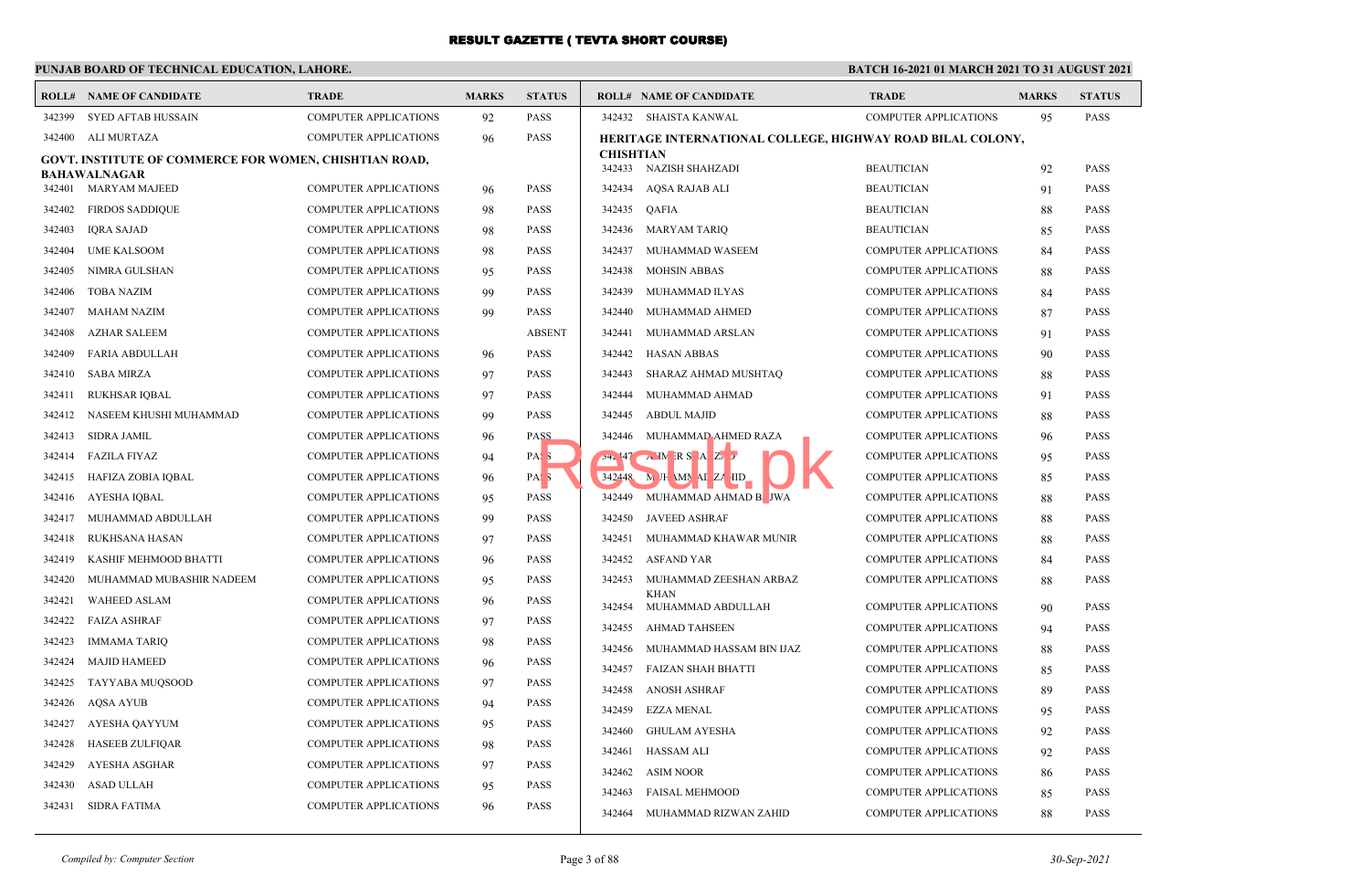## **PUNJAB BOARD OF TECHNICAL EDUCATION, LAHORE.**

|             | <b>ROLL# NAME OF CANDIDATE</b>                                        | <b>TRADE</b>                 | <b>MARKS</b> | <b>STATUS</b>    |        | <b>ROLL# NAME OF CANDIDATE</b> | <b>TRADE</b>                 | <b>MARKS</b> | <b>STATUS</b> |
|-------------|-----------------------------------------------------------------------|------------------------------|--------------|------------------|--------|--------------------------------|------------------------------|--------------|---------------|
| 342465      | MUDASSAR AHMAD NIZAMI                                                 | <b>COMPUTER APPLICATIONS</b> | 88           | <b>PASS</b>      | 342497 | AYESHA FAROOQ MALIK            | <b>BEAUTICIAN</b>            | 97           | <b>PASS</b>   |
| 342466      | <b>SHAHID MEHMOOD</b>                                                 | <b>COMPUTER APPLICATIONS</b> | 92           | <b>PASS</b>      | 342498 | <b>FATIMA QURESHI</b>          | <b>BEAUTICIAN</b>            | 99           | <b>PASS</b>   |
| 342467      | NISHAT GULL                                                           | <b>COMPUTER APPLICATIONS</b> | 95           | <b>PASS</b>      | 342499 | <b>SAMINA</b>                  | <b>BEAUTICIAN</b>            | 100          | <b>PASS</b>   |
| 342468      | AMNA AHMED                                                            | <b>COMPUTER APPLICATIONS</b> | 96           | <b>PASS</b>      | 342500 | HUMARA AFZAL                   | <b>BEAUTICIAN</b>            | 100          | <b>PASS</b>   |
| 342469      | ANILA MARYAM                                                          | <b>FASHION DESIGN</b>        | 89           | <b>PASS</b>      | 342501 | KIRAN SHEHZADI                 | <b>COMPUTER APPLICATIONS</b> | 88           | <b>PASS</b>   |
| 342470      | <b>SANA PAKEEZA</b>                                                   | <b>FASHION DESIGN</b>        | 85           | <b>PASS</b>      | 342502 | <b>FARAH SADDIQUE</b>          | <b>COMPUTER APPLICATIONS</b> |              | <b>ABSENT</b> |
| 342471      | <b>TASEER AKHTAR</b>                                                  | <b>FASHION DESIGN</b>        | 89           | <b>PASS</b>      | 342503 | <b>HAFSA TANVIR</b>            | <b>COMPUTER APPLICATIONS</b> |              | <b>ABSENT</b> |
|             | HUSNAIN COLLEGE OF TECHNOLOGY, GULBERG TOWN, HAROON ABAD ROAD,        |                              |              |                  | 342504 | <b>KAINAAT BIBI</b>            | <b>COMPUTER APPLICATIONS</b> |              | <b>ABSENT</b> |
|             | DAHARANWALA<br>342472 MUHAMMAD ALMAS                                  | <b>COMPUTER APPLICATIONS</b> | 93           | <b>PASS</b>      | 342505 | <b>SAWAIRA FAZAL</b>           | <b>COMPUTER APPLICATIONS</b> | 100          | <b>PASS</b>   |
| 342473      | MUHAMMAD BILAL HASSAN                                                 | <b>COMPUTER APPLICATIONS</b> | 96           | <b>PASS</b>      | 342506 | <b>AYESHA HASNAIN</b>          | <b>COMPUTER APPLICATIONS</b> | 98           | <b>PASS</b>   |
| 342474      | MUHAMMAD ABDULLAH SHAHID                                              | <b>COMPUTER APPLICATIONS</b> | 96           | <b>PASS</b>      | 342507 | <b>MALIHA IBRAHIM</b>          | <b>COMPUTER APPLICATIONS</b> | 88           | <b>PASS</b>   |
| 342475      | MUHAMMAD ABU BAKAR SHAHID                                             | <b>COMPUTER APPLICATIONS</b> | 95           | PASS             | 342508 | <b>ASHMAL MUQADAS</b>          | <b>COMPUTER APPLICATIONS</b> | 88           | <b>PASS</b>   |
| 342476      | MUHAMMAD BILAL                                                        | <b>COMPUTER APPLICATIONS</b> | 86           | <b>PASS</b>      | 342509 | <b>SAMRA KANWAL</b>            | <b>COMPUTER APPLICATIONS</b> | 100          | <b>PASS</b>   |
| 342477      | <b>JUNAID NADEEM</b>                                                  | <b>COMPUTER APPLICATIONS</b> | 86           | <b>PASS</b>      | 342510 | <b>TAHIRA BATOOL</b>           | <b>COMPUTER APPLICATIONS</b> |              | <b>ABSENT</b> |
| 342478      | ZIA UL REHMAN                                                         | <b>COMPUTER APPLICATIONS</b> | 94           | <b>PASS</b>      | 342511 | <b>RIFFAT YASMEN</b>           | <b>COMPUTER APPLICATIONS</b> |              | <b>ABSENT</b> |
| 342479      | HAMID ALI                                                             | <b>COMPUTER APPLICATIONS</b> | 95           | PASS             | 342512 | UZMA ZULFIQAR                  | <b>COMPUTER APPLICATIONS</b> |              | <b>ABSENT</b> |
| 342480      | MUHAMMAD ZUBAIR AKRAM                                                 | <b>COMPUTER APPLICATIONS</b> | 95           | PAS <sub>5</sub> | 342513 | SIDRA RAFIC JE                 | <b>COMPUTER APPLICATIONS</b> |              | <b>ABSENT</b> |
| 342481      | <b>GHULAM FAREED</b>                                                  | <b>COMPUTER APPLICATIONS</b> | 85           | PAS <sub>5</sub> |        | 240 14 SAN \ SH \H D           | <b>COMPUTER APPLICATIONS</b> | 88           | <b>PASS</b>   |
| 342482      | <b>TOHEED AHMAD</b>                                                   | <b>COMPUTER APPLICATIONS</b> | 95           | <b>PASS</b>      |        | $2515$ $AHM.2AAI.00.$          | <b>COMPUTER APPLICATIONS</b> |              | <b>ABSENT</b> |
| 342483      | SABA FATIMA                                                           | <b>COMPUTER APPLICATIONS</b> | 95           | <b>PASS</b>      |        | 342516 SABA ISLAM              | <b>DOMESTIC TAILORING</b>    | 100          | <b>PASS</b>   |
| 342484      | <b>SOHAIB ASLAM</b>                                                   | <b>COMPUTER APPLICATIONS</b> | 97           | <b>PASS</b>      |        | 342517 ANEELA AYUB             | <b>DOMESTIC TAILORING</b>    | 99           | <b>PASS</b>   |
| 342485      | MUHAMMAD FARHAN AKBAR                                                 | <b>COMPUTER APPLICATIONS</b> | 97           | <b>PASS</b>      | 342518 | <b>ULFAT RIAZ</b>              | <b>DOMESTIC TAILORING</b>    | 98           | <b>PASS</b>   |
|             | <b>GOVERNMENT VOCATIONAL TRAINING INSTITUTE FOR WOMEN, , AHMADPUR</b> |                              |              |                  | 342519 | SHAHIDA ZAMAN                  | DOMESTIC TAILORING           | 97           | <b>PASS</b>   |
| <b>EAST</b> |                                                                       |                              |              |                  | 342520 | SHAGUFTA SHAHEEN               | DOMESTIC TAILORING           | 98           | <b>PASS</b>   |
| 342486      | <b>BAKHTAWAR MAJEED</b>                                               | <b>BEAUTICIAN</b>            | 100          | <b>PASS</b>      | 342521 | <b>ABIDA BASHIR</b>            | <b>DOMESTIC TAILORING</b>    | 96           | <b>PASS</b>   |
| 342487      | ALISHBA MUNEER                                                        | <b>BEAUTICIAN</b>            | 100          | <b>PASS</b>      | 342522 | <b>AREEBA LATIF</b>            | DOMESTIC TAILORING           | 100          | <b>PASS</b>   |
| 342488      | <b>SAMRA YASIN</b>                                                    | <b>BEAUTICIAN</b>            | 100          | <b>PASS</b>      | 342523 | <b>TANIZAL LIAQAT</b>          | DOMESTIC TAILORING           | 97           | <b>PASS</b>   |
| 342489      | <b>NAZO BIBI</b>                                                      | <b>BEAUTICIAN</b>            | 97           | <b>PASS</b>      | 342524 | <b>SHAKELA LIAQAT</b>          | DOMESTIC TAILORING           | 98           | <b>PASS</b>   |
| 342490      | <b>SOBIA RASHEED</b>                                                  | <b>BEAUTICIAN</b>            | 100          | <b>PASS</b>      | 342525 | MARIA AZIZ ABBAS               | DOMESTIC TAILORING           | 99           | <b>PASS</b>   |
| 342491      | ZAHRA HUSSAIN                                                         | <b>BEAUTICIAN</b>            | 100          | <b>PASS</b>      | 342526 | <b>SADAF ABBAS</b>             | <b>DOMESTIC TAILORING</b>    | 100          | <b>PASS</b>   |
| 342492      | SABA RANI                                                             | <b>BEAUTICIAN</b>            |              | <b>ABSENT</b>    | 342527 | SHAZIA FATEH MUHAMMAD          | DOMESTIC TAILORING           | 100          | <b>PASS</b>   |
| 342493      | <b>ERUM AROOJ</b>                                                     | <b>BEAUTICIAN</b>            | 97           | <b>PASS</b>      | 342528 | <b>SAMIA AQEEL</b>             | DOMESTIC TAILORING           | 99           | <b>PASS</b>   |
| 342494      | SAIMA NAZ                                                             | <b>BEAUTICIAN</b>            | 100          | <b>PASS</b>      | 342529 | <b>FARHANA ASHRAF</b>          | DOMESTIC TAILORING           | 100          | <b>PASS</b>   |
| 342495      | HUMA KALEEM                                                           | <b>BEAUTICIAN</b>            | 100          | <b>PASS</b>      | 342530 | <b>SANIA SHAHID</b>            | <b>DOMESTIC TAILORING</b>    | 97           | <b>PASS</b>   |
|             | 342496 SANA KHAWER                                                    | <b>BEAUTICIAN</b>            | 97           | <b>PASS</b>      |        |                                |                              |              |               |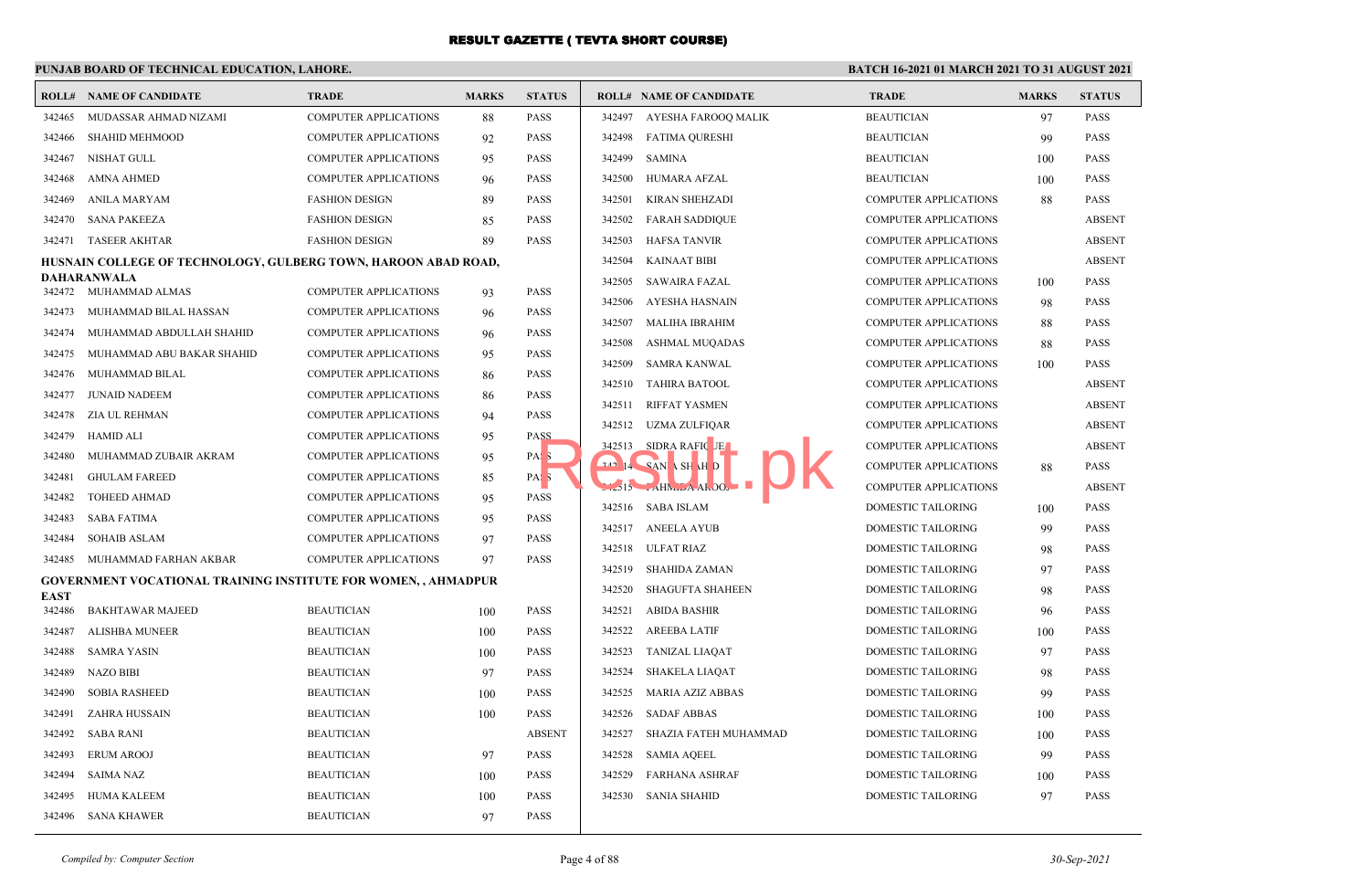## **PUNJAB BOARD OF TECHNICAL EDUCATION, LAHORE.**

|        | <b>ROLL# NAME OF CANDIDATE</b>                                         | <b>TRADE</b>                  | <b>MARKS</b> | <b>STATUS</b>    |        | <b>ROLL# NAME OF CANDIDATE</b>                                | <b>TRADE</b>      | <b>MARKS</b> | <b>STATUS</b> |
|--------|------------------------------------------------------------------------|-------------------------------|--------------|------------------|--------|---------------------------------------------------------------|-------------------|--------------|---------------|
|        | GOVT. TECHNICAL TRAINING CENTRE (JAMAIA AWASIA RIZWIA), SAIRANI        |                               |              |                  | 342563 | <b>RUKHSAR ABBAS</b>                                          | <b>BEAUTICIAN</b> | 88           | <b>PASS</b>   |
|        | <b>MASJID, BAHAWALPUR</b>                                              |                               |              |                  | 342564 | <b>IRAM NAZAKAT</b>                                           | <b>BEAUTICIAN</b> | 96           | <b>PASS</b>   |
|        | 342531 MUHAMMAD SALAIH AWASI                                           | HOME APPLIANCES REPAIR        | 75           | <b>PASS</b>      | 342565 | <b>SHAHINA BATOOL</b>                                         | <b>BEAUTICIAN</b> | 83           | <b>PASS</b>   |
| 342532 | MUHAMMAD BIN REHAN                                                     | HOME APPLIANCES REPAIR        | 81           | PASS             | 342566 | <b>SADIA PARVEEN</b>                                          | <b>BEAUTICIAN</b> | 82           | <b>PASS</b>   |
| 342533 | IHSAN ALI                                                              | <b>HOME APPLIANCES REPAIR</b> | 74           | <b>PASS</b>      | 342567 | <b>NIMRA NAEEM</b>                                            | <b>BEAUTICIAN</b> | 83           | <b>PASS</b>   |
| 342534 | <b>ABRAR AHMAD</b>                                                     | HOME APPLIANCES REPAIR        | 80           | <b>PASS</b>      | 342568 | <b>MAMONA FIYAZ</b>                                           | <b>BEAUTICIAN</b> |              | <b>ABSENT</b> |
| 342535 | SYED YASIR MOIN                                                        | HOME APPLIANCES REPAIR        | 75           | <b>PASS</b>      | 342569 | <b>RAKIAH BATOOL</b>                                          | <b>BEAUTICIAN</b> |              | <b>ABSENT</b> |
| 342536 | HAAD BIN REHAN                                                         | HOME APPLIANCES REPAIR        | 74           | <b>PASS</b>      | 342570 | <b>AQSA BILAL</b>                                             | <b>BEAUTICIAN</b> | 92           | <b>PASS</b>   |
| 342537 | MUHAMMAD ALEEM                                                         | <b>HOME APPLIANCES REPAIR</b> | 76           | PASS             | 342571 | NIMRA YAQOOB                                                  | <b>BEAUTICIAN</b> | 88           | <b>PASS</b>   |
| 342538 | LUQMAN ARIF                                                            | HOME APPLIANCES REPAIR        | 79           | <b>PASS</b>      | 342572 | KHAZRA TARIQ                                                  | <b>BEAUTICIAN</b> | 96           | <b>PASS</b>   |
| 342539 | <b>MAZHAR IQBAL</b>                                                    | HOME APPLIANCES REPAIR        | 77           | <b>PASS</b>      | 342573 | SHAN GULL                                                     | <b>BEAUTICIAN</b> | 77           | <b>PASS</b>   |
| 342540 | MUHAMMAD QAMAR UL ZAMAN                                                | HOME APPLIANCES REPAIR        | 83           | <b>PASS</b>      | 342574 | <b>HUMAIRA YASEEN</b>                                         | <b>BEAUTICIAN</b> | 98           | <b>PASS</b>   |
| 342541 | MUHAMMAD SHAHID ANWAR                                                  | HOME APPLIANCES REPAIR        | 80           | <b>PASS</b>      | 342575 | <b>SHAGUFTA KANWAL</b>                                        | <b>BEAUTICIAN</b> | 76           | <b>PASS</b>   |
| 342542 | SHAFAQAT ALI                                                           | MOBILE PHONE REPAIRING        | 83           | <b>PASS</b>      | 342576 | <b>UMAIRA PARVEEN</b>                                         | <b>BEAUTICIAN</b> | 62           | <b>PASS</b>   |
| 342543 | MUHAMMAD WASEEM AKBAR                                                  | MOBILE PHONE REPAIRING        | 77           | <b>PASS</b>      | 342577 | <b>SOBIA BIBI</b>                                             | <b>BEAUTICIAN</b> | 75           | <b>PASS</b>   |
| 342544 | USAMA RAMZAN                                                           | MOBILE PHONE REPAIRING        | 75           | <b>PASS</b>      | 342578 | UJALA MURAD                                                   | <b>BEAUTICIAN</b> |              | <b>PASS</b>   |
| 342545 | <b>OADEER AHMAD</b>                                                    | MOBILE PHONE REPAIRING        | 81           | PASS             | 342579 | <b>AMNA</b>                                                   | <b>BEAUTICIAN</b> | 81           | <b>ABSENT</b> |
| 342546 | <b>MOHAD BIN REHAN</b>                                                 | MOBILE PHONE REPAIRING        | 78           | PAS.             |        | 242 80 PUK SAMA AR N                                          |                   |              |               |
| 342547 | MUHAMMAD MUDASSIR SOHAIL                                               | MOBILE PHONE REPAIRING        | 80           | PAS <sub>3</sub> |        |                                                               | <b>BEAUTICIAN</b> | 86           | <b>PASS</b>   |
| 342548 | MUHAMMAD HASSAAN ANJUM                                                 | MOBILE PHONE REPAIRING        | 76           | <b>PASS</b>      |        | $1.581$ $1.14H$ $1.00$ .                                      | <b>BEAUTICIAN</b> | 78           | <b>PASS</b>   |
| 342549 | <b>ABDUL REHMAN</b>                                                    | MOBILE PHONE REPAIRING        | 83           | <b>PASS</b>      | 342582 | <b>RUBAB FIAZ</b>                                             | <b>BEAUTICIAN</b> |              | <b>ABSENT</b> |
| 342550 | SYED MAAZ ALI ABIDI                                                    | MOBILE PHONE REPAIRING        | 78           | <b>PASS</b>      | 342583 | <b>ISHRAT BIBI</b>                                            | <b>BEAUTICIAN</b> | 71           | <b>PASS</b>   |
| 342551 | SYED WAQAR HUSSAIN                                                     | MOBILE PHONE REPAIRING        | 74           | <b>PASS</b>      | 342584 | <b>HINA MANSOOR</b>                                           | <b>BEAUTICIAN</b> | 79           | <b>PASS</b>   |
| 342552 | SABGHATUL HASSAN                                                       | MOBILE PHONE REPAIRING        | 85           | <b>PASS</b>      | 342585 | <b>MAHVISH JAVED</b>                                          | <b>BEAUTICIAN</b> |              | <b>ABSENT</b> |
|        | <b>GOVT. VOCATIONAL TRAINING INSTITUTE FOR WOMEN (RMGTC), OPPOSITE</b> |                               |              |                  | 342586 | SAKINA KAUSAR                                                 | <b>BEAUTICIAN</b> | 94           | <b>PASS</b>   |
|        | G.P.O, FARID GATE, BAHAWALPUR                                          |                               |              |                  | 342587 | ESHA IJAZ                                                     | <b>BEAUTICIAN</b> |              | <b>ABSENT</b> |
| 342553 | KIRAN AKBAR                                                            | <b>BEAUTICIAN</b>             | 84           | <b>PASS</b>      |        | GOVERNMENT VOCATIONAL TRAINING INSTITUTE FOR WOMEN, JALANDHAR |                   |              |               |
| 342554 | <b>KOMAL ARSHAD</b>                                                    | <b>BEAUTICIAN</b>             | 88           | <b>PASS</b>      |        | <b>COLONY, HASILPUR</b><br>342588 SAMINA BIBI                 | <b>BEAUTICIAN</b> | 95           | <b>PASS</b>   |
| 342555 | SUMMAIRA ALMAS                                                         | <b>BEAUTICIAN</b>             | 94           | <b>PASS</b>      | 342589 | <b>SABA LATIF</b>                                             | <b>BEAUTICIAN</b> | 95           | <b>PASS</b>   |
| 342556 | AFSHEEN FATIMA                                                         | <b>BEAUTICIAN</b>             |              | <b>ABSENT</b>    | 342590 | <b>ROBINA AFZAL</b>                                           | <b>BEAUTICIAN</b> | 80           | <b>PASS</b>   |
| 342557 | ALINA RIAZ                                                             | <b>BEAUTICIAN</b>             |              | <b>ABSENT</b>    | 342591 | <b>ANEELA ASHRAF</b>                                          | <b>BEAUTICIAN</b> | 87           | <b>PASS</b>   |
| 342558 | <b>ALISHA RIAZ</b>                                                     | <b>BEAUTICIAN</b>             |              | <b>ABSENT</b>    |        |                                                               |                   |              |               |
| 342559 | <b>ISRA TARIQ</b>                                                      | <b>BEAUTICIAN</b>             | 86           | <b>PASS</b>      | 342592 | <b>BISMA ASHFAQ</b>                                           | <b>BEAUTICIAN</b> | 92           | <b>PASS</b>   |
| 342560 | <b>KIRAN ZAHOOR</b>                                                    | <b>BEAUTICIAN</b>             | 89           | <b>PASS</b>      | 342593 | <b>SAMREEN ZAHOOR</b>                                         | <b>BEAUTICIAN</b> | 92           | <b>PASS</b>   |
| 342561 | <b>BUSHRA AKBAR</b>                                                    | <b>BEAUTICIAN</b>             | 69           | <b>PASS</b>      | 342594 | <b>SANA IRUM</b>                                              | <b>BEAUTICIAN</b> | 96           | <b>PASS</b>   |
| 342562 | RUBAB HANIF                                                            | <b>BEAUTICIAN</b>             | 88           | <b>PASS</b>      | 342595 | <b>SIBGHA AHMAD</b>                                           | <b>BEAUTICIAN</b> | 92           | <b>PASS</b>   |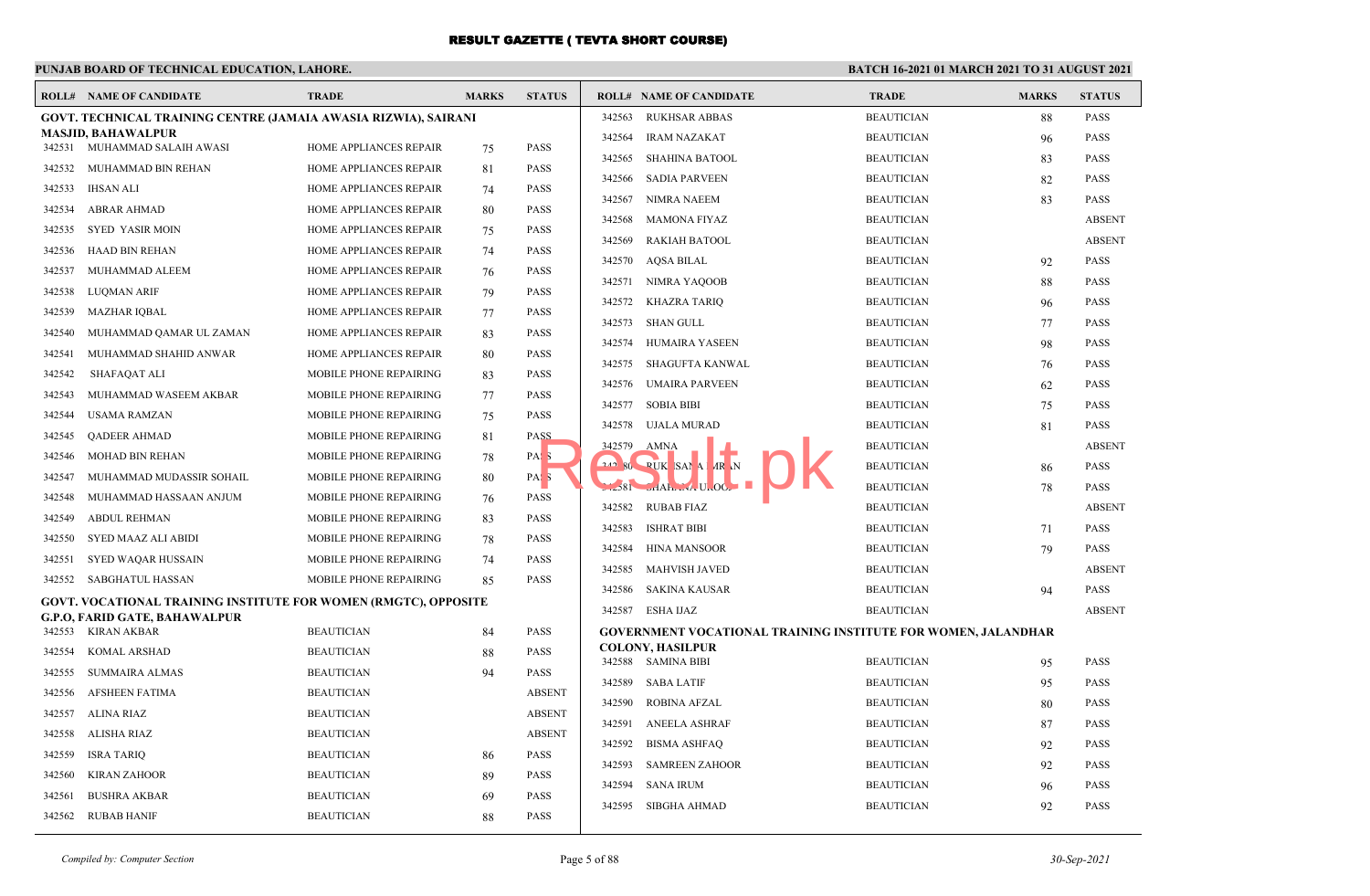## **PUNJAB BOARD OF TECHNICAL EDUCATION, LAHORE.**

|                 | <b>ROLL# NAME OF CANDIDATE</b>                                   | <b>TRADE</b>                           | <b>MARKS</b> | <b>STATUS</b>                    |        | <b>ROLL# NAME OF CANDIDATE</b> | <b>TRADE</b>                 | <b>MARKS</b> | <b>STATUS</b> |
|-----------------|------------------------------------------------------------------|----------------------------------------|--------------|----------------------------------|--------|--------------------------------|------------------------------|--------------|---------------|
| 342596          | RUKHSANA KOUSAR                                                  | <b>BEAUTICIAN</b>                      | 94           | <b>PASS</b>                      | 342629 | ZUNAIRA KHUDA BUKHSH           | <b>BEAUTICIAN</b>            | 100          | <b>PASS</b>   |
| 342597          | <b>SABEEHA SHARIF</b>                                            | <b>BEAUTICIAN</b>                      | 94           | <b>PASS</b>                      | 342630 | HUMAIRA GHULAM                 | <b>BEAUTICIAN</b>            | 98           | <b>PASS</b>   |
| 342598          | <b>GHAZALA KAUSAR</b>                                            | <b>BEAUTICIAN</b>                      | 83           | <b>PASS</b>                      | 342631 | <b>HAMAIRA</b>                 | <b>BEAUTICIAN</b>            | 90           | <b>PASS</b>   |
| 342599          | <b>SHAZIA ASHRAF</b>                                             | <b>BEAUTICIAN</b>                      | 95           | <b>PASS</b>                      | 342632 | FATIMA ASHIO ALI               | <b>BEAUTICIAN</b>            | 100          | <b>PASS</b>   |
| 342600          | NIDA MUNIR                                                       | <b>BEAUTICIAN</b>                      | 94           | <b>PASS</b>                      | 342633 | MARYAM ASHIQ                   | <b>BEAUTICIAN</b>            | 99           | <b>PASS</b>   |
| 342601          | <b>SANA PERVEEN</b>                                              | <b>BEAUTICIAN</b>                      | 94           | <b>PASS</b>                      | 342634 | ANAM NASIR                     | <b>BEAUTICIAN</b>            | 100          | <b>PASS</b>   |
| 342602          | NISHA NASEER                                                     | <b>BEAUTICIAN</b>                      | 93           | <b>PASS</b>                      | 342635 | MARYAM SAJJAD BHATTI           | <b>BEAUTICIAN</b>            | 96           | <b>PASS</b>   |
| 342603          | <b>IQRA KANWAL</b>                                               | <b>BEAUTICIAN</b>                      | 87           | <b>PASS</b>                      | 342636 | SYEDA ZAINAB SHAHZADI          | <b>BEAUTICIAN</b>            | 96           | <b>PASS</b>   |
| 342604          | <b>SHAZIA PARVEEN</b>                                            | <b>BEAUTICIAN</b>                      |              | <b>ABSENT</b>                    | 342637 | SAIMA BIBI                     | <b>BEAUTICIAN</b>            | 100          | <b>PASS</b>   |
| 342605          | <b>FOZIA PARVEEN</b>                                             | <b>BEAUTICIAN</b>                      | 94           | <b>PASS</b>                      | 342638 | AFIA BIBI                      | <b>BEAUTICIAN</b>            | 96           | <b>PASS</b>   |
| 342606          | SHAKEELA MUSHTAQ                                                 | <b>BEAUTICIAN</b>                      | 92           | <b>PASS</b>                      | 342639 | MISBAH IKRAM                   | <b>BEAUTICIAN</b>            | 93           | <b>PASS</b>   |
| 342607          | <b>NAZIA PARVEEN</b>                                             | <b>BEAUTICIAN</b>                      |              | <b>ABSENT</b>                    | 342640 | RUKSAANA RASHEED               | <b>BEAUTICIAN</b>            | 100          | <b>PASS</b>   |
| 342608          | <b>MUQADASS BIBI</b>                                             | <b>DOMESTIC TAILORING</b>              | 93           | <b>PASS</b>                      | 342641 | <b>MEMONA NAWAZ</b>            | <b>BEAUTICIAN</b>            | 100          | <b>PASS</b>   |
| 342609          | <b>SANA SAJID</b>                                                | DOMESTIC TAILORING                     |              | <b>ABSENT</b>                    | 342642 | ALIA ISLAM                     | <b>COMPUTER APPLICATIONS</b> | 97           | <b>PASS</b>   |
| 342610          | MARYAM FATIMA                                                    | DOMESTIC TAILORING                     |              | <b>ABSENT</b>                    | 342643 | <b>SHAGUFTA BASHIR</b>         | <b>COMPUTER APPLICATIONS</b> |              | <b>ABSENT</b> |
| 342611          | <b>MISBAH AFZAL</b>                                              | <b>DOMESTIC TAILORING</b>              | 90           | <b>PASS</b>                      | 342644 | <b>AMBER RAZAQ</b>             | <b>COMPUTER APPLICATIONS</b> | 97           | PASS          |
| 342612          | <b>LAIBA NAEEM</b>                                               | DOMESTIC TAILORING                     | 96           | PAS <sub>5</sub>                 | 342645 | <b>FOZIA ALLA</b> WASAYA       | <b>COMPUTER APPLICATIONS</b> | 98           | <b>PASS</b>   |
| 342613          | NAIMA BATOOL                                                     | <b>DOMESTIC TAILORING</b>              |              | $AB$ <sub><math>EIN</math></sub> |        | 242 46 SHA UFT I BI            | <b>COMPUTER APPLICATIONS</b> | 97           | <b>PASS</b>   |
| 342614          | SARDAR UN NISA                                                   | DOMESTIC TAILORING                     |              | <b>ABLENT</b>                    |        | $2047$ JAAIS IN JIDJIQUE       | <b>COMPUTER APPLICATIONS</b> | 97           | <b>PASS</b>   |
| 342615          | <b>QANDEEL SHAHID</b>                                            | DOMESTIC TAILORING                     | 90           | <b>PASS</b>                      |        | 342648 HIFZA KIRAN             | <b>COMPUTER APPLICATIONS</b> | 99           | <b>PASS</b>   |
| 342616          | TABINDA IRAM                                                     | <b>DOMESTIC TAILORING</b>              | 95           | <b>PASS</b>                      | 342649 | ANISA AKRAM                    | <b>COMPUTER APPLICATIONS</b> | 98           | <b>PASS</b>   |
| 342617          | SHUMAILA DASTGEER                                                | <b>DOMESTIC TAILORING</b>              | 95           | <b>PASS</b>                      | 342650 | ANILA WAZEER                   | <b>COMPUTER APPLICATIONS</b> | 98           | <b>PASS</b>   |
| 342618          | <b>IRAM SHEHZADI</b>                                             | DOMESTIC TAILORING                     | 92           | <b>PASS</b>                      | 342651 | GUISHAN MAJEED                 | <b>COMPUTER APPLICATIONS</b> | 87           | <b>PASS</b>   |
| 342619          | <b>FARWA FALAK</b>                                               | DOMESTIC TAILORING                     | 89           | <b>PASS</b>                      | 342652 | RIZWANA SALEEM                 | <b>COMPUTER APPLICATIONS</b> | 98           | <b>PASS</b>   |
| 342620          | <b>SALEHA PARVEEN</b>                                            | DOMESTIC TAILORING                     |              | <b>ABSENT</b>                    | 342653 | MISHAL BIBI                    | <b>COMPUTER APPLICATIONS</b> |              | <b>ABSENT</b> |
| 342621          | <b>RIMSHA BIBI</b>                                               | DOMESTIC TAILORING                     | 90           | <b>PASS</b>                      | 342654 | NIMRA NOOR                     | <b>COMPUTER APPLICATIONS</b> | 93           | <b>PASS</b>   |
| 342622          | <b>SADIA SHAHID</b>                                              | DOMESTIC TAILORING                     | 90           | <b>PASS</b>                      | 342655 | <b>ZEENAT IDREES</b>           | <b>COMPUTER APPLICATIONS</b> |              | <b>ABSENT</b> |
| 342623          | <b>ASIMA NADEEM</b>                                              | DOMESTIC TAILORING                     | 96           | <b>PASS</b>                      | 342656 | <b>ARIBA UMAR</b>              | DOMESTIC TAILORING           | 98           | <b>PASS</b>   |
| 342624          | MARIA PERVEEN                                                    | <b>DOMESTIC TAILORING</b>              | 91           | <b>PASS</b>                      | 342657 | NADIA MUNAWAR                  | DOMESTIC TAILORING           |              | <b>ABSENT</b> |
|                 | <b>GOVERNMENT TECHNICAL TRAINING CENTRE (FEMALE), , KHAIRPUR</b> |                                        |              |                                  | 342658 | SHABANA AKRAM                  | DOMESTIC TAILORING           | 98           | <b>PASS</b>   |
| <b>TAMEWALI</b> |                                                                  |                                        |              |                                  | 342659 | <b>SUMAIRA GHULAM</b>          | DOMESTIC TAILORING           | 82           | <b>PASS</b>   |
| 342626          | 342625 SAVERA AZHAR<br>JAVERIA MALIK                             | <b>BEAUTICIAN</b><br><b>BEAUTICIAN</b> |              | <b>ABSENT</b><br><b>PASS</b>     | 342660 | NAGINA SHAHZADI                | DOMESTIC TAILORING           |              | <b>ABSENT</b> |
| 342627          | SAKAYENA TARIO                                                   | <b>BEAUTICIAN</b>                      | 99           | <b>PASS</b>                      | 342661 | <b>MEHWISH FAZAL</b>           | DOMESTIC TAILORING           | 99           | <b>PASS</b>   |
|                 |                                                                  |                                        | 100<br>99    |                                  | 342662 | SIDRA MUNIR                    | DOMESTIC TAILORING           | 77           | <b>PASS</b>   |
| 342628          | SIDRA KHALIL                                                     | <b>BEAUTICIAN</b>                      |              | <b>PASS</b>                      | 342663 | RIMSHA NISAR                   | DOMESTIC TAILORING           |              | <b>ABSENT</b> |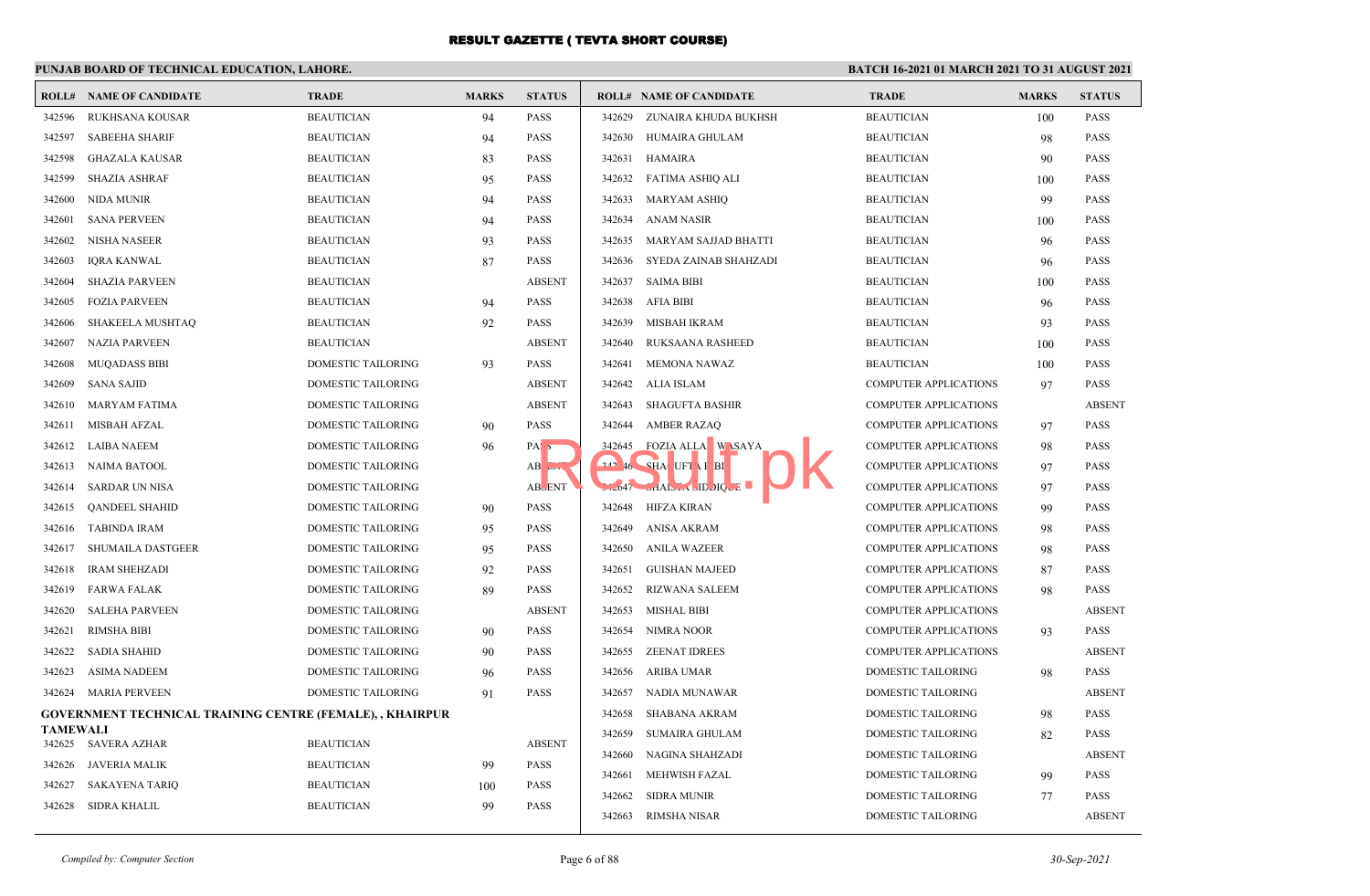## **PUNJAB BOARD OF TECHNICAL EDUCATION, LAHORE.**

|        | <b>ROLL# NAME OF CANDIDATE</b>                              | <b>TRADE</b>                 | <b>MARKS</b> | <b>STATUS</b>              |        | <b>ROLL# NAME OF CANDIDATE</b>                                       | <b>TRADE</b>        | <b>MARKS</b> | <b>STATUS</b> |
|--------|-------------------------------------------------------------|------------------------------|--------------|----------------------------|--------|----------------------------------------------------------------------|---------------------|--------------|---------------|
| 342664 | <b>ALIA KHAN</b>                                            | <b>DOMESTIC TAILORING</b>    | 89           | <b>PASS</b>                | 342698 | <b>GHULAM MUSTAFA</b>                                                | <b>ELECTRICIAN</b>  | 78           | <b>PASS</b>   |
| 342665 | ANILA IQBAL                                                 | DOMESTIC TAILORING           | 99           | <b>PASS</b>                | 342699 | ALLAH BACHAYA                                                        | <b>ELECTRICIAN</b>  | 77           | <b>PASS</b>   |
| 342666 | <b>ABIDA KALSOOM</b>                                        | DOMESTIC TAILORING           |              | <b>ABSENT</b>              | 342700 | MUHAMMAD UMER FAROOQ                                                 | <b>MOTOR WINDER</b> | 70           | <b>PASS</b>   |
| 342667 | <b>SANA FATIMA</b>                                          | DOMESTIC TAILORING           | 99           | <b>PASS</b>                | 342701 | <b>ABDUL GHAFFAR</b>                                                 | <b>MOTOR WINDER</b> | 68           | <b>PASS</b>   |
| 342668 | <b>BUSHRA BASHIR</b>                                        | <b>DOMESTIC TAILORING</b>    |              | <b>ABSENT</b>              | 342702 | <b>UMAIR SAEED</b>                                                   | <b>MOTOR WINDER</b> | 69           | <b>PASS</b>   |
| 342669 | <b>RUQAYA ZAHOOR</b>                                        | <b>DOMESTIC TAILORING</b>    | 99           | <b>PASS</b>                | 342703 | MUHAMMAD USMAN                                                       | <b>MOTOR WINDER</b> | 68           | <b>PASS</b>   |
|        | GOVT. TECHNICAL TRAINING CENTRE (MALE), , KHAIRPUR TAMEWALI |                              |              |                            | 342704 | MUHAMMAD FARHAN                                                      | <b>MOTOR WINDER</b> | 65           | <b>PASS</b>   |
| 342670 | <b>TAYYAB HUSSAIN</b>                                       | <b>COMPUTER APPLICATIONS</b> | 93           | <b>PASS</b>                | 342705 | HAFIZ HASSAN MEHMOOD                                                 | <b>MOTOR WINDER</b> | 63           | <b>PASS</b>   |
| 342671 | AHMAD RAZA                                                  | <b>COMPUTER APPLICATIONS</b> | 91           | <b>PASS</b>                | 342706 | IBRAR HUSSAIN                                                        | <b>MOTOR WINDER</b> | 68           | <b>PASS</b>   |
| 342672 | HASNAIN ALI RAZA                                            | COMPUTER APPLICATIONS        | 59           | <b>PASS</b>                | 342707 | SALMAN FALAK                                                         | <b>MOTOR WINDER</b> | 80           | <b>PASS</b>   |
| 342673 | MUHAMMAD MAJID                                              | <b>COMPUTER APPLICATIONS</b> | 77           | <b>PASS</b>                | 342708 | <b>AQEEL UR REHMAN</b>                                               | <b>MOTOR WINDER</b> | 79           | <b>PASS</b>   |
| 342674 | MUHAMMAD JAMSHAID ABBAS                                     | <b>COMPUTER APPLICATIONS</b> | 75           | <b>PASS</b>                | 342709 | ABDUL AHAD                                                           | <b>MOTOR WINDER</b> | 74           | <b>PASS</b>   |
| 342675 | <b>GULZAR AHMAD</b>                                         | COMPUTER APPLICATIONS        | 80           | <b>PASS</b>                |        | 342710 HAFIZ ABDUL ROUF                                              | <b>MOTOR WINDER</b> | 76           | <b>PASS</b>   |
| 342676 | MUHAMMAD QASIM                                              | COMPUTER APPLICATIONS        | 84           | <b>PASS</b>                | 342711 | MUHAMMAD WASEEM SHAHZAD                                              | <b>MOTOR WINDER</b> | 70           | <b>PASS</b>   |
| 342677 | HAFIZ MUHAMMAD RAMZAN                                       | COMPUTER APPLICATIONS        | 80           | <b>PASS</b>                |        | 342712 MUHAMMAD JUNAID                                               | <b>MOTOR WINDER</b> | 77           | <b>PASS</b>   |
| 342678 | MUHAMMAD WASEEM                                             | COMPUTER APPLICATIONS        | 86           | <b>PASS</b>                |        | <b>GOVERNMENT VOCATIONAL TRAINING INSTITUTE FOR WOMAN,, YAZMAN</b>   |                     |              |               |
| 342679 | <b>IJAZ AHMAD</b>                                           | <b>COMPUTER APPLICATIONS</b> | 99           | PAS <sub>5</sub>           |        | 342713 MEMOBA BIL                                                    | <b>BEAUTICIAN</b>   | 94           | <b>PASS</b>   |
| 342680 | MUHAMMAD ADIL HUSSAIN                                       | <b>COMPUTER APPLICATIONS</b> | 73           | PA: 5                      |        | $212$ 14 $CAN$ INA SE AI                                             | <b>BEAUTICIAN</b>   | 96           | <b>PASS</b>   |
| 342681 | MUHAMMAD EHTISHAM                                           | <b>COMPUTER APPLICATIONS</b> |              | <b>AB</b> <sub>b</sub> ENT |        |                                                                      | <b>BEAUTICIAN</b>   | 91           | <b>PASS</b>   |
| 342682 | <b>ALI SHAN</b>                                             | <b>COMPUTER APPLICATIONS</b> | 85           | <b>PASS</b>                |        | 342716 TEHMINA PARVEEN                                               | <b>BEAUTICIAN</b>   | 90           | <b>PASS</b>   |
| 342683 | MUHAMMAD MUBASHIR                                           | <b>COMPUTER APPLICATIONS</b> | 68           | <b>PASS</b>                |        | 342717 SAMINA PARVEEN                                                | <b>BEAUTICIAN</b>   | 90           | <b>PASS</b>   |
| 342684 | MUHAMMAD AFZAL                                              | <b>COMPUTER APPLICATIONS</b> |              | <b>ABSENT</b>              |        | 342718 AYESHA IQBAL                                                  | <b>BEAUTICIAN</b>   | 90           | <b>PASS</b>   |
| 342685 | MUHAMMAD ABU BAKR                                           | <b>COMPUTER APPLICATIONS</b> | 92           | <b>PASS</b>                | 342719 | <b>FATIMA SARWAR</b>                                                 | <b>BEAUTICIAN</b>   | 91           | <b>PASS</b>   |
| 342686 | MUHAMMAD AMIR                                               | <b>ELECTRICIAN</b>           | 85           | <b>PASS</b>                | 342720 | <b>INSHA BIBI</b>                                                    | <b>BEAUTICIAN</b>   | 96           | <b>PASS</b>   |
| 342687 | <b>SYED JAVEED HUSSAIN</b>                                  | <b>ELECTRICIAN</b>           | 78           | <b>PASS</b>                | 342721 | SHAMSA KANWAL                                                        | <b>BEAUTICIAN</b>   | 91           | <b>PASS</b>   |
| 342688 | MUHAMMAD FARHAN ALI                                         | <b>ELECTRICIAN</b>           | 76           | <b>PASS</b>                | 342722 | SANA AMEER KHAN                                                      | <b>BEAUTICIAN</b>   | 89           | <b>PASS</b>   |
| 342689 | MUHAMMAD ASGHAR                                             | <b>ELECTRICIAN</b>           | 75           | <b>PASS</b>                | 342723 | <b>LAIBA UMAR</b>                                                    | <b>BEAUTICIAN</b>   | 89           | <b>PASS</b>   |
| 342690 | MUHAMMAD TANVEER                                            | <b>ELECTRICIAN</b>           | 73           | <b>PASS</b>                | 342724 | <b>FOZIA KHALIK</b>                                                  | <b>BEAUTICIAN</b>   | 90           | <b>PASS</b>   |
| 342691 | <b>RAHIB ALI</b>                                            | <b>ELECTRICIAN</b>           | 81           | <b>PASS</b>                | 342725 | <b>ASMA ARIF</b>                                                     | <b>BEAUTICIAN</b>   | 94           | <b>PASS</b>   |
| 342692 | MUHAMMAD AHMAD                                              | <b>ELECTRICIAN</b>           | 83           | <b>PASS</b>                |        | 342726 MEHWISH                                                       | <b>BEAUTICIAN</b>   | 94           | <b>PASS</b>   |
| 342693 | MUHAMMAD BILAL                                              | <b>ELECTRICIAN</b>           | 85           | <b>PASS</b>                |        | 342727 MARIA YAQOOB                                                  | <b>BEAUTICIAN</b>   | 96           | <b>PASS</b>   |
| 342694 | MUHAMMAD RASHID KABEER                                      | ELECTRICIAN                  | 78           | <b>PASS</b>                |        | <b>GOVERNMENT VOCATIONAL TRAINING INSTITUTE FOR WOMEN, CLUB ROAD</b> |                     |              |               |
| 342695 | RANA FAHAD                                                  | <b>ELECTRICIAN</b>           | 81           | <b>PASS</b>                |        | <b>MANDI TOWN, BHAKKAR</b><br>342728 KIRAN BASHIR                    | <b>BEAUTICIAN</b>   | 92           | <b>PASS</b>   |
| 342696 | MUHAMMAD SAFDAR                                             | <b>ELECTRICIAN</b>           | 82           | <b>PASS</b>                |        | 342729 SAIMA QAMAR                                                   | <b>BEAUTICIAN</b>   | 90           | <b>PASS</b>   |
| 342697 | MUHAMMAD TARIQ                                              | <b>ELECTRICIAN</b>           | 82           | <b>PASS</b>                |        |                                                                      |                     |              |               |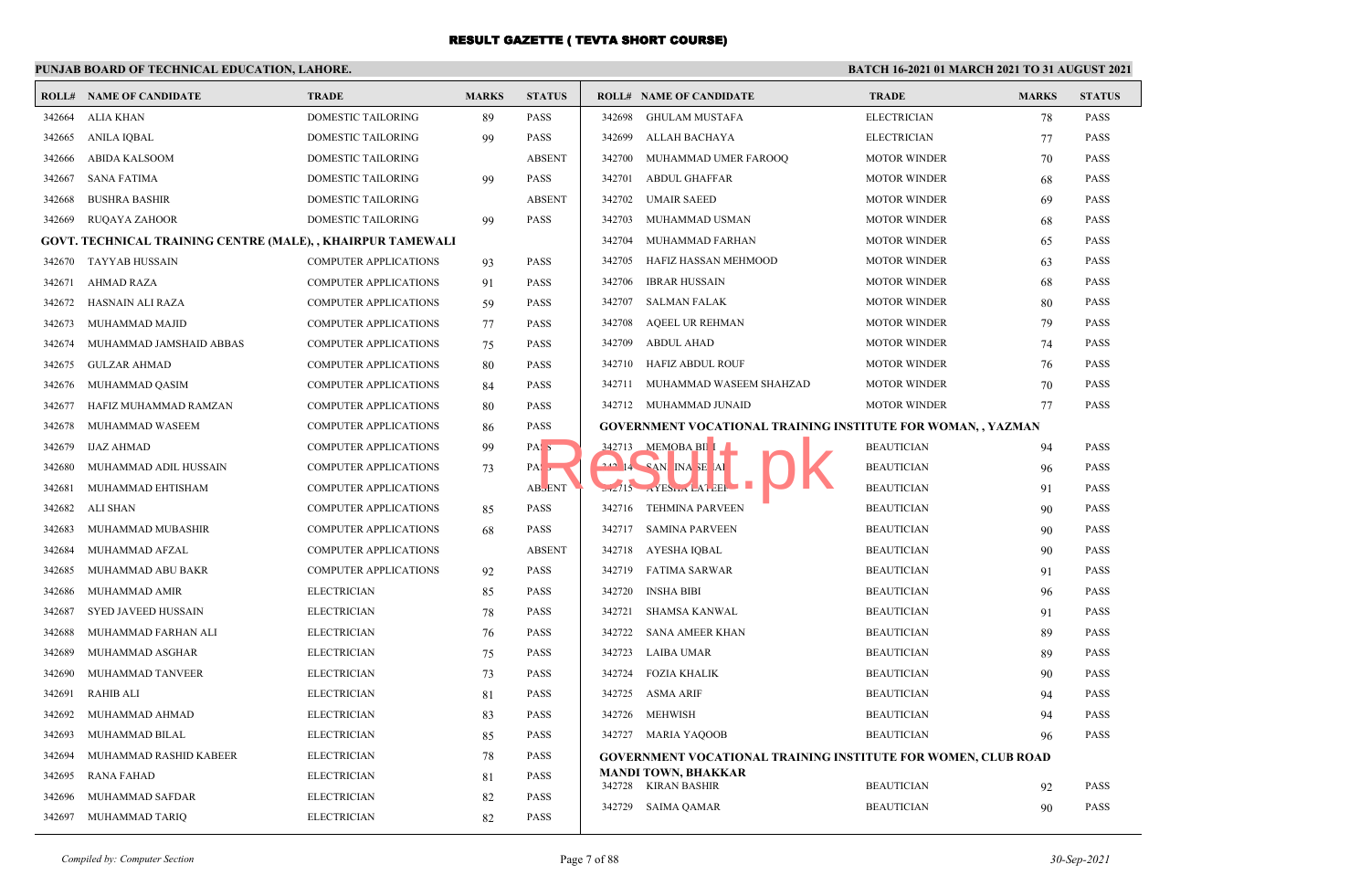## **PUNJAB BOARD OF TECHNICAL EDUCATION, LAHORE.**

| 342730 SADIA NAWAZ |                        |                              |    |                   |             |                                                                   |                              |    |               |
|--------------------|------------------------|------------------------------|----|-------------------|-------------|-------------------------------------------------------------------|------------------------------|----|---------------|
|                    |                        | <b>BEAUTICIAN</b>            | 91 | <b>PASS</b>       | 342765      | <b>SAIRA SHAHEEN</b>                                              | <b>COMPUTER APPLICATIONS</b> | 90 | <b>PASS</b>   |
| 342731             | <b>AUNGBEEN NASEER</b> | <b>BEAUTICIAN</b>            | 87 | <b>PASS</b>       | 342766      | SANA RAMZAN                                                       | <b>COMPUTER APPLICATIONS</b> | 93 | <b>PASS</b>   |
| 342732             | MUNAZA                 | <b>BEAUTICIAN</b>            |    | <b>ABSENT</b>     |             | 342767 NAYAB ZAHRA                                                | <b>COMPUTER APPLICATIONS</b> | 88 | <b>PASS</b>   |
| 342733             | <b>KIRAN BATOOL</b>    | <b>BEAUTICIAN</b>            | 91 | <b>PASS</b>       | 342768      | RIMSHA TARIQ                                                      | <b>COMPUTER APPLICATIONS</b> | 89 | <b>PASS</b>   |
| 342734             | <b>KHADIJA TANVEER</b> | <b>BEAUTICIAN</b>            |    | <b>ABSENT</b>     | 342769      | <b>IRUM SHAHEEN</b>                                               | <b>COMPUTER APPLICATIONS</b> | 91 | <b>PASS</b>   |
| 342735             | <b>SOFIA AHMAD</b>     | <b>BEAUTICIAN</b>            | 89 | <b>PASS</b>       |             | 342770 TAHIRA BIBI                                                | <b>COMPUTER APPLICATIONS</b> | 93 | <b>PASS</b>   |
| 342736             | <b>SAKEENA BIBI</b>    | <b>BEAUTICIAN</b>            | 88 | <b>PASS</b>       | 342771      | <b>SHAGUFTA PARVEEN</b>                                           | <b>COMPUTER APPLICATIONS</b> | 93 | <b>PASS</b>   |
| 342737             | <b>MISBAH AMIN</b>     | <b>BEAUTICIAN</b>            | 87 | <b>PASS</b>       | 342772      | AQEELA HAQ NAWAZ                                                  | <b>COMPUTER APPLICATIONS</b> | 93 | <b>PASS</b>   |
| 342738             | <b>SAJIDA PARVEEN</b>  | <b>BEAUTICIAN</b>            | 89 | <b>PASS</b>       |             | 342773 AOSA PARVEEN                                               | <b>COMPUTER APPLICATIONS</b> | 93 | <b>PASS</b>   |
| 342739             | JAVERIA BIBI           | <b>BEAUTICIAN</b>            | 88 | <b>PASS</b>       | 342774      | <b>IRFA SHAUKAT</b>                                               | <b>COMPUTER APPLICATIONS</b> | 97 | <b>PASS</b>   |
| 342740             | <b>SABA ISHFAQ</b>     | <b>BEAUTICIAN</b>            | 89 | <b>PASS</b>       | 342775      | <b>SADIA ASGHAR</b>                                               | <b>COMPUTER APPLICATIONS</b> | 93 | <b>PASS</b>   |
| 342741             | <b>HIRA MUSHTAQ</b>    | <b>BEAUTICIAN</b>            | 87 | <b>PASS</b>       |             | 342776 FATIMA SHAFOAT                                             | <b>COMPUTER APPLICATIONS</b> | 92 | <b>PASS</b>   |
| 342742             | <b>AREEJ AMAN</b>      | <b>BEAUTICIAN</b>            |    | <b>ABSENT</b>     | 342777      | ZUBAIDA AZEEZ                                                     | DOMESTIC TAILORING           | 97 | <b>PASS</b>   |
| 342743             | <b>SANA BATOOL</b>     | <b>BEAUTICIAN</b>            | 92 | <b>PASS</b>       | 342778      | QURAT UL AIN                                                      | DOMESTIC TAILORING           |    | <b>ABSENT</b> |
| 342744             | <b>FOZIA SHAHEEN</b>   | <b>BEAUTICIAN</b>            | 90 | <b>PASS</b>       |             | 342779 MUEEN FATIMA                                               | <b>DOMESTIC TAILORING</b>    |    | <b>ABSENT</b> |
| 342745             | <b>SUMIRA SULEMAN</b>  | <b>BEAUTICIAN</b>            | 90 | <b>PASS</b>       | 342780      | AMEENA KHURSHID                                                   | <b>DOMESTIC TAILORING</b>    | 93 | <b>PASS</b>   |
| 342746             | AMARA GUL              | <b>BEAUTICIAN</b>            | 90 | PAS <sub>5</sub>  |             | 342781 SAJEELA BA O                                               | DOMESTIC TAILORING           | 91 | <b>PASS</b>   |
| 342747             | RIMSHA MUSHTAQ         | <b>BEAUTICIAN</b>            | 90 | $PA: \rightarrow$ |             | $242$ $82$ $84$ IDA MU XH AR                                      | DOMESTIC TAILORING           | 87 | <b>PASS</b>   |
| 342748             | <b>MISHAL MEHREEN</b>  | <b>BEAUTICIAN</b>            |    | <b>ABLENT</b>     |             | $\mathbb{R}^n$<br>$12/83$ $NAN$ $11Z$                             | <b>DOMESTIC TAILORING</b>    |    | <b>ABSENT</b> |
| 342749             | <b>MARIA BATOOL</b>    | <b>BEAUTICIAN</b>            |    | <b>ABSENT</b>     | 342784      | <b>DIL FARAZ SADA</b>                                             | DOMESTIC TAILORING           | 98 | <b>PASS</b>   |
| 342750             | ASIFA NAJMI            | <b>BEAUTICIAN</b>            | 92 | <b>PASS</b>       | 342785      | AAMINA QURESHI                                                    | DOMESTIC TAILORING           | 95 | <b>PASS</b>   |
| 342751             | <b>IRAM BASHIR</b>     | <b>COMPUTER APPLICATIONS</b> | 98 | PASS              | 342786      | ANEELA RIAZ                                                       | DOMESTIC TAILORING           | 95 | PASS          |
| 342752             | <b>SIDRA QURESHI</b>   | <b>COMPUTER APPLICATIONS</b> | 93 | <b>PASS</b>       | 342787      | <b>SAJAL FATIMA</b>                                               | DOMESTIC TAILORING           | 86 | <b>PASS</b>   |
| 342753             | <b>AZRA BASHIR</b>     | <b>COMPUTER APPLICATIONS</b> | 92 | <b>PASS</b>       | 342788      | SHUMAILA BIBI                                                     | DOMESTIC TAILORING           |    | <b>ABSENT</b> |
| 342754             | <b>IQRA KANWAL</b>     | <b>COMPUTER APPLICATIONS</b> | 91 | <b>PASS</b>       | 342789      | SANA KANWAL                                                       | DOMESTIC TAILORING           | 91 | <b>PASS</b>   |
| 342755             | <b>SHAZMINA</b>        | <b>COMPUTER APPLICATIONS</b> | 94 | <b>PASS</b>       | 342790      | <b>SHAZIA BIBI</b>                                                | <b>DOMESTIC TAILORING</b>    | 90 | <b>PASS</b>   |
| 342756             | <b>HIFZA NIAZI</b>     | COMPUTER APPLICATIONS        |    | <b>ABSENT</b>     | 342791      | <b>MUSSARAT BIBI</b>                                              | DOMESTIC TAILORING           | 94 | <b>PASS</b>   |
| 342757             | <b>SHAFIA NOREEN</b>   | <b>COMPUTER APPLICATIONS</b> | 93 | <b>PASS</b>       | 342792      | <b>SAIRA BANO</b>                                                 | DOMESTIC TAILORING           | 93 | <b>PASS</b>   |
| 342758             | <b>KAINAT FIRDOUS</b>  | <b>COMPUTER APPLICATIONS</b> | 91 | <b>PASS</b>       | 342793      | <b>SADIA SALEEM</b>                                               | DOMESTIC TAILORING           | 96 | <b>PASS</b>   |
| 342759             | <b>SAIMA KIRAN</b>     | <b>COMPUTER APPLICATIONS</b> | 91 | <b>PASS</b>       |             | 342794 SHABNAM LATIF                                              | DOMESTIC TAILORING           | 97 | <b>PASS</b>   |
| 342760             | <b>NAZRA PARVEEN</b>   | <b>COMPUTER APPLICATIONS</b> | 95 | <b>PASS</b>       |             | GOVT. VOCATIONAL TRAINING INSTITUTE (W), MOH. BHOONA WALA,, DARYA |                              |    |               |
| 342761             | <b>SHANZA ZAFAR</b>    | <b>COMPUTER APPLICATIONS</b> |    | <b>ABSENT</b>     | <b>KHAN</b> | 342795 FAIZA LARAIB                                               | <b>BEAUTICIAN</b>            | 91 | <b>PASS</b>   |
| 342762             | NIMRA QAYOOM           | <b>COMPUTER APPLICATIONS</b> |    | <b>ABSENT</b>     |             | 342796 AQSA NASIR                                                 | <b>BEAUTICIAN</b>            | 92 | <b>PASS</b>   |
| 342763             | <b>SEHRISH NAWAZ</b>   | <b>COMPUTER APPLICATIONS</b> | 93 | <b>PASS</b>       |             | 342797 MUQADAS BIBI                                               | <b>BEAUTICIAN</b>            | 90 | <b>PASS</b>   |
| 342764             | <b>SAIMA RAHMAN</b>    | <b>COMPUTER APPLICATIONS</b> | 97 | <b>PASS</b>       |             |                                                                   |                              |    |               |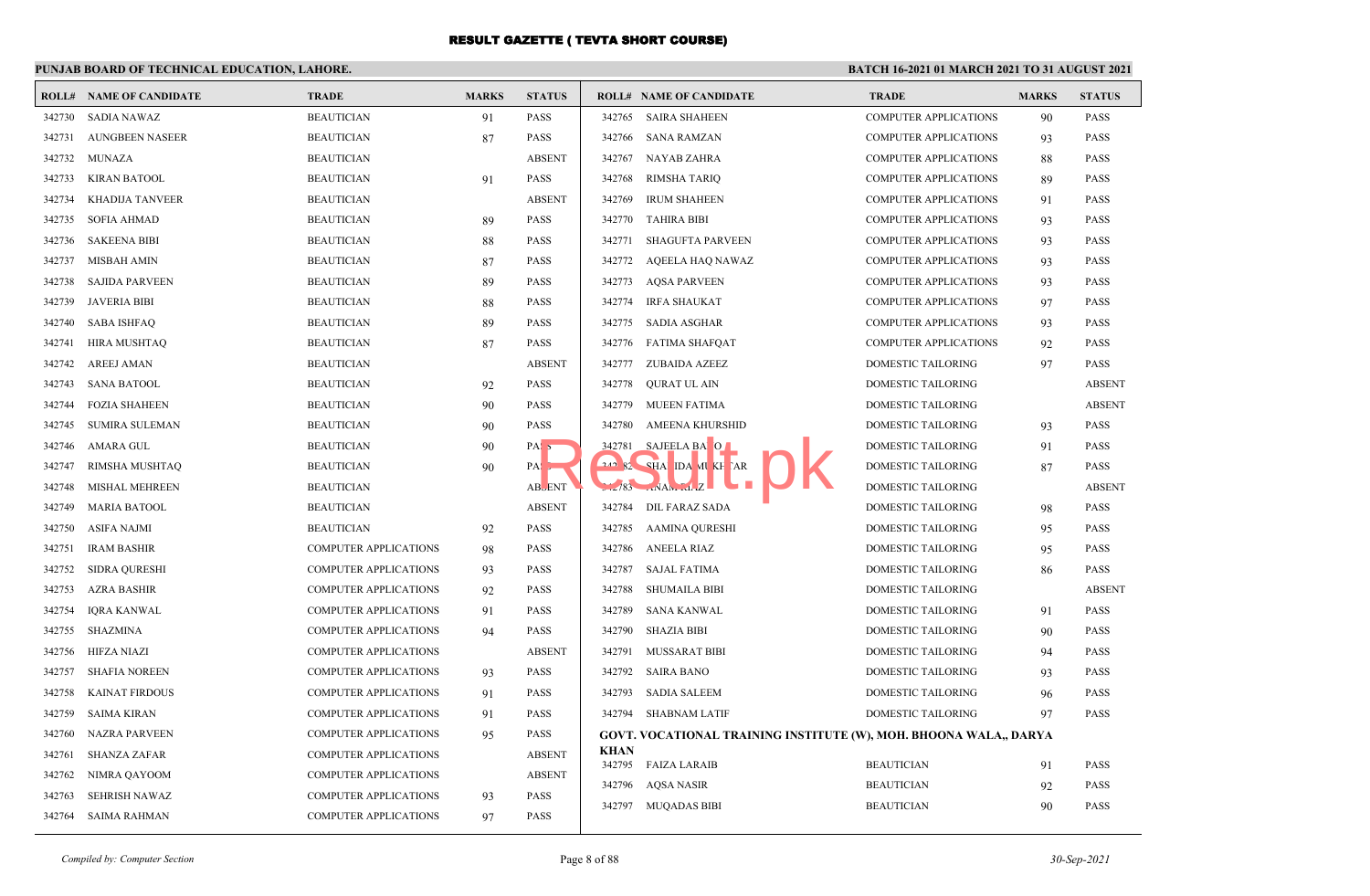## **PUNJAB BOARD OF TECHNICAL EDUCATION, LAHORE.**

|        | <b>ROLL# NAME OF CANDIDATE</b>                                     | <b>TRADE</b>                 | <b>MARKS</b> | <b>STATUS</b>     |        | <b>ROLL# NAME OF CANDIDATE</b>                    | <b>TRADE</b>                 | <b>MARKS</b> | <b>STATUS</b> |
|--------|--------------------------------------------------------------------|------------------------------|--------------|-------------------|--------|---------------------------------------------------|------------------------------|--------------|---------------|
| 342798 | JAVERIA BIBI                                                       | <b>BEAUTICIAN</b>            | 89           | <b>PASS</b>       | 342831 | <b>ASIA BIBI</b>                                  | <b>BEAUTICIAN</b>            | 89           | <b>PASS</b>   |
| 342799 | <b>MISBHA BIBI</b>                                                 | <b>BEAUTICIAN</b>            | 89           | <b>PASS</b>       | 342832 | UMAMA MARYAM                                      | <b>BEAUTICIAN</b>            | 93           | <b>PASS</b>   |
| 342800 | <b>BUSHRA ASHRAF</b>                                               | <b>BEAUTICIAN</b>            | 90           | <b>PASS</b>       | 342833 | HUMERA KIRAN                                      | <b>BEAUTICIAN</b>            | 96           | <b>PASS</b>   |
| 342801 | <b>IORA MAOSOOD</b>                                                | <b>BEAUTICIAN</b>            | 88           | <b>PASS</b>       | 342834 | <b>SAIRA</b>                                      | <b>BEAUTICIAN</b>            | 98           | <b>PASS</b>   |
| 342802 | <b>CHAMAN GULL</b>                                                 | <b>BEAUTICIAN</b>            | 90           | <b>PASS</b>       | 342835 | <b>ATIKA</b>                                      | <b>BEAUTICIAN</b>            | 89           | <b>PASS</b>   |
| 342803 | RIZWANA FAZAL                                                      | <b>BEAUTICIAN</b>            | 91           | <b>PASS</b>       | 342836 | <b>SAMINA ASLAM</b>                               | <b>BEAUTICIAN</b>            | 99           | <b>PASS</b>   |
| 342804 | <b>SADIA RAZA</b>                                                  | <b>BEAUTICIAN</b>            | 92           | <b>PASS</b>       | 342837 | <b>TANIA SAFDAR</b>                               | <b>BEAUTICIAN</b>            | 95           | <b>PASS</b>   |
| 342805 | TAHMEENA LASHARI                                                   | <b>BEAUTICIAN</b>            | 88           | <b>PASS</b>       | 342838 | <b>FOZIA</b>                                      | <b>BEAUTICIAN</b>            | 95           | <b>PASS</b>   |
| 342806 | <b>SHAISTA ARIF</b>                                                | <b>BEAUTICIAN</b>            | 91           | <b>PASS</b>       | 342839 | <b>TAHIRA NISAR</b>                               | <b>BEAUTICIAN</b>            | 86           | <b>PASS</b>   |
| 342807 | ADIA KHAN                                                          | <b>BEAUTICIAN</b>            | 97           | <b>PASS</b>       | 342840 | <b>RIDDA SHAHID</b>                               | <b>COMPUTER APPLICATIONS</b> | 100          | <b>PASS</b>   |
| 342808 | MAH NOOR RIAZ                                                      | <b>BEAUTICIAN</b>            | 93           | <b>PASS</b>       | 342841 | <b>GHAZALA HABIB</b>                              | <b>COMPUTER APPLICATIONS</b> | 97           | <b>PASS</b>   |
| 342809 | <b>MISBAH ROSHAN</b>                                               | <b>BEAUTICIAN</b>            | 93           | <b>PASS</b>       | 342842 | <b>SANA YAMEEN</b>                                | <b>COMPUTER APPLICATIONS</b> | 97           | <b>PASS</b>   |
| 342810 | <b>SANIA JAVED</b>                                                 | <b>COMPUTER APPLICATIONS</b> | 92           | <b>PASS</b>       | 342843 | REHANA RAMZAN                                     | <b>COMPUTER APPLICATIONS</b> | 92           | <b>PASS</b>   |
| 342811 | <b>AMBREEN ASHRAF</b>                                              | <b>COMPUTER APPLICATIONS</b> | 93           | <b>PASS</b>       | 342844 | <b>ZAIB UN NISA</b>                               | <b>COMPUTER APPLICATIONS</b> | 97           | <b>PASS</b>   |
| 342812 | LUBNA NAZAKAT                                                      | COMPUTER APPLICATIONS        | 89           | <b>PASS</b>       | 342845 | KALSOOM QASIM                                     | <b>COMPUTER APPLICATIONS</b> | 96           | <b>PASS</b>   |
| 342813 | LAIBA USMAN                                                        | <b>COMPUTER APPLICATIONS</b> |              | <b>ABSENT</b>     | 342846 | ATEEQA AHMAD                                      | <b>COMPUTER APPLICATIONS</b> | 89           | <b>PASS</b>   |
| 342814 | SAMIA BILAL                                                        | <b>COMPUTER APPLICATIONS</b> | 95           | PAS <sub>5</sub>  |        | 342847 HASEENA YOUSE                              | <b>COMPUTER APPLICATIONS</b> | 94           | <b>PASS</b>   |
| 342815 | <b>AMEENA BIBI</b>                                                 | <b>COMPUTER APPLICATIONS</b> | 94           | $PA: \rightarrow$ |        | $242$ $48$ $8$ $9$ $10$ $K$ $H$ $11$              | <b>COMPUTER APPLICATIONS</b> | 97           | <b>PASS</b>   |
|        | 342816 FARIA TABBASSUM                                             | <b>COMPUTER APPLICATIONS</b> | 94           | PASS              |        | $1.849$ $$ JBL. $1.1$ N. JM                       | <b>COMPUTER APPLICATIONS</b> | 97           | <b>PASS</b>   |
| 342817 | IQRA ZAKA                                                          | COMPUTER APPLICATIONS        | 91           | <b>PASS</b>       |        | 342850 SHANZA KOMAL                               | <b>COMPUTER APPLICATIONS</b> | 93           | <b>PASS</b>   |
| 342818 | AMBREEN IQBAL                                                      | COMPUTER APPLICATIONS        | 95           | <b>PASS</b>       | 342851 | RUQIA HABIB ULLAH                                 | <b>COMPUTER APPLICATIONS</b> | 97           | <b>PASS</b>   |
| 342819 | <b>FARIHA TAHIR</b>                                                | <b>COMPUTER APPLICATIONS</b> | 93           | <b>PASS</b>       | 342852 | <b>SAMIA HABIB ULLAH</b>                          | <b>COMPUTER APPLICATIONS</b> | 97           | <b>PASS</b>   |
| 342820 | MEHWISH SHAMEEN                                                    | <b>COMPUTER APPLICATIONS</b> | 95           | <b>PASS</b>       | 342853 | AYESHA                                            | <b>COMPUTER APPLICATIONS</b> | 93           | <b>PASS</b>   |
| 342821 | <b>DUAA HUSSAINI</b>                                               | <b>COMPUTER APPLICATIONS</b> | 93           | <b>PASS</b>       |        | 342854 SHAZIA TARIO                               | <b>COMPUTER APPLICATIONS</b> | 94           | <b>PASS</b>   |
| 342822 | <b>TAHIRA JABEEN</b>                                               | COMPUTER APPLICATIONS        | 95           | <b>PASS</b>       |        | GOVT. INSTITUTE OF COMMERCE, JHANG ROAD,, MANKERA |                              |              |               |
| 342823 | ISHRAT FATIMA                                                      | <b>COMPUTER APPLICATIONS</b> | 95           | <b>PASS</b>       |        | 342855 ABDUL MOEED                                | <b>COMPUTER APPLICATIONS</b> | 84           | <b>PASS</b>   |
| 342824 | <b>SOFIA NAZAR</b>                                                 | <b>COMPUTER APPLICATIONS</b> | 91           | <b>PASS</b>       | 342856 | NIGAH HUSSAIN                                     | <b>COMPUTER APPLICATIONS</b> |              | <b>ABSENT</b> |
|        | <b>GOVERNMENT VOCATIONAL TRAINING INSTITUTE FOR WOMEN, HOUSING</b> |                              |              |                   | 342857 | <b>GHAZANFAR ABBAS</b>                            | COMPUTER APPLICATIONS        |              | <b>ABSENT</b> |
| 342825 | <b>COLONY B-13, KALUR KOT</b><br>RUKHSANA BIBI                     | <b>BEAUTICIAN</b>            |              | <b>PASS</b>       | 342858 | <b>SIJAD HUSSAIN</b>                              | <b>COMPUTER APPLICATIONS</b> | 76           | <b>PASS</b>   |
| 342826 | RABIA PARVEEN                                                      | <b>BEAUTICIAN</b>            | 94           | <b>PASS</b>       | 342859 | <b>ZOHAIB HASSAN</b>                              | <b>COMPUTER APPLICATIONS</b> | 81           | <b>PASS</b>   |
| 342827 | MAHAM ALAMGEER                                                     | <b>BEAUTICIAN</b>            | 95           | <b>PASS</b>       | 342860 | <b>NADEEM IRSHAD</b>                              | <b>COMPUTER APPLICATIONS</b> | 89           | <b>PASS</b>   |
| 342828 | KALSOOM BIBI                                                       | <b>BEAUTICIAN</b>            | 100          | <b>PASS</b>       | 342861 | ZEESHAN MUNAWAR                                   | <b>COMPUTER APPLICATIONS</b> |              | <b>ABSENT</b> |
| 342829 | NASEEM HABIB ULLAH                                                 | <b>BEAUTICIAN</b>            | 95           | <b>PASS</b>       | 342862 | MUHAMMAD ABDULLAH HASSAN                          | <b>COMPUTER APPLICATIONS</b> | 89           | <b>PASS</b>   |
|        | 342830 NOMIA                                                       | <b>BEAUTICIAN</b>            | 96<br>94     | <b>PASS</b>       | 342863 | JAHANGEER ABBAS                                   | <b>COMPUTER APPLICATIONS</b> |              | <b>ABSENT</b> |
|        |                                                                    |                              |              |                   |        | 342864 KHIZAR HAYAT                               | <b>COMPUTER APPLICATIONS</b> | 94           | <b>PASS</b>   |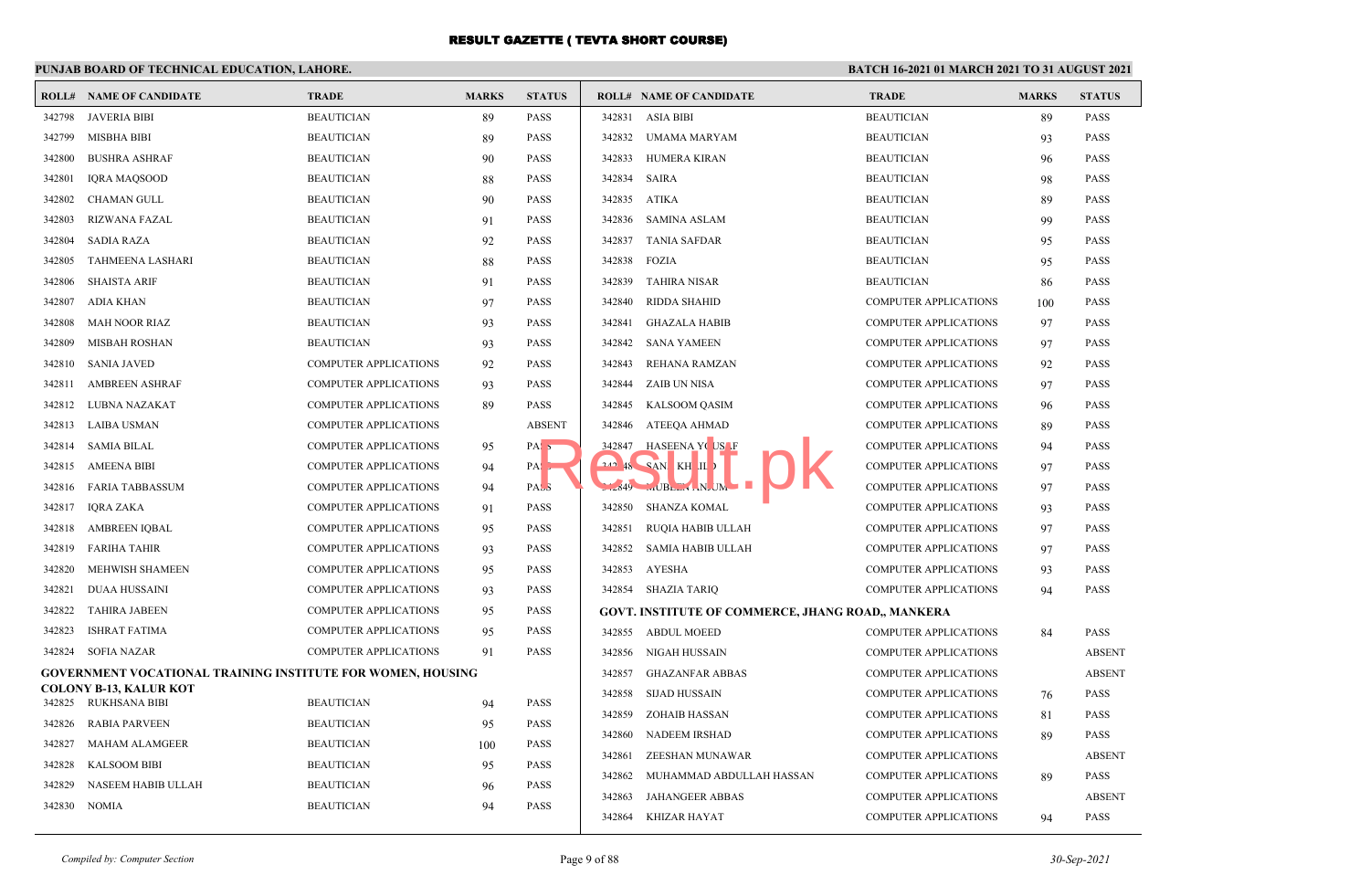## **PUNJAB BOARD OF TECHNICAL EDUCATION, LAHORE.**

|        | <b>ROLL# NAME OF CANDIDATE</b>                           | <b>TRADE</b>                 | <b>MARKS</b> | <b>STATUS</b>       |                  | <b>ROLL# NAME OF CANDIDATE</b>                               | <b>TRADE</b>                 | <b>MARKS</b> | <b>STATUS</b>              |
|--------|----------------------------------------------------------|------------------------------|--------------|---------------------|------------------|--------------------------------------------------------------|------------------------------|--------------|----------------------------|
| 342865 | <b>ANSAR ABBAS</b>                                       | COMPUTER APPLICATIONS        | 87           | <b>PASS</b>         | 342899           | <b>MAHWISH ALTAF</b>                                         | <b>BEAUTICIAN</b>            | 90           | <b>PASS</b>                |
| 342866 | <b>ARFAN BAIG</b>                                        | <b>COMPUTER APPLICATIONS</b> | 86           | <b>PASS</b>         | 342900           | <b>SAJIDA PARVEEN</b>                                        | <b>BEAUTICIAN</b>            | 93           | <b>PASS</b>                |
| 342867 | <b>SAMINA ARIF</b>                                       | <b>COMPUTER APPLICATIONS</b> | 88           | <b>PASS</b>         | 342901           | <b>SAIRA MUSHTAQ</b>                                         | <b>BEAUTICIAN</b>            | 87           | <b>PASS</b>                |
| 342868 | ANAM MUMTAZ                                              | <b>COMPUTER APPLICATIONS</b> |              | <b>ABSENT</b>       | 342902           | <b>TEHSEEN ZAFAR</b>                                         | <b>COMPUTER APPLICATIONS</b> | 96           | <b>PASS</b>                |
| 342869 | ALIA KHAN                                                | COMPUTER APPLICATIONS        | 87           | <b>PASS</b>         | 342903           | <b>SAWERA NASEER</b>                                         | <b>COMPUTER APPLICATIONS</b> | 94           | <b>PASS</b>                |
| 342870 | MUSHARAF IQBAL                                           | COMPUTER APPLICATIONS        | 82           | <b>PASS</b>         | 342904           | <b>RIMSHA FAREED</b>                                         | <b>COMPUTER APPLICATIONS</b> | 97           | <b>PASS</b>                |
| 342871 | <b>WASEEM AKRAM</b>                                      | <b>COMPUTER APPLICATIONS</b> | 87           | <b>PASS</b>         | 342905           | <b>SAIMA AZEEM</b>                                           | <b>COMPUTER APPLICATIONS</b> | 92           | <b>PASS</b>                |
| 342872 | MUHAMMAD AAMER                                           | COMPUTER APPLICATIONS        | 79           | <b>PASS</b>         | 342906           | <b>ZEBA BATOOL</b>                                           | <b>COMPUTER APPLICATIONS</b> | 97           | <b>PASS</b>                |
| 342873 | <b>ABRAR HUSSAIN</b>                                     | COMPUTER APPLICATIONS        | 82           | <b>PASS</b>         | 342907           | <b>ABIDA HUSSAIN</b>                                         | <b>COMPUTER APPLICATIONS</b> | 81           | <b>PASS</b>                |
| 342874 | <b>SHEHLA AMEER</b>                                      | COMPUTER APPLICATIONS        | 92           | <b>PASS</b>         | 342908           | REHANA KOUSAR                                                | <b>COMPUTER APPLICATIONS</b> | 99           | <b>PASS</b>                |
| 342875 | <b>AWAIS SHEHZAD</b>                                     | <b>COMPUTER APPLICATIONS</b> | 86           | <b>PASS</b>         | 342909           | <b>ZAIBUN NISA</b>                                           | <b>COMPUTER APPLICATIONS</b> | 99           | <b>PASS</b>                |
| 342876 | MUHAMMAD ZEESHAN                                         | <b>COMPUTER APPLICATIONS</b> | 88           | <b>PASS</b>         | 342910           | <b>SAIDA ASLAM</b>                                           | <b>COMPUTER APPLICATIONS</b> | 96           | <b>PASS</b>                |
| 342877 | MUHAMMAD SHAFI                                           | COMPUTER APPLICATIONS        |              | <b>ABSENT</b>       | 342911           | FARAHAT SHAHEEN                                              | <b>COMPUTER APPLICATIONS</b> | 82           | <b>PASS</b>                |
| 342878 | <b>SAMMAR ABBAS</b>                                      | COMPUTER APPLICATIONS        | 81           | <b>PASS</b>         |                  | 342912 SAIRA LATEEF                                          | <b>COMPUTER APPLICATIONS</b> | 96           | <b>PASS</b>                |
| 342879 | <b>IMRAN NASIR</b>                                       | COMPUTER APPLICATIONS        | 87           | <b>PASS</b>         | 342913           | IQRA ILAHI                                                   | <b>COMPUTER APPLICATIONS</b> |              | <b>ABSENT</b>              |
| 342880 | MUHAMMAD BAQIR HUSSAIN                                   | <b>COMPUTER APPLICATIONS</b> | 88           | <b>PASS</b>         |                  | 342914 ANAM MAJEED                                           | <b>COMPUTER APPLICATIONS</b> | 96           | <b>PASS</b>                |
| 342881 | MUHAMMAD IFTIKHAR                                        | <b>COMPUTER APPLICATIONS</b> | 84           | PAS <sub>5</sub>    |                  | 342915 SAJIDA PERV N                                         | COMPUTER APPLICATIONS        | 96           | <b>PASS</b>                |
| 342882 | MUHAMMAD ARSHAD                                          | <b>COMPUTER APPLICATIONS</b> | 89           | PAS <sub>&gt;</sub> |                  | $16$ MAR $7$ AM BA TO L                                      | <b>COMPUTER APPLICATIONS</b> | 91           | <b>PASS</b>                |
| 342883 | <b>SAFDAR HUSSAIN</b>                                    | COMPUTER APPLICATIONS        | 78           | PAS <sub>3</sub>    |                  | WERWIEN. VOCAL ONA DIAINING INSTITUTE FOR WOMEN, CAMP OFFICE |                              |              |                            |
| 342884 | <b>ZAHEER ABBAS</b>                                      | <b>COMPUTER APPLICATIONS</b> |              | <b>ABSENT</b>       |                  | DHUDIAL, CHAKWAL                                             | <b>BEAUTICIAN</b>            |              | <b>PASS</b>                |
| 342885 | MUHAMMAD ABBAS                                           | <b>COMPUTER APPLICATIONS</b> |              | <b>ABSENT</b>       |                  | 342917 IQRA WAQAR                                            |                              | 82           |                            |
| 342886 | <b>IMDAD HUSSAIN</b>                                     | COMPUTER APPLICATIONS        |              | <b>ABSENT</b>       |                  | 342918 JANITA AFTAB                                          | <b>BEAUTICIAN</b>            | 95           | <b>PASS</b><br><b>PASS</b> |
|        | GOVT. VOCATIONAL TRAINING INSTITUTE FOR WOMEN, , MANKERA |                              |              |                     |                  | 342919 SAWERA BATOOL                                         | <b>BEAUTICIAN</b>            | 90           |                            |
| 342887 | <b>SUMAILRA SHAHEEN</b>                                  | <b>BEAUTICIAN</b>            | 92           | <b>PASS</b>         | 342920<br>342921 | ZAO FATIMA                                                   | <b>BEAUTICIAN</b>            | 97           | <b>PASS</b><br><b>PASS</b> |
| 342888 | <b>RUBINA BIBI</b>                                       | <b>BEAUTICIAN</b>            | 94           | <b>PASS</b>         |                  | <b>FARIHA NASIR</b>                                          | <b>BEAUTICIAN</b>            | 91           |                            |
| 342889 | <b>IRAM SHEHZADI</b>                                     | <b>BEAUTICIAN</b>            | 92           | <b>PASS</b>         | 342922<br>342923 | AZEEMA RAFAQAT                                               | <b>BEAUTICIAN</b>            | 96           | <b>PASS</b>                |
| 342890 | <b>SADAF MOEEN</b>                                       | <b>BEAUTICIAN</b>            | 91           | <b>PASS</b>         |                  | <b>MADIHA NOREEN</b>                                         | <b>BEAUTICIAN</b>            | 93           | <b>PASS</b>                |
| 342891 | HUMAIRA GULNAZ                                           | <b>BEAUTICIAN</b>            | 98           | <b>PASS</b>         | 342924           | KHADIJA HASSAN                                               | <b>BEAUTICIAN</b>            | 93           | <b>PASS</b>                |
| 342892 | <b>IQRA KAFAYAT</b>                                      | <b>BEAUTICIAN</b>            | 88           | <b>PASS</b>         | 342925           | AQSA MUSHTAQ                                                 | <b>BEAUTICIAN</b>            | 92           | <b>PASS</b>                |
| 342893 | <b>IQRA NOOR</b>                                         | <b>BEAUTICIAN</b>            | 88           | <b>PASS</b>         | 342926           | <b>SAIMA NAZ</b>                                             | <b>BEAUTICIAN</b>            |              | <b>ABSENT</b>              |
| 342894 | <b>WARRISHA HASSAN</b>                                   | <b>BEAUTICIAN</b>            | 88           | <b>PASS</b>         | 342927           | <b>SOBIA SHAHEEN</b>                                         | <b>BEAUTICIAN</b>            | 92           | <b>PASS</b>                |
| 342895 | <b>AIMEN BIBI</b>                                        | <b>BEAUTICIAN</b>            | 92           | <b>PASS</b>         | 342928           | <b>MUBEEN AKHTER</b>                                         | <b>BEAUTICIAN</b>            | 92           | <b>PASS</b>                |
| 342896 | <b>TAHIRA BIBI</b>                                       | <b>BEAUTICIAN</b>            | 93           | <b>PASS</b>         | 342929           | <b>SALMA BIBI</b>                                            | <b>BEAUTICIAN</b>            | 95           | <b>PASS</b>                |
| 342897 | <b>KAINAT HABIB</b>                                      | <b>BEAUTICIAN</b>            | 94           | <b>PASS</b>         | 342930           | DUR E NAYYAB ZAHRA                                           | <b>BEAUTICIAN</b>            | 96           | <b>PASS</b>                |
| 342898 | <b>ISHRAT SHAMEER</b>                                    | <b>BEAUTICIAN</b>            | 94           | <b>PASS</b>         | 342931           | AQSA BATOOL                                                  | <b>BEAUTICIAN</b>            |              | <b>ABSENT</b>              |
|        |                                                          |                              |              |                     |                  |                                                              |                              |              |                            |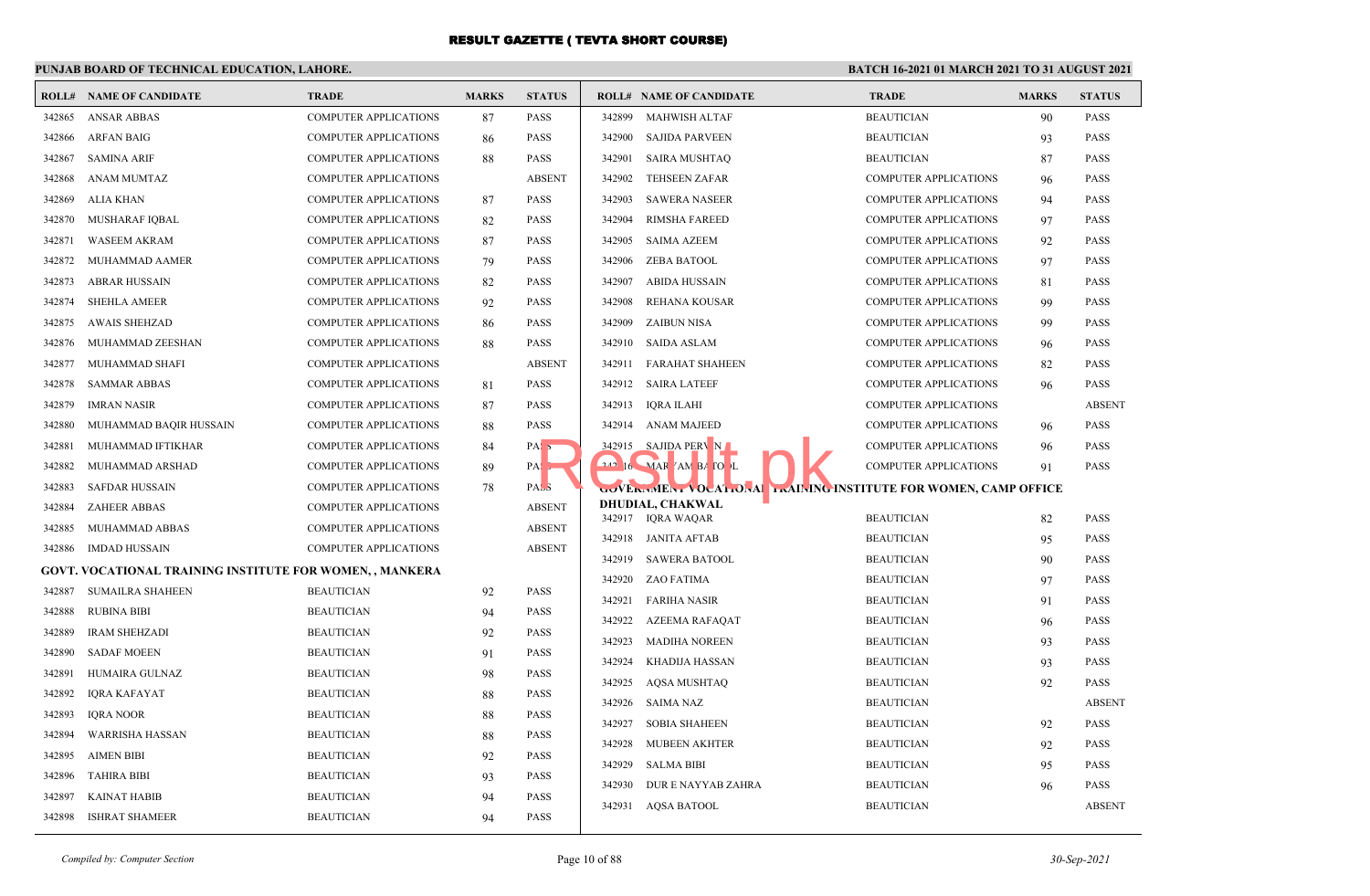#### **PUNJAB BOARD OF TECHNICAL EDUCATION, LAHORE. BATCH 16-2021 01 MARCH 2021 TO 31 AUGUST 2021 ROLL# NAME OF CANDIDATE TRADE MARKS STATUS ROLL# NAME OF CANDIDATE TRADE MARKS STATUS** 342932 MUQADAS FATIMA COMPUTER APPLICATIONS 95 PASS 342933 HASEEBA ZAINAB COMPUTER APPLICATIONS 87 PASS 342934 IQRA BIBI COMPUTER APPLICATIONS 97 PASS 342935 ROBINA SHAHEEN COMPUTER APPLICATIONS 94 PASS 342936 HIRA SAGHEER COMPUTER APPLICATIONS 94 PASS 342937 ATIBA COMPUTER APPLICATIONS 95 PASS 342938 SHAHEEN AKHTER COMPUTER APPLICATIONS 91 PASS 342939 FARIA RUBAB COMPUTER APPLICATIONS 97 PASS 342940 NAYAB RAFIQUE COMPUTER APPLICATIONS 93 PASS 342941 BUSHRA KHALID COMPUTER APPLICATIONS 89 PASS 342942 MEHRAB GUL COMPUTER APPLICATIONS 89 PASS 342943 SANA IFTIKHAR COMPUTER APPLICATIONS 97 PASS 342944 ALEENA LIAQAT COMPUTER APPLICATIONS 93 PASS 342945 SHEHNAZ AKHTER COMPUTER APPLICATIONS 96 PASS 342946 AIZA NISAR COMPUTER APPLICATIONS 95 PASS 342947 SADAF ZAHRA DOMESTIC TAILORING 87 PASS 342948 ANA RAUF DOMESTIC TAILORING 88 PASS 342949 ANEETA IRAM DOMESTIC TAILORING 92 PASS 342950 SABA SHABAB DOMESTIC TAILORING 88 PASS 342951 ZAKRIA KAUSAR DOMESTIC TAILORING 91 PASS 342952 MEHMOONA LATIF DOMESTIC TAILORING 87 PASS 342953 ALEENA ZAINAB DOMESTIC TAILORING 88 PASS 342954 NAJMA SHAHEEN DOMESTIC TAILORING 87 PASS 342955 NIMRA KOMAL DOMESTIC TAILORING 88 PASS 342956 ZARMEEN NARGIS DOMESTIC TAILORING 91 PASS 342957 HIRA MUQDAS DOMESTIC TAILORING 84 PASS 342958 PAKIZA FAROOZ DOMESTIC TAILORING 84 PASS 342959 SHABNAM NOREEN DOMESTIC TAILORING 79 PASS 342960 AYESHA KIRAN DOMESTIC TAILORING 84 PASS 342961 ZAHRA TOUQEER DOMESTIC TAILORING 83 PASS **GOVERNMENT VOCATIONAL TRAINING INSTITUTE FOR WOMEN, TEHSIL CHOWK, CHAKWAL** 342962 KHADIJA SAFDAR BEAUTICIAN 97 PASS 342963 ASMAA BIBI BEAUTICIAN 97 PASS 342964 NAGEEN ISMAIEL BEAUTICIAN 97 PASS 342965 SAIRA MUSHTAQ BEAUTICIAN 95 PASS 342966 GHAZALA BIBI BEAUTICIAN 97 PASS 342967 RIDA ZAINAB BEAUTICIAN 96 PASS 342968 SHAINA KOMAL BEAUTICIAN 100 PASS 342969 NADIA KANWAL BEAUTICIAN 97 PASS 342970 HINA RUBAB BEAUTICIAN 93 PASS 342971 FARDA YASMIN BEAUTICIAN 93 PASS 342972 ADEEBA LEHROZ BEAUTICIAN 99 PASS 342973 SANA KAINAT BEAUTICIAN 100 PASS 342974 AMBREEN SHARIF BEAUTICIAN 96 PASS 342975 MISBAH KANWAL BEAUTICIAN 95 PASS 342976 SAIRA BEAUTICIAN 98 PASS 342977 MADIHA ZAHRA BEAUTICIAN 96 PASS 342978 ASIMA IFTIKHAR BEAUTICIAN 96 PASS 342979 SUNNIYAH BATOOL BEAUTICIAN 96 PASS 342980 NUZHAT SULTANA BEAUTICIAN 99 PASS 342981 HUMAIRA NAZ BEAUTICIAN 95 PASS <sup>242</sup>982 REEMAN Z BEAUTICIAN 95 PASS 342983 SHAZMEEN AZHAR BEAUTICIAN 97 PASS 342984 NAUREEN MAQBOOL BEAUTICIAN 77 PASS 342985 MISHAAL NADEEM BEAUTICIAN 92 PASS 342986 ANEEQA KHALID BEAUTICIAN 96 PASS 342987 SAMIA RUBAB BEAUTICIAN 96 PASS 342988 ANEEQA IQBAL BEAUTICIAN 96 PASS 342989 AQSA NOUREEN BEAUTICIAN 94 PASS 342990 FARZANA MAQBOOL BEAUTICIAN 94 PASS 342991 ARSH AKRAM BEAUTICIAN 88 PASS 342992 ALIZA AZMAT BEAUTICIAN 96 PASS 342993 LUBNA IMTIAZ BEAUTICIAN 79 PASS 342994 IQRA BATOOL BEAUTICIAN 90 PASS 342995 KINZA GULZAR BEAUTICIAN 79 PASS 342996 ULFAT SHAHEEN BEAUTICIAN 98 PASS 342997 RIMSHA KANWAL BEAUTICIAN 90 PASS 342998 KANZA KAINAT BEAUTICIAN 92 PASS 342999 ISMA WAJID BEAUTICIAN 90 PASS Result Advise Construction of the Construction of the Construction of the Construction of the Construction of the Construction of the Construction of the Construction of the Construction of the Construction of the Construc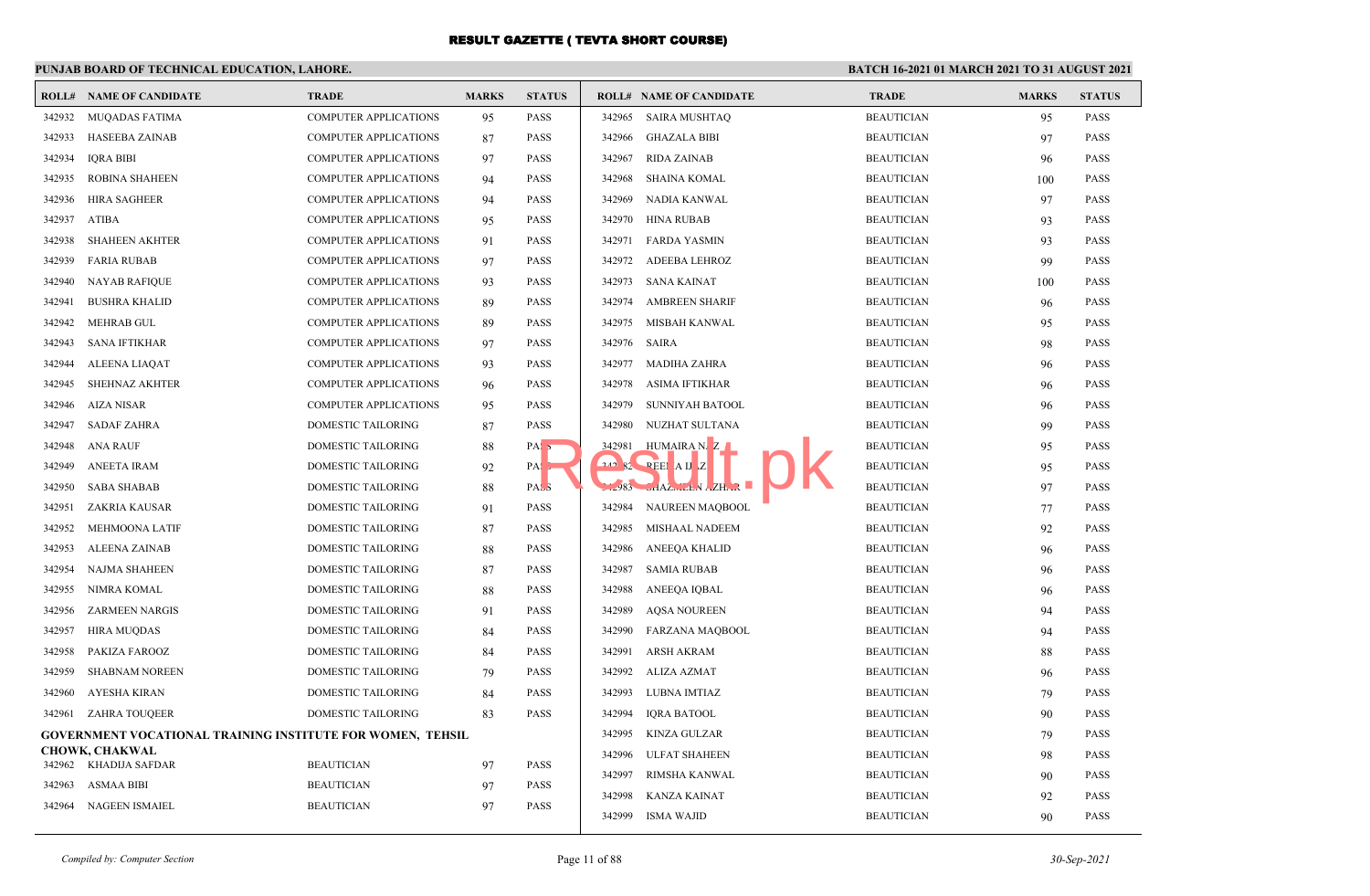## **PUNJAB BOARD OF TECHNICAL EDUCATION, LAHORE.**

|        | <b>ROLL# NAME OF CANDIDATE</b> | <b>TRADE</b>                 | <b>MARKS</b> | <b>STATUS</b>    |        | <b>ROLL# NAME OF CANDIDATE</b>                               | <b>TRADE</b>                 | <b>MARKS</b> | <b>STATUS</b> |
|--------|--------------------------------|------------------------------|--------------|------------------|--------|--------------------------------------------------------------|------------------------------|--------------|---------------|
| 343000 | MUQADDAS NOUREEN               | <b>BEAUTICIAN</b>            | 89           | <b>PASS</b>      |        | 343035 SHEHAR BANO                                           | DOMESTIC TAILORING           | 90           | <b>PASS</b>   |
| 343001 | SYEDA ABEEHA FATIMA            | <b>BEAUTICIAN</b>            | 94           | <b>PASS</b>      |        | 343036 MAHJABEEN KANWAL                                      | DOMESTIC TAILORING           | 91           | <b>PASS</b>   |
| 343002 | PAKEEZA ANMOL MUSTAFA          | COMPUTER APPLICATIONS        | 95           | <b>PASS</b>      |        | 343037 KASHMALA TAHIR                                        | DOMESTIC TAILORING           | 95           | <b>PASS</b>   |
| 343003 | ANMOL KAINAT                   | <b>COMPUTER APPLICATIONS</b> | 91           | <b>PASS</b>      |        | 343038 MEMOONA IRAM                                          | DOMESTIC TAILORING           | 90           | <b>PASS</b>   |
| 343004 | <b>MISBAH MAZHAR</b>           | <b>COMPUTER APPLICATIONS</b> | 92           | <b>PASS</b>      | 343039 | <b>OSAWAR JAHANGIR</b>                                       | DOMESTIC TAILORING           | 85           | <b>PASS</b>   |
| 343005 | <b>ANDLEEB ZAHRA</b>           | COMPUTER APPLICATIONS        | 93           | <b>PASS</b>      | 343040 | AYESHA SADEEQA                                               | DOMESTIC TAILORING           | 88           | <b>PASS</b>   |
| 343006 | LUBNA BIBI                     | <b>COMPUTER APPLICATIONS</b> | 90           | <b>PASS</b>      |        | 343041 TABASSUM MUSHTAQ                                      | DOMESTIC TAILORING           | 85           | PASS          |
| 343007 | <b>TASLEEM KAUSAR</b>          | COMPUTER APPLICATIONS        | 89           | <b>PASS</b>      |        | GOVT, TECHNICAL TRAINING CENTRE, TAMMAN, CHAKWAL             |                              |              |               |
| 343008 | ZAHRA AMIR                     | <b>COMPUTER APPLICATIONS</b> | 85           | <b>PASS</b>      |        | 343042 ASAD AHMAD                                            | <b>COMPUTER APPLICATIONS</b> | 78           | <b>PASS</b>   |
| 343009 | <b>HALEEMA SADIA</b>           | <b>COMPUTER APPLICATIONS</b> | 88           | <b>PASS</b>      | 343043 | MUHAMMAD ARSALAN                                             | <b>COMPUTER APPLICATIONS</b> | 63           | <b>PASS</b>   |
| 343010 | <b>MARRYAM BATOOL</b>          | COMPUTER APPLICATIONS        | 88           | <b>PASS</b>      | 343044 | KHALIL UR REHMAN                                             | <b>COMPUTER APPLICATIONS</b> | 81           | <b>PASS</b>   |
| 343011 | HAMNA BINT E HASNAT            | COMPUTER APPLICATIONS        | 90           | <b>PASS</b>      | 343045 | MUHAMMAD ASIF JILLANI                                        | <b>COMPUTER APPLICATIONS</b> | 83           | <b>PASS</b>   |
| 343012 | <b>ANUM RUBAB</b>              | <b>COMPUTER APPLICATIONS</b> | 94           | <b>PASS</b>      | 343046 | MUHAMMAD HASSAN                                              | <b>COMPUTER APPLICATIONS</b> |              | <b>ABSENT</b> |
| 343013 | UZMA MURTAZA                   | COMPUTER APPLICATIONS        | 94           | <b>PASS</b>      | 343047 | MUHAMMAD SHOAIB                                              | <b>COMPUTER APPLICATIONS</b> | 75           | <b>PASS</b>   |
| 343014 | <b>SUNDAS MASHKOOR</b>         | <b>COMPUTER APPLICATIONS</b> | 94           | <b>PASS</b>      | 343048 | ABDUL MAJID                                                  | <b>COMPUTER APPLICATIONS</b> | 62           | <b>PASS</b>   |
| 343015 | <b>OARIYA MUSTAFA</b>          | <b>COMPUTER APPLICATIONS</b> | 90           | <b>PASS</b>      | 343049 | <b>MUNIB AHMED</b>                                           | <b>COMPUTER APPLICATIONS</b> | 65           | <b>PASS</b>   |
| 343016 | NATASHA IRUM                   | COMPUTER APPLICATIONS        | 89           | PAS <sub>5</sub> |        | 343050 MUHAMMAI TA JFEEQ                                     | <b>COMPUTER APPLICATIONS</b> |              | <b>ABSENT</b> |
| 343017 | <b>IQRA IQBAL</b>              | <b>COMPUTER APPLICATIONS</b> | 89           | PA:              |        | $\sim$ 51 MUH MN AI AF FHAM AAD                              | <b>COMPUTER APPLICATIONS</b> | 63           | <b>PASS</b>   |
| 343018 | <b>RABIA YOUNAS</b>            | COMPUTER APPLICATIONS        |              | <b>ABLENT</b>    |        | GOVT. LCHNICAL TRAININ FORNIRE (MALE), KALLAR KOHAR, CHAKWAL |                              |              |               |
| 343019 | <b>FATIMA ZAINAB</b>           | <b>COMPUTER APPLICATIONS</b> | 91           | <b>PASS</b>      |        | 343052 MUHAMMAD TABISH                                       | <b>COMPUTER APPLICATIONS</b> | 84           | <b>PASS</b>   |
| 343020 | LUBNA YASMIN                   | COMPUTER APPLICATIONS        | 90           | <b>PASS</b>      |        | 343053 JAWAD HAIDER                                          | <b>COMPUTER APPLICATIONS</b> | 82           | <b>PASS</b>   |
| 343021 | <b>KAINAT SAHIR</b>            | COMPUTER APPLICATIONS        | 89           | <b>PASS</b>      | 343054 | MUHAMMAD ALEEM                                               | <b>COMPUTER APPLICATIONS</b> | 84           | <b>PASS</b>   |
| 343022 | FAHMIDA                        | DOMESTIC TAILORING           | 85           | <b>PASS</b>      | 343055 | <b>WALEED HASSAN</b>                                         | <b>COMPUTER APPLICATIONS</b> | 83           | <b>PASS</b>   |
| 343023 | <b>AQSA MOBEEN</b>             | DOMESTIC TAILORING           | 98           | <b>PASS</b>      | 343056 | MUHAMMAD SAMEE UL HASSAN                                     | <b>COMPUTER APPLICATIONS</b> | 84           | <b>PASS</b>   |
| 343024 | <b>SOBIA TAZEEM</b>            | DOMESTIC TAILORING           | 82           | <b>PASS</b>      | 343057 | AHMAD ALI                                                    | <b>COMPUTER APPLICATIONS</b> | 85           | <b>PASS</b>   |
| 343025 | <b>SADIA KANWAL</b>            | DOMESTIC TAILORING           | 83           | <b>PASS</b>      | 343058 | MUHAMMAD KAMRAN NAVEED                                       | <b>COMPUTER APPLICATIONS</b> | 87           | <b>PASS</b>   |
| 343026 | MEHWISH SHEHNAZ                | DOMESTIC TAILORING           | 81           | <b>PASS</b>      | 343059 | MUHAMMAD HUSSAIN                                             | <b>COMPUTER APPLICATIONS</b> | 85           | <b>PASS</b>   |
| 343027 | <b>SANIA ADEEB</b>             | DOMESTIC TAILORING           | 84           | <b>PASS</b>      | 343060 | ASGHAR ALI                                                   | <b>COMPUTER APPLICATIONS</b> | 84           | <b>PASS</b>   |
| 343028 | <b>SIDRA JAMIL</b>             | <b>DOMESTIC TAILORING</b>    | 80           | <b>PASS</b>      | 343061 | <b>AMEER USMAN</b>                                           | COMPUTER APPLICATIONS        | 87           | PASS          |
| 343029 | MISHAL KHURSHID                | DOMESTIC TAILORING           | 81           | <b>PASS</b>      | 343062 | MUHAMMAD WAQAS                                               | <b>COMPUTER APPLICATIONS</b> | 89           | <b>PASS</b>   |
| 343030 | <b>HAJRA BIBI</b>              | DOMESTIC TAILORING           |              | <b>ABSENT</b>    | 343063 | <b>SAMI UR REHMAN</b>                                        | <b>COMPUTER APPLICATIONS</b> | 86           | <b>PASS</b>   |
| 343031 | <b>HAFEES AKHTER</b>           | DOMESTIC TAILORING           | 87           | <b>PASS</b>      | 343064 | NAVEED ALAM                                                  | <b>COMPUTER APPLICATIONS</b> | 86           | <b>PASS</b>   |
| 343032 | <b>SANIA NOOR</b>              | DOMESTIC TAILORING           | 93           | <b>PASS</b>      | 343065 | REHAN HABIB                                                  | <b>COMPUTER APPLICATIONS</b> | 85           | <b>PASS</b>   |
| 343033 | <b>TEHMINA TARIO</b>           | <b>DOMESTIC TAILORING</b>    | 84           | <b>PASS</b>      | 343066 | MUHAMMAD UMAIR RAZA                                          | <b>COMPUTER APPLICATIONS</b> | 87           | PASS          |
| 343034 | MUNAZA TABASSAM                | DOMESTIC TAILORING           | 82           | <b>PASS</b>      |        | 343067 SHEHROZ ALI                                           | <b>COMPUTER APPLICATIONS</b> | 88           | <b>PASS</b>   |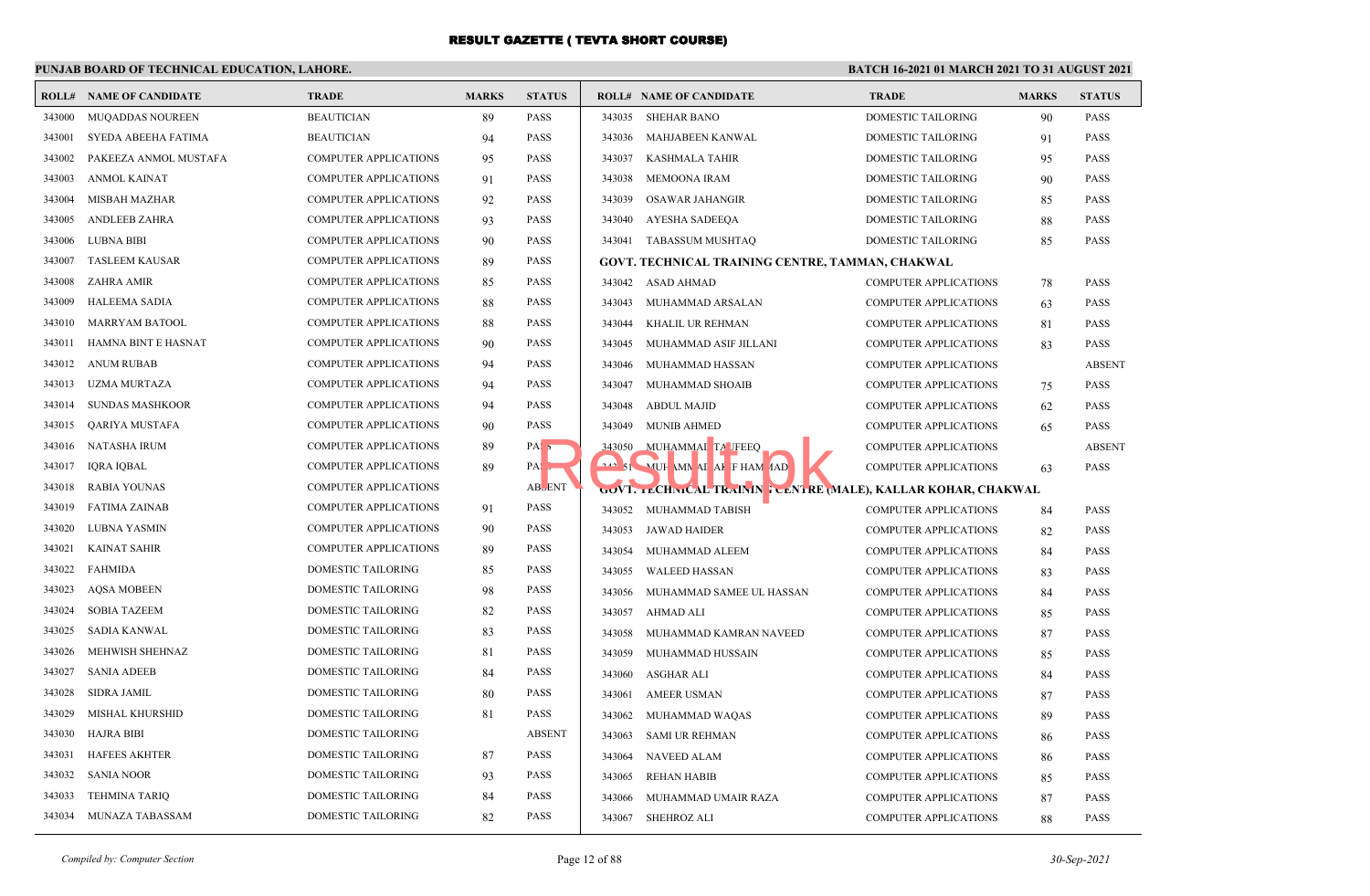## **PUNJAB BOARD OF TECHNICAL EDUCATION, LAHORE.**

|        | <b>ROLL# NAME OF CANDIDATE</b> | <b>TRADE</b>                 | <b>MARKS</b> | <b>STATUS</b>    |        | <b>ROLL# NAME OF CANDIDATE</b>                                 | <b>TRADE</b>                 | <b>MARKS</b> | <b>STATUS</b> |
|--------|--------------------------------|------------------------------|--------------|------------------|--------|----------------------------------------------------------------|------------------------------|--------------|---------------|
| 343068 | <b>AMIR FAIZAN</b>             | <b>COMPUTER APPLICATIONS</b> | 86           | <b>PASS</b>      | 343103 | MUSSAWAR RAZA                                                  | PLUMBER 2016                 | 93           | <b>PASS</b>   |
| 343069 | <b>USMAN ARSHAD</b>            | COMPUTER APPLICATIONS        | 85           | <b>PASS</b>      | 343104 | <b>MAHIB HUSSAIN SHAH</b>                                      | PLUMBER 2016                 | 87           | <b>PASS</b>   |
| 343070 | MUHAMMAD HAMZA                 | <b>COMPUTER APPLICATIONS</b> | 85           | <b>PASS</b>      | 343105 | <b>ISMAIL HUSSAIN SHAH</b>                                     | PLUMBER 2016                 | 88           | <b>PASS</b>   |
| 343071 | <b>TAIMOOR ARSHAD</b>          | COMPUTER APPLICATIONS        | 85           | <b>PASS</b>      | 343106 | <b>BILAL MEHBOOB</b>                                           | PLUMBER 2016                 | 80           | <b>PASS</b>   |
| 343072 | <b>HAMAYOUN SHAHZAD</b>        | COMPUTER APPLICATIONS        | 86           | <b>PASS</b>      | 343107 | MUHAMMAD SHEROZ                                                | PLUMBER 2016                 | 79           | <b>PASS</b>   |
| 343073 | ZAHOOR ELAHI                   | <b>COMPUTER APPLICATIONS</b> | 90           | <b>PASS</b>      | 343108 | <b>ZAIN UL ABDEEN</b>                                          | PLUMBER 2016                 | 83           | <b>PASS</b>   |
| 343074 | MUHAMMAD FAHEEM NAZAR          | COMPUTER APPLICATIONS        | 90           | <b>PASS</b>      | 343109 | MUHAMMAD ZUBAIR                                                | PLUMBER 2016                 | 78           | <b>PASS</b>   |
| 343075 | <b>HASEEB BILAL</b>            | <b>COMPUTER APPLICATIONS</b> | 85           | <b>PASS</b>      | 343110 | <b>BASHEER AHMED</b>                                           | PLUMBER 2016                 | 84           | <b>PASS</b>   |
| 343076 | <b>SADAQAT ABBAS</b>           | COMPUTER APPLICATIONS        | 85           | <b>PASS</b>      | 343111 | <b>ABDUL GHAFFAR</b>                                           | PLUMBER 2016                 | 83           | <b>PASS</b>   |
| 343077 | MOHSIN ALI                     | <b>COMPUTER APPLICATIONS</b> | 91           | <b>PASS</b>      |        | 343112 KASHAN BASIT                                            | PLUMBER 2016                 | 77           | <b>PASS</b>   |
| 343078 | MUHAMMAD IRTAZA ALI            | <b>ELECTRICIAN</b>           | 89           | <b>PASS</b>      | 343113 | <b>TAHIR RASHEED</b>                                           | PLUMBER 2016                 | 81           | <b>PASS</b>   |
| 343079 | MUHAMMAD JABRAN                | <b>ELECTRICIAN</b>           | 90           | <b>PASS</b>      | 343114 | <b>SHAHID AMEER</b>                                            | PLUMBER 2016                 | 83           | <b>PASS</b>   |
| 343080 | AHSAN KHAN NIAZI               | <b>ELECTRICIAN</b>           | 90           | <b>PASS</b>      | 343115 | MUHAMMAD JAWAD                                                 | PLUMBER 2016                 | 83           | <b>PASS</b>   |
| 343081 | NAVEED AHMAD KHAN              | <b>ELECTRICIAN</b>           | 81           | <b>PASS</b>      | 343116 | SYED AZEEM ABBAS KAZMI                                         | WELDER                       | 89           | <b>PASS</b>   |
| 343082 | <b>WALEED AKHTAR</b>           | <b>ELECTRICIAN</b>           | 85           | <b>PASS</b>      | 343117 | MUHAMMAD UZAIR SAJID                                           | <b>WELDER</b>                | 92           | <b>PASS</b>   |
| 343083 | <b>ABDUL WAHEED</b>            | <b>ELECTRICIAN</b>           | 84           | <b>PASS</b>      | 343118 | <b>WAJAHAT BASHIR</b>                                          | <b>WELDER</b>                | 82           | <b>PASS</b>   |
| 343084 | HAFIZ AJAZ SULTAN              | <b>ELECTRICIAN</b>           | 87           | PAS <sub>5</sub> |        | 343119 MUHAMMAI HAROON                                         | WELDER                       | 78           | <b>PASS</b>   |
| 343085 | <b>HASSAN ALI</b>              | <b>ELECTRICIAN</b>           | 88           | $PA:$ ,          |        | 242 20 MUH MN AI AS M BILA                                     | WELDER                       | 93           | <b>PASS</b>   |
| 343086 | <b>MALIK WALEED NASIR</b>      | <b>ELECTRICIAN</b>           | 75           | <b>PASS</b>      |        | $121$ $\sim$ AUSLEY AK. ITAN                                   | WELDER                       | 88           | <b>PASS</b>   |
| 343087 | MOHAMMAD ISMAIL                | <b>ELECTRICIAN</b>           | 86           | <b>PASS</b>      |        | 343122 YASEEN UR REHMAN                                        | <b>WELDER</b>                | 81           | <b>PASS</b>   |
| 343088 | MUBASHAR NADEEM                | <b>ELECTRICIAN</b>           | 91           | <b>PASS</b>      | 343123 | <b>AAMIR YASEEN</b>                                            | WELDER                       | 91           | <b>PASS</b>   |
| 343089 | AYAZ ALI                       | <b>ELECTRICIAN</b>           | 87           | <b>PASS</b>      | 343124 | <b>ZAMURAD ABBAS</b>                                           | <b>WELDER</b>                | 89           | <b>PASS</b>   |
| 343090 | <b>NAJAF ALI</b>               | <b>ELECTRICIAN</b>           | 92           | <b>PASS</b>      | 343125 | MUHAMMAD AFTAB                                                 | <b>WELDER</b>                | 89           | <b>PASS</b>   |
| 343091 | MALIK ABDULLAH KHAN            | <b>ELECTRICIAN</b>           | 84           | <b>PASS</b>      | 343126 | <b>GHULAM MUSTAFA SHAH</b>                                     | WELDER                       | 91           | <b>PASS</b>   |
| 343092 | <b>AZHAR SULTAN</b>            | <b>ELECTRICIAN</b>           | 88           | <b>PASS</b>      | 343127 | <b>ZAHEER ABBAS</b>                                            | <b>WELDER</b>                | 82           | <b>PASS</b>   |
| 343093 | ZIL SULTAN                     | <b>ELECTRICIAN</b>           | 84           | <b>PASS</b>      | 343128 | JAWAD IQBAL                                                    | WELDER                       | 85           | <b>PASS</b>   |
| 343094 | <b>SHUJAAT ALI</b>             | <b>ELECTRICIAN</b>           | 88           | <b>PASS</b>      | 343129 | <b>TAHIR MEHMOOD</b>                                           | WELDER                       | 92           | <b>PASS</b>   |
| 343095 | MUHAMMAD SOHAIB                | <b>ELECTRICIAN</b>           | 85           | <b>PASS</b>      |        | 343130 ALI RAZA                                                | WELDER                       | 84           | <b>PASS</b>   |
| 343096 | MUHAMMAD USAMA JAVED           | <b>ELECTRICIAN</b>           | 93           | <b>PASS</b>      |        | GOVT. TECHNICAL TRAINING CENTRE, OPPOSIT JINNAH PARK, TALAGANG |                              |              |               |
| 343097 | <b>TASHFEEN AKHTAR</b>         | PLUMBER 2016                 | 83           | <b>PASS</b>      |        | 343131 JAMSHAD SHEROZ                                          | <b>COMPUTER APPLICATIONS</b> | 82           | <b>PASS</b>   |
| 343098 | MOHAMMAD TAYYAB                | PLUMBER 2016                 | 81           | <b>PASS</b>      |        | 343132 MUHAMMAD WAQAS                                          | <b>COMPUTER APPLICATIONS</b> | 85           | <b>PASS</b>   |
| 343099 | <b>WALEED FEROZ</b>            | PLUMBER 2016                 | 80           | <b>PASS</b>      |        | 343133 MUHAMMAD ARSALAN                                        | <b>COMPUTER APPLICATIONS</b> | 80           | <b>PASS</b>   |
| 343100 | <b>NASIR JAVED</b>             | PLUMBER 2016                 | 85           | <b>PASS</b>      |        | 343134 YASIR AZAD                                              | COMPUTER APPLICATIONS        | 76           | PASS          |
| 343101 | <b>TAHIR MEHMOOD</b>           | PLUMBER 2016                 | 83           | <b>PASS</b>      | 343135 | USAMA AZAD                                                     | COMPUTER APPLICATIONS        | 73           | <b>PASS</b>   |
| 343102 | <b>GHULAM MUHAMMAD</b>         | PLUMBER 2016                 | 92           | <b>PASS</b>      |        | 343136 MUHAMMAD RIZWAN                                         | <b>COMPUTER APPLICATIONS</b> | 85           | <b>PASS</b>   |
|        |                                |                              |              |                  |        |                                                                |                              |              |               |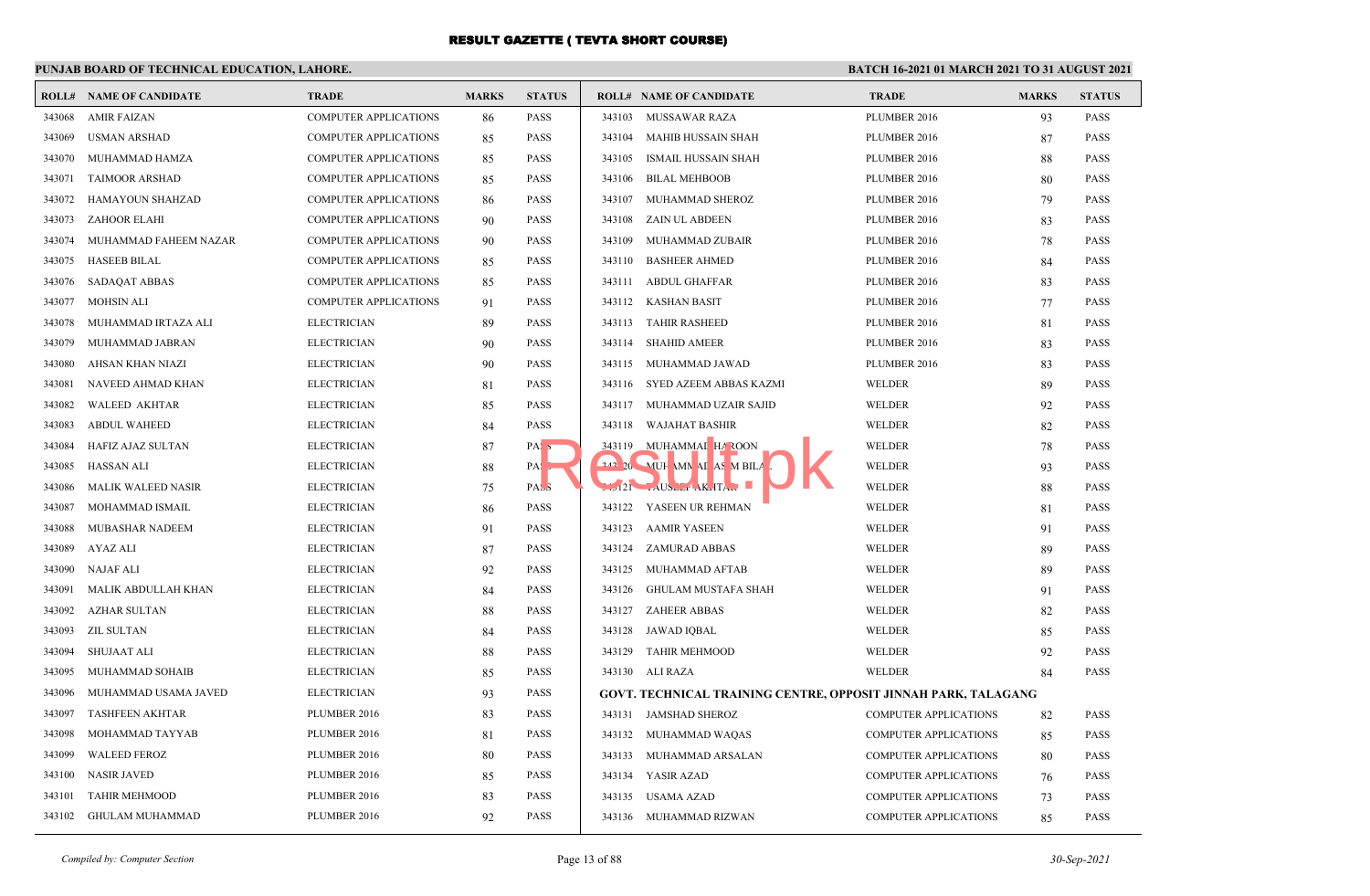## **PUNJAB BOARD OF TECHNICAL EDUCATION, LAHORE.**

|        | <b>ROLL# NAME OF CANDIDATE</b>                        | <b>TRADE</b>                 | <b>MARKS</b> | <b>STATUS</b>    | <b>ROLL# NAME OF CANDIDATE</b>                                                                       | <b>TRADE</b>                 | <b>MARKS</b> | <b>STATUS</b> |
|--------|-------------------------------------------------------|------------------------------|--------------|------------------|------------------------------------------------------------------------------------------------------|------------------------------|--------------|---------------|
| 343137 | MUHAMMAD SAAD ABDULLAHA                               | <b>COMPUTER APPLICATIONS</b> | 80           | <b>PASS</b>      | 343170 HAMID SHAH                                                                                    | AUTOCAD 2016                 | 88           | <b>PASS</b>   |
| 343138 | MUHAMMAD TALHA KHAN                                   | <b>COMPUTER APPLICATIONS</b> | 78           | <b>PASS</b>      | 343171 SAQIB ALI                                                                                     | AUTOCAD 2016                 | 91           | <b>PASS</b>   |
| 343139 | HAMZA ARIF KHAN                                       | <b>COMPUTER APPLICATIONS</b> | 75           | <b>PASS</b>      | 343172 MUHAMMAD NAWAZ                                                                                | AUTOCAD 2016                 | 87           | <b>PASS</b>   |
| 343140 | <b>HAMMAD WHAID</b>                                   | <b>COMPUTER APPLICATIONS</b> | 80           | <b>PASS</b>      | MUBASHER HUSSAIN<br>343173                                                                           | AUTOCAD 2016                 | 93           | <b>PASS</b>   |
| 343141 | MUHAMMAD TAYYAB                                       | <b>COMPUTER APPLICATIONS</b> | 84           | <b>PASS</b>      | 343174 MUHAMMAD TAYYAB                                                                               | AUTOCAD 2016                 |              | <b>ABSENT</b> |
| 343142 | <b>TAIMOOR HUSSAIN</b>                                | COMPUTER APPLICATIONS        | 86           | PASS             | 343175 MUHAMMAD IBRAHEEM                                                                             | AUTOCAD 2016                 | 90           | <b>PASS</b>   |
| 343143 | <b>GHULAM AHMAD</b>                                   | <b>COMPUTER APPLICATIONS</b> |              | <b>ABSENT</b>    | 343176<br>MUHAMMAD AHMAD                                                                             | AUTOCAD 2016                 |              | <b>ABSENT</b> |
| 343144 | MUHAMMAD WALEED                                       | COMPUTER APPLICATIONS        | 70           | <b>PASS</b>      | 343177 AQSA                                                                                          | AUTOCAD 2016                 | 89           | <b>PASS</b>   |
| 343145 | <b>IRFAN ALI SHAH</b>                                 | <b>COMPUTER APPLICATIONS</b> | 75           | PASS             | 343178 MUHAMMAD AQEEL                                                                                | <b>COMPUTER APPLICATIONS</b> | 79           | <b>PASS</b>   |
| 343146 | MUHAMMAD KHUBAIB                                      | COMPUTER APPLICATIONS        | 81           | PASS             | 343179<br>MUHAMMAD USMAN                                                                             | <b>COMPUTER APPLICATIONS</b> | 92           | <b>PASS</b>   |
| 343147 | MUHAMMAD ATIF                                         | COMPUTER APPLICATIONS        | 85           | PASS             | MUHAMMAD ASIM IQBAL<br>343180                                                                        | <b>COMPUTER APPLICATIONS</b> | 88           | <b>PASS</b>   |
| 343148 | MUHAMMAD UZAIR                                        | COMPUTER APPLICATIONS        |              | <b>ABSENT</b>    | 343181<br>ABUBAKAR                                                                                   | <b>COMPUTER APPLICATIONS</b> | 93           | <b>PASS</b>   |
| 343149 | SYED AHSAN RAZA SHAH HAMDANI                          | <b>COMPUTER APPLICATIONS</b> | 80           | <b>PASS</b>      | 343182 ALI HAMZA                                                                                     | <b>COMPUTER APPLICATIONS</b> | 94           | <b>PASS</b>   |
| 343150 | MUHAMMAD SHAHID HANIF                                 | <b>COMPUTER APPLICATIONS</b> | 72           | PASS             | 343183 USAMA                                                                                         | <b>COMPUTER APPLICATIONS</b> | 90           | <b>PASS</b>   |
| 343151 | <b>TAUSEEF HAIDER</b>                                 | <b>COMPUTER APPLICATIONS</b> | 70           | <b>PASS</b>      | 343184 SHAHZAIB                                                                                      | <b>COMPUTER APPLICATIONS</b> | 93           | PASS          |
|        | 343152 MUHAMMAD AAMIR                                 | COMPUTER APPLICATIONS        | 75           | PASS             | 343185<br>SAJID KHALID                                                                               | <b>COMPUTER APPLICATIONS</b> | 87           | <b>PASS</b>   |
|        | GOVT, TECHNICAL TRAINING INSTITUTE (BOYS), ., CHINIOT |                              |              |                  | 343186<br><b>HASSAN ALI</b>                                                                          | <b>COMPUTER APPLICATIONS</b> | 84           | <b>PASS</b>   |
|        | 343153 ALTAF HUSSAIN                                  | <b>AUTOCAD 2016</b>          | 84           | PAS <sub>5</sub> | 21287<br>MUH MN AI SA MAN                                                                            | <b>COMPUTER APPLICATIONS</b> | 81           | <b>PASS</b>   |
| 343154 | NOMAN ALI                                             | <b>AUTOCAD 2016</b>          | 97           | PAS <sub>3</sub> | 188 MHAMAL IMMAN                                                                                     | <b>COMPUTER APPLICATIONS</b> | 85           | PASS          |
| 343155 | MUHAMMAD WASEEM                                       | AUTOCAD 2016                 |              | <b>ABSENT</b>    | 343189<br>EJAZ ALI                                                                                   | <b>COMPUTER APPLICATIONS</b> | 90           | <b>PASS</b>   |
| 343156 | <b>SHAHZAD RIAZ</b>                                   | <b>AUTOCAD 2016</b>          | 93           | <b>PASS</b>      | 343190 MUDASSAR ALI                                                                                  | <b>COMPUTER APPLICATIONS</b> | 76           | <b>PASS</b>   |
| 343157 | <b>IORAR HUSSAIN</b>                                  | AUTOCAD 2016                 |              | <b>ABSENT</b>    | 343191 MUHAMMAD NAEEM                                                                                | <b>COMPUTER APPLICATIONS</b> | 79           | <b>PASS</b>   |
| 343158 | AKRAAM ULLAH                                          | <b>AUTOCAD 2016</b>          | 85           | <b>PASS</b>      | 343192<br>ALI HASSAN                                                                                 | <b>COMPUTER APPLICATIONS</b> |              | <b>ABSENT</b> |
| 343159 | <b>TAYYAB RAZA</b>                                    | AUTOCAD 2016                 | 86           | PASS             | 343193<br>NADEEM UL HASSAN                                                                           | <b>COMPUTER APPLICATIONS</b> | 73           | <b>PASS</b>   |
| 343160 | MUHAMMAD AFZAL                                        | <b>AUTOCAD 2016</b>          | 90           | <b>PASS</b>      | 343194<br>AMANAT ALI                                                                                 | <b>COMPUTER APPLICATIONS</b> | 67           | <b>PASS</b>   |
| 343161 | AWAB AHMAD NASIR                                      | AUTOCAD 2016                 | 97           | <b>PASS</b>      | 343195 SAJJAD HAIDER                                                                                 | <b>COMPUTER APPLICATIONS</b> | 88           | <b>PASS</b>   |
| 343162 | NAZAKAT ALI                                           | <b>AUTOCAD 2016</b>          | 91           | PASS             | 343196<br>QAHWAN HASSAN                                                                              | <b>COMPUTER APPLICATIONS</b> |              | <b>ABSENT</b> |
| 343163 | <b>AHTISHAMULLHAQ</b>                                 | AUTOCAD 2016                 | 89           | <b>PASS</b>      | 343197<br>MUHAMMAD ARSLAN                                                                            | <b>COMPUTER APPLICATIONS</b> | 68           | <b>PASS</b>   |
| 343164 | MUHAMMAD AVAISE                                       | <b>AUTOCAD 2016</b>          | 81           | <b>PASS</b>      | 343198<br>JAMIL AHMAD                                                                                | <b>COMPUTER APPLICATIONS</b> | 86           | <b>PASS</b>   |
| 343165 | ANEES AHMAD SHAFIQ                                    | AUTOCAD 2016                 |              | <b>ABSENT</b>    | HUMAIRA ARSHAD<br>343199                                                                             | <b>COMPUTER APPLICATIONS</b> | 92           | <b>PASS</b>   |
| 343166 | <b>MOHSIN RAZA</b>                                    | <b>AUTOCAD 2016</b>          | 91           | <b>PASS</b>      | 343200<br>SOBIA                                                                                      | <b>COMPUTER APPLICATIONS</b> | 91           | <b>PASS</b>   |
| 343167 | MUHAMMAD ZUBAIR                                       | AUTOCAD 2016                 | 89           | <b>PASS</b>      | 343201<br><b>AMBREEN BIBI</b>                                                                        | <b>COMPUTER APPLICATIONS</b> | 87           | <b>PASS</b>   |
| 343168 | HAFIZ MUHAMMAD ADEEL                                  | <b>AUTOCAD 2016</b>          | 95           | <b>PASS</b>      | 343202 RUBAB SHAHZADI                                                                                | <b>COMPUTER APPLICATIONS</b> | 93           | <b>PASS</b>   |
| 343169 | <b>SHERWAZ</b><br><b>WAQAS BASHIR</b>                 | <b>AUTOCAD 2016</b>          | 89           | PASS             | <b>GOVERNMENT TECHNICAL TRAINING CENTRE, NEAR NATIONAL BANK THATA</b><br><b>MUSA BRANCH, BHAWANA</b> |                              |              |               |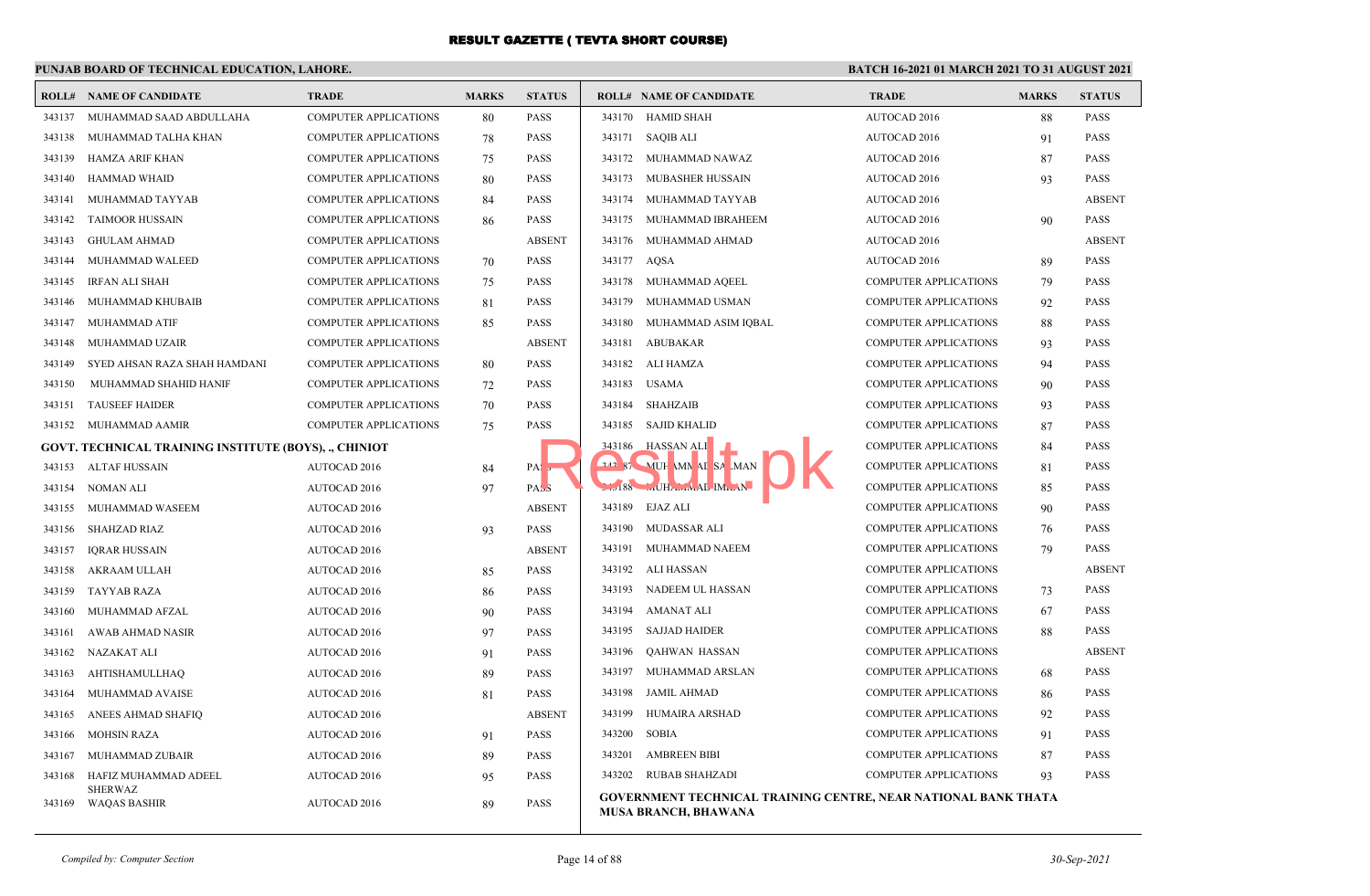## **PUNJAB BOARD OF TECHNICAL EDUCATION, LAHORE.**

|        | <b>ROLL# NAME OF CANDIDATE</b>              | <b>TRADE</b>                 | <b>MARKS</b> | <b>STATUS</b>    |        | <b>ROLL# NAME OF CANDIDATE</b> | <b>TRADE</b>                 | <b>MARKS</b> | <b>STATUS</b> |
|--------|---------------------------------------------|------------------------------|--------------|------------------|--------|--------------------------------|------------------------------|--------------|---------------|
| 343203 | <b>USMAN GHANI</b>                          | AUTOCAD 2016                 |              | <b>ABSENT</b>    | 343237 | <b>UMER FAROOO</b>             | <b>COMPUTER APPLICATIONS</b> | 91           | <b>PASS</b>   |
| 343204 | MUHAMMAD ADNAN                              | <b>AUTOCAD 2016</b>          | 90           | <b>PASS</b>      | 343238 | SHAHZAD NAWAZ                  | <b>COMPUTER APPLICATIONS</b> | 89           | <b>PASS</b>   |
| 343205 | ALI RAZA                                    | <b>AUTOCAD 2016</b>          | 88           | <b>PASS</b>      | 343239 | MUHAMMAD TAIMOOR MUSHTAQ       | <b>COMPUTER APPLICATIONS</b> | 89           | <b>PASS</b>   |
| 343206 | <b>KAZIM RAZA</b>                           | <b>AUTOCAD 2016</b>          | 89           | <b>PASS</b>      | 343240 | MUHAMMAD HASNAIN YAMEEN        | <b>COMPUTER APPLICATIONS</b> | 90           | <b>PASS</b>   |
| 343207 | MUHAMMAD RAOUF AZAM                         | <b>AUTOCAD 2016</b>          | 88           | <b>PASS</b>      | 343241 | MUHAMMAD HANIF                 | <b>COMPUTER APPLICATIONS</b> | 90           | <b>PASS</b>   |
| 343208 | <b>FARMAN HAIDER</b>                        | <b>AUTOCAD 2016</b>          |              | <b>ABSENT</b>    | 343242 | ABDUL WAKEEL                   | <b>COMPUTER APPLICATIONS</b> | 89           | <b>PASS</b>   |
| 343209 | <b>MESSAM RAZA</b>                          | <b>AUTOCAD 2016</b>          | 86           | <b>PASS</b>      | 343243 | NIMRA ZAHID                    | <b>COMPUTER APPLICATIONS</b> | 86           | <b>PASS</b>   |
| 343210 | MEHDI HASSAN                                | AUTOCAD 2016                 | 89           | <b>PASS</b>      | 343244 | ERUM ASHRAF                    | <b>COMPUTER APPLICATIONS</b> | 89           | PASS          |
| 343211 | <b>OANDEEL HASSAN</b>                       | <b>AUTOCAD 2016</b>          | 90           | <b>PASS</b>      | 343245 | MUHAMMAD HASNAIN               | <b>COMPUTER APPLICATIONS</b> | 88           | <b>PASS</b>   |
| 343212 | AZIZ ASLAM                                  | AUTOCAD 2016                 |              | <b>ABSENT</b>    | 343246 | <b>HAFIZ UMAIR SAEED</b>       | <b>COMPUTER APPLICATIONS</b> | 90           | <b>PASS</b>   |
| 343213 | <b>SHAHZAD ABBAS</b>                        | <b>AUTOCAD 2016</b>          | 87           | <b>PASS</b>      | 343247 | HAMMAD ALI                     | <b>COMPUTER APPLICATIONS</b> | 89           | PASS          |
| 343214 | AZIZ KHAN                                   | <b>AUTOCAD 2016</b>          | 90           | <b>PASS</b>      | 343248 | MUHAMMAD LUQMAN                | <b>COMPUTER APPLICATIONS</b> | 90           | PASS          |
|        | 343215 FAIZAN AFZAL AHMED                   | <b>AUTOCAD 2016</b>          | 90           | <b>PASS</b>      | 343249 | MUHAMMAD ABDULLAH              | <b>COMPUTER APPLICATIONS</b> | 91           | <b>PASS</b>   |
| 343216 | <b>IRFAN HAIDER</b>                         | <b>AUTOCAD 2016</b>          | 90           | <b>PASS</b>      | 343250 | ABDUL ARHAM REHMAN KHAN        | <b>COMPUTER APPLICATIONS</b> | 89           | <b>PASS</b>   |
| 343217 | MUHAMMAD WALEED                             | <b>AUTOCAD 2016</b>          |              | <b>ABSENT</b>    | 343251 | MUHAMMAD ASIF SOHAIL           | <b>COMPUTER APPLICATIONS</b> | 88           | <b>PASS</b>   |
| 343218 | <b>SHOUKAT ALI</b>                          | <b>AUTOCAD 2016</b>          | 86           | <b>PASS</b>      | 343252 | MUHAMMAD YASIR                 | <b>COMPUTER APPLICATIONS</b> | 90           | <b>PASS</b>   |
| 343219 | MUHAMMAD USMAN                              | <b>AUTOCAD 2016</b>          | 90           | PAS <sub>5</sub> | 343253 | SHAHBAZ                        | <b>COMPUTER APPLICATIONS</b> | 89           | <b>PASS</b>   |
|        | 343220 ALI ABBAS                            | AUTOCAD 2016                 | 85           | PAS <sub>2</sub> | 242.54 | MU AM IA I ANISH               | <b>COMPUTER APPLICATIONS</b> | 87           | <b>PASS</b>   |
|        | CITI COLLEGE OF COMMERCE, , DERA GHAZI KHAN |                              |              |                  |        | 255 MUHAMMAL UNIR              | <b>COMPUTER APPLICATIONS</b> | 88           | <b>PASS</b>   |
| 343221 | <b>KAMAL KHAN</b>                           | <b>COMPUTER APPLICATIONS</b> | 88           | <b>PASS</b>      | 343256 | ZAMAD TAHIR                    | <b>COMPUTER APPLICATIONS</b> | 91           | <b>PASS</b>   |
| 343222 | <b>ABDUL WAHAB</b>                          | <b>COMPUTER APPLICATIONS</b> | 92           | <b>PASS</b>      | 343257 | MUHAMMAD SAQLAIN               | <b>COMPUTER APPLICATIONS</b> | 90           | <b>PASS</b>   |
| 343223 | MUHAMMAD AQIL                               | <b>COMPUTER APPLICATIONS</b> | 90           | <b>PASS</b>      | 343258 | HAFIZA NASIRA AMEER            | <b>COMPUTER APPLICATIONS</b> | 89           | <b>PASS</b>   |
| 343224 | <b>SHER ALI</b>                             | <b>COMPUTER APPLICATIONS</b> | 90           | <b>PASS</b>      | 343259 | <b>SAJIDA AMEER</b>            | <b>COMPUTER APPLICATIONS</b> | 92           | <b>PASS</b>   |
| 343225 | MUHAMMAD IMRAN                              | <b>COMPUTER APPLICATIONS</b> | 89           | <b>PASS</b>      | 343260 | TAMKANAT ZAHRA                 | <b>COMPUTER APPLICATIONS</b> | 91           | <b>PASS</b>   |
| 343226 | <b>KASHIFA ABBAS</b>                        | <b>COMPUTER APPLICATIONS</b> | 93           | <b>PASS</b>      | 343261 | <b>SHEJLA GHOUS</b>            | <b>COMPUTER APPLICATIONS</b> | 89           | <b>PASS</b>   |
| 343227 | <b>TASAWUR ZAHRA</b>                        | COMPUTER APPLICATIONS        | 92           | <b>PASS</b>      | 343262 | MUHAMMAD SAJID AMEER           | <b>COMPUTER APPLICATIONS</b> | 89           | <b>PASS</b>   |
| 343228 | NOOROZ KHAN                                 | COMPUTER APPLICATIONS        | 90           | <b>PASS</b>      | 343263 | <b>RAZA YOUSAF</b>             | <b>COMPUTER APPLICATIONS</b> | 91           | <b>PASS</b>   |
| 343229 | <b>ARIF KHAN</b>                            | <b>COMPUTER APPLICATIONS</b> | 86           | <b>PASS</b>      | 343264 | MUHAMMAD SHAHZAD               | <b>COMPUTER APPLICATIONS</b> | 93           | <b>PASS</b>   |
| 343230 | MUHAMMAD RAHAT RASHEED                      | COMPUTER APPLICATIONS        | 90           | <b>PASS</b>      | 343265 | SYED ZARGHAM JAFAR NAQVI       | <b>COMPUTER APPLICATIONS</b> | 91           | <b>PASS</b>   |
| 343231 | NOOR UL HASSAN                              | COMPUTER APPLICATIONS        | 91           | <b>PASS</b>      | 343266 | MUHAMMAD USAMA BASHIR          | COMPUTER APPLICATIONS        | 90           | <b>PASS</b>   |
| 343232 | MUHAMMAD ABDULLAH                           | COMPUTER APPLICATIONS        | 87           | <b>PASS</b>      | 343267 | MUHAMMAD AMIR IJAZ             | <b>COMPUTER APPLICATIONS</b> | 90           | <b>PASS</b>   |
| 343233 | <b>GHULAM MURTAZA</b>                       | <b>COMPUTER APPLICATIONS</b> | 87           | <b>PASS</b>      | 343268 | MUHAMMAD RAMZAN                | <b>COMPUTER APPLICATIONS</b> | 90           | <b>PASS</b>   |
| 343234 | ZAKA ULLAH                                  | COMPUTER APPLICATIONS        | 89           | <b>PASS</b>      | 343269 | MUHAMMAD BILAL                 | <b>COMPUTER APPLICATIONS</b> | 89           | <b>PASS</b>   |
| 343235 | MUHAMMAD TOUSEEF                            | COMPUTER APPLICATIONS        | 90           | <b>PASS</b>      | 343270 | <b>HAMZA HAMEED</b>            | <b>COMPUTER APPLICATIONS</b> | 90           | <b>PASS</b>   |
|        | 343236 SHAYAN ANJUM                         | <b>COMPUTER APPLICATIONS</b> | 89           | <b>PASS</b>      | 343271 | MUHAMMAD JAHANGEER             | <b>COMPUTER APPLICATIONS</b> | 91           | <b>PASS</b>   |
|        |                                             |                              |              |                  |        |                                |                              |              |               |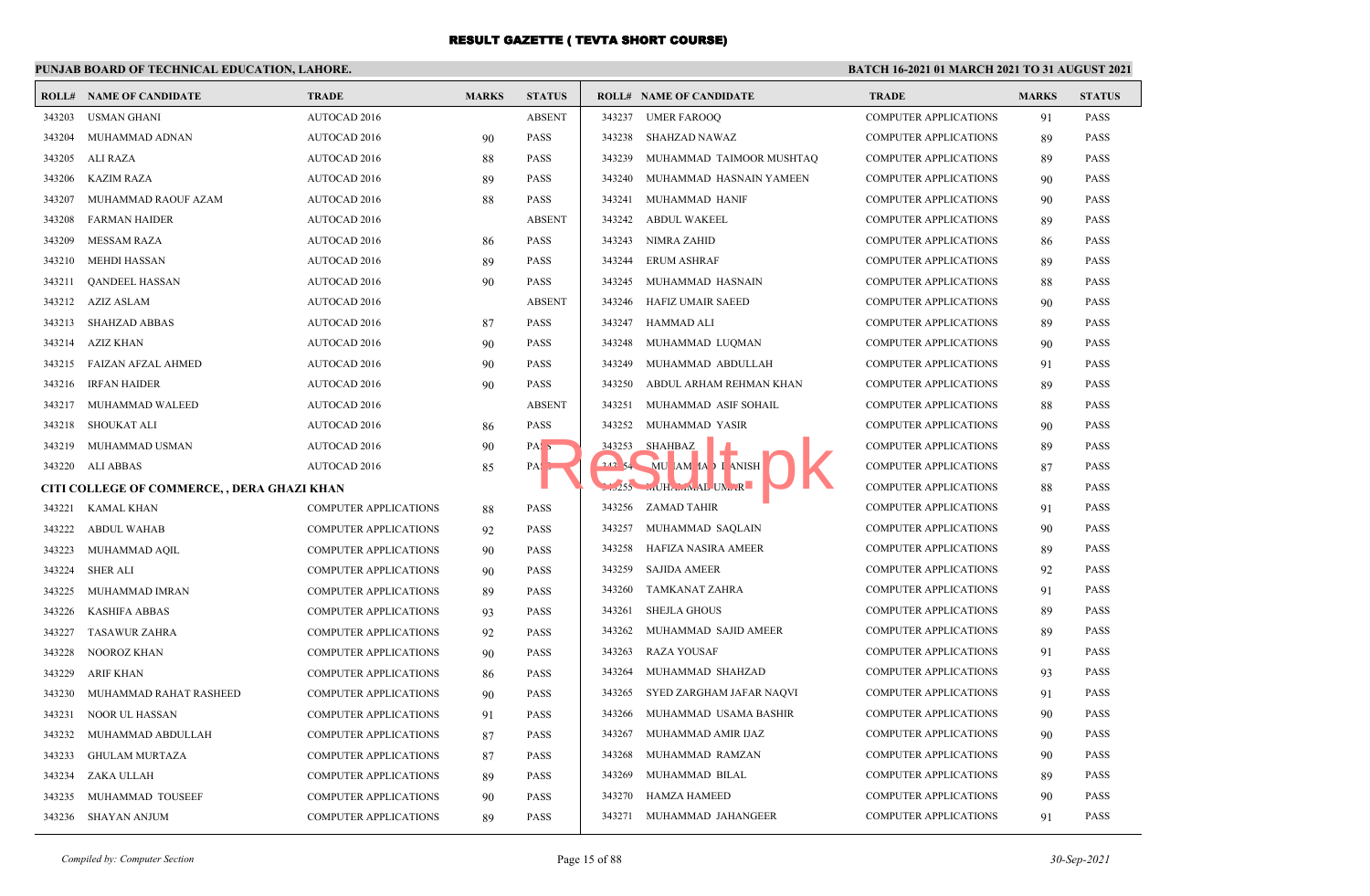## **PUNJAB BOARD OF TECHNICAL EDUCATION, LAHORE.**

|                       | <b>ROLL# NAME OF CANDIDATE</b>                                    | <b>TRADE</b>                 | <b>MARKS</b> | <b>STATUS</b>    |        | <b>ROLL# NAME OF CANDIDATE</b>  | <b>TRADE</b>                 | <b>MARKS</b> | <b>STATUS</b> |
|-----------------------|-------------------------------------------------------------------|------------------------------|--------------|------------------|--------|---------------------------------|------------------------------|--------------|---------------|
| 343272                | SYED SEERAT ALI SHAH                                              | <b>COMPUTER APPLICATIONS</b> | 91           | PASS             |        | 343305 MUHAMMAD IOBAL           | AUTOCAD 2016                 |              | <b>ABSENT</b> |
| 343273                | MUHAMMAD SHAKIL                                                   | <b>COMPUTER APPLICATIONS</b> | 90           | <b>PASS</b>      | 343306 | MUHAMMAD UMAIR                  | <b>AUTOCAD 2016</b>          | 77           | <b>PASS</b>   |
| 343274                | <b>ABDUL WAHEED</b>                                               | <b>COMPUTER APPLICATIONS</b> | 89           | PASS             | 343307 | <b>OADIR ALI</b>                | AUTOCAD 2016                 | 84           | <b>PASS</b>   |
| 343275                | HAQ NAWAZ                                                         | COMPUTER APPLICATIONS        | 91           | <b>PASS</b>      | 343308 | YOUNIS RAZA                     | <b>AUTOCAD 2016</b>          | 85           | <b>PASS</b>   |
| 343276                | MIQDAD AHSAN                                                      | <b>COMPUTER APPLICATIONS</b> | 91           | PASS             | 343309 | MUHAMMAD ADEEL SHAH             | <b>AUTOCAD 2016</b>          | 77           | <b>PASS</b>   |
| 343277                | <b>BABUR MUKHTAR</b>                                              | COMPUTER APPLICATIONS        | 88           | PASS             | 343310 | MUHAMMAD SULEMAN KHAN           | <b>AUTOCAD 2016</b>          | 88           | <b>PASS</b>   |
| 343278                | MUHAMMAD WAQAS                                                    | <b>COMPUTER APPLICATIONS</b> | 90           | <b>PASS</b>      | 343311 | ZAHOOR AHMAD                    | AUTOCAD 2016                 | 91           | <b>PASS</b>   |
| 343279                | <b>SHAHZAD JAVED</b>                                              | COMPUTER APPLICATIONS        | 88           | PASS             |        | 343312 MUHAMMAD IFTIKHAR        | AUTOCAD 2016                 | 85           | <b>PASS</b>   |
| 343280                | <b>MAJID JAVED</b>                                                | <b>COMPUTER APPLICATIONS</b> | 90           | PASS             |        | 343313 BASHAM ZAIN              | AUTOCAD 2016                 | 92           | <b>PASS</b>   |
| 343281                | <b>EHSAN RASOOL</b>                                               | <b>COMPUTER APPLICATIONS</b> | 91           | PASS             | 343314 | MUHAMMAD SHAHID RAHIM           | <b>COMPUTER APPLICATIONS</b> | 77           | <b>PASS</b>   |
| 343282                | <b>ABDULLAH</b>                                                   | <b>COMPUTER APPLICATIONS</b> | 88           | PASS             | 343315 | <b>SEHER BANO BHATTI</b>        | <b>COMPUTER APPLICATIONS</b> | 87           | <b>PASS</b>   |
| 343283                | MUHAMMAD NADEEM                                                   | <b>COMPUTER APPLICATIONS</b> | 89           | <b>PASS</b>      | 343316 | AOUN MUHAMMAD                   | <b>COMPUTER APPLICATIONS</b> | 88           | <b>PASS</b>   |
| 343284                | MUHAMMAD HASNAIN SHAHZAD                                          | <b>COMPUTER APPLICATIONS</b> | 90           | <b>PASS</b>      |        | 343317 MUHAMMAD FASIH UD DIN    | <b>COMPUTER APPLICATIONS</b> |              | <b>ABSENT</b> |
| 343285                | <b>JUNAID SADIQUE</b>                                             | <b>COMPUTER APPLICATIONS</b> | 91           | <b>PASS</b>      | 343318 | MUHAMMAD AHSAN ALI              | <b>COMPUTER APPLICATIONS</b> | 90           | <b>PASS</b>   |
| 343286                | <b>SHER ZAMAN</b>                                                 | <b>COMPUTER APPLICATIONS</b> | 88           | PASS             | 343319 | MUHAMMAD USAMA MAZHAR           | <b>COMPUTER APPLICATIONS</b> | 74           | <b>PASS</b>   |
| 343287                | MUHAMMAD IJAZ                                                     | COMPUTER APPLICATIONS        | 90           | PASS             | 343320 | HARIS BIN KHALIL                | <b>COMPUTER APPLICATIONS</b> | 74           | <b>PASS</b>   |
| 343288                | SYED DUR EABBAS SHAH                                              | COMPUTER APPLICATIONS        | 89           | PAS <sub>5</sub> | 343321 | ATTIQ UR RE IM N                | <b>COMPUTER APPLICATIONS</b> | 75           | <b>PASS</b>   |
| 343289                | <b>MOHSIN ALI</b>                                                 | <b>COMPUTER APPLICATIONS</b> | 91           | PA:              |        | 242 22 MUH MN AI AN EEN         | <b>COMPUTER APPLICATIONS</b> | 85           | <b>PASS</b>   |
| 343290                | ITTEFAQ AHMAD                                                     | <b>COMPUTER APPLICATIONS</b> | 91           | PAS <sub>3</sub> |        | $L323$ $MUE_L$ $LR$ $AH_{m}A$ , | <b>COMPUTER APPLICATIONS</b> | 73           | <b>PASS</b>   |
| 343291                | <b>RAB NAWAZ</b>                                                  | <b>COMPUTER APPLICATIONS</b> | 90           | PASS             |        | 343324 MUHAMMAD SHOAIB          | <b>COMPUTER APPLICATIONS</b> | 85           | <b>PASS</b>   |
| 343292                | SYED AZADAR HUSSAIN                                               | COMPUTER APPLICATIONS        | 88           | PASS             | 343325 | UZAIR ABBAS                     | <b>COMPUTER APPLICATIONS</b> |              | <b>ABSENT</b> |
| 343293                | <b>ARSLAN HAIDER</b>                                              | <b>COMPUTER APPLICATIONS</b> | 91           | <b>PASS</b>      |        | 343326 MUHAMMAD SHARJEEL        | <b>COMPUTER APPLICATIONS</b> |              | <b>ABSENT</b> |
| 343294                | SYED ZAIN UL ABIDIN                                               | COMPUTER APPLICATIONS        | 89           | <b>PASS</b>      | 343327 | <b>USAMA FAIZ</b>               | <b>COMPUTER APPLICATIONS</b> | 90           | <b>PASS</b>   |
| 343295                | MUHAMMAD JAFAR                                                    | <b>COMPUTER APPLICATIONS</b> | 90           | <b>PASS</b>      | 343328 | MUHAMMAD NOUMAN EJAZ            | <b>COMPUTER APPLICATIONS</b> | 89           | <b>PASS</b>   |
|                       | 343296 AAMIR HUSSAIN                                              | <b>COMPUTER APPLICATIONS</b> | 89           | <b>PASS</b>      | 343329 | MUHAMMAD ANAS                   | <b>COMPUTER APPLICATIONS</b> | 89           | <b>PASS</b>   |
|                       | GOVERNMENT TECHNICAL TRAINING INSTITUTE, RAILWAY ROAD, DERA GHAZI |                              |              |                  | 343330 | MUHAMMAD SULTAN                 | <b>COMPUTER APPLICATIONS</b> | 90           | <b>PASS</b>   |
| <b>KHAN</b><br>343297 | MUHAMMAD MURSALEEN                                                | AUTOCAD 2016                 | 82           | <b>PASS</b>      | 343331 | <b>SHAHBAZ AKMAL</b>            | <b>COMPUTER APPLICATIONS</b> | 75           | <b>PASS</b>   |
| 343298                | MUHAMMAD USMAN                                                    | AUTOCAD 2016                 |              | PASS             | 343332 | <b>ASAD RIAZ</b>                | <b>COMPUTER APPLICATIONS</b> | 77           | <b>PASS</b>   |
| 343299                | AHMED ZEESHAN ARSOOL                                              | <b>AUTOCAD 2016</b>          | 92<br>92     | <b>PASS</b>      | 343333 | ADEEL AHMAD                     | <b>COMPUTER APPLICATIONS</b> | 78           | <b>PASS</b>   |
| 343300                | <b>AHSAN ABID</b>                                                 | <b>AUTOCAD 2016</b>          |              | <b>ABSENT</b>    | 343334 | MUHAMMAD JAHANGIR               | <b>COMPUTER APPLICATIONS</b> | 90           | <b>PASS</b>   |
| 343301                | MUHAMMAD ZUBAIR                                                   | <b>AUTOCAD 2016</b>          |              | <b>PASS</b>      | 343335 | USAMA JAVAID                    | <b>COMPUTER APPLICATIONS</b> | 85           | <b>PASS</b>   |
| 343302                |                                                                   | <b>AUTOCAD 2016</b>          | 81           | PASS             | 343336 | MUHAMMAD ARIF                   | <b>COMPUTER APPLICATIONS</b> | 75           | <b>PASS</b>   |
| 343303                | RANA ASAD LAIQUE<br>MUHAMMAD NAEEM                                | <b>AUTOCAD 2016</b>          | 87           | PASS             | 343337 | <b>ATIF HUSSAIN</b>             | <b>COMPUTER APPLICATIONS</b> | 93           | <b>PASS</b>   |
|                       | 343304 UMAIS KHAN                                                 | AUTOCAD 2016                 | 87           | <b>PASS</b>      | 343338 | MUHAMMAD ZEESHAN                | <b>COMPUTER APPLICATIONS</b> | 90           | <b>PASS</b>   |
|                       |                                                                   |                              | 89           |                  |        | 343339 MUHAMMAD YOUNAS          | <b>COMPUTER APPLICATIONS</b> | 76           | <b>PASS</b>   |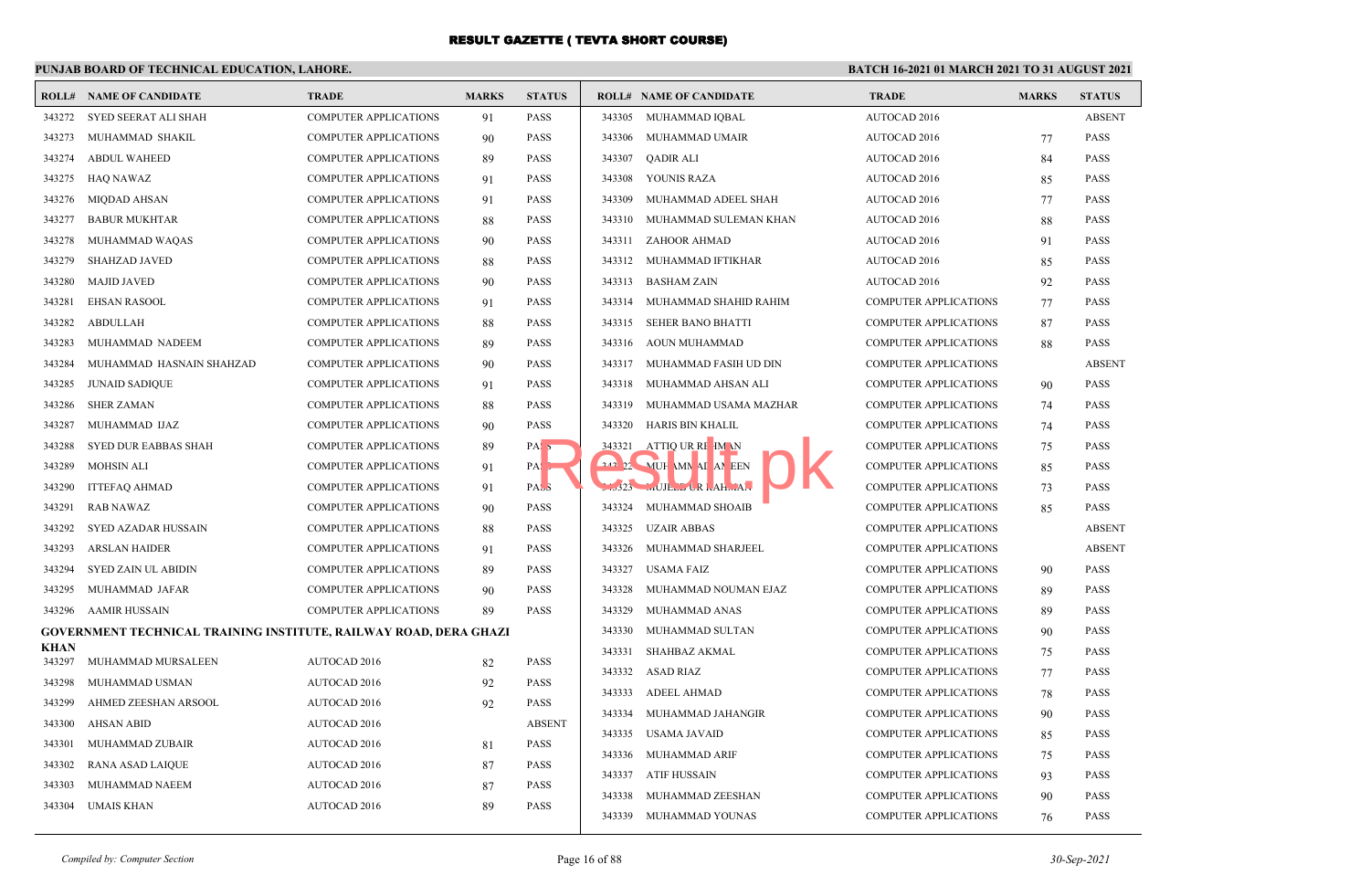## **PUNJAB BOARD OF TECHNICAL EDUCATION, LAHORE.**

|        | <b>ROLL# NAME OF CANDIDATE</b> | <b>TRADE</b>                 | <b>MARKS</b> | <b>STATUS</b>     |        | <b>ROLL# NAME OF CANDIDATE</b>                                      | <b>TRADE</b>                 | <b>MARKS</b> | <b>STATUS</b> |
|--------|--------------------------------|------------------------------|--------------|-------------------|--------|---------------------------------------------------------------------|------------------------------|--------------|---------------|
| 343340 | SHAHID IOBAL                   | <b>COMPUTER APPLICATIONS</b> | 86           | <b>PASS</b>       |        | 343374 ZEESHAN ALI                                                  | <b>COMPUTER APPLICATIONS</b> | 83           | <b>PASS</b>   |
| 343341 | MUHAMMAD IRFAN                 | <b>COMPUTER APPLICATIONS</b> | 78           | <b>PASS</b>       |        | 343375 ASLAM ABBAS                                                  | <b>COMPUTER APPLICATIONS</b> | 79           | <b>PASS</b>   |
| 343342 | MUHAMMAD JALEEL                | <b>COMPUTER APPLICATIONS</b> | 82           | <b>PASS</b>       | 343376 | MUHAMMAD ANNAS RAZA                                                 | <b>COMPUTER APPLICATIONS</b> | 85           | <b>PASS</b>   |
| 343343 | <b>OKASH AHMAD</b>             | <b>COMPUTER APPLICATIONS</b> | 83           | <b>PASS</b>       | 343377 | MUHAMMAD ADEEL                                                      | <b>COMPUTER APPLICATIONS</b> | 80           | <b>PASS</b>   |
| 343344 | MUHAMMAD TALHA REHMAN          | <b>COMPUTER APPLICATIONS</b> | 88           | PASS              | 343378 | MUHAMMAD WASEEM                                                     | <b>COMPUTER APPLICATIONS</b> | 79           | <b>PASS</b>   |
| 343345 | <b>FARWA BIBI</b>              | <b>COMPUTER APPLICATIONS</b> | 91           | <b>PASS</b>       | 343379 | MUHAMMAD WASEEM                                                     | <b>COMPUTER APPLICATIONS</b> |              | <b>ABSENT</b> |
| 343346 | <b>NAIN TARA</b>               | <b>COMPUTER APPLICATIONS</b> | 75           | PASS              | 343380 | MUHAMMAD HASNAIN                                                    | <b>COMPUTER APPLICATIONS</b> | 82           | <b>PASS</b>   |
| 343347 | MUHAMMAD ASGHAR                | <b>COMPUTER APPLICATIONS</b> | 86           | <b>PASS</b>       | 343381 | ARBAZ MALIK                                                         | <b>COMPUTER APPLICATIONS</b> | 87           | <b>PASS</b>   |
| 343348 | MUHAMMAD IMRAN                 | <b>COMPUTER APPLICATIONS</b> | 74           | <b>PASS</b>       | 343382 | MUHAMMAD DILSHAD SALEEM                                             | <b>COMPUTER APPLICATIONS</b> | 91           | <b>PASS</b>   |
| 343349 | MUHAMMAD IRFAN                 | <b>COMPUTER APPLICATIONS</b> | 72           | <b>PASS</b>       | 343383 | HAFIZ MUHAMMAD ABDULLAH                                             | <b>COMPUTER APPLICATIONS</b> | 86           | <b>PASS</b>   |
| 343350 | SHAHBAZ ALI JAFARI             | <b>COMPUTER APPLICATIONS</b> | 73           | <b>PASS</b>       | 343384 | MAJAHID YOUSUF                                                      | <b>COMPUTER APPLICATIONS</b> | 77           | <b>PASS</b>   |
| 343351 | MUHAMMAD ABIS                  | COMPUTER APPLICATIONS        | 71           | <b>PASS</b>       | 343385 | MUHAMMAD ADIL                                                       | <b>COMPUTER APPLICATIONS</b> | 79           | <b>PASS</b>   |
| 343352 | ABDUL WAHAB ALEEM              | <b>COMPUTER APPLICATIONS</b> | 75           | <b>PASS</b>       | 343386 | USAMA USMAN                                                         | <b>COMPUTER APPLICATIONS</b> | 75           | <b>PASS</b>   |
| 343353 | MUHAMMAD WASEEM                | <b>COMPUTER APPLICATIONS</b> | 78           | <b>PASS</b>       | 343387 | LARAIB ALI                                                          | <b>COMPUTER APPLICATIONS</b> |              | <b>ABSENT</b> |
| 343354 | ZAIN KAREEM                    | <b>COMPUTER APPLICATIONS</b> | 75           | <b>PASS</b>       | 343388 | ZAMEER UL HASSAN                                                    | <b>COMPUTER APPLICATIONS</b> | 74           | PASS          |
| 343355 | MUHAMMAD IKRAM                 | <b>COMPUTER APPLICATIONS</b> | 87           | <b>PASS</b>       | 343389 | MUHAMMAD IRFAN                                                      | <b>COMPUTER APPLICATIONS</b> | 85           | <b>PASS</b>   |
| 343356 | <b>KIRAN NAZ</b>               | <b>COMPUTER APPLICATIONS</b> | 75           | PAS <sub>5</sub>  | 343390 | SANIA SAEE                                                          | <b>COMPUTER APPLICATIONS</b> | 89           | <b>PASS</b>   |
| 343357 | <b>MUQADS</b>                  | <b>COMPUTER APPLICATIONS</b> | 80           | $PA: \rightarrow$ |        | $242$ $91$ $RAU$ IED.                                               | <b>COMPUTER APPLICATIONS</b> | 93           | <b>PASS</b>   |
| 343358 | MUHAMMAD ZULQERNAIN            | <b>COMPUTER APPLICATIONS</b> | 79           | PAS <sub>3</sub>  |        | 392 MUHAMMAL AD. HAM                                                | <b>COMPUTER APPLICATIONS</b> | 91           | <b>PASS</b>   |
| 343359 | MUHAMMAD JAMEEL                | <b>COMPUTER APPLICATIONS</b> | 75           | <b>PASS</b>       | 343393 | <b>ABDUL RAHEEM QAZI</b>                                            | <b>COMPUTER APPLICATIONS</b> | 74           | <b>PASS</b>   |
| 343360 | <b>AYESHA ANWAR</b>            | <b>COMPUTER APPLICATIONS</b> | 87           | <b>PASS</b>       | 343394 | ABDUL REHMAN QAZI                                                   | <b>COMPUTER APPLICATIONS</b> | 75           | <b>PASS</b>   |
| 343361 | SYED MUHAMMAD KAMRAN           | COMPUTER APPLICATIONS        | 80           | <b>PASS</b>       | 343395 | SEHRISH GULL                                                        | <b>COMPUTER APPLICATIONS</b> | 90           | <b>PASS</b>   |
| 343362 | <b>HAIDER</b><br>ASFAN ALI     | <b>COMPUTER APPLICATIONS</b> | 90           | <b>PASS</b>       | 343396 | MUHAMMAD KASHIF                                                     | <b>COMPUTER APPLICATIONS</b> | 75           | <b>PASS</b>   |
| 343363 | HUMAYUN MUMTAZ                 | <b>COMPUTER APPLICATIONS</b> | 75           | <b>PASS</b>       | 343397 | MULAZIM HUSSAIN                                                     | <b>COMPUTER APPLICATIONS</b> | 91           | <b>PASS</b>   |
| 343364 | MUHAMMAD NAWAZ                 | <b>COMPUTER APPLICATIONS</b> |              | <b>ABSENT</b>     | 343398 | MUHAMMAD HANIF                                                      | <b>COMPUTER APPLICATIONS</b> | 76           | <b>PASS</b>   |
| 343365 | MUHAMMAD ZUBAIR                | <b>COMPUTER APPLICATIONS</b> |              | <b>ABSENT</b>     | 343399 | SAIMA KHALID                                                        | <b>COMPUTER APPLICATIONS</b> |              | <b>ABSENT</b> |
| 343366 | <b>SANAM NAWAZ</b>             | <b>COMPUTER APPLICATIONS</b> | 89           | <b>PASS</b>       |        | <b>GOVERNMENT VOCATIONAL TRAINING INSTITUTE FOR WOMEN, BLOCK 9,</b> |                              |              |               |
| 343367 | MUHAMMAD HARIS                 | <b>COMPUTER APPLICATIONS</b> | 80           | PASS              |        | D.G.K, DERA GHAZI KHAN<br>343400 SALIHA AFZAL                       | <b>DOMESTIC TAILORING</b>    | 84           | <b>PASS</b>   |
| 343368 | <b>NADIR HUSSAIN</b>           | <b>COMPUTER APPLICATIONS</b> | 79           | <b>PASS</b>       | 343401 | SUMAIRA NAWAZ                                                       | <b>DOMESTIC TAILORING</b>    | 85           | <b>PASS</b>   |
| 343369 | <b>AHSIN UMER</b>              | <b>COMPUTER APPLICATIONS</b> | 80           | <b>PASS</b>       |        | 343402 NAFISA SADIQ                                                 | DOMESTIC TAILORING           | 86           | <b>PASS</b>   |
| 343370 | MUHAMMAD RIZWAN KHAN           | <b>COMPUTER APPLICATIONS</b> | 84           | <b>PASS</b>       | 343403 | AYSHA SHEIKH                                                        | DOMESTIC TAILORING           | 85           | <b>PASS</b>   |
| 343371 | MUHAMMAD ZULFIQAR              | <b>COMPUTER APPLICATIONS</b> | 90           | <b>PASS</b>       | 343404 | <b>MUNEEZA KHAN</b>                                                 | <b>DOMESTIC TAILORING</b>    | 89           | <b>PASS</b>   |
| 343372 | MUHAMMAD NALAIN                | <b>COMPUTER APPLICATIONS</b> | 95           | <b>PASS</b>       | 343405 | AMNA NAWAZ                                                          | <b>DOMESTIC TAILORING</b>    | 87           | <b>PASS</b>   |
| 343373 | MUHAMMAD ANAS BILAL            | <b>COMPUTER APPLICATIONS</b> | 83           | <b>PASS</b>       | 343406 | FARKHANDA TASNEEM                                                   | <b>DOMESTIC TAILORING</b>    | 88           | <b>PASS</b>   |
|        |                                |                              |              |                   |        |                                                                     |                              |              |               |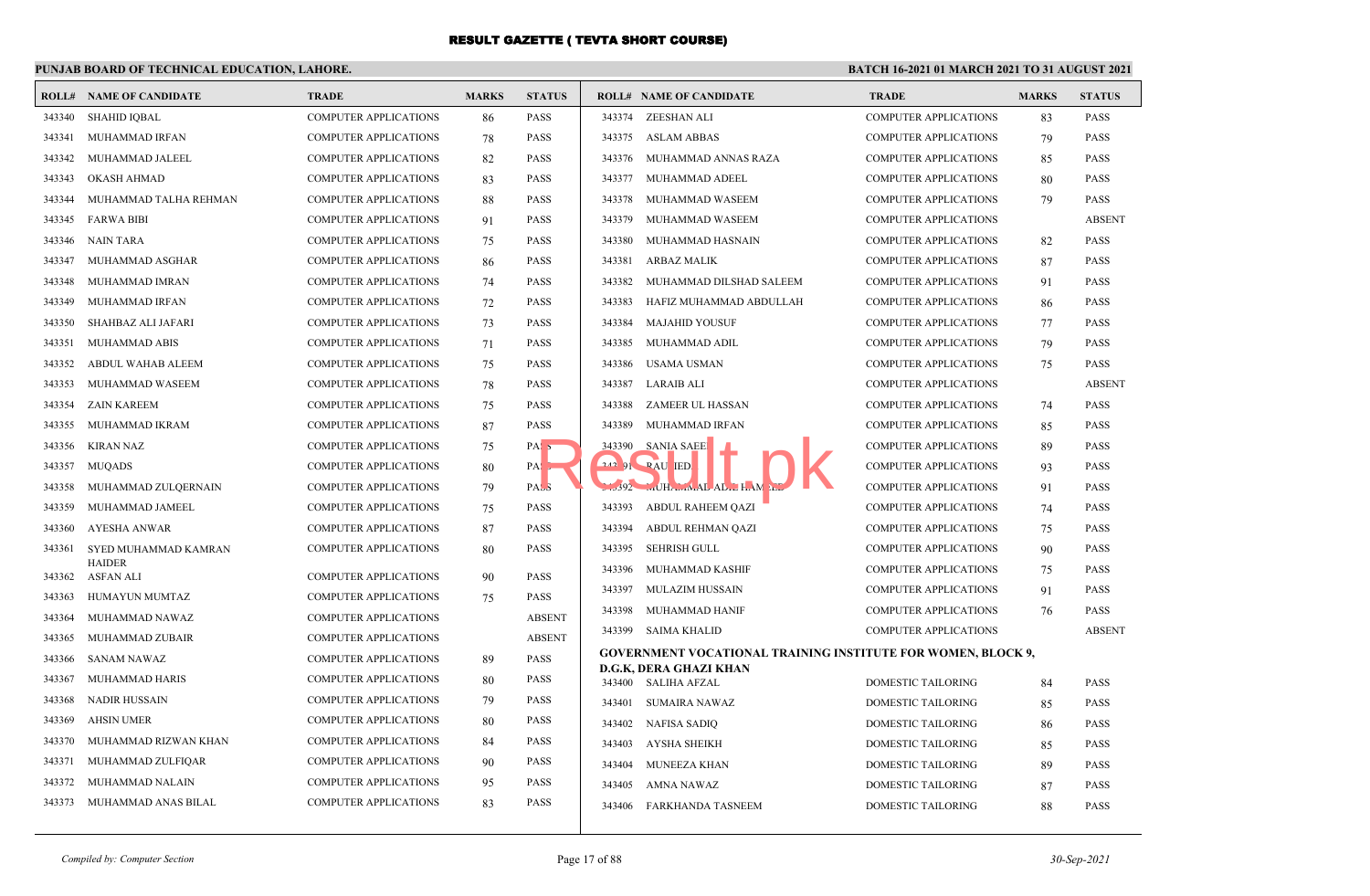## **PUNJAB BOARD OF TECHNICAL EDUCATION, LAHORE.**

|        | <b>ROLL# NAME OF CANDIDATE</b>                      | <b>TRADE</b>                 | <b>MARKS</b> | <b>STATUS</b>    |        | <b>ROLL# NAME OF CANDIDATE</b> | <b>TRADE</b>                 | <b>MARKS</b> | <b>STATUS</b> |
|--------|-----------------------------------------------------|------------------------------|--------------|------------------|--------|--------------------------------|------------------------------|--------------|---------------|
| 343407 | MUQADAS ARZOO                                       | DOMESTIC TAILORING           | 88           | <b>PASS</b>      | 343441 | <b>ANEEQA FEROZ</b>            | <b>COMPUTER APPLICATIONS</b> | 91           | <b>PASS</b>   |
| 343408 | <b>SHABANA SAIF</b>                                 | DOMESTIC TAILORING           | 89           | <b>PASS</b>      | 343442 | NIMRA PARVEEN                  | <b>COMPUTER APPLICATIONS</b> | 92           | <b>PASS</b>   |
| 343409 | <b>LARAIB ZAHRA</b>                                 | DOMESTIC TAILORING           | 89           | <b>PASS</b>      | 343443 | <b>MEHVISH BATOOL</b>          | <b>COMPUTER APPLICATIONS</b> | 90           | <b>PASS</b>   |
| 343410 | KOMAL SHAHZADI                                      | DOMESTIC TAILORING           | 90           | <b>PASS</b>      | 343444 | <b>TAHSEENA SARWAR</b>         | <b>COMPUTER APPLICATIONS</b> | 91           | <b>PASS</b>   |
| 343411 | <b>AQEELA NOOR</b>                                  | DOMESTIC TAILORING           | 88           | <b>PASS</b>      | 343445 | <b>SALIHA HASNAIN</b>          | <b>COMPUTER APPLICATIONS</b> | 90           | <b>PASS</b>   |
| 343412 | AYISHA ABDUL SALAM                                  | DOMESTIC TAILORING           | 89           | <b>PASS</b>      | 343446 | AFSHAN SULTANA                 | <b>COMPUTER APPLICATIONS</b> | 92           | <b>PASS</b>   |
| 343413 | LAILA SAGHIR RANA                                   | DOMESTIC TAILORING           | 88           | <b>PASS</b>      | 343447 | SIDRA MUNIR                    | <b>COMPUTER APPLICATIONS</b> | 90           | <b>PASS</b>   |
| 343414 | <b>MOQADAS RAMZAN</b>                               | <b>DOMESTIC TAILORING</b>    | 90           | <b>PASS</b>      | 343448 | SYED SHAHBAZ SHAH              | <b>COMPUTER APPLICATIONS</b> | 91           | <b>PASS</b>   |
| 343415 | <b>AREEBA YAMEEN</b>                                | DOMESTIC TAILORING           | 89           | <b>PASS</b>      | 343449 | MUHAMMAD SAQIB                 | <b>COMPUTER APPLICATIONS</b> | 95           | <b>PASS</b>   |
| 343416 | <b>ABIDA BATOOL</b>                                 | DOMESTIC TAILORING           | 85           | <b>PASS</b>      | 343450 | MUHAMMAD UMAIR                 | <b>COMPUTER APPLICATIONS</b> | 92           | <b>PASS</b>   |
| 343417 | <b>MARIA BIBI</b>                                   | <b>DOMESTIC TAILORING</b>    | 87           | <b>PASS</b>      | 343451 | MUHAMMAD YAQOOB                | <b>COMPUTER APPLICATIONS</b> | 90           | <b>PASS</b>   |
| 343418 | <b>MALAIKA RIAZ</b>                                 | <b>DOMESTIC TAILORING</b>    | 89           | <b>PASS</b>      | 343452 | MUHAMMAD USMAN HAIDER          | <b>COMPUTER APPLICATIONS</b> | 90           | <b>PASS</b>   |
| 343419 | <b>NAILA ISRAR</b>                                  | DOMESTIC TAILORING           | 88           | <b>PASS</b>      | 343453 | MUHAMMAD ARSHAD                | <b>COMPUTER APPLICATIONS</b> | 92           | <b>PASS</b>   |
| 343420 | <b>SUMAIRA ASLAM</b>                                | DOMESTIC TAILORING           | 84           | <b>PASS</b>      | 343454 | <b>SOHAIL BILAL</b>            | <b>COMPUTER APPLICATIONS</b> | 86           | <b>PASS</b>   |
| 343421 | <b>AQSA KHALID</b>                                  | DOMESTIC TAILORING           | 89           | <b>PASS</b>      | 343455 | MUHAMMAD MUNIR                 | <b>COMPUTER APPLICATIONS</b> | 89           | <b>PASS</b>   |
| 343422 | <b>BAKHTAWAR RAFIO</b>                              | <b>DOMESTIC TAILORING</b>    | 87           | <b>PASS</b>      | 343456 | MUHAMMAD UMAR FAROOQ           | <b>COMPUTER APPLICATIONS</b> | 87           | <b>PASS</b>   |
| 343423 | <b>SONIA BIBI</b>                                   | DOMESTIC TAILORING           | 85           | PAS <sub>5</sub> | 343457 | MUHAMMAI TA IIR                | <b>COMPUTER APPLICATIONS</b> | 92           | <b>PASS</b>   |
| 343424 | <b>SIDRA KANWAL</b>                                 | <b>DOMESTIC TAILORING</b>    | 90           | PAS <sub>2</sub> |        | 242 58 MUH MN AI UN AIR        | <b>COMPUTER APPLICATIONS</b> | 91           | <b>PASS</b>   |
|        | GOVT COLLEGE OF COMMERCE, BLOCK 38, DERA GHAZI KHAN |                              |              |                  |        | $5.3459$ $5AM1 A1M1 D$         | <b>COMPUTER APPLICATIONS</b> | 91           | <b>PASS</b>   |
| 343425 | MUHAMMAD EJAZ                                       | <b>COMPUTER APPLICATIONS</b> | 90           | <b>PASS</b>      | 343460 | SYED AKBAR SHAH                | <b>COMPUTER APPLICATIONS</b> | 85           | <b>PASS</b>   |
| 343426 | <b>JAN MUHAMMAD</b>                                 | <b>COMPUTER APPLICATIONS</b> | 90           | <b>PASS</b>      | 343461 | MUHAMMAD ASIF HUSSAIN          | <b>COMPUTER APPLICATIONS</b> | 92           | <b>PASS</b>   |
| 343427 | MUHAMMAD ADNAN                                      | COMPUTER APPLICATIONS        | 82           | <b>PASS</b>      | 343462 | MUHAMMAD NASIR IMRAN           | <b>COMPUTER APPLICATIONS</b> | 90           | <b>PASS</b>   |
| 343428 | MUHAMMAD TAHIR                                      | <b>COMPUTER APPLICATIONS</b> | 87           | <b>PASS</b>      | 343463 | <b>SAMI ULLAH</b>              | <b>COMPUTER APPLICATIONS</b> | 83           | <b>PASS</b>   |
| 343429 | MUHAMMAD NASRULLAH                                  | <b>COMPUTER APPLICATIONS</b> | 88           | <b>PASS</b>      | 343464 | MUHAMMAD IMRAN                 | <b>COMPUTER APPLICATIONS</b> | 89           | <b>PASS</b>   |
| 343430 | <b>MUNSOOR KHAN</b>                                 | <b>COMPUTER APPLICATIONS</b> | 84           | <b>PASS</b>      | 343465 | MUHAMMAD ZIAULLAH              | <b>COMPUTER APPLICATIONS</b> | 83           | <b>PASS</b>   |
| 343431 | UM E HANI                                           | COMPUTER APPLICATIONS        | 90           | <b>PASS</b>      | 343466 | AHMAD ZULFIQAR                 | <b>COMPUTER APPLICATIONS</b> | 84           | <b>PASS</b>   |
| 343432 | <b>BUSHRA MARRYUM</b>                               | <b>COMPUTER APPLICATIONS</b> | 91           | <b>PASS</b>      | 343467 | <b>ASHIO HUSSAIN</b>           | <b>COMPUTER APPLICATIONS</b> | 81           | <b>PASS</b>   |
| 343433 | NAYHA DILSHAD                                       | <b>COMPUTER APPLICATIONS</b> | 90           | <b>PASS</b>      | 343468 | HEDAYAT ULLAH                  | <b>COMPUTER APPLICATIONS</b> | 85           | PASS          |
| 343434 | <b>RUSHNAK AMEER</b>                                | COMPUTER APPLICATIONS        | 92           | <b>PASS</b>      | 343469 | MUHAMMAD AHSAN                 | <b>COMPUTER APPLICATIONS</b> | 91           | <b>PASS</b>   |
| 343435 | <b>SAIMA YASMIN</b>                                 | COMPUTER APPLICATIONS        | 90           | <b>PASS</b>      | 343470 | <b>HASNAIN RAZA</b>            | <b>COMPUTER APPLICATIONS</b> | 87           | <b>PASS</b>   |
| 343436 | <b>SOBIA RAMZAN</b>                                 | COMPUTER APPLICATIONS        | 82           | <b>PASS</b>      | 343471 | KHAWAR AYUB                    | <b>COMPUTER APPLICATIONS</b> | 92           | <b>PASS</b>   |
| 343437 | SONIA ANWAR                                         | <b>COMPUTER APPLICATIONS</b> | 89           | <b>PASS</b>      | 343472 | MUHAMMAD SULAIMAN              | <b>COMPUTER APPLICATIONS</b> | 88           | PASS          |
| 343438 | NEELMA KALEEM                                       | COMPUTER APPLICATIONS        | 90           | <b>PASS</b>      | 343473 | MUHAMMAD HAMMAD                | <b>COMPUTER APPLICATIONS</b> | 85           | <b>PASS</b>   |
| 343439 | <b>SONIA QADEER</b>                                 | <b>COMPUTER APPLICATIONS</b> | 92           | <b>PASS</b>      | 343474 | MUHAMMAD SHAHID                | <b>COMPUTER APPLICATIONS</b> | 84           | <b>PASS</b>   |
| 343440 | <b>IRFANA NAZ</b>                                   | COMPUTER APPLICATIONS        | 91           | <b>PASS</b>      | 343475 | MUHAMMAD YAMEEN                | <b>COMPUTER APPLICATIONS</b> | 90           | <b>PASS</b>   |
|        |                                                     |                              |              |                  |        |                                |                              |              |               |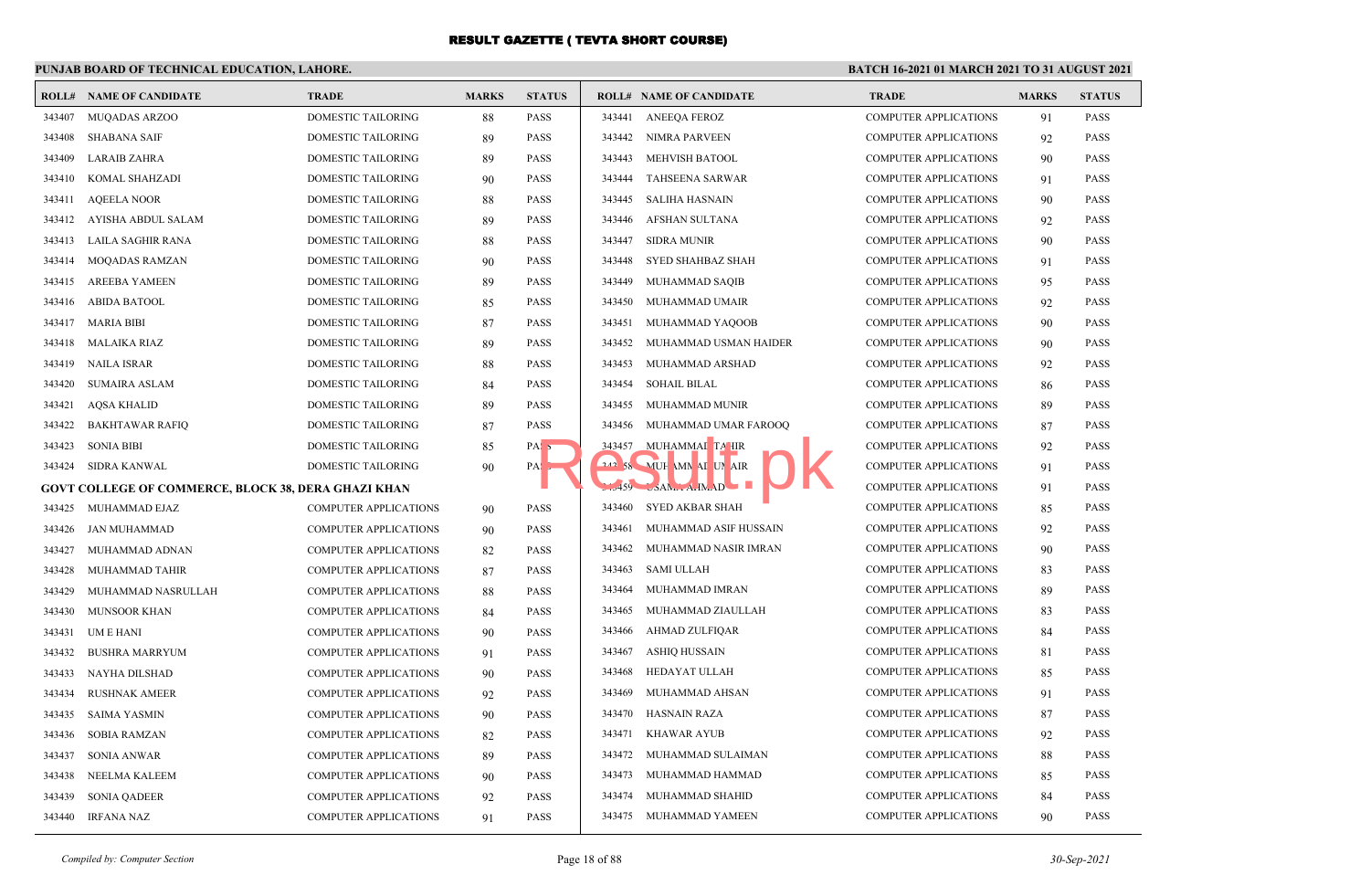## **PUNJAB BOARD OF TECHNICAL EDUCATION, LAHORE.**

|        | <b>ROLL# NAME OF CANDIDATE</b> | <b>TRADE</b>                 | <b>MARKS</b> | <b>STATUS</b>    |        | <b>ROLL# NAME OF CANDIDATE</b> | <b>TRADE</b>                 | <b>MARKS</b> | <b>STATUS</b> |
|--------|--------------------------------|------------------------------|--------------|------------------|--------|--------------------------------|------------------------------|--------------|---------------|
| 343476 | MUHAMMAD KHALIL                | COMPUTER APPLICATIONS        | 88           | <b>PASS</b>      | 343511 | MUHAMMAD SHAHID                | <b>COMPUTER APPLICATIONS</b> | 88           | <b>PASS</b>   |
| 343477 | AKHLAO AHMAD                   | <b>COMPUTER APPLICATIONS</b> | 89           | <b>PASS</b>      | 343512 | MUHAMMAD YOUNIS                | <b>COMPUTER APPLICATIONS</b> | 88           | <b>PASS</b>   |
| 343478 | <b>SHARJEEL AHMAD</b>          | <b>COMPUTER APPLICATIONS</b> | 85           | <b>PASS</b>      | 343513 | MUHAMMAD UZAIR                 | <b>COMPUTER APPLICATIONS</b> | 85           | <b>PASS</b>   |
| 343479 | <b>ABDUL RAHMAN</b>            | COMPUTER APPLICATIONS        | 84           | <b>PASS</b>      | 343514 | ATA ULLAH                      | <b>COMPUTER APPLICATIONS</b> | 86           | <b>PASS</b>   |
| 343480 | MUHAMMAD ASAD                  | COMPUTER APPLICATIONS        | 91           | <b>PASS</b>      | 343515 | <b>MAZHAR FREED</b>            | <b>COMPUTER APPLICATIONS</b> | 84           | <b>PASS</b>   |
| 343481 | MUHAMMAD SHAHZAD               | COMPUTER APPLICATIONS        | 85           | <b>PASS</b>      | 343516 | <b>ABDUL SHAKOOR</b>           | <b>COMPUTER APPLICATIONS</b> | 89           | <b>PASS</b>   |
| 343482 | <b>FAKHARUDIN</b>              | <b>COMPUTER APPLICATIONS</b> | 87           | <b>PASS</b>      | 343517 | <b>SIBGHAT ULLAH</b>           | <b>COMPUTER APPLICATIONS</b> | 84           | <b>PASS</b>   |
| 343483 | ZEESHAN IJAZ                   | <b>COMPUTER APPLICATIONS</b> | 90           | <b>PASS</b>      | 343518 | <b>ABDUL MANAN</b>             | <b>COMPUTER APPLICATIONS</b> | 86           | <b>PASS</b>   |
| 343484 | <b>ABDUL QADEER</b>            | <b>COMPUTER APPLICATIONS</b> | 91           | <b>PASS</b>      | 343519 | ARBAZ ALI                      | <b>COMPUTER APPLICATIONS</b> | 84           | <b>PASS</b>   |
| 343485 | HAFIZ ABDUL RAHEEM             | COMPUTER APPLICATIONS        | 86           | <b>PASS</b>      | 343520 | RANA SHAH NAWAZ                | <b>COMPUTER APPLICATIONS</b> | 85           | <b>PASS</b>   |
| 343486 | <b>SAGHEER AHMAD</b>           | <b>COMPUTER APPLICATIONS</b> | 83           | <b>PASS</b>      | 343521 | MUHAMMAD TAUSEEF               | <b>COMPUTER APPLICATIONS</b> | 90           | <b>PASS</b>   |
| 343487 | <b>FARHAN ALTAF</b>            | <b>COMPUTER APPLICATIONS</b> | 84           | <b>PASS</b>      | 343522 | <b>SHAHROZ SAEED</b>           | <b>COMPUTER APPLICATIONS</b> | 90           | <b>PASS</b>   |
| 343488 | <b>SHOAIB SARWAR</b>           | <b>COMPUTER APPLICATIONS</b> | 89           | <b>PASS</b>      | 343523 | <b>ABDUL MATEEN</b>            | <b>COMPUTER APPLICATIONS</b> | 89           | <b>PASS</b>   |
| 343489 | MUHAMMAD SHAHBAZ               | COMPUTER APPLICATIONS        | 88           | <b>PASS</b>      | 343524 | MUHAMMAD SHAKEEL               | <b>COMPUTER APPLICATIONS</b> | 87           | <b>PASS</b>   |
| 343490 | MUHAMMAD TARIQ                 | <b>COMPUTER APPLICATIONS</b> | 94           | <b>PASS</b>      | 343525 | <b>RAWAL SIDDIQ</b>            | <b>COMPUTER APPLICATIONS</b> | 91           | <b>PASS</b>   |
| 343491 | <b>MULAZIM HUSSAIN</b>         | <b>COMPUTER APPLICATIONS</b> | 90           | <b>PASS</b>      | 343526 | SAIFULLAH                      | <b>COMPUTER APPLICATIONS</b> | 92           | <b>PASS</b>   |
| 343492 | <b>SAOOD AHMAD</b>             | <b>COMPUTER APPLICATIONS</b> | 88           | PAS <sub>5</sub> |        | 343527 SHAHJAHAN               | <b>COMPUTER APPLICATIONS</b> | 90           | <b>PASS</b>   |
| 343493 | USAMA NAUMAN                   | COMPUTER APPLICATIONS        | 86           | $PA:$ ,          |        | 242 28 FURCAN A AL             | <b>COMPUTER APPLICATIONS</b> | 91           | <b>PASS</b>   |
| 343494 | JAHANGIR AKBAR                 | <b>COMPUTER APPLICATIONS</b> | 91           | PASS             |        | $1.529$ $$ UHA $ML$ MA $Z$ $A$ | <b>COMPUTER APPLICATIONS</b> | 95           | <b>PASS</b>   |
| 343495 | <b>MUJAHID NAWAZ</b>           | <b>COMPUTER APPLICATIONS</b> | 85           | <b>PASS</b>      | 343530 | MUHAMMAD JUNAID                | <b>COMPUTER APPLICATIONS</b> | 83           | <b>PASS</b>   |
| 343496 | <b>AAMIR RAMEEZ</b>            | COMPUTER APPLICATIONS        | 84           | <b>PASS</b>      | 343531 | <b>SAAD MUAVIA</b>             | <b>COMPUTER APPLICATIONS</b> | 84           | <b>PASS</b>   |
| 343497 | <b>TANVEER AHMAD</b>           | COMPUTER APPLICATIONS        | 89           | <b>PASS</b>      | 343532 | MUHAMMAD KAMRAN                | <b>COMPUTER APPLICATIONS</b> | 89           | <b>PASS</b>   |
| 343498 | MOHAMMAD ASAD                  | COMPUTER APPLICATIONS        | 95           | <b>PASS</b>      | 343533 | <b>USMAN HABIB</b>             | <b>COMPUTER APPLICATIONS</b> | 91           | <b>PASS</b>   |
| 343499 | MUHAMMAD ATIF MALGHANI         | <b>COMPUTER APPLICATIONS</b> | 86           | <b>PASS</b>      | 343534 | <b>SHAHID RAZA</b>             | <b>COMPUTER APPLICATIONS</b> | 90           | <b>PASS</b>   |
| 343500 | <b>ZESHAN FIAZ</b>             | <b>COMPUTER APPLICATIONS</b> | 84           | <b>PASS</b>      | 343535 | <b>IRFAN HAFEEZ</b>            | <b>COMPUTER APPLICATIONS</b> | 86           | <b>PASS</b>   |
| 343501 | <b>TAIMOOR SAFFI</b>           | <b>COMPUTER APPLICATIONS</b> | 89           | <b>PASS</b>      | 343536 | MUHAMMAD BILAL                 | <b>COMPUTER APPLICATIONS</b> | 80           | <b>PASS</b>   |
| 343502 | MUHAMMAD ALI QURESHI           | COMPUTER APPLICATIONS        | 90           | <b>PASS</b>      | 343537 | <b>ABDUL RAFEEQ</b>            | <b>COMPUTER APPLICATIONS</b> | 92           | <b>PASS</b>   |
| 343503 | <b>ABDUL GHAFAR</b>            | <b>COMPUTER APPLICATIONS</b> | 91           | <b>PASS</b>      | 343538 | MUHAMMAD DILAWAR               | <b>COMPUTER APPLICATIONS</b> | 80           | <b>PASS</b>   |
| 343504 | MUHAMMAD SALEEM                | <b>COMPUTER APPLICATIONS</b> | 90           | <b>PASS</b>      | 343539 | <b>FARRUKH RAZA</b>            | <b>COMPUTER APPLICATIONS</b> | 84           | <b>PASS</b>   |
| 343505 | MUHAMMAD TARIQ                 | COMPUTER APPLICATIONS        | 91           | <b>PASS</b>      | 343540 | <b>SHAHID KHALIL</b>           | <b>COMPUTER APPLICATIONS</b> | 90           | <b>PASS</b>   |
| 343506 | <b>ABDUL HASEEB</b>            | COMPUTER APPLICATIONS        | 90           | <b>PASS</b>      | 343541 | <b>MUJAHID HUSSAIN</b>         | <b>COMPUTER APPLICATIONS</b> | 90           | <b>PASS</b>   |
| 343507 | MUHAMMAD NAVED HASSAN          | <b>COMPUTER APPLICATIONS</b> | 92           | <b>PASS</b>      | 343542 | MUHAMMAD HUMZA                 | <b>COMPUTER APPLICATIONS</b> | 90           | <b>PASS</b>   |
| 343508 | <b>GOHAR AYUB</b>              | <b>COMPUTER APPLICATIONS</b> | 91           | <b>PASS</b>      | 343543 | MUHAMMAD HASNAIN               | <b>COMPUTER APPLICATIONS</b> | 90           | <b>PASS</b>   |
| 343509 | MUHAMMAD WAHEED                | <b>COMPUTER APPLICATIONS</b> | 90           | <b>PASS</b>      | 343544 | <b>FAHAD MUREED</b>            | <b>COMPUTER APPLICATIONS</b> | 89           | <b>PASS</b>   |
| 343510 | TEHZEEB                        | COMPUTER APPLICATIONS        | 89           | <b>PASS</b>      | 343545 | ABDUL REHMAN SAJID             | COMPUTER APPLICATIONS        | 93           | <b>PASS</b>   |
|        |                                |                              |              |                  |        |                                |                              |              |               |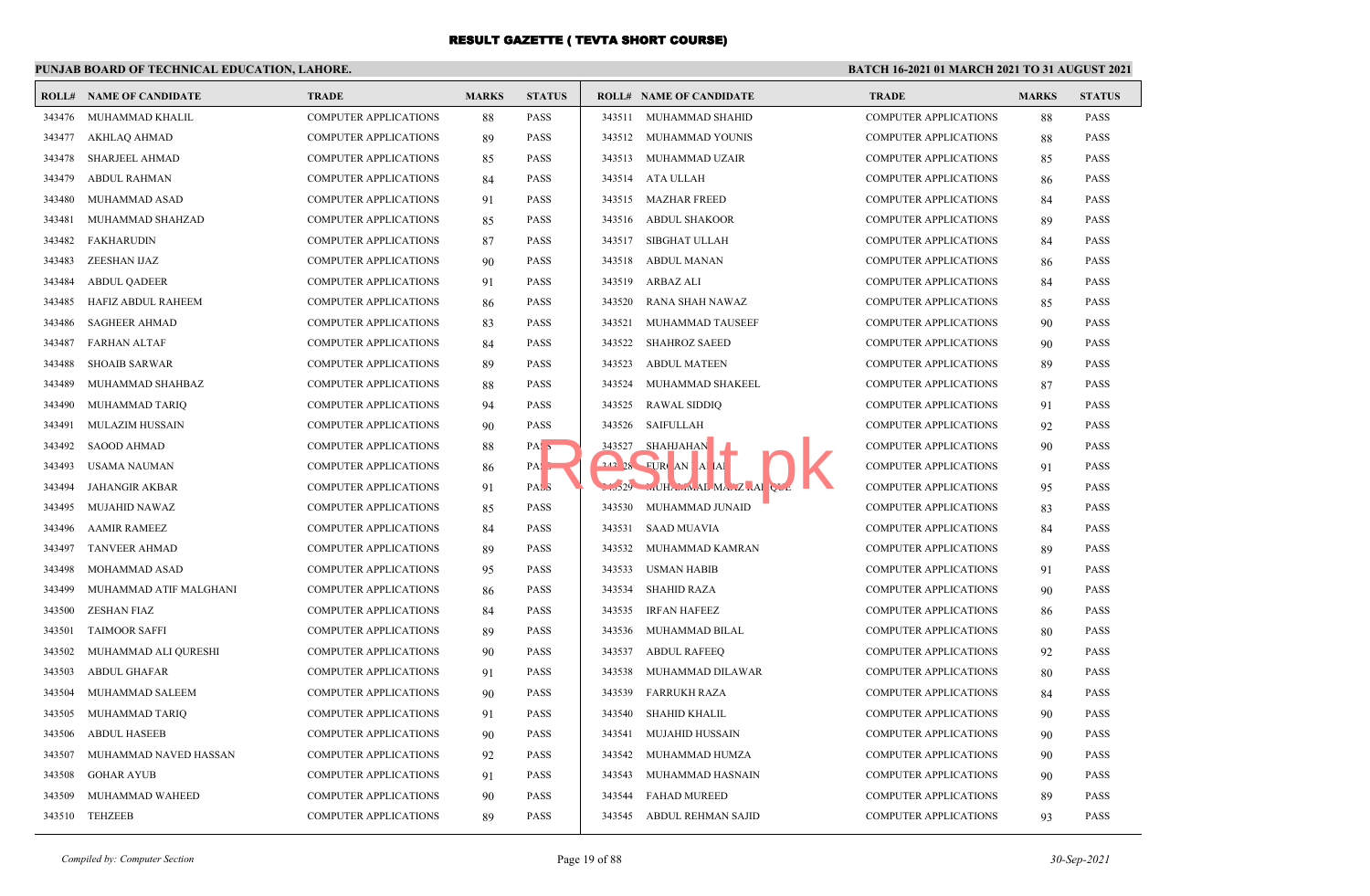## **PUNJAB BOARD OF TECHNICAL EDUCATION, LAHORE.**

|             | <b>ROLL# NAME OF CANDIDATE</b>                                   | <b>TRADE</b>                 | <b>MARKS</b> | <b>STATUS</b>    |        | <b>ROLL# NAME OF CANDIDATE</b>                                     | <b>TRADE</b>              | <b>MARKS</b> | <b>STATUS</b> |
|-------------|------------------------------------------------------------------|------------------------------|--------------|------------------|--------|--------------------------------------------------------------------|---------------------------|--------------|---------------|
| 343546      | TAYYAB SAEED KHAN                                                | <b>COMPUTER APPLICATIONS</b> | 86           | <b>PASS</b>      | 343579 | <b>SHAISTA HABIB</b>                                               | <b>DOMESTIC TAILORING</b> | 78           | <b>PASS</b>   |
| 343547      | MUHAMMAD AZHAR SALEEM                                            | <b>COMPUTER APPLICATIONS</b> | 85           | <b>PASS</b>      | 343580 | RUKHSANA PARVEEN                                                   | <b>MACHINE EMBROIDERY</b> | 77           | <b>PASS</b>   |
| 343548      | <b>FAISAL AZIZ</b>                                               | <b>COMPUTER APPLICATIONS</b> | 84           | <b>PASS</b>      | 343581 | <b>SALMA BIBI</b>                                                  | MACHINE EMBROIDERY        | 80           | PASS          |
| 343549      | <b>SHERAZ AHMED</b>                                              | <b>COMPUTER APPLICATIONS</b> | 88           | PASS             | 343582 | <b>RABIA SOORAT</b>                                                | MACHINE EMBROIDERY        | 81           | <b>PASS</b>   |
| 343550      | <b>AHMAD ZAHOOR</b>                                              | <b>COMPUTER APPLICATIONS</b> | 92           | <b>PASS</b>      | 343583 | <b>SHAHNAZ BIBI</b>                                                | <b>MACHINE EMBROIDERY</b> | 87           | <b>PASS</b>   |
| 343551      | <b>HAIDER FAROOQ</b>                                             | <b>COMPUTER APPLICATIONS</b> | 83           | PASS             | 343584 | <b>SHKEELA REHMAN</b>                                              | MACHINE EMBROIDERY        | 83           | <b>PASS</b>   |
| 343552      | MUHAMMAD SHAHBAZ                                                 | <b>COMPUTER APPLICATIONS</b> | 91           | <b>PASS</b>      | 343585 | <b>SAMREEN KANWAL</b>                                              | <b>MACHINE EMBROIDERY</b> | 86           | <b>PASS</b>   |
| 343553      | <b>DILDAR BHUTTA</b>                                             | <b>COMPUTER APPLICATIONS</b> | 91           | <b>PASS</b>      | 343586 | <b>ASIA PARVEEN</b>                                                | <b>MACHINE EMBROIDERY</b> | 79           | <b>PASS</b>   |
| 343554      | MUHAMMAD FAHEEM                                                  | <b>COMPUTER APPLICATIONS</b> | 84           | <b>PASS</b>      | 343587 | <b>MARIYA BIBI</b>                                                 | <b>MACHINE EMBROIDERY</b> | 83           | <b>PASS</b>   |
| 343555      | <b>MUHAMMAD ASIF</b>                                             | <b>COMPUTER APPLICATIONS</b> | 91           | <b>PASS</b>      | 343588 | <b>HORI BIBI</b>                                                   | <b>MACHINE EMBROIDERY</b> | 84           | <b>PASS</b>   |
| 343556      | TAUQEER HUSSAIN SHAH                                             | <b>COMPUTER APPLICATIONS</b> | 90           | <b>PASS</b>      | 343589 | <b>SADIA BIBI</b>                                                  | MACHINE EMBROIDERY        | 81           | <b>PASS</b>   |
| 343557      | MUHAMMAD MUNAWAR                                                 | <b>COMPUTER APPLICATIONS</b> | 90           | <b>PASS</b>      | 343590 | <b>BAKHTAWAR SURAT</b>                                             | MACHINE EMBROIDERY        | 82           | <b>PASS</b>   |
| 343558      | <b>ABDUL HAMEED</b>                                              | <b>COMPUTER APPLICATIONS</b> | 91           | <b>PASS</b>      | 343591 | ZAHIDA BIBI                                                        | MACHINE EMBROIDERY        | 82           | PASS          |
| 343559      | MUHAMMAD ABRAR                                                   | <b>COMPUTER APPLICATIONS</b> | 85           | <b>PASS</b>      | 343592 | <b>MARYAM BIBI</b>                                                 | <b>MACHINE EMBROIDERY</b> | 84           | <b>PASS</b>   |
| 343560      | MUHAMMAD JAMIL                                                   | <b>COMPUTER APPLICATIONS</b> | 84           | <b>PASS</b>      | 343593 | ZAKIA BIBI                                                         | MACHINE EMBROIDERY        | 81           | <b>PASS</b>   |
| 343561      | MUHAMMAD HAMZA                                                   | <b>COMPUTER APPLICATIONS</b> | 87           | <b>PASS</b>      | 343594 | RAZIA HABIB                                                        | <b>MACHINE EMBROIDERY</b> | 84           | <b>PASS</b>   |
| 343562      | MUHAMMAD SHERAZ                                                  | <b>COMPUTER APPLICATIONS</b> | 89           | PAS <sub>5</sub> |        | GOVT, TECHNICAL TF AINING CENT RE (MALE), NEAR MASJID AHL-E-HADIS, |                           |              |               |
| 343563      | MUHAMMAD KHALFAN                                                 | <b>COMPUTER APPLICATIONS</b> | 83           | $PA:$ ,          |        | FOI T VINR , DI R G TAZI I HAI                                     |                           |              |               |
| 343564      | MUHAMMAD SAQLAIN                                                 | <b>COMPUTER APPLICATIONS</b> | 80           | PAS <sub>3</sub> |        | $343595$ IS IF Q A IN \D                                           | <b>ELECTRICIAN</b>        | 83           | <b>PASS</b>   |
| 343565      | <b>ABID HUSSAIN</b>                                              | <b>COMPUTER APPLICATIONS</b> | 95           | <b>PASS</b>      |        | 343596 IMTAZ HUSSAIN                                               | <b>ELECTRICIAN</b>        | 85           | <b>PASS</b>   |
| 343566      | MUHAMMAD SHAHJAHAN                                               | <b>COMPUTER APPLICATIONS</b> | 93           | <b>PASS</b>      | 343597 | SANAULLAH LEGHARI                                                  | <b>ELECTRICIAN</b>        | 87           | <b>PASS</b>   |
| 343567      | SABTAIN AHMAD                                                    | <b>COMPUTER APPLICATIONS</b> | 90           | <b>PASS</b>      | 343598 | EHSANULLAH                                                         | <b>ELECTRICIAN</b>        | 86           | <b>PASS</b>   |
|             | GOVT. TECHNICAL TRAINING CENTRE (FEMALE), FORT MINRO, DERA GHAZI |                              |              |                  | 343599 | <b>WAQAR AHMAD</b>                                                 | <b>ELECTRICIAN</b>        | 83           | <b>PASS</b>   |
| <b>KHAN</b> |                                                                  |                              |              |                  | 343600 | NASRULLAH                                                          | <b>ELECTRICIAN</b>        | 85           | <b>PASS</b>   |
| 343568      | <b>RAFIA JAFAR</b>                                               | DOMESTIC TAILORING           | 76           | <b>PASS</b>      | 343601 | MUHAMMAD NADEEM                                                    | <b>ELECTRICIAN</b>        | 86           | <b>PASS</b>   |
| 343569      | NASRA BIBI                                                       | DOMESTIC TAILORING           | 73           | <b>PASS</b>      | 343602 | <b>KASHIF RAZA</b>                                                 | <b>ELECTRICIAN</b>        | 86           | <b>PASS</b>   |
| 343570      | NOSHEN MUSHTAQ                                                   | DOMESTIC TAILORING           | 80           | PASS             | 343603 | MUHAMMAD WAQAS                                                     | <b>ELECTRICIAN</b>        | 80           | <b>PASS</b>   |
| 343571      | <b>NOREEN BIBI</b>                                               | DOMESTIC TAILORING           | 77           | <b>PASS</b>      | 343604 | ZAHID IRSHAD                                                       | <b>ELECTRICIAN</b>        | 89           | PASS          |
| 343572      | ZAINAB HABIB                                                     | <b>DOMESTIC TAILORING</b>    | 84           | <b>PASS</b>      | 343605 | <b>WAQAR YOUNIS</b>                                                | <b>ELECTRICIAN</b>        | 87           | <b>PASS</b>   |
| 343573      | <b>KHADIJA BIBI</b>                                              | <b>DOMESTIC TAILORING</b>    | 78           | <b>PASS</b>      | 343606 | <b>RAHMAT ALI</b>                                                  | <b>ELECTRICIAN</b>        | 85           | PASS          |
| 343574      | <b>ASIA PARVEEN</b>                                              | DOMESTIC TAILORING           | 78           | <b>PASS</b>      | 343607 | MUHAMMAD ISHAQ                                                     | <b>ELECTRICIAN</b>        | 84           | <b>PASS</b>   |
| 343575      | <b>SUMERA JAMEEL</b>                                             | DOMESTIC TAILORING           | 77           | <b>PASS</b>      | 343608 | AFTAB AHMAD                                                        | <b>ELECTRICIAN</b>        | 88           | <b>PASS</b>   |
| 343576      | KHADIJA ISMAIL                                                   | DOMESTIC TAILORING           | 79           | PASS             | 343609 | MUHAMMAD AMEEN                                                     | <b>ELECTRICIAN</b>        | 87           | <b>PASS</b>   |
| 343577      | <b>FOZIA ALI</b>                                                 | DOMESTIC TAILORING           | 81           | <b>PASS</b>      | 343610 | <b>ABDUL KAREEM</b>                                                | MOTOR CYCLE MECHANIC      | 92           | <b>PASS</b>   |
|             | 343578 SAHIRA BIBI                                               | <b>DOMESTIC TAILORING</b>    | 79           | <b>PASS</b>      |        | 343611 SHAHID ALI                                                  | MOTOR CYCLE MECHANIC      | 92           | <b>PASS</b>   |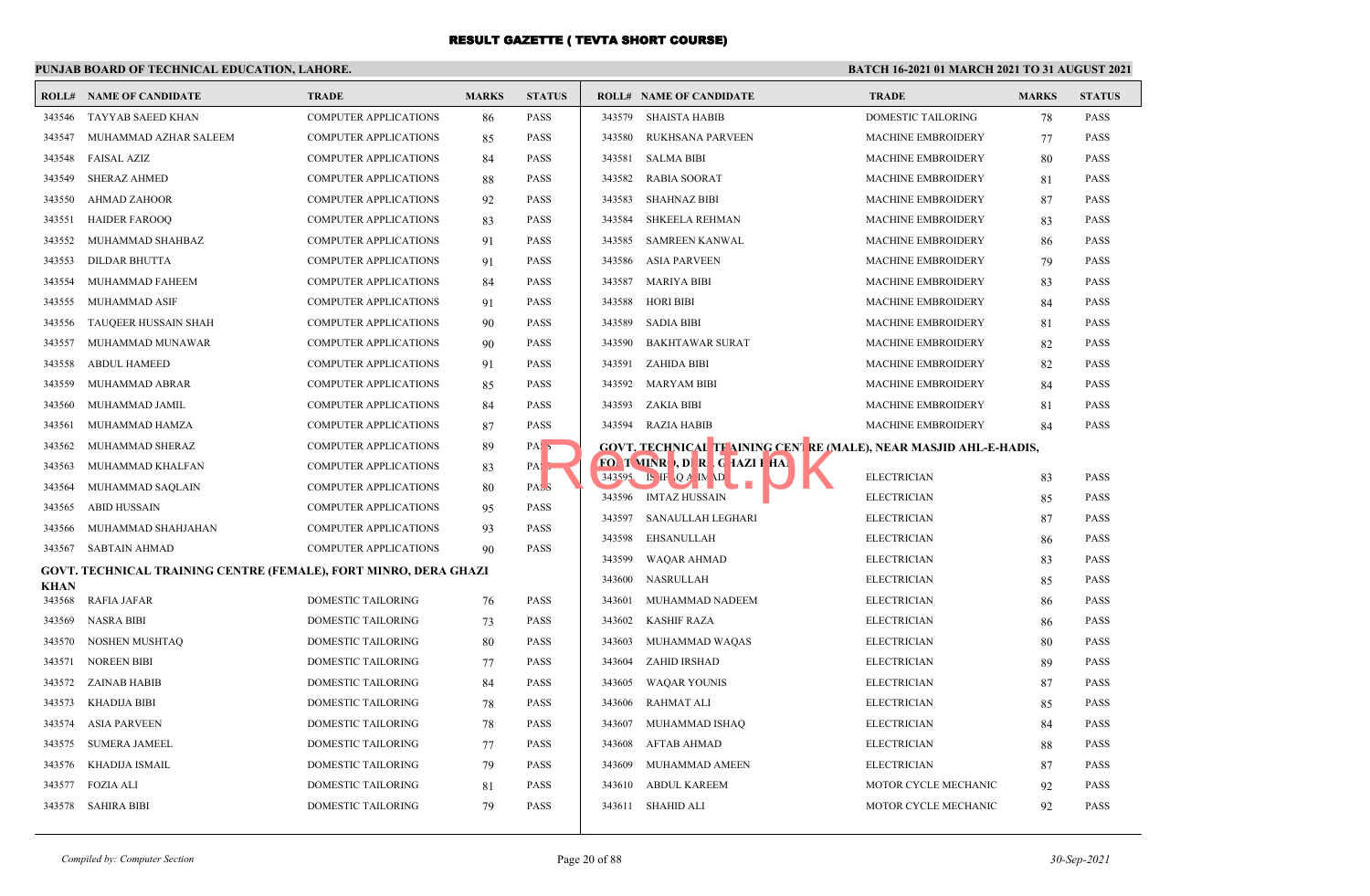## **PUNJAB BOARD OF TECHNICAL EDUCATION, LAHORE.**

|        | <b>ROLL# NAME OF CANDIDATE</b>                           | <b>TRADE</b>                 | <b>MARKS</b> | <b>STATUS</b>    |        | <b>ROLL# NAME OF CANDIDATE</b> | <b>TRADE</b>                 | <b>MARKS</b> | <b>STATUS</b> |
|--------|----------------------------------------------------------|------------------------------|--------------|------------------|--------|--------------------------------|------------------------------|--------------|---------------|
| 343612 | <b>SHAKEEL IOBAL</b>                                     | MOTOR CYCLE MECHANIC         | 89           | <b>PASS</b>      |        | 343646 MUHAMMAD YOUSAF         | <b>COMPUTER APPLICATIONS</b> | 94           | <b>PASS</b>   |
| 343613 | ADNAN RAZA                                               | MOTOR CYCLE MECHANIC         | 92           | <b>PASS</b>      | 343647 | MUHAMMAD SAQLAIN               | <b>COMPUTER APPLICATIONS</b> | 92           | <b>PASS</b>   |
| 343614 | MUHAMMAD ASHRAF                                          | MOTOR CYCLE MECHANIC         | 91           | <b>PASS</b>      | 343648 | MUHAMMAD KAMRAN                | <b>COMPUTER APPLICATIONS</b> | 92           | <b>PASS</b>   |
| 343615 | <b>ABDUL MOMEN</b>                                       | MOTOR CYCLE MECHANIC         | 91           | <b>PASS</b>      | 343649 | MUHAMMAD IRFAN                 | <b>COMPUTER APPLICATIONS</b> | 93           | <b>PASS</b>   |
| 343616 | <b>GHULAM RAZA</b>                                       | MOTOR CYCLE MECHANIC         | 91           | <b>PASS</b>      | 343650 | <b>HASSAN SHAH</b>             | <b>COMPUTER APPLICATIONS</b> | 93           | <b>PASS</b>   |
| 343617 | <b>HAZOOR BAKHSH</b>                                     | MOTOR CYCLE MECHANIC         | 94           | <b>PASS</b>      | 343651 | MUHAMMAD UMER                  | <b>COMPUTER APPLICATIONS</b> | 91           | <b>PASS</b>   |
| 343618 | <b>SHAHZAD AHMAD</b>                                     | MOTOR CYCLE MECHANIC         | 89           | <b>PASS</b>      | 343652 | <b>MUMTAZ AHMAD</b>            | <b>COMPUTER APPLICATIONS</b> | 92           | <b>PASS</b>   |
| 343619 | <b>MURSALEEN</b>                                         | MOTOR CYCLE MECHANIC         | 92           | <b>PASS</b>      | 343653 | MUHAMMAD YOUSAF                | <b>COMPUTER APPLICATIONS</b> | 93           | <b>PASS</b>   |
| 343620 | <b>MURASIR ABBAS</b>                                     | MOTOR CYCLE MECHANIC         | 89           | <b>PASS</b>      | 343654 | <b>SAJJAD HUSSAIN</b>          | <b>COMPUTER APPLICATIONS</b> | 92           | <b>PASS</b>   |
| 343621 | <b>ABDUL KHABEER</b>                                     | MOTOR CYCLE MECHANIC         | 92           | <b>PASS</b>      | 343655 | <b>HANAN HAIDER</b>            | <b>COMPUTER APPLICATIONS</b> | 93           | <b>PASS</b>   |
| 343622 | <b>IMRAN NAZIR</b>                                       | <b>WELDER</b>                | 92           | <b>PASS</b>      | 343656 | <b>ASIFA AMAN</b>              | <b>COMPUTER APPLICATIONS</b> | 93           | <b>PASS</b>   |
| 343623 | <b>TANVEER AHMAD</b>                                     | <b>WELDER</b>                | 91           | <b>PASS</b>      | 343657 | AKASH ZAFAR                    | <b>COMPUTER APPLICATIONS</b> | 93           | <b>PASS</b>   |
| 343624 | MUHAMMAD RAMZAN                                          | <b>WELDER</b>                | 90           | <b>PASS</b>      | 343658 | MUHAMMAD RASHID                | <b>COMPUTER APPLICATIONS</b> | 92           | <b>PASS</b>   |
| 343625 | <b>MUHAMMD NADEEM</b>                                    | <b>WELDER</b>                | 90           | <b>PASS</b>      | 343659 | MUHAMMAD IMRAN                 | <b>COMPUTER APPLICATIONS</b> | 92           | <b>PASS</b>   |
| 343626 | MUHAMMAD SANWAL                                          | <b>WELDER</b>                | 94           | <b>PASS</b>      | 343660 | MUHAMMAD SHEHRYAR FAROOQ       | <b>COMPUTER APPLICATIONS</b> | 92           | <b>PASS</b>   |
| 343627 | ABDUL WARIS USAMA                                        | <b>WELDER</b>                | 94           | <b>PASS</b>      | 343661 | MUHAMMAD INTEZAR MEHDI         | <b>COMPUTER APPLICATIONS</b> | 86           | PASS          |
| 343628 | <b>ZUBAIR AHMAD</b>                                      | <b>WELDER</b>                | 92           | PAS <sub>5</sub> |        | 343662 ZAIN ALI                | <b>COMPUTER APPLICATIONS</b> | 93           | <b>PASS</b>   |
| 343629 | <b>DANIAL AKBAR</b>                                      | WELDER                       | 91           | PA:              |        | 242 53 SAM VAI AI EE I         | <b>COMPUTER APPLICATIONS</b> | 92           | <b>PASS</b>   |
| 343630 | <b>SANA ULLAH</b>                                        | WELDER                       | 90           | PAS <sub>3</sub> |        | 064 MHAMAL AHUAI               | <b>COMPUTER APPLICATIONS</b> | 95           | <b>PASS</b>   |
| 343631 | <b>AWAIS AHMAD</b>                                       | <b>WELDER</b>                | 92           | <b>PASS</b>      | 343665 | MUHAMMAD SHAHBAZ AHMAD         | <b>COMPUTER APPLICATIONS</b> | 91           | PASS          |
| 343632 | <b>ABDUL ZAHEER</b>                                      | WELDER                       | 92           | <b>PASS</b>      | 343666 | GHAZALA ALI                    | <b>COMPUTER APPLICATIONS</b> | 96           | <b>PASS</b>   |
| 343633 | <b>JAVED LEGHARI</b>                                     | WELDER                       | 92           | <b>PASS</b>      | 343667 | <b>MEHAK RAMAN</b>             | <b>COMPUTER APPLICATIONS</b> | 96           | <b>PASS</b>   |
|        | <b>GOVERNMENT INSTITUTE OF COMMERCE, , TAUNSA SHARIF</b> |                              |              |                  | 343668 | NAIMA MUMTAZ                   | <b>COMPUTER APPLICATIONS</b> | 96           | <b>PASS</b>   |
| 343634 | <b>SHOAIB QADIR</b>                                      | <b>COMPUTER APPLICATIONS</b> | 91           | <b>PASS</b>      | 343669 | MUHAMMAD ISHAQ                 | <b>COMPUTER APPLICATIONS</b> | 92           | <b>PASS</b>   |
| 343635 | <b>AQSA ISMAEEL</b>                                      | <b>COMPUTER APPLICATIONS</b> | 95           | <b>PASS</b>      | 343670 | <b>KAMRAN HAIDER</b>           | <b>COMPUTER APPLICATIONS</b> | 92           | <b>PASS</b>   |
| 343636 | MUHAMMAD ARIF                                            | <b>COMPUTER APPLICATIONS</b> | 96           | <b>PASS</b>      | 343671 | MUHAMMAD USAMA                 | <b>COMPUTER APPLICATIONS</b> | 92           | <b>PASS</b>   |
| 343637 | ALI HUSSAIN                                              | <b>COMPUTER APPLICATIONS</b> | 93           | <b>PASS</b>      | 343672 | <b>NASREEN ASGHAR</b>          | <b>COMPUTER APPLICATIONS</b> | 94           | <b>PASS</b>   |
| 343638 | MUHAMMAD SHAKAR                                          | <b>COMPUTER APPLICATIONS</b> | 91           | <b>PASS</b>      | 343673 | <b>HAJIRAH BIBI</b>            | <b>COMPUTER APPLICATIONS</b> | 96           | <b>PASS</b>   |
| 343639 | MUHAMMAD ZEESHAN ANJUM                                   | <b>COMPUTER APPLICATIONS</b> | 90           | <b>PASS</b>      | 343674 | <b>NADEEM ABBAS</b>            | <b>COMPUTER APPLICATIONS</b> | 92           | PASS          |
| 343640 | <b>FAISAL HAYYAT</b>                                     | COMPUTER APPLICATIONS        | 94           | <b>PASS</b>      | 343675 | <b>SALEEM AKHTAR</b>           | <b>COMPUTER APPLICATIONS</b> | 92           | <b>PASS</b>   |
| 343641 | <b>BISMA ISMAIL</b>                                      | <b>COMPUTER APPLICATIONS</b> | 94           | <b>PASS</b>      | 343676 | MUHAMMAD RAMZAN                | <b>COMPUTER APPLICATIONS</b> | 93           | <b>PASS</b>   |
| 343642 | <b>GHAZANFAR SAEED</b>                                   | COMPUTER APPLICATIONS        | 94           | <b>PASS</b>      | 343677 | <b>KALEEM ULLAH</b>            | <b>COMPUTER APPLICATIONS</b> | 93           | <b>PASS</b>   |
| 343643 | MUHAMMAD HASSAN NAEEM                                    | <b>COMPUTER APPLICATIONS</b> | 93           | <b>PASS</b>      | 343678 | MUHAMMAD MUKHTIAR              | <b>COMPUTER APPLICATIONS</b> | 92           | PASS          |
| 343644 | RAHEEL MUHAMMAD                                          | <b>COMPUTER APPLICATIONS</b> | 93           | <b>PASS</b>      | 343679 | MUHAMMAD TUFAIL                | <b>COMPUTER APPLICATIONS</b> | 91           | <b>PASS</b>   |
| 343645 | MUHAMMAD HAMMAD UMAIR                                    | <b>COMPUTER APPLICATIONS</b> | 94           | <b>PASS</b>      | 343680 | <b>QUDRAT ULLAH</b>            | <b>COMPUTER APPLICATIONS</b> | 92           | <b>PASS</b>   |
|        |                                                          |                              |              |                  |        |                                |                              |              |               |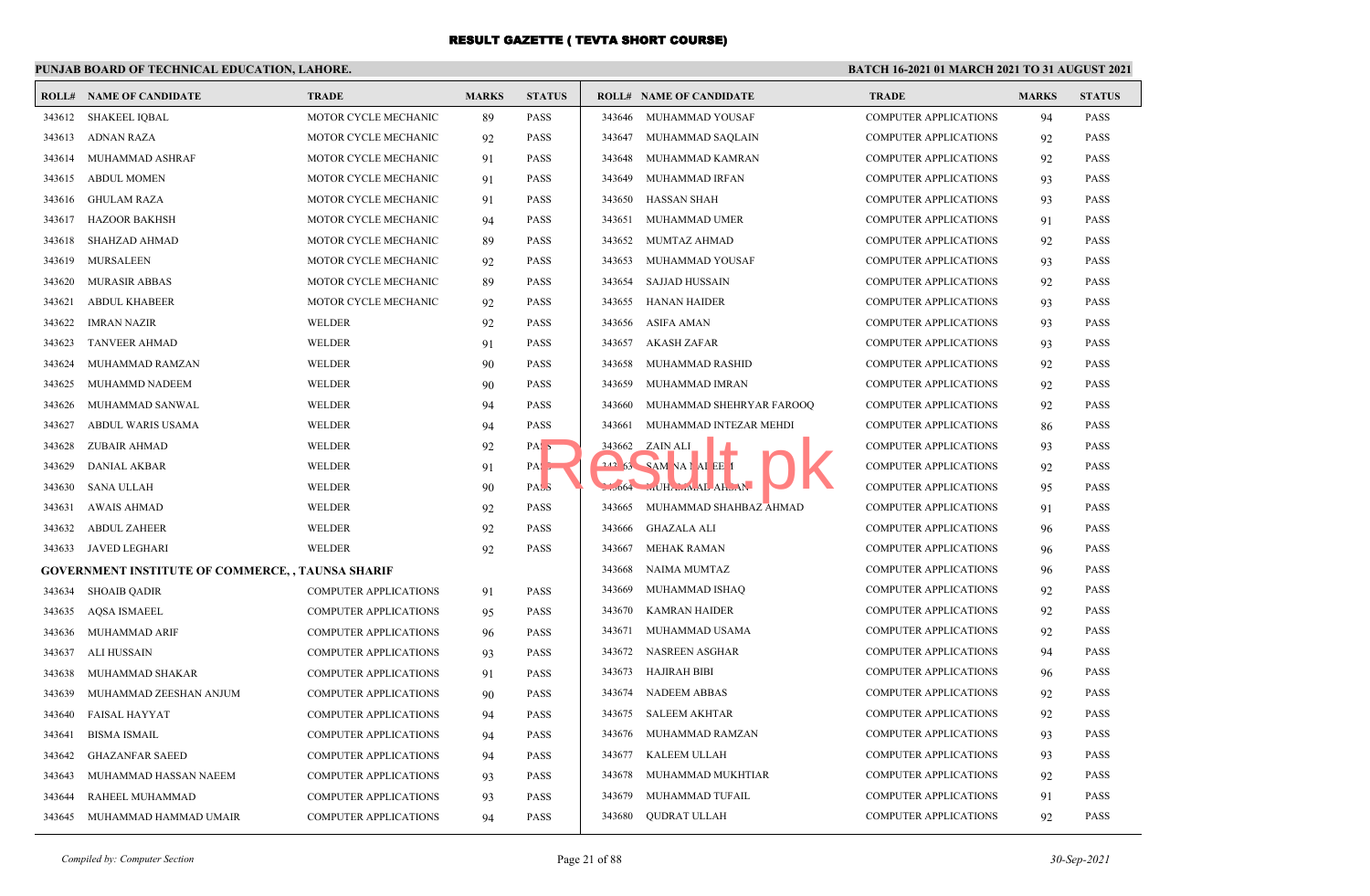## **PUNJAB BOARD OF TECHNICAL EDUCATION, LAHORE.**

|                  | <b>ROLL# NAME OF CANDIDATE</b>                                     | <b>TRADE</b>                                                 | <b>MARKS</b> | <b>STATUS</b>                   |        | <b>ROLL# NAME OF CANDIDATE</b>                                     | <b>TRADE</b>                 | <b>MARKS</b> | <b>STATUS</b> |
|------------------|--------------------------------------------------------------------|--------------------------------------------------------------|--------------|---------------------------------|--------|--------------------------------------------------------------------|------------------------------|--------------|---------------|
| 343681           | <b>REHMAT SHABBIR</b>                                              | <b>COMPUTER APPLICATIONS</b>                                 | 92           | <b>PASS</b>                     |        | 343713 ZUNAIRA IRFAN                                               | DOMESTIC TAILORING           |              | <b>ABSENT</b> |
| 343682           | MUHAMMAD ASIF                                                      | <b>COMPUTER APPLICATIONS</b>                                 | 92           | <b>PASS</b>                     |        | 343714 HAFIZA AYISHA ANWAR                                         | DOMESTIC TAILORING           |              | <b>ABSENT</b> |
| 343683           | <b>AMIR SAEED</b>                                                  | <b>COMPUTER APPLICATIONS</b>                                 | 90           | <b>PASS</b>                     | 343715 | <b>SAMINA BEGUM</b>                                                | DOMESTIC TAILORING           |              | <b>ABSENT</b> |
| 343684           | GHULAM AKBAR                                                       | <b>COMPUTER APPLICATIONS</b>                                 | 91           | <b>PASS</b>                     |        | 343716 ARVA RASHEED                                                | DOMESTIC TAILORING           | 87           | <b>PASS</b>   |
|                  | GOVT. TECHNICAL TRAINING CENTRE (MALE), , CHAK JHUMRA              |                                                              |              |                                 |        | 343717 UROOJ NAEEM                                                 | DOMESTIC TAILORING           |              | <b>ABSENT</b> |
| 343685           | <b>AMIR SHEHZAD</b>                                                | HOME APPLIANCES REPAIR                                       | 94           | <b>PASS</b>                     |        | 343718 MEHWISH ZULFIQAR                                            | DOMESTIC TAILORING           |              | <b>ABSENT</b> |
|                  | 343686 MUHAMMAD JAVEED                                             | HOME APPLIANCES REPAIR                                       | 84           | <b>PASS</b>                     |        | 343719 HALIMA AHMAD                                                | <b>DOMESTIC TAILORING</b>    | 97           | <b>PASS</b>   |
| 343687           | <b>NADEEM BILAL</b>                                                | HOME APPLIANCES REPAIR                                       | 95           | <b>PASS</b>                     |        | 343720 AMNA AHMAD                                                  | DOMESTIC TAILORING           | 95           | <b>PASS</b>   |
| 343688           | <b>TANVEER AKHTAR</b>                                              | HOME APPLIANCES REPAIR                                       | 85           | <b>PASS</b>                     |        | 343721 ALEENA AMJAD                                                | DOMESTIC TAILORING           |              | <b>ABSENT</b> |
| 343689           | <b>RANA QASIM ALI</b>                                              | HOME APPLIANCES REPAIR                                       | 85           | <b>PASS</b>                     |        | 343722 RABIA KHALID                                                | <b>DOMESTIC TAILORING</b>    | 97           | <b>PASS</b>   |
| 343690           | MUHAMMAD WASEEM                                                    | HOME APPLIANCES REPAIR                                       | 81           | <b>PASS</b>                     |        | 343723 ZAINAB FATIMA                                               | DOMESTIC TAILORING           | 97           | PASS          |
| 343691           | MUHAMMAD UMER DARAZ                                                | HOME APPLIANCES REPAIR                                       | 85           | <b>PASS</b>                     |        | <b>GOVERNMENT COLLEGE OF COMMERCE, PEPOLES COLONEY, FAISALABAD</b> |                              |              |               |
| 343692           | MUHAMMAD USMAN                                                     | HOME APPLIANCES REPAIR                                       | 81           | <b>PASS</b>                     | 343724 | <b>KASHIF IQBAL</b>                                                | <b>COMPUTER APPLICATIONS</b> | 88           | PASS          |
| 343693           | <b>WASEEM IRSHAD</b>                                               | HOME APPLIANCES REPAIR                                       | 83           | <b>PASS</b>                     |        | 343725 ALI HAIDER                                                  | <b>COMPUTER APPLICATIONS</b> | 92           | <b>PASS</b>   |
| 343694           | MUHAMMAD SHAHZAD                                                   | HOME APPLIANCES REPAIR                                       | 84           | PASS                            |        | 343726 USAMA ALI                                                   | <b>COMPUTER APPLICATIONS</b> | 90           | PASS          |
|                  | DISTRICT INDUSTRIAL HOME (SANATZAR), SOCIAL WELFARE COMPLEX 508-D, |                                                              |              |                                 | 343727 | MUHAMMAD AMAN                                                      | <b>COMPUTER APPLICATIONS</b> | 91           | <b>PASS</b>   |
|                  | PEOPLE COLONY, NO.01, D GROUND, FAISALABAD                         |                                                              |              |                                 | 343728 | MUHAMMAI FA ZAN BABAR                                              | <b>COMPUTER APPLICATIONS</b> | 91           | <b>PASS</b>   |
|                  | 343695 SABA KHALIL                                                 | <b>COMPUTER APPLICATIONS</b>                                 | 98           | PAS <sub>5</sub>                |        | 242 29 CHU AM IH JU                                                | <b>COMPUTER APPLICATIONS</b> | 88           | PASS          |
| 343697           | 343696 SADIA KHALIL<br><b>UM KALSOOM</b>                           | <b>COMPUTER APPLICATIONS</b><br><b>COMPUTER APPLICATIONS</b> | 96           | PAS <sub>3</sub><br><b>PASS</b> |        | 130 WILHAWINAL TALIA                                               | <b>COMPUTER APPLICATIONS</b> | 86           | <b>PASS</b>   |
|                  |                                                                    |                                                              | 81           |                                 |        | 343731 MUHAMMAD SHAFOAT ASHRAF                                     | <b>COMPUTER APPLICATIONS</b> | 87           | PASS          |
| 343698<br>343699 | <b>ARVA RASHEED</b><br><b>ALEENA</b>                               | <b>COMPUTER APPLICATIONS</b>                                 | 84           | PASS<br><b>PASS</b>             |        | 343732 MUHAMMAD SAAD                                               | <b>COMPUTER APPLICATIONS</b> | 90           | <b>PASS</b>   |
| 343700           | <b>IORA HUSSAIN</b>                                                | <b>COMPUTER APPLICATIONS</b>                                 | 79           | <b>PASS</b>                     |        | 343733 TUSEEQ SHAMAS                                               | <b>COMPUTER APPLICATIONS</b> | 90           | <b>PASS</b>   |
|                  |                                                                    | COMPUTER APPLICATIONS                                        | 96           |                                 | 343734 | ALI HASSAN                                                         | <b>COMPUTER APPLICATIONS</b> | 88           | <b>PASS</b>   |
| 343701<br>343702 | <b>MEMONA MUQADAS</b><br><b>USWA RIAZ</b>                          | <b>COMPUTER APPLICATIONS</b><br><b>COMPUTER APPLICATIONS</b> | 80           | <b>PASS</b><br><b>ABSENT</b>    |        | 343735 ZUNAIR ALI                                                  | <b>COMPUTER APPLICATIONS</b> | 86           | <b>PASS</b>   |
|                  |                                                                    |                                                              |              |                                 |        | 343736 NOUMAN ALI                                                  | COMPUTER APPLICATIONS        | 91           | <b>PASS</b>   |
| 343703<br>343704 | NIMRA KANWAL<br><b>IRAM RAFIQUE</b>                                | COMPUTER APPLICATIONS<br><b>COMPUTER APPLICATIONS</b>        |              | <b>ABSENT</b><br><b>PASS</b>    |        | 343737 FAISAL ASHRAF                                               | <b>COMPUTER APPLICATIONS</b> | 83           | PASS          |
| 343705           | <b>SAHER UN NISA</b>                                               | <b>COMPUTER APPLICATIONS</b>                                 | 88           | <b>PASS</b>                     |        | 343738 MUHAMMAD ALI                                                | <b>COMPUTER APPLICATIONS</b> | 90           | <b>PASS</b>   |
| 343706           | <b>IQRA</b>                                                        | <b>COMPUTER APPLICATIONS</b>                                 | 89           | <b>PASS</b>                     |        | 343739 MUHAMMAD UMER                                               | <b>COMPUTER APPLICATIONS</b> | 94           | <b>PASS</b>   |
| 343707           | NIMRA SHAHZADI                                                     | <b>COMPUTER APPLICATIONS</b>                                 | 89<br>93     | <b>PASS</b>                     |        | 343740 AHMAD ALI                                                   | <b>COMPUTER APPLICATIONS</b> | 86           | <b>PASS</b>   |
| 343708           | AYESHA ASLAM                                                       | <b>COMPUTER APPLICATIONS</b>                                 | 83           | <b>PASS</b>                     |        | 343741 MUHAMMAD WASEEM                                             | <b>COMPUTER APPLICATIONS</b> | 92           | <b>PASS</b>   |
| 343709           | MINAHIL MAHAQ BUTT                                                 | <b>COMPUTER APPLICATIONS</b>                                 | 91           | <b>PASS</b>                     |        | 343742 SYED FARZAND ALI SHAH                                       | <b>COMPUTER APPLICATIONS</b> | 86           | <b>PASS</b>   |
| 343710           | <b>UMAIRA MUZAFFAR</b>                                             | DOMESTIC TAILORING                                           |              | <b>ABSENT</b>                   |        | 343743 MUHAMMAD BAQIR                                              | <b>COMPUTER APPLICATIONS</b> | 90           | <b>PASS</b>   |
| 343711           | <b>NISAR FATIMA</b>                                                | DOMESTIC TAILORING                                           |              | <b>PASS</b>                     |        | 343744 FAHAD TBASSUM                                               | <b>COMPUTER APPLICATIONS</b> | 87           | <b>PASS</b>   |
|                  | 343712 TAYYBA IJAZ                                                 | <b>DOMESTIC TAILORING</b>                                    | 94<br>92     | <b>PASS</b>                     |        | 343745 ALI BURHAN                                                  | <b>COMPUTER APPLICATIONS</b> | 88           | PASS          |
|                  |                                                                    |                                                              |              |                                 |        | 343746 MUZAMMAL HUSSAIN                                            | <b>COMPUTER APPLICATIONS</b> | 91           | <b>PASS</b>   |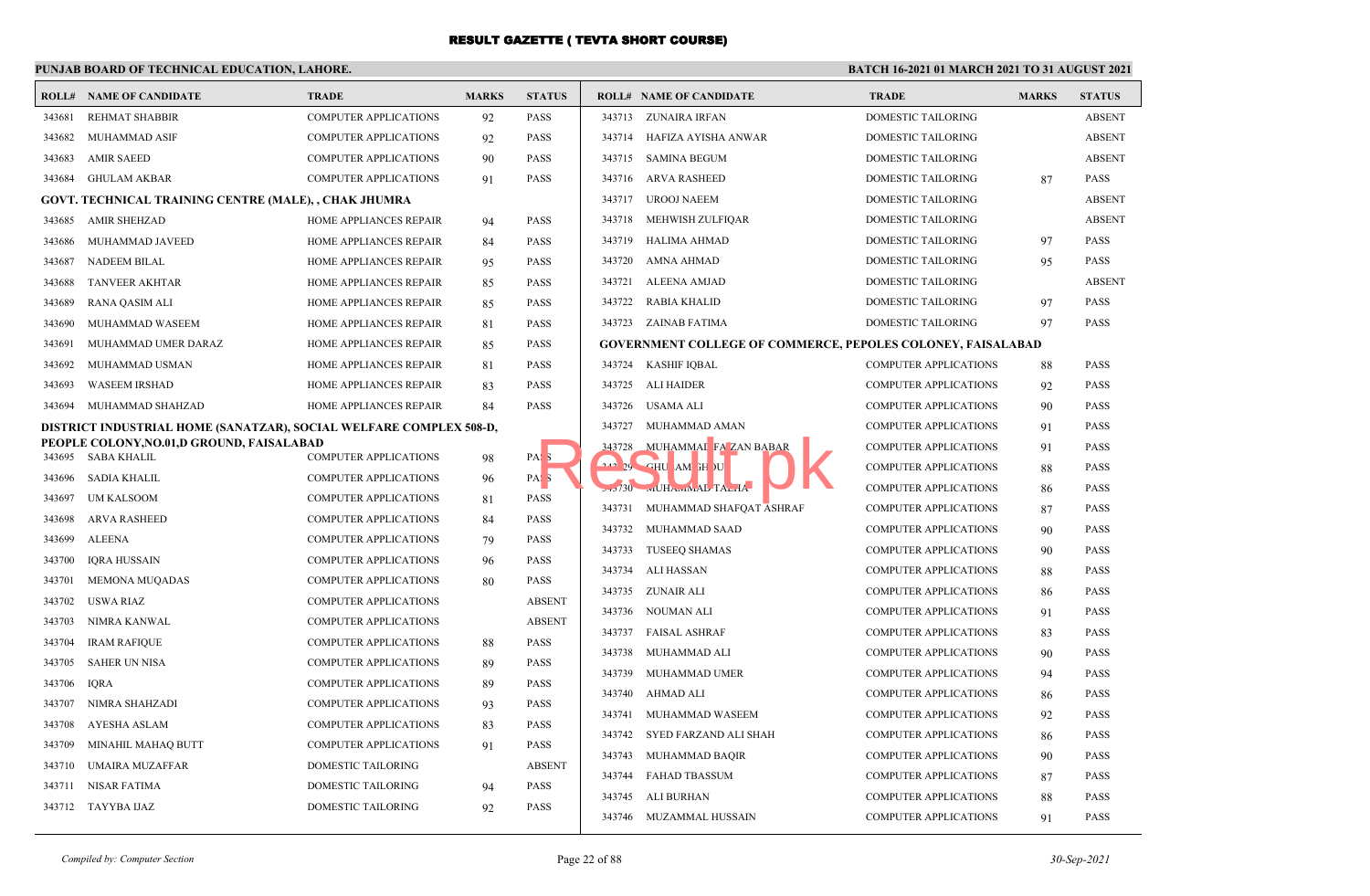## **PUNJAB BOARD OF TECHNICAL EDUCATION, LAHORE.**

| ROLL#  | <b>NAME OF CANDIDATE</b>                                        | <b>TRADE</b>                 | <b>MARKS</b> | <b>STATUS</b>    |                  | <b>ROLL# NAME OF CANDIDATE</b>                                     | <b>TRADE</b>                           | <b>MARKS</b> | <b>STATUS</b> |
|--------|-----------------------------------------------------------------|------------------------------|--------------|------------------|------------------|--------------------------------------------------------------------|----------------------------------------|--------------|---------------|
| 343747 | MUHAMMAD HASEEB                                                 | <b>COMPUTER APPLICATIONS</b> | 87           | <b>PASS</b>      |                  | 343780 MUHAMMAD AZEEM                                              | <b>COMPUTER APPLICATIONS</b>           | 80           | <b>PASS</b>   |
| 343748 | ALI AKBAR                                                       | <b>COMPUTER APPLICATIONS</b> | 92           | <b>PASS</b>      | 343781           | MUHAMMAD ABDULLAH                                                  | <b>COMPUTER APPLICATIONS</b>           | 85           | <b>PASS</b>   |
| 343749 | MUHAMMAD NOOR SHAH                                              | <b>COMPUTER APPLICATIONS</b> | 88           | <b>PASS</b>      | 343782           | MUHAMMAD ANAS                                                      | <b>COMPUTER APPLICATIONS</b>           | 78           | <b>PASS</b>   |
| 343750 | <b>ANAS RAFIQUE</b>                                             | <b>COMPUTER APPLICATIONS</b> | 90           | <b>PASS</b>      | 343783           | MUHAMMAD FAISAL                                                    | <b>COMPUTER APPLICATIONS</b>           | 76           | <b>PASS</b>   |
| 343751 | RANA MUHAMMAD UMAR                                              | <b>COMPUTER APPLICATIONS</b> | 90           | <b>PASS</b>      | 343784           | MUHAMMAD TAYYAB                                                    | <b>COMPUTER APPLICATIONS</b>           | 85           | <b>PASS</b>   |
| 343752 | MUZZMAL RASHEED                                                 | <b>COMPUTER APPLICATIONS</b> | 90           | <b>PASS</b>      | 343785           | SHAHINA JAMIL                                                      | <b>COMPUTER APPLICATIONS</b>           | 86           | <b>PASS</b>   |
| 343753 | MUHAMMAD ABBAS                                                  | <b>COMPUTER APPLICATIONS</b> | 91           | <b>PASS</b>      |                  | <b>GOVERNMENT VOCATIONAL TRAINING INSTITUTE FOR WOMEN, PEOPLES</b> |                                        |              |               |
| 343754 | <b>AASHAR WAHEED</b>                                            | <b>COMPUTER APPLICATIONS</b> | 91           | <b>PASS</b>      |                  | <b>COLONY #1, FAISALABAD</b><br>343786 RIMSHA SHAHID               | <b>BEAUTICIAN</b>                      |              | <b>ABSENT</b> |
| 343755 | MUHAMMAD AWAIS                                                  | <b>COMPUTER APPLICATIONS</b> | 90           | <b>PASS</b>      | 343787           | <b>MUQADDAS</b>                                                    | <b>BEAUTICIAN</b>                      |              | <b>PASS</b>   |
| 343756 | MUHAMMAD ZAIN TAHIR                                             | <b>COMPUTER APPLICATIONS</b> | 92           | <b>PASS</b>      | 343788           | SADIA RAZZAQ                                                       | <b>BEAUTICIAN</b>                      | 91<br>81     | <b>PASS</b>   |
| 343757 | <b>MUQADAS SHAFIQ</b>                                           | <b>COMPUTER APPLICATIONS</b> | 91           | <b>PASS</b>      | 343789           | SABA IJAZ                                                          | <b>BEAUTICIAN</b>                      |              | <b>PASS</b>   |
| 343758 | MUHAMMAD NAEEM                                                  | <b>COMPUTER APPLICATIONS</b> | 91           | <b>PASS</b>      |                  |                                                                    |                                        | 73           | <b>PASS</b>   |
| 343759 | MUHAMMAD USAMA                                                  | <b>COMPUTER APPLICATIONS</b> | 91           | <b>PASS</b>      |                  | 343790 TAYYABA<br>343791 ZAINUB ASHFAQ                             | <b>BEAUTICIAN</b><br><b>BEAUTICIAN</b> | 88           | <b>ABSENT</b> |
| 343760 | MUHAMMAD ARSLAN                                                 | <b>COMPUTER APPLICATIONS</b> | 84           | <b>PASS</b>      | 343792           | WAJEEHA FATIMA                                                     | <b>BEAUTICIAN</b>                      |              | <b>PASS</b>   |
|        | <b>GOVERNMENT INSTITUTE OF COMMERCE, JHANG ROAD, FAISALABAD</b> |                              |              |                  |                  | 343793 HUMA                                                        | <b>BEAUTICIAN</b>                      | 90           | <b>PASS</b>   |
| 343761 | HAMAD ALI                                                       | <b>COMPUTER APPLICATIONS</b> | 79           | <b>PASS</b>      | 343794           | ZAHRA TABA SSUM                                                    | <b>BEAUTICIAN</b>                      | 86           | <b>PASS</b>   |
| 343762 | AHMAD AMMAR                                                     | <b>COMPUTER APPLICATIONS</b> | 74           | PAS <sub>5</sub> |                  | $24.795$ MA AIL F Az                                               | <b>BEAUTICIAN</b>                      | 82           | <b>PASS</b>   |
| 343763 | AQSA ISHAQ                                                      | <b>COMPUTER APPLICATIONS</b> | 75           | PAS <sub>5</sub> |                  | 343796 M R AN Y Q B                                                | <b>BEAUTICIAN</b>                      | 74<br>87     | <b>PASS</b>   |
| 343764 | HAFIZ MUHAMMAD MUNEEB UR                                        | <b>COMPUTER APPLICATIONS</b> | 90           | PASS             |                  | 343797 AFSHAN TARIQ                                                | <b>BEAUTICIAN</b>                      |              | <b>ABSENT</b> |
| 343765 | <b>REHMAN</b><br>SANIA AQEEL                                    | COMPUTER APPLICATIONS        | 73           | <b>PASS</b>      | 343798           | <b>MARYAM SHABBIR</b>                                              | <b>BEAUTICIAN</b>                      | 88           | <b>PASS</b>   |
| 343766 | AIMAN TARIQ                                                     | <b>COMPUTER APPLICATIONS</b> | 74           | <b>PASS</b>      | 343799           | ANA ALEEZA                                                         | <b>BEAUTICIAN</b>                      | 74           | <b>PASS</b>   |
| 343767 | KHAWAR IFTIKHAR                                                 | <b>COMPUTER APPLICATIONS</b> | 73           | <b>PASS</b>      | 343800           | MUNIBA SHABIR                                                      | <b>BEAUTICIAN</b>                      | 80           | <b>PASS</b>   |
| 343768 | <b>SAJID JAMAL</b>                                              | <b>COMPUTER APPLICATIONS</b> | 80           | <b>PASS</b>      | 343801           | SOHA ALI                                                           | <b>BEAUTICIAN</b>                      | 86           | <b>PASS</b>   |
| 343769 | RANA MUHAMMAD ROSHAN AHMED                                      | <b>COMPUTER APPLICATIONS</b> | 81           | <b>PASS</b>      | 343802           | SAMINA KOSAR                                                       | <b>BEAUTICIAN</b>                      |              | <b>PASS</b>   |
|        | <b>KHAN</b>                                                     |                              |              |                  | 343803           | <b>SHAISTA TARIQ</b>                                               | <b>BEAUTICIAN</b>                      | 81<br>82     | <b>PASS</b>   |
| 343770 | SHAISTA                                                         | <b>COMPUTER APPLICATIONS</b> | 85           | <b>PASS</b>      | 343804           | NADIA ALTAF                                                        | <b>BEAUTICIAN</b>                      | 80           | <b>PASS</b>   |
| 343771 | <b>TAIMOUR AKHTAR</b>                                           | <b>COMPUTER APPLICATIONS</b> | 86           | <b>PASS</b>      | 343805           | TANJINA                                                            | <b>BEAUTICIAN</b>                      |              | <b>PASS</b>   |
| 343772 | MUHAMMAD DANISH ALI                                             | <b>COMPUTER APPLICATIONS</b> | 77           | <b>PASS</b>      | 343806           | FIZZA FATIMA                                                       | <b>BEAUTICIAN</b>                      | 75           | <b>ABSENT</b> |
| 343773 | <b>RIDA NISAR</b>                                               | COMPUTER APPLICATIONS        | 76           | <b>PASS</b>      |                  |                                                                    | <b>BEAUTICIAN</b>                      |              | <b>PASS</b>   |
| 343774 | <b>SUMAIRA MUKHTAR</b>                                          | <b>COMPUTER APPLICATIONS</b> | 74           | <b>PASS</b>      | 343807<br>343808 | NATALIA AKHTAR<br><b>KAINAT ASLAM</b>                              | <b>BEAUTICIAN</b>                      | 90           | <b>PASS</b>   |
| 343775 | JAHANZAIB                                                       | <b>COMPUTER APPLICATIONS</b> | 76           | <b>PASS</b>      |                  |                                                                    |                                        | 87           |               |
| 343776 | SHEHROZ ALI TAHIR                                               | COMPUTER APPLICATIONS        | 81           | <b>PASS</b>      | 343809 HINA      |                                                                    | <b>BEAUTICIAN</b>                      | 80           | <b>PASS</b>   |
| 343777 | MUHAMMAD ASIM RAZA                                              | <b>COMPUTER APPLICATIONS</b> | 85           | <b>PASS</b>      |                  | THE REHMAN COLLEGE, JARANWALA ROAD, FAISALABAD                     |                                        |              |               |
| 343778 | <b>MOMNA ARSHAD</b>                                             | <b>COMPUTER APPLICATIONS</b> | 85           | <b>PASS</b>      |                  | 343810 MUHAMMAD DANISH                                             | <b>COMPUTER APPLICATIONS</b>           |              | <b>ABSENT</b> |
| 343779 | UMAR FAROOQ                                                     | COMPUTER APPLICATIONS        | 74           | <b>PASS</b>      |                  | 343811 SYEDA IQRA TUL AIN                                          | <b>COMPUTER APPLICATIONS</b>           | 80           | <b>PASS</b>   |
|        |                                                                 |                              |              |                  |                  |                                                                    |                                        |              |               |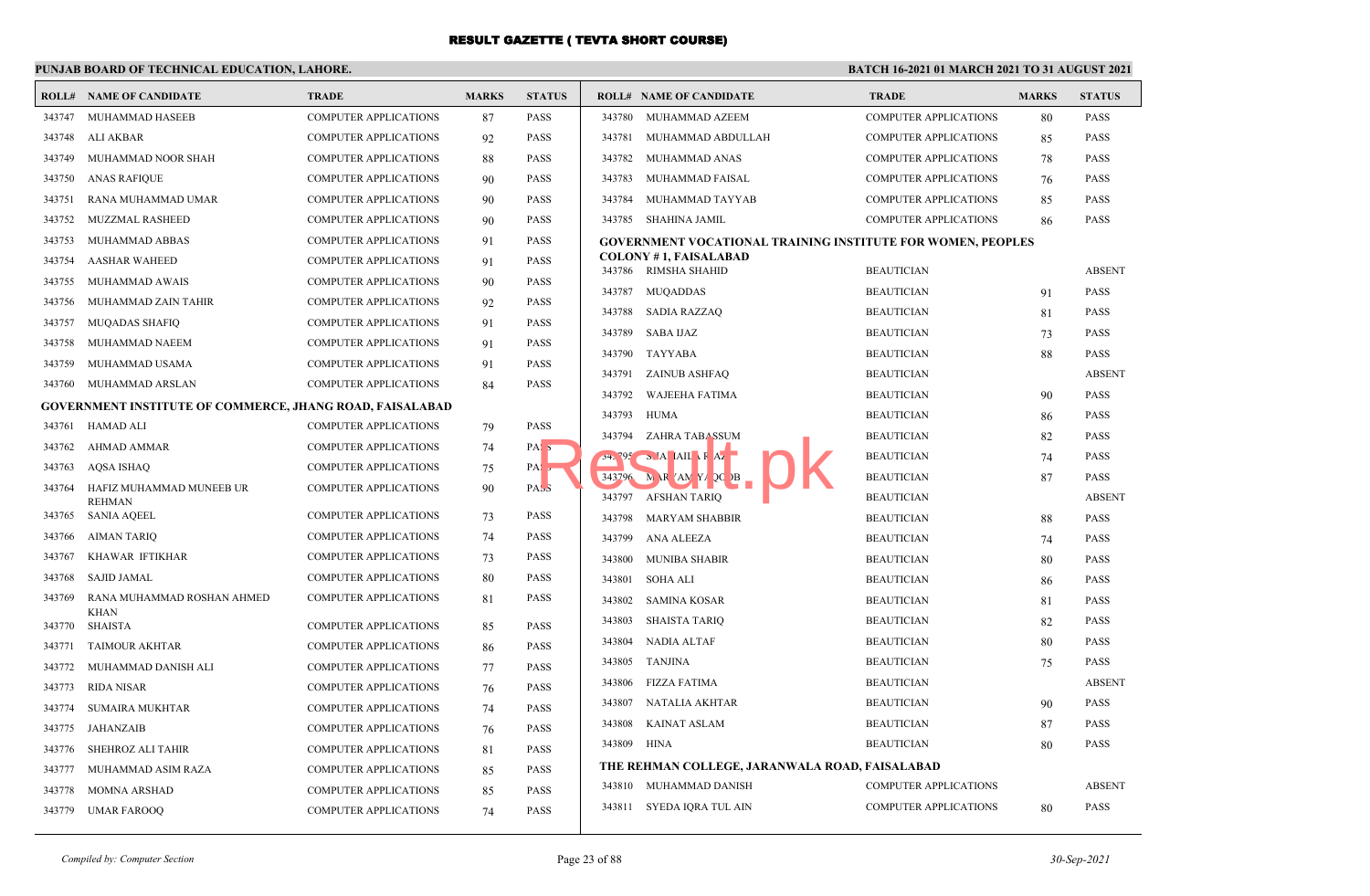## **PUNJAB BOARD OF TECHNICAL EDUCATION, LAHORE.**

|        | <b>ROLL# NAME OF CANDIDATE</b> | <b>TRADE</b>                 | <b>MARKS</b> | <b>STATUS</b>    | <b>ROLL# NAME OF CANDIDATE</b>                               |                                                                      | <b>TRADE</b>                                                 | <b>MARKS</b> | <b>STATUS</b>              |
|--------|--------------------------------|------------------------------|--------------|------------------|--------------------------------------------------------------|----------------------------------------------------------------------|--------------------------------------------------------------|--------------|----------------------------|
| 343812 | <b>SNOBER HAYAT</b>            | <b>COMPUTER APPLICATIONS</b> | 76           | <b>PASS</b>      | <b>ABDUL SAMMAD</b><br>343847                                |                                                                      | <b>COMPUTER APPLICATIONS</b>                                 | 69           | <b>PASS</b>                |
| 343813 | HABIB UR REHMAN                | <b>COMPUTER APPLICATIONS</b> | 84           | <b>PASS</b>      | 343848                                                       | MUHAMMAD UMER SANA                                                   | <b>COMPUTER APPLICATIONS</b>                                 | 87           | <b>PASS</b>                |
| 343814 | SADIA KANWAL                   | <b>COMPUTER APPLICATIONS</b> | 81           | <b>PASS</b>      | 343849<br><b>SHAHZAD FAROOO</b>                              |                                                                      | <b>COMPUTER APPLICATIONS</b>                                 | 82           | <b>PASS</b>                |
| 343815 | MUHAMMAD AHMED                 | COMPUTER APPLICATIONS        | 82           | <b>PASS</b>      | 343850                                                       | MUHAMMAD NAEEM                                                       | <b>COMPUTER APPLICATIONS</b>                                 |              | <b>ABSENT</b>              |
| 343816 | LAIBA                          | <b>COMPUTER APPLICATIONS</b> | 83           | <b>PASS</b>      | 343851<br><b>MUJAHID ALI</b>                                 |                                                                      | <b>COMPUTER APPLICATIONS</b>                                 | 80           | <b>PASS</b>                |
| 343817 | MUHAMMAD AZEEM DAR             | <b>COMPUTER APPLICATIONS</b> | 69           | <b>PASS</b>      | 343852<br><b>GHULAM MUSTAFA</b>                              |                                                                      | <b>COMPUTER APPLICATIONS</b>                                 | 81           | <b>PASS</b>                |
| 343818 | MALAIKA                        | <b>COMPUTER APPLICATIONS</b> | 69           | <b>PASS</b>      | 343853<br><b>HAMZA BASHIR</b>                                |                                                                      | <b>COMPUTER APPLICATIONS</b>                                 | 77           | <b>PASS</b>                |
| 343819 | <b>RIAZ HUSSAIN</b>            | <b>COMPUTER APPLICATIONS</b> | 67           | <b>PASS</b>      | 343854<br><b>FAIZ E RASOOL</b>                               |                                                                      | <b>COMPUTER APPLICATIONS</b>                                 | 85           | <b>PASS</b>                |
| 343820 | ABBAS ALI                      | COMPUTER APPLICATIONS        | 75           | <b>PASS</b>      | 343855                                                       | MUHAMMAD HASHIM MAJEED                                               | <b>COMPUTER APPLICATIONS</b>                                 | 75           | <b>PASS</b>                |
| 343821 | <b>KALSOOM</b>                 | <b>COMPUTER APPLICATIONS</b> | 73           | <b>PASS</b>      | 343856<br><b>USAMA MEHMOOD</b>                               |                                                                      | <b>COMPUTER APPLICATIONS</b>                                 | 65           | <b>PASS</b>                |
| 343822 | <b>ISHRAT PARVEEN</b>          | <b>COMPUTER APPLICATIONS</b> | 75           | <b>PASS</b>      | 343857<br><b>TALHA SALEEM</b>                                |                                                                      | <b>COMPUTER APPLICATIONS</b>                                 | 64           | <b>PASS</b>                |
| 343823 | NISAR JAMAL ANJUM              | <b>COMPUTER APPLICATIONS</b> | 81           | <b>PASS</b>      | 343858                                                       | <b>SABAHAT MUSTAFA</b>                                               | <b>COMPUTER APPLICATIONS</b>                                 | 65           | <b>PASS</b>                |
| 343824 | RANA MUHAMMAD HASEEB SHAHID    | <b>COMPUTER APPLICATIONS</b> | 68           | <b>PASS</b>      | <b>AYESHA LATIF</b><br>343859                                |                                                                      | <b>COMPUTER APPLICATIONS</b>                                 | 78           | <b>PASS</b>                |
| 343825 | <b>SADAF MUSTAFA</b>           | <b>COMPUTER APPLICATIONS</b> | 71           | <b>PASS</b>      | 343860<br>AHSAN RAZA                                         |                                                                      | <b>COMPUTER APPLICATIONS</b>                                 | 71           | <b>PASS</b>                |
| 343826 | NIDA MUSTAFA                   | COMPUTER APPLICATIONS        | 83           | <b>PASS</b>      | 343861                                                       | MUHAMMAD ZARGHAM ABBAS                                               | <b>COMPUTER APPLICATIONS</b>                                 |              | <b>ABSENT</b>              |
| 343827 | HUSSNAIN KHALIQ                | <b>COMPUTER APPLICATIONS</b> | 69           | <b>PASS</b>      | 343862                                                       | MUHAMMAD SAAD BIN NASEER                                             | <b>COMPUTER APPLICATIONS</b>                                 |              | <b>ABSENT</b>              |
| 343828 | MUHAMMAD ABDULLAH              | <b>COMPUTER APPLICATIONS</b> | 72           | PAS <sub>5</sub> | HUMERA CH NI A<br>343863                                     |                                                                      | <b>COMPUTER APPLICATIONS</b>                                 | 84           | <b>PASS</b>                |
| 343829 | MUHAMMAD ABBAS                 | COMPUTER APPLICATIONS        | 78           | PA:              |                                                              | <b>GO T. TECHNIC AL THAININE CENTER, GOJRA ROAD NEAR GENERAL BUS</b> |                                                              |              |                            |
| 343830 | ADNAN EID MUHAMMAD             | <b>COMPUTER APPLICATIONS</b> | 83           | PAS <sub>3</sub> | $ST$ $N$ $S$ $M$ $U$ $D$ $I$<br>343864 MUHAMMAD AWAIS AN JAD | $\blacksquare$                                                       |                                                              |              |                            |
| 343831 | <b>UMER FAROOQ</b>             | <b>COMPUTER APPLICATIONS</b> | 76           | <b>PASS</b>      | <b>UBAID UR REHMAN</b><br>343865                             |                                                                      | <b>COMPUTER APPLICATIONS</b><br><b>COMPUTER APPLICATIONS</b> | 88           | <b>PASS</b>                |
| 343832 | MUHAMMAD ABDUL REHMAN          | <b>COMPUTER APPLICATIONS</b> | 85           | <b>PASS</b>      | 343866                                                       | MUHAMMAD NOMAN ZAFAR                                                 |                                                              | 85           | <b>PASS</b><br><b>PASS</b> |
| 343833 | MUHAMMAD AZAM                  | <b>COMPUTER APPLICATIONS</b> | 79           | <b>PASS</b>      | 343867<br>ZEESHAN                                            |                                                                      | <b>COMPUTER APPLICATIONS</b>                                 | 87           | <b>PASS</b>                |
| 343834 | <b>AHSAN RAZA</b>              | <b>COMPUTER APPLICATIONS</b> | 68           | <b>PASS</b>      |                                                              |                                                                      | <b>COMPUTER APPLICATIONS</b>                                 | 80           |                            |
| 343835 | HASHAR SHAZAN                  | <b>COMPUTER APPLICATIONS</b> | 83           | <b>PASS</b>      | 343868<br>YASIR ALI<br>343869                                |                                                                      | <b>COMPUTER APPLICATIONS</b>                                 | 78           | <b>PASS</b><br><b>PASS</b> |
| 343836 | <b>HANAN ASHRAF</b>            | <b>COMPUTER APPLICATIONS</b> | 80           | <b>PASS</b>      | 343870                                                       | MUHAMMAD USAMA                                                       | <b>COMPUTER APPLICATIONS</b>                                 | 88           |                            |
| 343837 | FAYYAZ HUSSAIN                 | <b>COMPUTER APPLICATIONS</b> | 64           | <b>PASS</b>      | 343871<br>NUMAN ALI                                          | MUHAMMAD ABDULLAH                                                    | <b>COMPUTER APPLICATIONS</b><br><b>COMPUTER APPLICATIONS</b> | 92           | <b>PASS</b><br><b>PASS</b> |
| 343838 | <b>USMAN MAJEED</b>            | <b>COMPUTER APPLICATIONS</b> | 81           | <b>PASS</b>      | 343872                                                       | MUHAMMAD NADEEM                                                      | <b>COMPUTER APPLICATIONS</b>                                 | 84<br>82     | <b>PASS</b>                |
| 343839 | <b>SANA NOREEN</b>             | <b>COMPUTER APPLICATIONS</b> | 84           | <b>PASS</b>      | 343873                                                       |                                                                      |                                                              |              |                            |
| 343840 | <b>MAIRA LIAQUAT</b>           | COMPUTER APPLICATIONS        | 80           | <b>PASS</b>      |                                                              | MUHAMMAD AWAIS BILAL                                                 | <b>COMPUTER APPLICATIONS</b>                                 | 91           | <b>PASS</b><br><b>PASS</b> |
| 343841 | <b>HINA BATOOL</b>             | <b>COMPUTER APPLICATIONS</b> | 78           | <b>PASS</b>      | 343874                                                       | MUHAMMAD HASSAN<br>MUZAMMIL HUSSAIN                                  | <b>COMPUTER APPLICATIONS</b><br><b>COMPUTER APPLICATIONS</b> | 89           | <b>PASS</b>                |
| 343842 | <b>ESHRAT BIBI</b>             | COMPUTER APPLICATIONS        | 78           | <b>PASS</b>      | 343875                                                       |                                                                      |                                                              | 89           |                            |
| 343843 | <b>ESHA TAHIR</b>              | <b>COMPUTER APPLICATIONS</b> | 80           | <b>PASS</b>      | 343876<br>343877<br>ALI RAZA                                 | MUHAMMAD RAMZAN                                                      | <b>COMPUTER APPLICATIONS</b>                                 | 83           | PASS                       |
| 343844 | RAFIA SHAHID                   | <b>COMPUTER APPLICATIONS</b> | 80           | PASS             | 343878                                                       | MUHAMMAD NAWAZ                                                       | <b>COMPUTER APPLICATIONS</b><br><b>COMPUTER APPLICATIONS</b> | 88           | PASS<br><b>PASS</b>        |
| 343845 | <b>ASIF NAWAZ</b>              | <b>COMPUTER APPLICATIONS</b> | 65           | <b>PASS</b>      | 343879                                                       |                                                                      |                                                              | 88           |                            |
| 343846 | WAQAR HAIDER                   | <b>COMPUTER APPLICATIONS</b> | 65           | <b>PASS</b>      |                                                              | MUHAMMAD AHMAD                                                       | <b>COMPUTER APPLICATIONS</b>                                 | 89           | <b>PASS</b>                |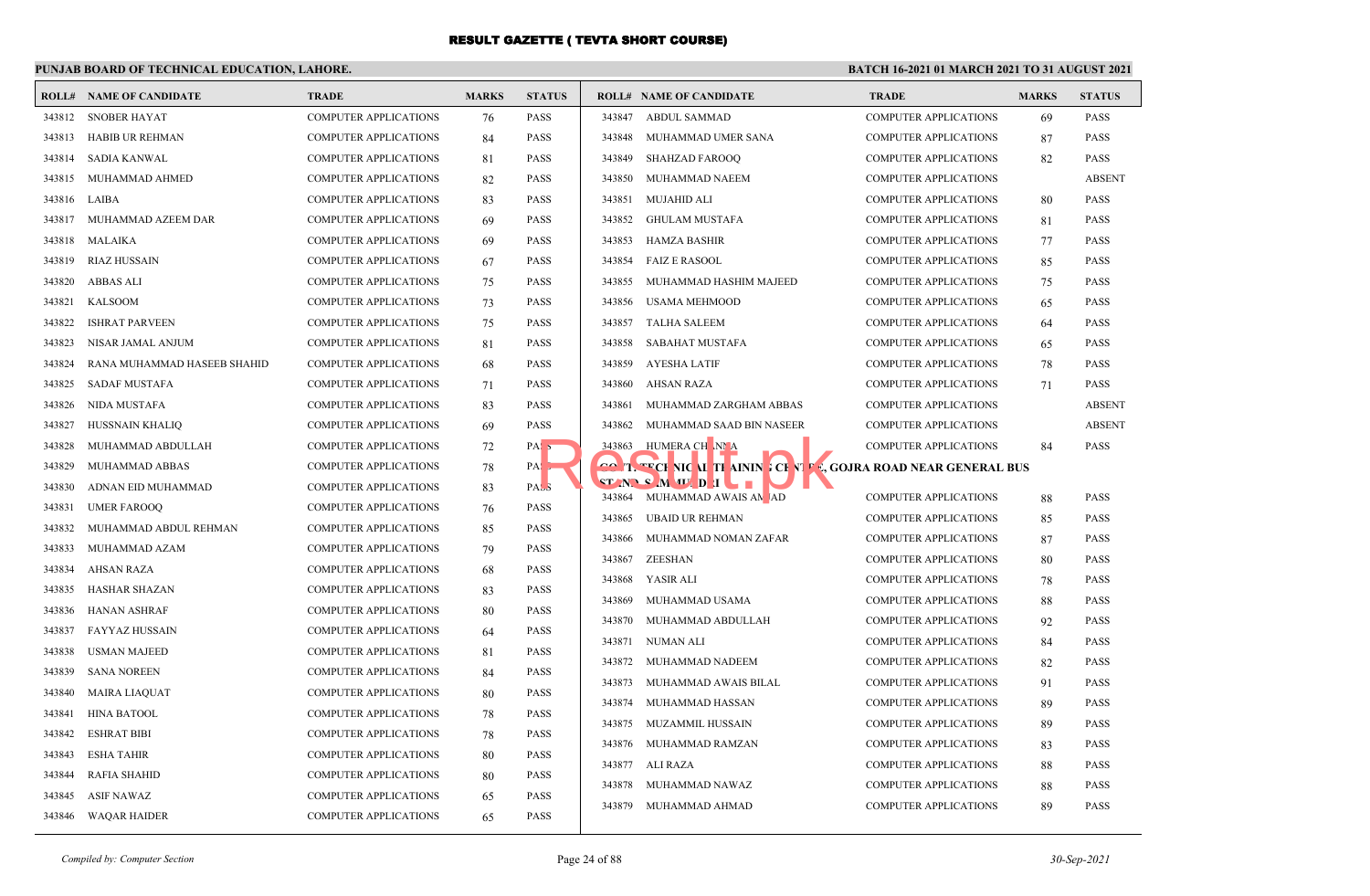## **PUNJAB BOARD OF TECHNICAL EDUCATION, LAHORE.**

|                  | <b>ROLL# NAME OF CANDIDATE</b>                                              | <b>TRADE</b>                 | <b>MARKS</b> | <b>STATUS</b>    |        | <b>ROLL# NAME OF CANDIDATE</b> | <b>TRADE</b>                 | <b>MARKS</b> | <b>STATUS</b> |
|------------------|-----------------------------------------------------------------------------|------------------------------|--------------|------------------|--------|--------------------------------|------------------------------|--------------|---------------|
| 343880           | <b>ZAHEER AHMED</b>                                                         | COMPUTER APPLICATIONS        | 88           | <b>PASS</b>      | 343913 | <b>FAHAD HASSAN</b>            | <b>CIVIL SURVEYOR 2016</b>   | 91           | <b>PASS</b>   |
| 343881           | <b>ADIL MUNIR</b>                                                           | <b>COMPUTER APPLICATIONS</b> | 83           | <b>PASS</b>      | 343914 | MUHAMMAD HASEEB TAHIR          | <b>COMPUTER APPLICATIONS</b> | 92           | <b>PASS</b>   |
| 343882           | MUHAMMAD ASAD ALI                                                           | <b>COMPUTER APPLICATIONS</b> | 89           | <b>PASS</b>      | 343915 | FARIHA IJAZ                    | <b>COMPUTER APPLICATIONS</b> | 91           | <b>PASS</b>   |
| 343883           | <b>UMAIR ASLAM</b>                                                          | <b>COMPUTER APPLICATIONS</b> |              | <b>ABSENT</b>    | 343916 | BILAL MURTAZA                  | COMPUTER APPLICATIONS        | 94           | <b>PASS</b>   |
| 343884           | MUHAMMAD WAQAS                                                              | <b>COMPUTER APPLICATIONS</b> | 90           | <b>PASS</b>      | 343917 | RABIA MAQBOOL                  | COMPUTER APPLICATIONS        | 90           | <b>PASS</b>   |
| 343885           | MUHAMMAD TOUSEEF                                                            | <b>COMPUTER APPLICATIONS</b> | 84           | <b>PASS</b>      | 343918 | MUHAMMAD ADEEL                 | <b>COMPUTER APPLICATIONS</b> | 94           | <b>PASS</b>   |
| 343886           | MUHAMMAD ZUBAIR ARSHAD                                                      | <b>COMPUTER APPLICATIONS</b> | 80           | <b>PASS</b>      | 343919 | AQSA IQBAL                     | <b>COMPUTER APPLICATIONS</b> | 94           | <b>PASS</b>   |
| 343887           | ALI RAZA                                                                    | <b>COMPUTER APPLICATIONS</b> | 90           | <b>PASS</b>      | 343920 | <b>SAMIA BIBI</b>              | <b>COMPUTER APPLICATIONS</b> | 96           | <b>PASS</b>   |
| 343888           | MUHAMMAD AHMAD SAQIB                                                        | <b>COMPUTER APPLICATIONS</b> | 91           | <b>PASS</b>      | 343921 | PARI ZAHRA ISLAM               | <b>COMPUTER APPLICATIONS</b> | 93           | <b>PASS</b>   |
| 343889           | <b>KASHIF ALI</b>                                                           | <b>COMPUTER APPLICATIONS</b> | 79           | <b>PASS</b>      | 343922 | ADNAN SOHAIL                   | <b>COMPUTER APPLICATIONS</b> | 74           | <b>PASS</b>   |
| 343890           | MUHAMMAD NABEEL                                                             | <b>COMPUTER APPLICATIONS</b> | 91           | <b>PASS</b>      | 343923 | <b>RASHID ALI</b>              | <b>COMPUTER APPLICATIONS</b> | 87           | <b>PASS</b>   |
| 343891           | MUHAMMAD FAIZAN                                                             | <b>COMPUTER APPLICATIONS</b> | 85           | <b>PASS</b>      | 343924 | MUHAMMAD AFRAZ HANIF           | COMPUTER APPLICATIONS        | 86           | <b>PASS</b>   |
| 343892           | <b>ABDUL BASIT</b>                                                          | <b>COMPUTER APPLICATIONS</b> | 89           | <b>PASS</b>      | 343925 | <b>NABEEL ASHIQ</b>            | COMPUTER APPLICATIONS        | 83           | <b>PASS</b>   |
| 343893           | <b>RASHID ABBAS</b>                                                         | <b>COMPUTER APPLICATIONS</b> | 92           | <b>PASS</b>      | 343926 | <b>UMAIR MEHMOOD</b>           | <b>COMPUTER APPLICATIONS</b> | 81           | <b>PASS</b>   |
|                  | <b>GOVT. TECHNICAL TRAINING INSTITUTE, CHAK NO.465 GB, FAISALABAD ROAD,</b> |                              |              |                  | 343927 | MUHAMMAD MUDASSAR ASHRAF       | <b>COMPUTER APPLICATIONS</b> | 88           | <b>PASS</b>   |
| <b>SAMMUNDRI</b> |                                                                             |                              |              |                  | 343928 | <b>UMER MEHMOOD</b>            | COMPUTER APPLICATIONS        | 80           | <b>PASS</b>   |
| 343895           | 343894 ALI HASNAIN                                                          | AUTOCAD 2016                 | 87           | <b>PASS</b>      | 343929 | SHAHZAD HISS IN                | <b>COMPUTER APPLICATIONS</b> | 86           | <b>PASS</b>   |
|                  | SHAHZAD AHMAD                                                               | <b>AUTOCAD 2016</b>          | 80           | PAS <sub>3</sub> |        | 242 30 SHA IAO N               | <b>COMPUTER APPLICATIONS</b> | 86           | <b>PASS</b>   |
| 343896           | AMAN ULLAH                                                                  | AUTOCAD 2016                 |              | AB ENT           |        | $1.931$ $ARY$ . $1.058A$ .     | <b>COMPUTER APPLICATIONS</b> | 92           | <b>PASS</b>   |
| 343897           | <b>BILAL JAMEEL</b>                                                         | AUTOCAD 2016                 | 69           | <b>PASS</b>      | 343932 | MUHAMMAD MUZAMMAL SHABBIR      | <b>COMPUTER APPLICATIONS</b> | 77           | <b>PASS</b>   |
| 343898           | UBAID UR REHAMAN                                                            | AUTOCAD 2016                 | 84           | <b>PASS</b>      | 343933 | <b>RASHID AWAIS SINDHU</b>     | COMPUTER APPLICATIONS        | 91           | <b>PASS</b>   |
| 343899           | MUHAMMAD NAYYAB RAFIQUE                                                     | AUTOCAD 2016                 | 74           | <b>PASS</b>      | 343934 | AMEER HAMZA                    | <b>COMPUTER APPLICATIONS</b> | 93           | <b>PASS</b>   |
| 343900           | ALI RAZA                                                                    | <b>AUTOCAD 2016</b>          | 77           | <b>PASS</b>      | 343935 | USNA SHAHID                    | COMPUTER APPLICATIONS        | 85           | <b>PASS</b>   |
|                  | 343901 MUHAMMAD TAYYAB                                                      | AUTOCAD 2016                 | 80           | <b>PASS</b>      | 343936 | <b>BASIT ALI NASIR</b>         | <b>COMPUTER APPLICATIONS</b> | 88           | <b>PASS</b>   |
| 343902           | MUHAMMAD UMER                                                               | AUTOCAD 2016                 | 80           | <b>PASS</b>      | 343937 | <b>UMAIR MUNEER</b>            | <b>COMPUTER APPLICATIONS</b> | 76           | <b>PASS</b>   |
| 343903           | <b>GHULAM ALI ABBAS</b>                                                     | AUTOCAD 2016                 | 81           | <b>PASS</b>      | 343938 | ALI HUSSIAN                    | PROFESSIONAL COOKING         | 70           | <b>PASS</b>   |
| 343904           | QAMAR IQBAL                                                                 | <b>CIVIL SURVEYOR 2016</b>   | 93           | <b>PASS</b>      | 343939 | AFARAZ AFZAL                   | PROFESSIONAL COOKING         | 82           | <b>PASS</b>   |
| 343905           | MUHAMMAD AZEEM AKRAM                                                        | CIVIL SURVEYOR 2016          | 90           | <b>PASS</b>      | 343940 | <b>RASHID PERVEZ MASIH</b>     | PROFESSIONAL COOKING         | 78           | <b>PASS</b>   |
| 343906           | MUHAMMAD ABU BAKAR AMEEN                                                    | <b>CIVIL SURVEYOR 2016</b>   |              | <b>ABSENT</b>    | 343941 | ALI HAMZA                      | PROFESSIONAL COOKING         | 67           | <b>PASS</b>   |
| 343907           | MUHAMMAD RAMZAN                                                             | CIVIL SURVEYOR 2016          | 76           | <b>PASS</b>      | 343942 | <b>BUSHRA FATIMA</b>           | PROFESSIONAL COOKING         | 73           | <b>PASS</b>   |
| 343908           | <b>SUNEEL SHAHZAD</b>                                                       | <b>CIVIL SURVEYOR 2016</b>   | 87           | <b>PASS</b>      | 343943 | <b>ASIM ALI</b>                | PROFESSIONAL COOKING         | 89           | <b>PASS</b>   |
| 343909           | MUHAMMAD SHAKEEL HAIDER                                                     | <b>CIVIL SURVEYOR 2016</b>   | 73           | <b>PASS</b>      | 343944 | <b>IQRA SHAUKAT</b>            | PROFESSIONAL COOKING         |              | <b>ABSENT</b> |
| 343910           | MUHAMMAD ASAD                                                               | CIVIL SURVEYOR 2016          | 69           | <b>PASS</b>      | 343945 | MUHAMMAD SAQLAIN               | PROFESSIONAL COOKING         | 69           | <b>PASS</b>   |
| 343911           | <b>RAJAB ALI</b>                                                            | CIVIL SURVEYOR 2016          |              | <b>ABSENT</b>    | 343946 | AYESHA ARIF                    | PROFESSIONAL COOKING         |              | <b>ABSENT</b> |
|                  | 343912 AHMAD RAZA                                                           | <b>CIVIL SURVEYOR 2016</b>   | 67           | <b>PASS</b>      |        | 343947 AYESHA BASHIR           | PROFESSIONAL COOKING         | 72           | <b>PASS</b>   |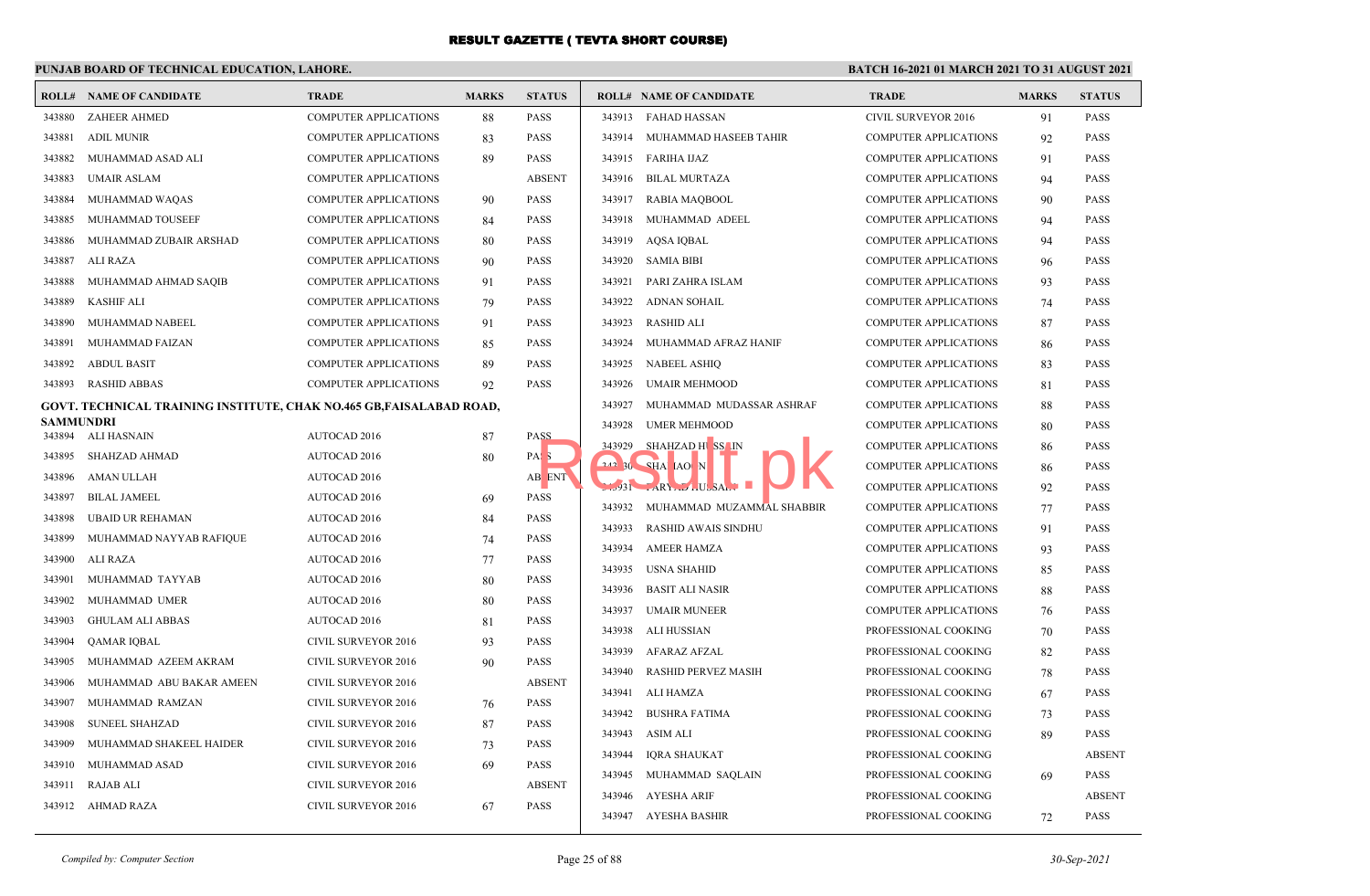# **PUNJAB BOARD OF TECHNICAL EDUCATION, LAHORE.**

|        | <b>ROLL# NAME OF CANDIDATE</b>                                  | <b>TRADE</b>                 | <b>MARKS</b> | <b>STATUS</b>    |        | <b>ROLL# NAME OF CANDIDATE</b>                                   | <b>TRADE</b>                 | <b>MARKS</b> | <b>STATUS</b> |
|--------|-----------------------------------------------------------------|------------------------------|--------------|------------------|--------|------------------------------------------------------------------|------------------------------|--------------|---------------|
|        | <b>GOVT. VOCATIONAL TRAINING INSTITUE FOR WOMEN,, SAMMUNDRI</b> |                              |              |                  |        | 343982 MARIA AFZAL                                               | <b>COMPUTER APPLICATIONS</b> | 82           | <b>PASS</b>   |
|        | 343948 JANITA NADEEM                                            | <b>BEAUTICIAN</b>            | 80           | <b>PASS</b>      | 343983 | KASHF ANWAR                                                      | <b>COMPUTER APPLICATIONS</b> | 91           | <b>PASS</b>   |
| 343949 | <b>SAIRA RIAZ</b>                                               | <b>BEAUTICIAN</b>            | 82           | <b>PASS</b>      | 343984 | <b>HUFSA FAZAL</b>                                               | <b>COMPUTER APPLICATIONS</b> | 85           | <b>PASS</b>   |
| 343950 | KHALIDA SAKHI                                                   | <b>BEAUTICIAN</b>            | 79           | <b>PASS</b>      | 343985 | <b>SAMAN AMJAD</b>                                               | <b>COMPUTER APPLICATIONS</b> | 75           | PASS          |
| 343951 | AYESHA SIDDIQA                                                  | <b>BEAUTICIAN</b>            |              | <b>ABSENT</b>    | 343986 | NATAWISH BOOTA                                                   | <b>COMPUTER APPLICATIONS</b> | 81           | <b>PASS</b>   |
| 343952 | <b>SIDRA PERVEEN</b>                                            | <b>BEAUTICIAN</b>            | 77           | <b>PASS</b>      | 343987 | <b>EFZA NOOR</b>                                                 | <b>COMPUTER APPLICATIONS</b> |              | <b>ABSENT</b> |
| 343953 | <b>SUMAIRA RAFI</b>                                             | <b>BEAUTICIAN</b>            | 81           | <b>PASS</b>      | 343988 | <b>ESHA SHAHZADI</b>                                             | <b>COMPUTER APPLICATIONS</b> |              | <b>ABSENT</b> |
| 343954 | <b>RUBAB FATIMA</b>                                             | <b>BEAUTICIAN</b>            | 77           | <b>PASS</b>      |        | <b>GOVT. TECHNICAL TRAINING CENTRE FOR WOMEN, MOHALLA SARWAR</b> |                              |              |               |
| 343955 | AQSA ZAFAR                                                      | <b>BEAUTICIAN</b>            | 77           | <b>PASS</b>      | 343989 | <b>COLONY, TANDLIANWALA</b><br>SABA NAZIR                        | <b>COMPUTER APPLICATIONS</b> | 87           | <b>PASS</b>   |
| 343956 | ADDEBA KHADAM                                                   | <b>BEAUTICIAN</b>            | 75           | <b>PASS</b>      | 343990 | MEHWISH MANZOOR                                                  | <b>COMPUTER APPLICATIONS</b> | 92           | <b>PASS</b>   |
| 343957 | <b>IORA SHAHZAD</b>                                             | <b>BEAUTICIAN</b>            | 84           | <b>PASS</b>      | 343991 | <b>NOREEN AKHTAR</b>                                             | <b>COMPUTER APPLICATIONS</b> | 80           | <b>PASS</b>   |
| 343958 | <b>FATIMA LIAQAT</b>                                            | <b>BEAUTICIAN</b>            | 86           | <b>PASS</b>      | 343992 | RIDA FATIMA                                                      | <b>COMPUTER APPLICATIONS</b> | 79           | <b>PASS</b>   |
| 343959 | FREEHA ARSHAD                                                   | <b>BEAUTICIAN</b>            | 89           | <b>PASS</b>      | 343993 | <b>WAJIDA ASHRAF</b>                                             | <b>COMPUTER APPLICATIONS</b> | 87           | <b>PASS</b>   |
| 343960 | <b>MUNEEBA SALEEM</b>                                           | <b>BEAUTICIAN</b>            | 90           | <b>PASS</b>      | 343994 | <b>ADEEBA BASHIR</b>                                             | <b>COMPUTER APPLICATIONS</b> | 82           | <b>PASS</b>   |
| 343961 | <b>SHEEZA SAKHI</b>                                             | <b>COMPUTER APPLICATIONS</b> |              | <b>ABSENT</b>    | 343995 | <b>UME HUMERA</b>                                                | <b>COMPUTER APPLICATIONS</b> | 83           | <b>PASS</b>   |
| 343962 | <b>SAIRA AKRAM</b>                                              | COMPUTER APPLICATIONS        |              | <b>ABSENT</b>    | 343996 | <b>IRAM ASLAM</b>                                                | <b>COMPUTER APPLICATIONS</b> | 92           | PASS          |
| 343963 | <b>HIRA AKRAM</b>                                               | <b>COMPUTER APPLICATIONS</b> | 87           | PAS <sub>5</sub> |        | $34.997 \rightarrow N$ FAT M                                     | <b>COMPUTER APPLICATIONS</b> | 78           | PASS          |
| 343964 | <b>AROOBA SAFDAR</b>                                            | <b>COMPUTER APPLICATIONS</b> | 90           | PA:5             |        | 343998 R N GHI LA                                                | <b>COMPUTER APPLICATIONS</b> | 81           | <b>PASS</b>   |
| 343965 | <b>SUNILA NAVEED</b>                                            | COMPUTER APPLICATIONS        | 81           | PAS <sub>3</sub> | 343999 | <b>RUQIYA ASIF</b>                                               | <b>COMPUTER APPLICATIONS</b> | 83           | <b>PASS</b>   |
| 343966 | <b>AANA JAVAID</b>                                              | COMPUTER APPLICATIONS        | 86           | <b>PASS</b>      |        | 344000 NIDA HANEEF                                               | <b>COMPUTER APPLICATIONS</b> | 81           | PASS          |
| 343967 | <b>MARIA SARFRAZ</b>                                            | <b>COMPUTER APPLICATIONS</b> |              | <b>ABSENT</b>    |        | GOVT. TECHNICAL TRAINING CENTRE, , KHURRIANWALA                  |                              |              |               |
| 343968 | <b>TAYYABA HAMEED</b>                                           | <b>COMPUTER APPLICATIONS</b> |              | <b>ABSENT</b>    |        | 344001 ALI FAISAL                                                | <b>COMPUTER APPLICATIONS</b> | 90           | <b>PASS</b>   |
| 343969 | <b>ASMA ASHFAQ</b>                                              | COMPUTER APPLICATIONS        |              | <b>ABSENT</b>    | 344002 | <b>SHAHBAZ AHMAD</b>                                             | <b>COMPUTER APPLICATIONS</b> | 92           | <b>PASS</b>   |
| 343970 | <b>SAIMA</b>                                                    | <b>COMPUTER APPLICATIONS</b> |              | <b>ABSENT</b>    | 344003 | MUHAMMAD AQEEL ANJUM                                             | <b>COMPUTER APPLICATIONS</b> |              | <b>ABSENT</b> |
| 343971 | MARIA RAMZAN                                                    | <b>COMPUTER APPLICATIONS</b> | 83           | <b>PASS</b>      | 344004 | ALI RAZA                                                         | <b>COMPUTER APPLICATIONS</b> |              | <b>ABSENT</b> |
| 343972 | RIMSHA SHOUKAT                                                  | COMPUTER APPLICATIONS        | 82           | <b>PASS</b>      | 344005 | HASNAIN KHALID                                                   | <b>COMPUTER APPLICATIONS</b> | 93           | <b>PASS</b>   |
| 343973 | HUMA AZAM                                                       | <b>COMPUTER APPLICATIONS</b> | 78           | <b>PASS</b>      | 344006 | SADI AHMAD                                                       | <b>COMPUTER APPLICATIONS</b> | 92           | <b>PASS</b>   |
| 343974 | RAMISHA KAINAT                                                  | <b>COMPUTER APPLICATIONS</b> | 79           | <b>PASS</b>      | 344007 | <b>ASAD SAJJAD</b>                                               | <b>COMPUTER APPLICATIONS</b> | 92           | <b>PASS</b>   |
| 343975 | <b>SAIRA SADDIQUE</b>                                           | COMPUTER APPLICATIONS        | 83           | <b>PASS</b>      | 344008 | <b>TOUQEER AHMAD</b>                                             | <b>COMPUTER APPLICATIONS</b> | 89           | <b>PASS</b>   |
| 343976 | SAJIDA                                                          | <b>COMPUTER APPLICATIONS</b> | 84           | <b>PASS</b>      | 344009 | ALI HAMZA                                                        | <b>COMPUTER APPLICATIONS</b> | 93           | <b>PASS</b>   |
| 343977 | <b>IMAN SIDDIQUEI</b>                                           | <b>COMPUTER APPLICATIONS</b> |              | <b>ABSENT</b>    | 344010 | HUSSNAIN ALI                                                     | <b>COMPUTER APPLICATIONS</b> | 93           | <b>PASS</b>   |
| 343978 | <b>ANIZA LIAQUAT</b>                                            | <b>COMPUTER APPLICATIONS</b> | 83           | <b>PASS</b>      | 344011 | MUHAMMAD NAEEM                                                   | <b>COMPUTER APPLICATIONS</b> | 88           | PASS          |
| 343979 | NISHA ANAM                                                      | <b>COMPUTER APPLICATIONS</b> | 83           | <b>PASS</b>      | 344012 | <b>FAISAL HAYAT</b>                                              | <b>COMPUTER APPLICATIONS</b> |              | <b>ABSENT</b> |
| 343980 | <b>AQSA RIASAT</b>                                              | <b>COMPUTER APPLICATIONS</b> | 83           | <b>PASS</b>      |        | 344013 ASIF RAZA                                                 | <b>COMPUTER APPLICATIONS</b> |              | <b>ABSENT</b> |
| 343981 | KANWAL SHEHZADI                                                 | COMPUTER APPLICATIONS        |              | <b>ABSENT</b>    |        |                                                                  |                              |              |               |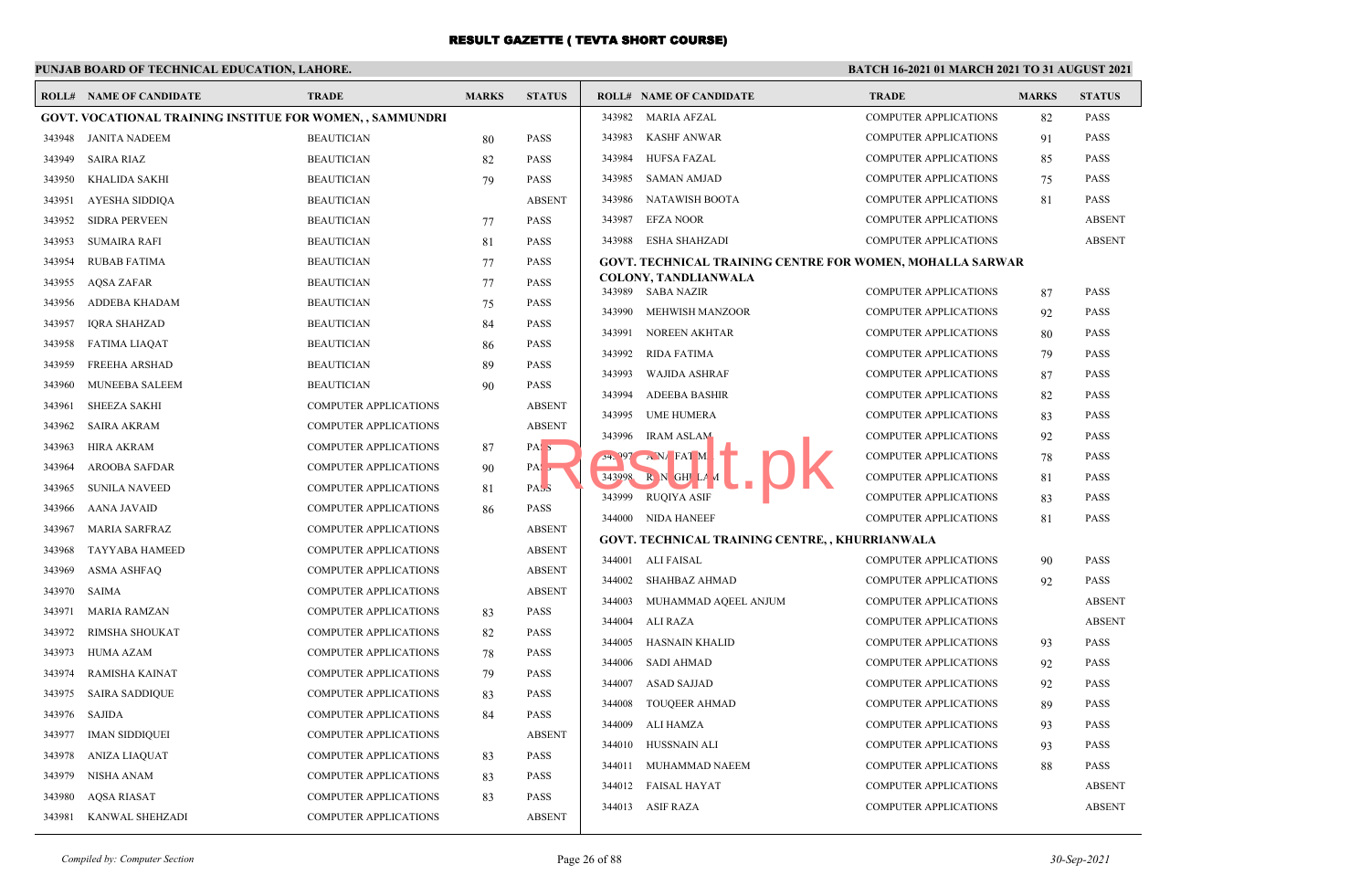## **PUNJAB BOARD OF TECHNICAL EDUCATION, LAHORE.**

|        | <b>ROLL# NAME OF CANDIDATE</b>                               | <b>TRADE</b>                 | <b>MARKS</b> | <b>STATUS</b>    |        | <b>ROLL# NAME OF CANDIDATE</b>                                 | <b>TRADE</b>                 | <b>MARKS</b> | <b>STATUS</b> |
|--------|--------------------------------------------------------------|------------------------------|--------------|------------------|--------|----------------------------------------------------------------|------------------------------|--------------|---------------|
| 344014 | HUSNAIN ZAFAR                                                | COMPUTER APPLICATIONS        |              | <b>ABSENT</b>    | 344047 | KHADIJAH QUDSIA                                                | <b>COMPUTER APPLICATIONS</b> | 100          | <b>PASS</b>   |
| 344015 | <b>UMER SAMEER</b>                                           | <b>COMPUTER APPLICATIONS</b> | 90           | <b>PASS</b>      | 344048 | ANISHA NASEEM                                                  | <b>COMPUTER APPLICATIONS</b> | 91           | <b>PASS</b>   |
| 344016 | MUHAMMAD BAQAR                                               | <b>COMPUTER APPLICATIONS</b> | 93           | <b>PASS</b>      | 344049 | <b>MUQADAS</b>                                                 | DOMESTIC TAILORING           | 92           | <b>PASS</b>   |
| 344017 | ATIF NAVEED                                                  | <b>COMPUTER APPLICATIONS</b> |              | <b>ABSENT</b>    | 344050 | MAHNOOR FATIMA                                                 | DOMESTIC TAILORING           | 95           | <b>PASS</b>   |
| 344018 | MUHAMMAD REHAN                                               | <b>COMPUTER APPLICATIONS</b> |              | <b>ABSENT</b>    | 344051 | <b>SITARA RANI</b>                                             | DOMESTIC TAILORING           | 100          | <b>PASS</b>   |
|        | FARAN COLLEGE OF TECHNOLOGY FOR WOMEN, NEAR GOVT.HIGH SCHOOL |                              |              |                  | 344052 | <b>ABDUL WAKEEL</b>                                            | PROFESSIONAL COOKING         | 100          | <b>PASS</b>   |
|        | KHIALI ADDA, GUJRANWALA                                      |                              |              |                  | 344053 | MUHAMMAD                                                       | PROFESSIONAL COOKING         | 100          | <b>PASS</b>   |
| 344019 | MALIKA FATIMA                                                | <b>BEAUTICIAN</b>            | 99           | <b>PASS</b>      |        | 344054 SHANZA RASHID ALI                                       | PROFESSIONAL COOKING         |              | <b>ABSEN</b>  |
| 344020 | SMAVIA AHMAD                                                 | <b>BEAUTICIAN</b>            |              | <b>ABSENT</b>    |        | FARAN INSTITUTE OF TECHNOLOGY, KHYALI BYPASS CHOWK, GUJRANWALA |                              |              |               |
| 344021 | <b>SABA TALLAT</b>                                           | <b>BEAUTICIAN</b>            | 100          | <b>PASS</b>      | 344055 | ABDUL JABBAR KHAN                                              | AUTOCAD 2016                 | 100          | <b>PASS</b>   |
| 344022 | HAFIZA MIRAH SHAHZADI                                        | <b>BEAUTICIAN</b>            |              | <b>ABSENT</b>    | 344056 | MUHAMMAD ALI                                                   | <b>COMPUTER APPLICATIONS</b> | 85           | <b>PASS</b>   |
| 344023 | KINZA ISHAO                                                  | <b>BEAUTICIAN</b>            | 97           | <b>PASS</b>      | 344057 | <b>HAFIZ ABDUL BASIT</b>                                       | <b>COMPUTER APPLICATIONS</b> | 100          | <b>PASS</b>   |
| 344024 | NILMA SHAHZADI                                               | <b>BEAUTICIAN</b>            | 95           | PASS             | 344058 | MUHAMMAD ALI                                                   | <b>COMPUTER APPLICATIONS</b> | 90           | <b>PASS</b>   |
| 344025 | MUZDELIFAH SHABBIR                                           | <b>BEAUTICIAN</b>            | 98           | <b>PASS</b>      | 344059 | HAFIZ ABDULLAH YAMIN                                           | <b>COMPUTER APPLICATIONS</b> | 100          | <b>PASS</b>   |
| 344026 | SHABANA KOSAR                                                | <b>BEAUTICIAN</b>            | 97           | <b>PASS</b>      | 344060 | <b>GULAM MUSTAFA</b>                                           | <b>COMPUTER APPLICATIONS</b> | 99           | <b>PASS</b>   |
| 344027 | <b>AASIYA NOOR</b>                                           | <b>BEAUTICIAN</b>            |              | <b>ABSENT</b>    | 344061 | ABU HURAIRAH                                                   | <b>COMPUTER APPLICATIONS</b> |              | <b>PASS</b>   |
| 344028 | <b>ASMA NOREEN</b>                                           | <b>BEAUTICIAN</b>            |              | <b>ABSENT</b>    |        | MUHAMMAI NC MAN KARAMA                                         |                              | 100          |               |
| 344029 | <b>MOMNA MAOSOOD</b>                                         | <b>BEAUTICIAN</b>            | 97           | PAS <sub>5</sub> | 344062 |                                                                | <b>COMPUTER APPLICATIONS</b> | 100          | <b>PASS</b>   |
| 344030 | <b>BAKHTAWAR ARSHAD</b>                                      | <b>BEAUTICIAN</b>            | 97           | PAS <sub>3</sub> |        | <b>111 53 SVEI AS/ DUSAINK ZMI</b>                             | <b>COMPUTER APPLICATIONS</b> | 98           | <b>PASS</b>   |
| 344031 | RUKHSAAR SHAHZADI                                            | <b>BEAUTICIAN</b>            | 98           | <b>PASS</b>      |        | $-1064$ $\ldots$ MA $\ldots$ ANJAM                             | <b>COMPUTER APPLICATIONS</b> | 100          | <b>PASS</b>   |
| 344032 | <b>RUKHSANA</b>                                              | <b>BEAUTICIAN</b>            | 99           | <b>PASS</b>      | 344065 | <b>SOHAIB ANJUM</b>                                            | COMPUTER APPLICATIONS        | 100          | <b>PASS</b>   |
| 344033 | SOBIA ARSHAD                                                 | <b>BEAUTICIAN</b>            | 100          | <b>PASS</b>      | 344066 | <b>WARIS QAYYUM</b>                                            | <b>COMPUTER APPLICATIONS</b> | 100          | <b>PASS</b>   |
| 344034 | <b>ALISHA SADDIQUE</b>                                       | <b>BEAUTICIAN</b>            | 100          | <b>PASS</b>      | 344067 | AALI SHAHID                                                    | <b>COMPUTER APPLICATIONS</b> | 98           | <b>PASS</b>   |
| 344035 | QAFIA BOOTA                                                  | COMPUTER APPLICATIONS        | 97           | <b>PASS</b>      | 344068 | MUHAMMAD UMAIR ASHRAF                                          | <b>COMPUTER APPLICATIONS</b> | 98           | <b>PASS</b>   |
| 344036 | <b>KHOLA SARWAR</b>                                          | <b>COMPUTER APPLICATIONS</b> | 100          | <b>PASS</b>      | 344069 | <b>ABU SUFYAN</b>                                              | <b>COMPUTER APPLICATIONS</b> | 90           | <b>PASS</b>   |
| 344037 | <b>SANA SIDDIQUE</b>                                         | <b>COMPUTER APPLICATIONS</b> | 98           | <b>PASS</b>      | 344070 | USMAN ALI                                                      | <b>COMPUTER APPLICATIONS</b> | 98           | <b>PASS</b>   |
| 344038 | <b>HUMA FARIA</b>                                            | <b>COMPUTER APPLICATIONS</b> | 98           | <b>PASS</b>      | 344071 | <b>SHOAIB AIL</b>                                              | <b>COMPUTER APPLICATIONS</b> | 89           | <b>PASS</b>   |
| 344039 | ISHA                                                         | <b>COMPUTER APPLICATIONS</b> | 97           | <b>PASS</b>      | 344072 | ALI HAMZA                                                      | <b>COMPUTER APPLICATIONS</b> | 88           | <b>PASS</b>   |
| 344040 | <b>SWEERA</b>                                                | <b>COMPUTER APPLICATIONS</b> | 99           | <b>PASS</b>      | 344073 | MUHAMMAD ZOHAIB                                                | <b>COMPUTER APPLICATIONS</b> | 90           | <b>PASS</b>   |
| 344041 | ANISSA NAWAZ                                                 | <b>COMPUTER APPLICATIONS</b> | 100          | <b>PASS</b>      | 344074 | SHAHZAB ALI                                                    | <b>COMPUTER APPLICATIONS</b> | 90           | <b>PASS</b>   |
| 344042 | KINZA                                                        | <b>COMPUTER APPLICATIONS</b> | 97           | <b>PASS</b>      | 344075 | ALI AZHAR                                                      | <b>COMPUTER APPLICATIONS</b> | 98           | <b>PASS</b>   |
| 344043 | <b>SHERASH BIBI</b>                                          | <b>COMPUTER APPLICATIONS</b> | 90           | <b>PASS</b>      | 344076 | MUHAMMAD SHAHID NUMAN                                          | <b>COMPUTER APPLICATIONS</b> | 89           | <b>PASS</b>   |
|        |                                                              |                              |              |                  | 344077 | HUSSNAIN ASGHAR                                                | <b>COMPUTER APPLICATIONS</b> | 90           | <b>PASS</b>   |
| 344044 | <b>KALSOOM RANI</b>                                          | COMPUTER APPLICATIONS        | 98           | <b>PASS</b>      | 344078 | <b>HAIDER ALI</b>                                              | COMPUTER APPLICATIONS        | 98           | <b>PASS</b>   |
| 344045 | SHAFIQA LAL DIN                                              | COMPUTER APPLICATIONS        | 98           | <b>PASS</b>      | 344079 | ADNAN SHAFIO                                                   | <b>COMPUTER APPLICATIONS</b> | 91           | <b>PASS</b>   |
|        | 344046 NIDA TARIQ                                            | <b>COMPUTER APPLICATIONS</b> | 98           | <b>PASS</b>      |        | 344080 MUHAMMAD GULRAIZ                                        | <b>COMPUTER APPLICATIONS</b> | 88           | <b>PASS</b>   |

| <b>TATUS</b> |          | <b>ROLL# NAME OF CANDIDATE</b>                                 | <b>TRADE</b>                 | <b>MARKS</b> | <b>STATUS</b> |
|--------------|----------|----------------------------------------------------------------|------------------------------|--------------|---------------|
| <b>BSENT</b> | 344047   | KHADIJAH QUDSIA                                                | <b>COMPUTER APPLICATIONS</b> | 100          | <b>PASS</b>   |
| <b>ASS</b>   | 344048   | ANISHA NASEEM                                                  | <b>COMPUTER APPLICATIONS</b> | 91           | <b>PASS</b>   |
| \SS-         | 344049   | <b>MUQADAS</b>                                                 | DOMESTIC TAILORING           | 92           | <b>PASS</b>   |
| <b>BSENT</b> | 344050   | <b>MAHNOOR FATIMA</b>                                          | DOMESTIC TAILORING           | 95           | <b>PASS</b>   |
| BSENT        | 344051   | <b>SITARA RANI</b>                                             | <b>DOMESTIC TAILORING</b>    | 100          | <b>PASS</b>   |
|              | 344052   | <b>ABDUL WAKEEL</b>                                            | PROFESSIONAL COOKING         | 100          | <b>PASS</b>   |
| ١SS          | 344053   | <b>MUHAMMAD</b>                                                | PROFESSIONAL COOKING         | 100          | <b>PASS</b>   |
| BSENT        | 344054   | <b>SHANZA RASHID ALI</b>                                       | PROFESSIONAL COOKING         |              | <b>ABSENT</b> |
| <b>ASS</b>   |          | FARAN INSTITUTE OF TECHNOLOGY, KHYALI BYPASS CHOWK, GUJRANWALA |                              |              |               |
| <b>BSENT</b> | 344055   | ABDUL JABBAR KHAN                                              | AUTOCAD 2016                 | 100          | <b>PASS</b>   |
| ١SS          | 344056   | MUHAMMAD ALI                                                   | <b>COMPUTER APPLICATIONS</b> | 85           | <b>PASS</b>   |
| <b>ASS</b>   | 344057   | <b>HAFIZ ABDUL BASIT</b>                                       | <b>COMPUTER APPLICATIONS</b> | 100          | <b>PASS</b>   |
| <b>ASS</b>   | 344058   | MUHAMMAD ALI                                                   | <b>COMPUTER APPLICATIONS</b> | 90           | <b>PASS</b>   |
| <b>ASS</b>   | 344059   | HAFIZ ABDULLAH YAMIN                                           | COMPUTER APPLICATIONS        | 100          | <b>PASS</b>   |
| <b>BSENT</b> | 344060   | <b>GULAM MUSTAFA</b>                                           | <b>COMPUTER APPLICATIONS</b> | 99           | <b>PASS</b>   |
| BSENT        | 344061   | <b>ABU HURAIRAH</b>                                            | <b>COMPUTER APPLICATIONS</b> | 100          | <b>PASS</b>   |
| V.           | 344062   | MUHAMMAI NG MAN KARAMAT                                        | COMPUTER APPLICATIONS        | 100          | <b>PASS</b>   |
| V.           | $-44.63$ | "YEI AS D! US AIN K ZMI                                        | <b>COMPUTER APPLICATIONS</b> | 98           | <b>PASS</b>   |
| <b>ASS</b>   | $27+064$ | $NOM_{A1}$ ANJAM                                               | <b>COMPUTER APPLICATIONS</b> | 100          | <b>PASS</b>   |
| <b>ASS</b>   | 344065   | <b>SOHAIB ANJUM</b>                                            | <b>COMPUTER APPLICATIONS</b> | 100          | <b>PASS</b>   |
| ١SS          | 344066   | <b>WARIS QAYYUM</b>                                            | <b>COMPUTER APPLICATIONS</b> | 100          | <b>PASS</b>   |
| <b>ASS</b>   | 344067   | <b>AALI SHAHID</b>                                             | <b>COMPUTER APPLICATIONS</b> | 98           | <b>PASS</b>   |
| <b>ASS</b>   | 344068   | MUHAMMAD UMAIR ASHRAF                                          | <b>COMPUTER APPLICATIONS</b> | 98           | <b>PASS</b>   |
| <b>ASS</b>   | 344069   | <b>ABU SUFYAN</b>                                              | <b>COMPUTER APPLICATIONS</b> | 90           | <b>PASS</b>   |
| <b>ASS</b>   | 344070   | USMAN ALI                                                      | <b>COMPUTER APPLICATIONS</b> | 98           | <b>PASS</b>   |
| <b>ASS</b>   | 344071   | <b>SHOAIB AIL</b>                                              | <b>COMPUTER APPLICATIONS</b> | 89           | <b>PASS</b>   |
| <b>ASS</b>   | 344072   | <b>ALI HAMZA</b>                                               | <b>COMPUTER APPLICATIONS</b> | 88           | <b>PASS</b>   |
| <b>ASS</b>   | 344073   | MUHAMMAD ZOHAIB                                                | <b>COMPUTER APPLICATIONS</b> | 90           | <b>PASS</b>   |
| <b>ASS</b>   | 344074   | <b>SHAHZAB ALI</b>                                             | <b>COMPUTER APPLICATIONS</b> | 90           | <b>PASS</b>   |
| <b>ASS</b>   | 344075   | <b>ALI AZHAR</b>                                               | <b>COMPUTER APPLICATIONS</b> | 98           | <b>PASS</b>   |
| <b>ASS</b>   | 344076   | MUHAMMAD SHAHID NUMAN                                          | <b>COMPUTER APPLICATIONS</b> | 89           | <b>PASS</b>   |
| <b>ASS</b>   | 344077   | HUSSNAIN ASGHAR                                                | COMPUTER APPLICATIONS        | 90           | <b>PASS</b>   |
| <b>ASS</b>   | 344078   | <b>HAIDER ALI</b>                                              | <b>COMPUTER APPLICATIONS</b> | 98           | <b>PASS</b>   |
| <b>ASS</b>   | 344079   | <b>ADNAN SHAFIQ</b>                                            | <b>COMPUTER APPLICATIONS</b> | 91           | <b>PASS</b>   |
|              | 344080   | MUHAMMAD GULRAIZ                                               | <b>COMPUTER APPLICATIONS</b> | 88           | <b>PASS</b>   |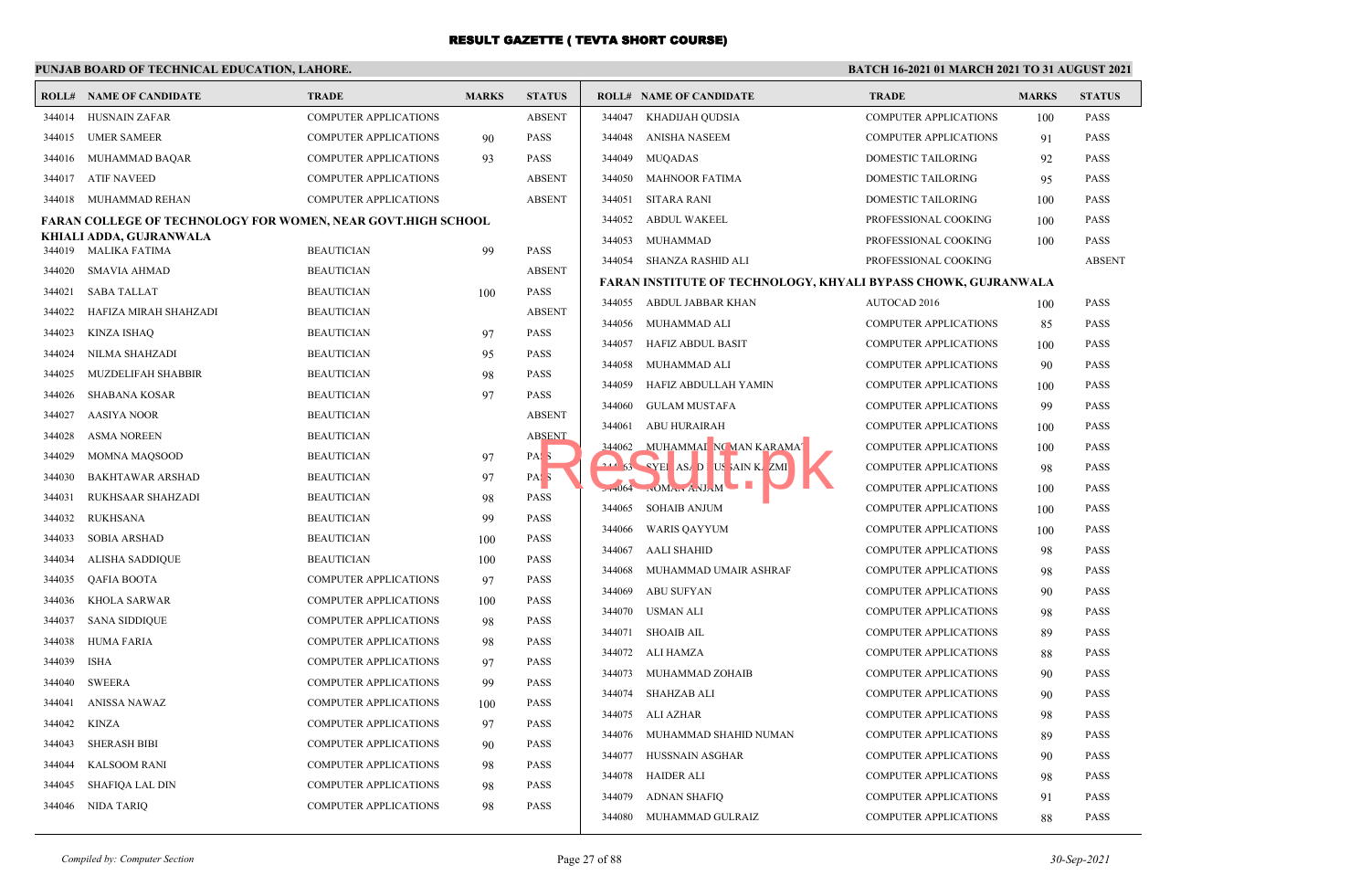## **PUNJAB BOARD OF TECHNICAL EDUCATION, LAHORE.**

| ROLL#  | NAME OF CANDIDATE                                      | <b>TRADE</b>                 | <b>MARKS</b> | <b>STATUS</b>    |                       | <b>ROLL# NAME OF CANDIDATE</b>                                | <b>TRADE</b>                 | <b>MARKS</b> | <b>STATUS</b> |
|--------|--------------------------------------------------------|------------------------------|--------------|------------------|-----------------------|---------------------------------------------------------------|------------------------------|--------------|---------------|
| 344081 | <b>ABU BAKAR</b>                                       | <b>COMPUTER APPLICATIONS</b> | 90           | <b>PASS</b>      | 344114 AFTAB AHMED    |                                                               | <b>COMPUTER APPLICATIONS</b> | 85           | <b>PASS</b>   |
| 344082 | <b>WESHAL MASIH</b>                                    | COMPUTER APPLICATIONS        | 89           | <b>PASS</b>      | 344115 WAQAS ALI      |                                                               | COMPUTER APPLICATIONS        | 83           | <b>PASS</b>   |
| 344083 | MUHAMMAD BILAL IQBAL                                   | <b>COMPUTER APPLICATIONS</b> | 90           | <b>PASS</b>      | 344116 FARHAN ALI     |                                                               | <b>COMPUTER APPLICATIONS</b> |              | <b>ABSENT</b> |
| 344084 | <b>TAYYAB HUSSAIN</b>                                  | <b>COMPUTER APPLICATIONS</b> | 90           | <b>PASS</b>      |                       | 344117 ZAIN UL ABIDEEN                                        | <b>COMPUTER APPLICATIONS</b> |              | <b>ABSENT</b> |
| 344085 | <b>ABUZAR GHAFARI</b>                                  | <b>COMPUTER APPLICATIONS</b> | 89           | <b>PASS</b>      | 344118                | <b>USAMA IMRAN</b>                                            | <b>COMPUTER APPLICATIONS</b> | 84           | <b>PASS</b>   |
| 344086 | MUHAMMAD ZEESHAN                                       | <b>COMPUTER APPLICATIONS</b> | 90           | <b>PASS</b>      | 344119                | <b>MOHSAN ALI</b>                                             | <b>COMPUTER APPLICATIONS</b> | 84           | <b>PASS</b>   |
| 344087 | <b>USAMA JAVED</b>                                     | <b>COMPUTER APPLICATIONS</b> | 98           | <b>PASS</b>      | 344120                | SYED BILAL HUSSAIN                                            | <b>COMPUTER APPLICATIONS</b> | 86           | <b>PASS</b>   |
| 344088 | MUHAMMAD ASAD ULLAH                                    | <b>COMPUTER APPLICATIONS</b> | 90           | <b>PASS</b>      | 344121                | MUHAMMAD USMAN LIAQAT                                         | <b>COMPUTER APPLICATIONS</b> | 90           | <b>PASS</b>   |
| 344089 | SANWAL MUSHTAQ                                         | <b>COMPUTER APPLICATIONS</b> | 90           | <b>PASS</b>      |                       | 344122 MUHAMMAD ANAS                                          | <b>COMPUTER APPLICATIONS</b> | 86           | <b>PASS</b>   |
| 344090 | MUHAMMAD MEHRAN AKRAM                                  | <b>COMPUTER APPLICATIONS</b> | 90           | <b>PASS</b>      | 344123                | MUHAMMAD ZAIN                                                 | <b>COMPUTER APPLICATIONS</b> | 88           | <b>PASS</b>   |
| 344091 | <b>SALEMAN</b>                                         | COMPUTER APPLICATIONS        | 89           | <b>PASS</b>      | 344124                | MUHAMMAD ABU BAKAR                                            | COMPUTER APPLICATIONS        | 78           | <b>PASS</b>   |
| 344092 | FAIZAN ALI                                             | <b>COMPUTER APPLICATIONS</b> | 90           | <b>PASS</b>      | 344125                | USAMA                                                         | <b>COMPUTER APPLICATIONS</b> | 76           | <b>PASS</b>   |
| 344093 | MUHAMMAD ARSLAN                                        | COMPUTER APPLICATIONS        | 90           | <b>PASS</b>      | 344126                | USAMA ABDUR RAHEEM                                            | COMPUTER APPLICATIONS        | 74           | <b>PASS</b>   |
| 344094 | <b>ATEEQ SHAFIQ</b>                                    | COMPUTER APPLICATIONS        | 88           | <b>PASS</b>      | 344127                | <b>AMEER HAMZA</b>                                            | ELECTRICAL WIRING            | 78           | <b>PASS</b>   |
| 344095 | <b>IRFAN</b>                                           | COMPUTER APPLICATIONS        | 90           | <b>PASS</b>      | 344128                | <b>SHERAZ PERVAIZ</b>                                         | ELECTRICAL WIRING            | 74           | <b>PASS</b>   |
| 344096 | <b>TALHA YASEEN</b>                                    | <b>COMPUTER APPLICATIONS</b> | 89           | <b>PASS</b>      | 344129                | <b>AMEER ALI</b>                                              | ELECTRICAL WIRING            | 88           | <b>PASS</b>   |
| 344097 | MUHAMMAD ARFAN                                         | <b>COMPUTER APPLICATIONS</b> | 88           | PAS <sub>5</sub> | 344130                | MIAN MUHA IM D HASHIM RIAZ                                    | ELECTRICAL WIRING            | 84           | <b>PASS</b>   |
| 344098 | MUHAMMAD USMAN                                         | COMPUTER APPLICATIONS        | 100          | $PA:$ ,          | $244.31$              | ALI HM D                                                      | ELECTRICAL WIRING            | 76           | <b>PASS</b>   |
| 344099 | <b>MOHSIN HAIDER</b>                                   | <b>COMPUTER APPLICATIONS</b> | 87           | PAS <sub>3</sub> | $-132$ $-148$         | <b>The State</b>                                              | ELECTRICAL WIRING            | 88           | <b>PASS</b>   |
| 344100 | EHSAN ILAHI ZAHEER                                     | <b>COMPUTER APPLICATIONS</b> | 90           | <b>PASS</b>      | 344133                | <b>UMER WASEEM</b>                                            | ELECTRICAL WIRING            | 90           | <b>PASS</b>   |
| 344101 | MUHAMMAD ALI                                           | <b>COMPUTER APPLICATIONS</b> | 89           | <b>PASS</b>      | 344134                | MUHAMMAD SHAHARYAR                                            | ELECTRICAL WIRING            | 91           | <b>PASS</b>   |
| 344102 | ZAIN UL ABAY ADEEN                                     | COMPUTER APPLICATIONS        | 90           | <b>PASS</b>      | 344135                | AKASHA SHEHBAZ                                                | ELECTRICAL WIRING            | 91           | <b>PASS</b>   |
| 344103 | <b>ALI HAIDER</b>                                      | <b>COMPUTER APPLICATIONS</b> | 90           | <b>PASS</b>      | 344136                | <b>UBAID UR REHMAN</b>                                        | ELECTRICAL WIRING            | 77           | <b>PASS</b>   |
| 344104 | HAFIZA SABA NAZ                                        | COMPUTER APPLICATIONS        | 90           | <b>PASS</b>      | 344137                | MUHAMMAD QASIM                                                | ELECTRICAL WIRING            | 88           | <b>PASS</b>   |
| 344105 | ASHAR MUSHTAQ                                          | <b>COMPUTER APPLICATIONS</b> | 100          | <b>PASS</b>      |                       | 344138 MUHAMMAD FARHAN                                        | ELECTRICAL WIRING            | 85           | <b>PASS</b>   |
| 344106 | MUHAMMAD MUZAMIL                                       | COMPUTER APPLICATIONS        | 98           | <b>PASS</b>      |                       | GOVERNMENT VOCATIONAL TRAINING INSTITUTE FOR WOMEN, BIG CIVIL |                              |              |               |
|        | GOVERNMENT TECHNICAL TRAINING INSTITUTE, PASROOR ROAD, |                              |              |                  | LINES, GUJRANWALA     | 344139 SYED SANIA WAQAR RIZVI                                 | <b>BEAUTICIAN</b>            | 80           | <b>PASS</b>   |
|        | <b>GUJRANWALA</b><br>344107 HAMMAD ALI                 | <b>COMPUTER APPLICATIONS</b> | 75           | <b>PASS</b>      | 344140 KIRAN FIAZ     |                                                               | <b>BEAUTICIAN</b>            | 89           | <b>PASS</b>   |
| 344108 | <b>HAMMAD RAZA</b>                                     | <b>COMPUTER APPLICATIONS</b> | 84           | <b>PASS</b>      | 344141                | <b>SEHAR NOOR</b>                                             | <b>BEAUTICIAN</b>            |              | <b>ABSENT</b> |
| 344109 | QASIM ALI                                              | COMPUTER APPLICATIONS        | 78           | <b>PASS</b>      | 344142                | ARFA RANI                                                     | <b>BEAUTICIAN</b>            | 81           | <b>PASS</b>   |
| 344110 | MUHAMMAD AHMAD                                         | <b>COMPUTER APPLICATIONS</b> | 84           | <b>PASS</b>      | <b>SANA</b><br>344143 |                                                               | <b>BEAUTICIAN</b>            | 88           | <b>PASS</b>   |
|        | 344111 ALI HUSSAIN                                     | <b>COMPUTER APPLICATIONS</b> | 84           | <b>PASS</b>      | 344144                | MARYAM                                                        | <b>BEAUTICIAN</b>            | 87           | <b>PASS</b>   |
|        | 344112 ALI RAZA                                        | <b>COMPUTER APPLICATIONS</b> |              | <b>ABSENT</b>    | 344145                | IQRA MUHAMMADI                                                | <b>BEAUTICIAN</b>            | 89           | <b>PASS</b>   |
|        | 344113 MUHAMMAD SHABAN                                 | <b>COMPUTER APPLICATIONS</b> | 88           | <b>PASS</b>      | 344146 AMNA BIBI      |                                                               | <b>BEAUTICIAN</b>            | 87           | <b>PASS</b>   |
|        |                                                        |                              |              |                  |                       |                                                               |                              |              |               |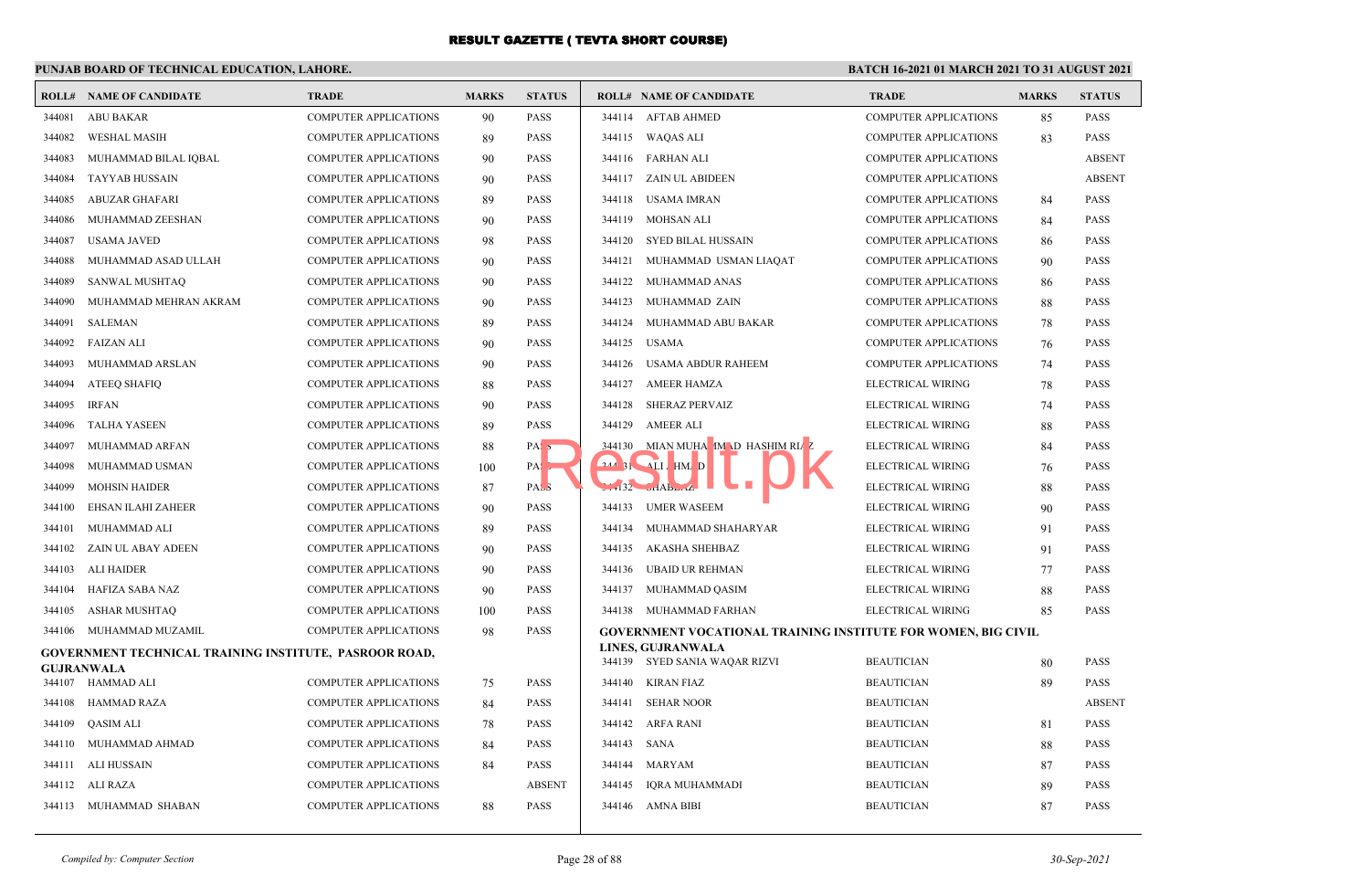|             | PUNJAB BOARD OF TECHNICAL EDUCATION, LAHORE.                     |                           |              |                  | BATCH 16-2021 01 MARCH 2021 TO 31 AUGUST 2021                     |                              |              |               |  |
|-------------|------------------------------------------------------------------|---------------------------|--------------|------------------|-------------------------------------------------------------------|------------------------------|--------------|---------------|--|
|             | <b>ROLL# NAME OF CANDIDATE</b>                                   | <b>TRADE</b>              | <b>MARKS</b> | <b>STATUS</b>    | <b>ROLL# NAME OF CANDIDATE</b>                                    | <b>TRADE</b>                 | <b>MARKS</b> | <b>STATUS</b> |  |
| 344147 AFIA |                                                                  | <b>BEAUTICIAN</b>         | 91           | <b>PASS</b>      | 344181 NEELAM                                                     | <b>BEAUTICIAN</b>            | 88           | <b>PASS</b>   |  |
|             | 344148 AZKA SARWAR                                               | <b>BEAUTICIAN</b>         |              | <b>ABSENT</b>    | 344182 MARIA                                                      | <b>BEAUTICIAN</b>            |              | <b>ABSENT</b> |  |
| 344149      | <b>IQRA MAJEED</b>                                               | <b>BEAUTICIAN</b>         |              | <b>ABSENT</b>    | 344183<br><b>HIFZA MUMEER</b>                                     | <b>BEAUTICIAN</b>            | 92           | <b>PASS</b>   |  |
| 344150      | KOMAL SALEEM                                                     | <b>BEAUTICIAN</b>         | 87           | <b>PASS</b>      | 344184<br>AMSARA NAHEED                                           | <b>BEAUTICIAN</b>            | 81           | <b>PASS</b>   |  |
| 344151      | <b>SHAISTA MANSHA</b>                                            | <b>BEAUTICIAN</b>         | 90           | <b>PASS</b>      | 344185<br><b>IQRA IFTIKHAR</b>                                    | <b>BEAUTICIAN</b>            | 92           | <b>PASS</b>   |  |
| 344152      | <b>QURAT UL AIN</b>                                              | <b>BEAUTICIAN</b>         | 85           | <b>PASS</b>      | 344186<br><b>TANIA MALIK</b>                                      | <b>BEAUTICIAN</b>            | 87           | <b>PASS</b>   |  |
|             | 344153 FIZA SHEHZAD                                              | <b>BEAUTICIAN</b>         | 92           | <b>PASS</b>      | 344187<br>RIZWANA RANI                                            | <b>BEAUTICIAN</b>            |              | <b>ABSENT</b> |  |
| 344154      | GULZAR FATIMA                                                    | <b>BEAUTICIAN</b>         | 81           | <b>PASS</b>      | 344188<br><b>SAIRA SAFDAR</b>                                     | <b>BEAUTICIAN</b>            | 87           | <b>PASS</b>   |  |
| 344155      | <b>LAIBA SIDDIQUE</b>                                            | <b>BEAUTICIAN</b>         | 87           | <b>PASS</b>      | 344189<br><b>SAIMA TARIQ</b>                                      | <b>BEAUTICIAN</b>            |              | <b>ABSENT</b> |  |
| 344156      | MALAIKA SHEHZADI                                                 | <b>BEAUTICIAN</b>         | 89           | <b>PASS</b>      | 344190<br>RUQAYYA BANO                                            | <b>BEAUTICIAN</b>            | 91           | <b>PASS</b>   |  |
| 344157      | <b>SHAMA FIRDOUS</b>                                             | <b>BEAUTICIAN</b>         | 93           | <b>PASS</b>      | 344191<br>DILAVAIZ                                                | <b>BEAUTICIAN</b>            | 94           | <b>PASS</b>   |  |
| 344158      | AIZA ZAFAR                                                       | <b>BEAUTICIAN</b>         | 83           | <b>PASS</b>      | 344192 ZUNAIRA LATIF                                              | <b>BEAUTICIAN</b>            | 89           | <b>PASS</b>   |  |
| 344159      | SAMREEN                                                          | <b>BEAUTICIAN</b>         | 80           | <b>PASS</b>      | JINNAH INSTITUTE OF COMPUTER SCIENCE, NEAR NATIONAL BANK,G.T ROAD |                              |              |               |  |
| 344160      | SHABANA KOUSAR                                                   | <b>BEAUTICIAN</b>         | 90           | <b>PASS</b>      | EMANABAD, GUJRANWALA<br>344193 AYESHA AHSAN                       | <b>COMPUTER APPLICATIONS</b> | 92           | <b>PASS</b>   |  |
| 344161      | <b>SHEMROZIA BIBI</b>                                            | <b>BEAUTICIAN</b>         | 80           | <b>PASS</b>      | 344194 GHAZALA ARIF                                               | <b>COMPUTER APPLICATIONS</b> |              | <b>PASS</b>   |  |
| 344162      | HAFIZA SYEDA MOMNA RIZVI                                         | DOMESTIC TAILORING        | 91           | <b>PASS</b>      | 344195 SAMRA IQBAL                                                | <b>COMPUTER APPLICATIONS</b> | 90<br>85     | <b>PASS</b>   |  |
| 344163      | ANMOL KIRAN                                                      | DOMESTIC TAILORING        | 90           | PAS <sub>5</sub> | $24.196 \rightarrow$ BU HUR R                                     | <b>COMPUTER APPLICATIONS</b> | 93           | <b>PASS</b>   |  |
| 344164      | UM E SALMA                                                       | DOMESTIC TAILORING        |              | $AB$ $EIN$       | 344197 M JH MN AI OV AIS SIL DIQU                                 | <b>COMPUTER APPLICATIONS</b> | 91           | <b>PASS</b>   |  |
| 344165      | AOSA                                                             | DOMESTIC TAILORING        | 91           | PASS             | MUHAMMAD ABU BAKAR<br>344198                                      | <b>COMPUTER APPLICATIONS</b> | 91           | <b>PASS</b>   |  |
| 344166      | MUNAZA SHAHZADI                                                  | DOMESTIC TAILORING        | 90           | <b>PASS</b>      | 344199<br><b>FAIZAN AHMED</b>                                     | COMPUTER APPLICATIONS        | 91           | <b>PASS</b>   |  |
| 344167      | <b>FARAH ASLAM</b>                                               | DOMESTIC TAILORING        | 91           | <b>PASS</b>      | 344200<br>MUHAMMAD AHSAN                                          | COMPUTER APPLICATIONS        | 94           | <b>PASS</b>   |  |
| 344168      | <b>SONAM FAROOO</b>                                              | <b>DOMESTIC TAILORING</b> | 91           | <b>PASS</b>      | 344201<br>ABU HARAIRA                                             | COMPUTER APPLICATIONS        | 92           | <b>PASS</b>   |  |
| 344169      | <b>SHAZIA ASLAM</b>                                              | DOMESTIC TAILORING        | 92           | <b>PASS</b>      | 344202<br>SHARQA IQBAL                                            | <b>COMPUTER APPLICATIONS</b> |              | <b>ABSENT</b> |  |
|             | 344170 AYESHA KIRAN                                              | DOMESTIC TAILORING        | 91           | <b>PASS</b>      | 344203<br><b>CHAND MOAZZAM</b>                                    | COMPUTER APPLICATIONS        | 91           | <b>PASS</b>   |  |
| 344171      | AROOJ ARSHAD                                                     | DOMESTIC TAILORING        | 90           | <b>PASS</b>      | 344204<br>MUHAMMAD JUNAID ASLAM                                   | COMPUTER APPLICATIONS        | 91           | <b>PASS</b>   |  |
|             | 344172 HIFZA                                                     | DOMESTIC TAILORING        |              | <b>ABSENT</b>    | 344205<br>ABU SUFYAN                                              | <b>COMPUTER APPLICATIONS</b> | 94           | <b>PASS</b>   |  |
| 344173      | MEHREEN                                                          | DOMESTIC TAILORING        | 91           | <b>PASS</b>      | 344206<br>ADIL FAROOQ WARAICH                                     | COMPUTER APPLICATIONS        | 94           | <b>PASS</b>   |  |
|             | 344174 AQSA                                                      | <b>DOMESTIC TAILORING</b> |              | <b>ABSENT</b>    | <b>SHAKIR ALI</b><br>344207                                       | <b>COMPUTER APPLICATIONS</b> |              | <b>ABSENT</b> |  |
|             | 344175 SAMAS O QAMAR                                             | DOMESTIC TAILORING        | 92           | <b>PASS</b>      | 344208<br><b>RAMSHA</b>                                           | COMPUTER APPLICATIONS        | 96           | <b>PASS</b>   |  |
|             | GOVT VOCATIONAL TRAINING INTITUTE FOR WOMEN, RAHWALI, GUJRANWALA |                           |              |                  | 344209<br><b>TAYYBA WARIS</b>                                     | COMPUTER APPLICATIONS        | 93           | <b>PASS</b>   |  |
|             | 344176 RUMMAN FATIMA                                             | <b>BEAUTICIAN</b>         |              | <b>ABSENT</b>    | 344210<br><b>BILAL SHAH</b>                                       | COMPUTER APPLICATIONS        | 94           | <b>PASS</b>   |  |
|             | 344177 ZAREE                                                     | <b>BEAUTICIAN</b>         | 85           | <b>PASS</b>      | 344211 SHOAIB BOOTA                                               | COMPUTER APPLICATIONS        | 85           | <b>PASS</b>   |  |
| 344178      | SHAZIA                                                           | <b>BEAUTICIAN</b>         | 88           | <b>PASS</b>      | 344212 YASAR ARFAT                                                | COMPUTER APPLICATIONS        | 94           | <b>PASS</b>   |  |
| 344179      | NIMRA MANZOOR                                                    | <b>BEAUTICIAN</b>         | 90           | <b>PASS</b>      | 344213 SAMREEN KANWAL                                             | COMPUTER APPLICATIONS        | 91           | <b>PASS</b>   |  |
|             | 344180 SUMBAL QADDOS                                             | <b>BEAUTICIAN</b>         | 87           | <b>PASS</b>      |                                                                   |                              |              |               |  |
|             |                                                                  |                           |              |                  |                                                                   |                              |              |               |  |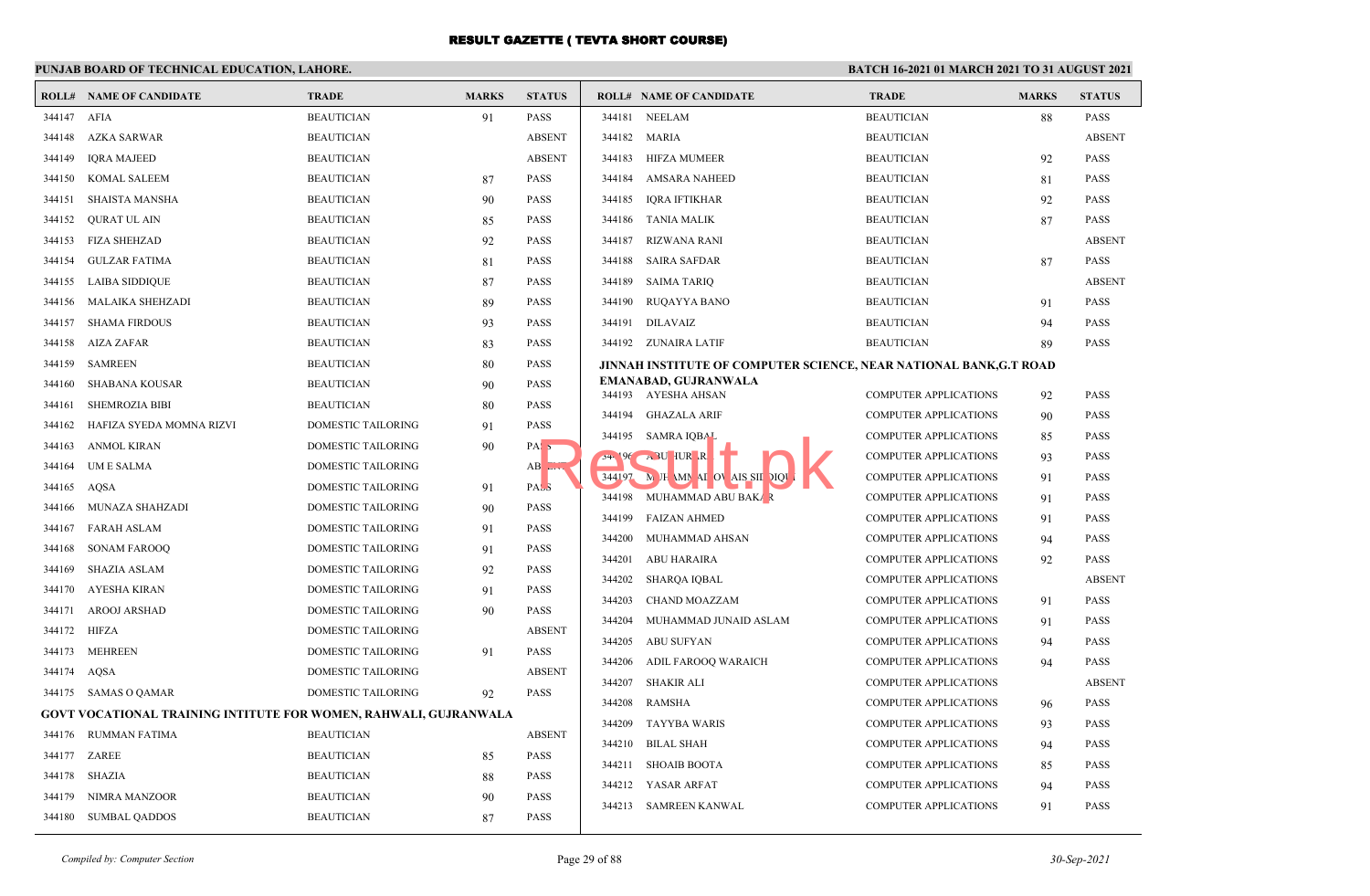## **PUNJAB BOARD OF TECHNICAL EDUCATION, LAHORE.**

|        | <b>ROLL# NAME OF CANDIDATE</b>                                       | <b>TRADE</b>                 | <b>MARKS</b> | <b>STATUS</b>    |        | <b>ROLL# NAME OF CANDIDATE</b>                              | <b>TRADE</b>                 | <b>MARKS</b> | <b>STATUS</b> |
|--------|----------------------------------------------------------------------|------------------------------|--------------|------------------|--------|-------------------------------------------------------------|------------------------------|--------------|---------------|
|        | 344214 AREEOA                                                        | <b>COMPUTER APPLICATIONS</b> | 91           | <b>PASS</b>      |        | 344248 ASMA ASHRAF                                          | COMPUTER APPLICATIONS        | 98           | <b>PASS</b>   |
| 344215 | <b>ANSER MEHMOOD</b>                                                 | <b>COMPUTER APPLICATIONS</b> | 85           | <b>PASS</b>      | 344249 | <b>BINISH ANWAR</b>                                         | <b>COMPUTER APPLICATIONS</b> | 96           | <b>PASS</b>   |
| 344216 | <b>IORA YASIN</b>                                                    | <b>COMPUTER APPLICATIONS</b> | 92           | <b>PASS</b>      | 344250 | <b>AMBREEN YOUSAF</b>                                       | <b>COMPUTER APPLICATIONS</b> | 98           | <b>PASS</b>   |
| 344217 | SAHIL                                                                | <b>COMPUTER APPLICATIONS</b> | 91           | PASS             | 344251 | REENA SHAHZADI                                              | <b>COMPUTER APPLICATIONS</b> | 96           | <b>PASS</b>   |
| 344218 | MUHAMMAD ZESHAN                                                      | <b>COMPUTER APPLICATIONS</b> | 95           | <b>PASS</b>      |        | 344252 ZOBIA SHAMSHAD                                       | <b>COMPUTER APPLICATIONS</b> | 96           | <b>PASS</b>   |
| 344219 | MUHAMMAD FAIZAN                                                      | COMPUTER APPLICATIONS        | 89           | PASS             |        | WINWARE GROUP OF COLLEGES, NAGRI ABBAS SHAH,GT ROAD, KAMOKE |                              |              |               |
| 344220 | SHEHZADI ALEEM                                                       | <b>COMPUTER APPLICATIONS</b> | 93           | <b>PASS</b>      | 344253 | MUHAMMAD UMAIR                                              | <b>COMPUTER APPLICATIONS</b> | 93           | <b>PASS</b>   |
| 344221 | <b>DUA BATOOL</b>                                                    | <b>COMPUTER APPLICATIONS</b> | 90           | PASS             | 344254 | ASMA JAMIL                                                  | <b>COMPUTER APPLICATIONS</b> | 83           | <b>PASS</b>   |
| 344222 | RIMSHA                                                               | <b>COMPUTER APPLICATIONS</b> | 90           | <b>PASS</b>      | 344255 | ASIM SOHAIL                                                 | <b>COMPUTER APPLICATIONS</b> | 84           | <b>PASS</b>   |
|        | <b>FAST SOLUTION COLLEGE, NEAR BOYS SCHOOL NO.1 G.T ROAD, KAMOKE</b> |                              |              |                  | 344256 | YASIR RIAZ                                                  | <b>COMPUTER APPLICATIONS</b> | 90           | <b>PASS</b>   |
| 344223 | REHMAN SHABBIR AHMAD                                                 | AUTOCAD 2016                 | 98           | PASS             | 344257 | MUHAMMAD ABU BAKAR                                          | COMPUTER APPLICATIONS        | 90           | <b>PASS</b>   |
| 344224 | MUHAMMAD ARFAT                                                       | AUTOCAD 2016                 | 96           | PASS             | 344258 | <b>USAMA ALI</b>                                            | <b>COMPUTER APPLICATIONS</b> | 89           | <b>PASS</b>   |
| 344225 | MUHAMMAD HAMID                                                       | <b>AUTOCAD 2016</b>          | 95           | <b>PASS</b>      | 344259 | <b>NAFISA</b>                                               | COMPUTER APPLICATIONS        | 92           | <b>PASS</b>   |
| 344226 | <b>AHMAD FARAZ</b>                                                   | <b>AUTOCAD 2016</b>          | 98           | <b>PASS</b>      | 344260 | <b>SADIA TABASAM</b>                                        | <b>COMPUTER APPLICATIONS</b> | 96           | <b>PASS</b>   |
| 344227 | ABU BAKAR                                                            | <b>AUTOCAD 2016</b>          | 98           | <b>PASS</b>      | 344261 | ANIBA AKRAM                                                 | COMPUTER APPLICATIONS        | 98           | <b>PASS</b>   |
| 344228 | <b>HUMNA ASLAM</b>                                                   | <b>COMPUTER APPLICATIONS</b> | 97           | <b>PASS</b>      | 344262 | ZAIN AMIR                                                   | <b>COMPUTER APPLICATIONS</b> | 91           | <b>PASS</b>   |
| 344229 | UMM-E-HABIBA                                                         | COMPUTER APPLICATIONS        | 96           | PAS <sub>3</sub> |        | 344263 SAVAIRA SH BI                                        | COMPUTER APPLICATIONS        | 95           | <b>PASS</b>   |
| 344230 | SABA                                                                 | COMPUTER APPLICATIONS        | 96           | PA:              |        | 244 54 PIMS HA                                              | <b>COMPUTER APPLICATIONS</b> | 97           | <b>PASS</b>   |
| 344231 | YASMIN AZMAT                                                         | <b>COMPUTER APPLICATIONS</b> | 96           | PASS             |        | $2+265$ $\ldots$ ASH $\ldots$ ARL SA.                       | <b>COMPUTER APPLICATIONS</b> | 94           | <b>PASS</b>   |
| 344232 | <b>INSA</b>                                                          | COMPUTER APPLICATIONS        | 97           | <b>PASS</b>      | 344266 | <b>AKHTAR ALI</b>                                           | COMPUTER APPLICATIONS        | 97           | <b>PASS</b>   |
| 344233 | <b>MUBEEN</b>                                                        | <b>COMPUTER APPLICATIONS</b> | 95           | PASS             | 344267 | RANA FARAZ ARSHAD KHAN                                      | <b>COMPUTER APPLICATIONS</b> | 86           | <b>PASS</b>   |
| 344234 | MOMNA KHALID                                                         | COMPUTER APPLICATIONS        | 97           | PASS             | 344268 | <b>ADNAN EJAZ</b>                                           | COMPUTER APPLICATIONS        | 84           | <b>PASS</b>   |
| 344235 | <b>ALMAS SATTAR</b>                                                  | <b>COMPUTER APPLICATIONS</b> | 97           | <b>PASS</b>      | 344269 | RANA AHSAN EJAZ                                             | <b>COMPUTER APPLICATIONS</b> | 84           | <b>PASS</b>   |
| 344236 | <b>UFAQ SATTAR</b>                                                   | <b>COMPUTER APPLICATIONS</b> | 96           | PASS             | 344270 | MUHAMMAD HASSAN MEHBOOB                                     | <b>COMPUTER APPLICATIONS</b> | 90           | <b>PASS</b>   |
| 344237 | <b>SIMRAN</b>                                                        | <b>COMPUTER APPLICATIONS</b> | 98           | <b>PASS</b>      | 344271 | <b>MOHSIN KHALIL</b>                                        | <b>COMPUTER APPLICATIONS</b> | 97           | <b>PASS</b>   |
| 344238 | ALINA AKBAR                                                          | <b>COMPUTER APPLICATIONS</b> | 96           | PASS             | 344272 | NIMRA TAHIR                                                 | <b>COMPUTER APPLICATIONS</b> | 93           | <b>PASS</b>   |
| 344239 | <b>AOSA IOBAL</b>                                                    | <b>COMPUTER APPLICATIONS</b> | 96           | <b>PASS</b>      | 344273 | KAMRAN ALI                                                  | <b>COMPUTER APPLICATIONS</b> | 91           | <b>PASS</b>   |
| 344240 | <b>MUOADAS JAMIL</b>                                                 | <b>COMPUTER APPLICATIONS</b> | 97           | <b>PASS</b>      | 344274 | <b>GULFAM SHAHZAD</b>                                       | <b>COMPUTER APPLICATIONS</b> | 98           | <b>PASS</b>   |
| 344241 | FATIMA ZUHRA                                                         | <b>COMPUTER APPLICATIONS</b> | 96           | PASS             | 344275 | MUHAMMAD KHALIL                                             | COMPUTER APPLICATIONS        | 92           | <b>PASS</b>   |
| 344242 | FATIMA BIBI                                                          | COMPUTER APPLICATIONS        | 96           | PASS             | 344276 | HANAN AHMAD                                                 | COMPUTER APPLICATIONS        | 92           | <b>PASS</b>   |
| 344243 | RIMSHA SHEHZADI                                                      | COMPUTER APPLICATIONS        | 98           | <b>PASS</b>      | 344277 | ADNAN ALI                                                   | COMPUTER APPLICATIONS        | 92           | <b>PASS</b>   |
| 344244 | <b>ESHA MUNIR</b>                                                    | <b>COMPUTER APPLICATIONS</b> | 97           | <b>PASS</b>      | 344278 | MUHAMMAD RAMZAN                                             | <b>COMPUTER APPLICATIONS</b> | 85           | <b>PASS</b>   |
| 344245 | <b>SAIRA ASGHAR</b>                                                  | COMPUTER APPLICATIONS        | 97           | PASS             | 344279 | AREEJ BATOOL                                                | COMPUTER APPLICATIONS        | 92           | <b>PASS</b>   |
| 344246 | JAWARIA SULTAN                                                       | <b>COMPUTER APPLICATIONS</b> | 98           | PASS             | 344280 | MUHAMMAD BILAL                                              | <b>COMPUTER APPLICATIONS</b> | 95           | <b>PASS</b>   |
| 344247 | ISHA ARSHAD                                                          | COMPUTER APPLICATIONS        | 96           | <b>PASS</b>      | 344281 | HAFIZ MUHAMMAD NASIR AYUB                                   | COMPUTER APPLICATIONS        | 98           | <b>PASS</b>   |
|        |                                                                      |                              |              |                  |        |                                                             |                              |              |               |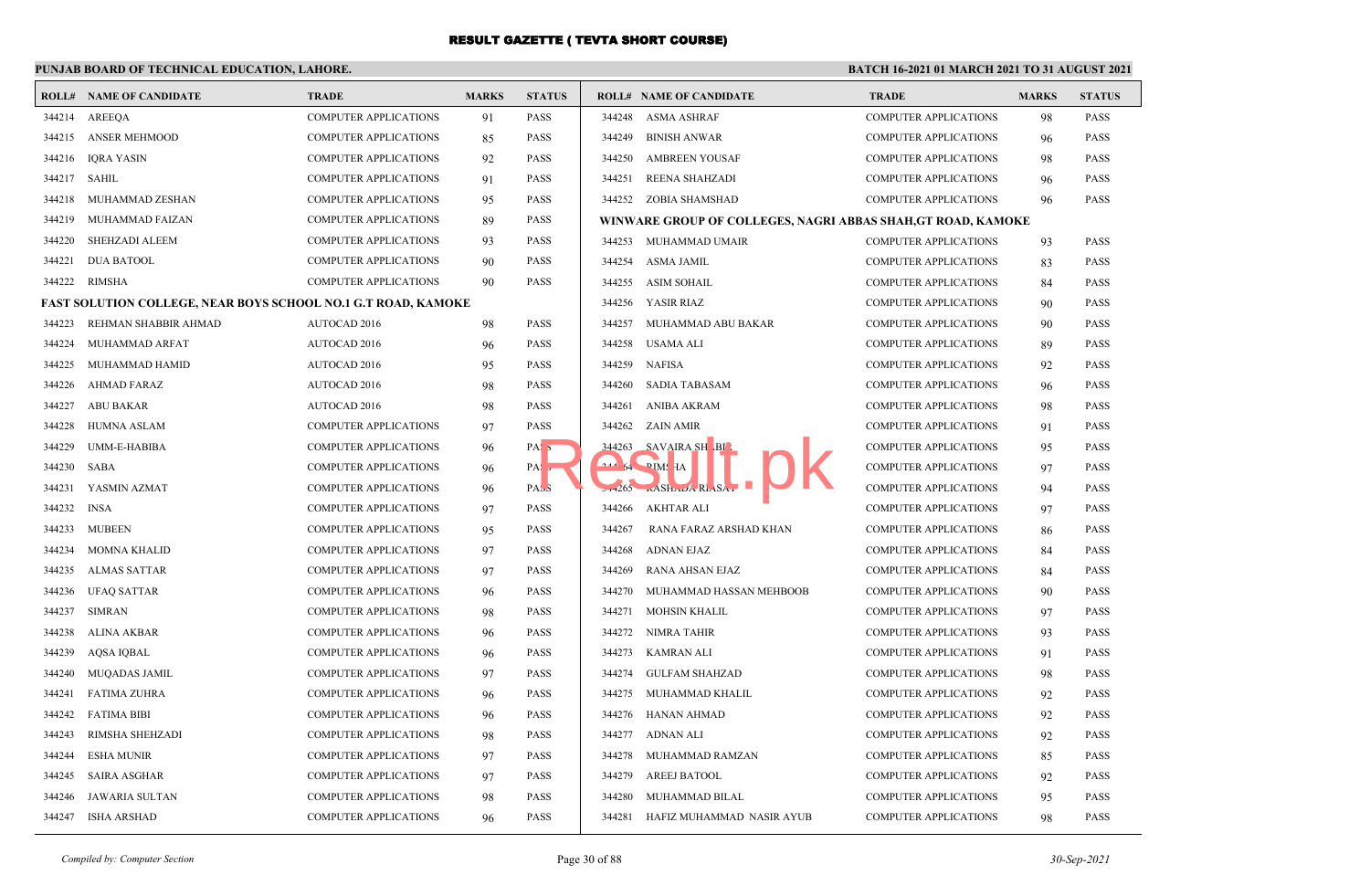## **PUNJAB BOARD OF TECHNICAL EDUCATION, LAHORE.**

|               | <b>ROLL# NAME OF CANDIDATE</b>                                        | <b>TRADE</b>                 | <b>MARKS</b> | <b>STATUS</b>    |          | <b>ROLL# NAME OF CANDIDATE</b> | <b>TRADE</b>                 | <b>MARKS</b> | <b>STATUS</b> |
|---------------|-----------------------------------------------------------------------|------------------------------|--------------|------------------|----------|--------------------------------|------------------------------|--------------|---------------|
| 344282        | RUKHSAR                                                               | <b>COMPUTER APPLICATIONS</b> | 94           | <b>PASS</b>      |          | 344315 ZARIN ARIF              | <b>BEAUTICIAN</b>            |              | <b>ABSENT</b> |
| 344283        | FARHAN ALI                                                            | <b>COMPUTER APPLICATIONS</b> | 90           | <b>PASS</b>      |          | 344316 AMNA SHABEER            | <b>BEAUTICIAN</b>            | 91           | <b>PASS</b>   |
| 344284        | KAZAM ALI                                                             | <b>COMPUTER APPLICATIONS</b> | 90           | <b>PASS</b>      |          | 344317 FARIHA SALEEM           | <b>COMPUTER APPLICATIONS</b> | 90           | <b>PASS</b>   |
| 344285        | MUHAMMAD ASHIR                                                        | <b>COMPUTER APPLICATIONS</b> | 90           | <b>PASS</b>      | 344318   | MUQADDAS ABBAS                 | <b>COMPUTER APPLICATIONS</b> | 81           | <b>PASS</b>   |
| 344286        | ALI HAIDER BUKHARI                                                    | <b>COMPUTER APPLICATIONS</b> | 92           | <b>PASS</b>      | 344319   | AYESHA KHALID                  | <b>COMPUTER APPLICATIONS</b> | 83           | <b>PASS</b>   |
| 344287        | SANIA                                                                 | COMPUTER APPLICATIONS        | 93           | <b>PASS</b>      | 344320   | NOREEN NAWAZ                   | COMPUTER APPLICATIONS        | 92           | <b>PASS</b>   |
| 344288        | AHMAD SALAMAT                                                         | <b>COMPUTER APPLICATIONS</b> | 94           | <b>PASS</b>      | 344321   | <b>MARYAM SHAKOOR</b>          | <b>COMPUTER APPLICATIONS</b> | 81           | <b>PASS</b>   |
| 344289        | <b>FAIZAN ALI</b>                                                     | <b>COMPUTER APPLICATIONS</b> | 91           | <b>PASS</b>      | 344322   | <b>IQRA SHOUKAT</b>            | <b>COMPUTER APPLICATIONS</b> | 87           | <b>PASS</b>   |
| 344290        | SHEHARYAR BABIR KHAN                                                  | <b>COMPUTER APPLICATIONS</b> | 85           | <b>PASS</b>      | 344323   | <b>MARIA PERVEEN</b>           | <b>COMPUTER APPLICATIONS</b> | 90           | <b>PASS</b>   |
|               | 344291 ARISH BATOOL                                                   | <b>COMPUTER APPLICATIONS</b> | 89           | <b>PASS</b>      | 344324   | MEHREEN AFZAAL                 | <b>COMPUTER APPLICATIONS</b> | 90           | PASS          |
|               | <b>GOVERNMENT VOCATIONAL TRAINING INSTITUTE FOR WOMEN, , NAUSHERA</b> |                              |              |                  | 344325   | <b>FERWA BASHIR</b>            | <b>COMPUTER APPLICATIONS</b> | 85           | <b>PASS</b>   |
| <b>VIRKAN</b> |                                                                       |                              |              |                  | 344326   | ASMA ASHFAQ                    | <b>COMPUTER APPLICATIONS</b> | 85           | <b>PASS</b>   |
|               | 344292 BISMILLAH                                                      | <b>BEAUTICIAN</b>            | 96           | <b>PASS</b>      | 344327   | KIRAN SHEZADI                  | <b>COMPUTER APPLICATIONS</b> | 85           | <b>PASS</b>   |
| 344293        | <b>MUNEEBA HANIF</b>                                                  | <b>BEAUTICIAN</b>            | 96           | <b>PASS</b>      | 344328   | AMNA SAIF ULLAH                | <b>COMPUTER APPLICATIONS</b> | 87           | <b>PASS</b>   |
| 344294        | TAYABA HANIF                                                          | <b>BEAUTICIAN</b>            | 96           | <b>PASS</b>      | 344329   | MUNIBA KANWAL                  | <b>COMPUTER APPLICATIONS</b> | 84           | <b>PASS</b>   |
| 344295        | <b>KINZA AKRAM</b>                                                    | <b>BEAUTICIAN</b>            | 89           | <b>PASS</b>      | 344330   | <b>SAMRA BIBI</b>              | <b>COMPUTER APPLICATIONS</b> | 90           | <b>PASS</b>   |
| 344296        | SOBIA GHULAM ABBAS                                                    | <b>BEAUTICIAN</b>            |              | <b>ABSENT</b>    | 344331   | ALLAH RAKI I                   | <b>COMPUTER APPLICATIONS</b> | 85           | <b>PASS</b>   |
| 344297        | <b>MARYAM SAFDAR</b>                                                  | <b>BEAUTICIAN</b>            | 86           | PAS <sub>5</sub> | $244$ 32 | <b>JORA BAS IA AT</b>          | <b>COMPUTER APPLICATIONS</b> | 87           | <b>PASS</b>   |
| 344298        | <b>SUNAINA</b>                                                        | <b>BEAUTICIAN</b>            | 91           | PAS <sub>3</sub> |          | $-333$ $-14N1$ $N2$            | <b>COMPUTER APPLICATIONS</b> | 90           | <b>PASS</b>   |
| 344299        | NATASHA IRSHAD                                                        | <b>BEAUTICIAN</b>            | 92           | <b>PASS</b>      |          | 344334 RAHAT BATOOL            | <b>COMPUTER APPLICATIONS</b> | 91           | <b>PASS</b>   |
| 344300        | <b>SOHA SHAFQAT</b>                                                   | <b>BEAUTICIAN</b>            | 89           | PASS             |          | 344335 TAHIRA SHAUKAT          | <b>COMPUTER APPLICATIONS</b> | 86           | <b>PASS</b>   |
| 344301        | <b>RIMSHA QASIR</b>                                                   | <b>BEAUTICIAN</b>            | 96           | <b>PASS</b>      | 344336   | NASHIA                         | <b>COMPUTER APPLICATIONS</b> | 81           | <b>PASS</b>   |
| 344302        | <b>SANA JAVED</b>                                                     | <b>BEAUTICIAN</b>            | 95           | <b>PASS</b>      | 344337   | <b>KANEEZA BIBI</b>            | <b>COMPUTER APPLICATIONS</b> | 84           | <b>PASS</b>   |
| 344303        | <b>MEHWISH</b>                                                        | <b>BEAUTICIAN</b>            | 95           | <b>PASS</b>      | 344338   | AYSHA NAZAK                    | <b>COMPUTER APPLICATIONS</b> | 86           | <b>PASS</b>   |
| 344304        | MAHAM KHALID                                                          | <b>BEAUTICIAN</b>            | 88           | <b>PASS</b>      | 344339   | KANWAL                         | <b>COMPUTER APPLICATIONS</b> | 90           | <b>PASS</b>   |
| 344305        | <b>QAMAR SHAZADI</b>                                                  | <b>BEAUTICIAN</b>            | 93           | <b>PASS</b>      | 344340   | AYESHA ASHFAQ                  | COMPUTER APPLICATIONS        | 83           | <b>PASS</b>   |
| 344306        | ZUBAIRA                                                               | <b>BEAUTICIAN</b>            | 95           | <b>PASS</b>      | 344341   | <b>NAYAB ISHFAQ</b>            | <b>COMPUTER APPLICATIONS</b> | 82           | <b>PASS</b>   |
| 344307        | <b>NASEEM GULZAR</b>                                                  | <b>BEAUTICIAN</b>            | 93           | <b>PASS</b>      |          | 344342 FARAH AKHTAR            | DOMESTIC TAILORING           | 90           | <b>PASS</b>   |
| 344308        | <b>RUKHSANA BIBI</b>                                                  | <b>BEAUTICIAN</b>            | 91           | <b>PASS</b>      | 344343   | <b>SALMA SAEED</b>             | DOMESTIC TAILORING           | 89           | <b>PASS</b>   |
| 344309        | <b>IMRANA RASHID</b>                                                  | <b>BEAUTICIAN</b>            | 95           | <b>PASS</b>      | 344344   | AQSA ARSHAD                    | DOMESTIC TAILORING           | 85           | <b>PASS</b>   |
| 344310        | <b>ANEEZ FATIMA</b>                                                   | <b>BEAUTICIAN</b>            | 96           | <b>PASS</b>      | 344345   | IQRA SHAHZADI                  | DOMESTIC TAILORING           | 86           | <b>PASS</b>   |
| 344311        | ASMA TABASSAM                                                         | <b>BEAUTICIAN</b>            | 87           | <b>PASS</b>      |          | 344346 ZULAKHAN SADDIQUE       | DOMESTIC TAILORING           | 86           | <b>PASS</b>   |
| 344312        | MUBEEN AKHTAR                                                         | <b>BEAUTICIAN</b>            | 93           | <b>PASS</b>      | 344347   | ASMA SAFDAR                    | DOMESTIC TAILORING           | 88           | <b>PASS</b>   |
| 344313        | <b>UME HABIBA</b>                                                     | <b>BEAUTICIAN</b>            | 93           | <b>PASS</b>      | 344348   | SHAISTA KANWAL                 | DOMESTIC TAILORING           |              | <b>PASS</b>   |
|               | 344314 TANZEELA                                                       | <b>BEAUTICIAN</b>            | 91           | <b>PASS</b>      |          |                                |                              | 84           |               |
|               |                                                                       |                              |              |                  |          | 344349 KHADIJA WAHID           | DOMESTIC TAILORING           | 85           | <b>PASS</b>   |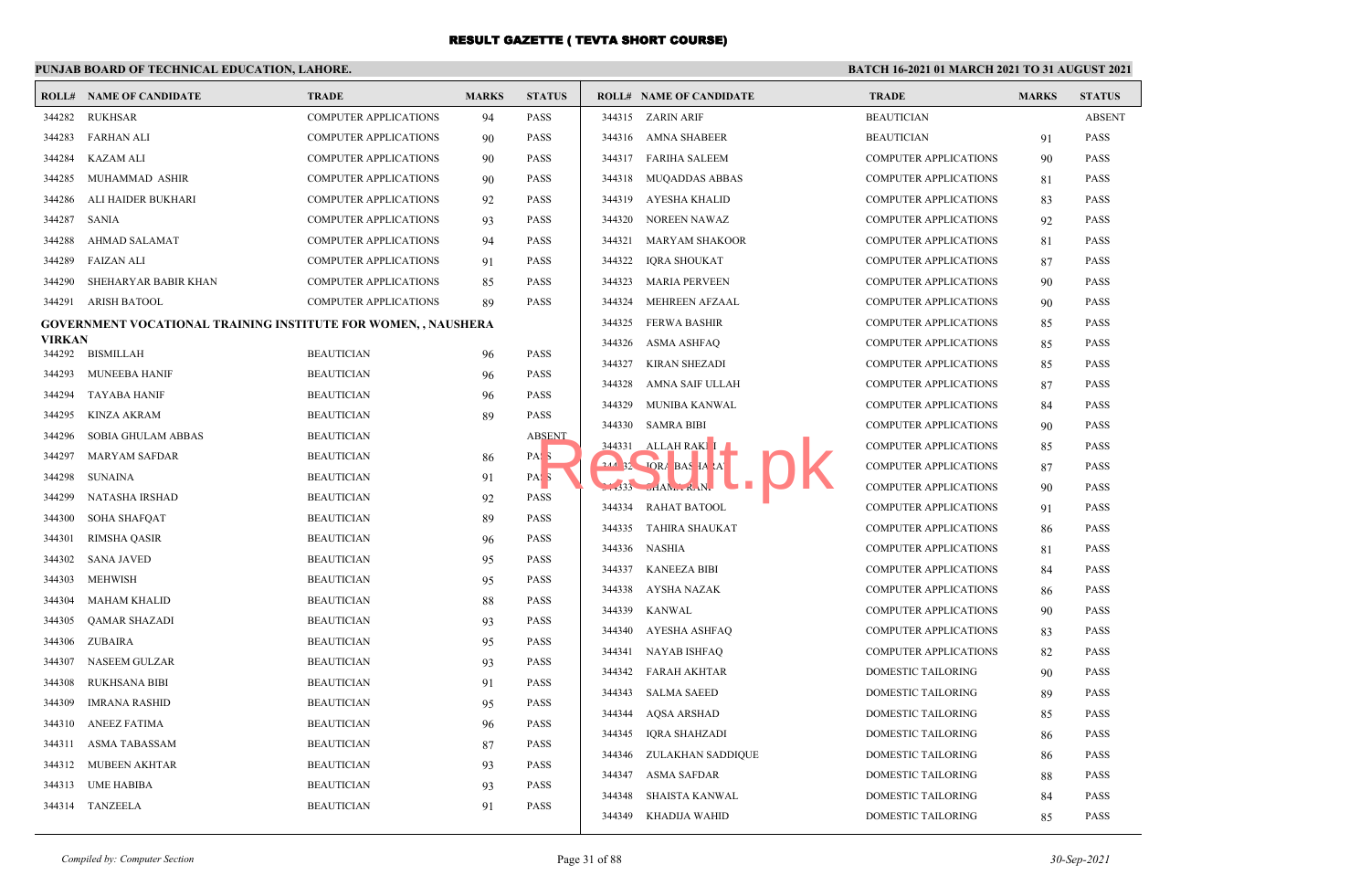## **PUNJAB BOARD OF TECHNICAL EDUCATION, LAHORE.**

|        | <b>ROLL# NAME OF CANDIDATE</b>                                                   | <b>TRADE</b>                 | <b>MARKS</b> | <b>STATUS</b> |        | <b>ROLL# NAME OF CANDIDATE</b>                                        | <b>TRADE</b>                 | <b>MARKS</b> | <b>STATUS</b> |
|--------|----------------------------------------------------------------------------------|------------------------------|--------------|---------------|--------|-----------------------------------------------------------------------|------------------------------|--------------|---------------|
| 344350 | <b>SONIA RIAZ</b>                                                                | DOMESTIC TAILORING           | 84           | PASS          | 344380 | <b>GHAZALA BIBI</b>                                                   | <b>COMPUTER APPLICATIONS</b> |              | <b>ABSENT</b> |
| 344351 | MAHJABEEN                                                                        | DOMESTIC TAILORING           | 85           | PASS          | 344381 | SYED RUQQIYA BATOOL                                                   | <b>COMPUTER APPLICATIONS</b> | 96           | PASS          |
| 344352 | FAKHRA KIRAN                                                                     | <b>DOMESTIC TAILORING</b>    | 90           | <b>PASS</b>   | 344382 | AYESHA SAFDAR                                                         | <b>COMPUTER APPLICATIONS</b> |              | <b>ABSENT</b> |
| 344353 | <b>RAZIA IDREES</b>                                                              | DOMESTIC TAILORING           | 90           | <b>PASS</b>   | 344383 | HAJRA AKBAR                                                           | <b>COMPUTER APPLICATIONS</b> | 97           | PASS          |
| 344354 | HABIBA ARSHAD                                                                    | DOMESTIC TAILORING           | 88           | <b>PASS</b>   | 344384 | <b>ITRAT FARYAD</b>                                                   | <b>COMPUTER APPLICATIONS</b> | 98           | PASS          |
| 344355 | KOMAL MEMOONA                                                                    | DOMESTIC TAILORING           | 96           | <b>PASS</b>   | 344385 | <b>SAMAN TARIO</b>                                                    | <b>COMPUTER APPLICATIONS</b> | 94           | PASS          |
| 344356 | UMIZA BASHIR                                                                     | DOMESTIC TAILORING           | 89           | <b>PASS</b>   | 344386 | <b>MARIA SABA</b>                                                     | <b>COMPUTER APPLICATIONS</b> | 96           | <b>PASS</b>   |
| 344357 | <b>RIMSHA</b>                                                                    | DOMESTIC TAILORING           | 86           | PASS          | 344387 | <b>ISWAT ANWAR</b>                                                    | <b>COMPUTER APPLICATIONS</b> | 95           | PASS          |
| 344358 | <b>SAIMA YOUNAS</b>                                                              | DOMESTIC TAILORING           | 88           | PASS          | 344388 | <b>MINAHAL KHALIQ</b>                                                 | <b>COMPUTER APPLICATIONS</b> | 98           | PASS          |
| 344359 | HUMA EJAZ                                                                        | <b>DOMESTIC TAILORING</b>    | 82           | <b>PASS</b>   | 344389 | ALEESHA AKRAM                                                         | <b>COMPUTER APPLICATIONS</b> |              | <b>ABSENT</b> |
| 344360 | ISHA ALI SHAMSHAD                                                                | DOMESTIC TAILORING           |              | <b>ABSENT</b> | 344390 | YUSRA SOHAIL                                                          | <b>COMPUTER APPLICATIONS</b> | 98           | PASS          |
| 344361 | <b>MISBAH RANI</b>                                                               | DOMESTIC TAILORING           | 81           | <b>PASS</b>   | 344391 | MUQADAS KHALIL                                                        | <b>COMPUTER APPLICATIONS</b> |              | <b>ABSENT</b> |
| 344362 | <b>AMINA BIBI</b>                                                                | DOMESTIC TAILORING           | 84           | <b>PASS</b>   | 344392 | KHADIJA AKHTAR                                                        | <b>COMPUTER APPLICATIONS</b> | 98           | PASS          |
| 344363 | RUKHSANA RAMZAN                                                                  | DOMESTIC TAILORING           | 86           | <b>PASS</b>   | 344393 | <b>SAMREEN RIAZ</b>                                                   | <b>COMPUTER APPLICATIONS</b> |              | <b>ABSENT</b> |
| 344364 | FARZANA                                                                          | DOMESTIC TAILORING           | 88           | PASS          | 344394 | <b>RIMSHA</b>                                                         | DOMESTIC TAILORING           | 99           | PASS          |
| 344365 | AMARA UMAR DARAZ                                                                 | <b>DOMESTIC TAILORING</b>    | 85           | <b>PASS</b>   | 344395 | <b>KHADIJA NAZ</b>                                                    | <b>DOMESTIC TAILORING</b>    | 100          | PASS          |
|        | 344366 ANAL MALAIKA                                                              | <b>DOMESTIC TAILORING</b>    | 88           | PAS I         | 344396 | AMINA RIZWAN                                                          | <b>DOMESTIC TAILORING</b>    |              | <b>ABSENT</b> |
|        | GOVERNMENT VOCATIONAL TRAINING INSTITUTE FOR WOMEN, CIRCULAR                     |                              |              |               |        | 244 97 PIMS HA FZ L                                                   | <b>DOMESTIC TAILORING</b>    |              | <b>ABSENT</b> |
| 344367 | <b>ROAD, WAZIRABAD</b><br>KEHKISHAN JAVEED                                       | <b>DOMESTIC TAILORING</b>    | 90           | <b>PASS</b>   |        |                                                                       | DOMESTIC TAILORING           | 100          | PASS          |
| 344368 | AROOJ BABAR                                                                      | <b>DOMESTIC TAILORING</b>    |              | <b>PASS</b>   | 344399 | ALEENA ZAINAB                                                         | <b>DOMESTIC TAILORING</b>    | 98           | PASS          |
| 344369 | ANAM SABIR                                                                       | DOMESTIC TAILORING           | 90           | PASS          | 344400 | ZAINAB JAFFRI                                                         | DOMESTIC TAILORING           | 99           | PASS          |
| 344370 | AMINA BIBI                                                                       | DOMESTIC TAILORING           | 90           | PASS          | 344401 | HADIQA NAEEM                                                          | DOMESTIC TAILORING           |              | <b>ABSENT</b> |
| 344371 | TAYYABA RIAZ                                                                     | <b>DOMESTIC TAILORING</b>    | 89<br>90     | <b>PASS</b>   | 344402 | <b>MARIA SHAFIQ</b>                                                   | DOMESTIC TAILORING           |              | <b>ABSENT</b> |
|        | 344372 MUSKAN AREEJ                                                              | DOMESTIC TAILORING           |              | <b>PASS</b>   | 344403 | TAYYBA SALEEM                                                         | DOMESTIC TAILORING           | 100          | PASS          |
|        | 344373 MARYAM RIAZ                                                               | DOMESTIC TAILORING           | 89<br>90     | <b>PASS</b>   | 344404 | SABAHAT IHSAN                                                         | DOMESTIC TAILORING           |              | <b>ABSENT</b> |
| 344374 | ZAINAB FATIMA                                                                    | DOMESTIC TAILORING           | 86           | PASS          | 344405 | AYESHA SAQIB                                                          | DOMESTIC TAILORING           |              | <b>ABSENT</b> |
| 344375 | MISBAH KANWAL                                                                    | <b>DOMESTIC TAILORING</b>    | 90           | PASS          | 344406 | <b>MEHWISH IOBAL</b>                                                  | <b>DOMESTIC TAILORING</b>    |              | <b>ABSENT</b> |
|        | 344376 HABIBA KHALID                                                             | DOMESTIC TAILORING           | 91           | PASS          | 344407 | AYESHA YOUNAS                                                         | DOMESTIC TAILORING           |              | <b>ABSENT</b> |
|        |                                                                                  |                              |              |               | 344408 | <b>RANAH GHAFOOR</b>                                                  | DOMESTIC TAILORING           | 100          | PASS          |
|        | ROYAL COLLEGE OF TECHNOLOGY, GENERAL BUS STAND, NEAR DOUBLE<br>PHATAK, WAZIRABAD |                              |              |               |        | <b>GOVERNMENT VOCATIONAL TRAINING INSTITUTE FOR WOMEN, NEAR RURAL</b> |                              |              |               |
|        | 344377 FARAZ AHMAD                                                               | <b>ELECTRICIAN</b>           | 90           | <b>PASS</b>   |        | HEALTH CENTRE MALKA, MANGLIA, GUJRAT<br>344409 ALEENA MUNIR           | <b>FABRIC PRINTING</b>       | 91           | PASS          |
|        | 344378 SIKANDAR AKHTAR                                                           | <b>ELECTRICIAN</b>           | 95           | <b>PASS</b>   |        | 344410 SARA BANO                                                      | <b>FABRIC PRINTING</b>       | 95           | PASS          |
|        | <b>GOVERNMENT VOCATIONAL TRAINING INSTITUTE FOR WOMEN, JALAL PUR</b>             |                              |              |               | 344411 | HALEEMA SADIA                                                         | <b>FABRIC PRINTING</b>       | 92           | PASS          |
|        | <b>JATTAN ROAD, GUJRAT</b><br>344379 SAWAIRA KOMAL AFZAL                         | <b>COMPUTER APPLICATIONS</b> |              | <b>ABSENT</b> |        | 344412 SAMRA NOSHEEN                                                  | <b>FABRIC PRINTING</b>       | 100          | PASS          |
|        |                                                                                  |                              |              |               |        |                                                                       |                              |              |               |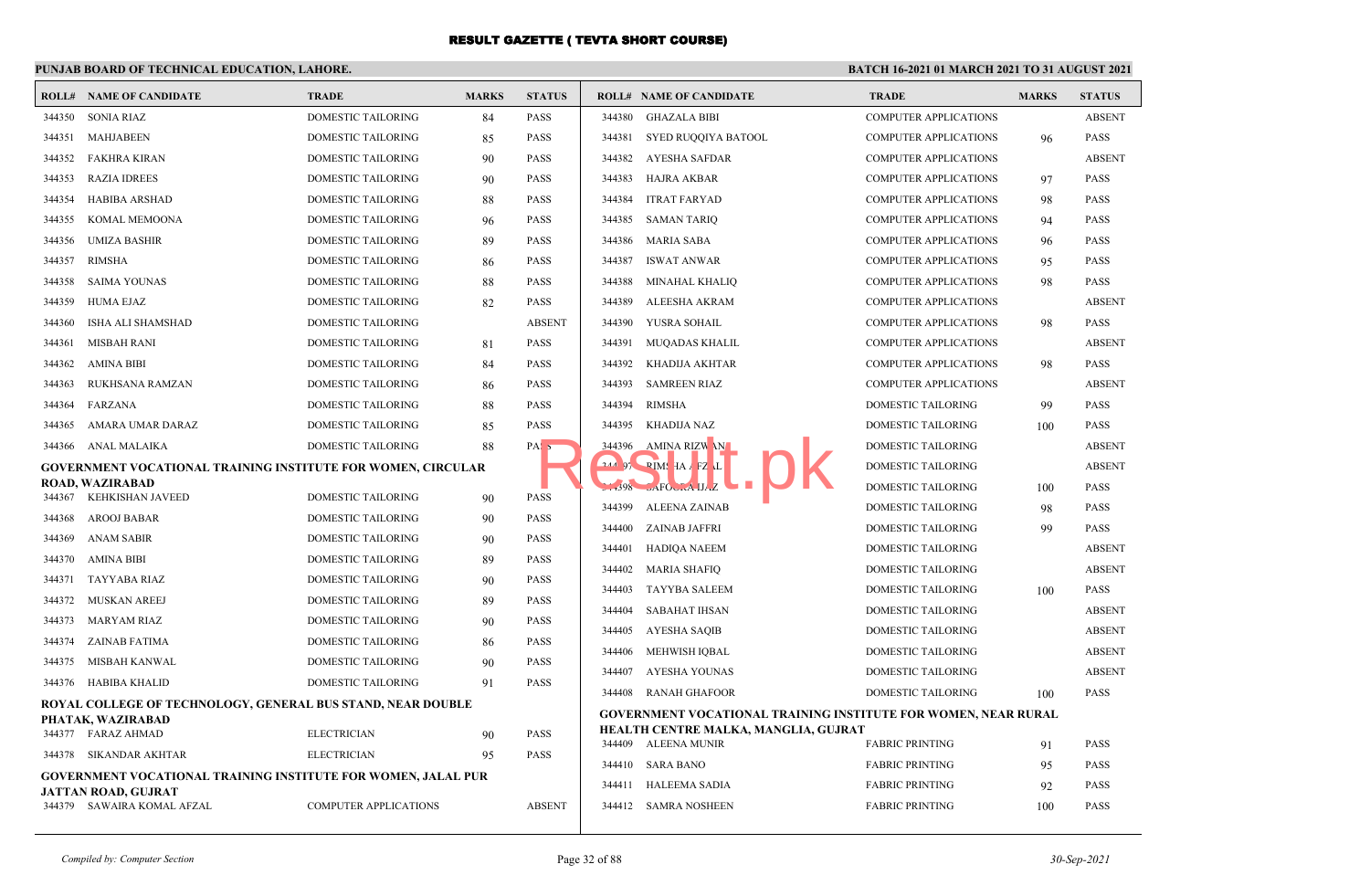#### **PUNJAB BOARD OF TECHNICAL EDUCATION, LAHORE. BATCH 16-2021 01 MARCH 2021 TO 31 AUGUST 2021 ROLL# NAME OF CANDIDATE TRADE MARKS STATUS ROLL# NAME OF CANDIDATE TRADE MARKS STATUS** 344413 NIMRA ABBAS FABRIC PRINTING 100 PASS 344414 SAWAIRA ARFAN FABRIC PRINTING 96 PASS 344415 SAMRA AFZAL FABRIC PRINTING 87 PASS 344416 LAIBA REHMAN FABRIC PRINTING 86 PASS 344417 SYEDA SABA JAFFRI FABRIC PRINTING 95 PASS 344418 MADIHA SHAMIM FABRIC PRINTING 91 PASS 344419 ABIDA KHANAM FABRIC PRINTING 86 PASS 344420 MARIYAM SHAHID FABRIC PRINTING 89 PASS 344421 RAQIA IRAM SHAHZADI FABRIC PRINTING 80 PASS 344422 ANEESA KIFAIT FABRIC PRINTING 89 PASS 344423 ALEEZA ASLAM FABRIC PRINTING 91 PASS **GOVERNMENT VOCATIONAL TRAINING INSTITUTE FOR WOMEN, MAIN BAZAR NEAR MASJID, KHARIAN** 344425 FAZEELA DOMESTIC TAILORING 99 PASS 344426 RABIA SAEED DOMESTIC TAILORING 97 PASS 344427 RABIA KAZMI DOMESTIC TAILORING 99 PASS 344428 AYESHA JABEEN DOMESTIC TAILORING 98 PASS 344429 KANWAL MUNAWAR DOMESTIC TAILORING 97 PASS 344430 ASIA BAGUM DOMESTIC TAILORING 98 PASS 344431 SHABANA KOUSAR DOMESTIC TAILORING 98 PASS 344432 RAISA TARIQ DOMESTIC TAILORING 97 PASS 344433 AFIA AZEEM DOMESTIC TAILORING 98 PASS 344434 EMAN TAHIR DOMESTIC TAILORING 96 PASS 344435 ASMA RANI DOMESTIC TAILORING 98 PASS 344436 HINA HUSSAIN DOMESTIC TAILORING 97 PASS 344437 HAMNA AMJAD DOMESTIC TAILORING 100 PASS 344438 SABA PARVEEN DOMESTIC TAILORING 99 PASS 344439 SHUMAILA KHALID DOMESTIC TAILORING 100 PASS 344440 SHAMSA KANWAL DOMESTIC TAILORING 100 PASS 344441 SUMRA TABASSUM DOMESTIC TAILORING 99 PASS 344442 MARYAM BIBI DOMESTIC TAILORING 99 PASS 344443 NATASHA DOMESTIC TAILORING 97 PASS 344444 MEHVISH NAZ DOMESTIC TAILORING 100 PASS 344445 ESHA AROOJ FABRIC PRINTING 100 PASS 344446 USHNA FATIMA **FABRIC PRINTING** 100 PASS 344447 SEHRISH AKHIAR FABRIC PRINTING 99 PASS 344448 KINZA JABID FABRIC PRINTING 98 PASS 344449 FAIZA AMJAD FABRIC PRINTING 99 PASS 344450 NIMRA YASIR FABRIC PRINTING 98 PASS 344451 KIRAN ASHFAQ FABRIC PRINTING 98 PASS 344452 AMBREEN RAFI FABRIC PRINTING 98 PASS 344453 SAIRA YOUSAF FABRIC PRINTING 97 PASS 344454 SIDRA FAROOQ FABRIC PRINTING 100 PASS 344455 ISHRAT FATIMA FABRIC PRINTING 94 PASS 344456 SHAZIA ADNAN FABRIC PRINTING 99 PASS 344457 ALEENA AJMAL FABRIC PRINTING 99 PASS 344458 MUNZA AKHTAR FABRIC PRINTING 96 PASS 344459 MARIA AHSAN FABRIC PRINTING 99 PASS 344460 MARYAM AHSAN FABRIC PRINTING 97 PASS 344461 ANUM RANI FABRIC PRINTING 95 PASS 344462 INSHA SHAHZADI FABRIC PRINTING 95 PASS 344463 RABIA NAZ FABRIC PRINTING 97 PASS **344 NAILA RAUF FABRIC PRINTING 99 PASS TROOPS FAMILY WELFARE CENTRE, HEAD QUATER 17 DIVISION ARTILLERY, KHARIAN** 344465 AESHA KHALIQ DOMESTIC TAILORING ABSENT 344466 SALMA HADI DOMESTIC TAILORING ABSENT 344467 ATIFA TUFAIL DOMESTIC TAILORING ABSENT 344468 HUMA KHALIQ DOMESTIC TAILORING ABSENT 344469 GHULAM BUSHRA DOMESTIC TAILORING ABSENT 344470 HINA DOMESTIC TAILORING ABSENT 344471 SABA GULL DOMESTIC TAILORING ABSENT 344472 NAUREEN AKHTAR DOMESTIC TAILORING ABSENT 344473 ZAINAB DOMESTIC TAILORING ABSENT **GOVT. VOCATIONAL TRAINING INSTITUTE FOR WOMEN, NEAR QABARASTAN SUHEKE CHOWKI, SUKHEKE, HAFIZABAD** 344474 KIRAN SABA BEAUTICIAN 96 PASS 344475 IRAM SHAHZADI BEAUTICIAN 97 PASS 344476 MUSHRAF KOUSAR BEAUTICIAN 92 PASS 344477 SHAHIDA BEAUTICIAN 89 PASS 344478 SAIQA BATOOL BEAUTICIAN 97 PASS 1988 344463 RABIA NAZ<br>1988 344463 RABIA NAZ<br>1988 358 ROOM - FAMILY WELLARE ENTRE, HE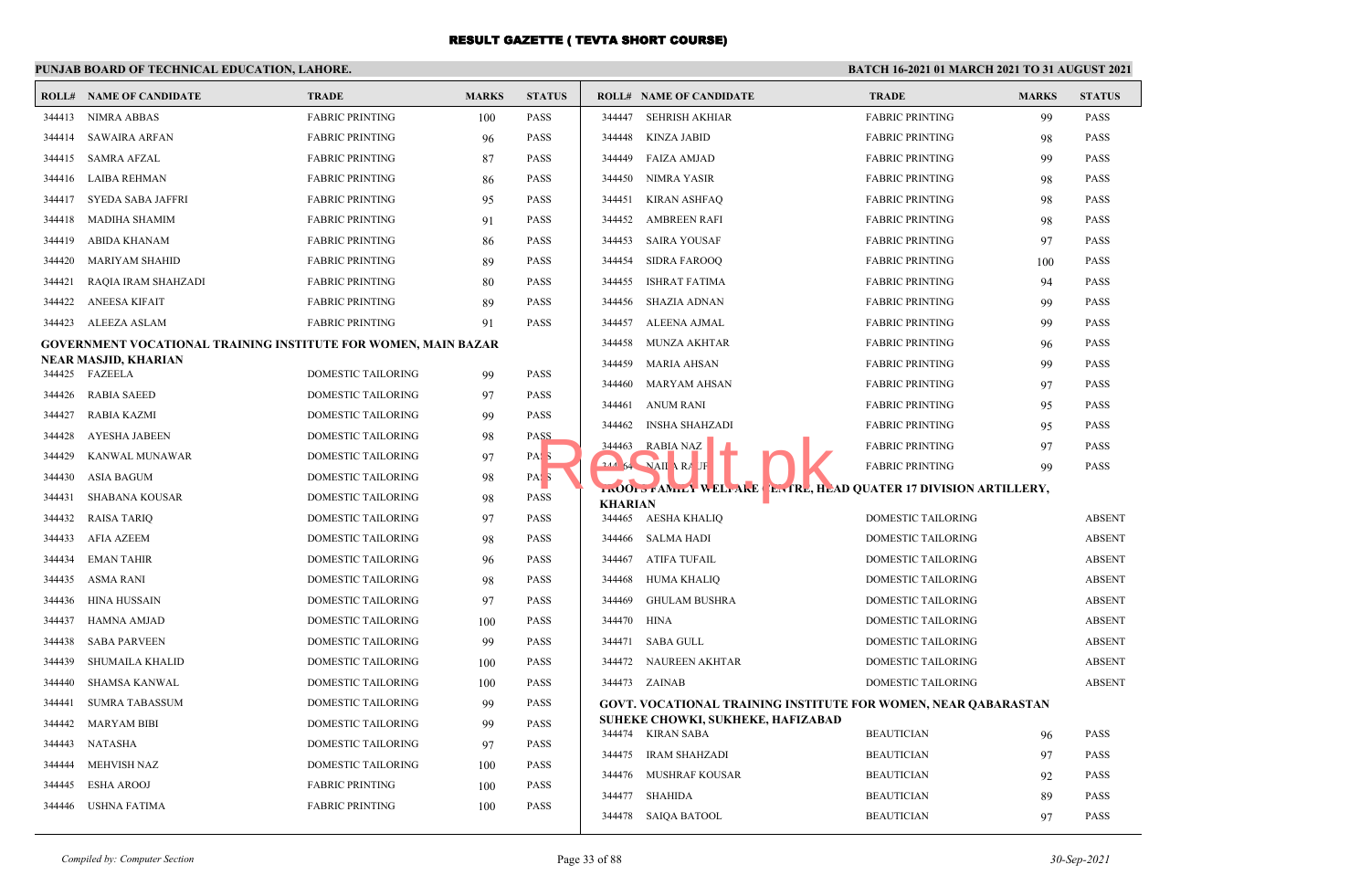# **PUNJAB BOARD OF TECHNICAL EDUCATION, LAHORE.**

| ROLL#  | <b>NAME OF CANDIDATE</b> | <b>TRADE</b>                 | <b>MARKS</b> | <b>STATUS</b>    |        | <b>ROLL# NAME OF CANDIDATE</b>           | <b>TRADE</b>                 | <b>MARKS</b> | <b>STATUS</b> |
|--------|--------------------------|------------------------------|--------------|------------------|--------|------------------------------------------|------------------------------|--------------|---------------|
| 344479 | SONINA SHAHZADI          | <b>BEAUTICIAN</b>            | 90           | PASS             |        | 344514 ANEEQA FATIMA                     | <b>COMPUTER APPLICATIONS</b> | 92           | <b>PASS</b>   |
| 344480 | NIMRA ABID               | <b>BEAUTICIAN</b>            | 96           | <b>PASS</b>      |        | 344515 ZOYA BASHIR                       | <b>COMPUTER APPLICATIONS</b> | 79           | <b>PASS</b>   |
| 344481 | <b>LARAB SADAF</b>       | <b>BEAUTICIAN</b>            | 92           | PASS             | 344516 | KIRAN ARIF                               | <b>COMPUTER APPLICATIONS</b> | 79           | <b>PASS</b>   |
| 344482 | SHEHZADI SALMA           | <b>BEAUTICIAN</b>            | 92           | <b>PASS</b>      |        | 344517 ZAHIDA FIRDOS                     | <b>COMPUTER APPLICATIONS</b> | 96           | <b>PASS</b>   |
| 344483 | <b>URWA HANIF</b>        | <b>BEAUTICIAN</b>            | 95           | PASS             | 344518 | RIDA IFTIKHAR                            | <b>COMPUTER APPLICATIONS</b> | 88           | <b>PASS</b>   |
| 344484 | <b>RABIA BASHIR</b>      | <b>BEAUTICIAN</b>            | 94           | <b>PASS</b>      | 344519 | <b>RAHAT HUSSAIN</b>                     | <b>COMPUTER APPLICATIONS</b> | 80           | <b>PASS</b>   |
| 344485 | SADIA                    | <b>BEAUTICIAN</b>            | 95           | <b>PASS</b>      | 344520 | <b>FARWA SAIF</b>                        | <b>COMPUTER APPLICATIONS</b> | 80           | <b>PASS</b>   |
| 344486 | <b>FARWA ZAFAR</b>       | <b>BEAUTICIAN</b>            | 95           | <b>PASS</b>      | 344521 | <b>KALSOOM SADIOUE</b>                   | <b>COMPUTER APPLICATIONS</b> | 89           | <b>PASS</b>   |
| 344487 | ZUNAIRA SHAHEEN          | <b>BEAUTICIAN</b>            | 97           | <b>PASS</b>      | 344522 | MEHWISH JABEEN                           | <b>COMPUTER APPLICATIONS</b> | 90           | <b>PASS</b>   |
| 344488 | <b>ANDLEEB RIAZ</b>      | <b>BEAUTICIAN</b>            | 94           | <b>PASS</b>      | 344523 | FIZA MAHMOOD                             | <b>COMPUTER APPLICATIONS</b> | 79           | <b>PASS</b>   |
| 344489 | <b>FOZIA KOUSAR</b>      | <b>BEAUTICIAN</b>            | 93           | <b>PASS</b>      | 344524 | TAHIRA RANI                              | DOMESTIC TAILORING           | 91           | <b>PASS</b>   |
| 344490 | MOAZAMA BATOOL           | <b>BEAUTICIAN</b>            | 90           | <b>PASS</b>      | 344525 | AYESHA ABID                              | DOMESTIC TAILORING           | 92           | <b>PASS</b>   |
| 344491 | <b>AQSA SHAKEEL</b>      | <b>BEAUTICIAN</b>            | 90           | <b>PASS</b>      | 344526 | <b>BISMA UMER</b>                        | <b>DOMESTIC TAILORING</b>    | 91           | <b>PASS</b>   |
| 344492 | KAINAT                   | <b>BEAUTICIAN</b>            | 92           | PASS             | 344527 | <b>RUKHSAR FATIMA</b>                    | DOMESTIC TAILORING           | 93           | <b>PASS</b>   |
| 344493 | NIDA ASHIQ               | <b>BEAUTICIAN</b>            | 92           | PASS             | 344528 | MISBAH IQBAL                             | DOMESTIC TAILORING           | 91           | <b>PASS</b>   |
| 344494 | IORA KAINAT              | <b>COMPUTER APPLICATIONS</b> | 92           | <b>PASS</b>      | 344529 | MALIHA                                   | <b>DOMESTIC TAILORING</b>    | 92           | <b>PASS</b>   |
| 344495 | AZKA NAAZ                | COMPUTER APPLICATIONS        | 92           | PAS <sub>5</sub> | 344530 | KHADIJA AS AM                            | <b>DOMESTIC TAILORING</b>    | 94           | <b>PASS</b>   |
| 344496 | <b>SANA SHOUKAT</b>      | <b>COMPUTER APPLICATIONS</b> | 96           | PA:              |        | $244$ 31 $TAY$ BA SI Q                   | <b>DOMESTIC TAILORING</b>    | 94           | <b>PASS</b>   |
| 344497 | <b>SAWAIRA RANI</b>      | COMPUTER APPLICATIONS        | 91           | PAS <sub>3</sub> |        | $\sim$ -332 $\sim$ ARH $\sim$ A B. TOUL  | DOMESTIC TAILORING           | 97           | <b>PASS</b>   |
| 344498 | <b>SANA ABID</b>         | <b>COMPUTER APPLICATIONS</b> | 90           | <b>PASS</b>      | 344533 | <b>KINZA YOUNAS</b>                      | <b>DOMESTIC TAILORING</b>    | 91           | <b>PASS</b>   |
| 344499 | <b>AINE FATIMA</b>       | <b>COMPUTER APPLICATIONS</b> | 91           | <b>PASS</b>      | 344534 | SUNDAS MUKHTAR                           | DOMESTIC TAILORING           | 92           | <b>PASS</b>   |
| 344500 | <b>RABIA NOREEN</b>      | <b>COMPUTER APPLICATIONS</b> | 90           | PASS             | 344535 | <b>RIMSHA MANZOOR</b>                    | <b>DOMESTIC TAILORING</b>    | 90           | <b>PASS</b>   |
| 344501 | <b>QURAT UL AIN</b>      | COMPUTER APPLICATIONS        | 93           | <b>PASS</b>      | 344536 | <b>SANA ABID</b>                         | DOMESTIC TAILORING           | 91           | <b>PASS</b>   |
| 344502 | NALAIN SHABBIR           | <b>COMPUTER APPLICATIONS</b> |              | <b>ABSENT</b>    | 344537 | <b>FATIMA ASHIO</b>                      | <b>DOMESTIC TAILORING</b>    | 94           | <b>PASS</b>   |
| 344503 | <b>FATIMA</b>            | <b>COMPUTER APPLICATIONS</b> | 90           | <b>PASS</b>      | 344538 | ZAHIRA BATOOL                            | DOMESTIC TAILORING           | 88           | <b>PASS</b>   |
| 344504 | KINAT ATTIO              | <b>COMPUTER APPLICATIONS</b> | 80           | <b>PASS</b>      | 344539 | SHAIZA RAZAO                             | <b>DOMESTIC TAILORING</b>    | 93           | <b>PASS</b>   |
| 344505 | <b>NAZIA UMAR</b>        | <b>COMPUTER APPLICATIONS</b> | 90           | <b>PASS</b>      | 344540 | <b>SANIA PARVEEN</b>                     | DOMESTIC TAILORING           | 91           | <b>PASS</b>   |
| 344506 | SADAF                    | <b>COMPUTER APPLICATIONS</b> | 90           | <b>PASS</b>      | 344541 | RUOIA BANO                               | <b>DOMESTIC TAILORING</b>    | 92           | <b>PASS</b>   |
| 344507 | <b>SADIA BIBI</b>        | <b>COMPUTER APPLICATIONS</b> | 90           | <b>PASS</b>      | 344542 | JAWARIA ZAMURD                           | <b>DOMESTIC TAILORING</b>    | 91           | <b>PASS</b>   |
| 344508 | MUNEEBA                  | <b>COMPUTER APPLICATIONS</b> | 90           | <b>PASS</b>      |        | 344543 MUNAZA NAYAZ                      | <b>DOMESTIC TAILORING</b>    | 89           | <b>PASS</b>   |
| 344509 | <b>SAMRA BATOOL</b>      | COMPUTER APPLICATIONS        |              | <b>ABSENT</b>    |        | DISTRICT INDUSTRIAL (SANAT ZAR), , JHANG |                              |              |               |
| 344510 | MAHAM PARVAIZ            | <b>COMPUTER APPLICATIONS</b> | 91           | <b>PASS</b>      |        | 344544 ANAM WAJID                        | <b>BEAUTICIAN</b>            | 89           | <b>PASS</b>   |
| 344511 | <b>AIMEN SARDAR</b>      | COMPUTER APPLICATIONS        | 79           | <b>PASS</b>      | 344545 | ADILA NOREEN                             | <b>BEAUTICIAN</b>            | 93           | <b>PASS</b>   |
| 344512 | SAWERA RANI              | <b>COMPUTER APPLICATIONS</b> |              | <b>ABSENT</b>    | 344546 | MARIA JAVAEED                            | <b>BEAUTICIAN</b>            |              | <b>ABSENT</b> |
| 344513 | RIMSHA MUSTANSAR         | <b>COMPUTER APPLICATIONS</b> | 92           | PASS             | 344547 | KOMAL SALEEM                             | <b>BEAUTICIAN</b>            | 96           | <b>PASS</b>   |
|        |                          |                              |              |                  |        |                                          |                              |              |               |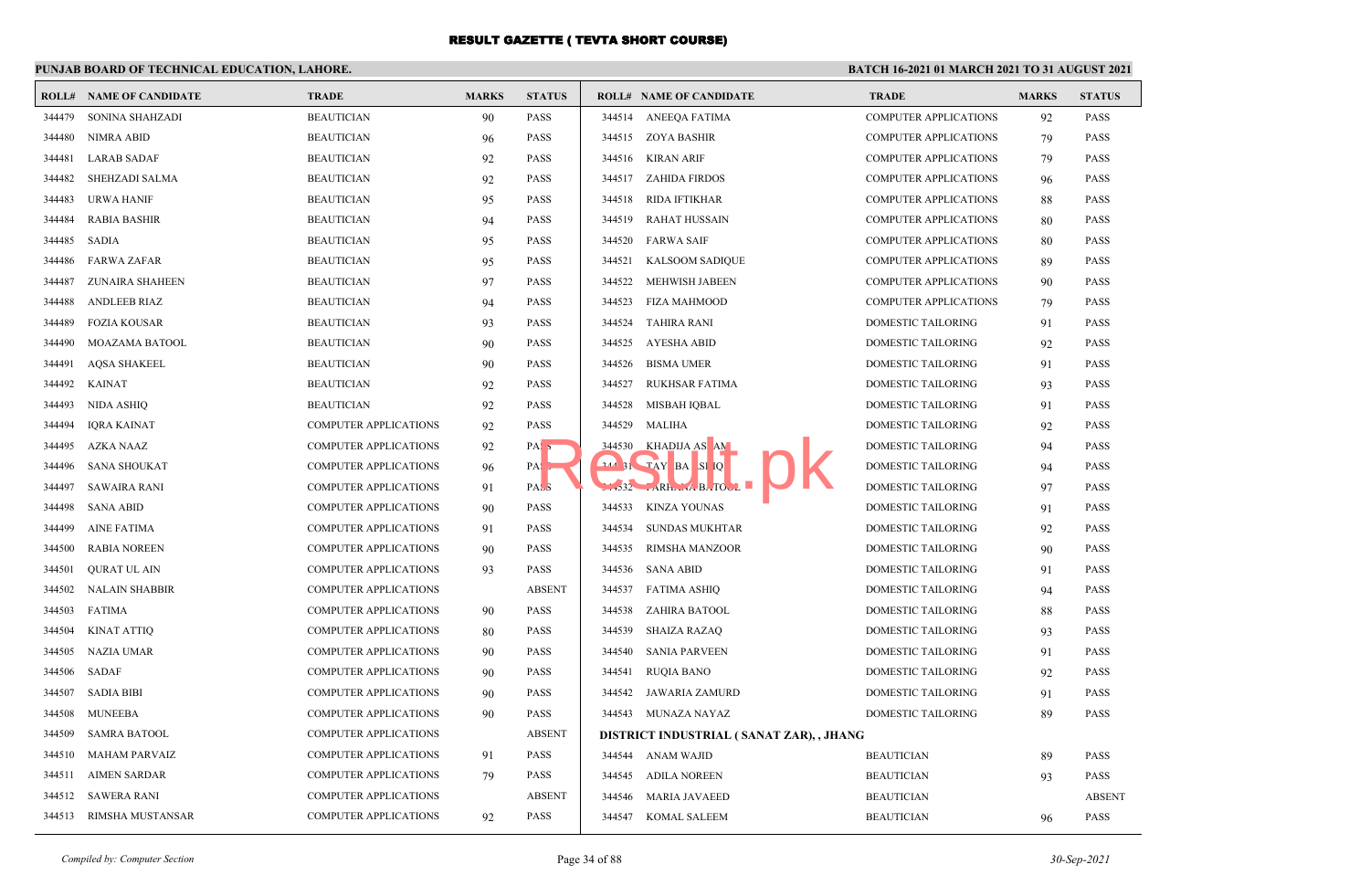## **PUNJAB BOARD OF TECHNICAL EDUCATION, LAHORE.**

|        | <b>ROLL# NAME OF CANDIDATE</b> | <b>TRADE</b>                 | <b>MARKS</b> | <b>STATUS</b>     |        | <b>ROLL# NAME OF CANDIDATE</b>                   | <b>TRADE</b>                 | <b>MARKS</b> | <b>STATUS</b> |
|--------|--------------------------------|------------------------------|--------------|-------------------|--------|--------------------------------------------------|------------------------------|--------------|---------------|
| 344548 | <b>AQSA KUSAR</b>              | <b>BEAUTICIAN</b>            | 94           | <b>PASS</b>       | 344583 | JAWERIA KHAN                                     | COMPUTER APPLICATIONS        |              | <b>ABSENT</b> |
| 344549 | <b>MAIRA MAJEED</b>            | <b>BEAUTICIAN</b>            | 92           | <b>PASS</b>       | 344584 | <b>MUQADDUS BIBI</b>                             | <b>COMPUTER APPLICATIONS</b> |              | <b>ABSENT</b> |
| 344550 | <b>ANAM ZAHID</b>              | <b>BEAUTICIAN</b>            |              | <b>ABSENT</b>     | 344585 | SAWERA HAJI                                      | <b>COMPUTER APPLICATIONS</b> | 90           | <b>PASS</b>   |
| 344551 | MUQADDAS ZIKRIA                | <b>BEAUTICIAN</b>            | 90           | <b>PASS</b>       | 344586 | <b>SDIRA SABIR</b>                               | <b>COMPUTER APPLICATIONS</b> | 89           | <b>PASS</b>   |
| 344552 | <b>ISHA NOOR</b>               | <b>BEAUTICIAN</b>            | 92           | PASS              | 344587 | <b>MUQADAS YOUNAS</b>                            | <b>COMPUTER APPLICATIONS</b> | 91           | PASS          |
| 344553 | <b>TAYYABA HAYAT</b>           | <b>BEAUTICIAN</b>            | 92           | <b>PASS</b>       | 344588 | <b>SHAN E ZAHRA</b>                              | <b>COMPUTER APPLICATIONS</b> | 90           | <b>PASS</b>   |
| 344554 | <b>SONIA RASHEED</b>           | <b>BEAUTICIAN</b>            | 90           | <b>PASS</b>       | 344589 | PARIHAN PAMLA AARIF                              | <b>COMPUTER APPLICATIONS</b> | 96           | <b>PASS</b>   |
| 344555 | <b>USWA SULTAN</b>             | <b>BEAUTICIAN</b>            |              | <b>ABSENT</b>     | 344590 | FAIZA                                            | <b>COMPUTER APPLICATIONS</b> | 93           | <b>PASS</b>   |
| 344556 | <b>SADIA QAMAR</b>             | <b>BEAUTICIAN</b>            | 92           | <b>PASS</b>       | 344591 | <b>IQRA PARVEEN</b>                              | <b>COMPUTER APPLICATIONS</b> | 90           | PASS          |
| 344557 | <b>GHULAM SAKINA</b>           | <b>BEAUTICIAN</b>            |              | <b>ABSENT</b>     | 344592 | <b>SHUMAILA AFTAB</b>                            | <b>COMPUTER APPLICATIONS</b> | 96           | <b>PASS</b>   |
| 344558 | <b>SANA BATOOL</b>             | <b>BEAUTICIAN</b>            | 91           | <b>PASS</b>       | 344593 | <b>EMAN ELAHI</b>                                | <b>COMPUTER APPLICATIONS</b> | 98           | <b>PASS</b>   |
| 344559 | <b>ATIYA YOUNAS</b>            | <b>BEAUTICIAN</b>            | 91           | <b>PASS</b>       | 344594 | AMINA SIKANDAR                                   | <b>COMPUTER APPLICATIONS</b> | 99           | <b>PASS</b>   |
| 344560 | <b>UM-E-HABIBA</b>             | <b>BEAUTICIAN</b>            | 89           | <b>PASS</b>       | 344595 | <b>SIDRA ASGHAR</b>                              | <b>COMPUTER APPLICATIONS</b> | 96           | <b>PASS</b>   |
| 344561 | <b>SAFIA YOUSAF</b>            | <b>BEAUTICIAN</b>            | 94           | <b>PASS</b>       | 344596 | ANAM JAVID                                       | <b>COMPUTER APPLICATIONS</b> |              | <b>ABSENT</b> |
| 344562 | <b>MANAHIL PARVEEN</b>         | <b>BEAUTICIAN</b>            | 91           | <b>PASS</b>       | 344597 | <b>SANA AKHTAR</b>                               | <b>COMPUTER APPLICATIONS</b> |              | <b>ABSENT</b> |
| 344563 | <b>SAFINA GOHAR</b>            | <b>BEAUTICIAN</b>            | 92           | <b>PASS</b>       | 344598 | ANAM SHAHZADI                                    | <b>COMPUTER APPLICATIONS</b> |              | <b>ABSENT</b> |
| 344564 | <b>QANTEES BIBI</b>            | <b>BEAUTICIAN</b>            | 91           | PAS <sub>5</sub>  | 344599 | HUMA SIAL                                        | <b>COMPUTER APPLICATIONS</b> | 90           | PASS          |
| 344565 | <b>MARIA BATOOL</b>            | <b>BEAUTICIAN</b>            | 87           | $PA: \rightarrow$ |        | $244$ 00 $\times$ HA IJA FU                      | <b>COMPUTER APPLICATIONS</b> | 99           | PASS          |
| 344566 | <b>ZAINAB CHUGHTAI</b>         | <b>BEAUTICIAN</b>            | 91           | PAS <sub>3</sub>  |        | $\frac{1}{1001}$ $\frac{1}{102}$ $\frac{1}{201}$ | <b>COMPUTER APPLICATIONS</b> |              | <b>ABSENT</b> |
| 344567 | NIGHAT PARVEEN                 | <b>BEAUTICIAN</b>            |              | <b>ABSENT</b>     | 344602 | AMNA KHALID                                      | <b>COMPUTER APPLICATIONS</b> | 90           | <b>PASS</b>   |
| 344568 | MUQADDAS ASLAM                 | <b>BEAUTICIAN</b>            | 92           | PASS              | 344603 | <b>MEHNAZ</b>                                    | <b>COMPUTER APPLICATIONS</b> | 92           | PASS          |
| 344569 | <b>SADIA WARIS</b>             | <b>BEAUTICIAN</b>            | 88           | PASS              | 344604 | <b>HUMAIRA BIBI</b>                              | <b>COMPUTER APPLICATIONS</b> | 93           | PASS          |
| 344570 | REHANA YASMIN                  | <b>BEAUTICIAN</b>            | 92           | <b>PASS</b>       | 344605 | <b>MARYAM BUKHARI</b>                            | <b>COMPUTER APPLICATIONS</b> |              | <b>ABSENT</b> |
| 344571 | ANAM FIAZ                      | <b>BEAUTICIAN</b>            |              | <b>ABSENT</b>     | 344606 | <b>AROOJ FATIMA</b>                              | <b>COMPUTER APPLICATIONS</b> | 97           | <b>PASS</b>   |
| 344572 | <b>SADIA HUMIRA</b>            | <b>BEAUTICIAN</b>            | 89           | <b>PASS</b>       | 344607 | <b>REENA</b>                                     | <b>COMPUTER APPLICATIONS</b> | 90           | PASS          |
| 344573 | KOMAL SHEHZADI                 | <b>BEAUTICIAN</b>            |              | <b>ABSENT</b>     | 344608 | AOSA NAZ                                         | <b>COMPUTER APPLICATIONS</b> | 97           | <b>PASS</b>   |
| 344574 | <b>IORA ANISH</b>              | <b>COMPUTER APPLICATIONS</b> | 97           | <b>PASS</b>       | 344609 | <b>MISBAH HAYAT</b>                              | <b>COMPUTER APPLICATIONS</b> | 90           | <b>PASS</b>   |
| 344575 | SANIA ZILFIQAR                 | <b>COMPUTER APPLICATIONS</b> | 91           | <b>PASS</b>       | 344610 | MARYAM SHAFIQUE                                  | COMPUTER APPLICATIONS        | 97           | <b>PASS</b>   |
| 344576 | ZUMAR KHUBAIB                  | COMPUTER APPLICATIONS        | 97           | PASS              | 344611 | NOREEN BANO                                      | COMPUTER APPLICATIONS        | 99           | PASS          |
| 344577 | IQRA AZEEM                     | <b>COMPUTER APPLICATIONS</b> | 90           | <b>PASS</b>       |        | 344612 KOMAL RANI                                | <b>DOMESTIC TAILORING</b>    | 89           | <b>PASS</b>   |
| 344578 | LAIBA ARSHAD                   | <b>COMPUTER APPLICATIONS</b> | 95           | <b>PASS</b>       |        | 344613 MAZAHIRA BIBI                             | <b>DOMESTIC TAILORING</b>    | 89           | <b>PASS</b>   |
| 344579 | <b>SARA SHAHBAZ</b>            | COMPUTER APPLICATIONS        | 90           | <b>PASS</b>       | 344614 | ZEBUNISA                                         | DOMESTIC TAILORING           | 85           | PASS          |
| 344580 | <b>SADAF IQBAL</b>             | COMPUTER APPLICATIONS        |              | <b>ABSENT</b>     | 344615 | AYESHA KANWAL                                    | DOMESTIC TAILORING           | 84           | PASS          |
| 344581 | <b>ALEENA WAJID</b>            | COMPUTER APPLICATIONS        | 90           | <b>PASS</b>       | 344616 | HUMAIRA SHAHEEN                                  | DOMESTIC TAILORING           | 81           | PASS          |
|        | 344582 AQSA ANMOL              | <b>COMPUTER APPLICATIONS</b> | 90           | <b>PASS</b>       |        | 344617 MARIUM NOREEN NASIR                       | <b>DOMESTIC TAILORING</b>    | 82           | <b>PASS</b>   |
|        |                                |                              |              |                   |        |                                                  |                              |              |               |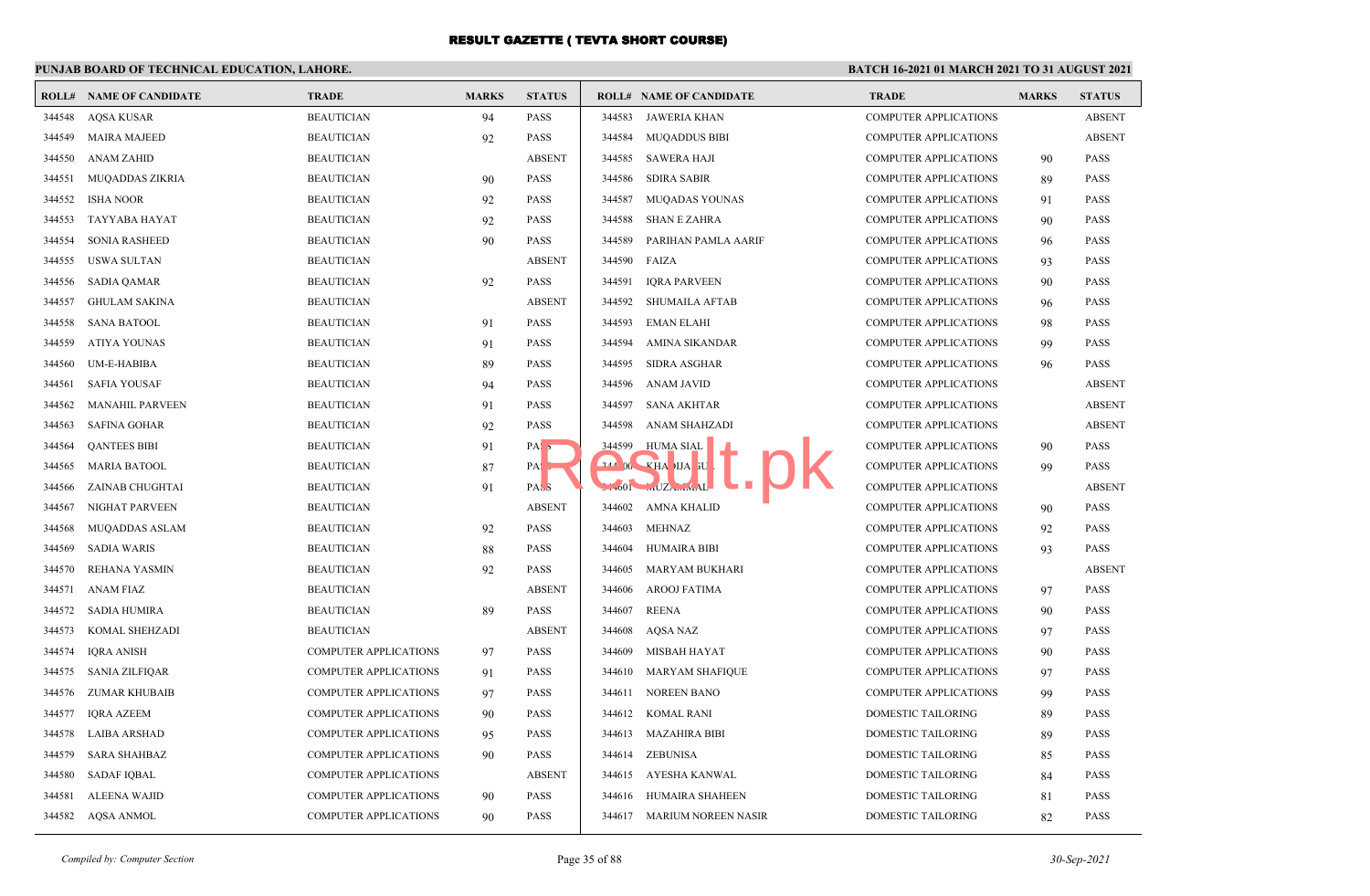## **PUNJAB BOARD OF TECHNICAL EDUCATION, LAHORE.**

| ROLL#  | <b>NAME OF CANDIDATE</b>                                       | <b>TRADE</b>                 | <b>MARKS</b> | <b>STATUS</b>    |          | <b>ROLL# NAME OF CANDIDATE</b>                                    | <b>TRADE</b>                 | <b>MARKS</b> | <b>STATUS</b> |
|--------|----------------------------------------------------------------|------------------------------|--------------|------------------|----------|-------------------------------------------------------------------|------------------------------|--------------|---------------|
| 344618 | MISBAH NOREEN NASIR                                            | <b>DOMESTIC TAILORING</b>    | 85           | <b>PASS</b>      | 344652   | MUHAMMAD SHOAIB AKHTER                                            | <b>COMPUTER APPLICATIONS</b> | 85           | <b>PASS</b>   |
| 344619 | <b>NOREEN YAQOOB</b>                                           | DOMESTIC TAILORING           |              | <b>ABSENT</b>    | 344653   | HUZAIFA NASIR                                                     | <b>COMPUTER APPLICATIONS</b> | 90           | <b>PASS</b>   |
| 344620 | <b>MAIMONA SADIQ</b>                                           | DOMESTIC TAILORING           | 93           | <b>PASS</b>      | 344654   | SYED MUHAMMAD ABUZAR GILLANI                                      | <b>COMPUTER APPLICATIONS</b> | 87           | <b>PASS</b>   |
| 344621 | <b>SAMINA SADIQ</b>                                            | DOMESTIC TAILORING           | 91           | <b>PASS</b>      | 344655   | HAFIZ MUHAMMAD MAROOF                                             | <b>COMPUTER APPLICATIONS</b> | 89           | <b>PASS</b>   |
| 344622 | <b>MUQADAS NOOR</b>                                            | DOMESTIC TAILORING           | 86           | <b>PASS</b>      |          | <b>GOVERNMENT VOCATIONAL TRAINING INSTITUTE FOR WOMEN,, JHANG</b> |                              |              |               |
| 344623 | ZAHA KANWAL                                                    | DOMESTIC TAILORING           | 85           | PASS             | 344656   | NABEELA NAZEER                                                    | <b>BEAUTICIAN</b>            | 96           | <b>PASS</b>   |
| 344624 | <b>SONIA SIDDIQUE</b>                                          | DOMESTIC TAILORING           |              | <b>ABSENT</b>    | 344657   | YASMEEN YUNAS                                                     | <b>BEAUTICIAN</b>            | 99           | <b>PASS</b>   |
| 344625 | <b>TAIBA ZULFIQAR</b>                                          | <b>DOMESTIC TAILORING</b>    | 88           | <b>PASS</b>      | 344658   | UMM E KHADIJA                                                     | <b>BEAUTICIAN</b>            | 93           | <b>PASS</b>   |
| 344626 | SEHAR AZIZ                                                     | DOMESTIC TAILORING           | 87           | <b>PASS</b>      | 344659   | <b>KHALIDA PARVEEN</b>                                            | <b>BEAUTICIAN</b>            | 97           | <b>PASS</b>   |
| 344627 | SAFINA FAQEER HUSSAIN                                          | DOMESTIC TAILORING           | 93           | <b>PASS</b>      | 344660   | KIRAN MANZOOR                                                     | <b>BEAUTICIAN</b>            |              | <b>ABSENT</b> |
| 344628 | <b>NAHEED AFZAL</b>                                            | DOMESTIC TAILORING           | 97           | <b>PASS</b>      | 344661   | IORA ASMAT                                                        | <b>BEAUTICIAN</b>            |              | <b>ABSENT</b> |
| 344629 | URWA NARMEEN                                                   | DOMESTIC TAILORING           | 87           | <b>PASS</b>      | 344662   | KAINAT AHMAD                                                      | <b>BEAUTICIAN</b>            |              | <b>ABSENT</b> |
| 344630 | <b>IQRA SOOBA</b>                                              | DOMESTIC TAILORING           | 87           | PASS             | 344663   | ALIA KHADIM                                                       | <b>BEAUTICIAN</b>            |              | <b>ABSENT</b> |
| 344631 | <b>ASMA BIBI</b>                                               | <b>DOMESTIC TAILORING</b>    |              | <b>ABSENT</b>    | 344664   | LAIBA                                                             | <b>BEAUTICIAN</b>            |              | <b>ABSENT</b> |
| 344632 | <b>HUMAIRA PERVEEN</b>                                         | <b>DOMESTIC TAILORING</b>    | 95           | <b>PASS</b>      | 344665   | MADIHA AHSAN                                                      | <b>BEAUTICIAN</b>            | 97           | <b>PASS</b>   |
| 344633 | <b>ZOBIA SHABBIR</b>                                           | DOMESTIC TAILORING           | 87           | <b>PASS</b>      | 344666   | <b>SUMEERA PERVEEN</b>                                            | <b>BEAUTICIAN</b>            | 92           | <b>PASS</b>   |
|        | GOVERNMENT TECHNICAL TRAINING INSTITUTE, SATELLITE TOWN, JHANG |                              |              |                  | 344667   | MUNAZZA A M D                                                     | <b>BEAUTICIAN</b>            | 97           | <b>PASS</b>   |
| 344634 | MUHAMMAD ABBAS HAIDER                                          | COMPUTER APPLICATIONS        | 88           | PA: 5            |          | 58 GUL AZ AT M.                                                   | <b>BEAUTICIAN</b>            | 92           | <b>PASS</b>   |
| 344635 | KHAWAR KHAN                                                    | <b>COMPUTER APPLICATIONS</b> | 90           | PAS <sub>3</sub> | $27+669$ | wIUQALAD JAVEL                                                    | <b>BEAUTICIAN</b>            | 97           | <b>PASS</b>   |
| 344636 | <b>IFTIKHAR</b>                                                | <b>COMPUTER APPLICATIONS</b> | 81           | PASS             | 344670   | JAVERIA JAVEED                                                    | <b>BEAUTICIAN</b>            | 99           | <b>PASS</b>   |
| 344637 | MUHAMMAD SHOAIB                                                | <b>COMPUTER APPLICATIONS</b> | 81           | <b>PASS</b>      | 344671   | <b>IRAM SHAHZADI</b>                                              | <b>BEAUTICIAN</b>            | 99           | <b>PASS</b>   |
| 344638 | MUHAMMAD FIAZ                                                  | <b>COMPUTER APPLICATIONS</b> | 93           | <b>PASS</b>      | 344672   | AFZA MAZHAR                                                       | <b>BEAUTICIAN</b>            | 95           | <b>PASS</b>   |
| 344639 | LIAQAT NAWAZ                                                   | <b>COMPUTER APPLICATIONS</b> | 90           | <b>PASS</b>      | 344673   | HUMAIRA AFTAB                                                     | <b>BEAUTICIAN</b>            | 97           | <b>PASS</b>   |
| 344640 | ZULQARNAIN RAZZAQ                                              | <b>COMPUTER APPLICATIONS</b> |              | <b>ABSENT</b>    | 344674   | <b>SAFIA NAZ</b>                                                  | <b>BEAUTICIAN</b>            |              | <b>ABSENT</b> |
| 344641 | <b>MUHAMMAD ATIF</b>                                           | COMPUTER APPLICATIONS        | 89           | <b>PASS</b>      | 344675   | ABIDA BIBI                                                        | <b>BEAUTICIAN</b>            | 95           | <b>PASS</b>   |
| 344642 | MUHAMMAD AWAIS                                                 | COMPUTER APPLICATIONS        | 90           | PASS             | 344676   | MUQADAS NAWAZ                                                     | <b>BEAUTICIAN</b>            | 97           | <b>PASS</b>   |
| 344643 | <b>IMRAN HAIDER</b>                                            | <b>COMPUTER APPLICATIONS</b> | 88           | <b>PASS</b>      | 344677   | <b>SUMAIRA BIBI</b>                                               | <b>BEAUTICIAN</b>            | 95           | <b>PASS</b>   |
| 344644 | MUHAMMAD USMAN AKHTAR                                          | <b>COMPUTER APPLICATIONS</b> | 89           | <b>PASS</b>      | 344678   | <b>BANO MAAI</b>                                                  | <b>BEAUTICIAN</b>            | 94           | <b>PASS</b>   |
| 344645 | MUHAMMAD HASNAIN                                               | <b>COMPUTER APPLICATIONS</b> | 87           | <b>PASS</b>      | 344679   | ALISHA FAIZ                                                       | <b>BEAUTICIAN</b>            | 93           | <b>PASS</b>   |
| 344646 | ALI RAZA                                                       | COMPUTER APPLICATIONS        | 91           | <b>PASS</b>      | 344680   | <b>RIDA QAYYUM</b>                                                | <b>BEAUTICIAN</b>            | 97           | <b>PASS</b>   |
| 344647 | <b>HASSAN RAZA</b>                                             | <b>COMPUTER APPLICATIONS</b> |              | <b>ABSENT</b>    | 344681   | HUMERA BASHIR                                                     | <b>COMPUTER APPLICATIONS</b> | 89           | <b>PASS</b>   |
| 344648 | HAMAD HASSAN                                                   | <b>COMPUTER APPLICATIONS</b> | 87           | <b>PASS</b>      | 344682   | SANA FATIMA                                                       | <b>COMPUTER APPLICATIONS</b> | 89           | <b>PASS</b>   |
| 344649 | <b>AMIR SOHAIL</b>                                             | <b>COMPUTER APPLICATIONS</b> | 88           | <b>PASS</b>      | 344683   | KHADIJA ASLAM                                                     | <b>COMPUTER APPLICATIONS</b> | 89           | <b>PASS</b>   |
| 344650 | MUHAMMAD SAQLAIN HAIDER                                        | <b>COMPUTER APPLICATIONS</b> | 85           | <b>PASS</b>      | 344684   | <b>BALQIS AKHTAR</b>                                              | <b>COMPUTER APPLICATIONS</b> | 92           | <b>PASS</b>   |
| 344651 | TABISH NAWAZ                                                   | <b>COMPUTER APPLICATIONS</b> | 86           | <b>PASS</b>      |          | 344685 SHAKILA NOREEN                                             | <b>COMPUTER APPLICATIONS</b> | 94           | <b>PASS</b>   |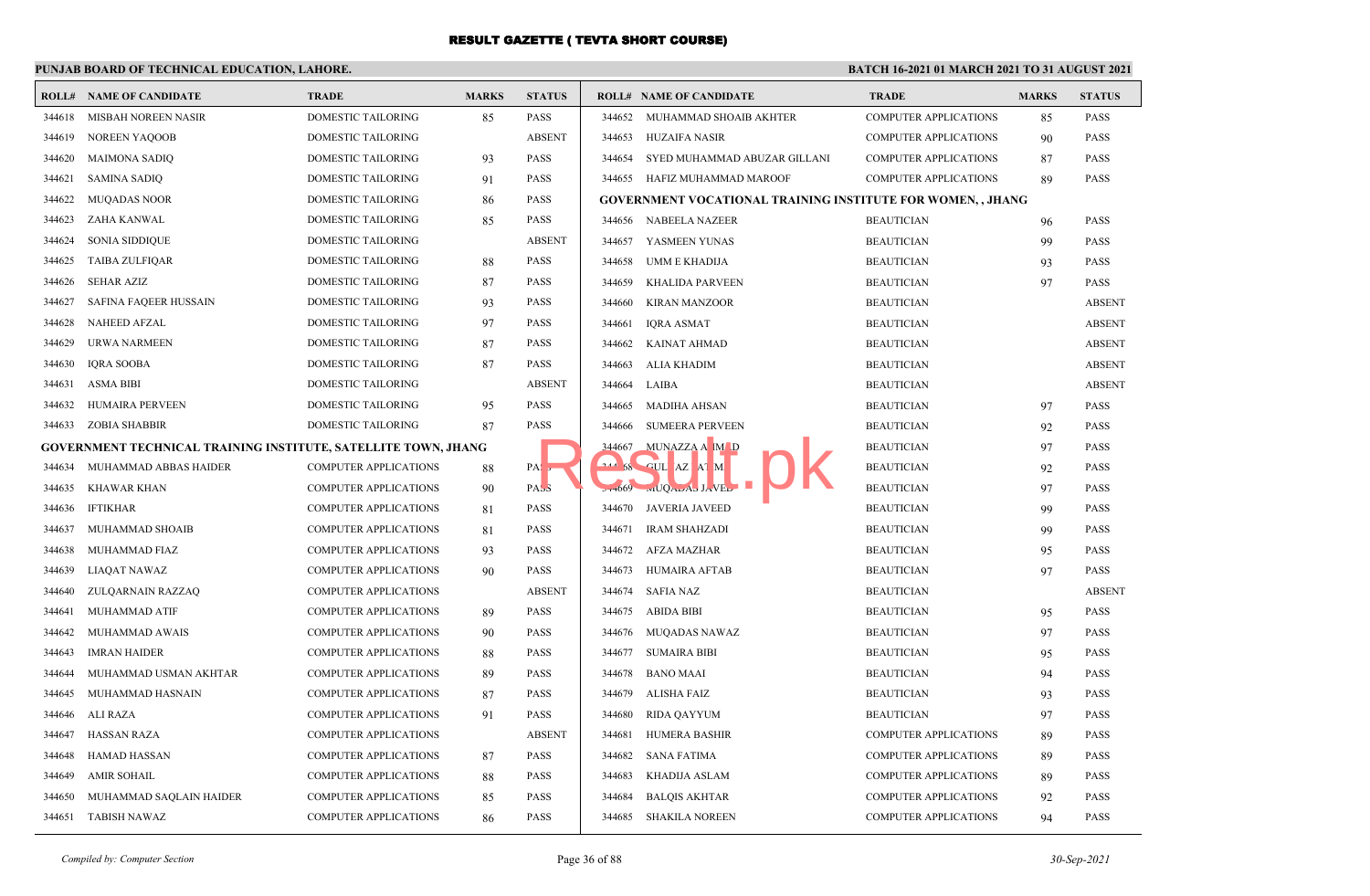## **PUNJAB BOARD OF TECHNICAL EDUCATION, LAHORE.**

|        | <b>ROLL# NAME OF CANDIDATE</b> | <b>TRADE</b>                 | <b>MARKS</b> | <b>STATUS</b>    |        | <b>ROLL# NAME OF CANDIDATE</b>                                     | <b>TRADE</b>                 | <b>MARKS</b> | <b>STATUS</b> |
|--------|--------------------------------|------------------------------|--------------|------------------|--------|--------------------------------------------------------------------|------------------------------|--------------|---------------|
| 344686 | <b>AYESHA ANWAR</b>            | <b>COMPUTER APPLICATIONS</b> |              | <b>ABSENT</b>    | 344721 | ANAM BIBI                                                          | <b>COMPUTER APPLICATIONS</b> | 85           | <b>PASS</b>   |
| 344687 | NADIA RIAZ                     | <b>COMPUTER APPLICATIONS</b> | 89           | <b>PASS</b>      | 344722 | SIBGHA TASKEEN                                                     | <b>COMPUTER APPLICATIONS</b> | 91           | <b>PASS</b>   |
| 344688 | <b>NAZIA PARVEEN</b>           | <b>COMPUTER APPLICATIONS</b> | 89           | <b>PASS</b>      | 344723 | <b>MAHAM FAROOQ</b>                                                | <b>COMPUTER APPLICATIONS</b> | 85           | <b>PASS</b>   |
| 344689 | <b>SAWERA BASHIR</b>           | <b>COMPUTER APPLICATIONS</b> | 91           | <b>PASS</b>      | 344724 | <b>SIDRA HASNAIN</b>                                               | <b>COMPUTER APPLICATIONS</b> | 85           | <b>PASS</b>   |
| 344690 | <b>AMNA BIBI</b>               | <b>COMPUTER APPLICATIONS</b> | 90           | <b>PASS</b>      | 344725 | <b>SONIA SAEED</b>                                                 | <b>DOMESTIC TAILORING</b>    | 95           | <b>PASS</b>   |
| 344691 | <b>AYESHA BIBI</b>             | <b>COMPUTER APPLICATIONS</b> | 93           | PASS             | 344726 | <b>SHABANA BIBI</b>                                                | DOMESTIC TAILORING           | 95           | <b>PASS</b>   |
| 344692 | <b>TANZEELA RAMZAN</b>         | <b>COMPUTER APPLICATIONS</b> | 92           | <b>PASS</b>      | 344727 | <b>REHANA LATEEF</b>                                               | DOMESTIC TAILORING           | 88           | <b>PASS</b>   |
| 344693 | <b>FATIMA AZIZ</b>             | <b>COMPUTER APPLICATIONS</b> | 94           | <b>PASS</b>      | 344728 | <b>AMNA FRAZ</b>                                                   | DOMESTIC TAILORING           | 95           | <b>PASS</b>   |
| 344694 | <b>ASMA BAHADUR</b>            | <b>COMPUTER APPLICATIONS</b> | 93           | <b>PASS</b>      | 344729 | ZAHRA MAZHAR                                                       | DOMESTIC TAILORING           | 88           | <b>PASS</b>   |
| 344695 | <b>KAINAT HASSAN</b>           | <b>COMPUTER APPLICATIONS</b> | 94           | <b>PASS</b>      | 344730 | <b>TAHIRA BATOOL</b>                                               | <b>DOMESTIC TAILORING</b>    | 95           | <b>PASS</b>   |
| 344696 | AMINA BINT E HUDA              | <b>COMPUTER APPLICATIONS</b> | 94           | <b>PASS</b>      | 344731 | <b>REHANA BIBI</b>                                                 | DOMESTIC TAILORING           | 95           | <b>PASS</b>   |
| 344697 | <b>IRAM SHAHZADI</b>           | <b>COMPUTER APPLICATIONS</b> | 86           | <b>PASS</b>      | 344732 | AZKA ARIF                                                          | DOMESTIC TAILORING           | 95           | <b>PASS</b>   |
| 344698 | <b>FATIMA ZAHRA</b>            | <b>COMPUTER APPLICATIONS</b> | 86           | <b>PASS</b>      | 344733 | JAVARIA BIBI                                                       | DOMESTIC TAILORING           | 87           | <b>PASS</b>   |
| 344699 | MASOOMA HAYAT                  | <b>COMPUTER APPLICATIONS</b> |              | <b>ABSENT</b>    | 344734 | ASMA UMAR                                                          | DOMESTIC TAILORING           | 95           | <b>PASS</b>   |
| 344700 | <b>AYESHA JABBAR</b>           | <b>COMPUTER APPLICATIONS</b> | 93           | <b>PASS</b>      | 344735 | NAYAB ZAHRA                                                        | <b>DOMESTIC TAILORING</b>    | 87           | <b>PASS</b>   |
| 344701 | <b>IQRA JABBAR</b>             | <b>COMPUTER APPLICATIONS</b> | 93           | <b>PASS</b>      | 344736 | PONIM AHMED                                                        | DOMESTIC TAILORING           | 95           | <b>PASS</b>   |
| 344702 | <b>SHAMIM AKHTAR</b>           | <b>COMPUTER APPLICATIONS</b> | 78           | PAS <sub>5</sub> | 344737 | SANA FAKH <sub>A</sub> R                                           | <b>DOMESTIC TAILORING</b>    | 97           | <b>PASS</b>   |
| 344703 | <b>RUBAIN ILYAS</b>            | <b>COMPUTER APPLICATIONS</b> |              | AB EIV.          |        | $244$ 38 SUM A BI I                                                | <b>DOMESTIC TAILORING</b>    | 95           | PASS          |
| 344704 | <b>AMNA ILYAS</b>              | <b>COMPUTER APPLICATIONS</b> |              | <b>ABLENT</b>    |        | $L1/39$ $nLN_{L+1}LRV$ EEN                                         | DOMESTIC TAILORING           | 95           | <b>PASS</b>   |
| 344705 | <b>ATIQA IBRAHIM</b>           | <b>COMPUTER APPLICATIONS</b> | 86           | <b>PASS</b>      | 344740 | <b>KIRAN DRAZ</b>                                                  | <b>DOMESTIC TAILORING</b>    | 95           | <b>PASS</b>   |
| 344706 | <b>FAREENA BATOOL</b>          | <b>COMPUTER APPLICATIONS</b> | 96           | <b>PASS</b>      | 344741 | AYESHA ARSHAD JAVED                                                | <b>DOMESTIC TAILORING</b>    | 95           | <b>PASS</b>   |
| 344707 | <b>TAYYABA SALEEM</b>          | <b>COMPUTER APPLICATIONS</b> | 76           | <b>PASS</b>      | 344742 | <b>RIDA FATIMA</b>                                                 | DOMESTIC TAILORING           | 88           | <b>PASS</b>   |
| 344708 | SHANZA GHAZAL                  | <b>COMPUTER APPLICATIONS</b> | 74           | <b>PASS</b>      | 344743 | <b>ALISHA ARSHAD</b>                                               | DOMESTIC TAILORING           | 87           | <b>PASS</b>   |
| 344709 | <b>SIDRA BATOOL</b>            | <b>COMPUTER APPLICATIONS</b> | 84           | <b>PASS</b>      | 344744 | NADIA ASLAM                                                        | DOMESTIC TAILORING           | 87           | <b>PASS</b>   |
| 344710 | <b>TAYBA HAYAT</b>             | COMPUTER APPLICATIONS        | 83           | PASS             |        | <b>GOVERNMENT VOCATIONAL TRAINING INSTITUTE FOR WOMEN,, JHELUM</b> |                              |              |               |
| 344711 | <b>SAMINA YOUSUF</b>           | <b>COMPUTER APPLICATIONS</b> | 89           | <b>PASS</b>      | 344745 | ALI MURTAZA                                                        | <b>COMPUTER APPLICATIONS</b> | 84           | <b>PASS</b>   |
| 344712 | AZQA ZAFAR                     | <b>COMPUTER APPLICATIONS</b> | 98           | <b>PASS</b>      | 344746 | MUHAMMAD ABDULLAH UMAR                                             | <b>COMPUTER APPLICATIONS</b> | 83           | <b>PASS</b>   |
| 344713 | SAWARA ZAFAR IQBAL             | <b>COMPUTER APPLICATIONS</b> | 95           | PASS             | 344747 | MUHAMMAD USMAN DAR                                                 | <b>COMPUTER APPLICATIONS</b> | 76           | <b>PASS</b>   |
| 344714 | <b>AMNA REHMAN</b>             | <b>COMPUTER APPLICATIONS</b> | 94           | <b>PASS</b>      | 344748 | MUHAMMAD AWAIS MADNI                                               | COMPUTER APPLICATIONS        | 74           | <b>PASS</b>   |
| 344715 | <b>DURYAB AZHAR</b>            | <b>COMPUTER APPLICATIONS</b> | 96           | <b>PASS</b>      | 344749 | <b>ABDULLAH TARIQ</b>                                              | COMPUTER APPLICATIONS        |              | <b>ABSENT</b> |
| 344716 | <b>HASNA YOUNAS</b>            | <b>COMPUTER APPLICATIONS</b> | 81           | <b>PASS</b>      | 344750 | MUHAMMAD ASIM BUTT                                                 | <b>COMPUTER APPLICATIONS</b> | 74           | <b>PASS</b>   |
| 344717 | <b>RIMSHA FAYAZ</b>            | <b>COMPUTER APPLICATIONS</b> | 81           | <b>PASS</b>      | 344751 | <b>HASSAN IJAZ</b>                                                 | <b>COMPUTER APPLICATIONS</b> |              | <b>ABSENT</b> |
| 344718 | YASMEEN AKHTAR                 | <b>COMPUTER APPLICATIONS</b> | 76           | <b>PASS</b>      | 344752 | ASHFAQ AHMED                                                       | <b>COMPUTER APPLICATIONS</b> | 71           | <b>PASS</b>   |
| 344719 | <b>SHUMAILA BIBI</b>           | <b>COMPUTER APPLICATIONS</b> | 87           | <b>PASS</b>      | 344753 | <b>SHAHMEER IMTIAZ</b>                                             | <b>COMPUTER APPLICATIONS</b> | 72           | <b>PASS</b>   |
| 344720 | <b>RABIA ZAHOOR</b>            | <b>COMPUTER APPLICATIONS</b> | 79           | <b>PASS</b>      | 344754 | MUHAMMAD ABDULLAH                                                  | <b>COMPUTER APPLICATIONS</b> | 74           | <b>PASS</b>   |
|        |                                |                              |              |                  |        |                                                                    |                              |              |               |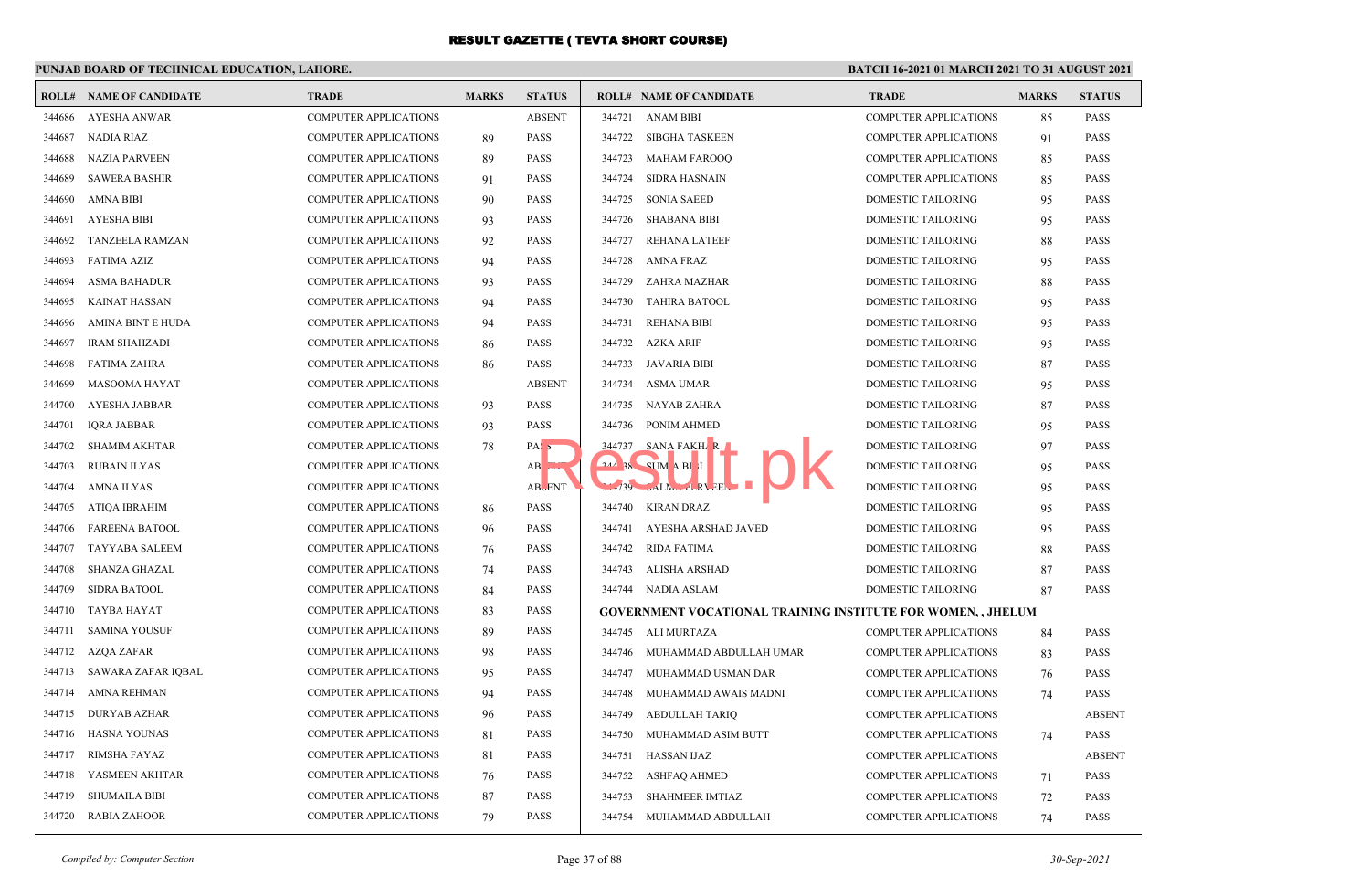|        | <b>ROLL# NAME OF CANDIDATE</b>                                       | <b>TRADE</b>                 | <b>MARKS</b> | <b>STATUS</b>    |        | <b>ROLL# NAME OF CANDIDATE</b>                                              | <b>TRADE</b>       | <b>MARKS</b> | <b>STATUS</b> |
|--------|----------------------------------------------------------------------|------------------------------|--------------|------------------|--------|-----------------------------------------------------------------------------|--------------------|--------------|---------------|
| 344755 | DANIYAL SARWAR                                                       | <b>COMPUTER APPLICATIONS</b> |              | <b>ABSENT</b>    | 344787 | <b>GHOUSIA ZUBAIR</b>                                                       | <b>BEAUTICIAN</b>  | 96           | <b>PASS</b>   |
| 344756 | HAROON RABBANI                                                       | <b>COMPUTER APPLICATIONS</b> | 82           | <b>PASS</b>      | 344788 | <b>FAIZA QAMAR</b>                                                          | <b>BEAUTICIAN</b>  | 91           | <b>PASS</b>   |
| 344757 | <b>HAQ NAWAZ</b>                                                     | <b>COMPUTER APPLICATIONS</b> | 85           | <b>PASS</b>      | 344789 | ALINA TAHIR                                                                 | <b>BEAUTICIAN</b>  | 90           | <b>PASS</b>   |
| 344758 | AHTSHAM ZAHEER                                                       | <b>COMPUTER APPLICATIONS</b> | 74           | <b>PASS</b>      | 344790 | SANA ISHTIAQ                                                                | <b>BEAUTICIAN</b>  | 90           | <b>PASS</b>   |
| 344759 | MUHAMMAD NAWAZ                                                       | <b>COMPUTER APPLICATIONS</b> | 72           | <b>PASS</b>      | 344791 | <b>SHEHLA BANO</b>                                                          | <b>BEAUTICIAN</b>  | 89           | <b>PASS</b>   |
| 344760 | <b>ARSLAN ANEES</b>                                                  | <b>COMPUTER APPLICATIONS</b> | 83           | <b>PASS</b>      | 344792 | SAWAIRA ADALAT                                                              | <b>BEAUTICIAN</b>  |              | <b>ABSEN</b>  |
|        | <b>GOVERNMENT VOCATIONAL TRAINING INSTITUTE FOR WOMEN, NEAR POST</b> |                              |              |                  | 344793 | ALEENA SHABBIR                                                              | <b>BEAUTICIAN</b>  | 90           | <b>PASS</b>   |
| 344761 | OFFICE, PIND DADAN KHAN<br>MUQADAS YASMEEN                           | <b>BEAUTICIAN</b>            |              | <b>PASS</b>      |        | <b>GOVERNMENT VOCATIONAL TRAINING INSTITUTE FOR WOMEN, , DINA</b>           |                    |              |               |
| 344762 | <b>MALAIKA KIRAN</b>                                                 | <b>BEAUTICIAN</b>            | 92           | <b>PASS</b>      |        | 344794 ALISHBA ASGHAR                                                       | <b>BEAUTICIAN</b>  | 89           | <b>PASS</b>   |
| 344763 |                                                                      | <b>BEAUTICIAN</b>            | 88<br>92     | <b>PASS</b>      | 344795 | HUMA PERVEZ                                                                 | <b>BEAUTICIAN</b>  | 89           | <b>PASS</b>   |
| 344764 | KHADIJA SABIR<br>IQRA BAKHTAWAR                                      | <b>BEAUTICIAN</b>            |              | <b>PASS</b>      | 344796 | MARIA BIBI                                                                  | <b>BEAUTICIAN</b>  | 96           | <b>PASS</b>   |
| 344765 | NAZIA IRAM                                                           | <b>BEAUTICIAN</b>            | 92<br>89     | <b>PASS</b>      | 344797 | <b>BUSHRA MURTAZA</b>                                                       | <b>BEAUTICIAN</b>  |              | <b>ABSEN</b>  |
| 344766 | KIRAN SABA                                                           | <b>BEAUTICIAN</b>            | 90           | <b>PASS</b>      | 344798 | MARYAM MINHAS                                                               | <b>BEAUTICIAN</b>  |              | <b>ABSEN</b>  |
| 344767 | <b>MARIAM MAHA</b>                                                   | <b>BEAUTICIAN</b>            | 88           | <b>PASS</b>      | 344799 | HUMAIRA HUMHEED                                                             | <b>BEAUTICIAN</b>  | 96           | <b>PASS</b>   |
| 344768 | <b>ARSHEEN ASLAM</b>                                                 | <b>BEAUTICIAN</b>            | 92           | <b>PASS</b>      | 344800 | <b>SANA NISAR</b>                                                           | <b>BEAUTICIAN</b>  |              | <b>ABSEN</b>  |
| 344769 | ASMA FAZAL                                                           | <b>BEAUTICIAN</b>            | 89           | PASS             | 344801 | QAMAR UN NISA                                                               | <b>BEAUTICIAN</b>  | 97           | <b>PASS</b>   |
| 344770 | ADAN                                                                 | <b>BEAUTICIAN</b>            | 89           | PAS <sub>3</sub> | 344802 | FATIMA SHE ZA DI                                                            | <b>BEAUTICIAN</b>  | 96           | <b>PASS</b>   |
| 344771 | <b>SYEDA DUR E SAMEEN</b>                                            | <b>BEAUTICIAN</b>            | 90           | PAS <sub>3</sub> |        | 244 03 NE LA H 3B R                                                         | <b>BEAUTICIAN</b>  | 97           | <b>PASS</b>   |
| 344772 | <b>FOZIA GULZAR</b>                                                  | <b>BEAUTICIAN</b>            | 91           | <b>PASS</b>      |        | $27+804$ $\ldots$ NEE <sub>L <math>\ldots</math></sub> $\ldots$ NA $\ldots$ | <b>BEAUTICIAN</b>  | 97           | <b>PASS</b>   |
| 344773 | UM E KALSOOM                                                         | <b>BEAUTICIAN</b>            | 92           | <b>PASS</b>      | 344805 | SAWERA                                                                      | <b>BEAUTICIAN</b>  | 96           | <b>PASS</b>   |
| 344774 | <b>FAIZA SHABBIR</b>                                                 | <b>BEAUTICIAN</b>            | 89           | <b>PASS</b>      | 344806 | AZRA AQEEL                                                                  | <b>BEAUTICIAN</b>  | 96           | <b>PASS</b>   |
| 344775 | SHAMSHA NAHEED                                                       | <b>BEAUTICIAN</b>            | 89           | <b>PASS</b>      | 344807 | <b>KIRAN AKRAM</b>                                                          | <b>BEAUTICIAN</b>  | 91           | <b>PASS</b>   |
| 344776 | <b>ITRAT BATOOL</b>                                                  | DOMESTIC TAILORING           | 77           | <b>PASS</b>      | 344808 | <b>JABEEN KOUSAR</b>                                                        | <b>BEAUTICIAN</b>  | 93           | <b>PASS</b>   |
| 344777 | TAYYABA YASMEEN                                                      | DOMESTIC TAILORING           | 75           | <b>PASS</b>      |        |                                                                             |                    |              |               |
| 344778 | <b>HINA NOUREEN</b>                                                  | DOMESTIC TAILORING           | 74           | <b>PASS</b>      | 344809 | MUHAMMAD SHOAIB                                                             | <b>ELECTRICIAN</b> | 79           | <b>PASS</b>   |
| 344779 | UME HABIBA                                                           | DOMESTIC TAILORING           |              | <b>ABSENT</b>    | 344810 | SYED ATTA UR REHMAN HAMDANI                                                 | <b>ELECTRICIAN</b> | 98           | <b>PASS</b>   |
| 344780 | FIZA SAJID                                                           | DOMESTIC TAILORING           |              | <b>ABSENT</b>    | 344811 | ASIF ALI                                                                    | <b>ELECTRICIAN</b> | 98           | <b>PASS</b>   |
| 344781 | SYEDA DILNASHEEN BIBI                                                | DOMESTIC TAILORING           |              | <b>ABSENT</b>    | 344812 | MUHAMMAD ZAHID                                                              | <b>ELECTRICIAN</b> | 94           | <b>PASS</b>   |
| 344782 | HAJARA GULL                                                          | DOMESTIC TAILORING           |              | <b>ABSENT</b>    |        | 344813 SHAH ZAIB                                                            | <b>ELECTRICIAN</b> | 67           | <b>PASS</b>   |
|        | 344783 RAHAT BIBI                                                    | DOMESTIC TAILORING           | 77           | <b>PASS</b>      | 344814 | <b>BARI HUSAN</b>                                                           | <b>ELECTRICIAN</b> | 98           | <b>PASS</b>   |
|        | <b>GOVERNMENT VOCATIONAL TRAINING INSTITUTE FOR WOMEN, NEAR POST</b> |                              |              |                  |        | 344815 NAQEEB ALI                                                           | <b>ELECTRICIAN</b> | 81           | <b>PASS</b>   |
|        | <b>OFFICE SOHAWA, SOHAWA</b>                                         |                              |              |                  | 344816 | ALI HAMZA                                                                   | <b>ELECTRICIAN</b> | 71           | <b>PASS</b>   |
|        | 344784 ISHRAT BIBI                                                   | <b>BEAUTICIAN</b>            | 91           | <b>PASS</b>      | 344817 | MUHAMMAD SALEEM                                                             | <b>ELECTRICIAN</b> | 98           | <b>PASS</b>   |
| 344785 | <b>SAMAN WAJID</b>                                                   | <b>BEAUTICIAN</b>            | 90           | <b>PASS</b>      | 344818 | <b>MUZAFFAR ALI</b>                                                         | <b>ELECTRICIAN</b> | 69           | <b>PASS</b>   |
|        | 344786 RIMSHA SAJJAD                                                 | <b>BEAUTICIAN</b>            | 96           | <b>PASS</b>      |        | 344819 MUHAMMAD BILAL                                                       | <b>ELECTRICIAN</b> | 69           | <b>PASS</b>   |

| BSENT      | 344787   | <b>GHOUSIA ZUBAIR</b>                                             | <b>BEAUTICIAN</b>  | 96 | <b>PASS</b>   |
|------------|----------|-------------------------------------------------------------------|--------------------|----|---------------|
| <b>ASS</b> | 344788   | <b>FAIZA OAMAR</b>                                                | <b>BEAUTICIAN</b>  | 91 | <b>PASS</b>   |
| <b>ASS</b> | 344789   | <b>ALINA TAHIR</b>                                                | <b>BEAUTICIAN</b>  | 90 | PASS          |
| ASS.       | 344790   | <b>SANA ISHTIAO</b>                                               | <b>BEAUTICIAN</b>  | 90 | PASS          |
| <b>ASS</b> | 344791   | <b>SHEHLA BANO</b>                                                | <b>BEAUTICIAN</b>  | 89 | PASS          |
| ١SS        | 344792   | <b>SAWAIRA ADALAT</b>                                             | <b>BEAUTICIAN</b>  |    | <b>ABSENT</b> |
|            | 344793   | <b>ALEENA SHABBIR</b>                                             | <b>BEAUTICIAN</b>  | 90 | <b>PASS</b>   |
| <b>ASS</b> |          | <b>GOVERNMENT VOCATIONAL TRAINING INSTITUTE FOR WOMEN, , DINA</b> |                    |    |               |
| <b>ASS</b> | 344794   | <b>ALISHBA ASGHAR</b>                                             | <b>BEAUTICIAN</b>  | 89 | <b>PASS</b>   |
| <b>ASS</b> | 344795   | <b>HUMA PERVEZ</b>                                                | <b>BEAUTICIAN</b>  | 89 | PASS          |
| ASS.       | 344796   | <b>MARIA BIBI</b>                                                 | <b>BEAUTICIAN</b>  | 96 | PASS          |
| <b>ASS</b> | 344797   | <b>BUSHRA MURTAZA</b>                                             | <b>BEAUTICIAN</b>  |    | ABSENT        |
| <b>ASS</b> | 344798   | <b>MARYAM MINHAS</b>                                              | <b>BEAUTICIAN</b>  |    | <b>ABSENT</b> |
| <b>ASS</b> | 344799   | HUMAIRA HUMHEED                                                   | <b>BEAUTICIAN</b>  | 96 | <b>PASS</b>   |
| <b>ASS</b> | 344800   | <b>SANA NISAR</b>                                                 | <b>BEAUTICIAN</b>  |    | <b>ABSENT</b> |
| 221        | 344801   | QAMAR UN NISA                                                     | <b>BEAUTICIAN</b>  | 97 | <b>PASS</b>   |
| <b>AS</b>  | 344802   | FATIMA SHE ZA DI                                                  | <b>BEAUTICIAN</b>  | 96 | <b>PASS</b>   |
| V,         | $-44.03$ | $\sqrt{NE}$ LA $\sqrt{H}$ 3B $\sqrt{2}$                           | <b>BEAUTICIAN</b>  | 97 | PASS          |
| <b>ASS</b> | $27+804$ | <b>NBEL LAM</b>                                                   | <b>BEAUTICIAN</b>  | 97 | PASS          |
| <b>ASS</b> | 344805   | <b>SAWERA</b>                                                     | <b>BEAUTICIAN</b>  | 96 | <b>PASS</b>   |
| <b>ASS</b> | 344806   | <b>AZRA AQEEL</b>                                                 | <b>BEAUTICIAN</b>  | 96 | <b>PASS</b>   |
| <b>ASS</b> | 344807   | <b>KIRAN AKRAM</b>                                                | <b>BEAUTICIAN</b>  | 91 | <b>PASS</b>   |
| <b>ASS</b> | 344808   | <b>JABEEN KOUSAR</b>                                              | <b>BEAUTICIAN</b>  | 93 | <b>PASS</b>   |
| <b>ASS</b> |          |                                                                   |                    |    |               |
| ASS.       | 344809   | MUHAMMAD SHOAIB                                                   | <b>ELECTRICIAN</b> | 79 | PASS          |
| BSENT      | 344810   | SYED ATTA UR REHMAN HAMDANI                                       | <b>ELECTRICIAN</b> | 98 | <b>PASS</b>   |
| BSENT      | 344811   | <b>ASIF ALI</b>                                                   | <b>ELECTRICIAN</b> | 98 | <b>PASS</b>   |
| BSENT      | 344812   | MUHAMMAD ZAHID                                                    | <b>ELECTRICIAN</b> | 94 | <b>PASS</b>   |
| BSENT      | 344813   | <b>SHAH ZAIB</b>                                                  | <b>ELECTRICIAN</b> | 67 | <b>PASS</b>   |
| <b>ASS</b> | 344814   | <b>BARI HUSAN</b>                                                 | <b>ELECTRICIAN</b> | 98 | <b>PASS</b>   |
|            | 344815   | <b>NAQEEB ALI</b>                                                 | <b>ELECTRICIAN</b> | 81 | PASS          |
|            | 344816   | ALI HAMZA                                                         | <b>ELECTRICIAN</b> | 71 | PASS          |
| <b>ASS</b> | 344817   | <b>MUHAMMAD SALEEM</b>                                            | <b>ELECTRICIAN</b> | 98 | <b>PASS</b>   |
| ١SS        | 344818   | <b>MUZAFFAR ALI</b>                                               | <b>ELECTRICIAN</b> | 69 | <b>PASS</b>   |
| <b>ASS</b> | 344819   | <b>MUHAMMAD BILAL</b>                                             | <b>ELECTRICIAN</b> | 69 | <b>PASS</b>   |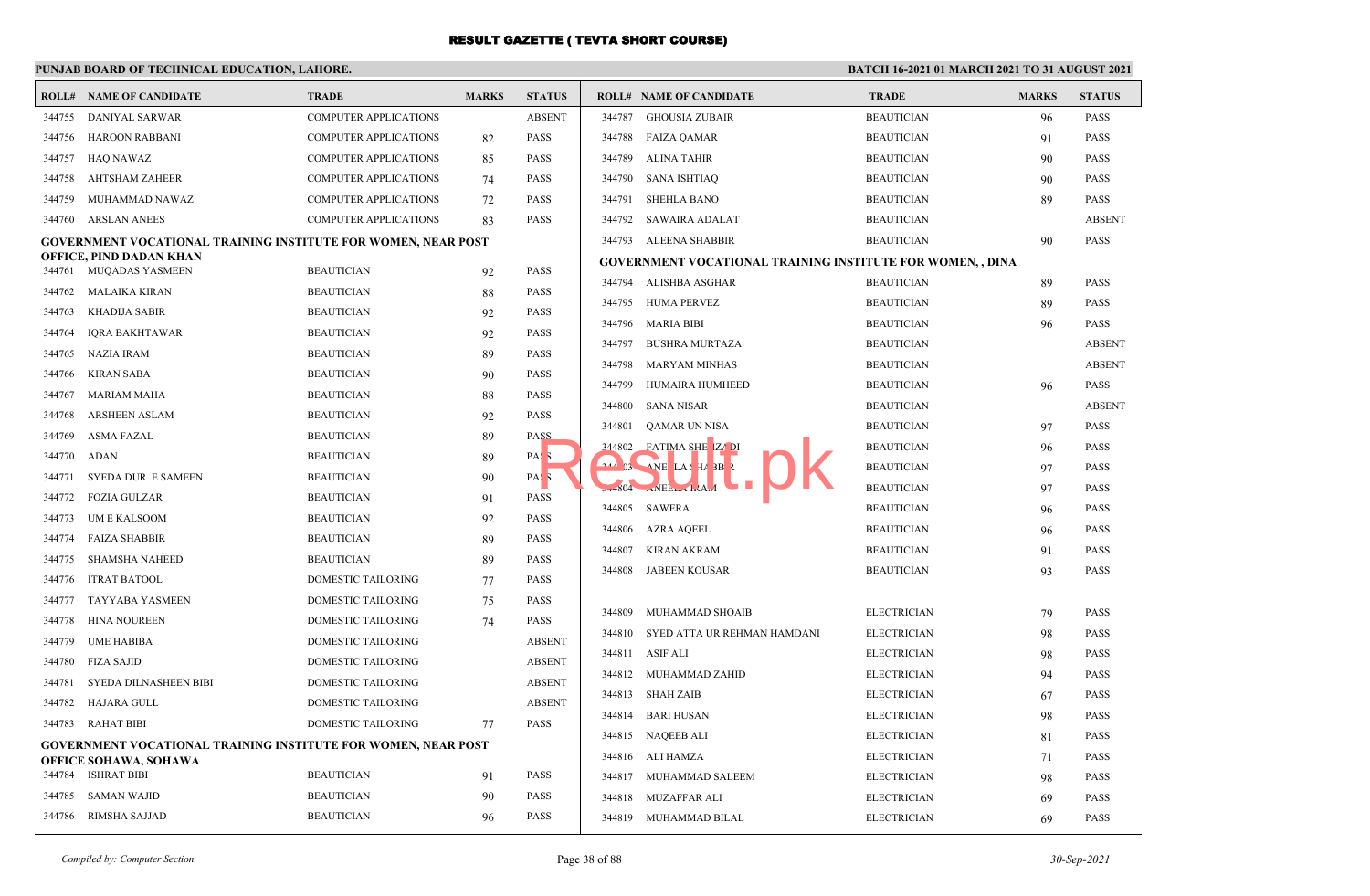## **PUNJAB BOARD OF TECHNICAL EDUCATION, LAHORE.**

|        | <b>ROLL# NAME OF CANDIDATE</b>                   | <b>TRADE</b>                 | <b>MARKS</b> | <b>STATUS</b>    |                 | <b>ROLL# NAME OF CANDIDATE</b>                                    | <b>TRADE</b>          | <b>MARKS</b> | <b>STATUS</b>              |
|--------|--------------------------------------------------|------------------------------|--------------|------------------|-----------------|-------------------------------------------------------------------|-----------------------|--------------|----------------------------|
| 344820 | MUHAMMAD TARIQ                                   | <b>ELECTRICIAN</b>           | 81           | <b>PASS</b>      | 344853          | MISBAH MUNEER                                                     | <b>FASHION DESIGN</b> |              | <b>ABSENT</b>              |
| 344821 | MUHAMMAD TALLAH                                  | WELDER                       | 87           | <b>PASS</b>      | 344854          | <b>MAIRA ASLAM</b>                                                | <b>FASHION DESIGN</b> | 85           | <b>PASS</b>                |
| 344822 | <b>AHSAN NAZIR</b>                               | <b>WELDER</b>                | 88           | <b>PASS</b>      | 344855          | <b>KIRAN BEGUM</b>                                                | <b>FASHION DESIGN</b> | 83           | <b>PASS</b>                |
| 344823 | KHIZER ALI                                       | WELDER                       | 84           | <b>PASS</b>      | 344856          | KOMAL AZIZ                                                        | <b>FASHION DESIGN</b> | 88           | <b>PASS</b>                |
| 344824 | MUHAMMAD TANVEER                                 | <b>WELDER</b>                | 87           | <b>PASS</b>      | 344857          | AQSA                                                              | <b>FASHION DESIGN</b> | 89           | <b>PASS</b>                |
| 344825 | NADEEM AKRAM                                     | WELDER                       | 86           | <b>PASS</b>      | 344858          | <b>SAJIDA PARVEEN</b>                                             | <b>FASHION DESIGN</b> | 80           | <b>PASS</b>                |
| 344826 | MUHAMMAD AKMAL                                   | <b>WELDER</b>                |              | <b>ABSENT</b>    | 344859          | <b>IORA NOOR</b>                                                  | <b>FASHION DESIGN</b> | 83           | <b>PASS</b>                |
| 344827 | NASEEM AKRAM                                     | <b>WELDER</b>                | 88           | <b>PASS</b>      | 344860          | <b>RIMSHA BIBI</b>                                                | <b>FASHION DESIGN</b> | 76           | PASS                       |
| 344828 | <b>FASIL HAMEED</b>                              | WELDER                       | 90           | <b>PASS</b>      | 344861          | <b>SABA AKHTER</b>                                                | <b>FASHION DESIGN</b> | 74           | <b>PASS</b>                |
| 344829 | MUHAMMAD IRFAN                                   | <b>WELDER</b>                |              | <b>ABSENT</b>    | 344862          | <b>SUMBAL</b>                                                     | <b>FASHION DESIGN</b> | 75           | <b>PASS</b>                |
| 344830 | MOHSAN ALI                                       | WELDER                       | 86           | <b>PASS</b>      | 344863          | <b>AAMEN AKBER</b>                                                | <b>FASHION DESIGN</b> | 75           | <b>PASS</b>                |
|        | ZAHANAT TRAINING INSTITUTE, RAM THAMMAN, KASUR   |                              |              |                  | 344864          | <b>SHAHEEN</b>                                                    | <b>FASHION DESIGN</b> | 80           | <b>PASS</b>                |
| 344831 | <b>NAILA BIBI</b>                                | <b>COMPUTER APPLICATIONS</b> | 95           | <b>PASS</b>      | 344865          | SUMAIRA ASLAM                                                     | <b>FASHION DESIGN</b> | 84           | PASS                       |
| 344832 | SIDRA ASGHAR                                     | <b>COMPUTER APPLICATIONS</b> | 93           | <b>PASS</b>      | 344866          | <b>KIRAN KHALIO</b>                                               | <b>FASHION DESIGN</b> | 84           | <b>PASS</b>                |
| 344833 | <b>IQRA SHAHAB</b>                               | <b>COMPUTER APPLICATIONS</b> | 100          | <b>PASS</b>      | 344867          | MOBINA BIBI                                                       | <b>FASHION DESIGN</b> | 84           | <b>PASS</b>                |
| 344834 | MUHAMMAD TANVEER                                 | <b>COMPUTER APPLICATIONS</b> | 88           | <b>PASS</b>      | 344868          | AYESHA IQBAL                                                      | <b>FASHION DESIGN</b> | 85           | <b>PASS</b>                |
| 344835 | <b>NAFEES AHMAD</b>                              | <b>COMPUTER APPLICATIONS</b> | 88           | PAS <sub>5</sub> | 344869          | FARAH IQBA                                                        | <b>FASHION DESIGN</b> | 79           | <b>PASS</b>                |
| 344836 | MUHAMMAD AYAN KHAN                               | <b>COMPUTER APPLICATIONS</b> | 100          | PA:              |                 | 244 70 PUT BA AF 3A                                               | <b>FASHION DESIGN</b> | 82           | <b>PASS</b>                |
| 344837 | MUHAMMAD YASIR MUNIR                             | <b>COMPUTER APPLICATIONS</b> | 99           | PASS             |                 | $-671$ $-ABL$ $-ALV$ <sub>-EN</sub>                               | <b>FASHION DESIGN</b> |              | <b>ABSENT</b>              |
| 344838 | MUHAMMAD MUDASAR                                 | <b>COMPUTER APPLICATIONS</b> | 97           | <b>PASS</b>      |                 | 344872 UZMA PARVEEN                                               | <b>FASHION DESIGN</b> | 84           | <b>PASS</b>                |
|        | EPITONE VOCATIONAL INSTITUTE, PULL 132, JAHANIAN |                              |              |                  |                 | 344873 AMBER AZIZ                                                 | <b>FASHION DESIGN</b> | 78           | <b>PASS</b>                |
| 344839 | <b>ASMA PERVEZ KHAN</b>                          | <b>BEAUTICIAN</b>            | 91           | <b>PASS</b>      |                 | 344874 AYESHA AKHTAR                                              | <b>FASHION DESIGN</b> | 80           | <b>PASS</b>                |
| 344840 | MUHAMMAD ZEESHAN                                 | <b>COMPUTER APPLICATIONS</b> | 88           | <b>PASS</b>      |                 | <b>GOVERNMENT TECHNICAL TRAINING CENTRE (W), HOUSING SCHEME,,</b> |                       |              |                            |
| 344841 | <b>KIRAN GHAFOOR</b>                             | <b>FASHION DESIGN</b>        | 85           | <b>PASS</b>      | <b>JAHANIAN</b> | 344875 GHULAM KHADIJA                                             | <b>BEAUTICIAN</b>     |              | <b>PASS</b>                |
| 344842 | <b>SANA GHAFOOR</b>                              | <b>FASHION DESIGN</b>        | 86           | <b>PASS</b>      |                 | 344876 RUBINA KIRAN                                               | <b>BEAUTICIAN</b>     | 90<br>90     | <b>PASS</b>                |
| 344843 | <b>IQRA FAIZ</b>                                 | <b>FASHION DESIGN</b>        |              | <b>ABSENT</b>    | 344877          | AFNAN FATIMA                                                      | <b>BEAUTICIAN</b>     | 77           | <b>PASS</b>                |
| 344844 | <b>HINA BIBI</b>                                 | <b>FASHION DESIGN</b>        | 82           | <b>PASS</b>      | 344878          | MARYAM                                                            | <b>BEAUTICIAN</b>     | 88           | <b>PASS</b>                |
| 344845 | <b>AFSHAN BIBI</b>                               | <b>FASHION DESIGN</b>        | 83           | <b>PASS</b>      | 344879          | ASMA RAFIQ                                                        | <b>BEAUTICIAN</b>     | 88           | <b>PASS</b>                |
| 344846 | <b>FARZANA BIBI</b>                              | <b>FASHION DESIGN</b>        | 88           | <b>PASS</b>      | 344880          | <b>RUKHSANA KOUSER</b>                                            | <b>BEAUTICIAN</b>     |              | <b>ABSENT</b>              |
| 344847 | <b>MANSOORH BIBI</b>                             | <b>FASHION DESIGN</b>        | 79           | <b>PASS</b>      | 344881          | MEHWISH MAJEED                                                    | <b>BEAUTICIAN</b>     | 90           | PASS                       |
| 344848 | <b>SADIA ANWAR</b>                               | <b>FASHION DESIGN</b>        | 80           | <b>PASS</b>      | 344882          |                                                                   | <b>BEAUTICIAN</b>     |              |                            |
| 344849 | <b>RIFFAT MUMTAZ</b>                             | <b>FASHION DESIGN</b>        | 84           | <b>PASS</b>      | 344883          | <b>SABA ASLAM</b><br>LUBNA NAZIR                                  | <b>BEAUTICIAN</b>     | 88<br>88     | <b>PASS</b><br><b>PASS</b> |
| 344850 | RUKHSANA RAFIQ                                   | <b>FASHION DESIGN</b>        | 89           | <b>PASS</b>      | 344884          | ALISHBA RIAZ                                                      | <b>BEAUTICIAN</b>     |              | <b>PASS</b>                |
| 344851 | <b>RANIA SHAFI</b>                               | <b>FASHION DESIGN</b>        | 79           | <b>PASS</b>      | 344885          | <b>IQRA ALTAF</b>                                                 | <b>BEAUTICIAN</b>     | 82<br>89     | <b>PASS</b>                |
|        | 344852 NIMRA BIBI                                | <b>FASHION DESIGN</b>        |              | <b>ABSENT</b>    |                 |                                                                   |                       |              |                            |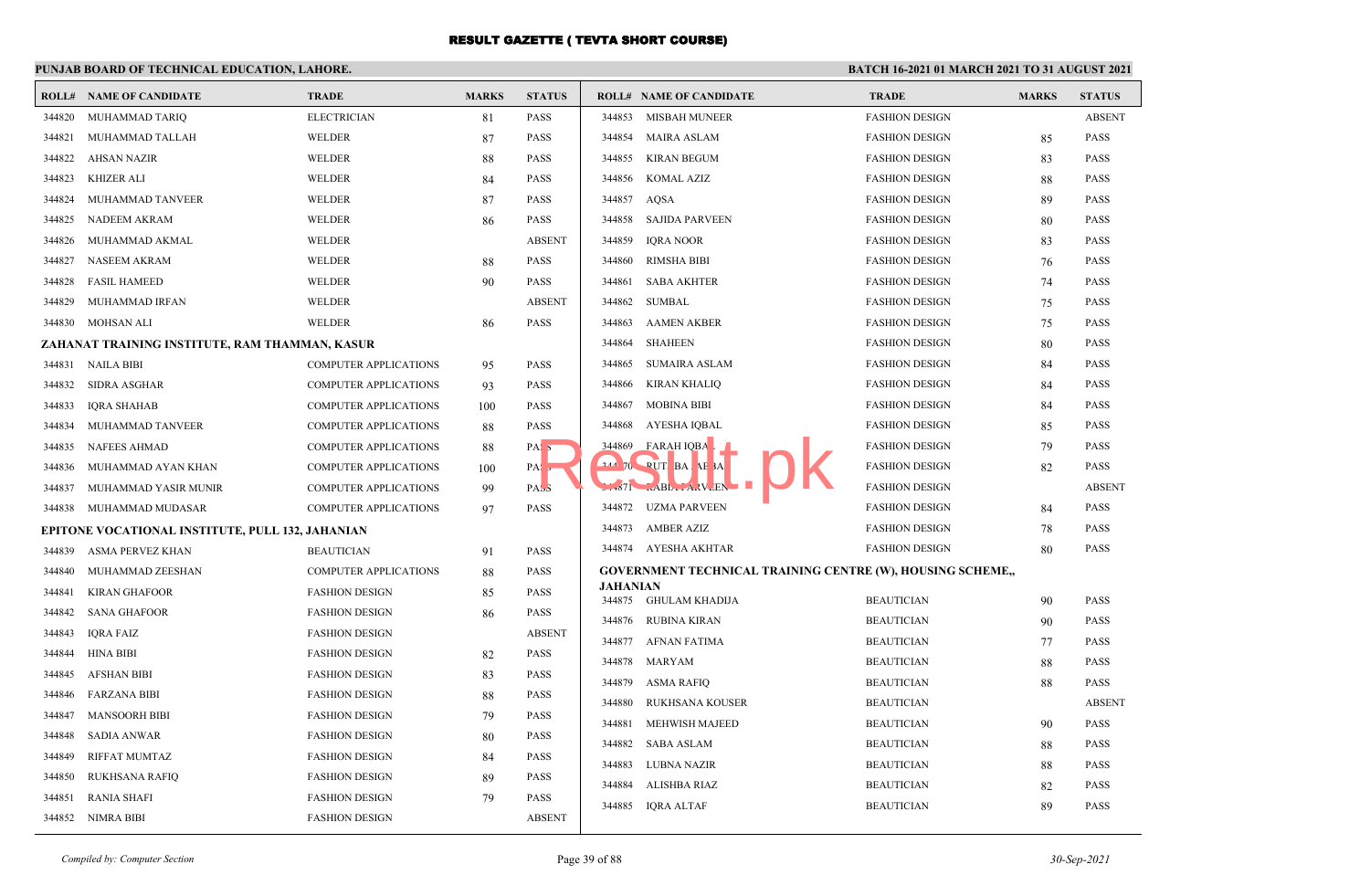## **PUNJAB BOARD OF TECHNICAL EDUCATION, LAHORE.**

|        | <b>ROLL# NAME OF CANDIDATE</b> | <b>TRADE</b>                 | <b>MARKS</b> | <b>STATUS</b>     |                 | <b>ROLL# NAME OF CANDIDATE</b>                                 | <b>TRADE</b>              | <b>MARKS</b> | <b>STATUS</b> |
|--------|--------------------------------|------------------------------|--------------|-------------------|-----------------|----------------------------------------------------------------|---------------------------|--------------|---------------|
| 344886 | <b>SANA TAHIR</b>              | <b>BEAUTICIAN</b>            | 87           | PASS              | 344921          | SHARIQA BATOOL                                                 | <b>DOMESTIC TAILORING</b> | 91           | <b>PASS</b>   |
| 344887 | <b>ASMA</b>                    | <b>BEAUTICIAN</b>            | 88           | PASS              | 344922          | SHANZA RUKHSAR                                                 | <b>DOMESTIC TAILORING</b> | 90           | <b>PASS</b>   |
| 344888 | NAILA                          | <b>BEAUTICIAN</b>            | 83           | PASS              | 344923          | JAVARIA AFZAL                                                  | DOMESTIC TAILORING        |              | <b>ABSENT</b> |
| 344889 | <b>ZAHRA BANO</b>              | <b>BEAUTICIAN</b>            | 88           | PASS              | 344924          | JAVARIA AKRAM                                                  | DOMESTIC TAILORING        |              | <b>ABSENT</b> |
| 344890 | <b>SIDRA SHAHZADI</b>          | <b>BEAUTICIAN</b>            | 82           | <b>PASS</b>       | 344925          | NAILA GHULAM RASOOL                                            | DOMESTIC TAILORING        |              | <b>ABSENT</b> |
| 344891 | <b>AMNA IDREES</b>             | <b>BEAUTICIAN</b>            | 90           | <b>PASS</b>       | 344926          | ZAINAB JAVAID                                                  | DOMESTIC TAILORING        |              | <b>ABSENT</b> |
| 344892 | <b>SADIA MAJIED</b>            | <b>BEAUTICIAN</b>            | 90           | PASS              | 344927          | <b>ASMA TABASSAM</b>                                           | DOMESTIC TAILORING        | 94           | <b>PASS</b>   |
| 344893 | <b>ASAD SHAHZADI</b>           | <b>BEAUTICIAN</b>            | 77           | PASS              | 344928          | NIMRA BATOOL                                                   | DOMESTIC TAILORING        | 80           | <b>PASS</b>   |
| 344894 | <b>RABIA IRSHAD</b>            | <b>BEAUTICIAN</b>            | 90           | <b>PASS</b>       | 344929          | <b>MARIA NOREEN</b>                                            | <b>DOMESTIC TAILORING</b> |              | <b>ABSENT</b> |
| 344895 | FREEDA MUHAMMAD ALI            | <b>COMPUTER APPLICATIONS</b> | 87           | <b>PASS</b>       | 344930          | <b>NISHA MANSHA</b>                                            | DOMESTIC TAILORING        | 79           | <b>PASS</b>   |
| 344896 | <b>SADIA YAQOOB</b>            | <b>COMPUTER APPLICATIONS</b> | 92           | PASS              | 344931          | <b>MARIAH NASIR</b>                                            | DOMESTIC TAILORING        | 86           | <b>PASS</b>   |
| 344897 | SHABANA NAWAZ                  | <b>COMPUTER APPLICATIONS</b> |              | <b>ABSENT</b>     |                 | 344932 ALEEZA ASHRAF                                           | <b>DOMESTIC TAILORING</b> |              | <b>ABSENT</b> |
| 344898 | <b>MONEEBA ZAFAR</b>           | <b>COMPUTER APPLICATIONS</b> |              | <b>ABSENT</b>     |                 | GOVT. TECHNICAL TRAINING CENTRE (MALE), 143-A, HOUSING SCHEME, |                           |              |               |
| 344899 | <b>RAHAT REHMAN</b>            | COMPUTER APPLICATIONS        | 87           | PASS              | <b>JAHANIAN</b> | 344933 ASGHAR HUSSAIN                                          | <b>ELECTRICIAN</b>        |              | <b>PASS</b>   |
| 344900 | <b>MARYAM ASHRAF</b>           | <b>COMPUTER APPLICATIONS</b> | 92           | PASS              | 344934          | HAFIZ ZEESHAN ABDULLAH                                         | <b>ELECTRICIAN</b>        | 92<br>96     | <b>PASS</b>   |
| 344901 | <b>TAIBA BALQEES</b>           | <b>COMPUTER APPLICATIONS</b> | 92           | PASS              | 344935          | AZIZ UR REHMAN                                                 | <b>ELECTRICIAN</b>        | 84           | <b>PASS</b>   |
| 344902 | <b>AYESHA MASOOD</b>           | <b>COMPUTER APPLICATIONS</b> | 95           | PAS <sub>5</sub>  |                 | $54.36$ N JH MN AI SL MZAD                                     | <b>ELECTRICIAN</b>        | 88           | <b>PASS</b>   |
| 344903 | AYSHA ASLAM                    | <b>COMPUTER APPLICATIONS</b> | 83           | $PA: \rightarrow$ |                 | $344937$ M JA BI Q SI                                          | <b>ELECTRICIAN</b>        | 90           | <b>PASS</b>   |
| 344904 | <b>KAINAT BIBI</b>             | <b>COMPUTER APPLICATIONS</b> | 97           | PAS <sub>3</sub>  |                 | 344938 ABDUL MANAN NAVEEI                                      | <b>ELECTRICIAN</b>        | 92           | <b>PASS</b>   |
| 344905 | <b>IQRA FATIMA SALEEM</b>      | <b>COMPUTER APPLICATIONS</b> | 81           | <b>PASS</b>       | 344939          | <b>HAROON ALI</b>                                              | <b>ELECTRICIAN</b>        | 88           | <b>PASS</b>   |
| 344906 | <b>EMAN MAJEED</b>             | <b>COMPUTER APPLICATIONS</b> | 92           | PASS              | 344940          | MUHAMMAD SAQIB                                                 | <b>ELECTRICIAN</b>        | 93           | <b>PASS</b>   |
| 344907 | <b>SABA MOEEN</b>              | <b>COMPUTER APPLICATIONS</b> | 92           | PASS              | 344941          | MUHAMMAD AHMAD ISMAIL                                          | <b>ELECTRICIAN</b>        | 84           | <b>PASS</b>   |
| 344908 | <b>ALEEZA SAEED</b>            | <b>COMPUTER APPLICATIONS</b> | 88           | PASS              | 344942          | MUHAMMAD KAMRAN                                                | <b>ELECTRICIAN</b>        | 95           | <b>PASS</b>   |
| 344909 | <b>AFIFA SAEED</b>             | <b>COMPUTER APPLICATIONS</b> | 93           | PASS              | 344943          | UMAIR ALI                                                      | <b>ELECTRICIAN</b>        | 89           | <b>PASS</b>   |
| 344910 | MAIMOONA KHALID                | <b>COMPUTER APPLICATIONS</b> |              | <b>ABSENT</b>     | 344944          | MUHAMMAD ASHRAF                                                | <b>ELECTRICIAN</b>        | 82           | <b>PASS</b>   |
| 344911 | <b>IQRA SALEEM</b>             | <b>COMPUTER APPLICATIONS</b> | 90           | PASS              | 344945          | MUHAMMAD USMAN                                                 | <b>ELECTRICIAN</b>        | 86           | <b>PASS</b>   |
| 344912 | ANAM BIBI                      | <b>COMPUTER APPLICATIONS</b> | 91           | <b>PASS</b>       | 344946          | <b>UBAID ULLAH</b>                                             | <b>HVACR</b>              | 90           | <b>PASS</b>   |
| 344913 | ALIA RIAZ                      | <b>COMPUTER APPLICATIONS</b> | 86           | <b>PASS</b>       | 344947          | MUHAMMAD RAMZAN                                                | <b>HVACR</b>              | 94           | <b>PASS</b>   |
| 344914 | AQSA GHULAM HUSSAIN            | DOMESTIC TAILORING           | 82           | PASS              | 344948          | <b>MEHBOOB NAZIM</b>                                           | <b>HVACR</b>              |              | <b>ABSENT</b> |
| 344915 | AABROO JAVAID                  | DOMESTIC TAILORING           | 82           | PASS              | 344949          | MUHAMMAD BAKHTAWAR                                             | <b>HVACR</b>              | 82           | <b>PASS</b>   |
| 344916 | NASREEN MUHAMMAD HUSSAIN       | DOMESTIC TAILORING           |              | <b>ABSENT</b>     | 344950          | MUHAMMAD SOHAIB ASLAM                                          | <b>HVACR</b>              | 95           | <b>PASS</b>   |
| 344917 | <b>SHAGUFTA SHARIF</b>         | DOMESTIC TAILORING           | 85           | <b>PASS</b>       | 344951          | MUHAMMAD QASIM                                                 | <b>HVACR</b>              | 96           | <b>PASS</b>   |
| 344918 | RUKHSANA BIBI                  | DOMESTIC TAILORING           | 89           | PASS              | 344952          | MUHAMMAD FAROOQ                                                | <b>HVACR</b>              |              | <b>ABSENT</b> |
| 344919 | <b>SAMINA AHMAD</b>            | DOMESTIC TAILORING           | 95           | PASS              | 344953          | MUHAMMAD MAAZ ATHAR                                            | <b>HVACR</b>              |              | <b>ABSENT</b> |
| 344920 | SIDRA SAEED                    | DOMESTIC TAILORING           | 83           | <b>PASS</b>       |                 |                                                                |                           |              |               |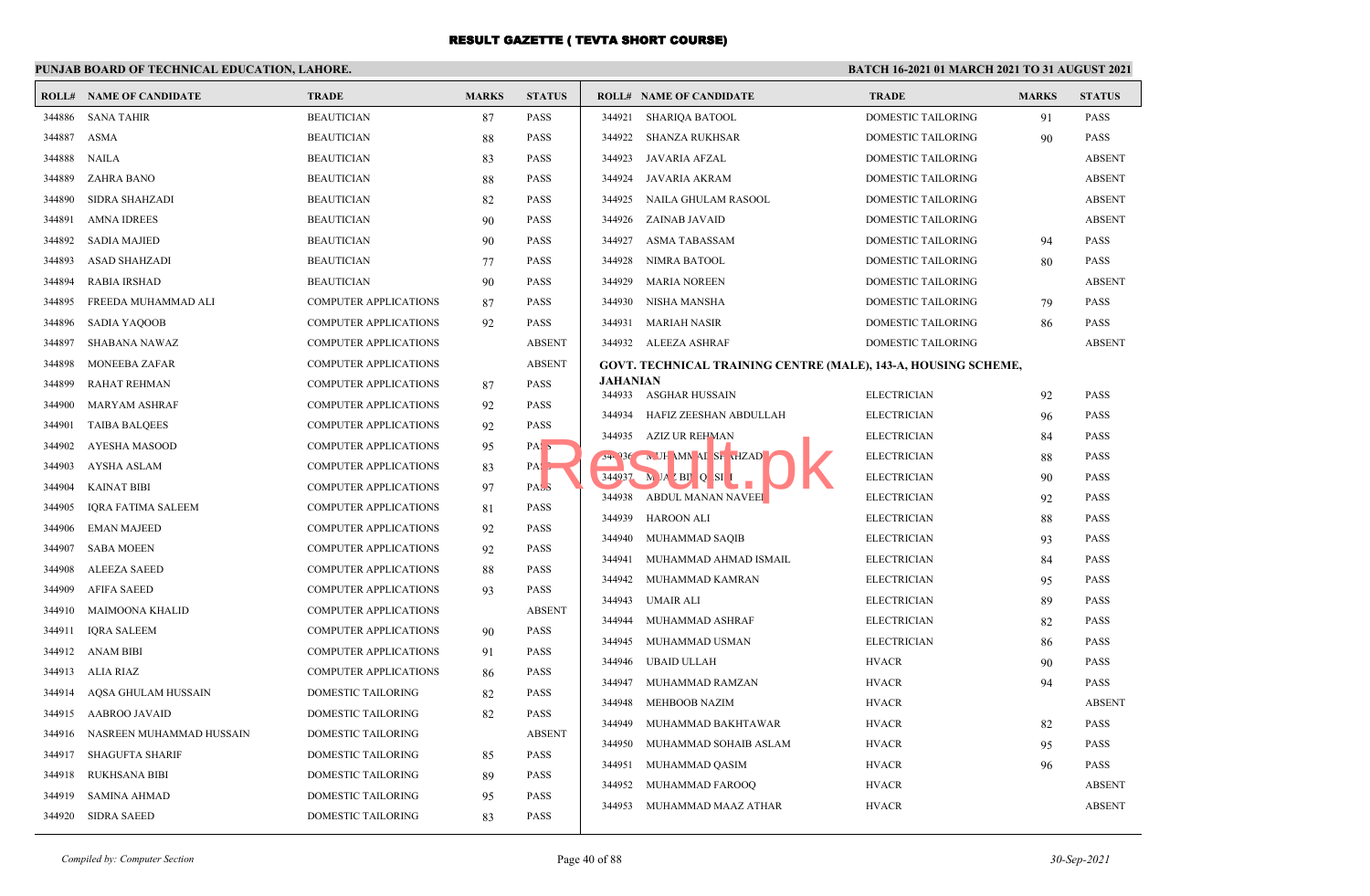|        | <b>ROLL# NAME OF CANDIDATE</b>                                        | <b>TRADE</b>              | <b>MARKS</b> | <b>STATUS</b>    |                  | <b>ROLL# NAME OF CANDIDATE</b>                              | <b>TRADE</b>                           | <b>MARKS</b> | <b>STATUS</b>              |
|--------|-----------------------------------------------------------------------|---------------------------|--------------|------------------|------------------|-------------------------------------------------------------|----------------------------------------|--------------|----------------------------|
| 344954 | MUHAMMAD FAISAL                                                       | <b>HVACR</b>              | 80           | <b>PASS</b>      | 344988           | <b>GHULAM FATIMA</b>                                        | <b>DOMESTIC TAILORING</b>              | 79           | <b>PASS</b>                |
| 344955 | MUHAMMAD ARSLAN YAQOOB                                                | <b>HVACR</b>              | 84           | <b>PASS</b>      | 344989           | <b>SANA BIBI</b>                                            | DOMESTIC TAILORING                     |              | <b>ABSENT</b>              |
| 344956 | ALI RAZA                                                              | <b>HVACR</b>              | 80           | <b>PASS</b>      | 344990           | <b>SAIRA PARVEEN</b>                                        | DOMESTIC TAILORING                     | 85           | <b>PASS</b>                |
| 344957 | MUHAMMAD TAYYAB SHAH                                                  | <b>HVACR</b>              |              | <b>ABSENT</b>    | 344991           | <b>BAKHTAWAR HUR</b>                                        | <b>DOMESTIC TAILORING</b>              | 81           | <b>PASS</b>                |
| 344958 | MUHAMMAD QAMAR FAROOQ                                                 | <b>HVACR</b>              | 85           | <b>PASS</b>      | 344992           | <b>SAIMA DILSHAD</b>                                        | DOMESTIC TAILORING                     |              | <b>ABSENT</b>              |
| 344959 | MUHAMMAD ABDULLAH HAIDER                                              | <b>HVACR</b>              | 84           | <b>PASS</b>      | 344993           | <b>IORA KHALID</b>                                          | DOMESTIC TAILORING                     |              | <b>ABSENT</b>              |
| 344960 | <b>GULAB SHAH</b>                                                     | <b>HVACR</b>              | 87           | <b>PASS</b>      | 344994           | <b>BENISH DILSHAD</b>                                       | DOMESTIC TAILORING                     |              | <b>ABSENT</b>              |
| 344961 | MUHAMMAD USAMA ZAHID                                                  | <b>HVACR</b>              | 80           | <b>PASS</b>      | 344995           | JAVARIYA HASSAN                                             | DOMESTIC TAILORING                     | 88           | <b>PASS</b>                |
| 344962 | MUHAMMAD ISMAEEL                                                      | <b>HVACR</b>              |              | <b>ABSENT</b>    | 344996           | <b>GHAZALA NAZAR</b>                                        | <b>DOMESTIC TAILORING</b>              | 92           | <b>PASS</b>                |
|        | <b>GOVERNMENT VOCATIONAL TRAINING INSTITUTE FOR WOMAN,, KABIRWALA</b> |                           |              |                  |                  | AFSARI VOCATIONAL TRAINING INSTITUTE, LATIF ROAD RANA TOWN, |                                        |              |                            |
| 344963 | TAHIRA BIBI                                                           | <b>BEAUTICIAN</b>         |              | <b>ABSENT</b>    | KHANEWAL         | 344997 UMAIMA TAHIR                                         | <b>BEAUTICIAN</b>                      |              | <b>PASS</b>                |
| 344964 | <b>SONIA BATOOL</b>                                                   | <b>BEAUTICIAN</b>         | 84           | <b>PASS</b>      |                  |                                                             |                                        | 96           |                            |
| 344965 | <b>BUSHRA YASMEEN</b>                                                 | <b>BEAUTICIAN</b>         |              | <b>ABSENT</b>    | 344998<br>344999 | MALIKA SALEEM<br><b>ANAM SALEEM</b>                         | <b>BEAUTICIAN</b>                      | 91           | <b>PASS</b><br><b>PASS</b> |
| 344966 | <b>MUNAZZA FATIMA</b>                                                 | <b>BEAUTICIAN</b>         | 88           | <b>PASS</b>      |                  |                                                             | <b>BEAUTICIAN</b>                      | 90           |                            |
| 344967 | <b>MEHNAZ KIRAN</b>                                                   | <b>BEAUTICIAN</b>         | 85           | <b>PASS</b>      | 345001           | 345000 FARIHA<br><b>EISHA AMNAT</b>                         | <b>BEAUTICIAN</b><br><b>BEAUTICIAN</b> | 96<br>92     | <b>PASS</b><br><b>PASS</b> |
| 344968 | <b>IRAM YOUSAF</b>                                                    | <b>BEAUTICIAN</b>         | 82           | <b>PASS</b>      | 345002           |                                                             |                                        |              |                            |
| 344969 | <b>ASIYA ISHFAQ</b>                                                   | <b>BEAUTICIAN</b>         | 92           | PAS <sub>5</sub> | 24.903           | <b>KIRAN JAVED</b><br>NJI AP RVEL                           | <b>BEAUTICIAN</b><br><b>BEAUTICIAN</b> | 90<br>91     | <b>PASS</b><br><b>PASS</b> |
| 344970 | ANAM ALAM                                                             | <b>BEAUTICIAN</b>         | 75           | PAS <sub>5</sub> | 345004           | SULTAIL CDH R                                               | <b>BEAUTICIAN</b>                      |              | PASS                       |
| 344971 | SHEHNAZ ARSHAD                                                        | <b>BEAUTICIAN</b>         | 78           | PAS <sub>3</sub> | 345005           | KHADIJA                                                     | <b>BEAUTICIAN</b>                      | 96<br>94     | <b>PASS</b>                |
| 344972 | <b>MARYAM HUSSAIN</b>                                                 | <b>BEAUTICIAN</b>         | 81           | <b>PASS</b>      |                  | 345006 SANA NOOR                                            | <b>BEAUTICIAN</b>                      |              | <b>PASS</b>                |
| 344973 | <b>TAHIRA BATOOL</b>                                                  | <b>BEAUTICIAN</b>         | 88           | <b>PASS</b>      | 345007           |                                                             |                                        | 95           | <b>PASS</b>                |
| 344974 | ANEESAH BATOOL                                                        | <b>BEAUTICIAN</b>         | 86           | <b>PASS</b>      | 345008           | ZAINAB ASAD ALI<br><b>SONIA BIBI</b>                        | <b>BEAUTICIAN</b><br><b>BEAUTICIAN</b> | 92           | <b>PASS</b>                |
| 344975 | HUSNA YOUSAF                                                          | <b>BEAUTICIAN</b>         | 79           | <b>PASS</b>      |                  |                                                             |                                        | 88           |                            |
| 344976 | <b>SADAF NAZEER</b>                                                   | <b>BEAUTICIAN</b>         | 88           | <b>PASS</b>      | 345009           | NAIMA AKBAR                                                 | <b>BEAUTICIAN</b>                      | 96           | <b>PASS</b>                |
| 344977 | HIRA MARYAM                                                           | <b>BEAUTICIAN</b>         | 83           | <b>PASS</b>      | 345010           | ANEELA RAMZAN                                               | <b>COMPUTER APPLICATIONS</b>           | 85           | <b>PASS</b>                |
| 344978 | KHADIJA QASWAR                                                        | <b>BEAUTICIAN</b>         |              | <b>ABSENT</b>    | 345011           | MUHAMMAD ZOHAIB                                             | <b>COMPUTER APPLICATIONS</b>           | 83           | <b>PASS</b>                |
| 344979 | SIDRA TUL MUNTHA                                                      | DOMESTIC TAILORING        | 89           | <b>PASS</b>      |                  | 345012 FARIHA IQBAL                                         | <b>COMPUTER APPLICATIONS</b>           | 96           | <b>PASS</b>                |
| 344980 | <b>SUNIA WAHID</b>                                                    | DOMESTIC TAILORING        |              | <b>ABSENT</b>    | 345013           | MUHAMMAD SHAHZAIB                                           | <b>COMPUTER APPLICATIONS</b>           | 93           | <b>PASS</b>                |
| 344981 | NAGINA YOUNAS                                                         | DOMESTIC TAILORING        |              | <b>ABSENT</b>    | 345014           | <b>MOEN ABBAS</b>                                           | <b>COMPUTER APPLICATIONS</b>           | 92           | <b>PASS</b>                |
| 344982 | SHAISTA REHMAN                                                        | DOMESTIC TAILORING        | 85           | <b>PASS</b>      | 345015           | SAYED MUHAMMAD BASIT JAILLANI                               | <b>COMPUTER APPLICATIONS</b>           | 94           | <b>PASS</b>                |
| 344983 | <b>ATTIKA FAROOQ</b>                                                  | DOMESTIC TAILORING        | 85           | PASS             | 345016           | MEMOONA SHEHNAZ                                             | COMPUTER APPLICATIONS                  | 84           | <b>PASS</b>                |
| 344984 | <b>MUNIZA ZAINAB</b>                                                  | DOMESTIC TAILORING        | 83           | <b>PASS</b>      | 345017           | <b>ANSAR ABBAS</b>                                          | <b>COMPUTER APPLICATIONS</b>           | 82           | <b>PASS</b>                |
| 344985 | <b>HALIMA BIBI</b>                                                    | DOMESTIC TAILORING        | 83           | PASS             | 345018           | <b>AZEEM ULLAH</b>                                          | <b>COMPUTER APPLICATIONS</b>           | 83           | <b>PASS</b>                |
| 344986 | <b>AZKA SAJJAD</b>                                                    | DOMESTIC TAILORING        |              | <b>ABSENT</b>    | 345019           | <b>AON RAZA</b>                                             | <b>COMPUTER APPLICATIONS</b>           | 92           | <b>PASS</b>                |
|        | 344987 MAZIA ASLAM                                                    | <b>DOMESTIC TAILORING</b> |              | <b>ABSENT</b>    |                  | 345020 FAIZAN ALI                                           | <b>COMPUTER APPLICATIONS</b>           | 91           | <b>PASS</b>                |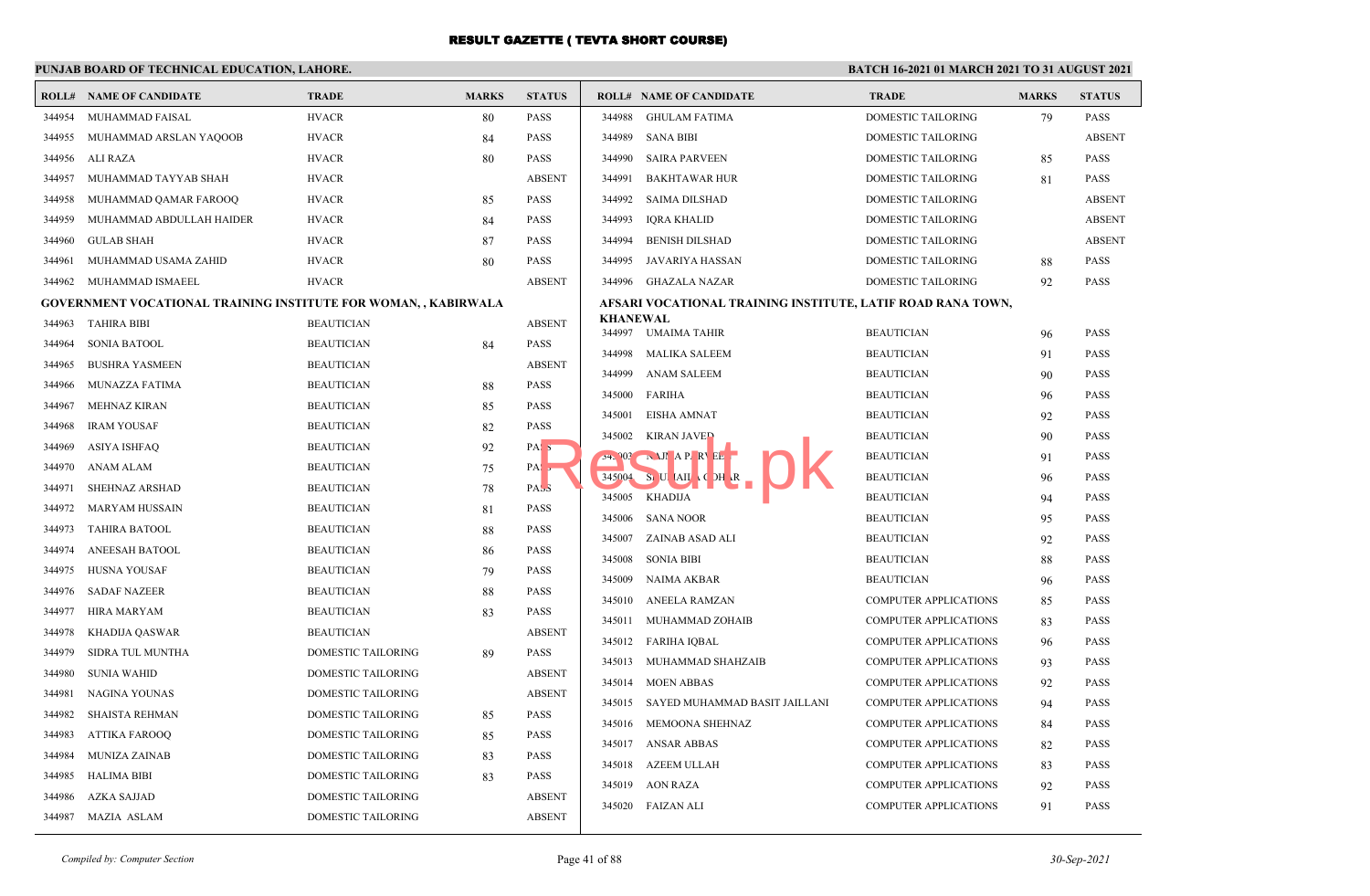## **PUNJAB BOARD OF TECHNICAL EDUCATION, LAHORE.**

 $\overline{\phantom{a}}$ 

|        | <b>ROLL# NAME OF CANDIDATE</b> | <b>TRADE</b>                 | <b>MARKS</b> | <b>STATUS</b>    |        | <b>ROLL# NAME OF CANDIDATE</b>                                  | <b>TRADE</b>       | <b>MARKS</b> | <b>STATUS</b> |
|--------|--------------------------------|------------------------------|--------------|------------------|--------|-----------------------------------------------------------------|--------------------|--------------|---------------|
| 345021 | RAO MUHAMMAD IQRAR KHAN        | COMPUTER APPLICATIONS        | 80           | <b>PASS</b>      |        | <b>GOVERNMENT VOCATIONAL TRAINING INSTITUTE FOR WOMEN, AWAN</b> |                    |              |               |
| 345022 | <b>SHAHID MEHMOOD</b>          | <b>COMPUTER APPLICATIONS</b> | 82           | <b>PASS</b>      |        | <b>CHOWK,, KHANEWAL</b>                                         |                    |              |               |
| 345023 | USMAN HAYDER                   | <b>COMPUTER APPLICATIONS</b> | 93           | <b>PASS</b>      |        | 345056 REEMA ASLAM                                              | <b>BEAUTICIAN</b>  | 90           | <b>PASS</b>   |
| 345024 | ATIA RAFIQ                     | COMPUTER APPLICATIONS        | 95           | PASS             | 345057 | AREEBA ASHFAQ                                                   | <b>BEAUTICIAN</b>  | 89           | <b>PASS</b>   |
| 345025 | <b>KIRAN MUSHTAQ</b>           | COMPUTER APPLICATIONS        | 83           | <b>PASS</b>      | 345058 | SADIA GULLSHER                                                  | <b>BEAUTICIAN</b>  | 88           | <b>PASS</b>   |
| 345026 | <b>ASDAQ ARIF</b>              | <b>COMPUTER APPLICATIONS</b> | 84           | <b>PASS</b>      | 345059 | RUKHSANA MUGHAL                                                 | <b>BEAUTICIAN</b>  |              | <b>ABSENT</b> |
| 345027 | MUHAMMAD BILAL QURESHI         | COMPUTER APPLICATIONS        | 85           | <b>PASS</b>      | 345060 | MUSSARAT TUFAIL                                                 | <b>BEAUTICIAN</b>  | 88           | <b>PASS</b>   |
| 345028 | <b>MUOADDAS FAREED</b>         | <b>COMPUTER APPLICATIONS</b> | 82           | <b>PASS</b>      | 345061 | RAFIA IQBAL                                                     | <b>BEAUTICIAN</b>  | 88           | <b>PASS</b>   |
| 345029 | AYESHA BIBI                    | COMPUTER APPLICATIONS        | 84           | <b>PASS</b>      | 345062 | <b>SAMREEN LIAQAT</b>                                           | <b>BEAUTICIAN</b>  | 92           | <b>PASS</b>   |
| 345030 | <b>TEHREEM BIBI</b>            | COMPUTER APPLICATIONS        | 83           | <b>PASS</b>      | 345063 | <b>UZMA BATOOL</b>                                              | <b>BEAUTICIAN</b>  | 88           | <b>PASS</b>   |
| 345031 | <b>AJWA</b>                    | COMPUTER APPLICATIONS        | 82           | <b>PASS</b>      | 345064 | <b>MEMONA ASHRAF</b>                                            | <b>BEAUTICIAN</b>  | 89           | <b>PASS</b>   |
| 345032 | <b>TAHIRA HUSNA</b>            | <b>COMPUTER APPLICATIONS</b> | 82           | <b>PASS</b>      | 345065 | KINZA SHARIF                                                    | <b>BEAUTICIAN</b>  |              | <b>ABSENT</b> |
| 345033 | <b>AYMAN JABEEN</b>            | COMPUTER APPLICATIONS        | 83           | PASS             |        | 345066 ATROOBA                                                  | <b>BEAUTICIAN</b>  | 88           | <b>PASS</b>   |
| 345034 | MUHAMMAD TAHIR                 | COMPUTER APPLICATIONS        | 82           | <b>PASS</b>      | 345067 | SHAMEEM                                                         | <b>BEAUTICIAN</b>  | 93           | <b>PASS</b>   |
| 345035 | HAMZA MUHAMMAD ALI             | <b>COMPUTER APPLICATIONS</b> | 85           | <b>PASS</b>      | 345068 | TAHIRA CHAMAN                                                   | <b>BEAUTICIAN</b>  | 92           | <b>PASS</b>   |
| 345036 | ADEEL SAJJAD                   | <b>COMPUTER APPLICATIONS</b> | 83           | <b>PASS</b>      | 345069 | AROOJ FATIMA                                                    | <b>BEAUTICIAN</b>  | 87           | <b>PASS</b>   |
| 345037 | MUHAMMAD IQBAL                 | COMPUTER APPLICATIONS        |              | PAS <sub>5</sub> | 345070 | MARYAM FATIMA                                                   | <b>BEAUTICIAN</b>  |              | <b>ABSENT</b> |
|        |                                |                              | 84           |                  |        | $34.971 \, RA BIB$                                              | <b>BEAUTICIAN</b>  | 89           | <b>PASS</b>   |
| 345038 | MUHAMMAD UMAR FAROOQ           | COMPUTER APPLICATIONS        | 83           | $PA:$ ,          |        | 345072 A S NA A AT                                              | <b>BEAUTICIAN</b>  | 90           | <b>PASS</b>   |
| 345039 | <b>SABA AKRAM</b>              | <b>COMPUTER APPLICATIONS</b> | 82           | PASS             |        | 345073 AYESHA BIBI                                              | DOMESTIC TAILORING | 88           | <b>PASS</b>   |
| 345040 | MUHAMMAD SHAHID                | <b>COMPUTER APPLICATIONS</b> | 84           | <b>PASS</b>      | 345074 | AQEEDAT FATIMA                                                  | DOMESTIC TAILORING | 87           | <b>PASS</b>   |
| 345041 | KHALID MEHMOOD                 | COMPUTER APPLICATIONS        | 83           | PASS             | 345075 | ANIDA ZAMEER                                                    | DOMESTIC TAILORING | 88           | <b>PASS</b>   |
| 345042 | AYESHA BIBI                    | DOMESTIC TAILORING           | 96           | <b>PASS</b>      | 345076 | AMBREEN LIAQAT                                                  | DOMESTIC TAILORING | 88           | <b>PASS</b>   |
| 345043 | <b>ROZINA</b>                  | DOMESTIC TAILORING           | 98           | <b>PASS</b>      | 345077 | <b>ANSA SHABIR</b>                                              | DOMESTIC TAILORING | 88           | <b>PASS</b>   |
| 345044 | MISBHA                         | DOMESTIC TAILORING           | 88           | <b>PASS</b>      | 345078 | AFSANA BIBI                                                     | DOMESTIC TAILORING | 88           | <b>PASS</b>   |
| 345045 | <b>SIDRA REHMAN</b>            | DOMESTIC TAILORING           | 91           | PASS             | 345079 | ALINA BIBI                                                      | DOMESTIC TAILORING | 95           | <b>PASS</b>   |
| 345046 | AMNA BIBI                      | DOMESTIC TAILORING           | 94           | PASS             | 345080 | KOKAB JAHAN                                                     | DOMESTIC TAILORING | 88           | <b>PASS</b>   |
| 345047 | <b>IRAM</b>                    | DOMESTIC TAILORING           | 94           | <b>PASS</b>      | 345081 | NAJMA RAFIQUE                                                   | DOMESTIC TAILORING | 91           | <b>PASS</b>   |
| 345048 | <b>SANIA IQBAL</b>             | DOMESTIC TAILORING           | 84           | <b>PASS</b>      | 345082 | <b>NUZHAT SHAHEEN</b>                                           | DOMESTIC TAILORING | 88           | <b>PASS</b>   |
|        | 345049 AZRA YOUSAF             | DOMESTIC TAILORING           | 89           | <b>PASS</b>      | 345083 | SANA                                                            | DOMESTIC TAILORING | 87           | <b>PASS</b>   |
| 345050 | <b>SANA NAWAZ</b>              | DOMESTIC TAILORING           | 88           | PASS             | 345084 | <b>SONIA SALEEM</b>                                             | DOMESTIC TAILORING | 93           | <b>PASS</b>   |
| 345051 | <b>SABIHA JAMSHAID</b>         | DOMESTIC TAILORING           | 90           | <b>PASS</b>      | 345085 | SABA BIBI                                                       | DOMESTIC TAILORING | 88           | <b>PASS</b>   |
| 345052 | <b>IQRA</b>                    | DOMESTIC TAILORING           | 90           | <b>PASS</b>      |        |                                                                 | DOMESTIC TAILORING |              | <b>ABSENT</b> |
| 345053 | AMNA MUSHTAQ                   | DOMESTIC TAILORING           | 89           | <b>PASS</b>      | 345086 | SABINA MUMTAZ                                                   |                    |              |               |
| 345054 | <b>SADIA MAI</b>               | DOMESTIC TAILORING           | 87           | <b>PASS</b>      | 345087 | <b>RASHIDA MEHNAZ</b>                                           | DOMESTIC TAILORING | 93           | <b>PASS</b>   |
|        | 345055 NABILA                  | <b>DOMESTIC TAILORING</b>    | 94           | <b>PASS</b>      | 345088 | TOBA KHURSHID                                                   | DOMESTIC TAILORING | 88           | <b>PASS</b>   |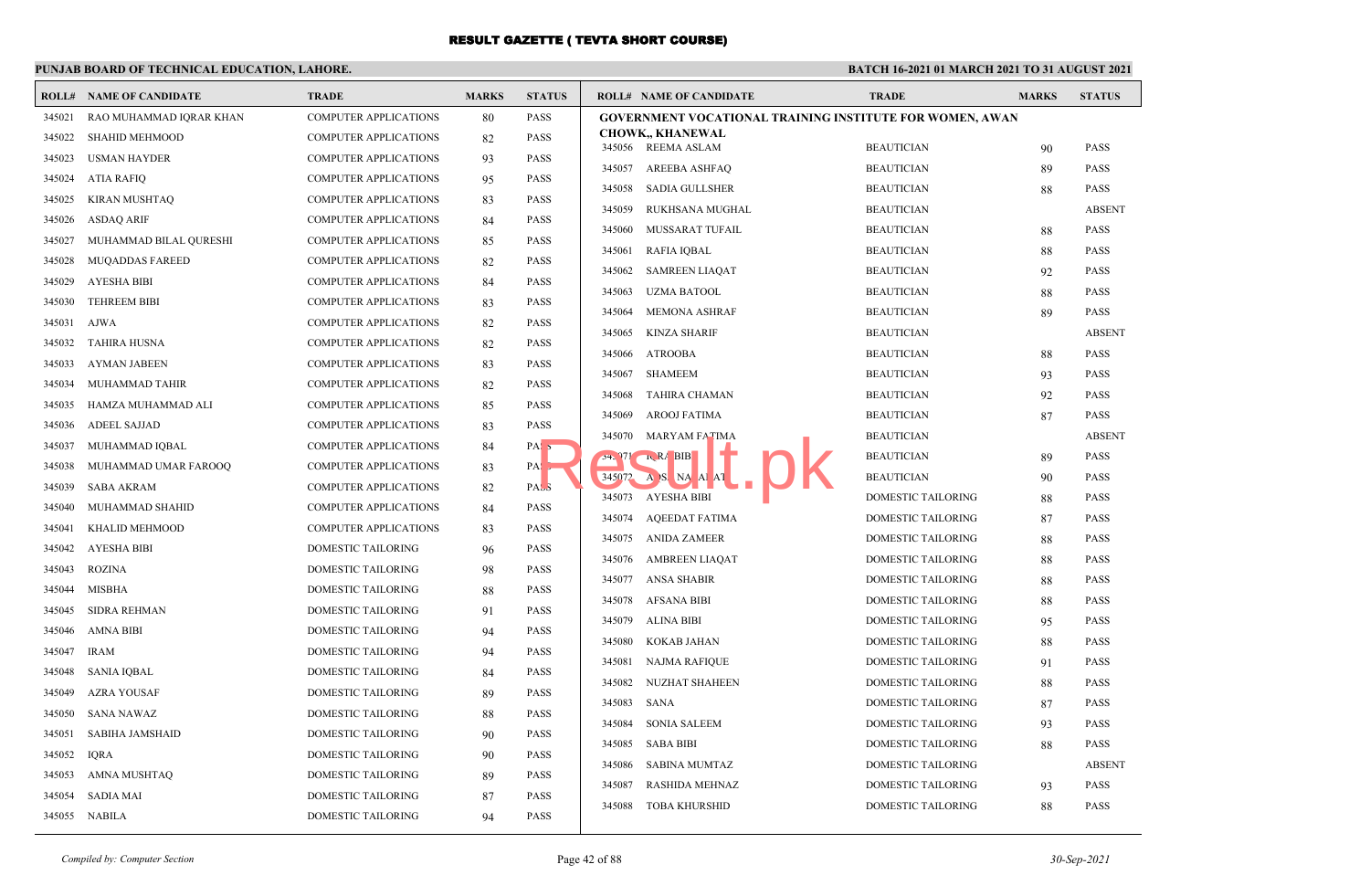### **PUNJAB BOARD OF TECHNICAL EDUCATION, LAHORE.**

|               | <b>ROLL# NAME OF CANDIDATE</b>                                           | <b>TRADE</b>                 | <b>MARKS</b> | <b>STATUS</b>    |        | <b>ROLL# NAME OF CANDIDATE</b> | <b>TRADE</b>                 | <b>MARKS</b> | <b>STATUS</b> |
|---------------|--------------------------------------------------------------------------|------------------------------|--------------|------------------|--------|--------------------------------|------------------------------|--------------|---------------|
| 345089        | <b>TAHMINA KOSAR</b>                                                     | <b>DOMESTIC TAILORING</b>    |              | <b>ABSENT</b>    | 345121 | MUHAMMAD RAZA                  | <b>COMPUTER APPLICATIONS</b> | 84           | <b>PASS</b>   |
| 345090        | ULFAT NAWAZ                                                              | <b>DOMESTIC TAILORING</b>    | 88           | <b>PASS</b>      |        | 345122 NISHA RAMZAN            | <b>COMPUTER APPLICATIONS</b> | 94           | <b>PASS</b>   |
|               | 345091 TAYYABA SHOAIB                                                    | <b>DOMESTIC TAILORING</b>    |              | <b>ABSENT</b>    | 345123 | MUHAMMAD ZAIN ALI              | <b>COMPUTER APPLICATIONS</b> | 94           | <b>PASS</b>   |
|               | <b>CENTER FOR AGRICULTURAL MACHINER INDUSTRIES, S.I.E, MIAN CHANNU</b>   |                              |              |                  | 345124 | MUHAMMAD SAJID FARAZ           | <b>COMPUTER APPLICATIONS</b> | 93           | <b>PASS</b>   |
|               | 345092 ASAD BILAL                                                        | AUTOCAD 2016                 | 98           | <b>PASS</b>      |        | 345125 ZARSHAM AJMAL           | <b>COMPUTER APPLICATIONS</b> | 83           | <b>PASS</b>   |
| 345093        | MUHAMMAD IRFAN                                                           | AUTOCAD 2016                 | 76           | <b>PASS</b>      | 345126 | MOIN UL DEEN                   | <b>COMPUTER APPLICATIONS</b> | 84           | <b>PASS</b>   |
| 345094        | <b>AHMAD SHIRAZ</b>                                                      | AUTOCAD 2016                 | 94           | <b>PASS</b>      | 345127 | ABU HARAIRA                    | <b>COMPUTER APPLICATIONS</b> | 84           | <b>PASS</b>   |
| 345095        | <b>HASNNAIN HAIDER</b>                                                   | AUTOCAD 2016                 | 85           | <b>PASS</b>      | 345128 | MUHAMMAD HAMMAD SALEEM         | <b>COMPUTER APPLICATIONS</b> | 86           | <b>PASS</b>   |
| 345096        | MUHAMMAD LARAIB SHAH                                                     | AUTOCAD 2016                 | 96           | <b>PASS</b>      | 345129 | MUDASSARA                      | <b>COMPUTER APPLICATIONS</b> | 81           | <b>PASS</b>   |
| 345097        | MUHAMMAD WAHEED NASIR                                                    | AUTOCAD 2016                 | 85           | <b>PASS</b>      | 345130 | MUHAMMAD SARWAR                | <b>COMPUTER APPLICATIONS</b> | 78           | <b>PASS</b>   |
| 345098        | MUHAMMAD RAMZAN                                                          | AUTOCAD 2016                 | 90           | <b>PASS</b>      | 345131 | <b>RABIA SAJJAD</b>            | <b>COMPUTER APPLICATIONS</b> | 88           | <b>PASS</b>   |
| 345099        | <b>SHAHID ALI</b>                                                        | AUTOCAD 2016                 | 96           | <b>PASS</b>      | 345132 | <b>ARBAZ ASHRAF</b>            | <b>COMPUTER APPLICATIONS</b> | 90           | <b>PASS</b>   |
| 345100        | <b>ADNAN RASOOL</b>                                                      | AUTOCAD 2016                 | 98           | <b>PASS</b>      | 345133 | SAMI ULLAH                     | <b>COMPUTER APPLICATIONS</b> | 83           | <b>PASS</b>   |
| 345101        | MUHAMMAD ASAD AMEEN                                                      | AUTOCAD 2016                 | 82           | <b>PASS</b>      | 345134 | <b>ARIF UL ZAMAN</b>           | <b>COMPUTER APPLICATIONS</b> | 82           | <b>PASS</b>   |
| 345102        | MUHAMMAD IMRAN                                                           | AUTOCAD 2016                 | 85           | <b>PASS</b>      | 345135 | MUHAMMAD MAJID                 | <b>COMPUTER APPLICATIONS</b> | 97           | <b>PASS</b>   |
| 345103        | MUHAMMAD HUMZA                                                           | AUTOCAD 2016                 | 98           | <b>PASS</b>      | 345136 | <b>IQRA MAQOOL</b>             | <b>COMPUTER APPLICATIONS</b> | 96           | <b>PASS</b>   |
| 345104        | <b>WAQAS MASIH</b>                                                       | AUTOCAD 2016                 | 82           | PAS <sub>5</sub> | 345137 | USMAN ASL M                    | <b>COMPUTER APPLICATIONS</b> | 95           | <b>PASS</b>   |
|               | <b>FUTURE COMPUTER &amp; TECHNICAL COLLEGE(FCTC), MASJID BAZAR, MIAN</b> |                              |              |                  |        | 244 38 PUK SAMA AR EEN         | <b>COMPUTER APPLICATIONS</b> | 91           | <b>PASS</b>   |
| <b>CHANNU</b> |                                                                          |                              |              |                  |        | $139 - A M C A A L A Z$        | <b>COMPUTER APPLICATIONS</b> | 95           | <b>PASS</b>   |
|               | 345105 SARA IQRA                                                         | <b>COMPUTER APPLICATIONS</b> | 95           | PASS             |        | 345140 MUHAMMAD AWAIS          | <b>COMPUTER APPLICATIONS</b> | 79           | <b>PASS</b>   |
|               | 345106 SADAQAT ALI                                                       | <b>COMPUTER APPLICATIONS</b> | 83           | <b>PASS</b>      | 345141 | <b>RIMSHA SHARIF</b>           | <b>COMPUTER APPLICATIONS</b> | 90           | <b>PASS</b>   |
|               | 345107 ALI RAZA                                                          | <b>COMPUTER APPLICATIONS</b> | 92           | PASS             |        | 345142 AYESHA SABEEN           | <b>COMPUTER APPLICATIONS</b> | 90           | <b>PASS</b>   |
| 345108        | JAMSHAID                                                                 | <b>COMPUTER APPLICATIONS</b> | 96           | <b>PASS</b>      |        | 345143 FOUZIA ZAFAR            | <b>COMPUTER APPLICATIONS</b> | 90           | <b>PASS</b>   |
| 345109        | <b>ELIAB SHARIF</b>                                                      | <b>COMPUTER APPLICATIONS</b> | 82           | <b>PASS</b>      | 345144 | AMNA ZAFAR                     | <b>COMPUTER APPLICATIONS</b> | 93           | <b>PASS</b>   |
| 345110        | MUSARAT IMRAN                                                            | <b>COMPUTER APPLICATIONS</b> | 83           | <b>PASS</b>      |        | 345145 SADAM HUSSAIN           | <b>COMPUTER APPLICATIONS</b> | 95           | <b>PASS</b>   |
| 345111        | MUHAMMAD ASIF                                                            | <b>COMPUTER APPLICATIONS</b> | 91           | <b>PASS</b>      | 345146 | MEHAK                          | <b>COMPUTER APPLICATIONS</b> | 96           | <b>PASS</b>   |
| 345112        | MUHAMMAD SHAHBAZ                                                         | <b>COMPUTER APPLICATIONS</b> | 92           | <b>PASS</b>      | 345147 | <b>MISBAH SHOUKAT</b>          | <b>COMPUTER APPLICATIONS</b> | 94           | <b>PASS</b>   |
| 345113        | MUHAMMAD HASSAN                                                          | <b>COMPUTER APPLICATIONS</b> | 81           | <b>PASS</b>      | 345148 | <b>ANAM SHEHZADI</b>           | <b>COMPUTER APPLICATIONS</b> | 94           | <b>PASS</b>   |
| 345114        | MUHAMMAD AMEEN                                                           | <b>COMPUTER APPLICATIONS</b> | 76           | <b>PASS</b>      | 345149 | <b>MISBAH YASIR</b>            | <b>COMPUTER APPLICATIONS</b> | 89           | <b>PASS</b>   |
| 345115        | MUHAMMAD BILAL SOHAIL                                                    | <b>COMPUTER APPLICATIONS</b> | 78           | <b>PASS</b>      | 345150 | <b>TAIBA KANWEL</b>            | <b>COMPUTER APPLICATIONS</b> | 87           | <b>PASS</b>   |
|               | 345116 KASHIF HASSAN                                                     | <b>COMPUTER APPLICATIONS</b> | 85           | <b>PASS</b>      | 345151 | MIAN MUHAMMAD USMAN            | <b>COMPUTER APPLICATIONS</b> | 90           | <b>PASS</b>   |
|               | 345117 NUMAN QASMI                                                       | <b>COMPUTER APPLICATIONS</b> | 85           | <b>PASS</b>      | 345152 | NOSHEEN HUSSAIN KHAN           | <b>COMPUTER APPLICATIONS</b> | 89           | <b>PASS</b>   |
| 345118        | MUHAMMAD BILAL NAZEER                                                    | <b>COMPUTER APPLICATIONS</b> | 91           | <b>PASS</b>      | 345153 | KUBRA BIBI                     | <b>COMPUTER APPLICATIONS</b> | 93           | <b>PASS</b>   |
| 345119        | ABID ALI                                                                 | <b>COMPUTER APPLICATIONS</b> | 86           | <b>PASS</b>      | 345154 | <b>RAEES FATIMA</b>            | <b>COMPUTER APPLICATIONS</b> | 92           | PASS          |
|               | 345120 SHAN ALI                                                          | <b>COMPUTER APPLICATIONS</b> | 94           | <b>PASS</b>      |        | 345155 SAMREEN SARFARAZ        | <b>COMPUTER APPLICATIONS</b> | 91           | <b>PASS</b>   |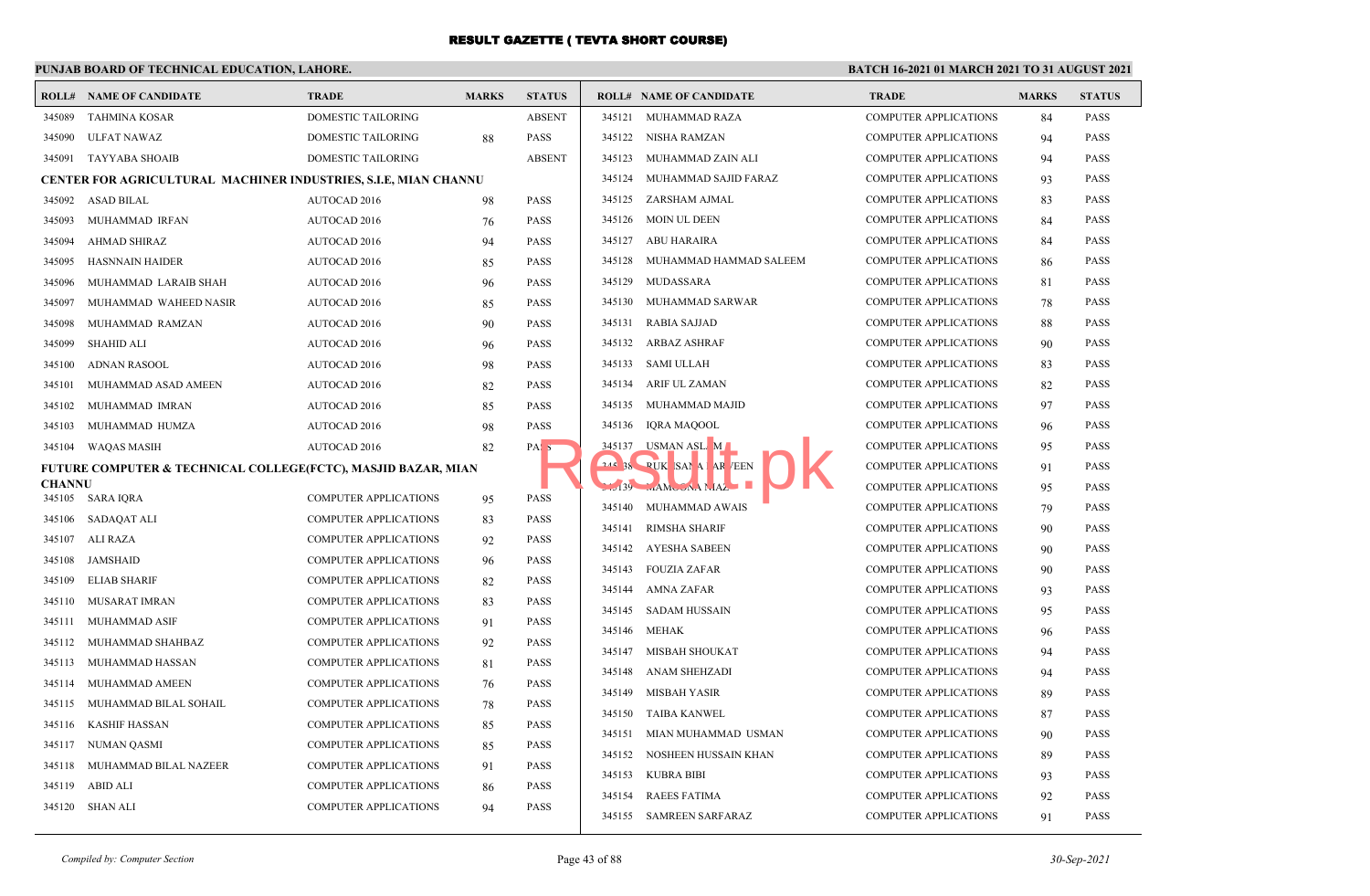#### **PUNJAB BOARD OF TECHNICAL EDUCATION, LAHORE.**

#### **BATCH 16-2021 01 MARCH 2021 TO 31 AUGUST 2021**

|        | <b>ROLL# NAME OF CANDIDATE</b>                                    | <b>TRADE</b>                 | <b>MARKS</b> | <b>STATUS</b>    |           | <b>ROLL# NAME OF CANDIDATE</b>                                      | <b>TRADE</b>                 | <b>MARKS</b> | <b>STATUS</b> |
|--------|-------------------------------------------------------------------|------------------------------|--------------|------------------|-----------|---------------------------------------------------------------------|------------------------------|--------------|---------------|
|        | 345156 SABEEN PARVAIZ                                             | <b>COMPUTER APPLICATIONS</b> | 92           | <b>PASS</b>      |           | 345189 NUZHAT NAZ                                                   | DOMESTIC TAILORING           | 96           | <b>PASS</b>   |
| 345157 | SHAHID ALI                                                        | <b>COMPUTER APPLICATIONS</b> | 93           | <b>PASS</b>      |           | 345190 HUMER ALI                                                    | DOMESTIC TAILORING           | 97           | <b>PASS</b>   |
| 345158 | <b>SAFDAR WAHEED</b>                                              | <b>ELECTRICIAN</b>           | 87           | <b>PASS</b>      | 345191    | AYESHA KHADIM                                                       | DOMESTIC TAILORING           | 93           | <b>PASS</b>   |
| 345159 | MUHAMMAD SHAHID                                                   | <b>ELECTRICIAN</b>           | 88           | <b>PASS</b>      | 345192    | MIRAJ UN NISA                                                       | DOMESTIC TAILORING           | 98           | <b>PASS</b>   |
|        | <b>GOVERNMENT VOCATIONAL TRAINING INSTITUTE FOR WOMEN, JINNAH</b> |                              |              |                  | 345193    | <b>UMME KALSOOM</b>                                                 | DOMESTIC TAILORING           | 98           | <b>PASS</b>   |
|        | TOWN, STREET NO4,, MIAN CHANNU                                    |                              |              |                  | 345194    | <b>HINA FARDAUS</b>                                                 | <b>DOMESTIC TAILORING</b>    | 97           | <b>PASS</b>   |
|        | 345160 NAHEED AKHTAR                                              | <b>BEAUTICIAN</b>            | 95           | <b>PASS</b>      | 345195    | <b>NOREEN SHAHZADI</b>                                              | <b>DOMESTIC TAILORING</b>    | 95           | <b>PASS</b>   |
|        | 345161 UZMA QADEER                                                | <b>BEAUTICIAN</b>            | 94           | <b>PASS</b>      | 345196    | SAYYEDA ASMA BUKHARI                                                | <b>DOMESTIC TAILORING</b>    | 96           | <b>PASS</b>   |
| 345162 | ZAINAB AZHAR                                                      | <b>BEAUTICIAN</b>            | 94           | <b>PASS</b>      |           | 345197 HIRA FAROOO                                                  | <b>DOMESTIC TAILORING</b>    | 95           | <b>PASS</b>   |
| 345163 | MARYAM                                                            | <b>BEAUTICIAN</b>            | 90           | <b>PASS</b>      |           | 345198 AMINA MUKHTAR                                                | <b>DOMESTIC TAILORING</b>    | 98           | <b>PASS</b>   |
| 345164 | HADIA SHAHBAZ                                                     | <b>BEAUTICIAN</b>            | 98           | <b>PASS</b>      |           | SARGODHA COLLEGE OF TECHNOLOGY, NEAR SATELLITE TOWN MIANWALI        |                              |              |               |
| 345165 | <b>SABA AAMIR</b>                                                 | <b>BEAUTICIAN</b>            | 98           | <b>PASS</b>      |           | <b>ROAD, KHUSHAB</b>                                                |                              |              |               |
| 345166 | <b>SOBIA SHAFI</b>                                                | <b>BEAUTICIAN</b>            | 92           | <b>PASS</b>      |           | 345199 MEHBOOB AHMED                                                | AUTOCAD 2016                 | 96           | <b>PASS</b>   |
| 345167 | <b>TASAWAR MIRDAD</b>                                             | <b>BEAUTICIAN</b>            | 96           | <b>PASS</b>      | 345200    | MUHAMMAD SHER                                                       | AUTOCAD 2016                 | 94           | <b>PASS</b>   |
| 345168 | <b>SHANZA GOHAR</b>                                               | <b>BEAUTICIAN</b>            | 95           | <b>PASS</b>      | 345201    | <b>GHAZANFAR ABBAS KHAN</b>                                         | AUTOCAD 2016                 | 93           | <b>PASS</b>   |
| 345169 | <b>EMAN FATIMA</b>                                                | <b>BEAUTICIAN</b>            | 99           | <b>PASS</b>      | 345202    | MUHAMMAD SHOAIB                                                     | AUTOCAD 2016                 | 90           | <b>PASS</b>   |
| 345170 | <b>RASHDA ALI</b>                                                 | <b>BEAUTICIAN</b>            | 97           | PASS             | 345203    | <b>TAIMOOR ISHFAQ</b>                                               | AUTOCAD 2016                 | 90           | <b>PASS</b>   |
| 345171 | <b>SUMERA ARSHAD</b>                                              | <b>BEAUTICIAN</b>            | 92           | PAS <sub>3</sub> |           | $54.204$ $\rightarrow$ XB RAI                                       | CIVIL SURVEYOR 2016          | 90           | <b>PASS</b>   |
| 345172 | NABEELA SHAKOOR                                                   | <b>BEAUTICIAN</b>            | 99           | PAS <sub>5</sub> | 345205    | R JA MU A M D ABU BAK A                                             | <b>COMPUTER APPLICATIONS</b> | 92           | <b>PASS</b>   |
| 345173 | TAYYABA AKRAM                                                     | <b>BEAUTICIAN</b>            | 94           | <b>PASS</b>      | 345206    | RAJA MUHAMMAD KAS <b>IF</b> ALI                                     | <b>COMPUTER APPLICATIONS</b> | 90           | <b>PASS</b>   |
| 345174 | SYEDA LAIBA BUKHARI                                               | <b>BEAUTICIAN</b>            | 96           | <b>PASS</b>      | 345207    | HAIDER ALI                                                          | <b>COMPUTER APPLICATIONS</b> | 95           | <b>PASS</b>   |
| 345175 | <b>SUMBAL BATOOL</b>                                              | <b>BEAUTICIAN</b>            |              | <b>ABSENT</b>    |           | 345208 FAISAL ABBAS                                                 | COMPUTER APPLICATIONS        | 89           | <b>PASS</b>   |
| 345176 | SHUMAILA RASHEED                                                  | <b>BEAUTICIAN</b>            | 94           | <b>PASS</b>      | 345209    | <b>MOHSIN RAZA</b>                                                  | <b>COMPUTER APPLICATIONS</b> | 88           | <b>PASS</b>   |
| 345177 | <b>SHAZIA LIAQUAT</b>                                             | <b>BEAUTICIAN</b>            | 93           | <b>PASS</b>      |           | 345210 USAMA MANZOOR                                                | <b>WELDER</b>                | 95           | <b>PASS</b>   |
| 345178 | <b>SIDRA FAROOQ</b>                                               | <b>BEAUTICIAN</b>            | 97           | <b>PASS</b>      |           | <b>GOVERNMENT TECHNICAL TRAINING INSTITUTE, NEAR DHQ, JOHARABAD</b> |                              |              |               |
| 345179 | <b>ALEENA FAHEEM</b>                                              | <b>DOMESTIC TAILORING</b>    | 97           | <b>PASS</b>      | (KHUSHAB) | 345211 NISAR ALI                                                    | <b>COMPUTER APPLICATIONS</b> |              | <b>ABSENT</b> |
| 345180 | MADIHA ASLAM                                                      | <b>DOMESTIC TAILORING</b>    | 95           | <b>PASS</b>      |           | 345212 ZIL E REHMAN                                                 | <b>COMPUTER APPLICATIONS</b> |              | <b>PASS</b>   |
| 345181 | HUMMERA GAFAR                                                     | <b>DOMESTIC TAILORING</b>    | 94           | <b>PASS</b>      |           | 345213 AAMIR EHSAN                                                  | <b>COMPUTER APPLICATIONS</b> | 70           | <b>PASS</b>   |
| 345182 | <b>IRAM FAROOO</b>                                                | <b>DOMESTIC TAILORING</b>    | 98           | <b>PASS</b>      | 345214    |                                                                     |                              | 76           | <b>PASS</b>   |
| 345183 | <b>SHANTUL SHAHID</b>                                             | DOMESTIC TAILORING           | 98           | <b>PASS</b>      |           | MUHAMMAD SHAHZAD                                                    | <b>COMPUTER APPLICATIONS</b> | 67           | <b>ABSENT</b> |
| 345184 | <b>MARWAH BIBI</b>                                                | DOMESTIC TAILORING           | 94           | <b>PASS</b>      |           | 345215 ABID USMAN                                                   | <b>COMPUTER APPLICATIONS</b> |              |               |
| 345185 | <b>SHAMEEN</b>                                                    | DOMESTIC TAILORING           | 98           | <b>PASS</b>      | 345216    | MUHAMMAD MOHSIN JAVED                                               | <b>COMPUTER APPLICATIONS</b> | 67           | <b>PASS</b>   |
| 345186 | MISBAH BIBI                                                       | DOMESTIC TAILORING           | 100          | <b>PASS</b>      | 345217    | MUHAMMAD ASAD HAYAT                                                 | <b>COMPUTER APPLICATIONS</b> | 78           | <b>PASS</b>   |
| 345187 | <b>ADEELA SHAKOOR</b>                                             | DOMESTIC TAILORING           | 99           | <b>PASS</b>      | 345218    | MUHAMMAD REHAN                                                      | <b>COMPUTER APPLICATIONS</b> | 75           | <b>PASS</b>   |
|        | 345188 ASMA SARDAR                                                | <b>DOMESTIC TAILORING</b>    | 97           | <b>PASS</b>      | 345219    | MUHAMMAD AKRAM                                                      | <b>COMPUTER APPLICATIONS</b> | 67           | <b>PASS</b>   |
|        |                                                                   |                              |              |                  |           | 345220 MUHAMMAD HAMZA                                               | <b>COMPUTER APPLICATIONS</b> | 75           | <b>PASS</b>   |

| Compiled by: Computer Section |                    |     |             | Page 44 of 88        |                       |                              |    | $30 - Sep - 2021$ |
|-------------------------------|--------------------|-----|-------------|----------------------|-----------------------|------------------------------|----|-------------------|
|                               |                    |     |             | 345220               | MUHAMMAD HAMZA        | <b>COMPUTER APPLICATIONS</b> | 75 | <b>PASS</b>       |
| 188 ASMA SARDAR               | DOMESTIC TAILORING | 97  | <b>PASS</b> | 345219               | MUHAMMAD AKRAM        | <b>COMPUTER APPLICATIONS</b> | 67 | <b>PASS</b>       |
| ADEELA SHAKOOR<br>187         | DOMESTIC TAILORING | 99  | <b>PASS</b> |                      |                       |                              |    |                   |
| 186 MISBAH BIBI               | DOMESTIC TAILORING | 100 | <b>PASS</b> | 345218               | MUHAMMAD REHAN        | <b>COMPUTER APPLICATIONS</b> | 75 | <b>PASS</b>       |
| 185 SHAMEEN                   | DOMESTIC TAILORING | 98  | <b>PASS</b> | 345217               | MUHAMMAD ASAD HAYAT   | <b>COMPUTER APPLICATIONS</b> | 78 | <b>PASS</b>       |
|                               |                    |     |             | 345216               | MUHAMMAD MOHSIN JAVED | <b>COMPUTER APPLICATIONS</b> | 67 | <b>PASS</b>       |
| 184 MARWAH BIBI               | DOMESTIC TAILORING | 94  | <b>PASS</b> | 345215<br>ABID USMAN |                       | <b>COMPUTER APPLICATIONS</b> |    | ABSE              |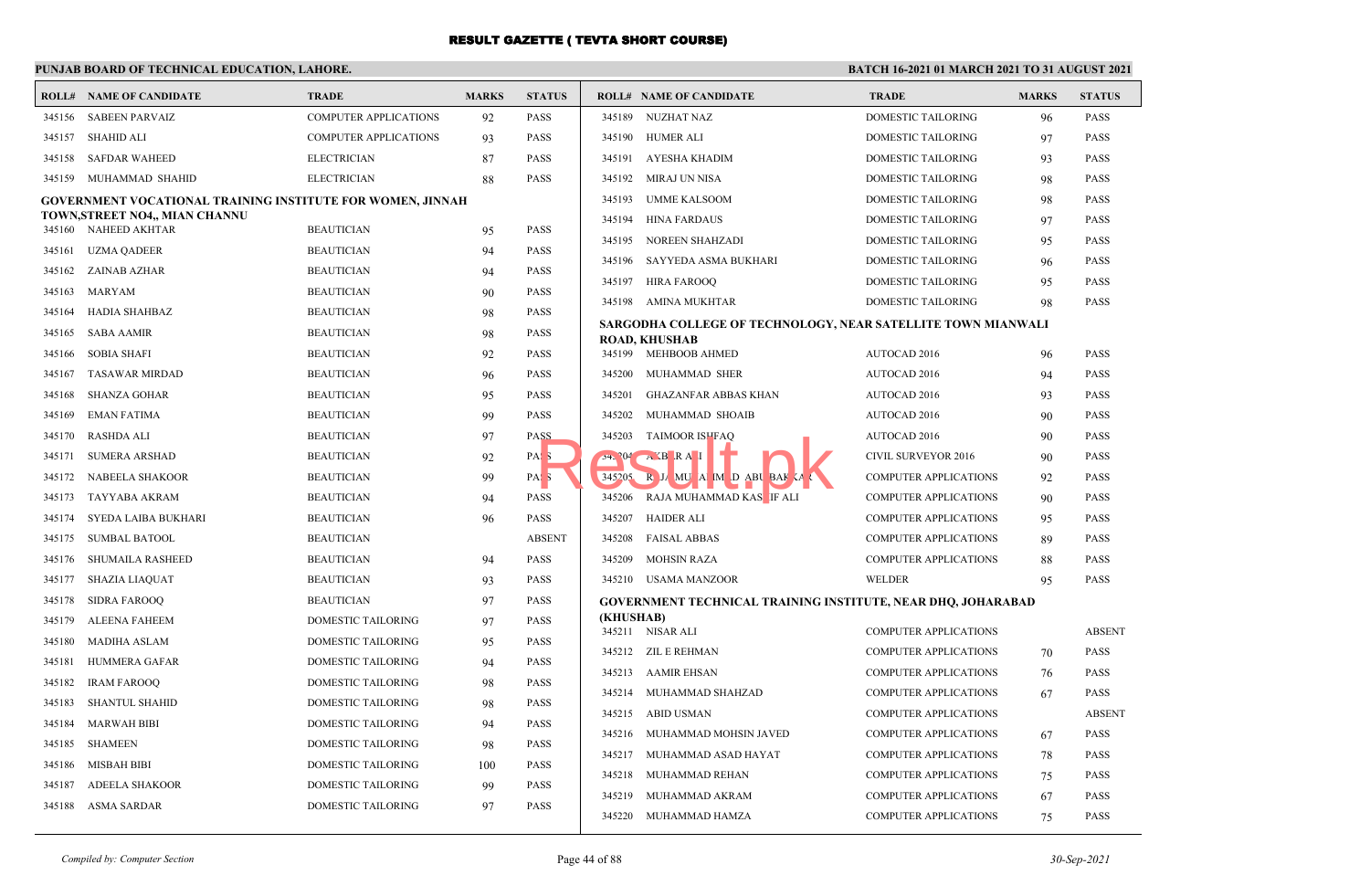|        | <b>ROLL# NAME OF CANDIDATE</b>                                        | <b>TRADE</b>                 | <b>MARKS</b> | <b>STATUS</b> |          | <b>ROLL# NAME OF CANDIDATE</b>                                    | <b>TRADE</b>                 | <b>MARKS</b> | <b>STATUS</b> |
|--------|-----------------------------------------------------------------------|------------------------------|--------------|---------------|----------|-------------------------------------------------------------------|------------------------------|--------------|---------------|
| 345221 | MUHAMMAD WAQAS                                                        | <b>COMPUTER APPLICATIONS</b> | 66           | <b>PASS</b>   | 345254   | <b>HIBA AFZAL</b>                                                 | <b>BEAUTICIAN</b>            | 96           | <b>PASS</b>   |
| 345222 | MUHAMMAD RAHEEL ABBAS                                                 | <b>COMPUTER APPLICATIONS</b> | 71           | <b>PASS</b>   | 345255   | <b>ASMA SIDDIQUE</b>                                              | <b>BEAUTICIAN</b>            | 84           | <b>PASS</b>   |
| 345223 | <b>SAEED ANWAR</b>                                                    | <b>COMPUTER APPLICATIONS</b> | 62           | <b>PASS</b>   | 345256   | <b>FARAH SHAHEEN</b>                                              | <b>BEAUTICIAN</b>            |              | <b>ABSENT</b> |
| 345224 | ISHFAQ AHMAD                                                          | <b>COMPUTER APPLICATIONS</b> | 72           | <b>PASS</b>   | 345257   | <b>RIZWANA YASMEEN</b>                                            | <b>BEAUTICIAN</b>            | 91           | <b>PASS</b>   |
| 345225 | MUHAMMAD SAAD ULLAH                                                   | <b>COMPUTER APPLICATIONS</b> | 65           | <b>PASS</b>   | 345258   | <b>FOUZIA BASHIR</b>                                              | <b>BEAUTICIAN</b>            | 79           | <b>PASS</b>   |
| 345226 | MUHAMMAD ASAD BILAL                                                   | <b>COMPUTER APPLICATIONS</b> | 69           | <b>PASS</b>   | 345259   | <b>NAZIA BAKHSH</b>                                               | <b>BEAUTICIAN</b>            | 88           | <b>PASS</b>   |
| 345227 | ABRAR HUSSAIN                                                         | <b>COMPUTER APPLICATIONS</b> | 66           | <b>PASS</b>   | 345260   | <b>SHANZA YASMIN</b>                                              | <b>BEAUTICIAN</b>            | 98           | <b>PASS</b>   |
| 345228 | MUHAMMAD YASIR IQBAL                                                  | <b>COMPUTER APPLICATIONS</b> | 69           | <b>PASS</b>   | 345261   | <b>SHUNAIL YOUSAF</b>                                             | <b>BEAUTICIAN</b>            | 86           | <b>PASS</b>   |
| 345229 | MUHAMMAD ALI HASAN IQBAL                                              | <b>COMPUTER APPLICATIONS</b> | 76           | <b>PASS</b>   | 345262   | NIDA BATOOL                                                       | COMPUTER APPLICATIONS        | 82           | <b>PASS</b>   |
| 345230 | MUHAMMAD ATIF NISAR                                                   | <b>COMPUTER APPLICATIONS</b> | 71           | <b>PASS</b>   | 345263   | <b>AMBREN FATIMA</b>                                              | <b>COMPUTER APPLICATIONS</b> | 89           | <b>PASS</b>   |
| 345231 | MUHAMMAD IRFAN                                                        | <b>COMPUTER APPLICATIONS</b> | 70           | <b>PASS</b>   | 345264   | <b>SABA AROOJ</b>                                                 | <b>COMPUTER APPLICATIONS</b> | 96           | <b>PASS</b>   |
| 345232 | HAFIZ MUHAMMAD ZULQARNAIN                                             | <b>COMPUTER APPLICATIONS</b> | 55           | <b>PASS</b>   | 345265   | <b>FAZEELAT BIBI</b>                                              | <b>COMPUTER APPLICATIONS</b> | 91           | <b>PASS</b>   |
| 345233 | <b>ABDUR REHMAN</b>                                                   | <b>COMPUTER APPLICATIONS</b> | 63           | <b>PASS</b>   | 345266   | <b>RIFFAT SHAHEEN</b>                                             | COMPUTER APPLICATIONS        | 86           | <b>PASS</b>   |
| 345234 | <b>ASAD MOEEN</b>                                                     | <b>COMPUTER APPLICATIONS</b> | 73           | <b>PASS</b>   | 345267   | MUSSARAT KHATOON                                                  | <b>COMPUTER APPLICATIONS</b> | 84           | <b>PASS</b>   |
| 345235 | AHMAD KAMAL                                                           | <b>COMPUTER APPLICATIONS</b> | 83           | <b>PASS</b>   | 345268   | <b>IFFAT NAHEED</b>                                               | <b>COMPUTER APPLICATIONS</b> | 94           | <b>PASS</b>   |
| 345236 | MUHAMMAD NOUMAN                                                       | <b>COMPUTER APPLICATIONS</b> | 73           | <b>PASS</b>   | 345269   | <b>BISMA ZAFAR</b>                                                | COMPUTER APPLICATIONS        | 94           | <b>PASS</b>   |
| 345237 | MUHAMMAD ZAMEER                                                       | <b>COMPUTER APPLICATIONS</b> |              | AB ENT        | 345270   | SAFEELA IQI AL                                                    | <b>COMPUTER APPLICATIONS</b> | 83           | <b>PASS</b>   |
| 345238 | MUHAMMAD SAQIB JAVED                                                  | <b>COMPUTER APPLICATIONS</b> | 68           | PA:           | $245$ 71 | <b>TORA NOCRIAL</b> K                                             | <b>COMPUTER APPLICATIONS</b> | 80           | <b>PASS</b>   |
| 345239 | ADNAN HUSSAIN MUNAWAR                                                 | COMPUTER APPLICATIONS        | 75           | PASS          |          | $1.272$ $11ZA - 4.1A$                                             | <b>COMPUTER APPLICATIONS</b> | 83           | <b>PASS</b>   |
| 345240 | <b>TAYYAB NADEEM</b>                                                  | <b>COMPUTER APPLICATIONS</b> | 65           | <b>PASS</b>   | 345273   | <b>FARKHANDA RIAZ</b>                                             | COMPUTER APPLICATIONS        | 84           | <b>PASS</b>   |
| 345241 | <b>TAIMOOR MURAD</b>                                                  | <b>COMPUTER APPLICATIONS</b> | 67           | <b>PASS</b>   |          | 345274 IORA IJAZ                                                  | <b>COMPUTER APPLICATIONS</b> | 80           | <b>PASS</b>   |
|        | 345242 MUHAMMAD ADIL MUMTAZ                                           | <b>COMPUTER APPLICATIONS</b> | 81           | <b>PASS</b>   |          | ALI HAJVARI DASTKARI SCHOOL, DARBAR HAZRAT DATA GANJ BAKSH, LOWER |                              |              |               |
|        | <b>GOVERNMENT VOCATIONAL TRAINING INSTITUTE FOR WOMEN, NEAR T.H.Q</b> |                              |              |               |          | <b>MALL, LAHORE</b><br>345275 SHAMIM GHULAM MUHAMMAD              | <b>DOMESTIC TAILORING</b>    | 75           | <b>PASS</b>   |
|        | HOSPITAL, NOSHEHRA (KHUSHAB)<br>345243 FARZANA KAUSAR                 | <b>BEAUTICIAN</b>            | 84           | <b>PASS</b>   |          | 345276 AYESHA WAQAS                                               | <b>DOMESTIC TAILORING</b>    | 82           | <b>PASS</b>   |
| 345244 | <b>NADIA BATOOL</b>                                                   | <b>BEAUTICIAN</b>            | 88           | <b>PASS</b>   | 345277   | <b>SAIRA ASHRAF</b>                                               | DOMESTIC TAILORING           | 80           | <b>PASS</b>   |
|        | 345245 KANWAL ILTAF                                                   | <b>BEAUTICIAN</b>            | 84           | <b>PASS</b>   | 345278   | <b>SMREEN</b>                                                     | MACHINE EMBROIDERY           | 73           | <b>PASS</b>   |
| 345246 | IORA FATIMA                                                           | <b>BEAUTICIAN</b>            | 90           | <b>PASS</b>   |          | 345279 CHANDA SADIO                                               | <b>MACHINE EMBROIDERY</b>    | 76           | <b>PASS</b>   |
|        | 345247 MEHWISH AYUB                                                   | <b>BEAUTICIAN</b>            | 88           | <b>PASS</b>   |          | DEFENCE WELFARE SOCITY TECHNICAL VOCATIONAL TRAINING CENTRE.      |                              |              |               |
| 345248 | MUSTABEEN AKMAL                                                       | <b>BEAUTICIAN</b>            | 94           | <b>PASS</b>   |          | STREET NO. 1 PEER COLLONY WALTON ROAD, LAHORE CANTT, LAHORE       |                              |              |               |
| 345249 | <b>MAVISH ISHAQ</b>                                                   | <b>BEAUTICIAN</b>            | 87           | <b>PASS</b>   |          | 345280 ASIA IBRAHIM                                               | <b>BEAUTICIAN</b>            | 87           | <b>PASS</b>   |
| 345250 | ABEERA UMAR                                                           | <b>BEAUTICIAN</b>            | 81           | <b>PASS</b>   | 345281   | NAZISH ATIQ                                                       | <b>BEAUTICIAN</b>            | 84           | <b>PASS</b>   |
| 345251 | <b>RIMSHA SAEED</b>                                                   | <b>BEAUTICIAN</b>            | 79           | <b>PASS</b>   | 345282   | <b>MEHWISH ATEEO</b>                                              | <b>BEAUTICIAN</b>            | 80           | <b>PASS</b>   |
| 345252 | SHAMSHAD BIBI                                                         | <b>BEAUTICIAN</b>            | 84           | <b>PASS</b>   | 345283   | <b>NIMRA ISHAQ</b>                                                | <b>BEAUTICIAN</b>            |              | <b>ABSENT</b> |
|        | 345253 RABBIA KIRAN                                                   | <b>BEAUTICIAN</b>            | 94           | <b>PASS</b>   | 345284   | <b>IRUM</b>                                                       | <b>BEAUTICIAN</b>            | 78           | <b>PASS</b>   |
|        |                                                                       |                              |              |               |          | 345285 SADIA KANWAL                                               | <b>BEAUTICIAN</b>            | 88           | <b>PASS</b>   |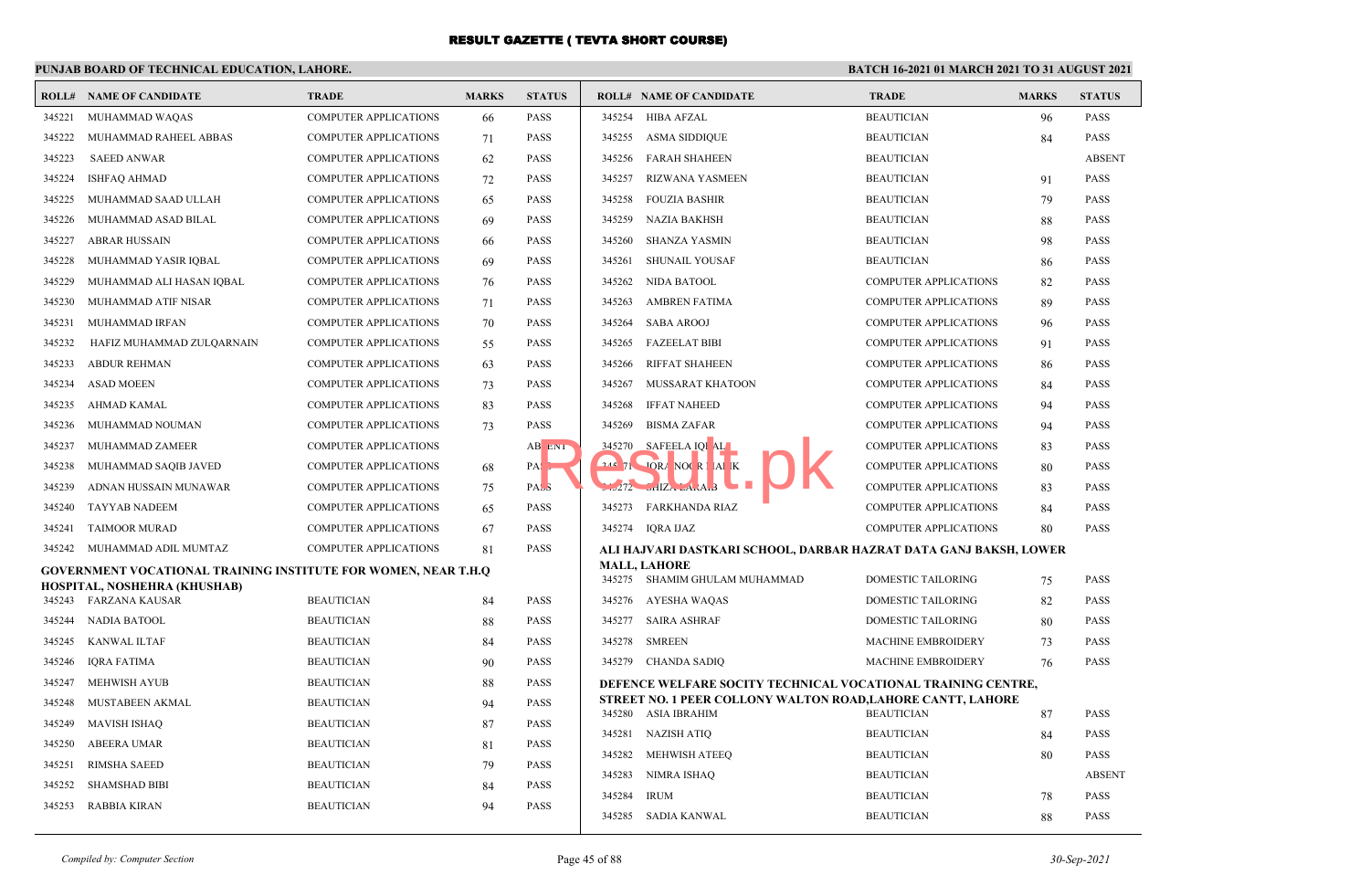## **PUNJAB BOARD OF TECHNICAL EDUCATION, LAHORE.**

|        | <b>ROLL# NAME OF CANDIDATE</b> | <b>TRADE</b>                 | <b>MARKS</b> | <b>STATUS</b>    |        | <b>ROLL# NAME OF CANDIDATE</b>               | <b>TRADE</b>                                  | <b>MARKS</b> | <b>STATUS</b> |
|--------|--------------------------------|------------------------------|--------------|------------------|--------|----------------------------------------------|-----------------------------------------------|--------------|---------------|
| 345286 | ANFAL                          | <b>BEAUTICIAN</b>            | 89           | <b>PASS</b>      |        | 345321 SYED MUHAMMAD JUNAID SHAH             | <b>COMPUTER APPLICATIONS</b>                  | 74           | <b>PASS</b>   |
| 345287 | <b>INSHA RAMZAN</b>            | <b>BEAUTICIAN</b>            | 89           | PASS             | 345322 | MUHAMMAD ASGHAR                              | <b>COMPUTER APPLICATIONS</b>                  | 76           | <b>PASS</b>   |
| 345288 | <b>SAMRA BASHIR</b>            | <b>BEAUTICIAN</b>            | 90           | PASS             | 345323 | MUHAMMAD ARSHAD IQBAL                        | <b>COMPUTER APPLICATIONS</b>                  | 88           | <b>PASS</b>   |
| 345289 | <b>SHUMAILA KIRAN</b>          | <b>BEAUTICIAN</b>            | 95           | PASS             | 345324 | MUHAMMAD TALHA                               | <b>COMPUTER APPLICATIONS</b>                  | 88           | <b>PASS</b>   |
| 345290 | <b>RASHIDA BIBI</b>            | <b>BEAUTICIAN</b>            | 81           | PASS             | 345325 | JUNAID AKHTAR                                | <b>COMPUTER APPLICATIONS</b>                  | 85           | <b>PASS</b>   |
| 345291 | <b>MADIHA ANWER</b>            | <b>BEAUTICIAN</b>            | 83           | PASS             | 345326 | FAHAD HUSSAIN ABBASI                         | <b>COMPUTER APPLICATIONS</b>                  |              | <b>ABSENT</b> |
| 345292 | <b>TAYIBA MURTAZA</b>          | <b>BEAUTICIAN</b>            | 89           | PASS             | 345327 | SHAHROZ AHMAD                                | <b>COMPUTER APPLICATIONS</b>                  | 80           | <b>PASS</b>   |
| 345293 | NADIA SARWAR                   | <b>BEAUTICIAN</b>            |              | <b>ABSENT</b>    | 345328 | SALMAN ALI                                   | COMPUTER APPLICATIONS                         | 91           | <b>PASS</b>   |
| 345294 | <b>HIRA ASHRAF</b>             | <b>BEAUTICIAN</b>            | 84           | PASS             | 345329 | MUHAMMAD ZAIN                                | <b>COMPUTER APPLICATIONS</b>                  | 78           | <b>PASS</b>   |
| 345295 | <b>RUBINA</b>                  | <b>BEAUTICIAN</b>            | 83           | PASS             | 345330 | MUHAMMAD AYYAZ ABID                          | <b>COMPUTER APPLICATIONS</b>                  | 88           | <b>PASS</b>   |
| 345296 | <b>NABIHA FARYAD</b>           | <b>BEAUTICIAN</b>            | 81           | PASS             |        | 345331 AYAZ ANWAR                            | <b>COMPUTER APPLICATIONS</b>                  | 87           | <b>PASS</b>   |
| 345297 | SABA MALIK                     | <b>BEAUTICIAN</b>            | 79           | <b>PASS</b>      | 345332 | MUHAMMAD MOAAZ                               | <b>COMPUTER APPLICATIONS</b>                  |              | <b>ABSENT</b> |
| 345298 | <b>SAFIA GHAFOOR</b>           | <b>BEAUTICIAN</b>            |              | <b>ABSENT</b>    | 345333 | MIRZA SHEHRYAR BAIG                          | <b>COMPUTER HARDWARE</b>                      |              | <b>ABSENT</b> |
| 345299 | <b>MAHAK SHBEER</b>            | <b>BEAUTICIAN</b>            | 82           | PASS             |        | 345334 SHER ALI                              | <b>TECHNICIAN</b><br><b>COMPUTER HARDWARE</b> | 90           | <b>PASS</b>   |
| 345300 | UMM-E-SALMA                    | <b>BEAUTICIAN</b>            | 91           | PASS             |        |                                              | <b>TECHNICIAN</b>                             |              |               |
| 345301 | HASSINA BIBI                   | <b>BEAUTICIAN</b>            | 87           | PASS             | 345335 | HUSSAIN ARSHAD                               | <b>COMPUTER HARDWARE</b><br><b>TECHNICIAN</b> | 89           | <b>PASS</b>   |
| 345302 | <b>SHAMA ASLAM</b>             | <b>BEAUTICIAN</b>            | 89           | PA <sub>1</sub>  |        | 345336 ROBINA NOC 2                          | DOMESTIC TAILORING                            |              | <b>ABSENT</b> |
| 345303 | NOSHEEN MUSHTAQ ALI            | <b>BEAUTICIAN</b>            | 82           | PAS.             |        | $245$ 37 $\overline{S}$ AIR \ BA TO L        | <b>DOMESTIC TAILORING</b>                     |              | <b>ABSENT</b> |
| 345304 | <b>SUNAINA SATTAR</b>          | <b>BEAUTICIAN</b>            | 90           | PAS <sub>3</sub> |        | $-1.338$ $\alpha$ NA $\alpha$ $\alpha$ LAMAT | <b>DOMESTIC TAILORING</b>                     | 91           | <b>PASS</b>   |
| 345305 | <b>KOMAL ANWAR</b>             | <b>BEAUTICIAN</b>            |              | <b>ABSENT</b>    | 345339 | <b>ALIYA SHAHEEN</b>                         | <b>DOMESTIC TAILORING</b>                     | 89           | <b>PASS</b>   |
| 345306 | <b>SADIA YOUSAF</b>            | <b>BEAUTICIAN</b>            | 77           | PASS             | 345340 | FATIMA ASLAM                                 | DOMESTIC TAILORING                            | 95           | PASS          |
| 345307 | <b>SANA AMEEN</b>              | <b>BEAUTICIAN</b>            | 74           | PASS             | 345341 | <b>RIMSHA TARIO</b>                          | DOMESTIC TAILORING                            |              | <b>ABSENT</b> |
| 345308 | MUSKAN ROBIN                   | <b>BEAUTICIAN</b>            | 82           | PASS             | 345342 | <b>ISMA BATOOL</b>                           | DOMESTIC TAILORING                            |              | <b>ABSENT</b> |
| 345309 | <b>ALISHBA SAMSON</b>          | <b>COMPUTER APPLICATIONS</b> | 92           | PASS             | 345343 | <b>SEHRISH</b>                               | <b>DOMESTIC TAILORING</b>                     | 85           | <b>PASS</b>   |
| 345310 | <b>NEELAM</b>                  | COMPUTER APPLICATIONS        | 91           | PASS             | 345344 | AKASHA NOOR                                  | DOMESTIC TAILORING                            |              | <b>ABSENT</b> |
| 345311 | <b>MARIA WARIS</b>             | <b>COMPUTER APPLICATIONS</b> |              | <b>ABSENT</b>    | 345345 | SHAFKAT SHAFI                                | <b>DOMESTIC TAILORING</b>                     | 84           | <b>PASS</b>   |
| 345312 | NABIA SHABBIR                  | <b>COMPUTER APPLICATIONS</b> |              | <b>ABSENT</b>    | 345346 | TEHMINA LATIF                                | <b>FASHION DESIGN</b>                         | 90           | PASS          |
| 345313 | MUHAMMAD YASEEN                | <b>COMPUTER APPLICATIONS</b> | 80           | PASS             | 345347 | ASMA ASLAM                                   | <b>FASHION DESIGN</b>                         | 89           | <b>PASS</b>   |
| 345314 | ALLAH RAKHI                    | <b>COMPUTER APPLICATIONS</b> | 81           | PASS             |        | 345348 FAIZA ASLAM                           | <b>FASHION DESIGN</b>                         | 82           | <b>PASS</b>   |
| 345315 | <b>ASMA HASSAN</b>             | COMPUTER APPLICATIONS        |              | <b>ABSENT</b>    | 345349 | <b>IRAM NAZIR</b>                            | <b>FASHION DESIGN</b>                         |              | <b>ABSENT</b> |
| 345316 | <b>AROOJ JAVAID</b>            | <b>COMPUTER APPLICATIONS</b> | 89           | PASS             | 345350 | MADIHA NIAZ                                  | <b>FASHION DESIGN</b>                         | 85           | <b>PASS</b>   |
| 345317 | NISHA                          | COMPUTER APPLICATIONS        |              | <b>ABSENT</b>    |        | 345351 ZAINAB NADEEM                         | <b>FASHION DESIGN</b>                         |              | <b>ABSENT</b> |
| 345318 | <b>SOBIA</b>                   | <b>COMPUTER APPLICATIONS</b> | 91           | PASS             | 345352 | MUHAMMAD BILAL                               | <b>GENERAL ELECTRICIAN</b>                    | 82           | <b>PASS</b>   |
| 345319 | ANISA EMAN AFZAAL              | COMPUTER APPLICATIONS        | 92           | PASS             | 345353 | <b>ABDUL MUNEEB</b>                          | <b>GENERAL ELECTRICIAN</b>                    | 78           | PASS          |
| 345320 | MASOOMA RAZA                   | <b>COMPUTER APPLICATIONS</b> | 94           | PASS             |        | 345354 MALIK MUHAMMAD RIZWAN                 | MOBILE PHONE REPAIRING                        | 85           | <b>PASS</b>   |
|        |                                |                              |              |                  |        |                                              |                                               |              |               |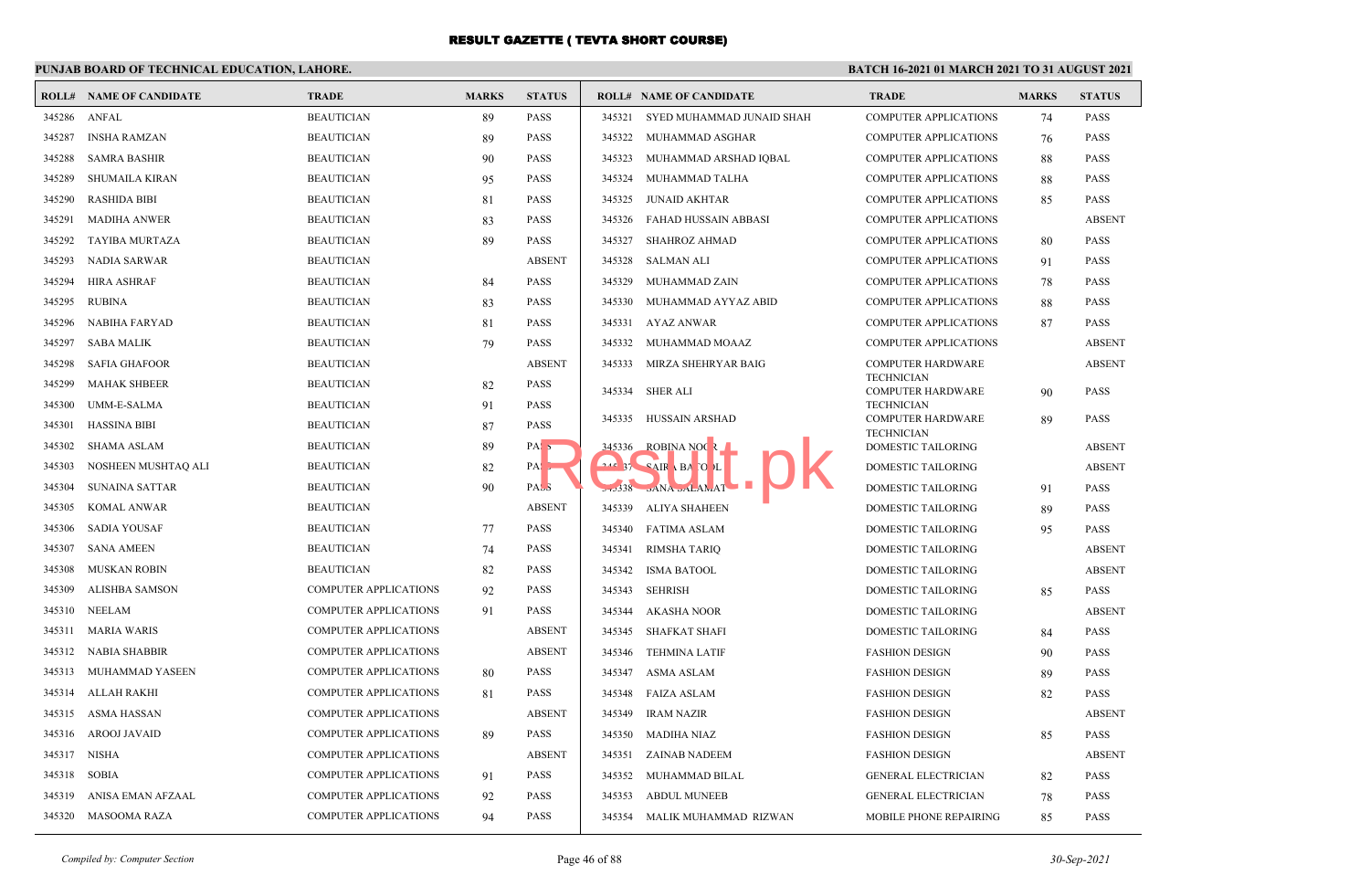# **PUNJAB BOARD OF TECHNICAL EDUCATION, LAHORE.**

|        | <b>ROLL# NAME OF CANDIDATE</b>                                   | <b>TRADE</b>                 | <b>MARKS</b> | <b>STATUS</b>    |               | <b>ROLL# NAME OF CANDIDATE</b>                                        | <b>TRADE</b>                 | <b>MARKS</b> | <b>STATUS</b> |
|--------|------------------------------------------------------------------|------------------------------|--------------|------------------|---------------|-----------------------------------------------------------------------|------------------------------|--------------|---------------|
| 345355 | ADNAN MEHMOOD                                                    | MOBILE PHONE REPAIRING       |              | <b>ABSENT</b>    | 345388        | <b>FARHEEN ZEHRA</b>                                                  | <b>COMPUTER APPLICATIONS</b> |              | <b>ABSEN</b>  |
| 345356 | <b>NUMAN RAFIQ</b>                                               | MOBILE PHONE REPAIRING       | 81           | <b>PASS</b>      | 345389        | FARWA RAMZAN                                                          | <b>COMPUTER APPLICATIONS</b> |              | <b>ABSEN</b>  |
| 345357 | <b>ISHTIAQ AHMAD</b>                                             | MOBILE PHONE REPAIRING       |              | <b>ABSENT</b>    | 345390        | <b>RIMSHA ZAMIR</b>                                                   | <b>COMPUTER APPLICATIONS</b> | 89           | <b>PASS</b>   |
| 345358 | KHIZER RASHEED                                                   | MOBILE PHONE REPAIRING       | 79           | <b>PASS</b>      | 345391        | SHIFA ZAHRA                                                           | <b>COMPUTER APPLICATIONS</b> |              | <b>ABSEN</b>  |
| 345359 | MUHAMMAD RAZA                                                    | WEB DESIGNING                | 92           | <b>PASS</b>      |               | 345392 SONIA IQBAL                                                    | <b>COMPUTER APPLICATIONS</b> | 80           | <b>PASS</b>   |
|        | DISTRICT INDUSTRIAL HOME FOR WOMEN (SANATZAR), SOCIAL WELFARE &  |                              |              |                  | 345393        | SHAHIDA RAMZAN                                                        | <b>COMPUTER APPLICATIONS</b> | 73           | <b>PASS</b>   |
|        | BAIT-UL-MAAL PUNJAB, 22-KASHMIR BLOCK, ALLAMA IQBAL TOWN, LAHORE | <b>BASIC BEADING</b>         |              |                  | 345394        | <b>ANUM EJAZ</b>                                                      | <b>COMPUTER APPLICATIONS</b> | 87           | <b>PASS</b>   |
| 345360 | <b>EFAT KANEEZ</b>                                               |                              | 82           | <b>PASS</b>      | 345395        | SHAKEELA SHABBIR                                                      | <b>DOMESTIC TAILORING</b>    | 85           | <b>PASS</b>   |
| 345361 | <b>IRAM</b>                                                      | <b>BEAUTICIAN</b>            |              | <b>ABSENT</b>    | 345396        | <b>FOZIA MAJEED</b>                                                   | DOMESTIC TAILORING           | 88           | <b>PASS</b>   |
| 345362 | <b>TAHOORA KOSER</b>                                             | <b>BEAUTICIAN</b>            |              | <b>ABSENT</b>    |               | 345397 RUBINA AHMAD                                                   | DOMESTIC TAILORING           | 83           | <b>PASS</b>   |
| 345363 | <b>KAINAT MALIK</b>                                              | <b>BEAUTICIAN</b>            |              | <b>ABSENT</b>    |               | <b>GOVERNMENT APPRENTICES TRAINING CENTRE, COLLEGE ROAD TOWNSHIP,</b> |                              |              |               |
| 345364 | <b>IQRA ANWAR</b>                                                | <b>BEAUTICIAN</b>            |              | <b>ABSENT</b>    | <b>LAHORE</b> |                                                                       |                              |              |               |
| 345365 | <b>SABA AMIN</b>                                                 | <b>BEAUTICIAN</b>            |              | <b>ABSENT</b>    |               | 345398 JUNAID GULZAR                                                  | <b>COMPUTER APPLICATIONS</b> |              | <b>ABSEN</b>  |
| 345366 | <b>MARYAM RAFIO</b>                                              | <b>BEAUTICIAN</b>            | 85           | <b>PASS</b>      | 345399        | MUHAMMAD IBRAHEEM                                                     | <b>COMPUTER APPLICATIONS</b> | 75           | <b>PASS</b>   |
| 345367 | <b>RABIA AMJAD</b>                                               | <b>BEAUTICIAN</b>            | 86           | <b>PASS</b>      | 345400        | MUHAMMAD REHAN                                                        | COMPUTER APPLICATIONS        | 85           | <b>PASS</b>   |
| 345368 | <b>RABIA AROUGE</b>                                              | <b>BEAUTICIAN</b>            | 85           | <b>PASS</b>      | 345401        | <b>ABDUL REHMAN</b>                                                   | <b>COMPUTER APPLICATIONS</b> | 86           | <b>PASS</b>   |
| 345369 | MEHWISH FAYYAZ                                                   | <b>BEAUTICIAN</b>            | 85           | <b>PASS</b>      |               | 345402 MUAZZAM RASOOL                                                 | COMPUTER APPLICATIONS        | 90           | <b>PASS</b>   |
| 345370 | AMBER SHAHEEN BUTT                                               | <b>BEAUTICIAN</b>            | 90           | PAS <sub>3</sub> |               | 34. <sup>103</sup> N UH MM AI AI DAN                                  | COMPUTER APPLICATIONS        | 81           | <b>PASS</b>   |
| 345371 | ZONAIRAH IJAZ                                                    | <b>BEAUTICIAN</b>            |              | AB ENT           |               | 345404 M JH MN AI US AAN                                              | COMPUTER APPLICATIONS        | 63           | <b>PASS</b>   |
| 345372 | <b>ASMA ANWAR</b>                                                | <b>BEAUTICIAN</b>            |              | <b>ABSENT</b>    |               | 345405 FAHEEM ALI                                                     | <b>COMPUTER APPLICATIONS</b> |              | <b>ABSEN</b>  |
| 345373 | <b>BAREERAH BINT E IMRAN</b>                                     | <b>BEAUTICIAN</b>            | 89           | <b>PASS</b>      | 345406        | MUHAMMAD HUZAIFA NUMAN                                                | <b>COMPUTER APPLICATIONS</b> | 70           | <b>PASS</b>   |
| 345374 | IQR ALI                                                          | <b>BEAUTICIAN</b>            | 89           | <b>PASS</b>      | 345407        | MUHAMMAD ASJAD NIAZ                                                   | <b>COMPUTER APPLICATIONS</b> | 82           | <b>PASS</b>   |
| 345375 | ZARA ZULFIQAR                                                    | <b>BEAUTICIAN</b>            | 86           | <b>PASS</b>      | 345408        | SOHAIL MUMTAZ HUSSAIN                                                 | <b>COMPUTER APPLICATIONS</b> |              | <b>ABSEN</b>  |
| 345376 | <b>ZILLEY HUMA</b>                                               | <b>BEAUTICIAN</b>            | 89           | <b>PASS</b>      | 345409        | MUHAMMAD AHMAD RAZA                                                   | COMPUTER APPLICATIONS        |              | <b>ABSEN</b>  |
| 345377 | <b>RABIA AFZAL</b>                                               | <b>BEAUTICIAN</b>            |              | <b>ABSENT</b>    | 345410        | MUHAMMAD HAMZA ADNAN                                                  | <b>COMPUTER APPLICATIONS</b> | 83           | <b>PASS</b>   |
| 345378 | <b>NAZLI ARSHAD</b>                                              | <b>BEAUTICIAN</b>            | 85           | <b>PASS</b>      | 345411        | MUHAMMAD BILAL                                                        | <b>COMPUTER APPLICATIONS</b> | 71           | <b>PASS</b>   |
| 345379 | ASMA SHAHZADI                                                    | <b>BEAUTICIAN</b>            | 88           | <b>PASS</b>      |               | 345412 MUHAMMAD ALI ANSARI                                            | <b>COMPUTER APPLICATIONS</b> | 77           | <b>PASS</b>   |
| 345380 | ZONERA AZIZ                                                      | <b>BEAUTICIAN</b>            | 85           | <b>PASS</b>      |               | 345413 AZAM ALI                                                       | ELECTRICAL WIRING            | 85           | <b>PASS</b>   |
| 345381 | <b>IORA SHAHID</b>                                               | <b>COMPUTER APPLICATIONS</b> |              | <b>ABSENT</b>    | 345414        | CHAUDHARY BILAL ARSLAN<br><b>SARWAR</b>                               | ELECTRICAL WIRING            | 81           | <b>PASS</b>   |
| 345382 | HAFIZA SUMAIRA ASHIQ                                             | <b>COMPUTER APPLICATIONS</b> | 88           | <b>PASS</b>      |               | 345415 SAJJAD ALI AWAN                                                | ELECTRICAL WIRING            | 85           | <b>PASS</b>   |
| 345383 | <b>HIRA RASHAD</b>                                               | <b>COMPUTER APPLICATIONS</b> | 71           | <b>PASS</b>      |               | 345416 FAKHAR UL ISLAM                                                | ELECTRICAL WIRING            | 83           | <b>PASS</b>   |
| 345384 | HAFIZA NIMRA AKRAM                                               | <b>COMPUTER APPLICATIONS</b> |              | <b>ABSENT</b>    |               | 345417 SAFDAR ALI                                                     | ELECTRICAL WIRING            |              | <b>ABSEN</b>  |
| 345385 | <b>SANA ASLAM</b>                                                | <b>COMPUTER APPLICATIONS</b> |              | <b>ABSENT</b>    |               | 345418 AWAIS AHMAD                                                    | ELECTRICAL WIRING            |              | <b>ABSEN</b>  |
| 345386 | <b>RAMISHA NADEEM</b>                                            | <b>COMPUTER APPLICATIONS</b> |              | <b>ABSENT</b>    |               | 345419 SHAN ALI                                                       | ELECTRICAL WIRING            | 82           | <b>PASS</b>   |
| 345387 | HAFIZA SUMBAL SITARA                                             | <b>COMPUTER APPLICATIONS</b> |              | <b>ABSENT</b>    |               | 345420 ASAD ALI                                                       | ELECTRICAL WIRING            | 84           | <b>PASS</b>   |
|        |                                                                  |                              |              |                  |               |                                                                       |                              |              |               |

| <b>TATUS</b> |               | <b>ROLL# NAME OF CANDIDATE</b>   | <b>TRADE</b>                                                          | <b>MARKS</b> | <b>STATUS</b> |
|--------------|---------------|----------------------------------|-----------------------------------------------------------------------|--------------|---------------|
| <b>BSENT</b> | 345388        | <b>FARHEEN ZEHRA</b>             | <b>COMPUTER APPLICATIONS</b>                                          |              | <b>ABSENT</b> |
| ASS.         | 345389        | <b>FARWA RAMZAN</b>              | <b>COMPUTER APPLICATIONS</b>                                          |              | <b>ABSENT</b> |
| <b>BSENT</b> | 345390        | <b>RIMSHA ZAMIR</b>              | <b>COMPUTER APPLICATIONS</b>                                          | 89           | <b>PASS</b>   |
| <b>ASS</b>   | 345391        | <b>SHIFA ZAHRA</b>               | <b>COMPUTER APPLICATIONS</b>                                          |              | <b>ABSENT</b> |
| <b>ASS</b>   | 345392        | <b>SONIA IOBAL</b>               | <b>COMPUTER APPLICATIONS</b>                                          | 80           | <b>PASS</b>   |
|              | 345393        | <b>SHAHIDA RAMZAN</b>            | <b>COMPUTER APPLICATIONS</b>                                          | 73           | <b>PASS</b>   |
|              | 345394        | <b>ANUM EJAZ</b>                 | <b>COMPUTER APPLICATIONS</b>                                          | 87           | <b>PASS</b>   |
| ASS          | 345395        | <b>SHAKEELA SHABBIR</b>          | <b>DOMESTIC TAILORING</b>                                             | 85           | <b>PASS</b>   |
| BSENT        | 345396        | <b>FOZIA MAJEED</b>              | <b>DOMESTIC TAILORING</b>                                             | 88           | <b>PASS</b>   |
| BSENT        | 345397        | <b>RUBINA AHMAD</b>              | <b>DOMESTIC TAILORING</b>                                             | 83.          | <b>PASS</b>   |
| BSENT        |               |                                  | <b>GOVERNMENT APPRENTICES TRAINING CENTRE, COLLEGE ROAD TOWNSHIP,</b> |              |               |
| BSENT        | <b>LAHORE</b> |                                  |                                                                       |              |               |
| <b>BSENT</b> | 345398        | <b>JUNAID GULZAR</b>             | <b>COMPUTER APPLICATIONS</b>                                          |              | <b>ABSENT</b> |
| <b>ASS</b>   | 345399        | MUHAMMAD IBRAHEEM                | <b>COMPUTER APPLICATIONS</b>                                          | 75           | <b>PASS</b>   |
| <b>ASS</b>   | 345400        | MUHAMMAD REHAN                   | <b>COMPUTER APPLICATIONS</b>                                          | 85           | <b>PASS</b>   |
| <b>ASS</b>   | 345401        | <b>ABDUL REHMAN</b>              | <b>COMPUTER APPLICATIONS</b>                                          | 86           | <b>PASS</b>   |
| 221          | 345402        | <b>MUAZZAM RASOOL</b>            | <b>COMPUTER APPLICATIONS</b>                                          | 90           | <b>PASS</b>   |
| AS S         |               | $24.403$ N UH MN AI A, AN        | <b>COMPUTER APPLICATIONS</b>                                          | 81           | <b>PASS</b>   |
| <b>B</b> ENT | 345404        | M JH MN AI US AAN                | <b>COMPUTER APPLICATIONS</b>                                          | 63           | <b>PASS</b>   |
| BSENT        | 345405        | <b>FAHEEM ALI</b>                | <b>COMPUTER APPLICATIONS</b>                                          |              | <b>ABSENT</b> |
| <b>ASS</b>   | 345406        | MUHAMMAD HUZAIFA NUMAN           | <b>COMPUTER APPLICATIONS</b>                                          | 70           | <b>PASS</b>   |
| <b>ASS</b>   | 345407        | MUHAMMAD ASJAD NIAZ              | <b>COMPUTER APPLICATIONS</b>                                          | 82           | <b>PASS</b>   |
| <b>ASS</b>   | 345408        | SOHAIL MUMTAZ HUSSAIN            | <b>COMPUTER APPLICATIONS</b>                                          |              | <b>ABSENT</b> |
| <b>ASS</b>   | 345409        | MUHAMMAD AHMAD RAZA              | <b>COMPUTER APPLICATIONS</b>                                          |              | <b>ABSENT</b> |
| <b>BSENT</b> | 345410        | MUHAMMAD HAMZA ADNAN             | <b>COMPUTER APPLICATIONS</b>                                          | 83           | <b>PASS</b>   |
| <b>ASS</b>   | 345411        | MUHAMMAD BILAL                   | <b>COMPUTER APPLICATIONS</b>                                          | 71           | <b>PASS</b>   |
| <b>ASS</b>   | 345412        | MUHAMMAD ALI ANSARI              | <b>COMPUTER APPLICATIONS</b>                                          | 77           | <b>PASS</b>   |
| <b>ASS</b>   | 345413        | <b>AZAM ALI</b>                  | ELECTRICAL WIRING                                                     | 85           | <b>PASS</b>   |
| <b>BSENT</b> | 345414        | CHAUDHARY BILAL ARSLAN           | ELECTRICAL WIRING                                                     | 81           | <b>PASS</b>   |
| <b>ASS</b>   | 345415        | <b>SARWAR</b><br>SAJJAD ALI AWAN | ELECTRICAL WIRING                                                     | 85           | <b>PASS</b>   |
| ASS.         | 345416        | FAKHAR UL ISLAM                  | ELECTRICAL WIRING                                                     | 83           | <b>PASS</b>   |
| BSENT        | 345417        | <b>SAFDAR ALI</b>                | ELECTRICAL WIRING                                                     |              | <b>ABSENT</b> |
| BSENT        | 345418        | <b>AWAIS AHMAD</b>               | ELECTRICAL WIRING                                                     |              | <b>ABSENT</b> |
| BSENT        | 345419        | <b>SHAN ALI</b>                  | ELECTRICAL WIRING                                                     | 82           | <b>PASS</b>   |
| <b>BSENT</b> | 345420        | <b>ASAD ALI</b>                  | ELECTRICAL WIRING                                                     | 84           | <b>PASS</b>   |
|              |               |                                  |                                                                       |              |               |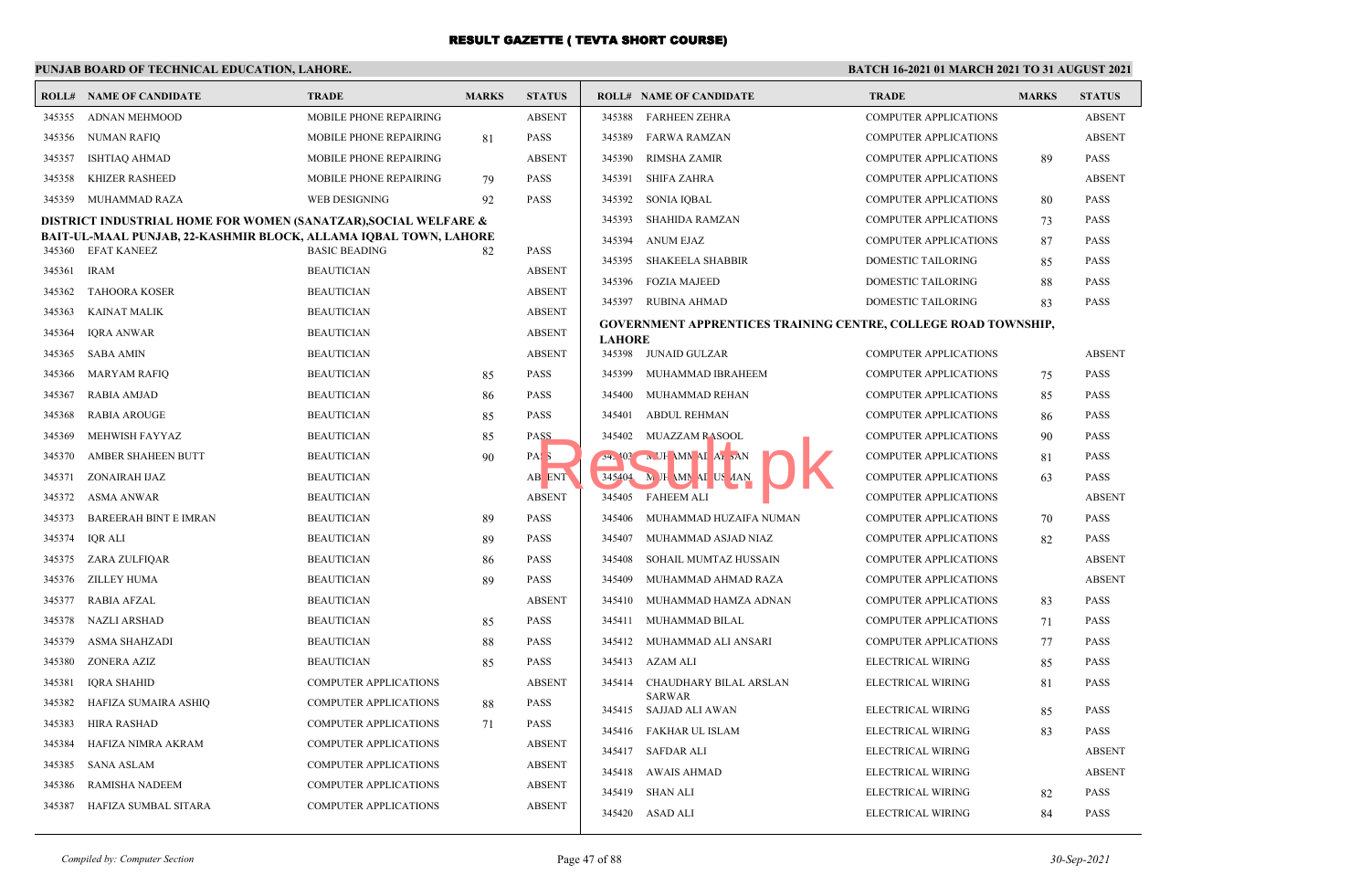## **PUNJAB BOARD OF TECHNICAL EDUCATION, LAHORE.**

| 345421<br><b>SALMAN NAIMAT</b><br>ELECTRICAL WIRING<br>85<br><b>PASS</b><br>345455 MALIK AHMAD HASSAN<br>PROFESSIONAL COOKING<br>72<br><b>PASS</b><br><b>PASS</b><br>345422<br>LIAQAT ALI<br>ELECTRICAL WIRING<br>345456<br>MUHAMMAD MUZAMMIL<br>PROFESSIONAL COOKING<br>84<br>345423<br><b>WAHEED KHAN</b><br>ELECTRICAL WIRING<br><b>PASS</b><br>345457<br>SHAIKH IJAZ HUSSAIN<br>PROFESSIONAL COOKING<br><b>PASS</b><br>81<br>84<br>345424<br><b>PASS</b><br><b>PASS</b><br>ANAS<br>ELECTRICAL WIRING<br>345458<br>MUHAMMAD TAIMOOR RASHID<br>PROFESSIONAL COOKING<br>81<br>71<br><b>CHUGHTAI</b><br>345425<br>MUHAMMAD FAHAD ULLAH<br>ELECTRICAL WIRING<br>82<br><b>PASS</b><br>GOVERNMENT VOCATIONAL TRAINING INSTITUTE FOR WOMEN, DEV SMAJ<br>345426 SAJID IQBAL<br>ELECTRICAL WIRING<br><b>PASS</b><br>81<br><b>ROAD, LAHORE</b><br>345459 HUMAIRA ASHRAF<br><b>COMPUTER APPLICATIONS</b><br><b>PASS</b><br>84<br>GOVERNMENT TECHNICAL TRAINING INSTITUTE, 96-GULBERG, LAHORE<br><b>PASS</b><br>345460<br>HAFIZA MINAL ANEES<br><b>COMPUTER APPLICATIONS</b><br>95<br>345427<br>ZEESHAN KHURSHEED<br>PROFESSIONAL COOKING<br>75<br><b>PASS</b><br>345461<br><b>MARIA ARIF</b><br><b>COMPUTER APPLICATIONS</b><br>99<br><b>PASS</b><br>345428<br><b>NASREEN ASHRAF</b><br><b>PASS</b><br>PROFESSIONAL COOKING<br>99<br><b>PASS</b><br>345462<br><b>AROOJ QAISER</b><br><b>COMPUTER APPLICATIONS</b><br>93<br>345429<br><b>ABSENT</b><br>ALI UMAIR JAVED LODHI<br>PROFESSIONAL COOKING<br>345463<br><b>ARFA SHAFEEQ</b><br><b>COMPUTER APPLICATIONS</b><br><b>PASS</b><br>83<br><b>PASS</b><br>345430<br>KOKAB CHAUDHARY<br>PROFESSIONAL COOKING<br>73<br><b>NIMRA IRFAN</b><br><b>PASS</b><br>345464<br><b>COMPUTER APPLICATIONS</b><br>96<br><b>PASS</b><br>345431<br>MUDASSAR ALI<br>PROFESSIONAL COOKING<br>86<br>345465<br><b>IQRA YOUNAS</b><br><b>PASS</b><br><b>COMPUTER APPLICATIONS</b><br>96<br>345432<br>ALI BIN UMER<br>PROFESSIONAL COOKING<br><b>PASS</b><br>88<br>345466<br>MALAIKA<br><b>COMPUTER APPLICATIONS</b><br><b>PASS</b><br>94<br>345433<br>MUHAMMAD HASSAN MAQSOOD<br>PROFESSIONAL COOKING<br>93<br><b>PASS</b><br>FIZA ALI<br><b>PASS</b><br>345467<br><b>COMPUTER APPLICATIONS</b><br>95<br>345434<br><b>AHMAD ALI</b><br><b>PASS</b><br>PROFESSIONAL COOKING<br>78<br>345468<br>SAMAN ASHFAQ<br><b>DOMESTIC TAILORING</b><br><b>PASS</b><br>96<br><b>PASS</b><br>345435<br>ALI MURTAZA QURESHI<br>PROFESSIONAL COOKING<br>97<br>345469<br>RAMSHA IMI AN CHEEMA<br><b>DOMESTIC TAILORING</b><br><b>PASS</b><br>97<br>KHALEEQ AHMAD KHAN<br>PROFESSIONAL COOKING<br>PAS <sub>5</sub><br>345436<br>97<br>345 70<br>$ZUB$ IDA AS IFA $Q$<br><b>DOMESTIC TAILORING</b><br>97<br><b>PASS</b><br>MUHAMMAD ALI MALIK<br>PROFESSIONAL COOKING<br>345437<br>81<br>PA:<br>24 71 C ALT A SS M<br><b>DOMESTIC TAILORING</b><br><b>PASS</b><br>96<br>345438<br>MUSARAT<br>PROFESSIONAL COOKING<br>PAS <sub>3</sub><br>92<br>345472 IORA IRSHAD<br>97<br><b>PASS</b><br><b>DOMESTIC TAILORING</b><br>345439<br><b>ARYAN ATIF</b><br>PROFESSIONAL COOKING<br><b>ABSENT</b><br>345473<br>MOHWISH AQEEL<br>DOMESTIC TAILORING<br>94<br><b>PASS</b><br><b>ABSENT</b><br>345440<br>MUHAMMAD SULEMAN SOHAIL<br>PROFESSIONAL COOKING<br>345474<br>NIMRA ZAMAN<br>DOMESTIC TAILORING<br>96<br><b>PASS</b><br>MUHAMMAD UMAIR BUTT<br>PROFESSIONAL COOKING<br><b>PASS</b><br>345441<br>77<br>345475<br><b>PASS</b><br><b>FOUZIA WADOOD</b><br>DOMESTIC TAILORING<br>97<br>ZEESHAN IMTIAZ<br>80<br><b>PASS</b><br>345442<br>PROFESSIONAL COOKING<br><b>PASS</b><br>345476<br><b>SAMRA ASLAM</b><br>DOMESTIC TAILORING<br>98<br>345443<br><b>SAIM AMJAD</b><br>PROFESSIONAL COOKING<br><b>PASS</b><br>96<br><b>RAZIA SULTANA</b><br><b>DOMESTIC TAILORING</b><br><b>PASS</b><br>345477<br>97<br>345444<br>PROFESSIONAL COOKING<br>90<br><b>PASS</b><br><b>AWAIS AHMAD</b><br><b>PASS</b><br>345478<br>SAIMA ASLAM<br>DOMESTIC TAILORING<br>96<br><b>PASS</b><br>345445<br>MUHAMMAD ABDULLAH AMIN<br>PROFESSIONAL COOKING<br>87<br>PASS<br>345479<br><b>HAFIZA AHMED</b><br>DOMESTIC TAILORING<br>96<br>345446<br>ABDUL HASHIR BHATTI<br>PROFESSIONAL COOKING<br>75<br><b>PASS</b><br><b>AYESHA MAHNOOR</b><br>PROFESSIONAL COOKING<br>87<br><b>PASS</b><br>345480<br><b>HAFIZ SIBT E ALI</b><br>PROFESSIONAL COOKING<br><b>PASS</b><br>345447<br>91<br><b>PASS</b><br>345481<br>AROOSA KAMRAN<br>PROFESSIONAL COOKING<br>77<br>PROFESSIONAL COOKING<br><b>ABSENT</b><br>345448<br>ARSLAN<br>345482<br><b>HUMARA RASHID</b><br>PROFESSIONAL COOKING<br><b>PASS</b><br>86<br><b>ABSENT</b><br>345449<br><b>HABIB UR REHMAN</b><br>PROFESSIONAL COOKING<br>345483<br><b>RAHEELA HANIF</b><br>PROFESSIONAL COOKING<br><b>PASS</b><br>85<br><b>PASS</b><br>345450<br><b>ADEEL AHMAD</b><br>PROFESSIONAL COOKING<br>96<br>345484<br><b>SAIMA ARIF</b><br>PROFESSIONAL COOKING<br><b>PASS</b><br>83<br>345451<br>KHALIDA PARVEEN<br>PROFESSIONAL COOKING<br><b>ABSENT</b><br>345485<br><b>FATIMA AKRAM</b><br>PROFESSIONAL COOKING<br><b>PASS</b><br>94<br><b>ABSENT</b><br>345452<br><b>AZHAR NADEED</b><br>PROFESSIONAL COOKING<br><b>PASS</b><br>345486<br><b>RABIA KHALIQ</b><br>PROFESSIONAL COOKING<br>84<br><b>PASS</b><br>345453<br>DAWOOD KANI PATRAS<br>PROFESSIONAL COOKING<br>79<br>345487 ASMA IJAZ<br>PROFESSIONAL COOKING<br>91<br><b>PASS</b><br><b>PASS</b><br>345454 HASSAN ABDULLAH<br>PROFESSIONAL COOKING<br>78 | ROLL# | <b>NAME OF CANDIDATE</b> | <b>TRADE</b> | <b>MARKS</b> | <b>STATUS</b> | <b>ROLL# NAME OF CANDIDATE</b> | <b>TRADE</b> | <b>MARKS</b> | <b>STATUS</b> |
|---------------------------------------------------------------------------------------------------------------------------------------------------------------------------------------------------------------------------------------------------------------------------------------------------------------------------------------------------------------------------------------------------------------------------------------------------------------------------------------------------------------------------------------------------------------------------------------------------------------------------------------------------------------------------------------------------------------------------------------------------------------------------------------------------------------------------------------------------------------------------------------------------------------------------------------------------------------------------------------------------------------------------------------------------------------------------------------------------------------------------------------------------------------------------------------------------------------------------------------------------------------------------------------------------------------------------------------------------------------------------------------------------------------------------------------------------------------------------------------------------------------------------------------------------------------------------------------------------------------------------------------------------------------------------------------------------------------------------------------------------------------------------------------------------------------------------------------------------------------------------------------------------------------------------------------------------------------------------------------------------------------------------------------------------------------------------------------------------------------------------------------------------------------------------------------------------------------------------------------------------------------------------------------------------------------------------------------------------------------------------------------------------------------------------------------------------------------------------------------------------------------------------------------------------------------------------------------------------------------------------------------------------------------------------------------------------------------------------------------------------------------------------------------------------------------------------------------------------------------------------------------------------------------------------------------------------------------------------------------------------------------------------------------------------------------------------------------------------------------------------------------------------------------------------------------------------------------------------------------------------------------------------------------------------------------------------------------------------------------------------------------------------------------------------------------------------------------------------------------------------------------------------------------------------------------------------------------------------------------------------------------------------------------------------------------------------------------------------------------------------------------------------------------------------------------------------------------------------------------------------------------------------------------------------------------------------------------------------------------------------------------------------------------------------------------------------------------------------------------------------------------------------------------------------------------------------------------------------------------------------------------------------------------------------------------------------------------------------------------------------------------------------------------------------------------------------------------------------------------------------------------------------------------------------------------------------------------------------------------------------------------------------------------------------------------------------------------------------------------------------------------------------------------------------------------------------------------------------------------------------------------------------------------------------------------------------------------------------------------------------------------------------------------------------------------------------------------------------------------------------------------------------------------------------------------------------------------------------------------------------------------------------------------------------------------------------------------------------------------------------------------------------------------------------------------|-------|--------------------------|--------------|--------------|---------------|--------------------------------|--------------|--------------|---------------|
| <b>ABSEN</b>                                                                                                                                                                                                                                                                                                                                                                                                                                                                                                                                                                                                                                                                                                                                                                                                                                                                                                                                                                                                                                                                                                                                                                                                                                                                                                                                                                                                                                                                                                                                                                                                                                                                                                                                                                                                                                                                                                                                                                                                                                                                                                                                                                                                                                                                                                                                                                                                                                                                                                                                                                                                                                                                                                                                                                                                                                                                                                                                                                                                                                                                                                                                                                                                                                                                                                                                                                                                                                                                                                                                                                                                                                                                                                                                                                                                                                                                                                                                                                                                                                                                                                                                                                                                                                                                                                                                                                                                                                                                                                                                                                                                                                                                                                                                                                                                                                                                                                                                                                                                                                                                                                                                                                                                                                                                                                                                                                                                                          |       |                          |              |              |               |                                |              |              |               |
|                                                                                                                                                                                                                                                                                                                                                                                                                                                                                                                                                                                                                                                                                                                                                                                                                                                                                                                                                                                                                                                                                                                                                                                                                                                                                                                                                                                                                                                                                                                                                                                                                                                                                                                                                                                                                                                                                                                                                                                                                                                                                                                                                                                                                                                                                                                                                                                                                                                                                                                                                                                                                                                                                                                                                                                                                                                                                                                                                                                                                                                                                                                                                                                                                                                                                                                                                                                                                                                                                                                                                                                                                                                                                                                                                                                                                                                                                                                                                                                                                                                                                                                                                                                                                                                                                                                                                                                                                                                                                                                                                                                                                                                                                                                                                                                                                                                                                                                                                                                                                                                                                                                                                                                                                                                                                                                                                                                                                                       |       |                          |              |              |               |                                |              |              |               |
|                                                                                                                                                                                                                                                                                                                                                                                                                                                                                                                                                                                                                                                                                                                                                                                                                                                                                                                                                                                                                                                                                                                                                                                                                                                                                                                                                                                                                                                                                                                                                                                                                                                                                                                                                                                                                                                                                                                                                                                                                                                                                                                                                                                                                                                                                                                                                                                                                                                                                                                                                                                                                                                                                                                                                                                                                                                                                                                                                                                                                                                                                                                                                                                                                                                                                                                                                                                                                                                                                                                                                                                                                                                                                                                                                                                                                                                                                                                                                                                                                                                                                                                                                                                                                                                                                                                                                                                                                                                                                                                                                                                                                                                                                                                                                                                                                                                                                                                                                                                                                                                                                                                                                                                                                                                                                                                                                                                                                                       |       |                          |              |              |               |                                |              |              |               |
|                                                                                                                                                                                                                                                                                                                                                                                                                                                                                                                                                                                                                                                                                                                                                                                                                                                                                                                                                                                                                                                                                                                                                                                                                                                                                                                                                                                                                                                                                                                                                                                                                                                                                                                                                                                                                                                                                                                                                                                                                                                                                                                                                                                                                                                                                                                                                                                                                                                                                                                                                                                                                                                                                                                                                                                                                                                                                                                                                                                                                                                                                                                                                                                                                                                                                                                                                                                                                                                                                                                                                                                                                                                                                                                                                                                                                                                                                                                                                                                                                                                                                                                                                                                                                                                                                                                                                                                                                                                                                                                                                                                                                                                                                                                                                                                                                                                                                                                                                                                                                                                                                                                                                                                                                                                                                                                                                                                                                                       |       |                          |              |              |               |                                |              |              |               |
|                                                                                                                                                                                                                                                                                                                                                                                                                                                                                                                                                                                                                                                                                                                                                                                                                                                                                                                                                                                                                                                                                                                                                                                                                                                                                                                                                                                                                                                                                                                                                                                                                                                                                                                                                                                                                                                                                                                                                                                                                                                                                                                                                                                                                                                                                                                                                                                                                                                                                                                                                                                                                                                                                                                                                                                                                                                                                                                                                                                                                                                                                                                                                                                                                                                                                                                                                                                                                                                                                                                                                                                                                                                                                                                                                                                                                                                                                                                                                                                                                                                                                                                                                                                                                                                                                                                                                                                                                                                                                                                                                                                                                                                                                                                                                                                                                                                                                                                                                                                                                                                                                                                                                                                                                                                                                                                                                                                                                                       |       |                          |              |              |               |                                |              |              |               |
|                                                                                                                                                                                                                                                                                                                                                                                                                                                                                                                                                                                                                                                                                                                                                                                                                                                                                                                                                                                                                                                                                                                                                                                                                                                                                                                                                                                                                                                                                                                                                                                                                                                                                                                                                                                                                                                                                                                                                                                                                                                                                                                                                                                                                                                                                                                                                                                                                                                                                                                                                                                                                                                                                                                                                                                                                                                                                                                                                                                                                                                                                                                                                                                                                                                                                                                                                                                                                                                                                                                                                                                                                                                                                                                                                                                                                                                                                                                                                                                                                                                                                                                                                                                                                                                                                                                                                                                                                                                                                                                                                                                                                                                                                                                                                                                                                                                                                                                                                                                                                                                                                                                                                                                                                                                                                                                                                                                                                                       |       |                          |              |              |               |                                |              |              |               |
|                                                                                                                                                                                                                                                                                                                                                                                                                                                                                                                                                                                                                                                                                                                                                                                                                                                                                                                                                                                                                                                                                                                                                                                                                                                                                                                                                                                                                                                                                                                                                                                                                                                                                                                                                                                                                                                                                                                                                                                                                                                                                                                                                                                                                                                                                                                                                                                                                                                                                                                                                                                                                                                                                                                                                                                                                                                                                                                                                                                                                                                                                                                                                                                                                                                                                                                                                                                                                                                                                                                                                                                                                                                                                                                                                                                                                                                                                                                                                                                                                                                                                                                                                                                                                                                                                                                                                                                                                                                                                                                                                                                                                                                                                                                                                                                                                                                                                                                                                                                                                                                                                                                                                                                                                                                                                                                                                                                                                                       |       |                          |              |              |               |                                |              |              |               |
|                                                                                                                                                                                                                                                                                                                                                                                                                                                                                                                                                                                                                                                                                                                                                                                                                                                                                                                                                                                                                                                                                                                                                                                                                                                                                                                                                                                                                                                                                                                                                                                                                                                                                                                                                                                                                                                                                                                                                                                                                                                                                                                                                                                                                                                                                                                                                                                                                                                                                                                                                                                                                                                                                                                                                                                                                                                                                                                                                                                                                                                                                                                                                                                                                                                                                                                                                                                                                                                                                                                                                                                                                                                                                                                                                                                                                                                                                                                                                                                                                                                                                                                                                                                                                                                                                                                                                                                                                                                                                                                                                                                                                                                                                                                                                                                                                                                                                                                                                                                                                                                                                                                                                                                                                                                                                                                                                                                                                                       |       |                          |              |              |               |                                |              |              |               |
|                                                                                                                                                                                                                                                                                                                                                                                                                                                                                                                                                                                                                                                                                                                                                                                                                                                                                                                                                                                                                                                                                                                                                                                                                                                                                                                                                                                                                                                                                                                                                                                                                                                                                                                                                                                                                                                                                                                                                                                                                                                                                                                                                                                                                                                                                                                                                                                                                                                                                                                                                                                                                                                                                                                                                                                                                                                                                                                                                                                                                                                                                                                                                                                                                                                                                                                                                                                                                                                                                                                                                                                                                                                                                                                                                                                                                                                                                                                                                                                                                                                                                                                                                                                                                                                                                                                                                                                                                                                                                                                                                                                                                                                                                                                                                                                                                                                                                                                                                                                                                                                                                                                                                                                                                                                                                                                                                                                                                                       |       |                          |              |              |               |                                |              |              |               |
|                                                                                                                                                                                                                                                                                                                                                                                                                                                                                                                                                                                                                                                                                                                                                                                                                                                                                                                                                                                                                                                                                                                                                                                                                                                                                                                                                                                                                                                                                                                                                                                                                                                                                                                                                                                                                                                                                                                                                                                                                                                                                                                                                                                                                                                                                                                                                                                                                                                                                                                                                                                                                                                                                                                                                                                                                                                                                                                                                                                                                                                                                                                                                                                                                                                                                                                                                                                                                                                                                                                                                                                                                                                                                                                                                                                                                                                                                                                                                                                                                                                                                                                                                                                                                                                                                                                                                                                                                                                                                                                                                                                                                                                                                                                                                                                                                                                                                                                                                                                                                                                                                                                                                                                                                                                                                                                                                                                                                                       |       |                          |              |              |               |                                |              |              |               |
|                                                                                                                                                                                                                                                                                                                                                                                                                                                                                                                                                                                                                                                                                                                                                                                                                                                                                                                                                                                                                                                                                                                                                                                                                                                                                                                                                                                                                                                                                                                                                                                                                                                                                                                                                                                                                                                                                                                                                                                                                                                                                                                                                                                                                                                                                                                                                                                                                                                                                                                                                                                                                                                                                                                                                                                                                                                                                                                                                                                                                                                                                                                                                                                                                                                                                                                                                                                                                                                                                                                                                                                                                                                                                                                                                                                                                                                                                                                                                                                                                                                                                                                                                                                                                                                                                                                                                                                                                                                                                                                                                                                                                                                                                                                                                                                                                                                                                                                                                                                                                                                                                                                                                                                                                                                                                                                                                                                                                                       |       |                          |              |              |               |                                |              |              |               |
|                                                                                                                                                                                                                                                                                                                                                                                                                                                                                                                                                                                                                                                                                                                                                                                                                                                                                                                                                                                                                                                                                                                                                                                                                                                                                                                                                                                                                                                                                                                                                                                                                                                                                                                                                                                                                                                                                                                                                                                                                                                                                                                                                                                                                                                                                                                                                                                                                                                                                                                                                                                                                                                                                                                                                                                                                                                                                                                                                                                                                                                                                                                                                                                                                                                                                                                                                                                                                                                                                                                                                                                                                                                                                                                                                                                                                                                                                                                                                                                                                                                                                                                                                                                                                                                                                                                                                                                                                                                                                                                                                                                                                                                                                                                                                                                                                                                                                                                                                                                                                                                                                                                                                                                                                                                                                                                                                                                                                                       |       |                          |              |              |               |                                |              |              |               |
|                                                                                                                                                                                                                                                                                                                                                                                                                                                                                                                                                                                                                                                                                                                                                                                                                                                                                                                                                                                                                                                                                                                                                                                                                                                                                                                                                                                                                                                                                                                                                                                                                                                                                                                                                                                                                                                                                                                                                                                                                                                                                                                                                                                                                                                                                                                                                                                                                                                                                                                                                                                                                                                                                                                                                                                                                                                                                                                                                                                                                                                                                                                                                                                                                                                                                                                                                                                                                                                                                                                                                                                                                                                                                                                                                                                                                                                                                                                                                                                                                                                                                                                                                                                                                                                                                                                                                                                                                                                                                                                                                                                                                                                                                                                                                                                                                                                                                                                                                                                                                                                                                                                                                                                                                                                                                                                                                                                                                                       |       |                          |              |              |               |                                |              |              |               |
|                                                                                                                                                                                                                                                                                                                                                                                                                                                                                                                                                                                                                                                                                                                                                                                                                                                                                                                                                                                                                                                                                                                                                                                                                                                                                                                                                                                                                                                                                                                                                                                                                                                                                                                                                                                                                                                                                                                                                                                                                                                                                                                                                                                                                                                                                                                                                                                                                                                                                                                                                                                                                                                                                                                                                                                                                                                                                                                                                                                                                                                                                                                                                                                                                                                                                                                                                                                                                                                                                                                                                                                                                                                                                                                                                                                                                                                                                                                                                                                                                                                                                                                                                                                                                                                                                                                                                                                                                                                                                                                                                                                                                                                                                                                                                                                                                                                                                                                                                                                                                                                                                                                                                                                                                                                                                                                                                                                                                                       |       |                          |              |              |               |                                |              |              |               |
|                                                                                                                                                                                                                                                                                                                                                                                                                                                                                                                                                                                                                                                                                                                                                                                                                                                                                                                                                                                                                                                                                                                                                                                                                                                                                                                                                                                                                                                                                                                                                                                                                                                                                                                                                                                                                                                                                                                                                                                                                                                                                                                                                                                                                                                                                                                                                                                                                                                                                                                                                                                                                                                                                                                                                                                                                                                                                                                                                                                                                                                                                                                                                                                                                                                                                                                                                                                                                                                                                                                                                                                                                                                                                                                                                                                                                                                                                                                                                                                                                                                                                                                                                                                                                                                                                                                                                                                                                                                                                                                                                                                                                                                                                                                                                                                                                                                                                                                                                                                                                                                                                                                                                                                                                                                                                                                                                                                                                                       |       |                          |              |              |               |                                |              |              |               |
|                                                                                                                                                                                                                                                                                                                                                                                                                                                                                                                                                                                                                                                                                                                                                                                                                                                                                                                                                                                                                                                                                                                                                                                                                                                                                                                                                                                                                                                                                                                                                                                                                                                                                                                                                                                                                                                                                                                                                                                                                                                                                                                                                                                                                                                                                                                                                                                                                                                                                                                                                                                                                                                                                                                                                                                                                                                                                                                                                                                                                                                                                                                                                                                                                                                                                                                                                                                                                                                                                                                                                                                                                                                                                                                                                                                                                                                                                                                                                                                                                                                                                                                                                                                                                                                                                                                                                                                                                                                                                                                                                                                                                                                                                                                                                                                                                                                                                                                                                                                                                                                                                                                                                                                                                                                                                                                                                                                                                                       |       |                          |              |              |               |                                |              |              |               |
|                                                                                                                                                                                                                                                                                                                                                                                                                                                                                                                                                                                                                                                                                                                                                                                                                                                                                                                                                                                                                                                                                                                                                                                                                                                                                                                                                                                                                                                                                                                                                                                                                                                                                                                                                                                                                                                                                                                                                                                                                                                                                                                                                                                                                                                                                                                                                                                                                                                                                                                                                                                                                                                                                                                                                                                                                                                                                                                                                                                                                                                                                                                                                                                                                                                                                                                                                                                                                                                                                                                                                                                                                                                                                                                                                                                                                                                                                                                                                                                                                                                                                                                                                                                                                                                                                                                                                                                                                                                                                                                                                                                                                                                                                                                                                                                                                                                                                                                                                                                                                                                                                                                                                                                                                                                                                                                                                                                                                                       |       |                          |              |              |               |                                |              |              |               |
|                                                                                                                                                                                                                                                                                                                                                                                                                                                                                                                                                                                                                                                                                                                                                                                                                                                                                                                                                                                                                                                                                                                                                                                                                                                                                                                                                                                                                                                                                                                                                                                                                                                                                                                                                                                                                                                                                                                                                                                                                                                                                                                                                                                                                                                                                                                                                                                                                                                                                                                                                                                                                                                                                                                                                                                                                                                                                                                                                                                                                                                                                                                                                                                                                                                                                                                                                                                                                                                                                                                                                                                                                                                                                                                                                                                                                                                                                                                                                                                                                                                                                                                                                                                                                                                                                                                                                                                                                                                                                                                                                                                                                                                                                                                                                                                                                                                                                                                                                                                                                                                                                                                                                                                                                                                                                                                                                                                                                                       |       |                          |              |              |               |                                |              |              |               |
|                                                                                                                                                                                                                                                                                                                                                                                                                                                                                                                                                                                                                                                                                                                                                                                                                                                                                                                                                                                                                                                                                                                                                                                                                                                                                                                                                                                                                                                                                                                                                                                                                                                                                                                                                                                                                                                                                                                                                                                                                                                                                                                                                                                                                                                                                                                                                                                                                                                                                                                                                                                                                                                                                                                                                                                                                                                                                                                                                                                                                                                                                                                                                                                                                                                                                                                                                                                                                                                                                                                                                                                                                                                                                                                                                                                                                                                                                                                                                                                                                                                                                                                                                                                                                                                                                                                                                                                                                                                                                                                                                                                                                                                                                                                                                                                                                                                                                                                                                                                                                                                                                                                                                                                                                                                                                                                                                                                                                                       |       |                          |              |              |               |                                |              |              |               |
|                                                                                                                                                                                                                                                                                                                                                                                                                                                                                                                                                                                                                                                                                                                                                                                                                                                                                                                                                                                                                                                                                                                                                                                                                                                                                                                                                                                                                                                                                                                                                                                                                                                                                                                                                                                                                                                                                                                                                                                                                                                                                                                                                                                                                                                                                                                                                                                                                                                                                                                                                                                                                                                                                                                                                                                                                                                                                                                                                                                                                                                                                                                                                                                                                                                                                                                                                                                                                                                                                                                                                                                                                                                                                                                                                                                                                                                                                                                                                                                                                                                                                                                                                                                                                                                                                                                                                                                                                                                                                                                                                                                                                                                                                                                                                                                                                                                                                                                                                                                                                                                                                                                                                                                                                                                                                                                                                                                                                                       |       |                          |              |              |               |                                |              |              |               |
|                                                                                                                                                                                                                                                                                                                                                                                                                                                                                                                                                                                                                                                                                                                                                                                                                                                                                                                                                                                                                                                                                                                                                                                                                                                                                                                                                                                                                                                                                                                                                                                                                                                                                                                                                                                                                                                                                                                                                                                                                                                                                                                                                                                                                                                                                                                                                                                                                                                                                                                                                                                                                                                                                                                                                                                                                                                                                                                                                                                                                                                                                                                                                                                                                                                                                                                                                                                                                                                                                                                                                                                                                                                                                                                                                                                                                                                                                                                                                                                                                                                                                                                                                                                                                                                                                                                                                                                                                                                                                                                                                                                                                                                                                                                                                                                                                                                                                                                                                                                                                                                                                                                                                                                                                                                                                                                                                                                                                                       |       |                          |              |              |               |                                |              |              |               |
|                                                                                                                                                                                                                                                                                                                                                                                                                                                                                                                                                                                                                                                                                                                                                                                                                                                                                                                                                                                                                                                                                                                                                                                                                                                                                                                                                                                                                                                                                                                                                                                                                                                                                                                                                                                                                                                                                                                                                                                                                                                                                                                                                                                                                                                                                                                                                                                                                                                                                                                                                                                                                                                                                                                                                                                                                                                                                                                                                                                                                                                                                                                                                                                                                                                                                                                                                                                                                                                                                                                                                                                                                                                                                                                                                                                                                                                                                                                                                                                                                                                                                                                                                                                                                                                                                                                                                                                                                                                                                                                                                                                                                                                                                                                                                                                                                                                                                                                                                                                                                                                                                                                                                                                                                                                                                                                                                                                                                                       |       |                          |              |              |               |                                |              |              |               |
|                                                                                                                                                                                                                                                                                                                                                                                                                                                                                                                                                                                                                                                                                                                                                                                                                                                                                                                                                                                                                                                                                                                                                                                                                                                                                                                                                                                                                                                                                                                                                                                                                                                                                                                                                                                                                                                                                                                                                                                                                                                                                                                                                                                                                                                                                                                                                                                                                                                                                                                                                                                                                                                                                                                                                                                                                                                                                                                                                                                                                                                                                                                                                                                                                                                                                                                                                                                                                                                                                                                                                                                                                                                                                                                                                                                                                                                                                                                                                                                                                                                                                                                                                                                                                                                                                                                                                                                                                                                                                                                                                                                                                                                                                                                                                                                                                                                                                                                                                                                                                                                                                                                                                                                                                                                                                                                                                                                                                                       |       |                          |              |              |               |                                |              |              |               |
|                                                                                                                                                                                                                                                                                                                                                                                                                                                                                                                                                                                                                                                                                                                                                                                                                                                                                                                                                                                                                                                                                                                                                                                                                                                                                                                                                                                                                                                                                                                                                                                                                                                                                                                                                                                                                                                                                                                                                                                                                                                                                                                                                                                                                                                                                                                                                                                                                                                                                                                                                                                                                                                                                                                                                                                                                                                                                                                                                                                                                                                                                                                                                                                                                                                                                                                                                                                                                                                                                                                                                                                                                                                                                                                                                                                                                                                                                                                                                                                                                                                                                                                                                                                                                                                                                                                                                                                                                                                                                                                                                                                                                                                                                                                                                                                                                                                                                                                                                                                                                                                                                                                                                                                                                                                                                                                                                                                                                                       |       |                          |              |              |               |                                |              |              |               |
|                                                                                                                                                                                                                                                                                                                                                                                                                                                                                                                                                                                                                                                                                                                                                                                                                                                                                                                                                                                                                                                                                                                                                                                                                                                                                                                                                                                                                                                                                                                                                                                                                                                                                                                                                                                                                                                                                                                                                                                                                                                                                                                                                                                                                                                                                                                                                                                                                                                                                                                                                                                                                                                                                                                                                                                                                                                                                                                                                                                                                                                                                                                                                                                                                                                                                                                                                                                                                                                                                                                                                                                                                                                                                                                                                                                                                                                                                                                                                                                                                                                                                                                                                                                                                                                                                                                                                                                                                                                                                                                                                                                                                                                                                                                                                                                                                                                                                                                                                                                                                                                                                                                                                                                                                                                                                                                                                                                                                                       |       |                          |              |              |               |                                |              |              |               |
|                                                                                                                                                                                                                                                                                                                                                                                                                                                                                                                                                                                                                                                                                                                                                                                                                                                                                                                                                                                                                                                                                                                                                                                                                                                                                                                                                                                                                                                                                                                                                                                                                                                                                                                                                                                                                                                                                                                                                                                                                                                                                                                                                                                                                                                                                                                                                                                                                                                                                                                                                                                                                                                                                                                                                                                                                                                                                                                                                                                                                                                                                                                                                                                                                                                                                                                                                                                                                                                                                                                                                                                                                                                                                                                                                                                                                                                                                                                                                                                                                                                                                                                                                                                                                                                                                                                                                                                                                                                                                                                                                                                                                                                                                                                                                                                                                                                                                                                                                                                                                                                                                                                                                                                                                                                                                                                                                                                                                                       |       |                          |              |              |               |                                |              |              |               |
|                                                                                                                                                                                                                                                                                                                                                                                                                                                                                                                                                                                                                                                                                                                                                                                                                                                                                                                                                                                                                                                                                                                                                                                                                                                                                                                                                                                                                                                                                                                                                                                                                                                                                                                                                                                                                                                                                                                                                                                                                                                                                                                                                                                                                                                                                                                                                                                                                                                                                                                                                                                                                                                                                                                                                                                                                                                                                                                                                                                                                                                                                                                                                                                                                                                                                                                                                                                                                                                                                                                                                                                                                                                                                                                                                                                                                                                                                                                                                                                                                                                                                                                                                                                                                                                                                                                                                                                                                                                                                                                                                                                                                                                                                                                                                                                                                                                                                                                                                                                                                                                                                                                                                                                                                                                                                                                                                                                                                                       |       |                          |              |              |               |                                |              |              |               |
|                                                                                                                                                                                                                                                                                                                                                                                                                                                                                                                                                                                                                                                                                                                                                                                                                                                                                                                                                                                                                                                                                                                                                                                                                                                                                                                                                                                                                                                                                                                                                                                                                                                                                                                                                                                                                                                                                                                                                                                                                                                                                                                                                                                                                                                                                                                                                                                                                                                                                                                                                                                                                                                                                                                                                                                                                                                                                                                                                                                                                                                                                                                                                                                                                                                                                                                                                                                                                                                                                                                                                                                                                                                                                                                                                                                                                                                                                                                                                                                                                                                                                                                                                                                                                                                                                                                                                                                                                                                                                                                                                                                                                                                                                                                                                                                                                                                                                                                                                                                                                                                                                                                                                                                                                                                                                                                                                                                                                                       |       |                          |              |              |               |                                |              |              |               |
|                                                                                                                                                                                                                                                                                                                                                                                                                                                                                                                                                                                                                                                                                                                                                                                                                                                                                                                                                                                                                                                                                                                                                                                                                                                                                                                                                                                                                                                                                                                                                                                                                                                                                                                                                                                                                                                                                                                                                                                                                                                                                                                                                                                                                                                                                                                                                                                                                                                                                                                                                                                                                                                                                                                                                                                                                                                                                                                                                                                                                                                                                                                                                                                                                                                                                                                                                                                                                                                                                                                                                                                                                                                                                                                                                                                                                                                                                                                                                                                                                                                                                                                                                                                                                                                                                                                                                                                                                                                                                                                                                                                                                                                                                                                                                                                                                                                                                                                                                                                                                                                                                                                                                                                                                                                                                                                                                                                                                                       |       |                          |              |              |               |                                |              |              |               |
|                                                                                                                                                                                                                                                                                                                                                                                                                                                                                                                                                                                                                                                                                                                                                                                                                                                                                                                                                                                                                                                                                                                                                                                                                                                                                                                                                                                                                                                                                                                                                                                                                                                                                                                                                                                                                                                                                                                                                                                                                                                                                                                                                                                                                                                                                                                                                                                                                                                                                                                                                                                                                                                                                                                                                                                                                                                                                                                                                                                                                                                                                                                                                                                                                                                                                                                                                                                                                                                                                                                                                                                                                                                                                                                                                                                                                                                                                                                                                                                                                                                                                                                                                                                                                                                                                                                                                                                                                                                                                                                                                                                                                                                                                                                                                                                                                                                                                                                                                                                                                                                                                                                                                                                                                                                                                                                                                                                                                                       |       |                          |              |              |               |                                |              |              |               |
|                                                                                                                                                                                                                                                                                                                                                                                                                                                                                                                                                                                                                                                                                                                                                                                                                                                                                                                                                                                                                                                                                                                                                                                                                                                                                                                                                                                                                                                                                                                                                                                                                                                                                                                                                                                                                                                                                                                                                                                                                                                                                                                                                                                                                                                                                                                                                                                                                                                                                                                                                                                                                                                                                                                                                                                                                                                                                                                                                                                                                                                                                                                                                                                                                                                                                                                                                                                                                                                                                                                                                                                                                                                                                                                                                                                                                                                                                                                                                                                                                                                                                                                                                                                                                                                                                                                                                                                                                                                                                                                                                                                                                                                                                                                                                                                                                                                                                                                                                                                                                                                                                                                                                                                                                                                                                                                                                                                                                                       |       |                          |              |              |               |                                |              |              |               |
|                                                                                                                                                                                                                                                                                                                                                                                                                                                                                                                                                                                                                                                                                                                                                                                                                                                                                                                                                                                                                                                                                                                                                                                                                                                                                                                                                                                                                                                                                                                                                                                                                                                                                                                                                                                                                                                                                                                                                                                                                                                                                                                                                                                                                                                                                                                                                                                                                                                                                                                                                                                                                                                                                                                                                                                                                                                                                                                                                                                                                                                                                                                                                                                                                                                                                                                                                                                                                                                                                                                                                                                                                                                                                                                                                                                                                                                                                                                                                                                                                                                                                                                                                                                                                                                                                                                                                                                                                                                                                                                                                                                                                                                                                                                                                                                                                                                                                                                                                                                                                                                                                                                                                                                                                                                                                                                                                                                                                                       |       |                          |              |              |               |                                |              |              |               |
|                                                                                                                                                                                                                                                                                                                                                                                                                                                                                                                                                                                                                                                                                                                                                                                                                                                                                                                                                                                                                                                                                                                                                                                                                                                                                                                                                                                                                                                                                                                                                                                                                                                                                                                                                                                                                                                                                                                                                                                                                                                                                                                                                                                                                                                                                                                                                                                                                                                                                                                                                                                                                                                                                                                                                                                                                                                                                                                                                                                                                                                                                                                                                                                                                                                                                                                                                                                                                                                                                                                                                                                                                                                                                                                                                                                                                                                                                                                                                                                                                                                                                                                                                                                                                                                                                                                                                                                                                                                                                                                                                                                                                                                                                                                                                                                                                                                                                                                                                                                                                                                                                                                                                                                                                                                                                                                                                                                                                                       |       |                          |              |              |               |                                |              |              |               |
|                                                                                                                                                                                                                                                                                                                                                                                                                                                                                                                                                                                                                                                                                                                                                                                                                                                                                                                                                                                                                                                                                                                                                                                                                                                                                                                                                                                                                                                                                                                                                                                                                                                                                                                                                                                                                                                                                                                                                                                                                                                                                                                                                                                                                                                                                                                                                                                                                                                                                                                                                                                                                                                                                                                                                                                                                                                                                                                                                                                                                                                                                                                                                                                                                                                                                                                                                                                                                                                                                                                                                                                                                                                                                                                                                                                                                                                                                                                                                                                                                                                                                                                                                                                                                                                                                                                                                                                                                                                                                                                                                                                                                                                                                                                                                                                                                                                                                                                                                                                                                                                                                                                                                                                                                                                                                                                                                                                                                                       |       |                          |              |              |               |                                |              |              |               |
|                                                                                                                                                                                                                                                                                                                                                                                                                                                                                                                                                                                                                                                                                                                                                                                                                                                                                                                                                                                                                                                                                                                                                                                                                                                                                                                                                                                                                                                                                                                                                                                                                                                                                                                                                                                                                                                                                                                                                                                                                                                                                                                                                                                                                                                                                                                                                                                                                                                                                                                                                                                                                                                                                                                                                                                                                                                                                                                                                                                                                                                                                                                                                                                                                                                                                                                                                                                                                                                                                                                                                                                                                                                                                                                                                                                                                                                                                                                                                                                                                                                                                                                                                                                                                                                                                                                                                                                                                                                                                                                                                                                                                                                                                                                                                                                                                                                                                                                                                                                                                                                                                                                                                                                                                                                                                                                                                                                                                                       |       |                          |              |              |               |                                |              |              |               |

| <b>TATUS</b> |        | <b>ROLL# NAME OF CANDIDATE</b> | <b>TRADE</b>                                                        | <b>MARKS</b> | <b>STATUS</b> |  |
|--------------|--------|--------------------------------|---------------------------------------------------------------------|--------------|---------------|--|
| <b>ASS</b>   | 345455 | <b>MALIK AHMAD HASSAN</b>      | PROFESSIONAL COOKING                                                | 72           | <b>PASS</b>   |  |
| <b>ASS</b>   | 345456 | MUHAMMAD MUZAMMIL              | PROFESSIONAL COOKING                                                |              | <b>ABSENT</b> |  |
| <b>ASS</b>   | 345457 | <b>SHAIKH IJAZ HUSSAIN</b>     | PROFESSIONAL COOKING                                                | 84           | <b>PASS</b>   |  |
| ١SS          | 345458 | MUHAMMAD TAIMOOR RASHID        | PROFESSIONAL COOKING                                                | 71           | <b>PASS</b>   |  |
| <b>ASS</b>   |        | <b>CHUGHTAI</b>                | <b>GOVERNMENT VOCATIONAL TRAINING INSTITUTE FOR WOMEN, DEV SMAJ</b> |              |               |  |
| <b>ASS</b>   |        | <b>ROAD, LAHORE</b>            |                                                                     |              |               |  |
|              | 345459 | <b>HUMAIRA ASHRAF</b>          | <b>COMPUTER APPLICATIONS</b>                                        | 84           | <b>PASS</b>   |  |
| <b>ASS</b>   | 345460 | <b>HAFIZA MINAL ANEES</b>      | <b>COMPUTER APPLICATIONS</b>                                        | 95           | <b>PASS</b>   |  |
| ASS.         | 345461 | <b>MARIA ARIF</b>              | <b>COMPUTER APPLICATIONS</b>                                        | 99           | <b>PASS</b>   |  |
| BSENT        | 345462 | <b>AROOJ QAISER</b>            | <b>COMPUTER APPLICATIONS</b>                                        | 93           | <b>PASS</b>   |  |
| ١SS          | 345463 | <b>ARFA SHAFEEQ</b>            | <b>COMPUTER APPLICATIONS</b>                                        | 83           | <b>PASS</b>   |  |
| <b>ASS</b>   | 345464 | <b>NIMRA IRFAN</b>             | <b>COMPUTER APPLICATIONS</b>                                        | 96           | <b>PASS</b>   |  |
| <b>ASS</b>   | 345465 | <b>IORA YOUNAS</b>             | <b>COMPUTER APPLICATIONS</b>                                        | 96           | <b>PASS</b>   |  |
| <b>ASS</b>   | 345466 | <b>MALAIKA</b>                 | <b>COMPUTER APPLICATIONS</b>                                        | 94           | <b>PASS</b>   |  |
| <b>ASS</b>   | 345467 | <b>FIZA ALI</b>                | <b>COMPUTER APPLICATIONS</b>                                        | 95           | <b>PASS</b>   |  |
| <b>ASS</b>   | 345468 | <b>SAMAN ASHFAO</b>            | <b>DOMESTIC TAILORING</b>                                           | 96           | <b>PASS</b>   |  |
| $\Omega$     | 345469 | RAMSHA IMI AN CHEEMA           | <b>DOMESTIC TAILORING</b>                                           | 97           | <b>PASS</b>   |  |
| W            | 345 70 | ZUB IDA AS IFA D               | DOMESTIC TAILORING                                                  | 97           | <b>PASS</b>   |  |
| AS 3         | 24.71  | $\sim$ AL $\sim$ AL SS M       | DOMESTIC TAILORING                                                  | 96           | <b>PASS</b>   |  |
| BSENT        | 345472 | <b>IORA IRSHAD</b>             | <b>DOMESTIC TAILORING</b>                                           | 97           | <b>PASS</b>   |  |
| BSENT        | 345473 | MOHWISH AQEEL                  | DOMESTIC TAILORING                                                  | 94           | <b>PASS</b>   |  |
| <b>ASS</b>   | 345474 | NIMRA ZAMAN                    | <b>DOMESTIC TAILORING</b>                                           | 96           | <b>PASS</b>   |  |
| ١SS          | 345475 | <b>FOUZIA WADOOD</b>           | <b>DOMESTIC TAILORING</b>                                           | 97           | <b>PASS</b>   |  |
| ١SS          | 345476 | <b>SAMRA ASLAM</b>             | <b>DOMESTIC TAILORING</b>                                           | 98           | <b>PASS</b>   |  |
| <b>ASS</b>   | 345477 | <b>RAZIA SULTANA</b>           | <b>DOMESTIC TAILORING</b>                                           | 97           | <b>PASS</b>   |  |
| <b>ASS</b>   | 345478 | <b>SAIMA ASLAM</b>             | <b>DOMESTIC TAILORING</b>                                           | 96           | <b>PASS</b>   |  |
| ١SS          | 345479 | <b>HAFIZA AHMED</b>            | <b>DOMESTIC TAILORING</b>                                           | 96           | <b>PASS</b>   |  |
| <b>ASS</b>   | 345480 | <b>AYESHA MAHNOOR</b>          | PROFESSIONAL COOKING                                                | 87           | <b>PASS</b>   |  |
| BSENT        | 345481 | AROOSA KAMRAN                  | PROFESSIONAL COOKING                                                | 77           | <b>PASS</b>   |  |
| BSENT        | 345482 | <b>HUMARA RASHID</b>           | PROFESSIONAL COOKING                                                | 86           | <b>PASS</b>   |  |
| ASS          | 345483 | <b>RAHEELA HANIF</b>           | PROFESSIONAL COOKING                                                | 85           | <b>PASS</b>   |  |
| BSENT        | 345484 | <b>SAIMA ARIF</b>              | PROFESSIONAL COOKING                                                | 83           | <b>PASS</b>   |  |
| BSENT        | 345485 | <b>FATIMA AKRAM</b>            | PROFESSIONAL COOKING                                                | 94           | <b>PASS</b>   |  |
| ASS.         | 345486 | <b>RABIA KHALIQ</b>            | PROFESSIONAL COOKING                                                | 84           | <b>PASS</b>   |  |
| ASS          | 345487 | <b>ASMA IJAZ</b>               | PROFESSIONAL COOKING                                                | 91           | <b>PASS</b>   |  |
|              |        |                                |                                                                     |              |               |  |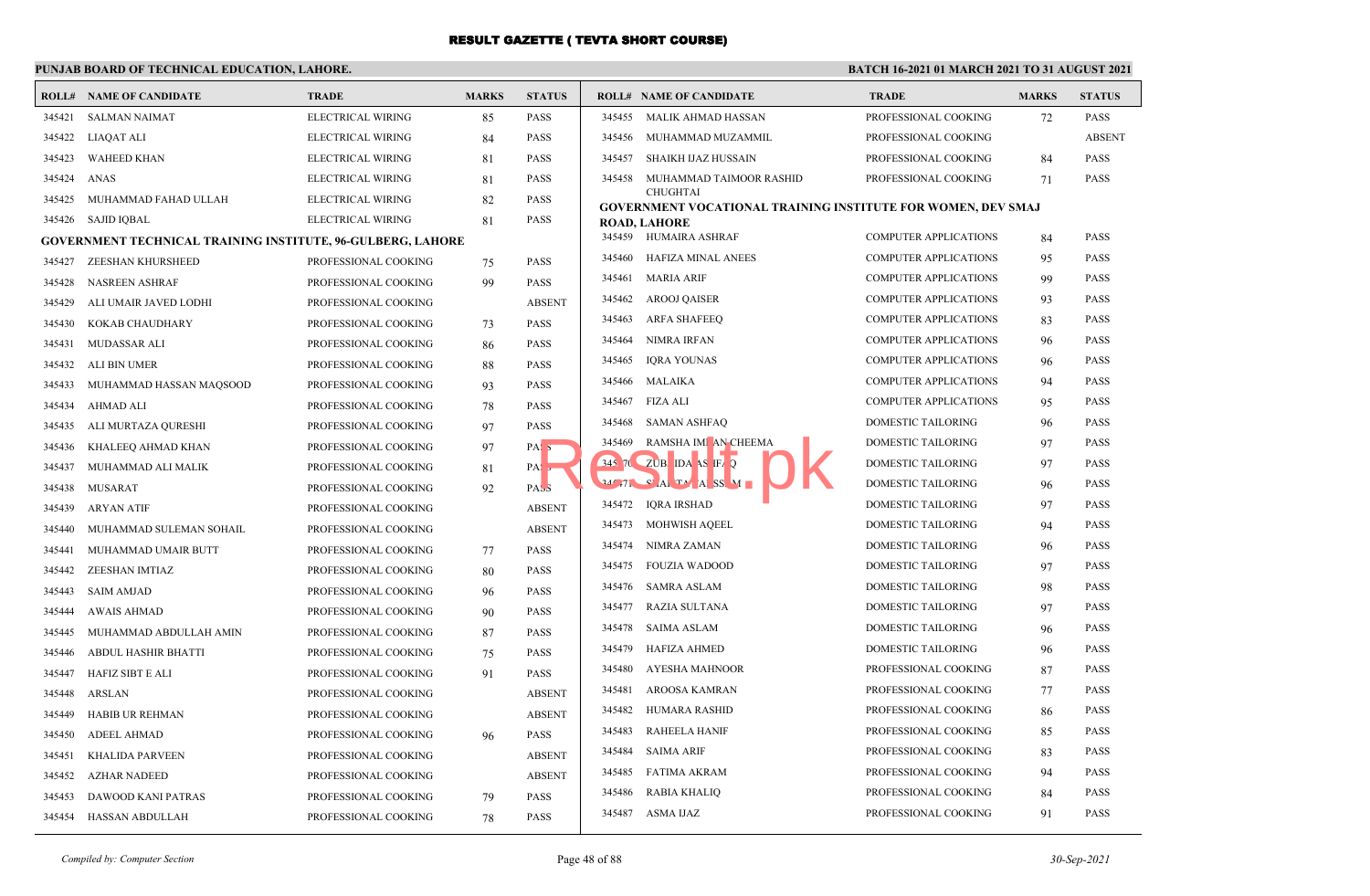## **PUNJAB BOARD OF TECHNICAL EDUCATION, LAHORE.**

|        | <b>ROLL# NAME OF CANDIDATE</b>                                      | <b>TRADE</b>                 | <b>MARKS</b> | <b>STATUS</b>    |             | <b>ROLL# NAME OF CANDIDATE</b>                                          | <b>TRADE</b>                 | <b>MARKS</b> | <b>STATUS</b> |
|--------|---------------------------------------------------------------------|------------------------------|--------------|------------------|-------------|-------------------------------------------------------------------------|------------------------------|--------------|---------------|
| 345488 | <b>LARAIB KHALID BUTT</b>                                           | PROFESSIONAL COOKING         |              | <b>ABSENT</b>    |             | 345521 TOOBA ASHFAQ                                                     | <b>COMPUTER APPLICATIONS</b> | 96           | <b>PASS</b>   |
| 345489 | <b>JANNAT PIRZADA</b>                                               | PROFESSIONAL COOKING         |              | <b>ABSENT</b>    | 345522      | HUMAIRA RAMZAN                                                          | <b>COMPUTER APPLICATIONS</b> | 96           | <b>PASS</b>   |
| 345490 | <b>SANA ISHFAQ</b>                                                  | PROFESSIONAL COOKING         |              | <b>ABSENT</b>    | 345523      | AIMAN SHAHZADI                                                          | <b>COMPUTER APPLICATIONS</b> | 96           | <b>PASS</b>   |
| 345491 | <b>MANEEHA AKRAM</b>                                                | PROFESSIONAL COOKING         | 94           | <b>PASS</b>      | 345524      | <b>ASMA AMEEN</b>                                                       | <b>COMPUTER APPLICATIONS</b> | 94           | <b>PASS</b>   |
| 345492 | <b>ANAM RASHEED</b>                                                 | PROFESSIONAL COOKING         | 93           | <b>PASS</b>      | 345525      | <b>SIBGHA ASGRAF</b>                                                    | <b>COMPUTER APPLICATIONS</b> | 97           | <b>PASS</b>   |
| 345493 | <b>MEHREEN QURESHI</b>                                              | PROFESSIONAL COOKING         | 83           | <b>PASS</b>      | 345526      | <b>SUMBAL FATIMA</b>                                                    | <b>COMPUTER APPLICATIONS</b> |              | <b>ABSENT</b> |
| 345494 | AQSA AFZAL                                                          | PROFESSIONAL COOKING         |              | <b>ABSENT</b>    | 345527      | <b>AMBREEN ASIF</b>                                                     | <b>COMPUTER APPLICATIONS</b> | 98           | <b>PASS</b>   |
|        | <b>GOVERNMENT VOCATIONAL TRAINING INSTITUTE FOR WOMEN, SHALIMAR</b> |                              |              |                  | 345528      | IQRA SHAHZADI                                                           | <b>COMPUTER APPLICATIONS</b> | 94           | <b>PASS</b>   |
|        | LINK ROAD, BEGHBANPURA, LAHORE                                      |                              |              |                  | 345529      | <b>TOOBA SAQIB</b>                                                      | <b>DOMESTIC TAILORING</b>    | 98           | <b>PASS</b>   |
|        | 345495 NATASHA BUTT                                                 | <b>BEAUTICIAN</b>            | 86           | <b>PASS</b>      | 345530      | <b>FATIMA</b>                                                           | DOMESTIC TAILORING           | 96           | <b>PASS</b>   |
| 345496 | RIMSHA                                                              | <b>BEAUTICIAN</b>            | 79           | <b>PASS</b>      | 345531      | AQSA ASIF                                                               | <b>DOMESTIC TAILORING</b>    | 99           | <b>PASS</b>   |
| 345497 | <b>ESHA TARIQ</b>                                                   | <b>BEAUTICIAN</b>            |              | <b>ABSENT</b>    | 345532      | <b>SUNBAL</b>                                                           | <b>DOMESTIC TAILORING</b>    | 96           | <b>PASS</b>   |
| 345498 | RABIA SAEED BHATTI                                                  | <b>BEAUTICIAN</b>            | 93           | <b>PASS</b>      | 345533      | KHADIJA KHALID                                                          | DOMESTIC TAILORING           | -99          | <b>PASS</b>   |
| 345499 | <b>MOMNA</b>                                                        | <b>BEAUTICIAN</b>            | 79           | <b>PASS</b>      | 345534      | ZAINAB NAWAZ                                                            | <b>DOMESTIC TAILORING</b>    | 99           | <b>PASS</b>   |
| 345500 | <b>NAZISH ASLAM</b>                                                 | <b>BEAUTICIAN</b>            | 86           | <b>PASS</b>      | 345535      | AYESHA SHEHZADI                                                         | <b>DOMESTIC TAILORING</b>    | 99           | <b>PASS</b>   |
| 345501 | <b>FAZEELA EMAAN</b>                                                | <b>BEAUTICIAN</b>            | 89           | <b>PASS</b>      | 345536      | <b>MEHREEN RAFIQ</b>                                                    | DOMESTIC TAILORING           | 97           | <b>PASS</b>   |
| 345502 | RABEA                                                               | <b>BEAUTICIAN</b>            |              | <b>ABSENT</b>    | 345537      | <b>HOORIA</b>                                                           | <b>DOMESTIC TAILORING</b>    | 98           | <b>PASS</b>   |
| 345503 | <b>KIRAN SHAZADI</b>                                                | <b>BEAUTICIAN</b>            | 78           | PAS <sub>3</sub> |             | $245$ 38 $\overline{11}$ HAB                                            | <b>DOMESTIC TAILORING</b>    | 95           | <b>PASS</b>   |
| 345504 | <b>MADEEHA MANZOOR</b>                                              | <b>BEAUTICIAN</b>            | 84           | PAS <sub>5</sub> |             | $1.539$ $M$ N $n$ $1. R. ZA.$                                           | <b>DOMESTIC TAILORING</b>    | 97           | <b>PASS</b>   |
| 345505 | <b>CHANDNI AROOJ</b>                                                | <b>BEAUTICIAN</b>            |              | <b>ABSENT</b>    | 345540      | <b>SIDRA MUFTI</b>                                                      | <b>DOMESTIC TAILORING</b>    | 97           | <b>PASS</b>   |
| 345506 | ALI SHBA                                                            | <b>BEAUTICIAN</b>            | 78           | <b>PASS</b>      | 345541      | SOBIA KHALID                                                            | <b>DOMESTIC TAILORING</b>    | 99           | <b>PASS</b>   |
| 345507 | MAHNOOR                                                             | <b>BEAUTICIAN</b>            | 80           | <b>PASS</b>      |             | 345542 SAIRA HAFEEZ                                                     | <b>DOMESTIC TAILORING</b>    | 99           | <b>PASS</b>   |
| 345508 | <b>ZINAB TANVEER</b>                                                | <b>BEAUTICIAN</b>            |              | <b>ABSENT</b>    |             | 345543 ABEEHA SHAHZAD                                                   | DOMESTIC TAILORING           | 93           | <b>PASS</b>   |
| 345509 | <b>SHABANA ANDLEEB</b>                                              | <b>BEAUTICIAN</b>            | 92           | <b>PASS</b>      |             | <b>GOVERNMENT VOCATIONAL TRAINING INSTITUTE FOR WOMEN, INSIDE DELHI</b> |                              |              |               |
| 345510 | SADAF                                                               | <b>BEAUTICIAN</b>            | 86           | <b>PASS</b>      |             | GATE NEAR MASJID WAZIR KHAN, LAHORE                                     |                              |              |               |
| 345511 | <b>SAIRA GILLANI</b>                                                | <b>BEAUTICIAN</b>            | 70           | <b>PASS</b>      |             | 345544 JAVERIA                                                          | <b>COMPUTER APPLICATIONS</b> |              | <b>ABSENT</b> |
| 345512 | <b>FAIQA ABBAS</b>                                                  | <b>BEAUTICIAN</b>            | 82           | <b>PASS</b>      | 345545 SANA |                                                                         | <b>COMPUTER APPLICATIONS</b> | -99          | <b>PASS</b>   |
| 345513 | KIRN SHAHZADI                                                       | <b>BEAUTICIAN</b>            | 90           | <b>PASS</b>      | 345546      | MEHAK                                                                   | <b>COMPUTER APPLICATIONS</b> | 99           | <b>PASS</b>   |
| 345514 | <b>ISMAT NAZ</b>                                                    | <b>BEAUTICIAN</b>            | 91           | <b>PASS</b>      | 345547      | KAINAT ZAHRA                                                            | <b>COMPUTER APPLICATIONS</b> | 89           | <b>PASS</b>   |
| 345515 | <b>SUMAIRA ASHRAF</b>                                               | <b>BEAUTICIAN</b>            |              | <b>ABSENT</b>    | 345548      | <b>KANWAL SHAHID</b>                                                    | <b>COMPUTER APPLICATIONS</b> | 89           | <b>PASS</b>   |
| 345516 | SHAFAT SHAMRAIZ                                                     | <b>BEAUTICIAN</b>            | 85           | <b>PASS</b>      | 345549      | <b>SABA SIDDIQUE</b>                                                    | <b>COMPUTER APPLICATIONS</b> | 88           | <b>PASS</b>   |
| 345517 | <b>NOREEN AKHTAR</b>                                                | <b>BEAUTICIAN</b>            | 83           | <b>PASS</b>      | 345550      | <b>KAINAT</b>                                                           | <b>COMPUTER APPLICATIONS</b> | 89           | <b>PASS</b>   |
| 345518 | AMNA ABDUL HAMEED                                                   | COMPUTER APPLICATIONS        | 98           | <b>PASS</b>      | 345551      | HAMAEL ABDUL RAZAQ                                                      | <b>COMPUTER APPLICATIONS</b> | 87           | <b>PASS</b>   |
| 345519 | HAIQA IBRAHIM                                                       | <b>COMPUTER APPLICATIONS</b> | 94           | <b>PASS</b>      | 345552      | <b>SHAMILA JAVAID</b>                                                   | <b>COMPUTER APPLICATIONS</b> | 87           | <b>PASS</b>   |
| 345520 | <b>AMNA NOOR</b>                                                    | <b>COMPUTER APPLICATIONS</b> |              | <b>ABSENT</b>    | 345553      | IORA                                                                    | <b>COMPUTER APPLICATIONS</b> | 88           | <b>PASS</b>   |
|        |                                                                     |                              |              |                  |             |                                                                         |                              |              |               |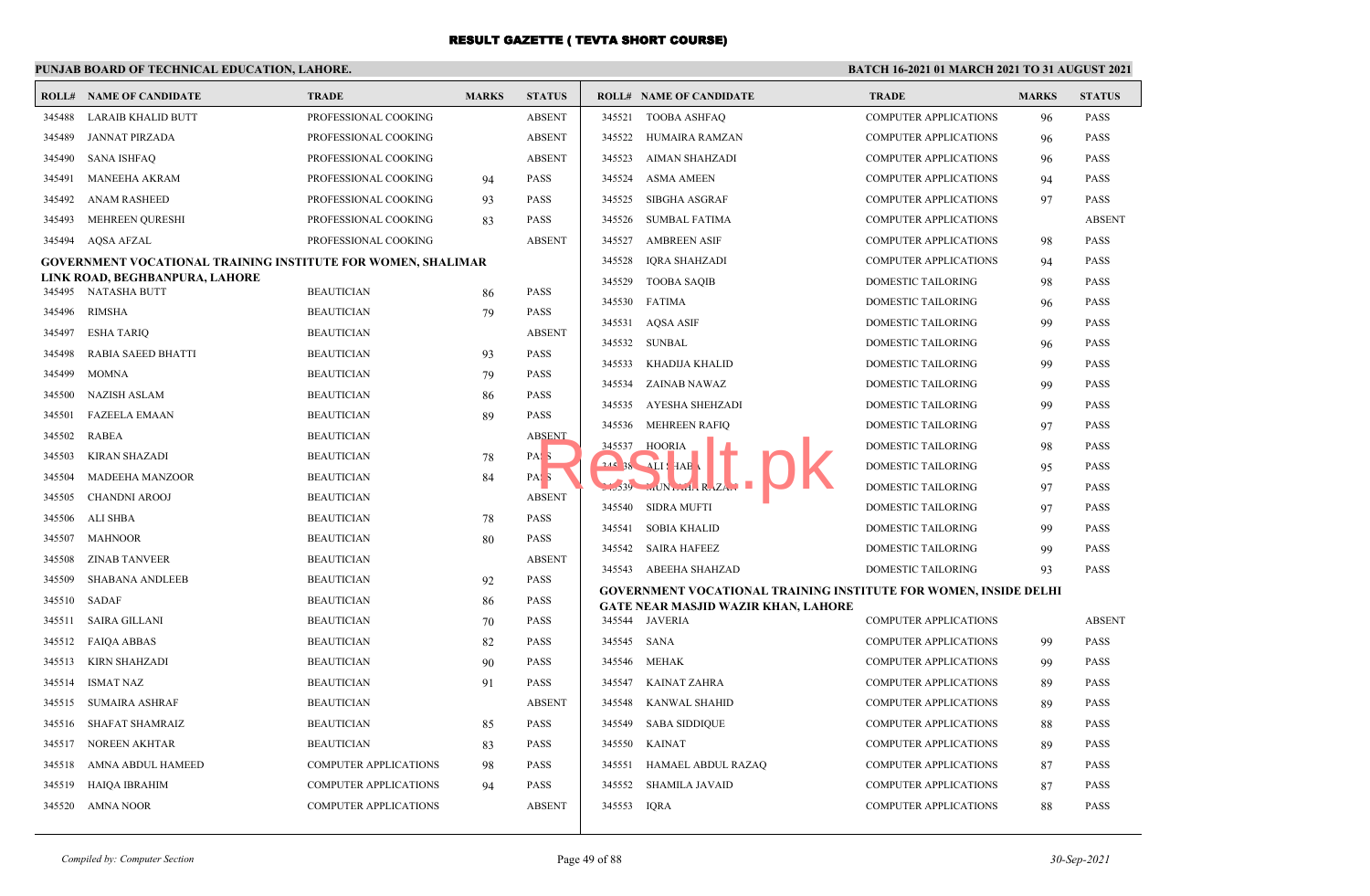|               | <b>ROLL# NAME OF CANDIDATE</b>                                 | <b>TRADE</b>                 | <b>MARKS</b> | <b>STATUS</b>    |        | <b>ROLL# NAME OF CANDIDATE</b> | <b>TRADE</b>                 | <b>MARKS</b> | <b>STATUS</b> |
|---------------|----------------------------------------------------------------|------------------------------|--------------|------------------|--------|--------------------------------|------------------------------|--------------|---------------|
| 345554        | FARZANA                                                        | <b>COMPUTER APPLICATIONS</b> | 89           | <b>PASS</b>      | 345587 | <b>ZAINAB BUTT</b>             | <b>BEAUTICIAN</b>            | 85           | <b>PASS</b>   |
| 345555        | <b>SAIRA SOHAIL</b>                                            | <b>COMPUTER APPLICATIONS</b> | 89           | <b>PASS</b>      | 345588 | NIMRA DIN MUHAMMAD             | <b>BEAUTICIAN</b>            | 83           | PASS          |
| 345556        | KHADIJA TUL KUBRA                                              | DOMESTIC TAILORING           | 98           | <b>PASS</b>      | 345589 | <b>ALMAS ZAHRA</b>             | <b>BEAUTICIAN</b>            |              | <b>ABSENT</b> |
| 345557        | FAIZA                                                          | DOMESTIC TAILORING           | 92           | <b>PASS</b>      | 345590 | <b>MAMONA ZULFIQAR</b>         | <b>BEAUTICIAN</b>            | 87           | <b>PASS</b>   |
| 345558        | <b>ASMA BIBI</b>                                               | DOMESTIC TAILORING           | 99           | <b>PASS</b>      | 345591 | <b>AMNA ARSHAD</b>             | <b>BEAUTICIAN</b>            |              | <b>ABSENT</b> |
| 345559        | <b>SAMIA FAIZ AKBER</b>                                        | DOMESTIC TAILORING           | 99           | <b>PASS</b>      | 345592 | <b>MUOADAS</b>                 | <b>COMPUTER APPLICATIONS</b> | 91           | <b>PASS</b>   |
| 345560        | <b>AQSA BATOOL</b>                                             | DOMESTIC TAILORING           | 74           | <b>PASS</b>      | 345593 | LAILA                          | COMPUTER APPLICATIONS        | 79           | <b>PASS</b>   |
| 345561        | NIMRA KAMAL                                                    | DOMESTIC TAILORING           | 85           | <b>PASS</b>      | 345594 | <b>MARIA</b>                   | COMPUTER APPLICATIONS        | 97           | <b>PASS</b>   |
| 345562        | <b>NOOR UL AIN</b>                                             | DOMESTIC TAILORING           | 93           | <b>PASS</b>      | 345595 | <b>SOBIA</b>                   | <b>COMPUTER APPLICATIONS</b> | 94           | <b>PASS</b>   |
| 345563        | <b>SUMBAL</b>                                                  | DOMESTIC TAILORING           | 99           | <b>PASS</b>      | 345596 | <b>AMINA</b>                   | <b>COMPUTER APPLICATIONS</b> | 90           | <b>PASS</b>   |
| 345564        | <b>RABIA WAHEED</b>                                            | DOMESTIC TAILORING           |              | <b>ABSENT</b>    | 345597 | <b>MAHAM SHAUKAT</b>           | COMPUTER APPLICATIONS        | 92           | <b>PASS</b>   |
| 345565        | <b>AIMAN</b>                                                   | DOMESTIC TAILORING           | 83           | <b>PASS</b>      | 345598 | AQSA ILYAS                     | <b>COMPUTER APPLICATIONS</b> | 97           | <b>PASS</b>   |
|               | 345566 SAJAL ANWAR                                             | DOMESTIC TAILORING           | 97           | <b>PASS</b>      | 345599 | NAILA GAZAL                    | <b>COMPUTER APPLICATIONS</b> | 92           | <b>PASS</b>   |
|               | GOVERNMENT VOCATIONAL TRAINING INSTITUTE FOR WOMEN, SHAD BAGH, |                              |              |                  | 345600 | NIDA GHIAS U DIN               | <b>COMPUTER APPLICATIONS</b> | 91           | <b>PASS</b>   |
| <b>LAHORE</b> | 345567 ZAINAB RIZWAN                                           | <b>BEAUTICIAN</b>            | 83           | <b>PASS</b>      | 345601 | <b>AROOJ TARIQ</b>             | COMPUTER APPLICATIONS        | 96           | <b>PASS</b>   |
|               | 345568 ANUM SHOUKAT                                            | <b>BEAUTICIAN</b>            | 84           | PASS             | 345602 | <b>KAINAT</b>                  | <b>COMPUTER APPLICATIONS</b> | 87           | <b>PASS</b>   |
| 345569        | IQRA ARIF                                                      | <b>BEAUTICIAN</b>            | 87           | PAS <sub>3</sub> | 345603 | <b>SAMINA BIB</b>              | <b>COMPUTER APPLICATIONS</b> | 85           | <b>PASS</b>   |
| 345570        | GULSHAN ABDUL HAMEED                                           | <b>BEAUTICIAN</b>            | 86           | PAS <sub>5</sub> | 21504  | EMA HA 3II                     | <b>COMPUTER APPLICATIONS</b> | 96           | <b>PASS</b>   |
| 345571        | <b>FAJAR WASEEM</b>                                            | <b>BEAUTICIAN</b>            |              | <b>ABSENT</b>    |        | $1.5005$ $.5IA$ $.1.5$         | COMPUTER APPLICATIONS        | 84           | <b>PASS</b>   |
| 345572        | NASREEN BEGUM                                                  | <b>BEAUTICIAN</b>            | 88           | <b>PASS</b>      | 345606 | <b>SAMIA ABU BAKAR</b>         | COMPUTER APPLICATIONS        | 84           | <b>PASS</b>   |
| 345573        | <b>FARZANA BIBI</b>                                            | <b>BEAUTICIAN</b>            | 82           | <b>PASS</b>      | 345607 | ATIKA ARIF                     | COMPUTER APPLICATIONS        | 90           | <b>PASS</b>   |
| 345574        | <b>OURAT UL AIN</b>                                            | <b>BEAUTICIAN</b>            | 81           | <b>PASS</b>      | 345608 | AYESHA KARAMAT                 | <b>COMPUTER APPLICATIONS</b> |              | <b>ABSENT</b> |
| 345575        | ATTIQA YOUNAS                                                  | <b>BEAUTICIAN</b>            | 80           | PASS             | 345609 | AMINA                          | <b>COMPUTER APPLICATIONS</b> | 77           | <b>PASS</b>   |
| 345576        | <b>SEHAR</b>                                                   | <b>BEAUTICIAN</b>            | 86           | PASS             | 345610 | ZOHA                           | COMPUTER APPLICATIONS        | 88           | <b>PASS</b>   |
| 345577        | <b>AQSA SHARAFAT</b>                                           | <b>BEAUTICIAN</b>            | 87           | <b>PASS</b>      | 345611 | <b>SANA</b>                    | <b>COMPUTER APPLICATIONS</b> | 80           | <b>PASS</b>   |
| 345578        | <b>SABA SHAFIQUE</b>                                           | <b>BEAUTICIAN</b>            | 87           | <b>PASS</b>      |        | 345612 MAHRUKH                 | <b>COMPUTER APPLICATIONS</b> | 86           | <b>PASS</b>   |
| 345579        | HIRA JAVED                                                     | <b>BEAUTICIAN</b>            | 83           | <b>PASS</b>      | 345613 | <b>RAMEEN TARIQ</b>            | <b>COMPUTER APPLICATIONS</b> | 97           | <b>PASS</b>   |
| 345580        | HUMA SHAHZADI                                                  | <b>BEAUTICIAN</b>            | 87           | <b>PASS</b>      | 345614 | ANITA ARIF                     | COMPUTER APPLICATIONS        | 94           | <b>PASS</b>   |
| 345581        | <b>KAINAT RIASAT</b>                                           | <b>BEAUTICIAN</b>            | 85           | <b>PASS</b>      |        | 345615 AIMAN MUSTAFA           | <b>COMPUTER APPLICATIONS</b> | 75           | <b>PASS</b>   |
| 345582        | <b>SAIQA MANZOOR</b>                                           | <b>BEAUTICIAN</b>            | 83           | <b>PASS</b>      |        | 345616 AYESHA SADDIQA          | <b>COMPUTER APPLICATIONS</b> | 97           | <b>PASS</b>   |
| 345583        | <b>HAMNA RIZWAN</b>                                            | <b>BEAUTICIAN</b>            | 77           | <b>PASS</b>      | 345617 | <b>ESHA NADEEM</b>             | DOMESTIC TAILORING           |              | <b>ABSENT</b> |
| 345584        | HINA MUHAMMAD IJAZ                                             | <b>BEAUTICIAN</b>            | 87           | <b>PASS</b>      | 345618 | <b>LAIBA NADEEM</b>            | DOMESTIC TAILORING           |              | <b>ABSENT</b> |
| 345585        | <b>QURAT UL AIN</b>                                            | <b>BEAUTICIAN</b>            |              | <b>ABSENT</b>    | 345619 | AMINA HANIF                    | DOMESTIC TAILORING           | 95           | <b>PASS</b>   |
|               | 345586 ASMA                                                    | <b>BEAUTICIAN</b>            |              | <b>ABSENT</b>    |        | 345620 YAMMEEN SHAHID          | <b>DOMESTIC TAILORING</b>    | -79          | <b>PASS</b>   |
|               |                                                                |                              |              |                  |        | 345621 AROOJ                   | DOMESTIC TAILORING           |              | <b>ABSENT</b> |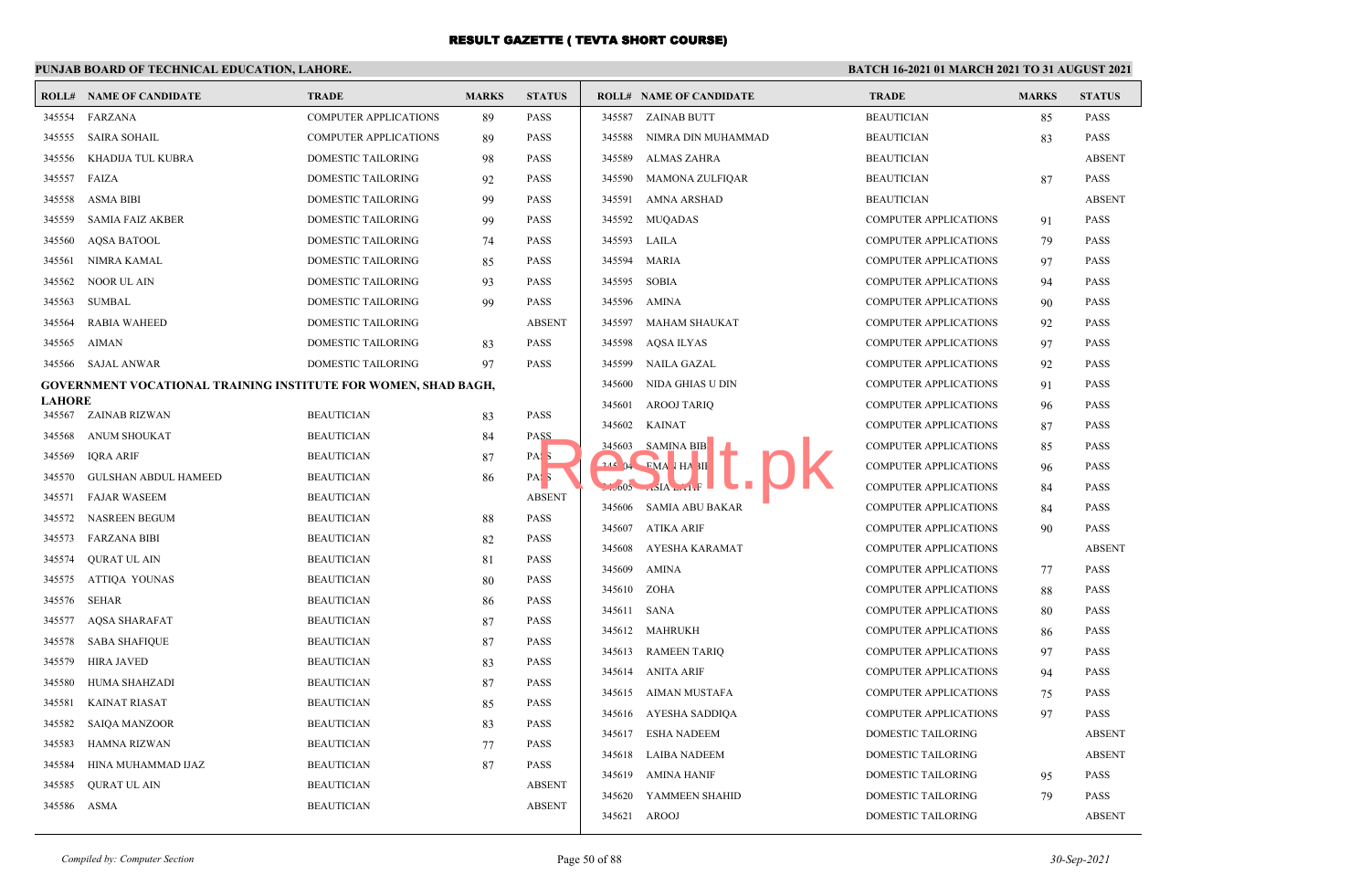|                  | <b>ROLL# NAME OF CANDIDATE</b>                                     | <b>TRADE</b>              | <b>MARKS</b> | <b>STATUS</b>              |            | <b>ROLL# NAME OF CANDIDATE</b>                                                  | <b>TRADE</b>                 | <b>MARKS</b> | <b>STATUS</b> |
|------------------|--------------------------------------------------------------------|---------------------------|--------------|----------------------------|------------|---------------------------------------------------------------------------------|------------------------------|--------------|---------------|
| 345622           | <b>GHULAM AYESHA</b>                                               | DOMESTIC TAILORING        | 83           | <b>PASS</b>                | 345655     | <b>SIDRA</b>                                                                    | <b>BEAUTICIAN</b>            | 91           | PASS          |
| 345623           | <b>MEMOONA RAFIQ</b>                                               | DOMESTIC TAILORING        | 89           | <b>PASS</b>                | 345656     | <b>SABA SHAFIQ</b>                                                              | <b>BEAUTICIAN</b>            | 94           | PASS          |
| 345624           | AMNA IQBAL                                                         | DOMESTIC TAILORING        |              | <b>ABSENT</b>              | 345657     | <b>BUSHRA</b>                                                                   | <b>COMPUTER APPLICATIONS</b> | 65           | <b>PASS</b>   |
|                  | 345625 NOOR MUQADAS                                                | DOMESTIC TAILORING        | 96           | <b>PASS</b>                | 345658     | <b>ATIQA BASHIR</b>                                                             | <b>COMPUTER APPLICATIONS</b> | 78           | <b>PASS</b>   |
| 345626           | <b>LARAIB HAMEED</b>                                               | DOMESTIC TAILORING        |              | <b>ABSENT</b>              | 345659     | <b>MAHAM ASIF</b>                                                               | <b>COMPUTER APPLICATIONS</b> | 75           | PASS          |
| 345627           | REBIA                                                              | DOMESTIC TAILORING        |              | <b>ABSENT</b>              | 345660     | SHUMAILA RANA                                                                   | <b>COMPUTER APPLICATIONS</b> | 92           | <b>PASS</b>   |
| 345628           | <b>IQRA ANWER</b>                                                  | DOMESTIC TAILORING        |              | <b>ABSENT</b>              | 345661     | <b>SUMERA TABASUM</b>                                                           | <b>COMPUTER APPLICATIONS</b> | 72           | PASS          |
| 345629           | <b>MAHAM FATIMA</b>                                                | DOMESTIC TAILORING        | 92           | PASS                       | 345662     | <b>AQSA RASHID</b>                                                              | <b>COMPUTER APPLICATIONS</b> | 68           | <b>PASS</b>   |
| 345630           | <b>AYESHA NAJAM</b>                                                | DOMESTIC TAILORING        |              | <b>ABSENT</b>              | 345663     | AQSA ABDUL MAJEED                                                               | <b>COMPUTER APPLICATIONS</b> | 63           | <b>PASS</b>   |
| 345631           | <b>ADEEBA</b>                                                      | DOMESTIC TAILORING        | 91           | <b>PASS</b>                | 345664     | <b>RAYHA ASIF</b>                                                               | <b>COMPUTER APPLICATIONS</b> | 91           | <b>PASS</b>   |
| 345632           | MARYAM                                                             | DOMESTIC TAILORING        | 90           | <b>PASS</b>                | 345665     | MOIEZA GULL                                                                     | COMPUTER APPLICATIONS        | 93           | <b>PASS</b>   |
| 345633           | <b>NOOR BANO</b>                                                   | DOMESTIC TAILORING        | 94           | <b>PASS</b>                | 345666     | <b>MEHREEN ASLAM</b>                                                            | <b>COMPUTER APPLICATIONS</b> | 81           | PASS          |
| 345634           | <b>IRAM RAFIQUE</b>                                                | DOMESTIC TAILORING        |              | <b>ABSENT</b>              | 345667     | <b>MALKA NAILA</b>                                                              | <b>COMPUTER APPLICATIONS</b> | 75           | PASS          |
| 345635           | <b>AQSA MUNAWAR</b>                                                | DOMESTIC TAILORING        | 92           | <b>PASS</b>                | 345668     | <b>AREEZA SAJJAD</b>                                                            | <b>COMPUTER APPLICATIONS</b> | 70           | <b>PASS</b>   |
| 345636           | <b>AMBER</b>                                                       | <b>DOMESTIC TAILORING</b> | 96           | <b>PASS</b>                | 345669     | HAFIZA ANAM SHAHZADI                                                            | <b>COMPUTER APPLICATIONS</b> | 66           | <b>PASS</b>   |
| 345637           | <b>SIDRA BIBI</b>                                                  | DOMESTIC TAILORING        | 92           | <b>PASS</b>                | 345670     | <b>FARWA SAJJAD</b>                                                             | <b>COMPUTER APPLICATIONS</b> | 71           | <b>PASS</b>   |
| 345638           | NOOR FATIMA                                                        | DOMESTIC TAILORING        | 93           | PAS <sub>5</sub>           | 345671     | <b>HIRA</b>                                                                     | <b>COMPUTER APPLICATIONS</b> | 94           | <b>PASS</b>   |
| 345639           | <b>MOMINA GHAFOOR</b>                                              | DOMESTIC TAILORING        | 91           | PAS,                       | $245$ $72$ | $SON$ MIRA                                                                      | <b>COMPUTER APPLICATIONS</b> | 70           | <b>PASS</b>   |
| 345640           | SHAMSA AZHAR                                                       | <b>DOMESTIC TAILORING</b> | 93           | PASS                       |            | $L_{\nu}$ $673$ $L_{\Lambda}$ $A_{\mu}$ $A_{\nu}$ $A_{\nu}$ $A_{\nu}$ $A_{\nu}$ | <b>COMPUTER APPLICATIONS</b> | 72           | <b>PASS</b>   |
| 345641           | <b>RUKHSAR NAVEED</b>                                              | DOMESTIC TAILORING        | 84           | <b>PASS</b>                | 345674     | <b>TABINDA ARZOO</b>                                                            | <b>COMPUTER APPLICATIONS</b> | -66          | <b>PASS</b>   |
|                  | <b>GOVERNMENT VOCATIONAL TRAINING INSTITUTE FOR WOMEN, JIAMUSA</b> |                           |              |                            | 345675     | <b>NAJMA</b>                                                                    | <b>COMPUTER APPLICATIONS</b> | 84           | <b>PASS</b>   |
|                  | <b>SHAHDARA, LAHORE</b><br>345642 SAMINA RAFIQUE                   | <b>BEAUTICIAN</b>         |              | <b>PASS</b>                | 345676     | AMNA ASHRAF ALI                                                                 | <b>COMPUTER APPLICATIONS</b> | 79           | <b>PASS</b>   |
|                  | 345643 ANUM                                                        | <b>BEAUTICIAN</b>         | 87           | PASS                       | 345677     | <b>HALEEMA SADIA</b>                                                            | <b>COMPUTER APPLICATIONS</b> | 87           | <b>PASS</b>   |
| 345644           | <b>ARINA MAIKLE</b>                                                | <b>BEAUTICIAN</b>         | 91           | <b>PASS</b>                | 345678     | <b>IQRA SHAHZADI</b>                                                            | <b>COMPUTER APPLICATIONS</b> | 76           | <b>PASS</b>   |
| 345645           | <b>MAHNAZ ZAFFAR</b>                                               | <b>BEAUTICIAN</b>         | 89<br>87     | <b>PASS</b>                | 345679     | KHADIJA                                                                         | <b>COMPUTER APPLICATIONS</b> | 93           | <b>PASS</b>   |
| 345646           | <b>FAJAR JAVED</b>                                                 | <b>BEAUTICIAN</b>         |              | <b>PASS</b>                | 345680     | <b>FARZANA TABASSAM</b>                                                         | <b>COMPUTER APPLICATIONS</b> | 89           | <b>PASS</b>   |
| 345647           |                                                                    | <b>BEAUTICIAN</b>         | 96           |                            | 345681     | AREEBA RIAZ                                                                     | <b>COMPUTER APPLICATIONS</b> | 94           | <b>PASS</b>   |
|                  | <b>KALSOOM NAZIR</b>                                               | <b>BEAUTICIAN</b>         | 94           | <b>PASS</b><br><b>PASS</b> | 345682     | <b>SABA ZAHEER</b>                                                              | <b>COMPUTER APPLICATIONS</b> | 78           | <b>PASS</b>   |
| 345648           | <b>SAIMA ARIF</b>                                                  |                           | 90           |                            | 345683     | <b>SANIA</b>                                                                    | DOMESTIC TAILORING           | 89           | <b>PASS</b>   |
| 345649<br>345650 | <b>ZAHRA ASIF</b><br>NEELUM SHEHZADI                               | <b>BEAUTICIAN</b>         | 96           | <b>PASS</b><br><b>PASS</b> | 345684     | FAREEHA                                                                         | DOMESTIC TAILORING           | 89           | <b>PASS</b>   |
|                  |                                                                    | <b>BEAUTICIAN</b>         | 96           |                            | 345685     | SAMINA BIBI                                                                     | <b>DOMESTIC TAILORING</b>    | -89          | <b>PASS</b>   |
| 345651           | MARRY                                                              | <b>BEAUTICIAN</b>         | 87           | <b>PASS</b>                |            | 345686 FATIMA                                                                   | DOMESTIC TAILORING           |              | <b>ABSENT</b> |
| 345652           | AMINA SHAFIQ                                                       | <b>BEAUTICIAN</b>         | 88           | PASS                       | 345687     | TAYYABA AMJAD                                                                   | DOMESTIC TAILORING           | 88           | <b>PASS</b>   |
| 345653           | AMNA RAFIQ                                                         | <b>BEAUTICIAN</b>         | 90           | PASS                       | 345688     | FATIMA AMJAD                                                                    | DOMESTIC TAILORING           | 89           | PASS          |
|                  | 345654 HAMNA BATOOL                                                | <b>BEAUTICIAN</b>         |              | <b>ABSENT</b>              |            | 345689 AMINA HABIB                                                              | DOMESTIC TAILORING           | 91           | <b>PASS</b>   |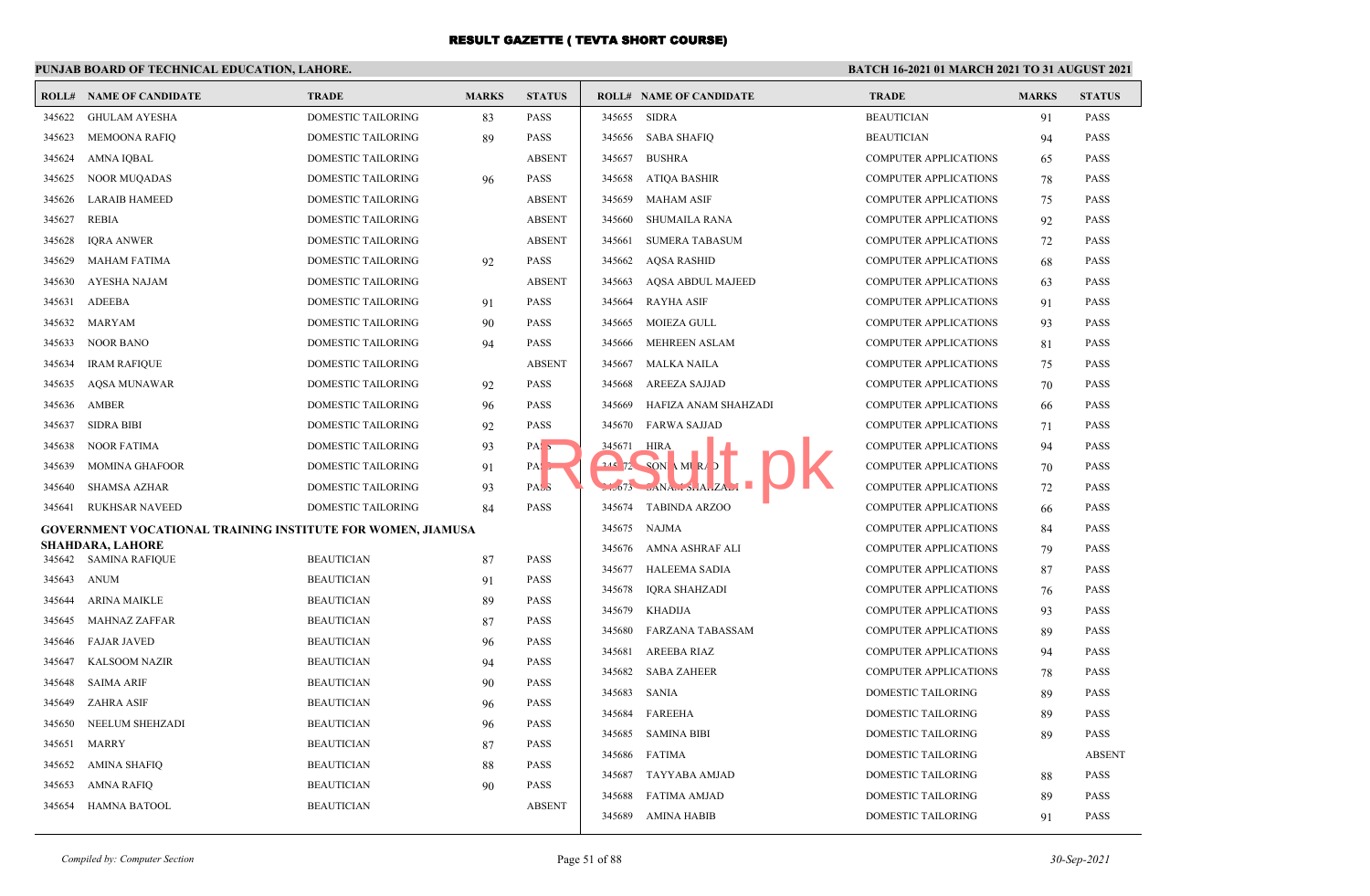| <b>DOMESTIC TAILORING</b><br><b>PASS</b><br>345690<br><b>KHANSA AKRAM</b><br>86<br>GOVT. APPAREL MANUFACTURING TRAINING INSTITUE, INSIDE GTTI WOMEN,<br><b>TOWNSHIP, LAHORE</b><br><b>FIZA AKHTAR</b><br><b>PASS</b><br>345691<br>DOMESTIC TAILORING<br>84<br>345718 KOMAL ALI<br><b>INDUSTRIAL STITCHING</b><br>92<br><b>PASS</b><br>345692<br>TAYYIABA IRSHAD<br><b>DOMESTIC TAILORING</b><br><b>PASS</b><br>89<br><b>MACHINE OPERATOR 2016</b><br>345719<br>HAFIZA ZAHRA BIBI<br><b>INDUSTRIAL STITCHING</b><br><b>ABSENT</b><br><b>PASS</b><br>345693<br><b>AYESHA TARIQ</b><br>DOMESTIC TAILORING<br>90<br><b>MACHINE OPERATOR 2016</b><br>345694<br><b>KAINAT</b><br><b>DOMESTIC TAILORING</b><br>90<br><b>PASS</b><br><b>MAH NOOR ASIF FATIMA</b><br>INDUSTRIAL STITCHING<br><b>PASS</b><br>345720<br>81<br><b>MACHINE OPERATOR 2016</b><br><b>AMINA HASSAN</b><br><b>ABSENT</b><br>345695<br><b>DOMESTIC TAILORING</b><br>345721<br><b>HABIBA SHAHID</b><br>INDUSTRIAL STITCHING<br><b>PASS</b><br>89<br>345696<br><b>RAAZIA ABBAS</b><br><b>DOMESTIC TAILORING</b><br><b>ABSENT</b><br><b>MACHINE OPERATOR 2016</b><br>345722 SAFAO<br><b>INDUSTRIAL STITCHING</b><br>89<br><b>PASS</b><br><b>SIDRA FAIZ</b><br><b>ABSENT</b><br>345697<br>DOMESTIC TAILORING<br><b>MACHINE OPERATOR 2016</b><br>345698<br><b>NIMRA NADEEM</b><br><b>DOMESTIC TAILORING</b><br><b>PASS</b><br>89<br>345723<br>KOMAL MUSHTAQ<br><b>INDUSTRIAL STITCHING</b><br><b>ABSENT</b><br><b>MACHINE OPERATOR 2016</b><br><b>PASS</b><br>345699<br><b>AISHA JAMEEL</b><br><b>DOMESTIC TAILORING</b><br>86<br>345724<br>YASMEEN TAHIRA<br><b>ABSENT</b><br><b>INDUSTRIAL STITCHING</b><br>345700<br><b>KASHAF</b><br><b>PASS</b><br><b>MACHINE AND HAND</b><br>83<br><b>MACHINE OPERATOR 2016</b><br><b>EMBROIDERY</b><br>345725<br>IQRA SHEIKH<br><b>INDUSTRIAL STITCHING</b><br><b>ABSENT</b><br>345701<br>MALIHA<br><b>MACHINE AND HAND</b><br>88<br><b>PASS</b><br><b>MACHINE OPERATOR 2016</b><br><b>EMBROIDERY</b><br>345726<br><b>TANZILA AZAM</b><br><b>INDUSTRIAL STITCHING</b><br>PASS<br>94<br>345702<br>KIRAN SHAHZADI<br>MACHINE AND HAND<br><b>PASS</b><br>88<br><b>MACHINE OPERATOR 2016</b><br><b>EMBROIDERY</b><br>345727<br>RIMSHA ASLAM<br><b>INDUSTRIAL STITCHING</b><br>88<br><b>PASS</b><br><b>PASS</b><br>345703<br><b>IQRA MUSHTAQ</b><br>MACHINE AND HAND<br>82<br><b>MACHINE OPERATOR 2016</b><br><b>EMBROIDERY</b><br>345728<br>HUMAIRA JAMIL<br><b>INDUSTRIAL STITCHING</b><br><b>PASS</b><br>75<br>345704<br><b>RABIA ZAHID</b><br>MACHINE AND HAND<br><b>PASS</b><br>80<br><b>MACHINE OPERATOR 2016</b><br><b>EMBROIDERY</b><br>$-MMT A AT H AT$<br>15729<br><b>INDUSTRIAL STITCHING</b><br><b>PASS</b><br>85<br>SADIA IQBAL<br>345705<br>MACHINE AND HAND<br>PAS.<br>80<br><b>MACHINE OPERATOR 2016</b><br><b>EMBROIDERY</b><br>$345^{\circ}30$ M JS AN<br><b>INDUSTRIAL STITCHING</b><br>84<br><b>PASS</b><br>345706<br>MACHINE AND HAND<br>82<br>PASS<br>NAYAB<br>MACHINE OPERATOR 2016<br><b>EMBROIDERY</b><br>RABIYA AHMAD<br>345731<br><b>INDUSTRIAL STITCHING</b><br><b>PASS</b><br>76<br><b>ROBINA SALEEM</b><br>MACHINE AND HAND<br><b>PASS</b><br>345707<br>77<br><b>MACHINE OPERATOR 2016</b><br><b>EMBROIDERY</b><br>345732 SAIMA JABEEN<br><b>INDUSTRIAL STITCHING</b><br><b>ABSENT</b><br><b>GULNAZ ASHRAF</b><br><b>MACHINE AND HAND</b><br><b>PASS</b><br>345708<br>88<br><b>MACHINE OPERATOR 2016</b><br><b>EMBROIDERY</b><br>345733<br>SADAF IOBAL<br><b>INDUSTRIAL STITCHING</b><br><b>ABSENT</b><br>345709<br><b>KINZA AKBAR</b><br><b>MACHINE AND HAND</b><br><b>PASS</b><br>89<br><b>MACHINE OPERATOR 2016</b><br><b>EMBROIDERY</b><br>345734 ASAD ALI<br><b>PASS</b><br><b>INDUSTRIAL STITCHING</b><br>83<br>345710<br>NIMRA SADDIQUE<br><b>PASS</b><br>MACHINE AND HAND<br>83<br><b>MACHINE OPERATOR 2016</b><br><b>EMBROIDERY</b><br>345735<br>HAMZA SALEEM<br><b>INDUSTRIAL STITCHING</b><br><b>ABSENT</b><br>345711 NOOR FATIMA<br><b>MACHINE AND HAND</b><br><b>PASS</b><br>86<br><b>MACHINE OPERATOR 2016</b><br><b>EMBROIDERY</b><br>345736<br>REHMAN ALI<br><b>INDUSTRIAL STITCHING</b><br><b>PASS</b><br>83<br>345712 VANEEZA<br><b>MACHINE AND HAND</b><br><b>PASS</b><br>80<br><b>MACHINE OPERATOR 2016</b><br><b>EMBROIDERY</b><br>345737<br>ABDULLAH NAEEM<br><b>INDUSTRIAL STITCHING</b><br><b>PASS</b><br>84<br>345713<br>SONIA SHOKAT<br>MACHINE AND HAND<br><b>PASS</b><br>81<br><b>MACHINE OPERATOR 2016</b><br><b>EMBROIDERY</b><br><b>NOMAN KHALIQ</b><br>INDUSTRIAL STITCHING<br>345738<br><b>PASS</b><br>94<br>345714<br>SIDRA RAFIQUE<br>MACHINE AND HAND<br><b>PASS</b><br>81<br><b>MACHINE OPERATOR 2016</b><br><b>EMBROIDERY</b><br><b>MATEE ULLAH</b><br>345739<br><b>PASS</b><br><b>INDUSTRIAL STITCHING</b><br>91<br>345715<br>HALEEMA SADIA<br><b>PASS</b><br>MACHINE AND HAND<br>80<br><b>MACHINE OPERATOR 2016</b><br><b>EMBROIDERY</b><br>INDUSTRIAL STITCHING<br><b>ABSENT</b><br>345740<br>ABDUL REHMAN<br><b>PASS</b><br>345716<br>SHEHNEEL KANWAL<br>MACHINE AND HAND<br>79<br><b>MACHINE OPERATOR 2016</b><br><b>EMBROIDERY</b><br><b>ABSENT</b><br>345741<br>SHAH FAHAD ALI<br><b>INDUSTRIAL STITCHING</b><br>HAMNA SIDDIQUE<br>MACHINE AND HAND<br>345717<br><b>PASS</b><br>80 | <b>ROLL# NAME OF CANDIDATE</b> | <b>TRADE</b> | <b>MARKS</b> | <b>STATUS</b> | <b>ROLL# NAME OF CANDIDATE</b> | <b>TRADE</b>                 | <b>MARKS</b> | <b>STATUS</b> |
|----------------------------------------------------------------------------------------------------------------------------------------------------------------------------------------------------------------------------------------------------------------------------------------------------------------------------------------------------------------------------------------------------------------------------------------------------------------------------------------------------------------------------------------------------------------------------------------------------------------------------------------------------------------------------------------------------------------------------------------------------------------------------------------------------------------------------------------------------------------------------------------------------------------------------------------------------------------------------------------------------------------------------------------------------------------------------------------------------------------------------------------------------------------------------------------------------------------------------------------------------------------------------------------------------------------------------------------------------------------------------------------------------------------------------------------------------------------------------------------------------------------------------------------------------------------------------------------------------------------------------------------------------------------------------------------------------------------------------------------------------------------------------------------------------------------------------------------------------------------------------------------------------------------------------------------------------------------------------------------------------------------------------------------------------------------------------------------------------------------------------------------------------------------------------------------------------------------------------------------------------------------------------------------------------------------------------------------------------------------------------------------------------------------------------------------------------------------------------------------------------------------------------------------------------------------------------------------------------------------------------------------------------------------------------------------------------------------------------------------------------------------------------------------------------------------------------------------------------------------------------------------------------------------------------------------------------------------------------------------------------------------------------------------------------------------------------------------------------------------------------------------------------------------------------------------------------------------------------------------------------------------------------------------------------------------------------------------------------------------------------------------------------------------------------------------------------------------------------------------------------------------------------------------------------------------------------------------------------------------------------------------------------------------------------------------------------------------------------------------------------------------------------------------------------------------------------------------------------------------------------------------------------------------------------------------------------------------------------------------------------------------------------------------------------------------------------------------------------------------------------------------------------------------------------------------------------------------------------------------------------------------------------------------------------------------------------------------------------------------------------------------------------------------------------------------------------------------------------------------------------------------------------------------------------------------------------------------------------------------------------------------------------------------------------------------------------------------------------------------------------------------------------------------------------------------------------------------------------------------------------------------------------------------------------------------------------------------------------------------------------------------------------------------------------------------------------------------------------------------------------------------------------------------------------------------------------------------------------------------------------------|--------------------------------|--------------|--------------|---------------|--------------------------------|------------------------------|--------------|---------------|
|                                                                                                                                                                                                                                                                                                                                                                                                                                                                                                                                                                                                                                                                                                                                                                                                                                                                                                                                                                                                                                                                                                                                                                                                                                                                                                                                                                                                                                                                                                                                                                                                                                                                                                                                                                                                                                                                                                                                                                                                                                                                                                                                                                                                                                                                                                                                                                                                                                                                                                                                                                                                                                                                                                                                                                                                                                                                                                                                                                                                                                                                                                                                                                                                                                                                                                                                                                                                                                                                                                                                                                                                                                                                                                                                                                                                                                                                                                                                                                                                                                                                                                                                                                                                                                                                                                                                                                                                                                                                                                                                                                                                                                                                                                                                                                                                                                                                                                                                                                                                                                                                                                                                                                                                                                                          |                                |              |              |               |                                |                              |              |               |
|                                                                                                                                                                                                                                                                                                                                                                                                                                                                                                                                                                                                                                                                                                                                                                                                                                                                                                                                                                                                                                                                                                                                                                                                                                                                                                                                                                                                                                                                                                                                                                                                                                                                                                                                                                                                                                                                                                                                                                                                                                                                                                                                                                                                                                                                                                                                                                                                                                                                                                                                                                                                                                                                                                                                                                                                                                                                                                                                                                                                                                                                                                                                                                                                                                                                                                                                                                                                                                                                                                                                                                                                                                                                                                                                                                                                                                                                                                                                                                                                                                                                                                                                                                                                                                                                                                                                                                                                                                                                                                                                                                                                                                                                                                                                                                                                                                                                                                                                                                                                                                                                                                                                                                                                                                                          |                                |              |              |               |                                |                              |              |               |
|                                                                                                                                                                                                                                                                                                                                                                                                                                                                                                                                                                                                                                                                                                                                                                                                                                                                                                                                                                                                                                                                                                                                                                                                                                                                                                                                                                                                                                                                                                                                                                                                                                                                                                                                                                                                                                                                                                                                                                                                                                                                                                                                                                                                                                                                                                                                                                                                                                                                                                                                                                                                                                                                                                                                                                                                                                                                                                                                                                                                                                                                                                                                                                                                                                                                                                                                                                                                                                                                                                                                                                                                                                                                                                                                                                                                                                                                                                                                                                                                                                                                                                                                                                                                                                                                                                                                                                                                                                                                                                                                                                                                                                                                                                                                                                                                                                                                                                                                                                                                                                                                                                                                                                                                                                                          |                                |              |              |               |                                |                              |              |               |
|                                                                                                                                                                                                                                                                                                                                                                                                                                                                                                                                                                                                                                                                                                                                                                                                                                                                                                                                                                                                                                                                                                                                                                                                                                                                                                                                                                                                                                                                                                                                                                                                                                                                                                                                                                                                                                                                                                                                                                                                                                                                                                                                                                                                                                                                                                                                                                                                                                                                                                                                                                                                                                                                                                                                                                                                                                                                                                                                                                                                                                                                                                                                                                                                                                                                                                                                                                                                                                                                                                                                                                                                                                                                                                                                                                                                                                                                                                                                                                                                                                                                                                                                                                                                                                                                                                                                                                                                                                                                                                                                                                                                                                                                                                                                                                                                                                                                                                                                                                                                                                                                                                                                                                                                                                                          |                                |              |              |               |                                |                              |              |               |
|                                                                                                                                                                                                                                                                                                                                                                                                                                                                                                                                                                                                                                                                                                                                                                                                                                                                                                                                                                                                                                                                                                                                                                                                                                                                                                                                                                                                                                                                                                                                                                                                                                                                                                                                                                                                                                                                                                                                                                                                                                                                                                                                                                                                                                                                                                                                                                                                                                                                                                                                                                                                                                                                                                                                                                                                                                                                                                                                                                                                                                                                                                                                                                                                                                                                                                                                                                                                                                                                                                                                                                                                                                                                                                                                                                                                                                                                                                                                                                                                                                                                                                                                                                                                                                                                                                                                                                                                                                                                                                                                                                                                                                                                                                                                                                                                                                                                                                                                                                                                                                                                                                                                                                                                                                                          |                                |              |              |               |                                |                              |              |               |
|                                                                                                                                                                                                                                                                                                                                                                                                                                                                                                                                                                                                                                                                                                                                                                                                                                                                                                                                                                                                                                                                                                                                                                                                                                                                                                                                                                                                                                                                                                                                                                                                                                                                                                                                                                                                                                                                                                                                                                                                                                                                                                                                                                                                                                                                                                                                                                                                                                                                                                                                                                                                                                                                                                                                                                                                                                                                                                                                                                                                                                                                                                                                                                                                                                                                                                                                                                                                                                                                                                                                                                                                                                                                                                                                                                                                                                                                                                                                                                                                                                                                                                                                                                                                                                                                                                                                                                                                                                                                                                                                                                                                                                                                                                                                                                                                                                                                                                                                                                                                                                                                                                                                                                                                                                                          |                                |              |              |               |                                |                              |              |               |
|                                                                                                                                                                                                                                                                                                                                                                                                                                                                                                                                                                                                                                                                                                                                                                                                                                                                                                                                                                                                                                                                                                                                                                                                                                                                                                                                                                                                                                                                                                                                                                                                                                                                                                                                                                                                                                                                                                                                                                                                                                                                                                                                                                                                                                                                                                                                                                                                                                                                                                                                                                                                                                                                                                                                                                                                                                                                                                                                                                                                                                                                                                                                                                                                                                                                                                                                                                                                                                                                                                                                                                                                                                                                                                                                                                                                                                                                                                                                                                                                                                                                                                                                                                                                                                                                                                                                                                                                                                                                                                                                                                                                                                                                                                                                                                                                                                                                                                                                                                                                                                                                                                                                                                                                                                                          |                                |              |              |               |                                |                              |              |               |
|                                                                                                                                                                                                                                                                                                                                                                                                                                                                                                                                                                                                                                                                                                                                                                                                                                                                                                                                                                                                                                                                                                                                                                                                                                                                                                                                                                                                                                                                                                                                                                                                                                                                                                                                                                                                                                                                                                                                                                                                                                                                                                                                                                                                                                                                                                                                                                                                                                                                                                                                                                                                                                                                                                                                                                                                                                                                                                                                                                                                                                                                                                                                                                                                                                                                                                                                                                                                                                                                                                                                                                                                                                                                                                                                                                                                                                                                                                                                                                                                                                                                                                                                                                                                                                                                                                                                                                                                                                                                                                                                                                                                                                                                                                                                                                                                                                                                                                                                                                                                                                                                                                                                                                                                                                                          |                                |              |              |               |                                |                              |              |               |
|                                                                                                                                                                                                                                                                                                                                                                                                                                                                                                                                                                                                                                                                                                                                                                                                                                                                                                                                                                                                                                                                                                                                                                                                                                                                                                                                                                                                                                                                                                                                                                                                                                                                                                                                                                                                                                                                                                                                                                                                                                                                                                                                                                                                                                                                                                                                                                                                                                                                                                                                                                                                                                                                                                                                                                                                                                                                                                                                                                                                                                                                                                                                                                                                                                                                                                                                                                                                                                                                                                                                                                                                                                                                                                                                                                                                                                                                                                                                                                                                                                                                                                                                                                                                                                                                                                                                                                                                                                                                                                                                                                                                                                                                                                                                                                                                                                                                                                                                                                                                                                                                                                                                                                                                                                                          |                                |              |              |               |                                |                              |              |               |
|                                                                                                                                                                                                                                                                                                                                                                                                                                                                                                                                                                                                                                                                                                                                                                                                                                                                                                                                                                                                                                                                                                                                                                                                                                                                                                                                                                                                                                                                                                                                                                                                                                                                                                                                                                                                                                                                                                                                                                                                                                                                                                                                                                                                                                                                                                                                                                                                                                                                                                                                                                                                                                                                                                                                                                                                                                                                                                                                                                                                                                                                                                                                                                                                                                                                                                                                                                                                                                                                                                                                                                                                                                                                                                                                                                                                                                                                                                                                                                                                                                                                                                                                                                                                                                                                                                                                                                                                                                                                                                                                                                                                                                                                                                                                                                                                                                                                                                                                                                                                                                                                                                                                                                                                                                                          |                                |              |              |               |                                |                              |              |               |
|                                                                                                                                                                                                                                                                                                                                                                                                                                                                                                                                                                                                                                                                                                                                                                                                                                                                                                                                                                                                                                                                                                                                                                                                                                                                                                                                                                                                                                                                                                                                                                                                                                                                                                                                                                                                                                                                                                                                                                                                                                                                                                                                                                                                                                                                                                                                                                                                                                                                                                                                                                                                                                                                                                                                                                                                                                                                                                                                                                                                                                                                                                                                                                                                                                                                                                                                                                                                                                                                                                                                                                                                                                                                                                                                                                                                                                                                                                                                                                                                                                                                                                                                                                                                                                                                                                                                                                                                                                                                                                                                                                                                                                                                                                                                                                                                                                                                                                                                                                                                                                                                                                                                                                                                                                                          |                                |              |              |               |                                |                              |              |               |
|                                                                                                                                                                                                                                                                                                                                                                                                                                                                                                                                                                                                                                                                                                                                                                                                                                                                                                                                                                                                                                                                                                                                                                                                                                                                                                                                                                                                                                                                                                                                                                                                                                                                                                                                                                                                                                                                                                                                                                                                                                                                                                                                                                                                                                                                                                                                                                                                                                                                                                                                                                                                                                                                                                                                                                                                                                                                                                                                                                                                                                                                                                                                                                                                                                                                                                                                                                                                                                                                                                                                                                                                                                                                                                                                                                                                                                                                                                                                                                                                                                                                                                                                                                                                                                                                                                                                                                                                                                                                                                                                                                                                                                                                                                                                                                                                                                                                                                                                                                                                                                                                                                                                                                                                                                                          |                                |              |              |               |                                |                              |              |               |
|                                                                                                                                                                                                                                                                                                                                                                                                                                                                                                                                                                                                                                                                                                                                                                                                                                                                                                                                                                                                                                                                                                                                                                                                                                                                                                                                                                                                                                                                                                                                                                                                                                                                                                                                                                                                                                                                                                                                                                                                                                                                                                                                                                                                                                                                                                                                                                                                                                                                                                                                                                                                                                                                                                                                                                                                                                                                                                                                                                                                                                                                                                                                                                                                                                                                                                                                                                                                                                                                                                                                                                                                                                                                                                                                                                                                                                                                                                                                                                                                                                                                                                                                                                                                                                                                                                                                                                                                                                                                                                                                                                                                                                                                                                                                                                                                                                                                                                                                                                                                                                                                                                                                                                                                                                                          |                                |              |              |               |                                |                              |              |               |
|                                                                                                                                                                                                                                                                                                                                                                                                                                                                                                                                                                                                                                                                                                                                                                                                                                                                                                                                                                                                                                                                                                                                                                                                                                                                                                                                                                                                                                                                                                                                                                                                                                                                                                                                                                                                                                                                                                                                                                                                                                                                                                                                                                                                                                                                                                                                                                                                                                                                                                                                                                                                                                                                                                                                                                                                                                                                                                                                                                                                                                                                                                                                                                                                                                                                                                                                                                                                                                                                                                                                                                                                                                                                                                                                                                                                                                                                                                                                                                                                                                                                                                                                                                                                                                                                                                                                                                                                                                                                                                                                                                                                                                                                                                                                                                                                                                                                                                                                                                                                                                                                                                                                                                                                                                                          |                                |              |              |               |                                |                              |              |               |
|                                                                                                                                                                                                                                                                                                                                                                                                                                                                                                                                                                                                                                                                                                                                                                                                                                                                                                                                                                                                                                                                                                                                                                                                                                                                                                                                                                                                                                                                                                                                                                                                                                                                                                                                                                                                                                                                                                                                                                                                                                                                                                                                                                                                                                                                                                                                                                                                                                                                                                                                                                                                                                                                                                                                                                                                                                                                                                                                                                                                                                                                                                                                                                                                                                                                                                                                                                                                                                                                                                                                                                                                                                                                                                                                                                                                                                                                                                                                                                                                                                                                                                                                                                                                                                                                                                                                                                                                                                                                                                                                                                                                                                                                                                                                                                                                                                                                                                                                                                                                                                                                                                                                                                                                                                                          |                                |              |              |               |                                |                              |              |               |
|                                                                                                                                                                                                                                                                                                                                                                                                                                                                                                                                                                                                                                                                                                                                                                                                                                                                                                                                                                                                                                                                                                                                                                                                                                                                                                                                                                                                                                                                                                                                                                                                                                                                                                                                                                                                                                                                                                                                                                                                                                                                                                                                                                                                                                                                                                                                                                                                                                                                                                                                                                                                                                                                                                                                                                                                                                                                                                                                                                                                                                                                                                                                                                                                                                                                                                                                                                                                                                                                                                                                                                                                                                                                                                                                                                                                                                                                                                                                                                                                                                                                                                                                                                                                                                                                                                                                                                                                                                                                                                                                                                                                                                                                                                                                                                                                                                                                                                                                                                                                                                                                                                                                                                                                                                                          |                                |              |              |               |                                |                              |              |               |
|                                                                                                                                                                                                                                                                                                                                                                                                                                                                                                                                                                                                                                                                                                                                                                                                                                                                                                                                                                                                                                                                                                                                                                                                                                                                                                                                                                                                                                                                                                                                                                                                                                                                                                                                                                                                                                                                                                                                                                                                                                                                                                                                                                                                                                                                                                                                                                                                                                                                                                                                                                                                                                                                                                                                                                                                                                                                                                                                                                                                                                                                                                                                                                                                                                                                                                                                                                                                                                                                                                                                                                                                                                                                                                                                                                                                                                                                                                                                                                                                                                                                                                                                                                                                                                                                                                                                                                                                                                                                                                                                                                                                                                                                                                                                                                                                                                                                                                                                                                                                                                                                                                                                                                                                                                                          |                                |              |              |               |                                |                              |              |               |
|                                                                                                                                                                                                                                                                                                                                                                                                                                                                                                                                                                                                                                                                                                                                                                                                                                                                                                                                                                                                                                                                                                                                                                                                                                                                                                                                                                                                                                                                                                                                                                                                                                                                                                                                                                                                                                                                                                                                                                                                                                                                                                                                                                                                                                                                                                                                                                                                                                                                                                                                                                                                                                                                                                                                                                                                                                                                                                                                                                                                                                                                                                                                                                                                                                                                                                                                                                                                                                                                                                                                                                                                                                                                                                                                                                                                                                                                                                                                                                                                                                                                                                                                                                                                                                                                                                                                                                                                                                                                                                                                                                                                                                                                                                                                                                                                                                                                                                                                                                                                                                                                                                                                                                                                                                                          |                                |              |              |               |                                |                              |              |               |
|                                                                                                                                                                                                                                                                                                                                                                                                                                                                                                                                                                                                                                                                                                                                                                                                                                                                                                                                                                                                                                                                                                                                                                                                                                                                                                                                                                                                                                                                                                                                                                                                                                                                                                                                                                                                                                                                                                                                                                                                                                                                                                                                                                                                                                                                                                                                                                                                                                                                                                                                                                                                                                                                                                                                                                                                                                                                                                                                                                                                                                                                                                                                                                                                                                                                                                                                                                                                                                                                                                                                                                                                                                                                                                                                                                                                                                                                                                                                                                                                                                                                                                                                                                                                                                                                                                                                                                                                                                                                                                                                                                                                                                                                                                                                                                                                                                                                                                                                                                                                                                                                                                                                                                                                                                                          |                                |              |              |               |                                |                              |              |               |
|                                                                                                                                                                                                                                                                                                                                                                                                                                                                                                                                                                                                                                                                                                                                                                                                                                                                                                                                                                                                                                                                                                                                                                                                                                                                                                                                                                                                                                                                                                                                                                                                                                                                                                                                                                                                                                                                                                                                                                                                                                                                                                                                                                                                                                                                                                                                                                                                                                                                                                                                                                                                                                                                                                                                                                                                                                                                                                                                                                                                                                                                                                                                                                                                                                                                                                                                                                                                                                                                                                                                                                                                                                                                                                                                                                                                                                                                                                                                                                                                                                                                                                                                                                                                                                                                                                                                                                                                                                                                                                                                                                                                                                                                                                                                                                                                                                                                                                                                                                                                                                                                                                                                                                                                                                                          |                                |              |              |               |                                |                              |              |               |
|                                                                                                                                                                                                                                                                                                                                                                                                                                                                                                                                                                                                                                                                                                                                                                                                                                                                                                                                                                                                                                                                                                                                                                                                                                                                                                                                                                                                                                                                                                                                                                                                                                                                                                                                                                                                                                                                                                                                                                                                                                                                                                                                                                                                                                                                                                                                                                                                                                                                                                                                                                                                                                                                                                                                                                                                                                                                                                                                                                                                                                                                                                                                                                                                                                                                                                                                                                                                                                                                                                                                                                                                                                                                                                                                                                                                                                                                                                                                                                                                                                                                                                                                                                                                                                                                                                                                                                                                                                                                                                                                                                                                                                                                                                                                                                                                                                                                                                                                                                                                                                                                                                                                                                                                                                                          |                                |              |              |               |                                |                              |              |               |
|                                                                                                                                                                                                                                                                                                                                                                                                                                                                                                                                                                                                                                                                                                                                                                                                                                                                                                                                                                                                                                                                                                                                                                                                                                                                                                                                                                                                                                                                                                                                                                                                                                                                                                                                                                                                                                                                                                                                                                                                                                                                                                                                                                                                                                                                                                                                                                                                                                                                                                                                                                                                                                                                                                                                                                                                                                                                                                                                                                                                                                                                                                                                                                                                                                                                                                                                                                                                                                                                                                                                                                                                                                                                                                                                                                                                                                                                                                                                                                                                                                                                                                                                                                                                                                                                                                                                                                                                                                                                                                                                                                                                                                                                                                                                                                                                                                                                                                                                                                                                                                                                                                                                                                                                                                                          |                                |              |              |               |                                |                              |              |               |
|                                                                                                                                                                                                                                                                                                                                                                                                                                                                                                                                                                                                                                                                                                                                                                                                                                                                                                                                                                                                                                                                                                                                                                                                                                                                                                                                                                                                                                                                                                                                                                                                                                                                                                                                                                                                                                                                                                                                                                                                                                                                                                                                                                                                                                                                                                                                                                                                                                                                                                                                                                                                                                                                                                                                                                                                                                                                                                                                                                                                                                                                                                                                                                                                                                                                                                                                                                                                                                                                                                                                                                                                                                                                                                                                                                                                                                                                                                                                                                                                                                                                                                                                                                                                                                                                                                                                                                                                                                                                                                                                                                                                                                                                                                                                                                                                                                                                                                                                                                                                                                                                                                                                                                                                                                                          |                                |              |              |               |                                |                              |              |               |
|                                                                                                                                                                                                                                                                                                                                                                                                                                                                                                                                                                                                                                                                                                                                                                                                                                                                                                                                                                                                                                                                                                                                                                                                                                                                                                                                                                                                                                                                                                                                                                                                                                                                                                                                                                                                                                                                                                                                                                                                                                                                                                                                                                                                                                                                                                                                                                                                                                                                                                                                                                                                                                                                                                                                                                                                                                                                                                                                                                                                                                                                                                                                                                                                                                                                                                                                                                                                                                                                                                                                                                                                                                                                                                                                                                                                                                                                                                                                                                                                                                                                                                                                                                                                                                                                                                                                                                                                                                                                                                                                                                                                                                                                                                                                                                                                                                                                                                                                                                                                                                                                                                                                                                                                                                                          |                                |              |              |               |                                |                              |              |               |
|                                                                                                                                                                                                                                                                                                                                                                                                                                                                                                                                                                                                                                                                                                                                                                                                                                                                                                                                                                                                                                                                                                                                                                                                                                                                                                                                                                                                                                                                                                                                                                                                                                                                                                                                                                                                                                                                                                                                                                                                                                                                                                                                                                                                                                                                                                                                                                                                                                                                                                                                                                                                                                                                                                                                                                                                                                                                                                                                                                                                                                                                                                                                                                                                                                                                                                                                                                                                                                                                                                                                                                                                                                                                                                                                                                                                                                                                                                                                                                                                                                                                                                                                                                                                                                                                                                                                                                                                                                                                                                                                                                                                                                                                                                                                                                                                                                                                                                                                                                                                                                                                                                                                                                                                                                                          |                                |              |              |               |                                |                              |              |               |
|                                                                                                                                                                                                                                                                                                                                                                                                                                                                                                                                                                                                                                                                                                                                                                                                                                                                                                                                                                                                                                                                                                                                                                                                                                                                                                                                                                                                                                                                                                                                                                                                                                                                                                                                                                                                                                                                                                                                                                                                                                                                                                                                                                                                                                                                                                                                                                                                                                                                                                                                                                                                                                                                                                                                                                                                                                                                                                                                                                                                                                                                                                                                                                                                                                                                                                                                                                                                                                                                                                                                                                                                                                                                                                                                                                                                                                                                                                                                                                                                                                                                                                                                                                                                                                                                                                                                                                                                                                                                                                                                                                                                                                                                                                                                                                                                                                                                                                                                                                                                                                                                                                                                                                                                                                                          |                                |              |              |               |                                |                              |              |               |
|                                                                                                                                                                                                                                                                                                                                                                                                                                                                                                                                                                                                                                                                                                                                                                                                                                                                                                                                                                                                                                                                                                                                                                                                                                                                                                                                                                                                                                                                                                                                                                                                                                                                                                                                                                                                                                                                                                                                                                                                                                                                                                                                                                                                                                                                                                                                                                                                                                                                                                                                                                                                                                                                                                                                                                                                                                                                                                                                                                                                                                                                                                                                                                                                                                                                                                                                                                                                                                                                                                                                                                                                                                                                                                                                                                                                                                                                                                                                                                                                                                                                                                                                                                                                                                                                                                                                                                                                                                                                                                                                                                                                                                                                                                                                                                                                                                                                                                                                                                                                                                                                                                                                                                                                                                                          |                                |              |              |               |                                |                              |              |               |
|                                                                                                                                                                                                                                                                                                                                                                                                                                                                                                                                                                                                                                                                                                                                                                                                                                                                                                                                                                                                                                                                                                                                                                                                                                                                                                                                                                                                                                                                                                                                                                                                                                                                                                                                                                                                                                                                                                                                                                                                                                                                                                                                                                                                                                                                                                                                                                                                                                                                                                                                                                                                                                                                                                                                                                                                                                                                                                                                                                                                                                                                                                                                                                                                                                                                                                                                                                                                                                                                                                                                                                                                                                                                                                                                                                                                                                                                                                                                                                                                                                                                                                                                                                                                                                                                                                                                                                                                                                                                                                                                                                                                                                                                                                                                                                                                                                                                                                                                                                                                                                                                                                                                                                                                                                                          |                                |              |              |               |                                |                              |              |               |
|                                                                                                                                                                                                                                                                                                                                                                                                                                                                                                                                                                                                                                                                                                                                                                                                                                                                                                                                                                                                                                                                                                                                                                                                                                                                                                                                                                                                                                                                                                                                                                                                                                                                                                                                                                                                                                                                                                                                                                                                                                                                                                                                                                                                                                                                                                                                                                                                                                                                                                                                                                                                                                                                                                                                                                                                                                                                                                                                                                                                                                                                                                                                                                                                                                                                                                                                                                                                                                                                                                                                                                                                                                                                                                                                                                                                                                                                                                                                                                                                                                                                                                                                                                                                                                                                                                                                                                                                                                                                                                                                                                                                                                                                                                                                                                                                                                                                                                                                                                                                                                                                                                                                                                                                                                                          |                                |              |              |               |                                |                              |              |               |
|                                                                                                                                                                                                                                                                                                                                                                                                                                                                                                                                                                                                                                                                                                                                                                                                                                                                                                                                                                                                                                                                                                                                                                                                                                                                                                                                                                                                                                                                                                                                                                                                                                                                                                                                                                                                                                                                                                                                                                                                                                                                                                                                                                                                                                                                                                                                                                                                                                                                                                                                                                                                                                                                                                                                                                                                                                                                                                                                                                                                                                                                                                                                                                                                                                                                                                                                                                                                                                                                                                                                                                                                                                                                                                                                                                                                                                                                                                                                                                                                                                                                                                                                                                                                                                                                                                                                                                                                                                                                                                                                                                                                                                                                                                                                                                                                                                                                                                                                                                                                                                                                                                                                                                                                                                                          |                                |              |              |               |                                |                              |              |               |
|                                                                                                                                                                                                                                                                                                                                                                                                                                                                                                                                                                                                                                                                                                                                                                                                                                                                                                                                                                                                                                                                                                                                                                                                                                                                                                                                                                                                                                                                                                                                                                                                                                                                                                                                                                                                                                                                                                                                                                                                                                                                                                                                                                                                                                                                                                                                                                                                                                                                                                                                                                                                                                                                                                                                                                                                                                                                                                                                                                                                                                                                                                                                                                                                                                                                                                                                                                                                                                                                                                                                                                                                                                                                                                                                                                                                                                                                                                                                                                                                                                                                                                                                                                                                                                                                                                                                                                                                                                                                                                                                                                                                                                                                                                                                                                                                                                                                                                                                                                                                                                                                                                                                                                                                                                                          |                                |              |              |               |                                |                              |              |               |
|                                                                                                                                                                                                                                                                                                                                                                                                                                                                                                                                                                                                                                                                                                                                                                                                                                                                                                                                                                                                                                                                                                                                                                                                                                                                                                                                                                                                                                                                                                                                                                                                                                                                                                                                                                                                                                                                                                                                                                                                                                                                                                                                                                                                                                                                                                                                                                                                                                                                                                                                                                                                                                                                                                                                                                                                                                                                                                                                                                                                                                                                                                                                                                                                                                                                                                                                                                                                                                                                                                                                                                                                                                                                                                                                                                                                                                                                                                                                                                                                                                                                                                                                                                                                                                                                                                                                                                                                                                                                                                                                                                                                                                                                                                                                                                                                                                                                                                                                                                                                                                                                                                                                                                                                                                                          |                                |              |              |               |                                |                              |              |               |
|                                                                                                                                                                                                                                                                                                                                                                                                                                                                                                                                                                                                                                                                                                                                                                                                                                                                                                                                                                                                                                                                                                                                                                                                                                                                                                                                                                                                                                                                                                                                                                                                                                                                                                                                                                                                                                                                                                                                                                                                                                                                                                                                                                                                                                                                                                                                                                                                                                                                                                                                                                                                                                                                                                                                                                                                                                                                                                                                                                                                                                                                                                                                                                                                                                                                                                                                                                                                                                                                                                                                                                                                                                                                                                                                                                                                                                                                                                                                                                                                                                                                                                                                                                                                                                                                                                                                                                                                                                                                                                                                                                                                                                                                                                                                                                                                                                                                                                                                                                                                                                                                                                                                                                                                                                                          |                                |              |              |               |                                |                              |              |               |
|                                                                                                                                                                                                                                                                                                                                                                                                                                                                                                                                                                                                                                                                                                                                                                                                                                                                                                                                                                                                                                                                                                                                                                                                                                                                                                                                                                                                                                                                                                                                                                                                                                                                                                                                                                                                                                                                                                                                                                                                                                                                                                                                                                                                                                                                                                                                                                                                                                                                                                                                                                                                                                                                                                                                                                                                                                                                                                                                                                                                                                                                                                                                                                                                                                                                                                                                                                                                                                                                                                                                                                                                                                                                                                                                                                                                                                                                                                                                                                                                                                                                                                                                                                                                                                                                                                                                                                                                                                                                                                                                                                                                                                                                                                                                                                                                                                                                                                                                                                                                                                                                                                                                                                                                                                                          |                                |              |              |               |                                |                              |              |               |
|                                                                                                                                                                                                                                                                                                                                                                                                                                                                                                                                                                                                                                                                                                                                                                                                                                                                                                                                                                                                                                                                                                                                                                                                                                                                                                                                                                                                                                                                                                                                                                                                                                                                                                                                                                                                                                                                                                                                                                                                                                                                                                                                                                                                                                                                                                                                                                                                                                                                                                                                                                                                                                                                                                                                                                                                                                                                                                                                                                                                                                                                                                                                                                                                                                                                                                                                                                                                                                                                                                                                                                                                                                                                                                                                                                                                                                                                                                                                                                                                                                                                                                                                                                                                                                                                                                                                                                                                                                                                                                                                                                                                                                                                                                                                                                                                                                                                                                                                                                                                                                                                                                                                                                                                                                                          |                                |              |              |               |                                |                              |              |               |
|                                                                                                                                                                                                                                                                                                                                                                                                                                                                                                                                                                                                                                                                                                                                                                                                                                                                                                                                                                                                                                                                                                                                                                                                                                                                                                                                                                                                                                                                                                                                                                                                                                                                                                                                                                                                                                                                                                                                                                                                                                                                                                                                                                                                                                                                                                                                                                                                                                                                                                                                                                                                                                                                                                                                                                                                                                                                                                                                                                                                                                                                                                                                                                                                                                                                                                                                                                                                                                                                                                                                                                                                                                                                                                                                                                                                                                                                                                                                                                                                                                                                                                                                                                                                                                                                                                                                                                                                                                                                                                                                                                                                                                                                                                                                                                                                                                                                                                                                                                                                                                                                                                                                                                                                                                                          |                                |              |              |               |                                |                              |              |               |
|                                                                                                                                                                                                                                                                                                                                                                                                                                                                                                                                                                                                                                                                                                                                                                                                                                                                                                                                                                                                                                                                                                                                                                                                                                                                                                                                                                                                                                                                                                                                                                                                                                                                                                                                                                                                                                                                                                                                                                                                                                                                                                                                                                                                                                                                                                                                                                                                                                                                                                                                                                                                                                                                                                                                                                                                                                                                                                                                                                                                                                                                                                                                                                                                                                                                                                                                                                                                                                                                                                                                                                                                                                                                                                                                                                                                                                                                                                                                                                                                                                                                                                                                                                                                                                                                                                                                                                                                                                                                                                                                                                                                                                                                                                                                                                                                                                                                                                                                                                                                                                                                                                                                                                                                                                                          |                                |              |              |               |                                |                              |              |               |
|                                                                                                                                                                                                                                                                                                                                                                                                                                                                                                                                                                                                                                                                                                                                                                                                                                                                                                                                                                                                                                                                                                                                                                                                                                                                                                                                                                                                                                                                                                                                                                                                                                                                                                                                                                                                                                                                                                                                                                                                                                                                                                                                                                                                                                                                                                                                                                                                                                                                                                                                                                                                                                                                                                                                                                                                                                                                                                                                                                                                                                                                                                                                                                                                                                                                                                                                                                                                                                                                                                                                                                                                                                                                                                                                                                                                                                                                                                                                                                                                                                                                                                                                                                                                                                                                                                                                                                                                                                                                                                                                                                                                                                                                                                                                                                                                                                                                                                                                                                                                                                                                                                                                                                                                                                                          |                                |              |              |               |                                |                              |              |               |
|                                                                                                                                                                                                                                                                                                                                                                                                                                                                                                                                                                                                                                                                                                                                                                                                                                                                                                                                                                                                                                                                                                                                                                                                                                                                                                                                                                                                                                                                                                                                                                                                                                                                                                                                                                                                                                                                                                                                                                                                                                                                                                                                                                                                                                                                                                                                                                                                                                                                                                                                                                                                                                                                                                                                                                                                                                                                                                                                                                                                                                                                                                                                                                                                                                                                                                                                                                                                                                                                                                                                                                                                                                                                                                                                                                                                                                                                                                                                                                                                                                                                                                                                                                                                                                                                                                                                                                                                                                                                                                                                                                                                                                                                                                                                                                                                                                                                                                                                                                                                                                                                                                                                                                                                                                                          |                                |              |              |               |                                |                              |              |               |
|                                                                                                                                                                                                                                                                                                                                                                                                                                                                                                                                                                                                                                                                                                                                                                                                                                                                                                                                                                                                                                                                                                                                                                                                                                                                                                                                                                                                                                                                                                                                                                                                                                                                                                                                                                                                                                                                                                                                                                                                                                                                                                                                                                                                                                                                                                                                                                                                                                                                                                                                                                                                                                                                                                                                                                                                                                                                                                                                                                                                                                                                                                                                                                                                                                                                                                                                                                                                                                                                                                                                                                                                                                                                                                                                                                                                                                                                                                                                                                                                                                                                                                                                                                                                                                                                                                                                                                                                                                                                                                                                                                                                                                                                                                                                                                                                                                                                                                                                                                                                                                                                                                                                                                                                                                                          |                                |              |              |               |                                |                              |              |               |
|                                                                                                                                                                                                                                                                                                                                                                                                                                                                                                                                                                                                                                                                                                                                                                                                                                                                                                                                                                                                                                                                                                                                                                                                                                                                                                                                                                                                                                                                                                                                                                                                                                                                                                                                                                                                                                                                                                                                                                                                                                                                                                                                                                                                                                                                                                                                                                                                                                                                                                                                                                                                                                                                                                                                                                                                                                                                                                                                                                                                                                                                                                                                                                                                                                                                                                                                                                                                                                                                                                                                                                                                                                                                                                                                                                                                                                                                                                                                                                                                                                                                                                                                                                                                                                                                                                                                                                                                                                                                                                                                                                                                                                                                                                                                                                                                                                                                                                                                                                                                                                                                                                                                                                                                                                                          |                                |              |              |               |                                |                              |              |               |
| <b>EMBROIDERY</b>                                                                                                                                                                                                                                                                                                                                                                                                                                                                                                                                                                                                                                                                                                                                                                                                                                                                                                                                                                                                                                                                                                                                                                                                                                                                                                                                                                                                                                                                                                                                                                                                                                                                                                                                                                                                                                                                                                                                                                                                                                                                                                                                                                                                                                                                                                                                                                                                                                                                                                                                                                                                                                                                                                                                                                                                                                                                                                                                                                                                                                                                                                                                                                                                                                                                                                                                                                                                                                                                                                                                                                                                                                                                                                                                                                                                                                                                                                                                                                                                                                                                                                                                                                                                                                                                                                                                                                                                                                                                                                                                                                                                                                                                                                                                                                                                                                                                                                                                                                                                                                                                                                                                                                                                                                        |                                |              |              |               |                                | <b>MACHINE OPERATOR 2016</b> |              |               |
| <b>INDUSTRIAL STITCHING</b><br><b>PASS</b><br>345742<br>SYED MUHAMMAD JAHANZAIB<br>90<br><b>MACHINE OPERATOR 2016</b>                                                                                                                                                                                                                                                                                                                                                                                                                                                                                                                                                                                                                                                                                                                                                                                                                                                                                                                                                                                                                                                                                                                                                                                                                                                                                                                                                                                                                                                                                                                                                                                                                                                                                                                                                                                                                                                                                                                                                                                                                                                                                                                                                                                                                                                                                                                                                                                                                                                                                                                                                                                                                                                                                                                                                                                                                                                                                                                                                                                                                                                                                                                                                                                                                                                                                                                                                                                                                                                                                                                                                                                                                                                                                                                                                                                                                                                                                                                                                                                                                                                                                                                                                                                                                                                                                                                                                                                                                                                                                                                                                                                                                                                                                                                                                                                                                                                                                                                                                                                                                                                                                                                                    |                                |              |              |               |                                |                              |              |               |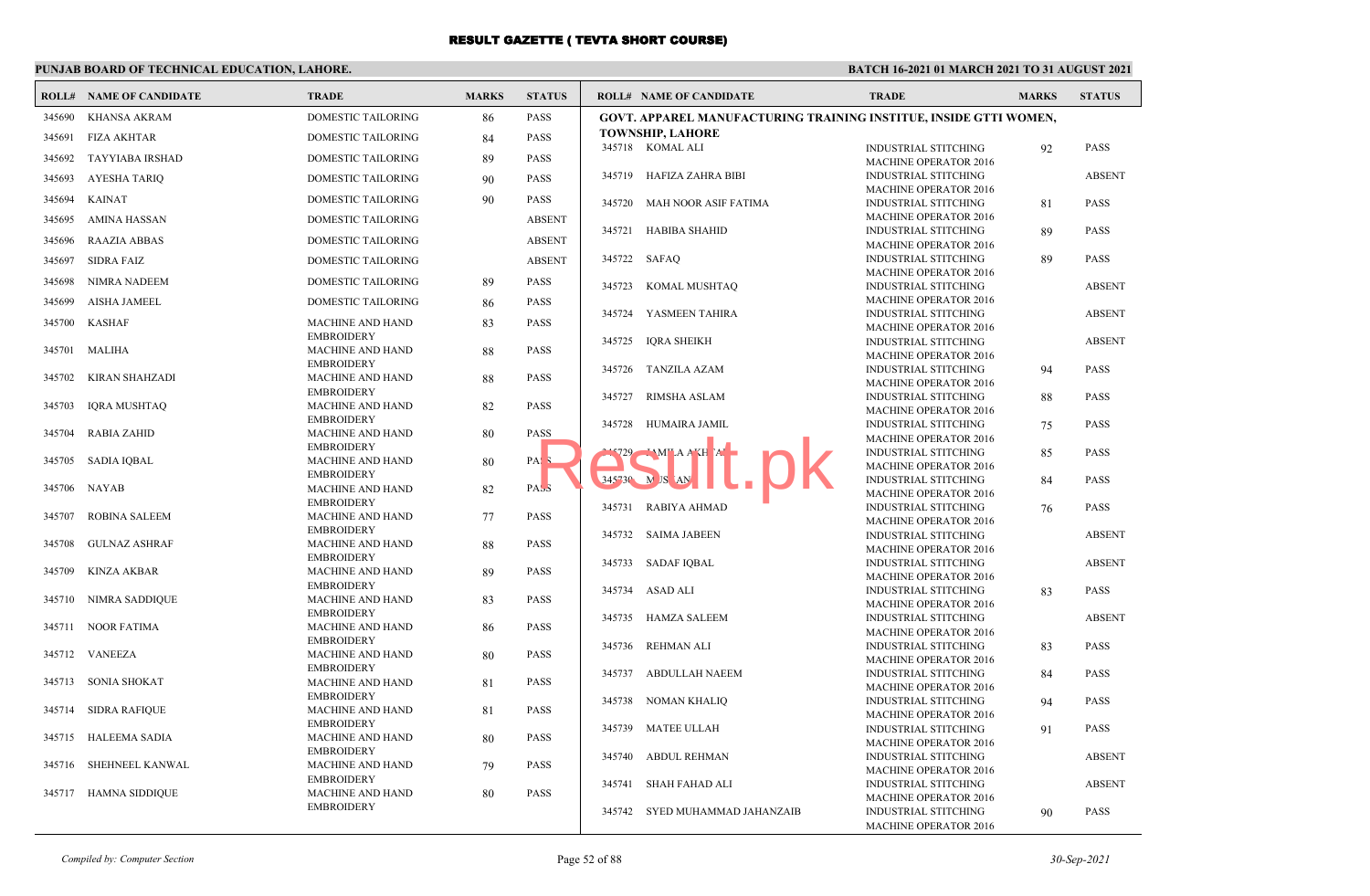## **PUNJAB BOARD OF TECHNICAL EDUCATION, LAHORE.**

|        | <b>ROLL# NAME OF CANDIDATE</b> | <b>TRADE</b>                                                | <b>MARKS</b> | <b>STATUS</b>    |                  | <b>ROLL# NAME OF CANDIDATE</b>                                                                                     | <b>TRADE</b>                                                 | <b>MARKS</b> | <b>STATUS</b>                |
|--------|--------------------------------|-------------------------------------------------------------|--------------|------------------|------------------|--------------------------------------------------------------------------------------------------------------------|--------------------------------------------------------------|--------------|------------------------------|
| 345743 | KAMRAN SHAHZAD                 | <b>INDUSTRIAL STITCHING</b><br><b>MACHINE OPERATOR 2016</b> | 81           | <b>PASS</b>      | 345769           | MEHAK KHALID                                                                                                       | <b>INDUSTRIAL STITCHING</b><br><b>MACHINE OPERATOR 2016</b>  | 82           | <b>PASS</b>                  |
| 345744 | ZOHAIB HASSAN                  | <b>INDUSTRIAL STITCHING</b><br><b>MACHINE OPERATOR 2016</b> | 81           | <b>PASS</b>      |                  | 345770 RIFFAT                                                                                                      | <b>INDUSTRIAL STITCHING</b><br><b>MACHINE OPERATOR 2016</b>  | 88           | <b>PASS</b>                  |
| 345745 | MUHAMMAD MOHSIN RIAZ           | <b>INDUSTRIAL STITCHING</b><br><b>MACHINE OPERATOR 2016</b> | 77           | <b>PASS</b>      | 345771           | <b>ISMA JAVED</b>                                                                                                  | <b>INDUSTRIAL STITCHING</b><br><b>MACHINE OPERATOR 2016</b>  |              | <b>ABSENT</b>                |
| 345746 | MUHAMMAD NADEEM                | <b>INDUSTRIAL STITCHING</b><br><b>MACHINE OPERATOR 2016</b> |              | <b>ABSENT</b>    |                  | 345772 HINA TANVEER                                                                                                | <b>INDUSTRIAL STITCHING</b><br><b>MACHINE OPERATOR 2016</b>  |              | <b>ABSENT</b>                |
| 345747 | ALIA FATIMA                    | <b>INDUSTRIAL STITCHING</b><br>MACHINE OPERATOR 2016        |              | <b>ABSENT</b>    | 345773           | UZMA MANZOOR                                                                                                       | <b>INDUSTRIAL STITCHING</b><br>MACHINE OPERATOR 2016         |              | <b>ABSENT</b>                |
| 345748 | SANJEEDA TUR REHMAN            | <b>INDUSTRIAL STITCHING</b><br><b>MACHINE OPERATOR 2016</b> | 93           | <b>PASS</b>      | 345774           | FATIMA AWAN                                                                                                        | <b>INDUSTRIAL STITCHING</b><br><b>MACHINE OPERATOR 2016</b>  |              | <b>ABSENT</b>                |
| 345749 | <b>SIDRA WARIS</b>             | <b>INDUSTRIAL STITCHING</b><br><b>MACHINE OPERATOR 2016</b> |              | <b>ABSENT</b>    | 345775           | <b>KHALID RAFIQ</b>                                                                                                | <b>INDUSTRIAL STITCHING</b><br><b>MACHINE OPERATOR 2016</b>  | 92           | <b>PASS</b>                  |
| 345750 | SARWAT SLAH UD DIN             | <b>INDUSTRIAL STITCHING</b><br><b>MACHINE OPERATOR 2016</b> |              | <b>ABSENT</b>    | 345776           | ARISHA ARIF                                                                                                        | <b>INDUSTRIAL STITCHING</b><br><b>MACHINE OPERATOR 2016</b>  |              | <b>ABSENT</b>                |
| 345751 | <b>SHAZIA SHAKEEL</b>          | <b>INDUSTRIAL STITCHING</b><br>MACHINE OPERATOR 2016        | 95           | <b>PASS</b>      |                  | 345777 MUSKAN                                                                                                      | INDUSTRIAL STITCHING<br><b>MACHINE OPERATOR 2016</b>         |              | <b>ABSENT</b>                |
| 345752 | <b>GHULAM FATIMA</b>           | <b>INDUSTRIAL STITCHING</b><br><b>MACHINE OPERATOR 2016</b> | 87           | <b>PASS</b>      | 345778           | HAMZA ASHRAF                                                                                                       | <b>INDUSTRIAL STITCHING</b><br><b>MACHINE OPERATOR 2016</b>  | 77           | <b>PASS</b>                  |
| 345753 | <b>BUSHRA BASHIR</b>           | <b>INDUSTRIAL STITCHING</b><br><b>MACHINE OPERATOR 2016</b> | 93           | <b>PASS</b>      | 345779           | <b>IORA JAVED</b>                                                                                                  | <b>INDUSTRIAL STITCHING</b><br><b>MACHINE OPERATOR 2016</b>  |              | <b>ABSENT</b>                |
| 345754 | MUDASAR MUZAMMIL               | <b>INDUSTRIAL STITCHING</b><br><b>MACHINE OPERATOR 2016</b> | 81           | <b>PASS</b>      |                  | 345780 MUHAMMAD QASID HABIB                                                                                        | <b>INDUSTRIAL STITCHING</b><br><b>MACHINE OPERATOR 2016</b>  |              | <b>ABSENT</b>                |
| 345755 | <b>GHULAM QADIR</b>            | <b>INDUSTRIAL STITCHING</b><br><b>MACHINE OPERATOR 2016</b> | 83           | PAS <sub>3</sub> |                  | <b>COVT COLLEGE OF TECHNOLOGY FOR GLASS, CERAMICS &amp; POTTERY</b><br>DE E OPM NT M T HES FACT F SHAHDARA, LAHORE |                                                              |              |                              |
| 345756 | ASMA AUTTIQUE                  | <b>INDUSTRIAL STITCHING</b><br>MACHINE OPERATOR 2016        |              | AB ENT           |                  | 345 81 E A RV Z<br>345782 MUHAMMAD TAMOOR                                                                          | COMPUTER APPLICATIONS                                        | 74           | <b>PASS</b><br><b>ABSENT</b> |
| 345757 | <b>FAZEELAT FATIMA</b>         | <b>INDUSTRIAL STITCHING</b><br><b>MACHINE OPERATOR 2016</b> | 89           | <b>PASS</b>      | 345783           | MURWAT SHEHZAD                                                                                                     | <b>COMPUTER APPLICATIONS</b><br><b>COMPUTER APPLICATIONS</b> | 97           | <b>PASS</b>                  |
| 345758 | <b>ZAIRA FATIMA</b>            | <b>INDUSTRIAL STITCHING</b><br><b>MACHINE OPERATOR 2016</b> | 84           | <b>PASS</b>      | 345784           | <b>MAIDA TAHIR</b>                                                                                                 | <b>COMPUTER APPLICATIONS</b>                                 | 92           | <b>PASS</b>                  |
| 345759 | <b>KANEEZ FATIMA</b>           | <b>INDUSTRIAL STITCHING</b><br><b>MACHINE OPERATOR 2016</b> |              | <b>ABSENT</b>    | 345785<br>345786 | MEHAK SHAHZADI<br><b>MANEESHA AJMAL</b>                                                                            | <b>COMPUTER APPLICATIONS</b><br><b>COMPUTER APPLICATIONS</b> | 81           | <b>PASS</b><br><b>PASS</b>   |
| 345760 | <b>OURAT UL AIN TAHIR</b>      | <b>INDUSTRIAL STITCHING</b><br><b>MACHINE OPERATOR 2016</b> |              | <b>ABSENT</b>    | 345787           | ANSA                                                                                                               | <b>COMPUTER APPLICATIONS</b>                                 | 85<br>93     | <b>PASS</b>                  |
| 345761 | FARZANA KHALIL                 | <b>INDUSTRIAL STITCHING</b><br><b>MACHINE OPERATOR 2016</b> |              | <b>ABSENT</b>    | 345788           | AMNA                                                                                                               | <b>COMPUTER APPLICATIONS</b>                                 | 79           | <b>PASS</b>                  |
| 345762 | NAJWA KHIZAR                   | <b>INDUSTRIAL STITCHING</b><br>MACHINE OPERATOR 2016        | 89           | <b>PASS</b>      | 345789           | SANA ASIF                                                                                                          | <b>COMPUTER APPLICATIONS</b>                                 | 73           | <b>PASS</b>                  |
| 345763 | YASMIN KOUSAR                  | <b>INDUSTRIAL STITCHING</b><br>MACHINE OPERATOR 2016        | 91           | <b>PASS</b>      |                  | 345790 NEHA ASGHAR<br>345791 AMNA AREEJ                                                                            | <b>COMPUTER APPLICATIONS</b><br><b>COMPUTER APPLICATIONS</b> | 79<br>78     | <b>PASS</b><br><b>PASS</b>   |
| 345764 | <b>UZMA AKRAM</b>              | <b>INDUSTRIAL STITCHING</b><br><b>MACHINE OPERATOR 2016</b> | 90           | <b>PASS</b>      | 345792           | DAWOOD MASIH                                                                                                       | <b>COMPUTER APPLICATIONS</b>                                 |              | <b>ABSENT</b>                |
| 345765 | <b>HIFZA NOOR</b>              | INDUSTRIAL STITCHING<br><b>MACHINE OPERATOR 2016</b>        |              | <b>ABSENT</b>    | 345793           | MUHAMMAD MUSSA                                                                                                     | <b>COMPUTER APPLICATIONS</b>                                 | 98           | <b>PASS</b>                  |
| 345766 | <b>SANIA</b>                   | <b>INDUSTRIAL STITCHING</b><br>MACHINE OPERATOR 2016        | 84           | <b>PASS</b>      | 345794           | <b>SHABBIR ALI</b><br>345795 NISHA                                                                                 | <b>COMPUTER APPLICATIONS</b><br><b>COMPUTER APPLICATIONS</b> | 89<br>84     | <b>PASS</b><br><b>PASS</b>   |
| 345767 | <b>RAZIA PARVEEN</b>           | <b>INDUSTRIAL STITCHING</b><br>MACHINE OPERATOR 2016        | 94           | <b>PASS</b>      | 345796           | <b>SHEZA ZAFAR</b>                                                                                                 | <b>COMPUTER APPLICATIONS</b>                                 | 83           | <b>PASS</b>                  |
| 345768 | <b>SHEEBA SHAHZAD</b>          | <b>INDUSTRIAL STITCHING</b><br>MACHINE OPERATOR 2016        | 85           | <b>PASS</b>      | 345797           | <b>ESHA ZAFAR</b>                                                                                                  | <b>COMPUTER APPLICATIONS</b>                                 | 76           | <b>PASS</b>                  |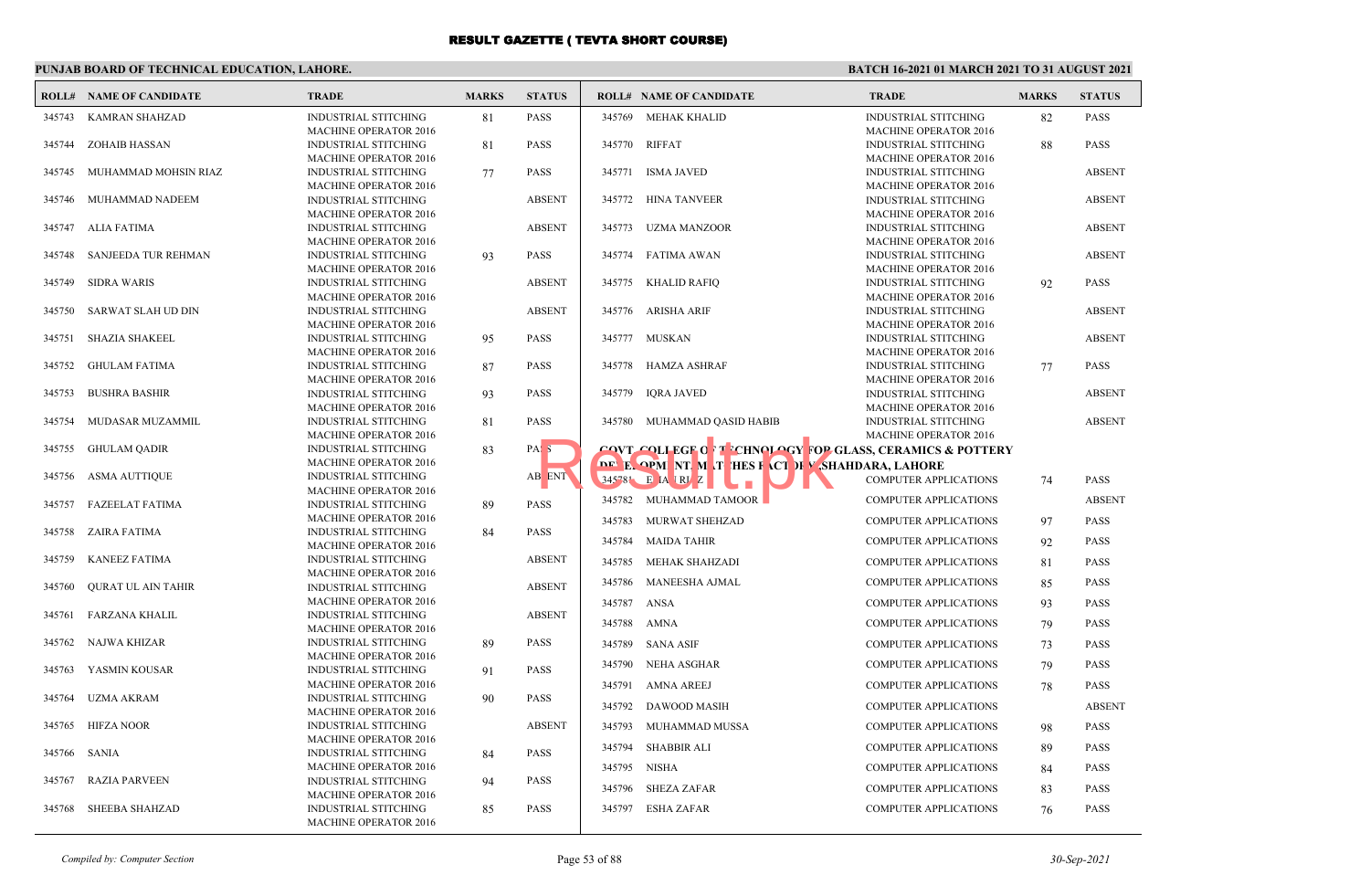## **PUNJAB BOARD OF TECHNICAL EDUCATION, LAHORE.**

|                  | <b>ROLL# NAME OF CANDIDATE</b>                                  | <b>TRADE</b>                                 | <b>MARKS</b> | <b>STATUS</b>              |        | <b>ROLL# NAME OF CANDIDATE</b>                                    | <b>TRADE</b>              | <b>MARKS</b> | <b>STATUS</b> |
|------------------|-----------------------------------------------------------------|----------------------------------------------|--------------|----------------------------|--------|-------------------------------------------------------------------|---------------------------|--------------|---------------|
| 345798           | <b>IRSA SHAHEEN</b>                                             | <b>COMPUTER APPLICATIONS</b>                 | 93           | <b>PASS</b>                | 345831 | NEELOFER KHATAK                                                   | PROFESSIONAL COOKING      | 98           | <b>PASS</b>   |
| 345799           | <b>ABDUL HADI</b>                                               | <b>COMPUTER APPLICATIONS</b>                 | 79           | <b>PASS</b>                | 345832 | MUHAMMAD ARSLAN                                                   | PROFESSIONAL COOKING      | 98           | <b>PASS</b>   |
| 345800           | <b>MARIYA HANEEF</b>                                            | <b>COMPUTER APPLICATIONS</b>                 | 93           | <b>PASS</b>                | 345833 | HAFIZA SIDRA SAHER                                                | PROFESSIONAL COOKING      | 98           | <b>PASS</b>   |
| 345801           | KHAWAJA AWAIS                                                   | <b>COMPUTER APPLICATIONS</b>                 | 98           | <b>PASS</b>                |        | GOVT. VOCATIONAL TRAINING INSTITUTE (W), LOHARI/SAMANABAD, LAHORE |                           |              |               |
| 345802           | YASIR MUNEEB SHIBBLE                                            | <b>COMPUTER APPLICATIONS</b>                 | 90           | <b>PASS</b>                | 345834 | <b>ESHA YASEEN</b>                                                | <b>BEAUTICIAN</b>         | 100          | <b>PASS</b>   |
| 345803           | RANA UMAR RAZZAQ                                                | <b>COMPUTER APPLICATIONS</b>                 | 81           | <b>PASS</b>                | 345835 | ALLAH RAKHAI                                                      | <b>BEAUTICIAN</b>         | 100          | <b>PASS</b>   |
| 345804           | MUHAMMAD NOUMAN                                                 | <b>COMPUTER APPLICATIONS</b>                 | 80           | <b>PASS</b>                | 345836 | <b>RABIA AKRAM</b>                                                | <b>BEAUTICIAN</b>         | 100          | <b>PASS</b>   |
| 345805           | MUHAMMAD SALEEM                                                 | <b>COMPUTER APPLICATIONS</b>                 | 81           | <b>PASS</b>                | 345837 | <b>ESHA</b>                                                       | <b>BEAUTICIAN</b>         |              | <b>ABSENT</b> |
| 345806           | SUBHAN ALI                                                      | <b>COMPUTER APPLICATIONS</b>                 | 82           | <b>PASS</b>                | 345838 | <b>MUQADDAS MUBEEN</b>                                            | <b>BEAUTICIAN</b>         | 78           | <b>PASS</b>   |
| 345807           | AWAIS ALI                                                       | <b>COMPUTER APPLICATIONS</b>                 | 85           | <b>PASS</b>                | 345839 | <b>MUTIBA</b>                                                     | <b>BEAUTICIAN</b>         | 78           | <b>PASS</b>   |
| 345808           | MUHAMMAD ABDUL MATEEN RANA                                      | <b>COMPUTER APPLICATIONS</b>                 | 94           | <b>PASS</b>                | 345840 | <b>SAIMA SAFDAR</b>                                               | <b>BEAUTICIAN</b>         | 100          | <b>PASS</b>   |
| 345809           | ROBINA KHADIM                                                   | <b>COMPUTER APPLICATIONS</b>                 |              | <b>ABSENT</b>              | 345841 | <b>SABA SHARIF</b>                                                | <b>BEAUTICIAN</b>         | 70           | <b>PASS</b>   |
| 345810           | <b>IQRA HABIB</b>                                               | <b>COMPUTER APPLICATIONS</b>                 | 71           | <b>PASS</b>                | 345842 | <b>SAMINA BAIGUM</b>                                              | <b>BEAUTICIAN</b>         | 94           | <b>PASS</b>   |
|                  | 345811 SAQIB ALI KHAN                                           | <b>COMPUTER APPLICATIONS</b>                 | 74           | <b>PASS</b>                | 345843 | <b>RUBAB NAEEM</b>                                                | <b>BEAUTICIAN</b>         |              | <b>ABSENT</b> |
|                  | GOVT. TECHNICAL TRAINING INSTITUTE (W), COLLEGE ROAD, TOWNSHIP, |                                              |              |                            | 345844 | MUSKAN RASHID                                                     | <b>BEAUTICIAN</b>         |              | <b>ABSENT</b> |
| <b>LAHORE</b>    | 345812 ITRAT ALLAH RAKHA                                        | PROFESSIONAL COOKING                         |              | <b>PASS</b>                | 345845 | <b>RUBINA RAFIQUE</b>                                             | <b>BEAUTICIAN</b>         | 100          | <b>PASS</b>   |
| 345813           | MUHAMMAD NAZIR                                                  | PROFESSIONAL COOKING                         | 81           | PAS <sub>3</sub>           | 345846 | FASEHA ARS IAT                                                    | <b>BEAUTICIAN</b>         | 83           | <b>PASS</b>   |
| 345814           | ASMA MUSARAT                                                    | PROFESSIONAL COOKING                         | 91           | PAS <sub>3</sub>           |        | 17 CAM A KI AN                                                    | <b>BEAUTICIAN</b>         | 88           | <b>PASS</b>   |
| 345815           | <b>MUQADAS BIBI</b>                                             | PROFESSIONAL COOKING                         | 91<br>93     | <b>PASS</b>                |        | $5.3848$ $\text{mAR}_{\text{L}}$ $\text{dA}_{\text{L}}$           | <b>BEAUTICIAN</b>         | 100          | <b>PASS</b>   |
| 345816           | HINA ANWAR                                                      | PROFESSIONAL COOKING                         |              | <b>PASS</b>                | 345849 | <b>SADIA AKHTER</b>                                               | DOMESTIC TAILORING        | 98           | <b>PASS</b>   |
| 345817           | SAMRA YOUSUF                                                    | PROFESSIONAL COOKING                         | 88           | <b>PASS</b>                | 345850 | <b>HIFSA</b>                                                      | DOMESTIC TAILORING        |              | <b>ABSENT</b> |
| 345818           | ASIYA PERVEEN                                                   | PROFESSIONAL COOKING                         | 95           | <b>PASS</b>                | 345851 | <b>AYESHA JAVED</b>                                               | DOMESTIC TAILORING        | 100          | <b>PASS</b>   |
| 345819           | <b>SAMAN NAZ</b>                                                |                                              | 93<br>93     | <b>PASS</b>                | 345852 | <b>MISBAH MUBARIK</b>                                             | DOMESTIC TAILORING        | 99           | <b>PASS</b>   |
| 345820           | TAYYBA ARSHAD                                                   | PROFESSIONAL COOKING<br>PROFESSIONAL COOKING |              | <b>ABSENT</b>              | 345853 | <b>ROUBINA KUSAR</b>                                              | DOMESTIC TAILORING        | 100          | <b>PASS</b>   |
|                  |                                                                 |                                              |              | <b>ABSENT</b>              | 345854 | HAFIZA NASITA SHARIF                                              | DOMESTIC TAILORING        |              | <b>ABSENT</b> |
| 345821<br>345822 | RUKHSANA KOUSAR<br>MANSOOR AHMAD MAJEED                         | PROFESSIONAL COOKING<br>PROFESSIONAL COOKING |              | <b>PASS</b>                | 345855 | <b>GURIYA PALWASHA</b>                                            | DOMESTIC TAILORING        |              | <b>ABSENT</b> |
| 345823           | <b>SHBANA IRAM</b>                                              | PROFESSIONAL COOKING                         | 81           | <b>PASS</b>                | 345856 | HINA SHAHBAZ                                                      | DOMESTIC TAILORING        |              | <b>ABSENT</b> |
| 345824           | SABA                                                            | PROFESSIONAL COOKING                         | 93<br>94     | <b>PASS</b>                | 345857 | <b>ZAINAB ARIF</b>                                                | DOMESTIC TAILORING        |              | <b>ABSENT</b> |
| 345825           | MUQADSA MISHAL                                                  | PROFESSIONAL COOKING                         |              | <b>ABSENT</b>              | 345858 | <b>NIBRAS ARIF</b>                                                | DOMESTIC TAILORING        | 90           | <b>PASS</b>   |
| 345826           |                                                                 |                                              |              | <b>PASS</b>                | 345859 | PERVEEN BIBI                                                      | DOMESTIC TAILORING        | 94           | <b>PASS</b>   |
|                  | KOMAL CHAUDARY                                                  | PROFESSIONAL COOKING                         | 97           |                            | 345860 | <b>NAIZA SAJJAD</b>                                               | DOMESTIC TAILORING        | 95           | <b>PASS</b>   |
| 345827<br>345828 | NAJAF MEHMOOD                                                   | PROFESSIONAL COOKING                         | 98           | <b>PASS</b><br><b>PASS</b> | 345861 | <b>HAFZA MUSHTAQ</b>                                              | <b>DOMESTIC TAILORING</b> |              | <b>ABSENT</b> |
| 345829           | ZULYADAIN JAMIL<br><b>JAVERIA TABASSUM</b>                      | PROFESSIONAL COOKING<br>PROFESSIONAL COOKING | 98           | <b>PASS</b>                | 345862 | SHABANA ABDUL AZIZ                                                | <b>DOMESTIC TAILORING</b> | 93           | <b>PASS</b>   |
|                  |                                                                 |                                              | 96           |                            | 345863 | <b>KIRAN SHAFIQ</b>                                               | DOMESTIC TAILORING        | 93           | <b>PASS</b>   |
|                  | 345830 SARA MAHAM                                               | PROFESSIONAL COOKING                         | 81           | <b>PASS</b>                |        |                                                                   |                           |              |               |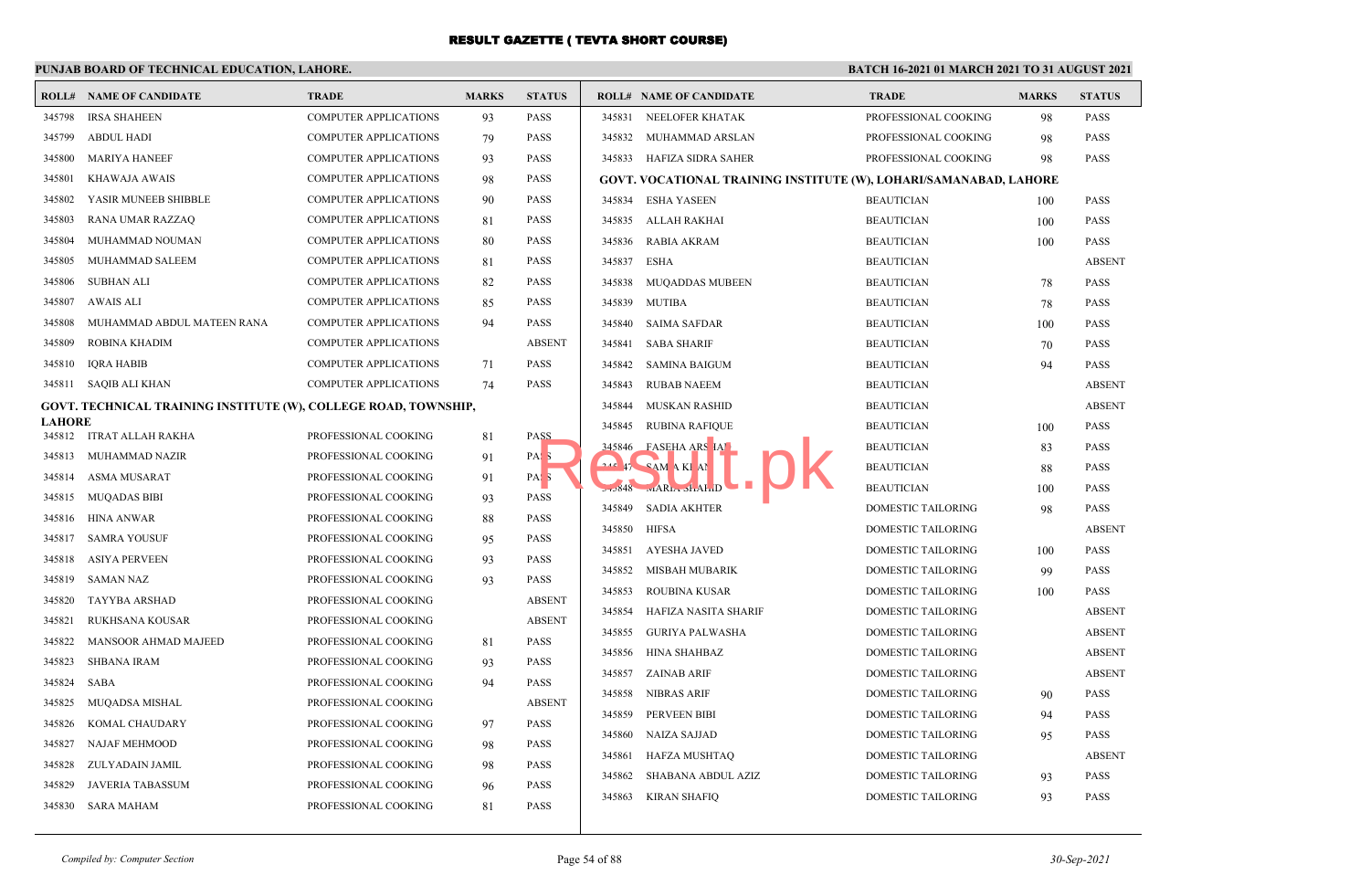## **PUNJAB BOARD OF TECHNICAL EDUCATION, LAHORE.**

|        | <b>ROLL# NAME OF CANDIDATE</b>                                        | <b>TRADE</b>                 | <b>MARKS</b> | <b>STATUS</b>    |        | <b>ROLL# NAME OF CANDIDATE</b>                                   | <b>TRADE</b>                 | <b>MARKS</b> | <b>STATUS</b> |
|--------|-----------------------------------------------------------------------|------------------------------|--------------|------------------|--------|------------------------------------------------------------------|------------------------------|--------------|---------------|
|        | GOVT. VOCATIONAL TRAINING INSTITUTE (W),, 939 ALLAH BUSHKH ROAD, BUTT |                              |              |                  | 345897 | <b>BENISH HAMEED</b>                                             | <b>COMPUTER APPLICATIONS</b> | 97           | <b>PASS</b>   |
|        | <b>CHOWK, TOWNSHIP,, LAHORE</b><br>345864 SUMERA YOUNIS               | <b>BEAUTICIAN</b>            |              | <b>PASS</b>      | 345898 | <b>FARWA BATOOL</b>                                              | COMPUTER APPLICATIONS        | 92           | <b>PASS</b>   |
| 345865 | AYESHA NOOR NAWAB                                                     | <b>BEAUTICIAN</b>            | 92<br>92     | <b>PASS</b>      | 345899 | <b>GULSHAN GHAFFAR</b>                                           | DOMESTIC TAILORING           | 91           | PASS          |
| 345866 | <b>RABIA BASRI</b>                                                    | <b>BEAUTICIAN</b>            |              | <b>PASS</b>      | 345900 | <b>MALIHA TARIQ</b>                                              | DOMESTIC TAILORING           | 94           | <b>PASS</b>   |
|        |                                                                       |                              | 87           |                  | 345901 | <b>SIDRA RASHID</b>                                              | DOMESTIC TAILORING           | 89           | <b>PASS</b>   |
| 345867 | <b>SOMIA SHAMIM</b>                                                   | <b>BEAUTICIAN</b>            | 95           | <b>PASS</b>      | 345902 | UZMA AKRAM                                                       | DOMESTIC TAILORING           |              | <b>ABSENT</b> |
| 345868 | <b>ARSHEEN MASOOD</b>                                                 | <b>BEAUTICIAN</b>            | 90           | <b>PASS</b>      | 345903 | <b>ASIMA IOBAL</b>                                               | <b>DOMESTIC TAILORING</b>    | 90           | <b>PASS</b>   |
| 345869 | <b>DUA ABBAS</b>                                                      | <b>BEAUTICIAN</b>            | 94           | <b>PASS</b>      | 345904 | <b>AMBREEN</b>                                                   | DOMESTIC TAILORING           |              | <b>ABSENT</b> |
| 345870 | TALIA KANWAL                                                          | <b>BEAUTICIAN</b>            | 89           | <b>PASS</b>      | 345905 | AYESHA BIBI                                                      | DOMESTIC TAILORING           | 91           | <b>PASS</b>   |
| 345871 | NAEEMA BUKHARI                                                        | <b>BEAUTICIAN</b>            | 94           | <b>PASS</b>      | 345906 | <b>IQRA SHABIR</b>                                               | DOMESTIC TAILORING           | 95           | <b>PASS</b>   |
| 345872 | SHAZIA YASMIN                                                         | <b>BEAUTICIAN</b>            | 92           | <b>PASS</b>      | 345907 | RUBAB ASLAM                                                      | <b>DOMESTIC TAILORING</b>    | 92           | <b>PASS</b>   |
| 345873 | YASMEEN HANIF                                                         | <b>BEAUTICIAN</b>            | 94           | <b>PASS</b>      |        | 345908 HAZQA HASSAN                                              | DOMESTIC TAILORING           | 89           | PASS          |
| 345874 | <b>SAIMA JAFFAR</b>                                                   | <b>BEAUTICIAN</b>            |              | <b>ABSENT</b>    |        | GOVT. VOCATIONAL TRAINING INSTITUTE FOR WOMEN, AWAN TOWN, LAHORE |                              |              |               |
| 345875 | ANSA AFZAL                                                            | <b>BEAUTICIAN</b>            |              | <b>ABSENT</b>    | 345909 | BISMA FAYYAZ                                                     | <b>BEAUTICIAN</b>            | 98           | <b>PASS</b>   |
| 345876 | <b>HAFIZA AOSA</b>                                                    | <b>BEAUTICIAN</b>            | 90           | <b>PASS</b>      | 345910 | UM E RUBAB                                                       | <b>BEAUTICIAN</b>            | 99           | PASS          |
| 345877 | KHADIJA RASOOL                                                        | <b>BEAUTICIAN</b>            |              | <b>ABSENT</b>    |        | 345911 FAREEHA SHAHID                                            | <b>BEAUTICIAN</b>            | 100          | <b>PASS</b>   |
| 345878 | <b>BUSHRA IMTIAZ</b>                                                  | <b>BEAUTICIAN</b>            | 92           | PASS             |        | 345912 KAINAT SAN ULAH                                           | <b>BEAUTICIAN</b>            | 97           | <b>PASS</b>   |
| 345879 | <b>HUDA BADDER</b>                                                    | <b>BEAUTICIAN</b>            |              | AB ENT           |        | <b>242 13 CAB. IQE AL</b>                                        | <b>BEAUTICIAN</b>            | 96           | <b>PASS</b>   |
| 345880 | NAEEMA IMTIAZ                                                         | <b>BEAUTICIAN</b>            | 92           | PAS <sub>3</sub> |        | ABLA of ABLA Plear                                               | <b>BEAUTICIAN</b>            | 95           | <b>PASS</b>   |
| 345881 | <b>SABA SIDDIQ</b>                                                    | <b>BEAUTICIAN</b>            | 92           | <b>PASS</b>      |        | 345915 RIMSHA SHAHID                                             | <b>BEAUTICIAN</b>            | 91           | <b>PASS</b>   |
| 345882 | <b>ZAINAB JAVED</b>                                                   | <b>BEAUTICIAN</b>            | 87           | <b>PASS</b>      |        | 345916 MINAHIL FAROOQ                                            | <b>BEAUTICIAN</b>            | 92           | <b>PASS</b>   |
| 345883 | FATIMA                                                                | <b>BEAUTICIAN</b>            | 87           | <b>PASS</b>      | 345917 | HAMNA                                                            | <b>BEAUTICIAN</b>            |              | <b>ABSENT</b> |
| 345884 | NIMRA NAEEM                                                           | <b>COMPUTER APPLICATIONS</b> | 98           | <b>PASS</b>      | 345918 | MADIHA                                                           | <b>BEAUTICIAN</b>            | 99           | <b>PASS</b>   |
| 345885 | TAYYABA ISHA TARIQ                                                    | <b>COMPUTER APPLICATIONS</b> | 98           | <b>PASS</b>      | 345919 | MARYAM BATOOL                                                    | <b>BEAUTICIAN</b>            |              | <b>ABSENT</b> |
| 345886 | NAILA SARWAR                                                          | <b>COMPUTER APPLICATIONS</b> | 87           | <b>PASS</b>      | 345920 | KAHKISHA                                                         | <b>BEAUTICIAN</b>            | 90           | <b>PASS</b>   |
| 345887 | SAYEDA MEHWISH HAIDER NAQVI                                           | <b>COMPUTER APPLICATIONS</b> | 88           | <b>PASS</b>      |        | 345921 FARZANA                                                   | <b>BEAUTICIAN</b>            |              | <b>ABSENT</b> |
| 345888 | <b>FAOZIA YAMIN</b>                                                   | <b>COMPUTER APPLICATIONS</b> | 96           | <b>PASS</b>      | 345922 | ASMA BIBI                                                        | <b>BEAUTICIAN</b>            | 98           | <b>PASS</b>   |
| 345889 | MEHAK KHAN                                                            | COMPUTER APPLICATIONS        | 90           | <b>PASS</b>      | 345923 | AYESHA AYOUB                                                     | <b>COMPUTER APPLICATIONS</b> | 97           | <b>PASS</b>   |
| 345890 | <b>ABIDA MUSHTAQ</b>                                                  | <b>COMPUTER APPLICATIONS</b> | 92           | <b>PASS</b>      | 345924 | SYED KINAT ZAHRA                                                 | <b>COMPUTER APPLICATIONS</b> | 96           | <b>PASS</b>   |
| 345891 | <b>LARAIB HAIDAR</b>                                                  | <b>COMPUTER APPLICATIONS</b> | 86           | <b>PASS</b>      | 345925 | LAIBA SALEEM AWAN                                                | <b>COMPUTER APPLICATIONS</b> |              | <b>PASS</b>   |
| 345892 | AYESHA SHAHBAZ                                                        | <b>COMPUTER APPLICATIONS</b> | 99           | <b>PASS</b>      |        |                                                                  |                              | 87           |               |
| 345893 | <b>FARHANA ALAM</b>                                                   | <b>COMPUTER APPLICATIONS</b> | 99           | <b>PASS</b>      | 345926 | NISHA SHAHZADI                                                   | COMPUTER APPLICATIONS        | 90           | <b>PASS</b>   |
| 345894 | <b>ASIA HAMEED</b>                                                    | <b>COMPUTER APPLICATIONS</b> | 88           | <b>PASS</b>      | 345927 | <b>RIMSHA SAJID</b>                                              | <b>COMPUTER APPLICATIONS</b> | 92           | <b>PASS</b>   |
| 345895 | <b>BUSHRA SHAHEEN</b>                                                 | <b>COMPUTER APPLICATIONS</b> | 87           | <b>PASS</b>      | 345928 | ALIA MUSHTAQ                                                     | <b>COMPUTER APPLICATIONS</b> |              | <b>ABSENT</b> |
| 345896 | <b>MISBAH RAUF</b>                                                    | <b>COMPUTER APPLICATIONS</b> | 91           | <b>PASS</b>      | 345929 | <b>MANAHIL MASUD</b>                                             | <b>COMPUTER APPLICATIONS</b> | 91           | <b>PASS</b>   |
|        |                                                                       |                              |              |                  | 345930 | MUZZAYAN ALI                                                     | <b>COMPUTER APPLICATIONS</b> | 97           | <b>PASS</b>   |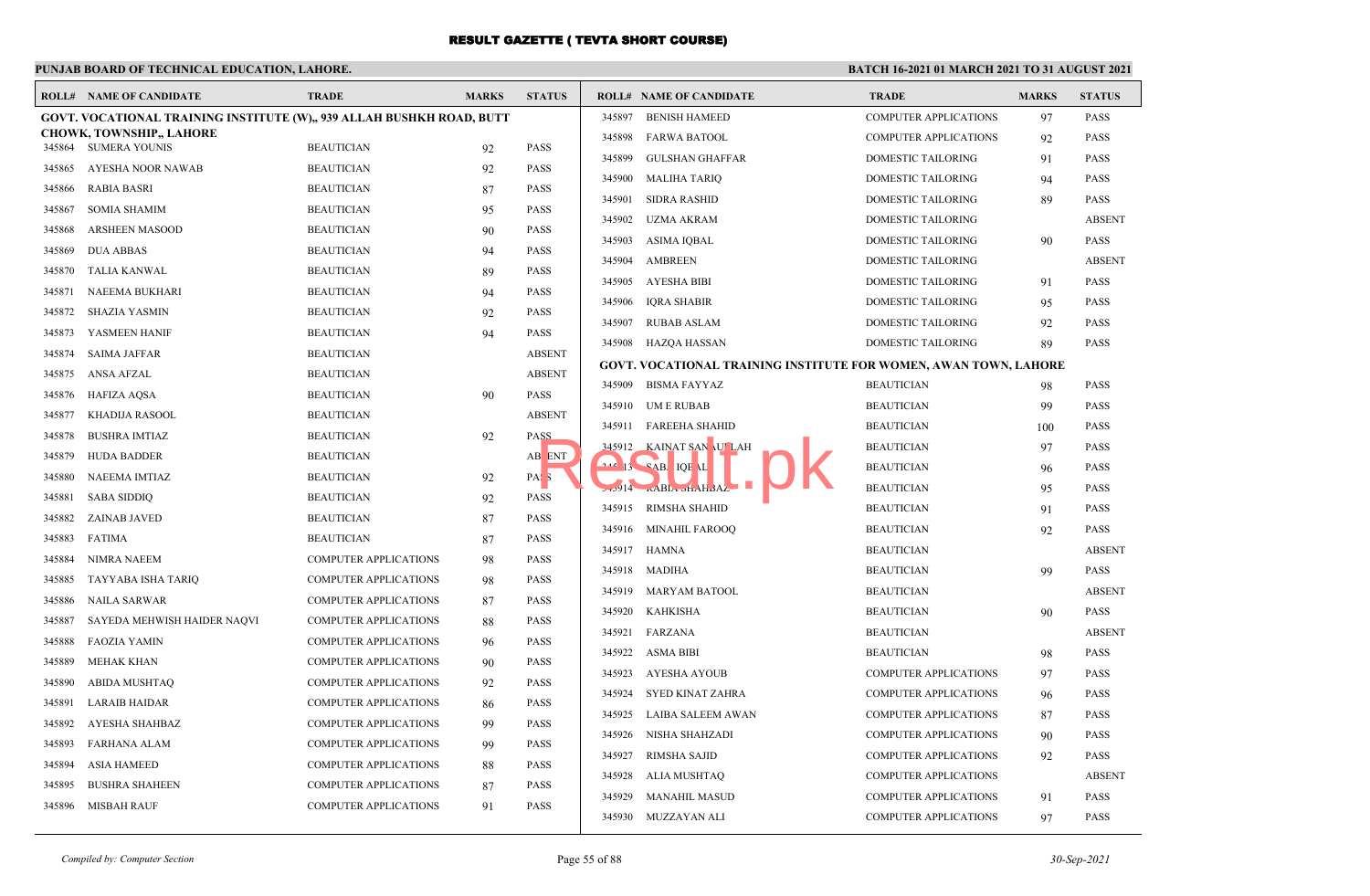## **PUNJAB BOARD OF TECHNICAL EDUCATION, LAHORE.**

|        | <b>ROLL# NAME OF CANDIDATE</b>         | <b>TRADE</b>                 | <b>MARKS</b> | <b>STATUS</b>                    | <b>ROLL# NAME OF CANDIDATE</b>       | <b>TRADE</b>              | <b>MARKS</b> | <b>STATUS</b> |
|--------|----------------------------------------|------------------------------|--------------|----------------------------------|--------------------------------------|---------------------------|--------------|---------------|
| 345931 | <b>FATIMA AIMEN ALI</b>                | <b>COMPUTER APPLICATIONS</b> | 97           | <b>PASS</b>                      | 345965<br>ZAINAB SHAHID              | <b>DOMESTIC TAILORING</b> | 89           | <b>PASS</b>   |
| 345932 | <b>FIZA JAVAID</b>                     | <b>COMPUTER APPLICATIONS</b> | 94           | <b>PASS</b>                      | 345966<br>SYEDA ASGHAR               | DOMESTIC TAILORING        | 98           | <b>PASS</b>   |
| 345933 | <b>SABA ARSHAD</b>                     | <b>COMPUTER APPLICATIONS</b> |              | <b>ABSENT</b>                    | 345967<br><b>ROZINA ABBAS</b>        | DOMESTIC TAILORING        | 95           | <b>PASS</b>   |
| 345934 | <b>SAMEEN BUSHRA</b>                   | <b>COMPUTER APPLICATIONS</b> | -99          | <b>PASS</b>                      | 345968<br>AMNA                       | DOMESTIC TAILORING        | 99           | <b>PASS</b>   |
| 345935 | <b>SADIA RASHID</b>                    | <b>COMPUTER APPLICATIONS</b> | 94           | <b>PASS</b>                      | 345969<br><b>IRAM ABBAS</b>          | DOMESTIC TAILORING        | 99           | <b>PASS</b>   |
| 345936 | NOREEN                                 | <b>COMPUTER APPLICATIONS</b> | 97           | <b>PASS</b>                      | 345970<br><b>IQRA RAFIQUE</b>        | DOMESTIC TAILORING        | 95           | <b>PASS</b>   |
| 345937 | <b>RIFAT MAHMOOD</b>                   | <b>COMPUTER APPLICATIONS</b> | 85           | <b>PASS</b>                      | 345971<br><b>KIRAN MUSHTAQ</b>       | <b>DOMESTIC TAILORING</b> | 100          | <b>PASS</b>   |
| 345938 | <b>ALEEZA IDREES</b>                   | <b>DOMESTIC TAILORING</b>    | 100          | <b>PASS</b>                      | 345972<br><b>SHEEZA ARIF</b>         | <b>DOMESTIC TAILORING</b> | 98           | <b>PASS</b>   |
| 345939 | ZUNAIRA JAVAID                         | DOMESTIC TAILORING           | 92           | <b>PASS</b>                      | 345973<br>NASIA JABBAR               | DOMESTIC TAILORING        | 95           | <b>PASS</b>   |
| 345940 | MUSKAN ALI                             | DOMESTIC TAILORING           | 90           | <b>PASS</b>                      | 345974<br>MISBAH SHOUKAT             | DOMESTIC TAILORING        | 100          | <b>PASS</b>   |
| 345941 | <b>AROOJ FATIMA</b>                    | <b>DOMESTIC TAILORING</b>    | 84           | <b>PASS</b>                      | 345975<br>MALAIKA                    | DOMESTIC TAILORING        | 96           | <b>PASS</b>   |
| 345942 | <b>RASHIDA SARDAR</b>                  | DOMESTIC TAILORING           | 100          | <b>PASS</b>                      | 345976<br>ALEEZA SALEEM              | DOMESTIC TAILORING        | 89           | PASS          |
| 345943 | SHUMAILA                               | DOMESTIC TAILORING           |              | <b>ABSENT</b>                    | 345977 AYESHA SIDDIQA                | DOMESTIC TAILORING        | 86           | <b>PASS</b>   |
| 345944 | <b>SANEHA HUSSAIN</b>                  | <b>DOMESTIC TAILORING</b>    | 100          | <b>PASS</b>                      | 345978 NABEELA JAVED                 | <b>DOMESTIC TAILORING</b> | 91           | <b>PASS</b>   |
| 345945 | <b>MUBEEN FATIMA</b>                   | <b>DOMESTIC TAILORING</b>    | 99           | <b>PASS</b>                      | RSLN GVTI (W), 2-LYTTON ROAD, LAHORE |                           |              |               |
| 345946 | HINA                                   | DOMESTIC TAILORING           | 99           | <b>PASS</b>                      | 345979 MAHZAIB                       | <b>BEAUTICIAN</b>         | 97           | <b>PASS</b>   |
| 345947 | <b>SANA GHULAM HUSSAIN</b>             | DOMESTIC TAILORING           | 87           | PAS <sub>5</sub>                 | 345980<br><b>BUSHRA</b>              | <b>BEAUTICIAN</b>         | 98           | <b>PASS</b>   |
| 345948 | LAILA BATOOL                           | <b>DOMESTIC TAILORING</b>    |              | $AB$ <sub><math>EIN</math></sub> | <b>242 81 MEH VISH D. VI</b>         | <b>BEAUTICIAN</b>         | 77           | <b>PASS</b>   |
| 345949 | <b>MUQADAS BIBI</b>                    | DOMESTIC TAILORING           | 100          | PASS                             | $570982$ will SHAL                   | <b>BEAUTICIAN</b>         | 92           | <b>PASS</b>   |
| 345950 | <b>RASHIDA PARVEEN</b>                 | DOMESTIC TAILORING           |              | <b>ABSENT</b>                    | 345983<br>KIRAN HUSSAIN              | <b>BEAUTICIAN</b>         | 92           | <b>PASS</b>   |
| 345951 | <b>IRAM</b>                            | DOMESTIC TAILORING           | 92           | <b>PASS</b>                      | 345984<br><b>HUMIRA NASIR</b>        | <b>BEAUTICIAN</b>         | 77           | <b>PASS</b>   |
| 345952 | <b>KAINAT</b>                          | DOMESTIC TAILORING           | 92           | <b>PASS</b>                      | 345985<br>MAHNOOR                    | <b>BEAUTICIAN</b>         | 98           | <b>PASS</b>   |
| 345953 | MUQADDAS BIBI                          | <b>BEAUTICIAN</b>            | 90           | <b>PASS</b>                      | 345986<br><b>ROZIE JAHANGEER</b>     | <b>BEAUTICIAN</b>         | 96           | <b>PASS</b>   |
|        | ILMO HUANR FOUNDATION, QAINCHI, LAHORE |                              |              |                                  | 345987<br><b>IRAM</b>                | <b>BEAUTICIAN</b>         | 95           | <b>PASS</b>   |
| 345954 | FATIMA                                 | DOMESTIC TAILORING           | 93           | <b>PASS</b>                      | 345988<br><b>ASMA HANIF</b>          | <b>BEAUTICIAN</b>         | 91           | <b>PASS</b>   |
| 345955 | <b>LAIBA AKHTAR</b>                    | DOMESTIC TAILORING           | 98           | <b>PASS</b>                      | 345989<br><b>FARHAT JABEEN</b>       | <b>BEAUTICIAN</b>         | 93           | PASS          |
| 345956 | <b>AMNA BIBI</b>                       | DOMESTIC TAILORING           | 99           | <b>PASS</b>                      | 345990<br><b>FARHEEN SOHAIL</b>      | <b>BEAUTICIAN</b>         | 93           | <b>PASS</b>   |
| 345957 | <b>NEELAM JAVED</b>                    | <b>DOMESTIC TAILORING</b>    | 97           | <b>PASS</b>                      | 345991<br>AYEZHA LIAQAT              | <b>BEAUTICIAN</b>         | 93           | <b>PASS</b>   |
| 345958 | <b>NISHA KHALID</b>                    | <b>DOMESTIC TAILORING</b>    |              | <b>ABSENT</b>                    | 345992<br>AMINA FAYYAZ               | <b>BEAUTICIAN</b>         | 92           | <b>PASS</b>   |
| 345959 | SANA                                   | DOMESTIC TAILORING           | 93           | PASS                             | 345993<br><b>SAIRA SHABBIR</b>       | DOMESTIC TAILORING        | 89           | <b>PASS</b>   |
| 345960 | ASMA ASHRAF                            | <b>DOMESTIC TAILORING</b>    | 92           | <b>PASS</b>                      | 345994<br>KIRAN SHARIF               | <b>DOMESTIC TAILORING</b> | 67           | <b>PASS</b>   |
| 345961 | <b>SAWIRA MASHOOQ</b>                  | <b>DOMESTIC TAILORING</b>    | 90           | <b>PASS</b>                      | 345995<br>MARIA NASEEM               | <b>DOMESTIC TAILORING</b> | 67           | <b>PASS</b>   |
| 345962 | <b>SHAH BANO</b>                       | <b>DOMESTIC TAILORING</b>    |              | <b>ABSENT</b>                    | 345996<br>ALMAS AUNM                 | <b>DOMESTIC TAILORING</b> | 99           | <b>PASS</b>   |
| 345963 | <b>IORA MUSKAN</b>                     | <b>DOMESTIC TAILORING</b>    | 90           | <b>PASS</b>                      | MEHWISH SHOUKAT<br>345997            | <b>DOMESTIC TAILORING</b> | 85           | <b>PASS</b>   |
| 345964 | SANA                                   | <b>DOMESTIC TAILORING</b>    | 96           | <b>PASS</b>                      | 345998 SHEZA KANWAL                  | DOMESTIC TAILORING        | 75           | <b>PASS</b>   |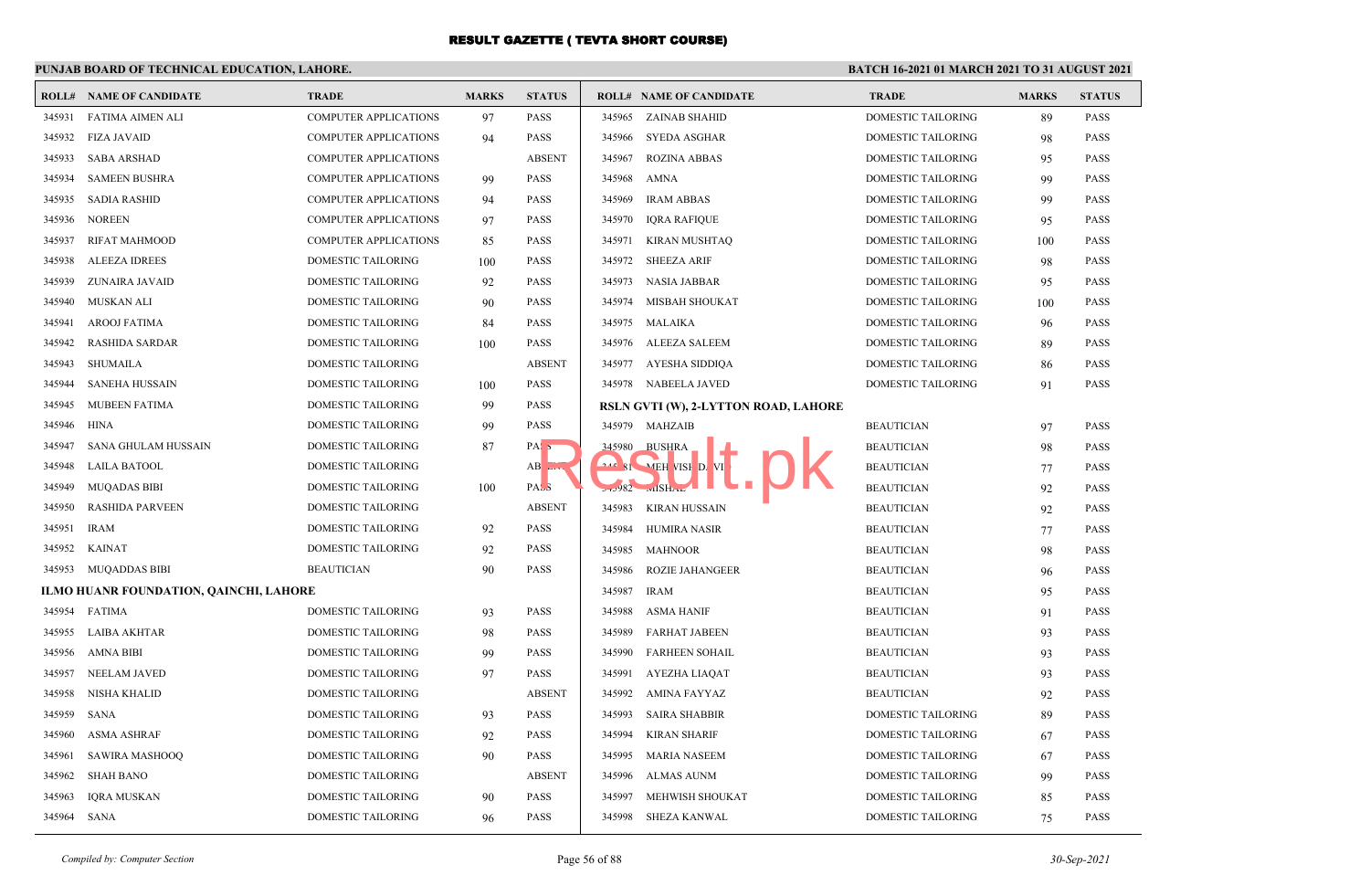## **PUNJAB BOARD OF TECHNICAL EDUCATION, LAHORE.**

| ROLL#  | <b>NAME OF CANDIDATE</b>                                       | <b>TRADE</b>                 | <b>MARKS</b> | <b>STATUS</b>    |        | <b>ROLL# NAME OF CANDIDATE</b>                                    | <b>TRADE</b>                            | <b>MARKS</b> | <b>STATUS</b> |
|--------|----------------------------------------------------------------|------------------------------|--------------|------------------|--------|-------------------------------------------------------------------|-----------------------------------------|--------------|---------------|
| 345999 | HADIOA IMRAN                                                   | PROFESSIONAL COOKING         |              | <b>ABSENT</b>    | 346032 | <b>SAMIYA ZAMIR</b>                                               | <b>DOMESTIC TAILORING</b>               | 93           | <b>PASS</b>   |
| 346000 | <b>FAIQA HAFEEZ</b>                                            | PROFESSIONAL COOKING         | 85           | <b>PASS</b>      | 346033 | <b>MAHNOOR SHAHID</b>                                             | DOMESTIC TAILORING                      | 95           | <b>PASS</b>   |
| 346001 | <b>SAMREEN IFTIKHAR</b>                                        | PROFESSIONAL COOKING         | 92           | <b>PASS</b>      | 346034 | <b>TAYYAB AFSAR</b>                                               | DOMESTIC TAILORING                      | 92           | <b>PASS</b>   |
| 346002 | <b>HIRA SHAKEEL</b>                                            | PROFESSIONAL COOKING         | 97           | <b>PASS</b>      | 346035 | <b>BAKHTAWAR AKBAR</b>                                            | <b>DOMESTIC TAILORING</b>               |              | <b>ABSENT</b> |
| 346003 | <b>FARKHANDA JABEEN</b>                                        | PROFESSIONAL COOKING         | 94           | <b>PASS</b>      | 346036 | <b>SAWERA</b>                                                     | <b>DOMESTIC TAILORING</b>               |              | <b>ABSENT</b> |
| 346004 | <b>RUOIYA SHAHZAD</b>                                          | PROFESSIONAL COOKING         | 91           | <b>PASS</b>      | 346037 | <b>KIRAN</b>                                                      | <b>DOMESTIC TAILORING</b>               |              | <b>ABSENT</b> |
|        | SIR SIKANDAR GOVERNMENT VOCATIONAL INSTITUTE FOR WOMEN, 2787/D |                              |              |                  |        | 346038 ZAINAB                                                     | DOMESTIC TAILORING                      | 93           | <b>PASS</b>   |
|        | JORY MORY BAZAR SHAHALAM GATE, LAHORE                          |                              |              |                  | 346039 | <b>TASBIHA ISLAM</b>                                              | DOMESTIC TAILORING                      | 92           | PASS          |
| 346005 | SAHAR PARVEZ                                                   | <b>BEAUTICIAN</b>            |              | <b>ABSENT</b>    | 346040 | <b>ESHA</b>                                                       | DOMESTIC TAILORING                      | 92           | <b>PASS</b>   |
| 346006 | SAMMAN PERVAIZ                                                 | <b>BEAUTICIAN</b>            |              | <b>ABSENT</b>    | 346041 | ZUNAIRA MAQSOOD                                                   | <b>BEAUTICIAN</b>                       | 95           | <b>PASS</b>   |
| 346007 | ESHA                                                           | <b>BEAUTICIAN</b>            | 95           | <b>PASS</b>      | 346042 | <b>TUBA</b>                                                       | <b>BEAUTICIAN</b>                       | 95           | <b>PASS</b>   |
| 346008 | NIMRA NADEEM                                                   | <b>BEAUTICIAN</b>            | 94           | <b>PASS</b>      | 346043 | <b>NOOR UL NISA</b>                                               | <b>BEAUTICIAN</b>                       | 95           | PASS          |
| 346009 | <b>MUSKAN IJAZ</b>                                             | <b>BEAUTICIAN</b>            | 92           | <b>PASS</b>      | 346044 | <b>NOOR WAHEED</b>                                                | <b>BEAUTICIAN</b>                       | 94           | <b>PASS</b>   |
| 346010 | SUMAIYA                                                        | <b>BEAUTICIAN</b>            |              | <b>ABSENT</b>    | 346045 | <b>SOBIA FIAZ</b>                                                 | <b>BEAUTICIAN</b>                       |              | <b>ABSENT</b> |
| 346011 | LALA RUKH SHABNAM                                              | <b>BEAUTICIAN</b>            | 95           | <b>PASS</b>      | 346046 | <b>SADAF NOSHEEN</b>                                              | <b>BEAUTICIAN</b>                       | 98           | <b>PASS</b>   |
| 346012 | MEHWISH KIRAN                                                  | <b>BEAUTICIAN</b>            |              | <b>ABSENT</b>    |        | 346047 SANA IDREES                                                | <b>BEAUTICIAN</b>                       | 94           | <b>PASS</b>   |
| 346013 | <b>SAHAR SAEED</b>                                             | <b>BEAUTICIAN</b>            | 97           | PASS             |        | STEP VOCATIONAL TI AINING INST TUTE, 2 RACHNA BLOCK, ALLAMA IQBAL |                                         |              |               |
| 346014 | ANEESA                                                         | <b>BEAUTICIAN</b>            |              | AB ENT           |        | <b>TO VI LAH RE</b>                                               |                                         |              |               |
| 346015 | SHABANA RASHID KHAN                                            | <b>BEAUTICIAN</b>            | 94           | PAS <sub>3</sub> |        | $346948$ S <sub>2</sub> D <sub>1</sub>                            | <b>BEAUTICIAN</b>                       | 84           | <b>PASS</b>   |
| 346016 | <b>IRZA NADEEM</b>                                             | <b>COMPUTER APPLICATIONS</b> | 98           | <b>PASS</b>      | 346049 | <b>SHAZIA AMANAT</b>                                              | <b>BEAUTICIAN</b>                       | 86           | <b>PASS</b>   |
| 346017 | MAHNOOR                                                        | <b>COMPUTER APPLICATIONS</b> | 97           | <b>PASS</b>      | 346050 | <b>SUMERA</b>                                                     | <b>BEAUTICIAN</b>                       | 85           | <b>PASS</b>   |
| 346018 | AMAL SHAFIQ                                                    | <b>COMPUTER APPLICATIONS</b> |              | <b>ABSENT</b>    | 346051 | <b>SHUMAILA RAZA</b>                                              | <b>BEAUTICIAN</b>                       | 75           | <b>PASS</b>   |
| 346019 | MALIKA IJAZ                                                    | COMPUTER APPLICATIONS        | 94           | <b>PASS</b>      |        | 346052 HUMEERA NOSHEEN                                            | <b>BEAUTICIAN</b>                       | 88           | <b>PASS</b>   |
| 346020 | SAMINA RAMZAN                                                  | <b>COMPUTER APPLICATIONS</b> | 96           | <b>PASS</b>      | 346053 | <b>ASYIA MUSHTAQ</b>                                              | <b>BEAUTICIAN</b>                       | 96           | <b>PASS</b>   |
| 346021 | RAFIA AMIR CHAUDHARY                                           | <b>COMPUTER APPLICATIONS</b> | 93           | <b>PASS</b>      | 346054 | ALI RAZA                                                          | SOCIAL MEDIA MARKETING<br><b>EXPERT</b> | 88           | <b>PASS</b>   |
| 346022 | MUZZAMA PERVEZ                                                 | <b>COMPUTER APPLICATIONS</b> | 93           | <b>PASS</b>      |        | <b>GOVT. INSTITUTE OF COMMERCE, , CHAUBARA</b>                    |                                         |              |               |
| 346023 | <b>FATIMA SADIQ</b>                                            | <b>COMPUTER APPLICATIONS</b> | 97           | <b>PASS</b>      | 346055 | MUHAMMAD ISHFAQ AKBAR                                             | <b>COMPUTER APPLICATIONS</b>            | 89           | <b>PASS</b>   |
| 346024 | GULSHAN                                                        | <b>COMPUTER APPLICATIONS</b> |              | <b>ABSENT</b>    | 346056 | MUHAMMAD FAISAL                                                   | <b>COMPUTER APPLICATIONS</b>            | 89           | <b>PASS</b>   |
| 346025 | NEHA ZAHID                                                     | <b>COMPUTER APPLICATIONS</b> | 94           | <b>PASS</b>      | 346057 | <b>SHAHZAD KHALID</b>                                             | COMPUTER APPLICATIONS                   | 91           | <b>PASS</b>   |
| 346026 | <b>MEHAK SHEHZADI</b>                                          | <b>DOMESTIC TAILORING</b>    | 92           | <b>PASS</b>      | 346058 | <b>AROOJ FATIMA</b>                                               | <b>COMPUTER APPLICATIONS</b>            | 89           | <b>PASS</b>   |
| 346027 | NAHEED IQBAL                                                   | DOMESTIC TAILORING           |              | <b>ABSENT</b>    | 346059 | MUHAMMAD HASNAIN AJMAL                                            | <b>COMPUTER APPLICATIONS</b>            | 89           | <b>PASS</b>   |
| 346028 | <b>AMNA NADEEM</b>                                             | <b>DOMESTIC TAILORING</b>    | 95           | <b>PASS</b>      | 346060 | <b>IQRA KANWAL</b>                                                | <b>COMPUTER APPLICATIONS</b>            | 87           | <b>PASS</b>   |
| 346029 | TAYBA                                                          | <b>DOMESTIC TAILORING</b>    |              | <b>ABSENT</b>    | 346061 | <b>AYESHA IMTIAZ</b>                                              | <b>COMPUTER APPLICATIONS</b>            | 87           | <b>PASS</b>   |
| 346030 | NADIA FIAZ                                                     | DOMESTIC TAILORING           |              | <b>ABSENT</b>    | 346062 | <b>HAROON NASEER</b>                                              | <b>COMPUTER APPLICATIONS</b>            | 90           | <b>PASS</b>   |
| 346031 | MARIYAM ZAHID                                                  | <b>DOMESTIC TAILORING</b>    |              | <b>ABSENT</b>    |        | 346063 HASEEB ARIF                                                | <b>COMPUTER APPLICATIONS</b>            | 89           | <b>PASS</b>   |
|        |                                                                |                              |              |                  |        |                                                                   |                                         |              |               |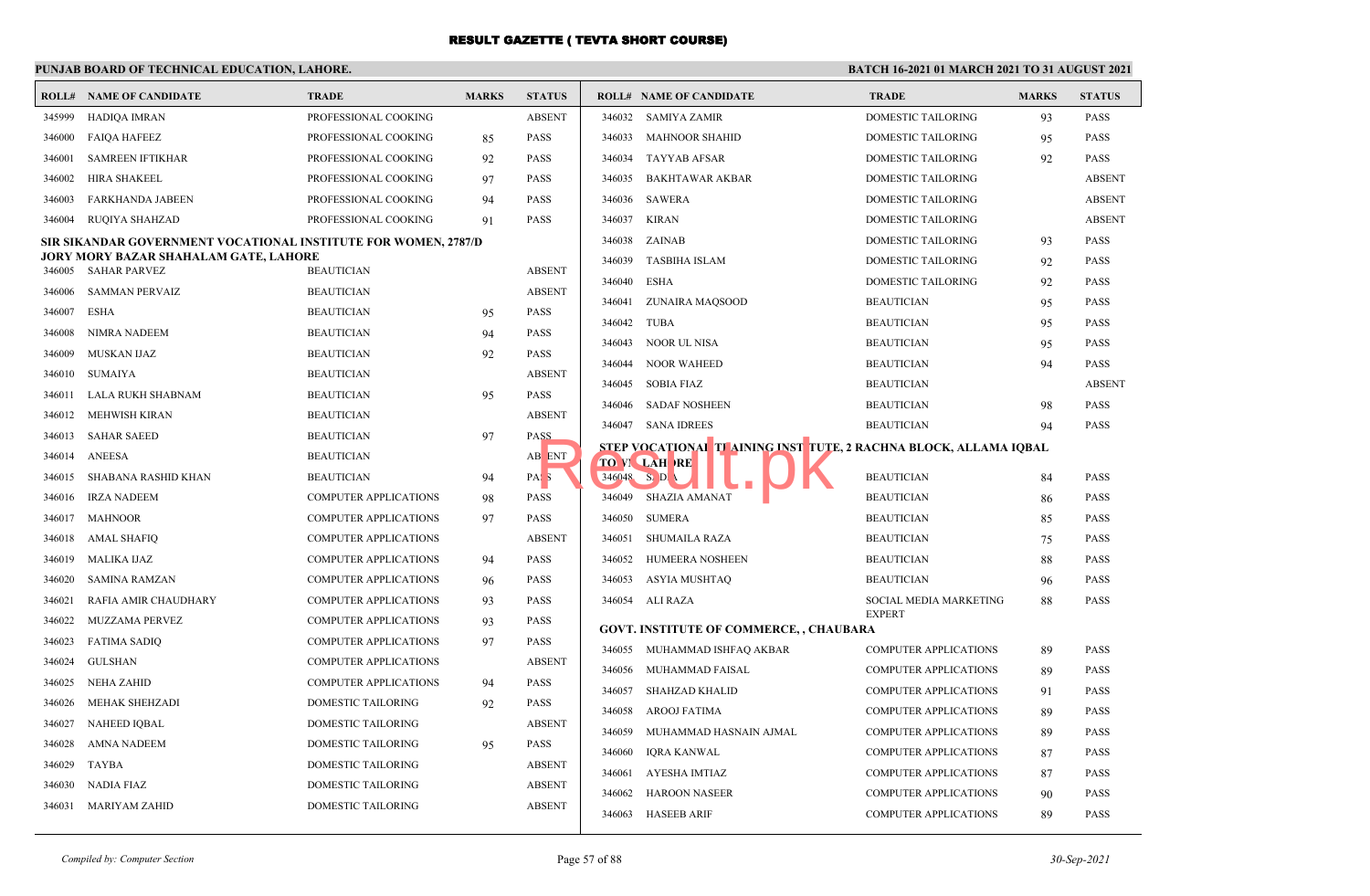## **PUNJAB BOARD OF TECHNICAL EDUCATION, LAHORE.**

| ROLL#  | <b>NAME OF CANDIDATE</b> | <b>TRADE</b>                 | <b>MARKS</b> | <b>STATUS</b>    | <b>ROLL# NAME OF CANDIDATE</b>                               | <b>TRADE</b>                       | <b>MARKS</b> | <b>STATUS</b> |
|--------|--------------------------|------------------------------|--------------|------------------|--------------------------------------------------------------|------------------------------------|--------------|---------------|
| 346064 | RIMSHA KANWAL            | <b>COMPUTER APPLICATIONS</b> | 90           | PASS             | 346099<br>MUHAMMAD WASEEM                                    | <b>COMPUTER APPLICATIONS</b>       | 92           | <b>PASS</b>   |
| 346065 | <b>IORAR MUHAMMAD</b>    | <b>COMPUTER APPLICATIONS</b> | 87           | <b>PASS</b>      | 346100<br>ABID HUSSAIN                                       | <b>COMPUTER APPLICATIONS</b>       | 92           | <b>PASS</b>   |
| 346066 | MUHAMMAD ASIM            | <b>COMPUTER APPLICATIONS</b> | 88           | <b>PASS</b>      | 346101<br>SADAM HUSSAIN                                      | <b>COMPUTER APPLICATIONS</b>       | 92           | <b>PASS</b>   |
| 346067 | AYESHA BIBI              | <b>COMPUTER APPLICATIONS</b> | 88           | <b>PASS</b>      | 346102<br>MISBAH KANWAL                                      | <b>COMPUTER APPLICATIONS</b>       | 93           | <b>PASS</b>   |
| 346068 | RIMSHA MEHWISH           | <b>COMPUTER APPLICATIONS</b> | 90           | <b>PASS</b>      | <b>SANIA ALI</b><br>346103                                   | <b>COMPUTER APPLICATIONS</b>       | 91           | <b>PASS</b>   |
| 346069 | <b>SANA TARIO</b>        | <b>COMPUTER APPLICATIONS</b> | 91           | <b>PASS</b>      | 346104<br><b>SAEED UR REHMAN</b>                             | <b>COMPUTER APPLICATIONS</b>       | 88           | <b>PASS</b>   |
| 346070 | <b>FAIZA AMEER</b>       | <b>COMPUTER APPLICATIONS</b> | 90           | <b>PASS</b>      | 346105<br><b>MOHSIN RAZA</b>                                 | COMPUTER APPLICATIONS              | 91           | <b>PASS</b>   |
| 346071 | ATIQ UR REHMAN           | <b>COMPUTER APPLICATIONS</b> | 87           | <b>PASS</b>      | 346106<br>MUHAMMAD IRFAN                                     | <b>COMPUTER APPLICATIONS</b>       | 94           | <b>PASS</b>   |
| 346072 | MUHAMMAD YOUNIS          | <b>COMPUTER APPLICATIONS</b> | 89           | <b>PASS</b>      | 346107<br>MUHAMMAD ASHFAQ                                    | <b>COMPUTER APPLICATIONS</b>       | 88           | <b>PASS</b>   |
| 346073 | MUHAMMAD NADEEM          | <b>COMPUTER APPLICATIONS</b> | 89           | <b>PASS</b>      | 346108<br><b>HUSNAIN RAZA</b>                                | COMPUTER APPLICATIONS              | 95           | <b>PASS</b>   |
| 346074 | <b>SAIMA RIAZ</b>        | <b>COMPUTER APPLICATIONS</b> | 91           | <b>PASS</b>      | HAFIZ AMJAD PARVEEZ<br>346109                                | COMPUTER APPLICATIONS              | 87           | <b>PASS</b>   |
| 346075 | <b>MOHSIN IQBAL</b>      | <b>COMPUTER APPLICATIONS</b> | 92           | <b>PASS</b>      | 346110<br>WASIF ALI                                          | <b>COMPUTER APPLICATIONS</b>       | 91           | <b>PASS</b>   |
| 346076 | MUHAMMAD RAMZAN          | <b>COMPUTER APPLICATIONS</b> | 88           | <b>PASS</b>      | 346111 MUDASSER JABBAR                                       | COMPUTER APPLICATIONS              | 87           | <b>PASS</b>   |
| 346077 | MUHAMMAD SHAHBAZ         | <b>COMPUTER APPLICATIONS</b> | 88           | <b>PASS</b>      | 346112 JAMSHAID AHMAD                                        | <b>COMPUTER APPLICATIONS</b>       | 91           | <b>PASS</b>   |
| 346078 | MUHAMMAD ISHAQ           | <b>COMPUTER APPLICATIONS</b> | 92           | <b>PASS</b>      | 346113 MUHAMMAD HAFEEZ UL REHMAN                             | <b>COMPUTER APPLICATIONS</b>       | 90           | <b>PASS</b>   |
| 346079 | <b>IMRAN HUSSAIN</b>     | <b>COMPUTER APPLICATIONS</b> | 94           | <b>PASS</b>      | 346114 SYAD QAISAR SHAHZAD                                   | <b>COMPUTER APPLICATIONS</b>       | 86           | <b>PASS</b>   |
| 346080 | ASMA KANWAL              | <b>COMPUTER APPLICATIONS</b> | 97           | PAS <sub>5</sub> | 346115 ABU BAKR                                              | <b>COMPUTER APPLICATIONS</b>       | 90           | <b>PASS</b>   |
| 346081 | MUHAMMAD UMAR            | <b>COMPUTER APPLICATIONS</b> | 91           | PA <sub>s</sub>  | $16$ $\overline{MS}$ N Z L I Q R                             | <b>COMPUTER APPLICATIONS</b>       | 93           | <b>PASS</b>   |
| 346082 | <b>TANZEEL ABBAS</b>     | <b>COMPUTER APPLICATIONS</b> | 94           | PASS             | $\sqrt{117}$ $\angle$ ABA                                    | <b>COMPUTER APPLICATIONS</b>       | 91           | <b>PASS</b>   |
| 346083 | <b>SAJJAD AHMAD</b>      | <b>COMPUTER APPLICATIONS</b> | 90           | <b>PASS</b>      | 346118 SAJJAD HUSSAIN                                        | <b>COMPUTER APPLICATIONS</b>       | 91           | <b>PASS</b>   |
| 346084 | <b>ZESHAN HAIDER</b>     | <b>COMPUTER APPLICATIONS</b> | 88           | <b>PASS</b>      | 346119<br><b>BISMAH MUSHTAO</b>                              | <b>COMPUTER APPLICATIONS</b>       | 91           | <b>PASS</b>   |
| 346085 | MUHAMMAD ARSHAD          | <b>COMPUTER APPLICATIONS</b> | 91           | <b>PASS</b>      | 346120<br>ABDUL SATTAR ARSHAD                                | <b>COMPUTER APPLICATIONS</b>       | 91           | <b>PASS</b>   |
| 346086 | SAJJAD HUSSAIN           | <b>COMPUTER APPLICATIONS</b> | 88           | <b>PASS</b>      | 346121<br>MUHAMMAD RAMZAN                                    | <b>COMPUTER APPLICATIONS</b>       | 92           | <b>PASS</b>   |
| 346087 | MUHAMMAD RASHID          | <b>COMPUTER APPLICATIONS</b> | 91           | <b>PASS</b>      | 346122 MAIRA AFZAL                                           | <b>COMPUTER APPLICATIONS</b>       | 94           | <b>PASS</b>   |
| 346088 | MUHAMMAD NAVEED          | <b>COMPUTER APPLICATIONS</b> | 92           | <b>PASS</b>      | 346123 MUHAMMAD AWAIS                                        | <b>COMPUTER APPLICATIONS</b>       | 88           | <b>PASS</b>   |
| 346089 | MUHAMMAD SHAFQAT IMRAN   | <b>COMPUTER APPLICATIONS</b> | 86           | <b>PASS</b>      | ALI COLLEGE OF TECHNOLOGY,, FATTEH PUR ROAD., KAROR LAL ESAN |                                    |              |               |
| 346090 | <b>JAVED IOBAL</b>       | <b>COMPUTER APPLICATIONS</b> | 89           | <b>PASS</b>      | 346124 MUHAMMAD ARSHAD                                       | CIVIL DRAFTSMAN (AUTO              | 98           | <b>PASS</b>   |
| 346091 | SHAHID AKHTAR            | <b>COMPUTER APPLICATIONS</b> | 90           | <b>PASS</b>      | 346125 MUHAMMAD RAMZAN                                       | CAD)<br><b>CIVIL SURVEYOR 2016</b> | 98           | <b>PASS</b>   |
| 346092 | <b>MOHSIN ALI</b>        | <b>COMPUTER APPLICATIONS</b> | 87           | <b>PASS</b>      | 346126 AQEEL ABBAS                                           | <b>CIVIL SURVEYOR 2016</b>         | 99           | <b>PASS</b>   |
| 346093 | <b>SABIR REHMAN</b>      | <b>COMPUTER APPLICATIONS</b> | 93           | <b>PASS</b>      | 346127 MUHAMMAD SHOAIB HAMEED                                | CIVIL SURVEYOR 2016                | 99           | <b>PASS</b>   |
| 346094 | MUHAMMAD AKRAM           | <b>COMPUTER APPLICATIONS</b> | 93           | <b>PASS</b>      | 346128 ANSAR IOBAL                                           | <b>CIVIL SURVEYOR 2016</b>         | 99           | <b>PASS</b>   |
| 346095 | MUHAMMAD AWAIS YOUNIS    | <b>COMPUTER APPLICATIONS</b> | 91           | <b>PASS</b>      | 346129<br>ZAIN UL ABIDEEN                                    | COMPUTER APPLICATIONS              | 98           | <b>PASS</b>   |
| 346096 | <b>IMTIAZ HUSSAIN</b>    | COMPUTER APPLICATIONS        | 88           | <b>PASS</b>      | 346130<br>MUSA KHAN                                          | <b>COMPUTER APPLICATIONS</b>       | 98           | <b>PASS</b>   |
| 346097 | SAJJAD HUSSAIN           | <b>COMPUTER APPLICATIONS</b> | 93           | <b>PASS</b>      | 346131<br>MOHAMMAD TAIMOOR                                   | <b>COMPUTER APPLICATIONS</b>       | 99           | <b>PASS</b>   |
| 346098 | MUHAMMAD FAKHAR ALTAF    | <b>COMPUTER APPLICATIONS</b> | 95           | <b>PASS</b>      |                                                              |                                    |              |               |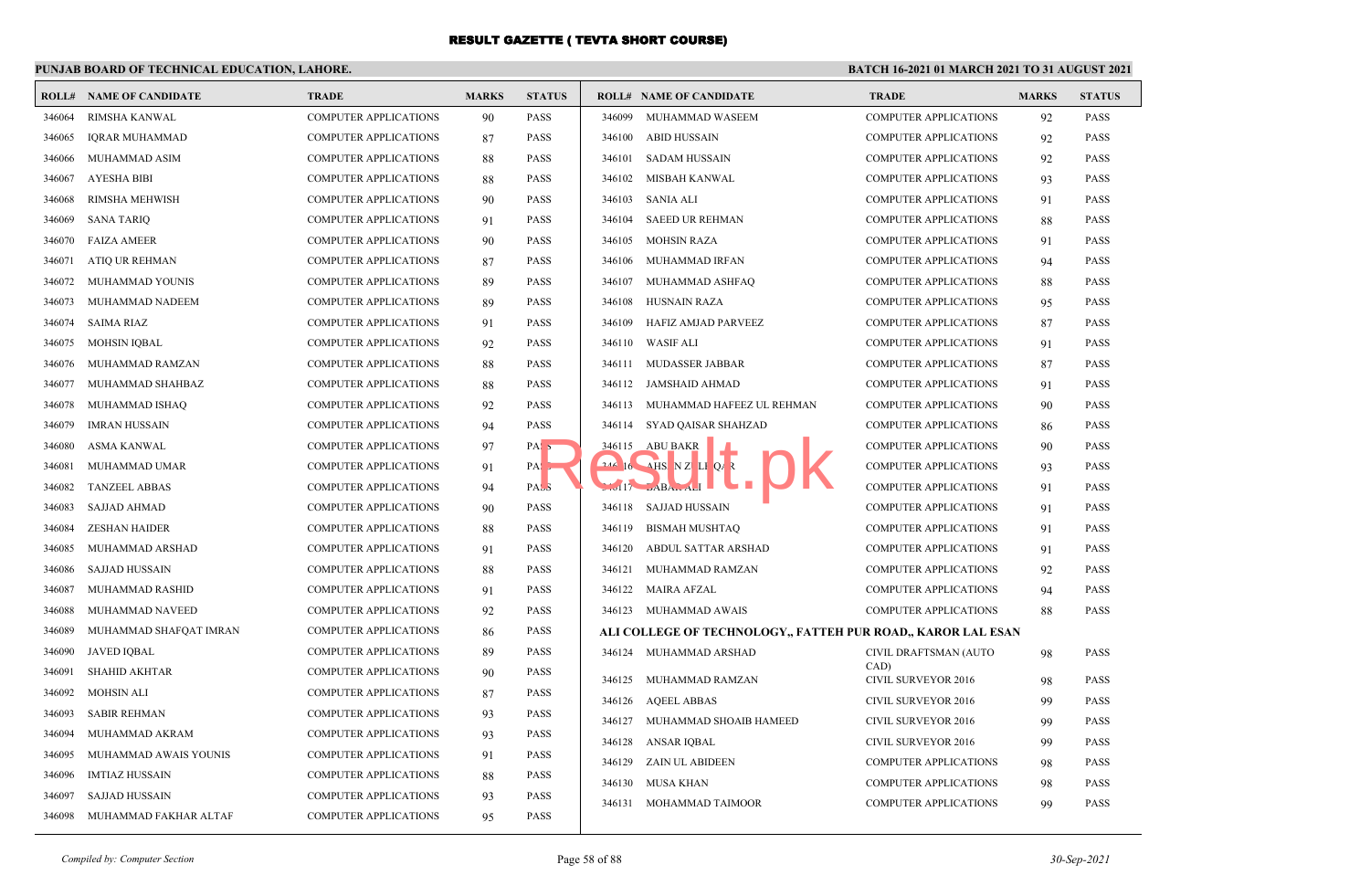## **PUNJAB BOARD OF TECHNICAL EDUCATION, LAHORE.**

|        | <b>ROLL# NAME OF CANDIDATE</b> | <b>TRADE</b>                 | <b>MARKS</b> | <b>STATUS</b>     |        | <b>ROLL# NAME OF CANDIDATE</b>                                          | <b>TRADE</b>                 | <b>MARKS</b> | <b>STATUS</b> |
|--------|--------------------------------|------------------------------|--------------|-------------------|--------|-------------------------------------------------------------------------|------------------------------|--------------|---------------|
|        | 346132 AZHAR HUSSAIN           | <b>COMPUTER APPLICATIONS</b> | 97           | <b>PASS</b>       |        | 346167 MUHAMMAD AAQIB                                                   | <b>COMPUTER APPLICATIONS</b> | 96           | <b>PASS</b>   |
| 346133 | AURANGZEB TARIQ                | <b>COMPUTER APPLICATIONS</b> | 98           | <b>PASS</b>       | 346168 | DIL BAGH HUSSAIN                                                        | <b>COMPUTER APPLICATIONS</b> | 98           | <b>PASS</b>   |
| 346134 | SHAFIQ U REHMAN                | <b>COMPUTER APPLICATIONS</b> | 99           | <b>PASS</b>       | 346169 | MUHAMMAD EHSAN JABBAR                                                   | <b>COMPUTER APPLICATIONS</b> | 98           | <b>PASS</b>   |
| 346135 | KULSOOM BANO                   | <b>COMPUTER APPLICATIONS</b> | 99           | <b>PASS</b>       |        | 346170 GHULAM RAZA                                                      | <b>COMPUTER APPLICATIONS</b> | 97           | <b>PASS</b>   |
| 346136 | ANWAAR UL HAQ                  | <b>COMPUTER APPLICATIONS</b> | 96           | <b>PASS</b>       |        | 346171 HAFZA                                                            | <b>COMPUTER APPLICATIONS</b> | 98           | <b>PASS</b>   |
| 346137 | MUHAMMAD HASSAN ASHRAF         | <b>COMPUTER APPLICATIONS</b> | 98           | <b>PASS</b>       |        | 346172 MUHAMMAD ARSLAN                                                  | <b>COMPUTER APPLICATIONS</b> | 99           | <b>PASS</b>   |
| 346138 | <b>AWAIS NOOR</b>              | <b>COMPUTER APPLICATIONS</b> | 98           | <b>PASS</b>       | 346173 | MUHAMMAD SAJJAD                                                         | <b>COMPUTER APPLICATIONS</b> | 96           | <b>PASS</b>   |
| 346139 | MUHAMMAD UMAIR KHALID          | <b>COMPUTER APPLICATIONS</b> | 98           | <b>PASS</b>       | 346174 | SAMMI ULLAH                                                             | <b>COMPUTER APPLICATIONS</b> | 98           | <b>PASS</b>   |
| 346140 | MUHAMMAD SHAWAIZ ASHRAF        | <b>COMPUTER APPLICATIONS</b> | 98           | <b>PASS</b>       | 346175 | MUHAMMAD UMIR ASLAM                                                     | <b>COMPUTER APPLICATIONS</b> | 97           | <b>PASS</b>   |
| 346141 | <b>FIAZ HUSSAIN</b>            | <b>COMPUTER APPLICATIONS</b> | 98           | <b>PASS</b>       | 346176 | MUHAMMAD SAAD                                                           | <b>COMPUTER APPLICATIONS</b> | 99           | <b>PASS</b>   |
| 346142 | MUHAMMAD IFTIKHAR AHMED        | <b>COMPUTER APPLICATIONS</b> | 99           | <b>PASS</b>       | 346177 | MUHAMMAD SAQIB ILYAS                                                    | <b>COMPUTER APPLICATIONS</b> | 98           | <b>PASS</b>   |
| 346143 | MUHAMMAD HASSAN                | <b>COMPUTER APPLICATIONS</b> | 98           | PASS              | 346178 | HAFIZ ABDUL BASIT                                                       | <b>COMPUTER APPLICATIONS</b> | 98           | <b>PASS</b>   |
| 346144 | <b>QURAT UL AIN</b>            | <b>COMPUTER APPLICATIONS</b> | 97           | <b>PASS</b>       | 346179 | <b>BILAL AHMAD</b>                                                      | <b>COMPUTER APPLICATIONS</b> | 99           | <b>PASS</b>   |
| 346145 | TAHIR KHAN                     | <b>COMPUTER APPLICATIONS</b> | 98           | <b>PASS</b>       | 346180 | <b>KOMAL WASEEM</b>                                                     | <b>COMPUTER APPLICATIONS</b> | 96           | <b>PASS</b>   |
| 346146 | MUHAMMAD ABU BAKAR SHAH        | <b>COMPUTER APPLICATIONS</b> | 98           | <b>PASS</b>       | 346181 | <b>AMEER HAMZA</b>                                                      | <b>COMPUTER APPLICATIONS</b> | 98           | <b>PASS</b>   |
| 346147 | MOIN UL HAO                    | <b>COMPUTER APPLICATIONS</b> | 99           | <b>PASS</b>       | 346182 | <b>SHUMAIL YASEEN</b>                                                   | <b>COMPUTER APPLICATIONS</b> | 98           | <b>PASS</b>   |
| 346148 | AYESHA AFZAL                   | <b>COMPUTER APPLICATIONS</b> | 96           | PAS <sub>5</sub>  |        | 346183 RIFFAT HAN                                                       | <b>COMPUTER APPLICATIONS</b> | 99           | <b>PASS</b>   |
| 346149 | <b>TEHREEM NAVA</b>            | <b>COMPUTER APPLICATIONS</b> | 97           | $PA: \rightarrow$ |        | 244 84 MUH MM AI W QAR A IMA                                            | <b>COMPUTER APPLICATIONS</b> | 99           | <b>PASS</b>   |
| 346150 | ADNAN HUSSAIN                  | <b>COMPUTER APPLICATIONS</b> | 99           | PAS <sub>3</sub>  |        | $10185$ MUNLEY JR $AA$ <sub>MA</sub>                                    | <b>COMPUTER APPLICATIONS</b> | 97           | <b>PASS</b>   |
| 346151 | <b>RASHID MEHMOOD</b>          | <b>COMPUTER APPLICATIONS</b> | 98           | <b>PASS</b>       | 346186 | <b>RIMSHA MALIK</b>                                                     | <b>COMPUTER APPLICATIONS</b> | 98           | <b>PASS</b>   |
| 346152 | <b>RUSTAM KHAN</b>             | <b>COMPUTER APPLICATIONS</b> | 99           | <b>PASS</b>       | 346187 | MUHAMMAD AQIB RAMZAN                                                    | <b>COMPUTER APPLICATIONS</b> | 99           | <b>PASS</b>   |
| 346153 | <b>NAGEENA BIBI</b>            | <b>COMPUTER APPLICATIONS</b> | 98           | <b>PASS</b>       | 346188 | MUHAMMAD DANISH ALI                                                     | <b>COMPUTER APPLICATIONS</b> | 96           | <b>PASS</b>   |
| 346154 | MARIA BIBI                     | <b>COMPUTER APPLICATIONS</b> | 96           | <b>PASS</b>       | 346189 | MUHAMMAD SAQLAIN                                                        | <b>COMPUTER APPLICATIONS</b> | 99           | <b>PASS</b>   |
| 346155 | <b>REHANA BIBI</b>             | <b>COMPUTER APPLICATIONS</b> | 98           | PASS              | 346190 | <b>JAFAR HUSSAIN</b>                                                    | <b>COMPUTER APPLICATIONS</b> | 98           | <b>PASS</b>   |
| 346156 | KHURRAM SHERAZ                 | <b>COMPUTER APPLICATIONS</b> | 99           | <b>PASS</b>       | 346191 | <b>SALEEM SAJJAD</b>                                                    | <b>COMPUTER APPLICATIONS</b> | 99           | <b>PASS</b>   |
| 346157 | <b>AOUN ABBAS</b>              | <b>COMPUTER APPLICATIONS</b> | 97           | <b>PASS</b>       | 346192 | MUHAMMAD ABDUL RAZZAQ                                                   | <b>COMPUTER APPLICATIONS</b> | 99           | <b>PASS</b>   |
| 346158 | NAVEED ULLAH                   | <b>COMPUTER APPLICATIONS</b> | 99           | <b>PASS</b>       | 346193 | <b>SHAKEEL HUSSAIN</b>                                                  | <b>COMPUTER APPLICATIONS</b> | 98           | <b>PASS</b>   |
| 346159 | <b>KASHIF RAFIOUE</b>          | <b>COMPUTER APPLICATIONS</b> | 98           | <b>PASS</b>       | 346194 | HAMZA RIAZ                                                              | <b>COMPUTER APPLICATIONS</b> | 99           | <b>PASS</b>   |
| 346160 | <b>MUNEER AHMAD</b>            | <b>COMPUTER APPLICATIONS</b> | 96           | <b>PASS</b>       | 346195 | MUHAMMAD IMRAN                                                          | <b>ELECTRICIAN</b>           | 99           | <b>PASS</b>   |
| 346161 | <b>FIAZ HUSSAIN</b>            | <b>COMPUTER APPLICATIONS</b> | 97           | <b>PASS</b>       | 346196 | MUHAMMAD ZOHAIB GULZAR                                                  | <b>ELECTRICIAN</b>           | 98           | <b>PASS</b>   |
| 346162 | MUHAMMAD AMJAD ALI             | <b>COMPUTER APPLICATIONS</b> | 98           | <b>PASS</b>       |        | 346197 MUHAMMAD AWAIS                                                   | <b>ELECTRICIAN</b>           | 97           | <b>PASS</b>   |
| 346163 | MUHAMMAD IRFAN                 | <b>COMPUTER APPLICATIONS</b> | 99           | <b>PASS</b>       |        | <b>GOVT. VOCATIONAL TRAINING INSTITUTE FOR WOMEN, NEAR JALAL UD DIN</b> |                              |              |               |
| 346164 | <b>FAISAL ABBAS KHAN</b>       | <b>COMPUTER APPLICATIONS</b> | 99           | <b>PASS</b>       |        | <b>CLINIC., KAROR LAL ESAN</b><br>346198 HAFSA FAZAL                    | <b>COMPUTER APPLICATIONS</b> | 94           | <b>PASS</b>   |
| 346165 | <b>TEHREEM ZIA</b>             | <b>COMPUTER APPLICATIONS</b> | 98           | <b>PASS</b>       | 346199 | <b>AREEBA JAVED</b>                                                     | <b>COMPUTER APPLICATIONS</b> | 97           | PASS          |
|        | 346166 MUHAMMAD ZOHAIB HASSAN  | <b>COMPUTER APPLICATIONS</b> | 97           | <b>PASS</b>       |        |                                                                         |                              |              |               |
|        |                                |                              |              |                   |        |                                                                         |                              |              |               |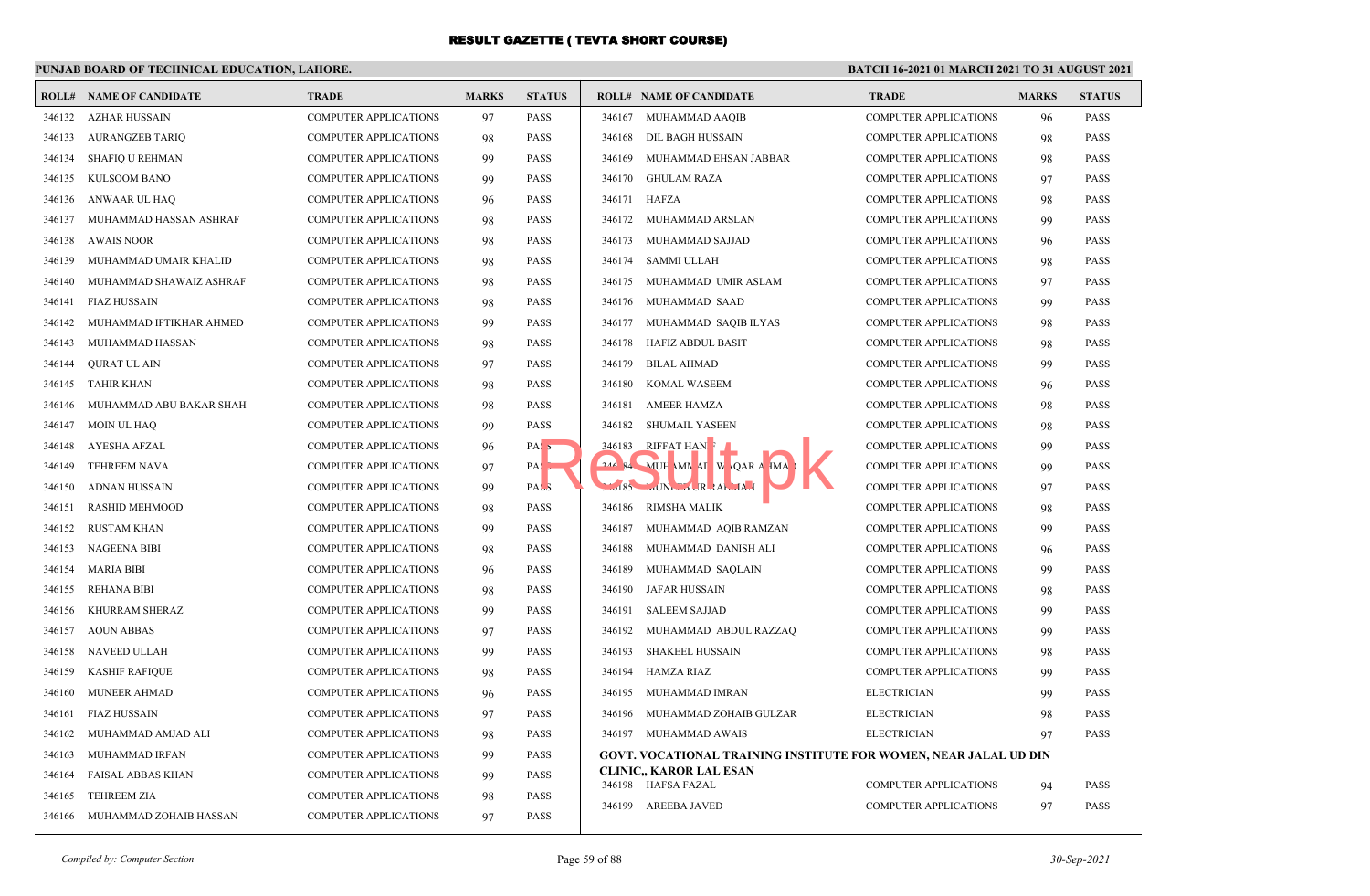## **PUNJAB BOARD OF TECHNICAL EDUCATION, LAHORE.**

| ROLL#  | NAME OF CANDIDATE                               | <b>TRADE</b>                 | <b>MARKS</b> | <b>STATUS</b>    |        | <b>ROLL# NAME OF CANDIDATE</b>                        | <b>TRADE</b>                 | <b>MARKS</b> | <b>STATUS</b> |
|--------|-------------------------------------------------|------------------------------|--------------|------------------|--------|-------------------------------------------------------|------------------------------|--------------|---------------|
| 346200 | <b>SUMAIRA BIBI</b>                             | <b>COMPUTER APPLICATIONS</b> | 95           | <b>PASS</b>      | 346234 | MUHAMMAD NADEEM                                       | <b>COMPUTER APPLICATIONS</b> | 88           | <b>PASS</b>   |
| 346201 | <b>FAZILA BATOOL</b>                            | <b>COMPUTER APPLICATIONS</b> | 93           | <b>PASS</b>      |        | 346235 AFAQ AHMAD                                     | <b>COMPUTER APPLICATIONS</b> | 88           | <b>PASS</b>   |
| 346202 | <b>SHAMIM PERVEEN</b>                           | <b>COMPUTER APPLICATIONS</b> | 98           | <b>PASS</b>      | 346236 | MUHAMMAD ZOHAIB AKHTAR                                | <b>COMPUTER APPLICATIONS</b> | 89           | <b>PASS</b>   |
| 346203 | <b>TEHMINA MAHBOOB</b>                          | <b>COMPUTER APPLICATIONS</b> | 86           | <b>PASS</b>      | 346237 | <b>MUDASAR RIAZ</b>                                   | <b>COMPUTER APPLICATIONS</b> | 84           | PASS          |
| 346204 | <b>AYSHA BATOOL</b>                             | <b>COMPUTER APPLICATIONS</b> | 97           | <b>PASS</b>      | 346238 | HASNAIN AHMAD                                         | COMPUTER APPLICATIONS        | 86           | <b>PASS</b>   |
| 346205 | <b>RUKHSANA BIBI</b>                            | <b>COMPUTER APPLICATIONS</b> | 97           | <b>PASS</b>      | 346239 | NADEEM MUSTAQ                                         | <b>COMPUTER APPLICATIONS</b> | 91           | <b>PASS</b>   |
| 346206 | <b>SABA KHALIL</b>                              | <b>COMPUTER APPLICATIONS</b> | 92           | <b>PASS</b>      | 346240 | MUHAMMAD RASHID                                       | <b>COMPUTER APPLICATIONS</b> | 90           | <b>PASS</b>   |
| 346207 | MEHWISH BASHARAT                                | <b>COMPUTER APPLICATIONS</b> | 92           | <b>PASS</b>      | 346241 | MUHAMMAD UMAR HAYAT                                   | <b>COMPUTER APPLICATIONS</b> | 92           | <b>PASS</b>   |
| 346208 | <b>DUA MALIK</b>                                | <b>COMPUTER APPLICATIONS</b> | 91           | <b>PASS</b>      | 346242 | <b>HAMZA RIAZ</b>                                     | <b>COMPUTER APPLICATIONS</b> | 89           | <b>PASS</b>   |
| 346209 | <b>FARWA SAJAD</b>                              | <b>COMPUTER APPLICATIONS</b> | 90           | <b>PASS</b>      | 346243 | <b>ASIF SHAHZAD</b>                                   | <b>COMPUTER APPLICATIONS</b> | 87           | <b>PASS</b>   |
| 346210 | <b>IQRA MANZOOR</b>                             | <b>COMPUTER APPLICATIONS</b> | 89           | <b>PASS</b>      | 346244 | <b>JAVED IQBAL</b>                                    | <b>COMPUTER APPLICATIONS</b> | 89           | PASS          |
| 346211 | SUMARA BATOOL                                   | <b>COMPUTER APPLICATIONS</b> | 97           | <b>PASS</b>      |        | 346245 ZAHOOR AHMAD                                   | <b>COMPUTER APPLICATIONS</b> | 90           | <b>PASS</b>   |
|        | GOVT. INSTITUTE OF COMMERCE, KOT SULTAN, LAYYAH |                              |              |                  | 346246 | MUHAMMAD SHAHBAZ                                      | <b>COMPUTER APPLICATIONS</b> | 88           | <b>PASS</b>   |
| 346212 | NIMRA SHAFIQ                                    | <b>COMPUTER APPLICATIONS</b> | 91           | <b>PASS</b>      | 346247 | MUHAMMAD QADEER                                       | <b>COMPUTER APPLICATIONS</b> | 88           | PASS          |
| 346213 | NIGHAT PERVEEN                                  | COMPUTER APPLICATIONS        | 95           | <b>PASS</b>      | 346248 | MUSHTAQ HUSSAIN                                       | <b>COMPUTER APPLICATIONS</b> | 87           | <b>PASS</b>   |
| 346214 | <b>SAIRA BIBI</b>                               | <b>COMPUTER APPLICATIONS</b> | 89           | <b>PASS</b>      | 346249 | MUHAMMAD NAEEM                                        | <b>COMPUTER APPLICATIONS</b> | 86           | <b>PASS</b>   |
| 346215 | TABINDA ZAWAR                                   | <b>COMPUTER APPLICATIONS</b> | 89           | PAS <sub>5</sub> | 346250 | ALI HASNAI                                            | <b>COMPUTER APPLICATIONS</b> |              | <b>ABSENT</b> |
| 346216 | SARA KAZMI                                      | <b>COMPUTER APPLICATIONS</b> | 89           | PAS <sub>5</sub> |        | $246$ 51 TALI A IR H D                                | <b>COMPUTER APPLICATIONS</b> | 90           | PASS          |
| 346217 | NAYAB KIRAN                                     | <b>COMPUTER APPLICATIONS</b> | 95           | PAS <sub>3</sub> |        | $1.252$ $mEHT$ $MI$ $SCDA$                            | <b>COMPUTER APPLICATIONS</b> | 89           | PASS          |
| 346218 | ANEESA BANO                                     | <b>COMPUTER APPLICATIONS</b> | 90           | <b>PASS</b>      | 346253 | ALIA BIBI                                             | <b>COMPUTER APPLICATIONS</b> | 89           | <b>PASS</b>   |
| 346219 | <b>SAIRA BIBI</b>                               | <b>COMPUTER APPLICATIONS</b> | 88           | <b>PASS</b>      | 346254 | <b>SANIA SALEEM</b>                                   | <b>COMPUTER APPLICATIONS</b> | 91           | <b>PASS</b>   |
| 346220 | <b>SADIA BATOOL</b>                             | <b>COMPUTER APPLICATIONS</b> | 89           | <b>PASS</b>      |        | 346255 ASMA KALEEM                                    | <b>COMPUTER APPLICATIONS</b> | 90           | <b>PASS</b>   |
| 346221 | SADIA AZAM                                      | <b>COMPUTER APPLICATIONS</b> | 89           | <b>PASS</b>      |        | GOVT. TECHNICAL TRAINING INSTITUTE(BOYS), , FATEH PUR |                              |              |               |
| 346222 | NADIA BIBI                                      | <b>COMPUTER APPLICATIONS</b> | 88           | <b>PASS</b>      | 346256 | ABDUL QAYYUM                                          | <b>COMPUTER APPLICATIONS</b> | 85           | <b>PASS</b>   |
| 346223 | <b>FOUZIA MANZOOR</b>                           | <b>COMPUTER APPLICATIONS</b> | 87           | <b>PASS</b>      | 346257 | SHAKIR HUSSAIN                                        | <b>COMPUTER APPLICATIONS</b> | 82           | PASS          |
| 346224 | <b>BAKHTAWER PARVEEN</b>                        | <b>COMPUTER APPLICATIONS</b> | 90           | <b>PASS</b>      | 346258 | MUHAMMAD RAMZAN                                       | <b>COMPUTER APPLICATIONS</b> | 97           | PASS          |
| 346225 | <b>NAFEESA BIBI</b>                             | <b>COMPUTER APPLICATIONS</b> | 88           | <b>PASS</b>      | 346259 | HAROON KHALIQ                                         | <b>COMPUTER APPLICATIONS</b> | 81           | <b>PASS</b>   |
| 346226 | <b>SUMIA BIBI</b>                               | <b>COMPUTER APPLICATIONS</b> | 89           | <b>PASS</b>      | 346260 | <b>ABID HUSSAIN</b>                                   | <b>COMPUTER APPLICATIONS</b> | 82           | PASS          |
| 346227 | KIFAYAT ULLAH                                   | <b>COMPUTER APPLICATIONS</b> | 89           | <b>PASS</b>      | 346261 | MUHAMMAD WAQAR UL ISLAM                               | <b>COMPUTER APPLICATIONS</b> | 83           | <b>PASS</b>   |
| 346228 | <b>SHAHID SHEHZAD</b>                           | COMPUTER APPLICATIONS        | 88           | <b>PASS</b>      | 346262 | SAGHEER ALI ANJUM                                     | <b>COMPUTER APPLICATIONS</b> | 87           | <b>PASS</b>   |
| 346229 | <b>ABUZAR GHAFFARI</b>                          | <b>COMPUTER APPLICATIONS</b> | 88           | <b>PASS</b>      | 346263 | MUHAMMAD KASHIF NAWAZ                                 | <b>COMPUTER APPLICATIONS</b> | 82           | <b>PASS</b>   |
| 346230 | <b>FAIZ UL HASSAN</b>                           | <b>COMPUTER APPLICATIONS</b> | 89           | <b>PASS</b>      | 346264 | MUHAMMAD SHAHID NAZEER                                | <b>COMPUTER APPLICATIONS</b> | 95           | <b>PASS</b>   |
| 346231 | ZULQARNAIN                                      | <b>COMPUTER APPLICATIONS</b> | 88           | <b>PASS</b>      | 346265 | MUHAMMAD ATTIQUE MUNAWAR                              | <b>COMPUTER APPLICATIONS</b> | 98           | <b>PASS</b>   |
| 346232 | MUHAMMAD MURSALEEN                              | <b>COMPUTER APPLICATIONS</b> | 87           | <b>PASS</b>      | 346266 | <b>USAMA SHOUKAT</b>                                  | <b>COMPUTER APPLICATIONS</b> |              | <b>ABSENT</b> |
| 346233 | MUZAMMIL HUSSAIN                                | <b>COMPUTER APPLICATIONS</b> | 85           | <b>PASS</b>      |        |                                                       |                              |              |               |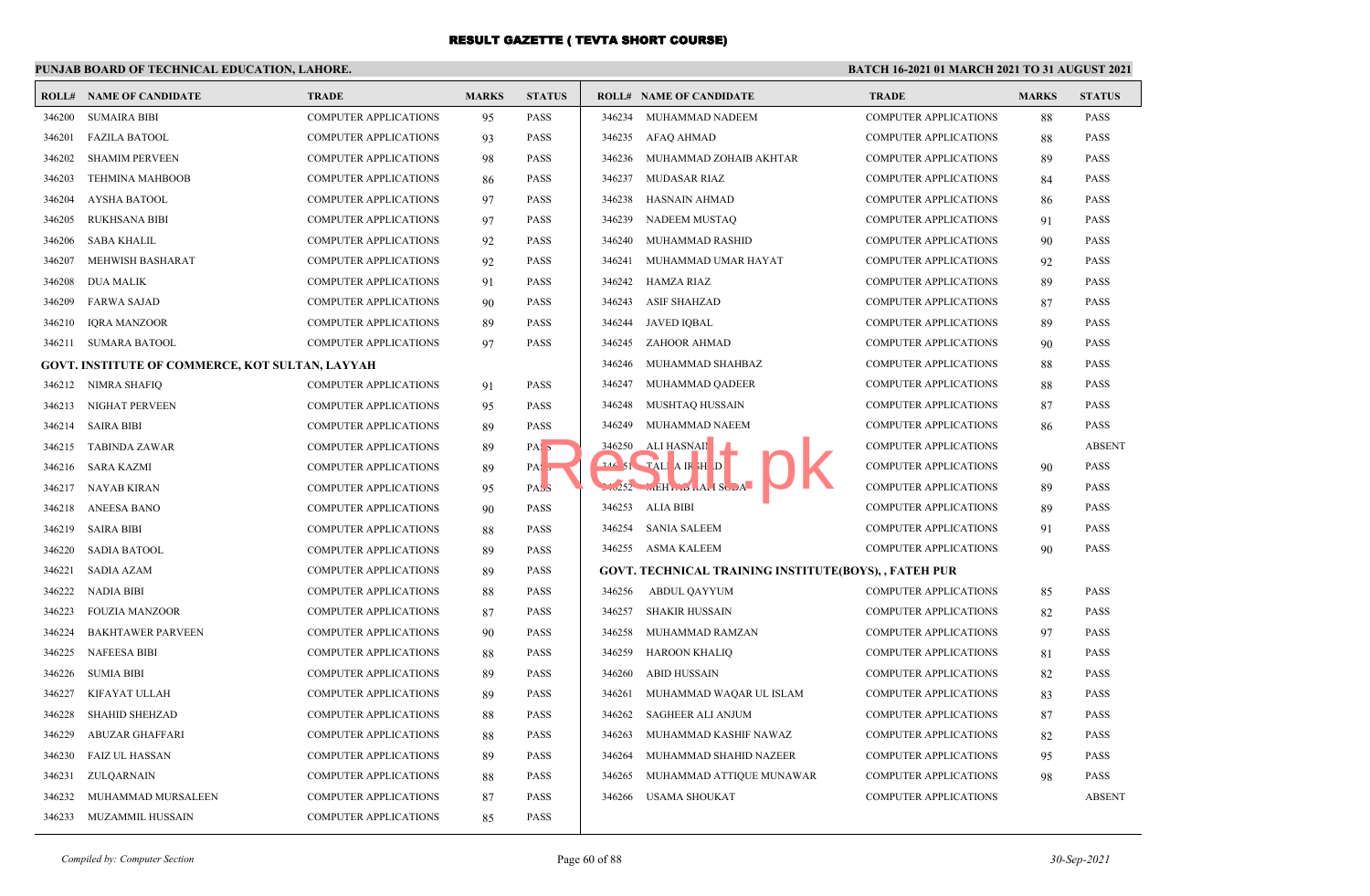# **PUNJAB BOARD OF TECHNICAL EDUCATION, LAHORE.**

| ROLL#            | <b>NAME OF CANDIDATE</b>                                         | <b>TRADE</b>                           | <b>MARKS</b> | <b>STATUS</b>    |        | <b>ROLL# NAME OF CANDIDATE</b>                                 | <b>TRADE</b>                 | <b>MARKS</b> | <b>STATUS</b> |
|------------------|------------------------------------------------------------------|----------------------------------------|--------------|------------------|--------|----------------------------------------------------------------|------------------------------|--------------|---------------|
| 346267           | MUHAMMAD KHURAM ALI                                              | <b>COMPUTER APPLICATIONS</b>           | 89           | <b>PASS</b>      | 346300 | <b>AASMA NOREEN</b>                                            | <b>COMPUTER APPLICATIONS</b> | 97           | <b>PASS</b>   |
| 346268           | <b>SHEHZADA</b><br>MUHAMMAD USMAN                                | <b>COMPUTER APPLICATIONS</b>           | 87           | <b>PASS</b>      | 346301 | AYESHA KHALEEQ                                                 | <b>COMPUTER APPLICATIONS</b> | 97           | <b>PASS</b>   |
| 346269           | MUHAMMAD ASAD                                                    | <b>COMPUTER APPLICATIONS</b>           | 88           | <b>PASS</b>      | 346302 | <b>IRAM RASOOL</b>                                             | <b>COMPUTER APPLICATIONS</b> | 99           | <b>PASS</b>   |
| 346270           | MUHAMMAD ADNAN                                                   | <b>COMPUTER APPLICATIONS</b>           | 84           | <b>PASS</b>      | 346303 | TAHMINABIBI                                                    | <b>COMPUTER APPLICATIONS</b> | 99           | <b>PASS</b>   |
| 346271           | <b>HASEEB NAQASH</b>                                             | <b>COMPUTER APPLICATIONS</b>           | 99           | <b>PASS</b>      | 346304 | ASRA RAO                                                       | <b>COMPUTER APPLICATIONS</b> | 99           | <b>PASS</b>   |
| 346272           | MUHAMMAD HUZAIFA                                                 | <b>COMPUTER APPLICATIONS</b>           | 100          | <b>PASS</b>      | 346305 | HAFIZA SHABANA BIBI                                            | <b>COMPUTER APPLICATIONS</b> | 98           | <b>PASS</b>   |
| 346273           | MUHAMMAD TAHIR                                                   | <b>COMPUTER APPLICATIONS</b>           | 82           | <b>PASS</b>      | 346306 | SHAZIA NAWAZ                                                   | DOMESTIC TAILORING           | 95           | <b>PASS</b>   |
| 346274           | MUHAMMAD HASAAN                                                  | <b>COMPUTER APPLICATIONS</b>           | 88           | <b>PASS</b>      | 346307 | ALISHA YASEEN                                                  | DOMESTIC TAILORING           | 91           | <b>PASS</b>   |
| 346275           | MUHAMMAD KAMRAN                                                  | <b>COMPUTER APPLICATIONS</b>           | 99           | <b>PASS</b>      | 346308 | AYESHA UBAID                                                   | DOMESTIC TAILORING           | 97           | <b>PASS</b>   |
|                  | <b>GOVERNMENT TECHNICAL TRAINING CENTRE (W), , KAHROOR PACCA</b> |                                        |              |                  | 346309 | SHAHEENA KANWAL                                                | <b>DOMESTIC TAILORING</b>    | 98           | <b>PASS</b>   |
| 346276           | <b>MISBAH HASSAN</b>                                             | <b>BEAUTICIAN</b>                      |              | <b>PASS</b>      | 346310 | SAWIRA RIAZ                                                    | DOMESTIC TAILORING           | 90           | <b>PASS</b>   |
| 346277           | AYSHA HAFEEZ                                                     | <b>BEAUTICIAN</b>                      | 100          | <b>PASS</b>      | 346311 | SIDRA RIAZ                                                     | DOMESTIC TAILORING           | 93           | <b>PASS</b>   |
| 346278           | SYEDA ZEENAT FATIMA                                              | <b>BEAUTICIAN</b>                      | 100<br>99    | <b>PASS</b>      |        | 346312 ISMA HAFEEZ                                             | DOMESTIC TAILORING           | 93           | <b>PASS</b>   |
|                  | <b>MARIA NAWAZ</b>                                               | <b>BEAUTICIAN</b>                      |              | <b>PASS</b>      |        | 346313 FATMA BIBI                                              | DOMESTIC TAILORING           |              | <b>ABSEN</b>  |
| 346279<br>346280 | <b>SOBIA BIBI</b>                                                | <b>BEAUTICIAN</b>                      | 99           | <b>PASS</b>      | 346314 | RUBEENA KAUSER                                                 | DOMESTIC TAILORING           | 95           | <b>PASS</b>   |
|                  |                                                                  |                                        | 100          | <b>PASS</b>      |        | 346315 ALISHA REHMAN                                           | <b>DOMESTIC TAILORING</b>    | 91           | <b>PASS</b>   |
| 346281<br>346282 | <b>AFSHAL AKMAL</b>                                              | <b>BEAUTICIAN</b><br><b>BEAUTICIAN</b> | 100          |                  |        | 346316 HALIMA BIB                                              | <b>DOMESTIC TAILORING</b>    | 89           | <b>PASS</b>   |
| 346283           | ZAREENA ASHIQ<br><b>SAIRA SATTAR</b>                             | <b>BEAUTICIAN</b>                      | 95           | PAS <sub>5</sub> |        | 244 17 JORA KAI L                                              | <b>DOMESTIC TAILORING</b>    | 94           | <b>PASS</b>   |
|                  |                                                                  |                                        | 100          | PAS <sub>3</sub> |        | $18$ MA $\ldots$ A BLI                                         | <b>DOMESTIC TAILORING</b>    | 83           | <b>PASS</b>   |
| 346284           | <b>SUMEN TAHREEM</b>                                             | <b>BEAUTICIAN</b>                      | 100          | <b>PASS</b>      |        | 346319 RUQIA MAI                                               | <b>DOMESTIC TAILORING</b>    | 91           | <b>PASS</b>   |
| 346285           | <b>RIMSHA IQBAL</b>                                              | <b>BEAUTICIAN</b>                      | 99           | <b>PASS</b>      |        | 346320 RAZIA BEGHAM                                            | DOMESTIC TAILORING           | 86           | <b>PASS</b>   |
| 346286           | MEHMONA TARIQ                                                    | <b>BEAUTICIAN</b>                      | 100          | <b>PASS</b>      |        | <b>GOVT. TECHNICAL TRAINING CENTRE (MALE), , KAHROOR PACCA</b> |                              |              |               |
| 346287           | ASIA HAJI SHABEER                                                | <b>BEAUTICIAN</b>                      | 99           | <b>PASS</b>      | 346321 | SYED MUHAMMAD ALI SHAH                                         | <b>ELECTRICIAN</b>           | 81           | <b>PASS</b>   |
| 346288           | <b>MUNIBA SHAHZAD</b>                                            | <b>BEAUTICIAN</b>                      |              | <b>ABSENT</b>    | 346322 | MUHAMMAD AWAIS                                                 | <b>ELECTRICIAN</b>           | 86           | <b>PASS</b>   |
| 346289           | <b>NIMRA HAFEEZ</b>                                              | <b>BEAUTICIAN</b>                      | 99           | <b>PASS</b>      | 346323 | MUHAMMAD RAMZAN                                                | <b>ELECTRICIAN</b>           | 90           | <b>PASS</b>   |
| 346290           | AYESHA                                                           | <b>BEAUTICIAN</b>                      | 100          | <b>PASS</b>      | 346324 | MUHAMMAD ABID                                                  | <b>ELECTRICIAN</b>           | 80           | <b>PASS</b>   |
| 346291           | NUSRAT QAMAR DIN                                                 | <b>COMPUTER APPLICATIONS</b>           | 99           | <b>PASS</b>      | 346325 | MUHAMMAD ZESHAN                                                | <b>ELECTRICIAN</b>           | 88           | <b>PASS</b>   |
| 346292           | AREEJ                                                            | <b>COMPUTER APPLICATIONS</b>           | 99           | <b>PASS</b>      | 346326 | ALI HAMZA UMER                                                 | <b>ELECTRICIAN</b>           | 87           | <b>PASS</b>   |
| 346293           | NAGEENA AFZAL                                                    | <b>COMPUTER APPLICATIONS</b>           | 97           | <b>PASS</b>      | 346327 | MUHAMMAD YOUNAS                                                | <b>ELECTRICIAN</b>           | 83           | <b>PASS</b>   |
| 346294           | <b>FOZIA ASLAM</b>                                               | <b>COMPUTER APPLICATIONS</b>           | 98           | <b>PASS</b>      | 346328 | MUHAMMAD SHABIR                                                | <b>ELECTRICIAN</b>           | 84           | <b>PASS</b>   |
| 346295           | <b>HADIA ZUBAIR</b>                                              | <b>COMPUTER APPLICATIONS</b>           |              | <b>ABSENT</b>    | 346329 | MUZAMMIL HABIB                                                 | <b>ELECTRICIAN</b>           | 79           | <b>PASS</b>   |
| 346296           | HINA KHALID                                                      | <b>COMPUTER APPLICATIONS</b>           | 98           | <b>PASS</b>      | 346330 | MUHAMMAD SHARIF                                                | <b>ELECTRICIAN</b>           | 80           | <b>PASS</b>   |
| 346297           | <b>SAMIA GUL</b>                                                 | <b>COMPUTER APPLICATIONS</b>           | 99           | <b>PASS</b>      | 346331 | HAMZA ASLAM                                                    | <b>ELECTRICIAN</b>           |              | <b>ABSEN</b>  |
| 346298           | <b>TASMIA NAZAR</b>                                              | <b>COMPUTER APPLICATIONS</b>           | 97           | <b>PASS</b>      | 346332 | SHUMAIL MAQBOOL KHAN                                           | <b>ELECTRICIAN</b>           | 82           | <b>PASS</b>   |
| 346299           | <b>IFFAT ASGHAR</b>                                              | <b>COMPUTER APPLICATIONS</b>           | 99           | <b>PASS</b>      |        | 346333 DILAWAR SHABIR                                          | <b>ELECTRICIAN</b>           | 78           | <b>PASS</b>   |
|                  |                                                                  |                                        |              |                  |        |                                                                |                              |              |               |

| <b>TATUS</b> |                                 | <b>ROLL# NAME OF CANDIDATE</b>                                 | <b>TRADE</b>                 | <b>MARKS</b> | <b>STATUS</b> |
|--------------|---------------------------------|----------------------------------------------------------------|------------------------------|--------------|---------------|
| <b>ASS</b>   | 346300                          | <b>AASMA NOREEN</b>                                            | <b>COMPUTER APPLICATIONS</b> | 97           | <b>PASS</b>   |
| ١SS          | 346301                          | <b>AYESHA KHALEEQ</b>                                          | <b>COMPUTER APPLICATIONS</b> | 97           | <b>PASS</b>   |
| <b>ASS</b>   | 346302                          | <b>IRAM RASOOL</b>                                             | <b>COMPUTER APPLICATIONS</b> | 99           | <b>PASS</b>   |
| <b>ASS</b>   | 346303                          | <b>TAHMINABIBI</b>                                             | <b>COMPUTER APPLICATIONS</b> | 99           | <b>PASS</b>   |
| ١SS          | 346304                          | <b>ASRA RAO</b>                                                | <b>COMPUTER APPLICATIONS</b> | 99           | <b>PASS</b>   |
| <b>ASS</b>   | 346305                          | HAFIZA SHABANA BIBI                                            | <b>COMPUTER APPLICATIONS</b> | 98           | <b>PASS</b>   |
| <b>ASS</b>   | 346306                          | <b>SHAZIA NAWAZ</b>                                            | <b>DOMESTIC TAILORING</b>    | 95           | <b>PASS</b>   |
| <b>ASS</b>   | 346307                          | <b>ALISHA YASEEN</b>                                           | <b>DOMESTIC TAILORING</b>    | 91           | <b>PASS</b>   |
| <b>ASS</b>   | 346308                          | <b>AYESHA UBAID</b>                                            | DOMESTIC TAILORING           | 97           | <b>PASS</b>   |
|              | 346309                          | <b>SHAHEENA KANWAL</b>                                         | DOMESTIC TAILORING           | 98           | <b>PASS</b>   |
| <b>ASS</b>   | 346310                          | <b>SAWIRA RIAZ</b>                                             | <b>DOMESTIC TAILORING</b>    | 90           | <b>PASS</b>   |
| <b>ASS</b>   | 346311                          | <b>SIDRA RIAZ</b>                                              | <b>DOMESTIC TAILORING</b>    | 93           | <b>PASS</b>   |
| <b>ASS</b>   | 346312                          | <b>ISMA HAFEEZ</b>                                             | DOMESTIC TAILORING           | 93           | <b>PASS</b>   |
| <b>ASS</b>   | 346313                          | <b>FATMA BIBI</b>                                              | <b>DOMESTIC TAILORING</b>    |              | <b>ABSENT</b> |
| <b>ASS</b>   | 346314                          | <b>RUBEENA KAUSER</b>                                          | DOMESTIC TAILORING           | 95           | <b>PASS</b>   |
| <b>ASS</b>   | 346315                          | <b>ALISHA REHMAN</b>                                           | DOMESTIC TAILORING           | 91           | <b>PASS</b>   |
| V.           | 346316                          | <b>HALIMA BIB</b>                                              | <b>DOMESTIC TAILORING</b>    | 89           | <b>PASS</b>   |
| V.           | $246$ 17                        | OK<br><b>JORA KAI L</b>                                        | DOMESTIC TAILORING           | 94           | <b>PASS</b>   |
| <b>ASS</b>   | $\frac{1}{21}$ $\frac{318}{18}$ | MAMA BLI                                                       | <b>DOMESTIC TAILORING</b>    | 83           | <b>PASS</b>   |
| <b>ASS</b>   | 346319                          | <b>RUQIA MAI</b>                                               | DOMESTIC TAILORING           | 91           | <b>PASS</b>   |
| ١SS          | 346320                          | <b>RAZIA BEGHAM</b>                                            | DOMESTIC TAILORING           | 86           | <b>PASS</b>   |
| <b>ASS</b>   |                                 | <b>GOVT. TECHNICAL TRAINING CENTRE (MALE), , KAHROOR PACCA</b> |                              |              |               |
| <b>BSENT</b> | 346321                          | SYED MUHAMMAD ALI SHAH                                         | <b>ELECTRICIAN</b>           | 81           | <b>PASS</b>   |
| <b>ASS</b>   | 346322                          | MUHAMMAD AWAIS                                                 | <b>ELECTRICIAN</b>           | 86           | <b>PASS</b>   |
| <b>ASS</b>   | 346323                          | <b>MUHAMMAD RAMZAN</b>                                         | <b>ELECTRICIAN</b>           | 90           | <b>PASS</b>   |
| <b>ASS</b>   | 346324                          | MUHAMMAD ABID                                                  | <b>ELECTRICIAN</b>           | 80           | <b>PASS</b>   |
| ١SS          | 346325                          | MUHAMMAD ZESHAN                                                | <b>ELECTRICIAN</b>           | 88           | <b>PASS</b>   |
| ١SS          | 346326                          | <b>ALI HAMZA UMER</b>                                          | <b>ELECTRICIAN</b>           | 87           | <b>PASS</b>   |
| ١SS          | 346327                          | MUHAMMAD YOUNAS                                                | <b>ELECTRICIAN</b>           | 83           | <b>PASS</b>   |
| <b>BSENT</b> | 346328                          | <b>MUHAMMAD SHABIR</b>                                         | <b>ELECTRICIAN</b>           | 84           | <b>PASS</b>   |
| <b>ASS</b>   | 346329                          | <b>MUZAMMIL HABIB</b>                                          | <b>ELECTRICIAN</b>           | 79           | <b>PASS</b>   |
| <b>ASS</b>   | 346330                          | MUHAMMAD SHARIF                                                | <b>ELECTRICIAN</b>           | 80           | <b>PASS</b>   |
| ١SS          | 346331                          | <b>HAMZA ASLAM</b>                                             | <b>ELECTRICIAN</b>           |              | <b>ABSENT</b> |
| <b>ASS</b>   | 346332                          | SHUMAIL MAQBOOL KHAN                                           | <b>ELECTRICIAN</b>           | 82           | <b>PASS</b>   |
|              | 346333                          | <b>DILAWAR SHABIR</b>                                          | <b>ELECTRICIAN</b>           | 78           | <b>PASS</b>   |
|              |                                 |                                                                |                              |              |               |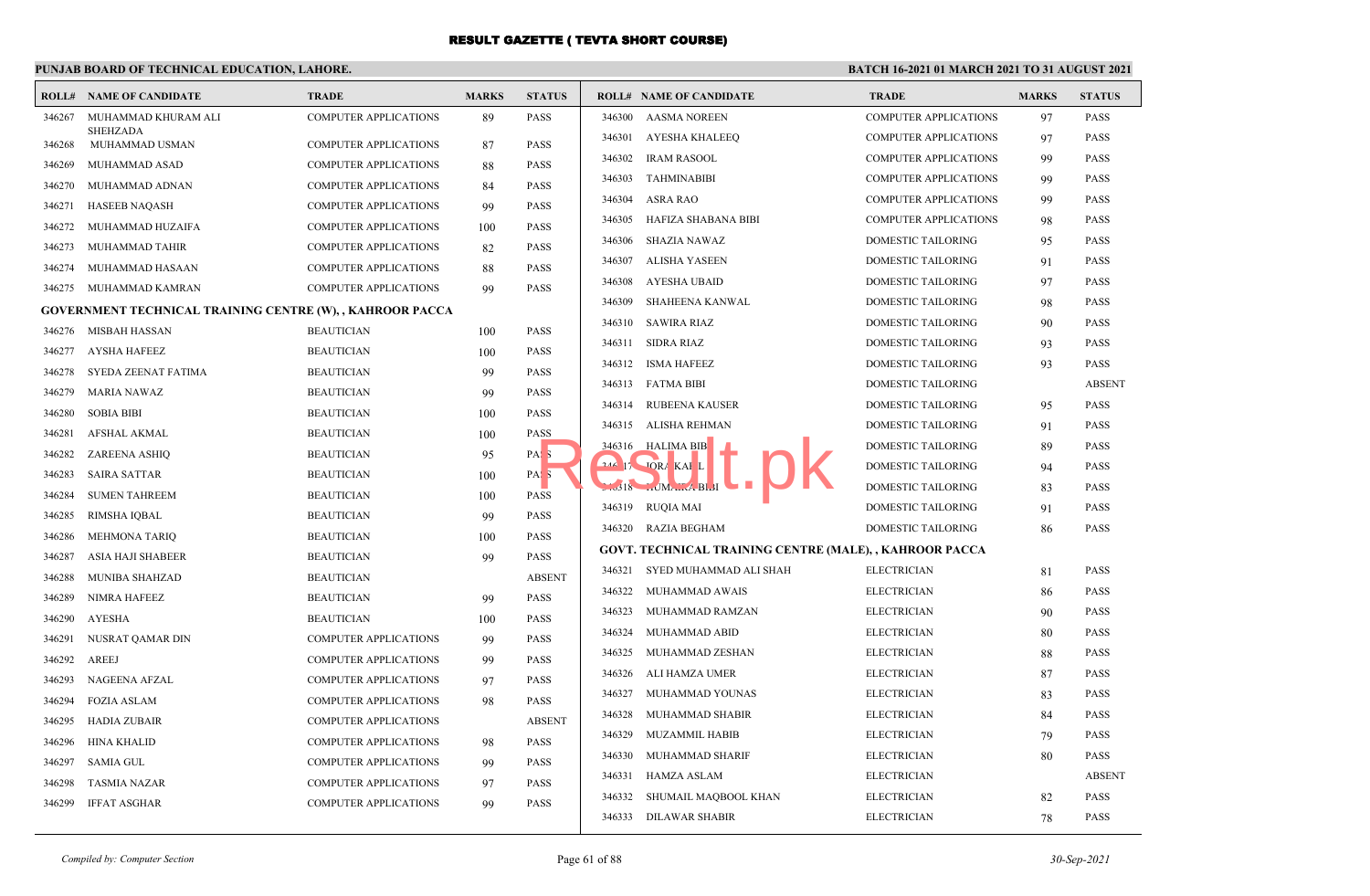#### **PUNJAB BOARD OF TECHNICAL EDUCATION, LAHORE. BATCH 16-2021 01 MARCH 2021 TO 31 AUGUST 2021 ROLL# NAME OF CANDIDATE TRADE MARKS STATUS ROLL# NAME OF CANDIDATE TRADE MARKS STATUS** 346334 ARSLAN AHMAD ELECTRICIAN 89 PASS 346335 ANUS NASIR ELECTRICIAN 85 PASS 346336 HAFIZ MUHAMMAD SOHAIL PLUMBER 2016 78 PASS 346337 MUHAMMAD JAMSHAID PLUMBER 2016 86 PASS 346338 MUHAMMAD SALMAN PLUMBER 2016 ABSENT 346339 MUHAMMAD ADIL PLUMBER 2016 82 PASS 346340 SAJID HUSSAIN PLUMBER 2016 78 PASS 346341 MUHAMMAD WAQAS PLUMBER 2016 ABSENT 346342 MUHAMMAD JAMSHAID PLUMBER 2016 87 PASS 346343 ABDUL HANAN PLUMBER 2016 78 PASS 346344 MUHAMMAD NAVEED PLUMBER 2016 ABSENT 346345 MUHAMMAD MUJHAID PLUMBER 2016 76 PASS 346346 MAJID ALI PLUMBER 2016 88 PASS 346347 MUHAMMAD UMAR PLUMBER 2016 80 PASS 346348 MUHAMMAD MUNIR ARIF WELDER 93 PASS 346349 MUHAMMAD KHURSHID WELDER 88 PASS 346350 MUHAMMAD SHAHZAD WELDER 94 PASS 346351 MUHAMMAD EJAZ QAMRI WELDER 86 PASS 346352 QASIR ABBASS WELDER 90 PASS 346353 IMRAN ABBASS JAFFRI WELDER 79 PASS 346354 MUHAMMAD RIAZ WELDER 90 PASS 346355 MUHAMMAD SHAN WELDER 85 PASS 346356 MUHAMMAD AMIN WELDER 80 PASS 346357 SHAHBAZ AHMAD WELDER 89 PASS **GOVT. VOCATIONAL TRAINING INSTITUE FOR WOMEN, HATTI MOTON MULL, LODHRAN** 346358 MARYAM BEAUTICIAN 97 PASS 346359 KAINAT ISHTIQUE BEAUTICIAN 96 PASS 346360 FOZIA PARVEEN BEAUTICIAN 89 PASS 346361 NADIA AKHTAR BEAUTICIAN ABSENT 346362 RIMSHA BIBI BEAUTICIAN 92 PASS 346363 SABA IJAZ BEAUTICIAN 94 PASS 346364 SHAZIA HABIB BEAUTICIAN 89 PASS 346365 SHAHZADI BIBI BEAUTICIAN 89 PASS 346366 MUSRAT AYUB BEAUTICIAN 95 PASS 346367 NAZIA IRAM BEAUTICIAN 96 PASS 346368 ASMA RAZIQ BEAUTICIAN 88 PASS 346369 SOBIA AKRAM BEAUTICIAN ABSENT 346370 FOUZIA NAWAZ BEAUTICIAN 95 PASS 346371 SADIA RAZIQ DOMESTIC TAILORING 97 PASS 346372 NADIA RAZIQ DOMESTIC TAILORING 94 PASS 346373 SIDRA BIBI DOMESTIC TAILORING 93 PASS 346374 NEHA DOMESTIC TAILORING 94 PASS 346375 AMNA DOMESTIC TAILORING 94 PASS 346376 SAMRA JABBAR DOMESTIC TAILORING ABSENT 346377 HUMAIRA AKHTAR DOMESTIC TAILORING 88 PASS 346378 SHAZIA ASLAM DOMESTIC TAILORING 91 PASS 346379 SAIRA BIBI DOMESTIC TAILORING 89 PASS 346380 NADIA DOMESTIC TAILORING 86 PASS 346381 SUMAIRA HABIB DOMESTIC TAILORING ABSENT 346382 MAJIDA BIBI DOMESTIC TAILORING ABSENT 346383 QANDEEL AYUB DOMESTIC TAILORING 97 PASS **346 BACK DAVIDA YASMEEN DOMESTIC TAILORING 88 PASS**  346385 KHURSHEED BIBI DOMESTIC TAILORING 91 PASS **AL-MUSTAFA TECHNICAL COLLEGE, NEAR FAISAL BANK, RAILWAY ROAD, MANDI BAHAUDDIN** 346386 DILAWAR CIVIL SURVEYOR 2016 85 PASS 346387 FAKHAR IQBAL CIVIL SURVEYOR 2016 87 PASS 346388 ADNAN AKRAM CIVIL SURVEYOR 2016 87 PASS 346389 ASAD HAYAT CIVIL SURVEYOR 2016 89 PASS 346390 AHSAN HASSAN CIVIL SURVEYOR 2016 89 PASS 346391 MUHAMMAD ABUBAKAR SIDDIQUE CIVIL SURVEYOR 2016 82 PASS 346392 IMTIAZ AHMAD CIVIL SURVEYOR 2016 89 PASS 346393 AHMAD SHER CIVIL SURVEYOR 2016 88 PASS 346394 HAMZA RAZZAQ CIVIL SURVEYOR 2016 74 PASS 346395 SHERAZ HASSAN CIVIL SURVEYOR 2016 90 PASS 346396 SAMAR ABBAS CIVIL SURVEYOR 2016 80 PASS 346397 JAZIB HUSSAIN CIVIL SURVEYOR 2016 87 PASS 346398 ZAEEM ARSHIAN CIVIL SURVEYOR 2016 87 PASS 346399 MUHAMMAD AWAIS ANWAR CIVIL SURVEYOR 2016 87 PASS 1. 346383 QANDEEL A UP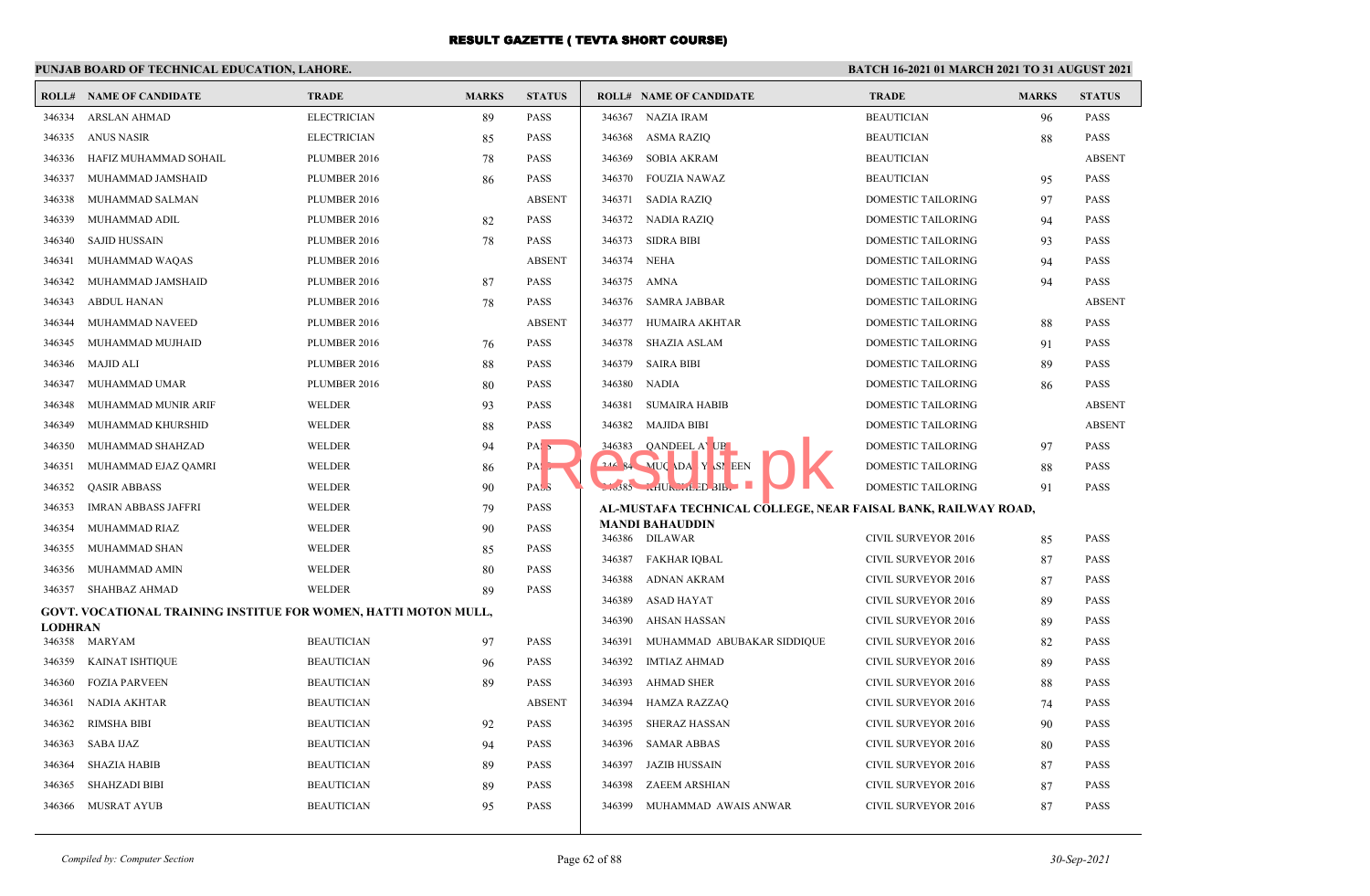## **PUNJAB BOARD OF TECHNICAL EDUCATION, LAHORE.**

|        | <b>ROLL# NAME OF CANDIDATE</b>                                         | <b>TRADE</b>                 | <b>MARKS</b> | <b>STATUS</b>    | <b>ROLL# NAME OF CANDIDATE</b>                                                                        | <b>TRADE</b>                 | <b>MARKS</b> | <b>STATUS</b> |
|--------|------------------------------------------------------------------------|------------------------------|--------------|------------------|-------------------------------------------------------------------------------------------------------|------------------------------|--------------|---------------|
| 346400 | <b>ABDUL JABBAR</b>                                                    | <b>CIVIL SURVEYOR 2016</b>   | 84           | <b>PASS</b>      | <b>ORIENTAL INSTITUTE OF TECHNOLOGY,, MOHALLAH SHAFQAT ABAD, PHALIA</b>                               |                              |              |               |
| 346401 | MUHAMMAD ZAIN YAQOOB                                                   | CIVIL SURVEYOR 2016          | 83           | PASS             | ROAD,, MANDI BAHAUDDIN<br>346433 MIRZA UMAR MEHRAN                                                    | CIVIL SURVEYOR 2016          |              | <b>PASS</b>   |
| 346402 | NOMAN AFZAAL                                                           | CIVIL SURVEYOR 2016          | 84           | PASS             |                                                                                                       |                              | 96           |               |
|        | <b>GOVERNMENT VOCATIONAL TRAINING INSTITUTE FOR WOMEN, THANA ROAD,</b> |                              |              |                  | <b>GOVERNMENT VOCATIONAL TRAINING INSTITUTE FOR WOMEN, KOTHIYALA</b><br><b>SHEIKHAN ROAD,, PHALIA</b> |                              |              |               |
|        | <b>MANDI BAHAUDDIN</b>                                                 |                              |              |                  | 346434 IFRA HUSSAIN                                                                                   | <b>COMPUTER APPLICATIONS</b> | 96           | <b>PASS</b>   |
|        | 346403 SIDRA TUL MUNTAHA                                               | <b>COMPUTER APPLICATIONS</b> | 92           | PASS             | 346435 TANIA AARIF                                                                                    | <b>COMPUTER APPLICATIONS</b> | 96           | <b>PASS</b>   |
| 346404 | <b>ALEENA NOREEN</b>                                                   | <b>COMPUTER APPLICATIONS</b> | 82           | <b>PASS</b>      | 346436<br><b>KHADIJA RASHEED</b>                                                                      | <b>COMPUTER APPLICATIONS</b> | 91           | <b>PASS</b>   |
| 346405 | <b>SANIA IFTIKHAR</b>                                                  | <b>COMPUTER APPLICATIONS</b> | 95           | PASS             | 346437<br><b>RABIA NASRULLAH</b>                                                                      | <b>COMPUTER APPLICATIONS</b> | 93           | <b>PASS</b>   |
| 346406 | <b>ALVEENA AZAM</b>                                                    | <b>COMPUTER APPLICATIONS</b> | 89           | <b>PASS</b>      | 346438<br><b>NARGIS</b>                                                                               | <b>COMPUTER APPLICATIONS</b> | 96           | <b>PASS</b>   |
| 346407 | TANZILA AZAM                                                           | <b>COMPUTER APPLICATIONS</b> | 91           | <b>PASS</b>      | 346439<br>MUHSNEEN ZAFAR                                                                              | <b>COMPUTER APPLICATIONS</b> | 96           | <b>PASS</b>   |
| 346408 | <b>RUBAB SHABIR</b>                                                    | <b>COMPUTER APPLICATIONS</b> | 95           | <b>PASS</b>      | <b>KIRAN NAZIR</b><br>346440                                                                          | <b>COMPUTER APPLICATIONS</b> | 93           | <b>PASS</b>   |
| 346409 | AHLEEN ALI ABDUL NASIR                                                 | <b>COMPUTER APPLICATIONS</b> | 79           | <b>PASS</b>      | ZAINAB MANSHA<br>346441                                                                               | <b>COMPUTER APPLICATIONS</b> |              | <b>ABSEN</b>  |
| 346410 | <b>TAIBA</b>                                                           | <b>COMPUTER APPLICATIONS</b> | 82           | <b>PASS</b>      | 346442<br><b>MARYAM THAIRA</b>                                                                        | <b>COMPUTER APPLICATIONS</b> |              | <b>ABSEN</b>  |
| 346411 | <b>IQRA ARIF</b>                                                       | <b>COMPUTER APPLICATIONS</b> | 86           | PASS             | 346443<br>ALEENA SHAHZADI                                                                             | <b>COMPUTER APPLICATIONS</b> | 90           | <b>PASS</b>   |
| 346412 | NOSHABA UMER                                                           | <b>COMPUTER APPLICATIONS</b> | 92           | <b>PASS</b>      | <b>SANA MAZHAR</b><br>346444                                                                          | <b>COMPUTER APPLICATIONS</b> | 91           | <b>PASS</b>   |
| 346413 | MEHAK LATIF                                                            | <b>DOMESTIC TAILORING</b>    | 67           | <b>PASS</b>      | 346445<br><b>MARIA MUNAWAR</b>                                                                        | <b>COMPUTER APPLICATIONS</b> | 94           | <b>PASS</b>   |
| 346414 | <b>REHMAT BIBI</b>                                                     | <b>DOMESTIC TAILORING</b>    |              | <b>ABSENT</b>    | JAWERIOA N JN ER<br>346446                                                                            | <b>COMPUTER APPLICATIONS</b> | 96           | <b>PASS</b>   |
| 346415 | SARAH RANI                                                             | <b>DOMESTIC TAILORING</b>    | 89           | PAS <sub>3</sub> | $246$ $47$ $\times$ IRA N ZA HR                                                                       | <b>COMPUTER APPLICATIONS</b> | 92           | <b>PASS</b>   |
| 346416 | <b>RIMSHA</b>                                                          | <b>DOMESTIC TAILORING</b>    | 89           | PAS <sub>5</sub> | IARW.<br>.448                                                                                         | <b>COMPUTER APPLICATIONS</b> | 96           | <b>PASS</b>   |
| 346417 | SAIQA AFZAL                                                            | <b>DOMESTIC TAILORING</b>    | 89           | <b>PASS</b>      | <b>KHADIJA NASREEN</b><br>346449                                                                      | <b>COMPUTER APPLICATIONS</b> | 94           | <b>PASS</b>   |
| 346418 | <b>NOREEN ANWAR</b>                                                    | <b>DOMESTIC TAILORING</b>    | 95           | <b>PASS</b>      | 346450<br><b>MEHNAZ WAHEED</b>                                                                        | <b>COMPUTER APPLICATIONS</b> |              | <b>PASS</b>   |
| 346419 | <b>INSA LIAQAT</b>                                                     | DOMESTIC TAILORING           | 81           | PASS             |                                                                                                       |                              | 90           |               |
| 346420 | HAFSA RANI                                                             | DOMESTIC TAILORING           | 94           | PASS             | 346451<br><b>ASIA BATOOL</b>                                                                          | <b>COMPUTER APPLICATIONS</b> | 90           | <b>PASS</b>   |
| 346421 | FARVA IMTIAZ                                                           | DOMESTIC TAILORING           | 89           | <b>PASS</b>      | 346452<br><b>SAMRA LATIF</b>                                                                          | <b>COMPUTER APPLICATIONS</b> |              | <b>ABSEN</b>  |
| 346422 | <b>GHAZALA SHAHZADI</b>                                                | DOMESTIC TAILORING           | 91           | PASS             | 346453<br><b>UMERUBAB</b>                                                                             | <b>COMPUTER APPLICATIONS</b> | 96           | <b>PASS</b>   |
| 346423 | <b>HAMNA IMRAN</b>                                                     | DOMESTIC TAILORING           |              | <b>ABSENT</b>    | 346454<br>KISHWAR IJAZ                                                                                | DOMESTIC TAILORING           | 94           | <b>PASS</b>   |
| 346424 | <b>SANA RANI</b>                                                       | DOMESTIC TAILORING           | 89           | PASS             | <b>SEHRISH BIBI</b><br>346455                                                                         | DOMESTIC TAILORING           | 96           | <b>PASS</b>   |
| 346425 | <b>NARGIS YASMEEN</b>                                                  | DOMESTIC TAILORING           | 87           | PASS             | 346456<br>MARYAM SIDDIQUA                                                                             | DOMESTIC TAILORING           | 94           | <b>PASS</b>   |
| 346426 | <b>AMBREEN FATIMA</b>                                                  | DOMESTIC TAILORING           | 81           | <b>PASS</b>      | 346457<br><b>TAZEEM TAHIRA</b>                                                                        | DOMESTIC TAILORING           |              | <b>ABSEN</b>  |
| 346427 | <b>HINA</b>                                                            | DOMESTIC TAILORING           | 80           | PASS             | 346458<br>HUMARA YASMEEN                                                                              | DOMESTIC TAILORING           | 96           | <b>PASS</b>   |
| 346428 | <b>LAILA RIAZ</b>                                                      | DOMESTIC TAILORING           | 83           | PASS             | 346459<br><b>HINA KANWAL</b>                                                                          | DOMESTIC TAILORING           | 93           | <b>PASS</b>   |
| 346429 | USWA ALI ABDUL NASIR                                                   | DOMESTIC TAILORING           | 79           | <b>PASS</b>      | 346460<br><b>ESHA KHALID</b>                                                                          | <b>DOMESTIC TAILORING</b>    | 94           | <b>PASS</b>   |
| 346430 | <b>SADAF RANI</b>                                                      | DOMESTIC TAILORING           | 89           | PASS             | 346461<br>MEHREEN SHAHZADI                                                                            | <b>DOMESTIC TAILORING</b>    |              | <b>ABSEN</b>  |
| 346431 | <b>ANEEZA AKRAM</b>                                                    | DOMESTIC TAILORING           | 91           | PASS             | 346462<br><b>SANA RANI</b>                                                                            | DOMESTIC TAILORING           | 88           | <b>PASS</b>   |
|        | 346432 KIRAN SHAHZADI                                                  | DOMESTIC TAILORING           | 84           | <b>PASS</b>      | <b>KHANSA ASGHAR</b><br>346463                                                                        | <b>DOMESTIC TAILORING</b>    | 95           | <b>PASS</b>   |
|        |                                                                        |                              |              |                  | 346464<br>TAHREEM FATIMA                                                                              | DOMESTIC TAILORING           | 90           | <b>PASS</b>   |

|            | SHEIKHAN KUAD,, PHALIA  |                              |    |               |
|------------|-------------------------|------------------------------|----|---------------|
| 346434     | <b>IFRA HUSSAIN</b>     | <b>COMPUTER APPLICATIONS</b> | 96 | PASS          |
| 346435     | <b>TANIA AARIF</b>      | <b>COMPUTER APPLICATIONS</b> | 96 | PASS          |
| 346436     | KHADIJA RASHEED         | <b>COMPUTER APPLICATIONS</b> | 91 | PASS          |
| 346437     | RABIA NASRULLAH         | <b>COMPUTER APPLICATIONS</b> | 93 | PASS          |
| 346438     | <b>NARGIS</b>           | <b>COMPUTER APPLICATIONS</b> | 96 | <b>PASS</b>   |
| 346439     | <b>MUHSNEEN ZAFAR</b>   | <b>COMPUTER APPLICATIONS</b> | 96 | PASS          |
| 346440     | <b>KIRAN NAZIR</b>      | <b>COMPUTER APPLICATIONS</b> | 93 | PASS          |
| 346441     | ZAINAB MANSHA           | <b>COMPUTER APPLICATIONS</b> |    | <b>ABSENT</b> |
| 346442     | <b>MARYAM THAIRA</b>    | <b>COMPUTER APPLICATIONS</b> |    | <b>ABSENT</b> |
| 346443     | ALEENA SHAHZADI         | <b>COMPUTER APPLICATIONS</b> | 90 | <b>PASS</b>   |
| 346444     | <b>SANA MAZHAR</b>      | <b>COMPUTER APPLICATIONS</b> | 91 | <b>PASS</b>   |
| 346445     | <b>MARIA MUNAWAR</b>    | <b>COMPUTER APPLICATIONS</b> | 94 | PASS          |
| 346446     | JAWERIOA N JN ER        | <b>COMPUTER APPLICATIONS</b> | 96 | <b>PASS</b>   |
| $246$ $47$ | <b>VIRA VZA IR</b>      | <b>COMPUTER APPLICATIONS</b> | 92 | PASS          |
| $-.448$    | MARW LAEASS M           | <b>COMPUTER APPLICATIONS</b> | 96 | PASS          |
| 346449     | <b>KHADIJA NASREEN</b>  | <b>COMPUTER APPLICATIONS</b> | 94 | <b>PASS</b>   |
| 346450     | <b>MEHNAZ WAHEED</b>    | <b>COMPUTER APPLICATIONS</b> | 90 | PASS          |
| 346451     | <b>ASIA BATOOL</b>      | <b>COMPUTER APPLICATIONS</b> | 90 | <b>PASS</b>   |
| 346452     | <b>SAMRA LATIF</b>      | <b>COMPUTER APPLICATIONS</b> |    | <b>ABSENT</b> |
| 346453     | <b>UMERUBAB</b>         | <b>COMPUTER APPLICATIONS</b> | 96 | <b>PASS</b>   |
| 346454     | <b>KISHWAR IJAZ</b>     | DOMESTIC TAILORING           | 94 | <b>PASS</b>   |
| 346455     | <b>SEHRISH BIBI</b>     | <b>DOMESTIC TAILORING</b>    | 96 | <b>PASS</b>   |
| 346456     | MARYAM SIDDIQUA         | DOMESTIC TAILORING           | 94 | PASS          |
| 346457     | <b>TAZEEM TAHIRA</b>    | DOMESTIC TAILORING           |    | <b>ABSENT</b> |
| 346458     | <b>HUMARA YASMEEN</b>   | <b>DOMESTIC TAILORING</b>    | 96 | <b>PASS</b>   |
| 346459     | <b>HINA KANWAL</b>      | <b>DOMESTIC TAILORING</b>    | 93 | PASS          |
| 346460     | <b>ESHA KHALID</b>      | <b>DOMESTIC TAILORING</b>    | 94 | <b>PASS</b>   |
| 346461     | <b>MEHREEN SHAHZADI</b> | <b>DOMESTIC TAILORING</b>    |    | <b>ABSENT</b> |
| 346462     | <b>SANA RANI</b>        | DOMESTIC TAILORING           | 88 | <b>PASS</b>   |
| 346463     | <b>KHANSA ASGHAR</b>    | DOMESTIC TAILORING           | 95 | <b>PASS</b>   |
| 346464     | <b>TAHREEM FATIMA</b>   | DOMESTIC TAILORING           | 90 | <b>PASS</b>   |
|            |                         |                              |    |               |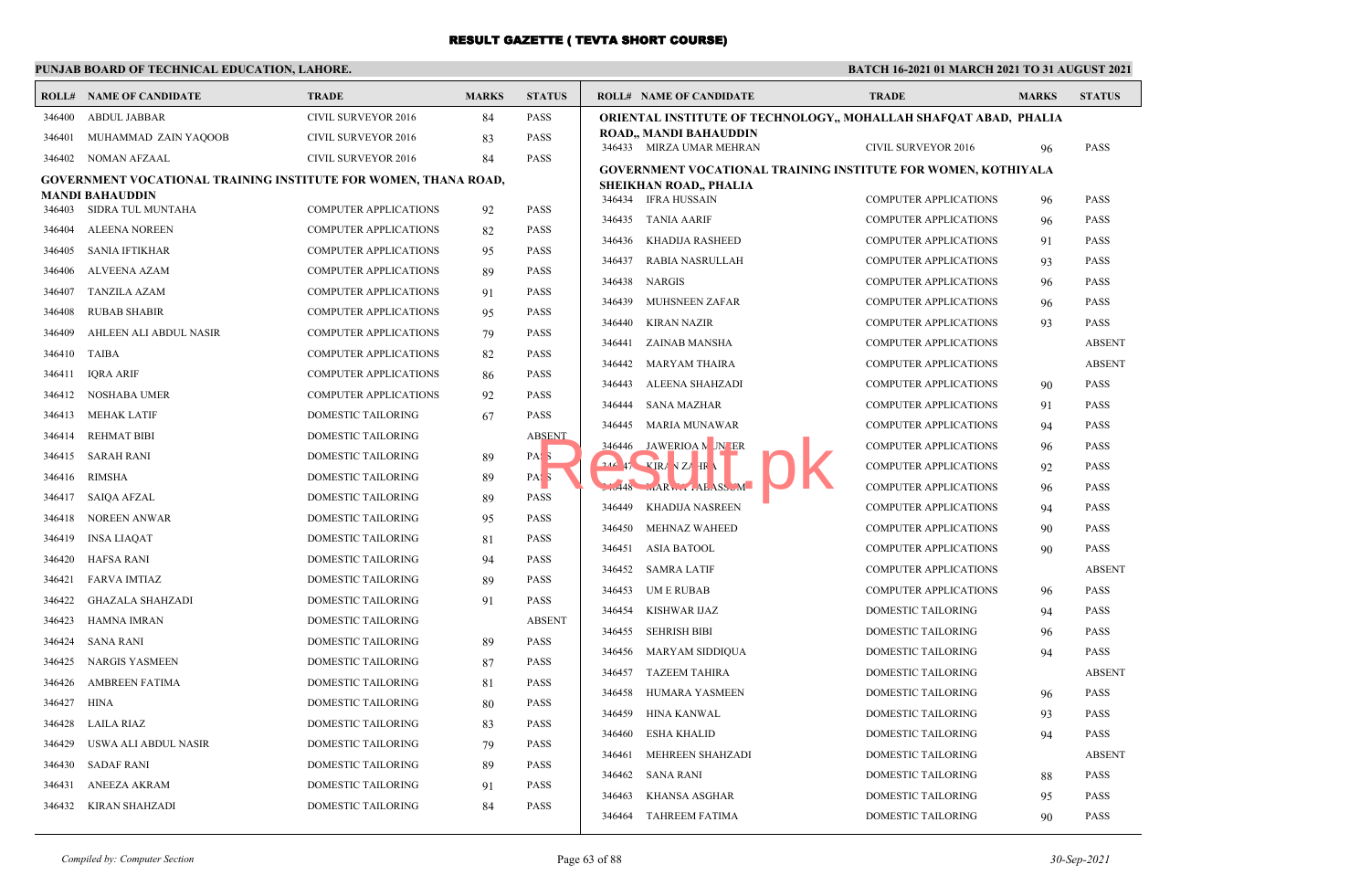### **PUNJAB BOARD OF TECHNICAL EDUCATION, LAHORE.**

| ROLL#  | <b>NAME OF CANDIDATE</b>                                          | <b>TRADE</b>                 | <b>MARKS</b> | <b>STATUS</b>    | $\mathbf{F}$ |
|--------|-------------------------------------------------------------------|------------------------------|--------------|------------------|--------------|
| 346465 | <b>ESHA SYED</b>                                                  | <b>DOMESTIC TAILORING</b>    | 93           | <b>PASS</b>      |              |
| 346466 | RIMSHA KANWAL                                                     | <b>DOMESTIC TAILORING</b>    | 93           | <b>PASS</b>      |              |
| 346467 | <b>RIDA AFZAL</b>                                                 | <b>DOMESTIC TAILORING</b>    | 96           | PASS             |              |
| 346468 | UMM E HABIBA                                                      | DOMESTIC TAILORING           | 91           | PASS             |              |
| 346469 | <b>ZUNAIRA YASEEN</b>                                             | DOMESTIC TAILORING           |              | <b>ABSENT</b>    |              |
| 346470 | <b>AROOJ FATIMA</b>                                               | <b>DOMESTIC TAILORING</b>    | 90           | PASS             |              |
| 346471 | <b>ANAM SHEHZADI</b>                                              | DOMESTIC TAILORING           | 90           | PASS             |              |
| 346472 | <b>ESHA JAVED</b>                                                 | DOMESTIC TAILORING           | 92           | PASS             |              |
| 346473 | <b>TOSHEEBA</b>                                                   | DOMESTIC TAILORING           |              | <b>ABSENT</b>    |              |
|        | <b>GOVERNMENT VOCATIONAL TRAINING INSTITUTE FOR WOMEN, MOHALA</b> |                              |              |                  |              |
|        | ALAM KHAN, ISA KHEL                                               |                              |              |                  |              |
| 346474 | <b>NABEELA</b>                                                    | <b>BEAUTICIAN</b>            | 81           | PASS             |              |
| 346475 | <b>SAIRA KANWAL</b>                                               | <b>BEAUTICIAN</b>            | 82           | <b>PASS</b>      |              |
| 346476 | MAHJABEEN TASSAWAR SHAH                                           | <b>BEAUTICIAN</b>            |              | <b>ABSENT</b>    |              |
| 346477 | <b>KIRAN RUBAB</b>                                                | <b>BEAUTICIAN</b>            | 90           | <b>PASS</b>      |              |
| 346478 | <b>AMNA BIBI</b>                                                  | <b>BEAUTICIAN</b>            | 93           | PASS             |              |
| 346479 | <b>ANEELA BIBI</b>                                                | <b>BEAUTICIAN</b>            | 96           | PASS             |              |
| 346480 | <b>FARIA BIBI</b>                                                 | <b>BEAUTICIAN</b>            | 95           | PAS <sub>3</sub> |              |
| 346481 | <b>MISBAH TEHSEEN</b>                                             | <b>BEAUTICIAN</b>            | 91           | PAS <sub>5</sub> |              |
| 346482 | <b>IRUM ZAHID</b>                                                 | <b>BEAUTICIAN</b>            | 84           | PASS             |              |
| 346483 | <b>MAHNOOR GUL</b>                                                | <b>BEAUTICIAN</b>            | 90           | <b>PASS</b>      |              |
| 346484 | <b>TEHMEENA BIBI</b>                                              | <b>BEAUTICIAN</b>            | 84           | <b>PASS</b>      |              |
| 346485 | NADIA BIBI                                                        | <b>BEAUTICIAN</b>            | 87           | <b>PASS</b>      |              |
| 346486 | <b>SAJAL BIBI</b>                                                 | <b>BEAUTICIAN</b>            | 84           | <b>PASS</b>      |              |
| 346487 | <b>ASMA BIBI</b>                                                  | <b>BEAUTICIAN</b>            | 88           | PASS             |              |
| 346488 | <b>MISBAH NOOR</b>                                                | <b>BEAUTICIAN</b>            | 85           | <b>PASS</b>      |              |
| 346489 | <b>SAMAN SHABIR</b>                                               | <b>COMPUTER APPLICATIONS</b> |              | <b>ABSENT</b>    |              |
| 346490 | <b>IRAM RUBAB</b>                                                 | COMPUTER APPLICATIONS        | 91           | <b>PASS</b>      |              |
| 346491 | <b>SADIA PERVEEN</b>                                              | <b>COMPUTER APPLICATIONS</b> | 79           | <b>PASS</b>      |              |
| 346492 | <b>SALMA MEHR DIL</b>                                             | COMPUTER APPLICATIONS        | 78           | <b>PASS</b>      |              |
| 346493 | RUKHSANA BIBI                                                     | COMPUTER APPLICATIONS        | 76           | <b>PASS</b>      |              |
| 346494 | <b>AMNA HAQ</b>                                                   | <b>COMPUTER APPLICATIONS</b> | 83           | PASS             |              |
| 346495 | ANEEZA IKRAM                                                      | COMPUTER APPLICATIONS        | 94           | <b>PASS</b>      |              |
| 346496 | <b>ISMA AHMED</b>                                                 | COMPUTER APPLICATIONS        |              | <b>ABSENT</b>    |              |
| 346497 | ZAINAB FATIMA                                                     | <b>COMPUTER APPLICATIONS</b> | 94           | <b>PASS</b>      |              |
|        |                                                                   |                              |              |                  |              |

|              |        |                                                                 |                               |    | <b>STATUS</b> |
|--------------|--------|-----------------------------------------------------------------|-------------------------------|----|---------------|
| <b>ASS</b>   | 346498 | <b>SAMREEN INAYAT</b>                                           | COMPUTER APPLICATIONS         | 89 | <b>PASS</b>   |
| <b>ASS</b>   | 346499 | <b>RAFFAT SHAHEEN</b>                                           | <b>COMPUTER APPLICATIONS</b>  |    | <b>ABSENT</b> |
| <b>ASS</b>   | 346500 | <b>JAVERIA SHEERAZI</b>                                         | <b>COMPUTER APPLICATIONS</b>  | 72 | <b>PASS</b>   |
| ١SS          | 346501 | <b>UROOSA BIBI</b>                                              | <b>COMPUTER APPLICATIONS</b>  | 94 | <b>PASS</b>   |
| <b>BSENT</b> | 346502 | <b>SAIMA BIBI</b>                                               | <b>COMPUTER APPLICATIONS</b>  | 82 | <b>PASS</b>   |
| ١SS          | 346503 | <b>SONIA TABASSAM</b>                                           | <b>COMPUTER APPLICATIONS</b>  | 77 | <b>PASS</b>   |
| <b>ASS</b>   |        | <b>GOVERNMENT TECHNICAL TRAINING INSTITUTE, NEAR GOVERNMENT</b> |                               |    |               |
| ١SS          | 346504 | COLLEGE, TALA GANG ROAD, MIANWALI<br>MUHAMMAD HAROON            | <b>COMPUTER APPLICATIONS</b>  | 84 | <b>PASS</b>   |
| BSENT        | 346505 | SHEHZAD AHMAD KHAN                                              | <b>COMPUTER APPLICATIONS</b>  | 84 | <b>PASS</b>   |
|              | 346506 | <b>ABDULLAH</b>                                                 | <b>COMPUTER APPLICATIONS</b>  | 84 | <b>PASS</b>   |
| <b>ASS</b>   | 346507 | MUHAMMAD ADNAN                                                  | <b>COMPUTER APPLICATIONS</b>  |    | <b>ABSENT</b> |
| <b>ASS</b>   | 346508 | MUHAMMAD IMRAN RAZA                                             | <b>COMPUTER APPLICATIONS</b>  | 84 | <b>PASS</b>   |
| BSENT        | 346509 | <b>AKASH ALI</b>                                                | <b>COMPUTER APPLICATIONS</b>  | 89 | <b>PASS</b>   |
| <b>ASS</b>   | 346510 | MUHAMMAD BILAL NAVEED                                           | <b>COMPUTER APPLICATIONS</b>  | 89 | <b>PASS</b>   |
| <b>ASS</b>   | 346511 | MUHAMMAD NAJAF ALI                                              | <b>COMPUTER APPLICATIONS</b>  | 89 | <b>PASS</b>   |
| 221          | 346512 | <b>RIZWAN ZAFAR</b>                                             | <b>COMPUTER APPLICATIONS</b>  | 89 | <b>PASS</b>   |
| AS S         |        | $54\sqrt{13}$ T IS L S EF ZA                                    | <b>COMPUTER APPLICATIONS</b>  | 89 | <b>PASS</b>   |
| AS S         | 346514 | MLKSIMR                                                         | <b>COMPUTER APPLICATIONS</b>  | 87 | <b>PASS</b>   |
| <b>ASS</b>   | 346515 | SYED MIAN USAMA SHA H                                           | <b>COMPUTER APPLICATIONS</b>  | 89 | <b>PASS</b>   |
| <b>ASS</b>   | 346516 | MUHAMMAD HAMZA FAROOQ                                           | <b>COMPUTER APPLICATIONS</b>  | 85 | <b>PASS</b>   |
| <b>ASS</b>   | 346517 | MUHAMMAD AMEER HAMZA                                            | <b>COMPUTER APPLICATIONS</b>  |    | <b>ABSENT</b> |
| <b>ASS</b>   | 346518 | MUHAMMAD HUZAIFA GUL                                            | <b>COMPUTER APPLICATIONS</b>  |    | <b>ABSENT</b> |
| <b>ASS</b>   | 346519 | MUHAMMAD ASGHER KHAN NIAZI                                      | <b>COMPUTER APPLICATIONS</b>  | 89 | <b>PASS</b>   |
| <b>ASS</b>   | 346520 | MIAN MUHAMMAD AKHTAR SHAH                                       | <b>COMPUTER APPLICATIONS</b>  | 87 | <b>PASS</b>   |
| <b>ASS</b>   | 346521 | MIAN MUHAMMAD AHSAN ALI                                         | <b>COMPUTER APPLICATIONS</b>  | 89 | <b>PASS</b>   |
| <b>BSENT</b> | 346522 | <b>SHAH</b><br><b>SAIM HAYAT KHAN</b>                           | <b>COMPUTER APPLICATIONS</b>  | 89 | <b>PASS</b>   |
| <b>ASS</b>   | 346523 | AHMAD HAYAT KHAN                                                | <b>COMPUTER APPLICATIONS</b>  | 89 | <b>PASS</b>   |
| <b>ASS</b>   | 346524 | MUHAMMAD QAISER NADEEM                                          | <b>HOME APPLIANCES REPAIR</b> | 82 | <b>PASS</b>   |
| <b>ASS</b>   |        | <b>KHAN</b>                                                     |                               |    |               |
| <b>ASS</b>   | 346525 | MUHAMMAD TAHIR BILAL KHAN                                       | HOME APPLIANCES REPAIR        | 81 | <b>PASS</b>   |
| <b>ASS</b>   | 346526 | MUHAMMAD SAQIB                                                  | HOME APPLIANCES REPAIR        | 80 | <b>PASS</b>   |
| <b>ASS</b>   | 346527 | <b>USAMA HABIB</b>                                              | HOME APPLIANCES REPAIR        | 84 | <b>PASS</b>   |
| BSENT        | 346528 | SHEHZAD AHMED KHAN                                              | HOME APPLIANCES REPAIR        | 82 | <b>PASS</b>   |
| <b>ASS</b>   | 346529 | <b>JAFER</b>                                                    | HOME APPLIANCES REPAIR        | 83 | <b>PASS</b>   |
|              | 346530 | SYED MUHAMMAD INTESAR MEHDI                                     | HOME APPLIANCES REPAIR        | 82 | <b>PASS</b>   |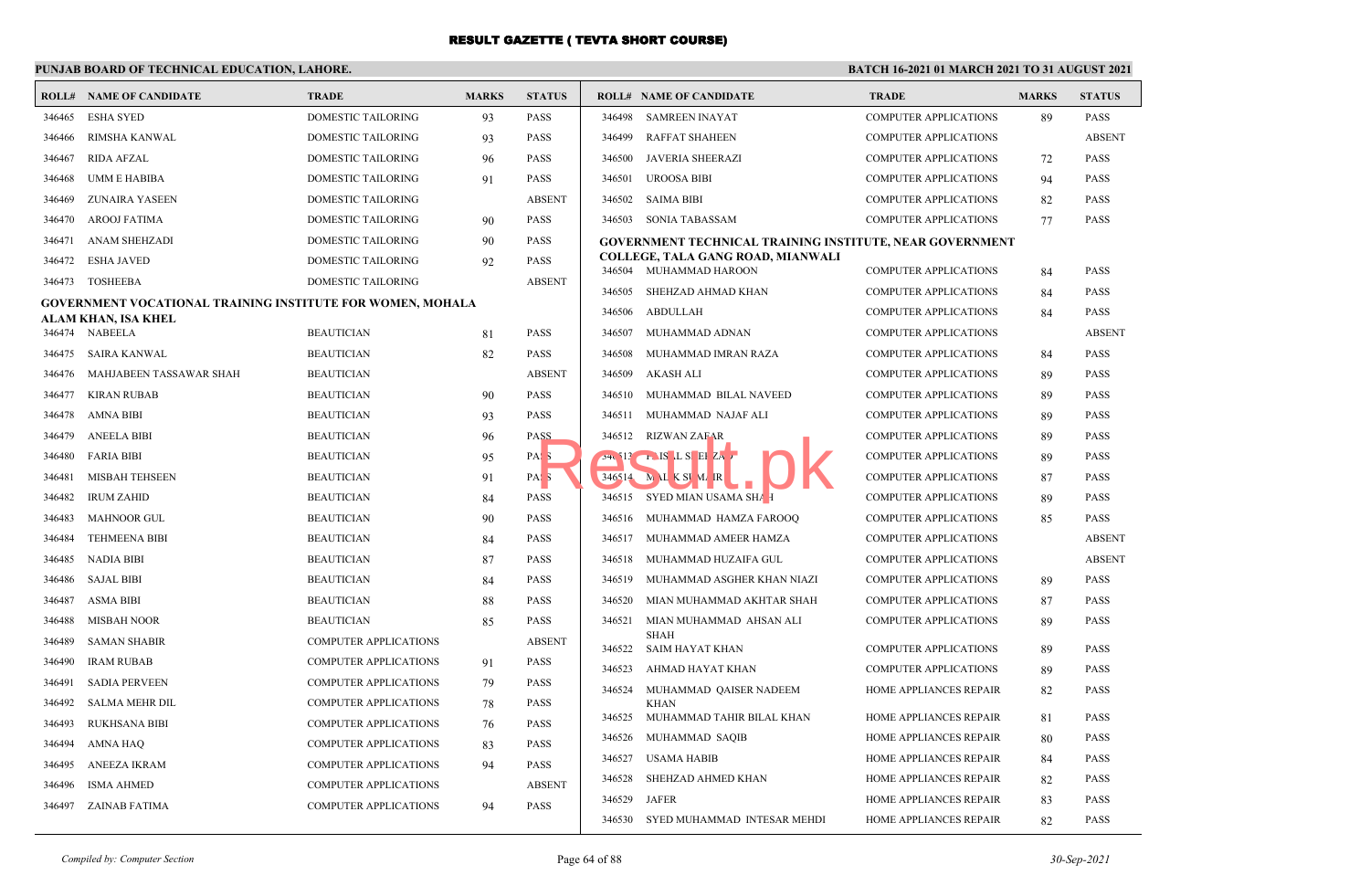## **PUNJAB BOARD OF TECHNICAL EDUCATION, LAHORE.**

| ROLL#  | NAME OF CANDIDATE                                            | <b>TRADE</b>              | <b>MARKS</b> | <b>STATUS</b>    |        | <b>ROLL# NAME OF CANDIDATE</b>                                  | <b>TRADE</b>                 | <b>MARKS</b> | <b>STATUS</b> |
|--------|--------------------------------------------------------------|---------------------------|--------------|------------------|--------|-----------------------------------------------------------------|------------------------------|--------------|---------------|
| 346531 | MUHAMMAD MAJID                                               | HOME APPLIANCES REPAIR    | 80           | <b>PASS</b>      |        | 346564 ZEB IQBAL                                                | DOMESTIC TAILORING           | 95           | <b>PASS</b>   |
| 346532 | ZAHID IQBAL                                                  | HOME APPLIANCES REPAIR    | 82           | <b>PASS</b>      |        | 346565 FATIMA TUL ZAHRA                                         | DOMESTIC TAILORING           | 95           | <b>PASS</b>   |
| 346533 | MUHAMMAD IMRAN                                               | HOME APPLIANCES REPAIR    | 84           | <b>PASS</b>      | 346566 | <b>NASREEN KHATOON</b>                                          | <b>DOMESTIC TAILORING</b>    | 97           | <b>PASS</b>   |
| 346534 | MUHAMMAD HANZILA WAHEED                                      | HOME APPLIANCES REPAIR    |              | <b>ABSENT</b>    | 346567 | <b>SAWAIRA</b>                                                  | DOMESTIC TAILORING           | 96           | <b>PASS</b>   |
| 346535 | MUHAMMAD IDREES                                              | HOME APPLIANCES REPAIR    | 83           | <b>PASS</b>      | 346568 | <b>IRUM IQBAL</b>                                               | DOMESTIC TAILORING           | 98           | <b>PASS</b>   |
| 346536 | <b>SAMI ULLAH</b>                                            | HOME APPLIANCES REPAIR    | 80           | <b>PASS</b>      | 346569 | SHANZA BAKHTAWAR                                                | <b>DOMESTIC TAILORING</b>    | 97           | <b>PASS</b>   |
| 346537 | ZAIN UD DIN                                                  | HOME APPLIANCES REPAIR    | 80           | <b>PASS</b>      | 346570 | IQRA IQBAL                                                      | <b>DOMESTIC TAILORING</b>    | 95           | <b>PASS</b>   |
| 346538 | QASIM ALI KHAN                                               | HOME APPLIANCES REPAIR    | 80           | <b>PASS</b>      | 346571 | AYESHA PARVEEN                                                  | DOMESTIC TAILORING           | 94           | <b>PASS</b>   |
| 346539 | MUHAMMAD SOHAIL                                              | HOME APPLIANCES REPAIR    | 81           | <b>PASS</b>      |        | 346572 LARAIB FATIMA                                            | DOMESTIC TAILORING           | 97           | <b>PASS</b>   |
| 346540 | MUHAMMAD SHAHBAZ                                             | HOME APPLIANCES REPAIR    | 80           | <b>PASS</b>      |        | 346573 RUBAB BIBI                                               | <b>DOMESTIC TAILORING</b>    |              | <b>ABSENT</b> |
| 346541 | <b>QAISER NAWAZ</b>                                          | HOME APPLIANCES REPAIR    | 83           | <b>PASS</b>      |        | <b>GOVRNMENT VOCATIONAL TRAINING INSTITUTE FOR WOMAN, KAMAR</b> |                              |              |               |
| 346542 | MUHAMMAD SHAFIQUE                                            | HOME APPLIANCES REPAIR    | 81           | <b>PASS</b>      |        | <b>MUSHANI, MIANWALI</b>                                        |                              |              |               |
| 346543 | MUHAMMAD RAMZAN                                              | HOME APPLIANCES REPAIR    | 80           | <b>PASS</b>      |        | 346574 SADIA SAEED                                              | <b>BEAUTICIAN</b>            | 94           | <b>PASS</b>   |
|        | GOVERNMENT VOCATIONAL TRAINING INSTITUTE FOR WOMEN, MOHALLAH |                           |              |                  |        | 346575 ANNAM BIBI                                               | <b>BEAUTICIAN</b>            | 89           | <b>PASS</b>   |
|        | SHERMAN KHEL STREET INAMULLAH KHAN, MIANWALI<br>UZMA         |                           |              |                  |        | 346576 RABIA BATOOL                                             | <b>BEAUTICIAN</b>            | 87           | <b>PASS</b>   |
| 346544 |                                                              | <b>BEAUTICIAN</b>         | 96           | PASS             | 346577 | SUMMIA AMEER                                                    | <b>BEAUTICIAN</b>            | 86           | PASS          |
| 346545 | <b>OURAT UL AIN</b>                                          | <b>BEAUTICIAN</b>         | 96           | PASS             | 346578 | RIFFAT KHANUM                                                   | <b>BEAUTICIAN</b>            | 92           | <b>PASS</b>   |
| 346546 | <b>BUSHRA BIBI</b>                                           | <b>BEAUTICIAN</b>         | 94           | PAS <sub>5</sub> |        | $34.579$ RA BIB<br>$346580$ K $2A$ V BI                         | <b>BEAUTICIAN</b>            | 81           | <b>PASS</b>   |
| 346547 | MUSARRAT NOUREEN                                             | <b>BEAUTICIAN</b>         | 95           | PAS <sub>5</sub> |        |                                                                 | <b>BEAUTICIAN</b>            | 80           | <b>PASS</b>   |
| 346548 | ASMA BIBI                                                    | <b>BEAUTICIAN</b>         | 94           | <b>PASS</b>      |        | 346581 FOZIA GUL                                                | <b>BEAUTICIAN</b>            | 81           | <b>PASS</b>   |
| 346549 | AIMAN IQBAL                                                  | <b>BEAUTICIAN</b>         | 94           | <b>PASS</b>      |        | 346582 MAHWISH                                                  | <b>BEAUTICIAN</b>            | 94           | <b>PASS</b>   |
| 346550 | <b>KAINAT BIBI</b>                                           | <b>BEAUTICIAN</b>         | 93           | <b>PASS</b>      | 346583 | ATTIQA BATOOL                                                   | <b>BEAUTICIAN</b>            | 82           | <b>PASS</b>   |
| 346551 | <b>NOSHEEN</b>                                               | <b>BEAUTICIAN</b>         | 95           | <b>PASS</b>      | 346584 | <b>AOSA BIBI</b>                                                | <b>BEAUTICIAN</b>            | 98           | <b>PASS</b>   |
| 346552 | SADIA NIGAR                                                  | <b>BEAUTICIAN</b>         | 94           | <b>PASS</b>      | 346585 | <b>SAIMA BIBI</b>                                               | <b>COMPUTER APPLICATIONS</b> | 89           | <b>PASS</b>   |
| 346553 | <b>SADAF FATIMA</b>                                          | <b>BEAUTICIAN</b>         | 94           | <b>PASS</b>      | 346586 | <b>RABIA</b>                                                    | COMPUTER APPLICATIONS        | 90           | <b>PASS</b>   |
| 346554 | <b>SAWAIRA RIAZ</b>                                          | <b>BEAUTICIAN</b>         | 94           | <b>PASS</b>      | 346587 | <b>NAZIA YOUSAF</b>                                             | <b>COMPUTER APPLICATIONS</b> | 89           | <b>PASS</b>   |
| 346555 | AYESHA GUL                                                   | <b>BEAUTICIAN</b>         | 96           | <b>PASS</b>      | 346588 | <b>TAHIRA BATOOL</b>                                            | <b>COMPUTER APPLICATIONS</b> | 86           | <b>PASS</b>   |
| 346556 | FARIYA KHAN                                                  | <b>BEAUTICIAN</b>         | 94           | <b>PASS</b>      | 346589 | <b>GULSHAN BIBI</b>                                             | COMPUTER APPLICATIONS        | 92           | <b>PASS</b>   |
| 346557 | KHADIJA RAMZAN                                               | <b>BEAUTICIAN</b>         |              | <b>ABSENT</b>    | 346590 | <b>AQSA BIBI</b>                                                | COMPUTER APPLICATIONS        | 94           | <b>PASS</b>   |
| 346558 | <b>KAINAT TAJ</b>                                            | <b>BEAUTICIAN</b>         | 92           | <b>PASS</b>      | 346591 | <b>AANSA OAYYUM</b>                                             | <b>COMPUTER APPLICATIONS</b> | 97           | <b>PASS</b>   |
| 346559 | NIMRA IOBAL                                                  | <b>DOMESTIC TAILORING</b> | 97           | <b>PASS</b>      | 346592 | <b>SABILA YAQOOB</b>                                            | <b>COMPUTER APPLICATIONS</b> | 96           | <b>PASS</b>   |
| 346560 | <b>HALEEMA BIBI</b>                                          | DOMESTIC TAILORING        | 95           | <b>PASS</b>      | 346593 | <b>UZMA BIBI</b>                                                | COMPUTER APPLICATIONS        | 87           | <b>PASS</b>   |
| 346561 | <b>IORA YASMEEN</b>                                          | <b>DOMESTIC TAILORING</b> | 97           | <b>PASS</b>      | 346594 | <b>SUMERA ANMBREEN</b>                                          | <b>COMPUTER APPLICATIONS</b> | 90           | <b>PASS</b>   |
| 346562 | <b>TAYABA YASMEEN</b>                                        | <b>DOMESTIC TAILORING</b> | 98           | <b>PASS</b>      | 346595 | <b>TANZILA FATIMA</b>                                           | <b>COMPUTER APPLICATIONS</b> | 87           | <b>PASS</b>   |
| 346563 | <b>FIZA SHABEER</b>                                          | DOMESTIC TAILORING        | 96           | <b>PASS</b>      | 346596 | <b>NAZIA BATOOL</b>                                             | DOMESTIC TAILORING           | 92           | <b>PASS</b>   |
|        |                                                              |                           |              |                  |        |                                                                 |                              |              |               |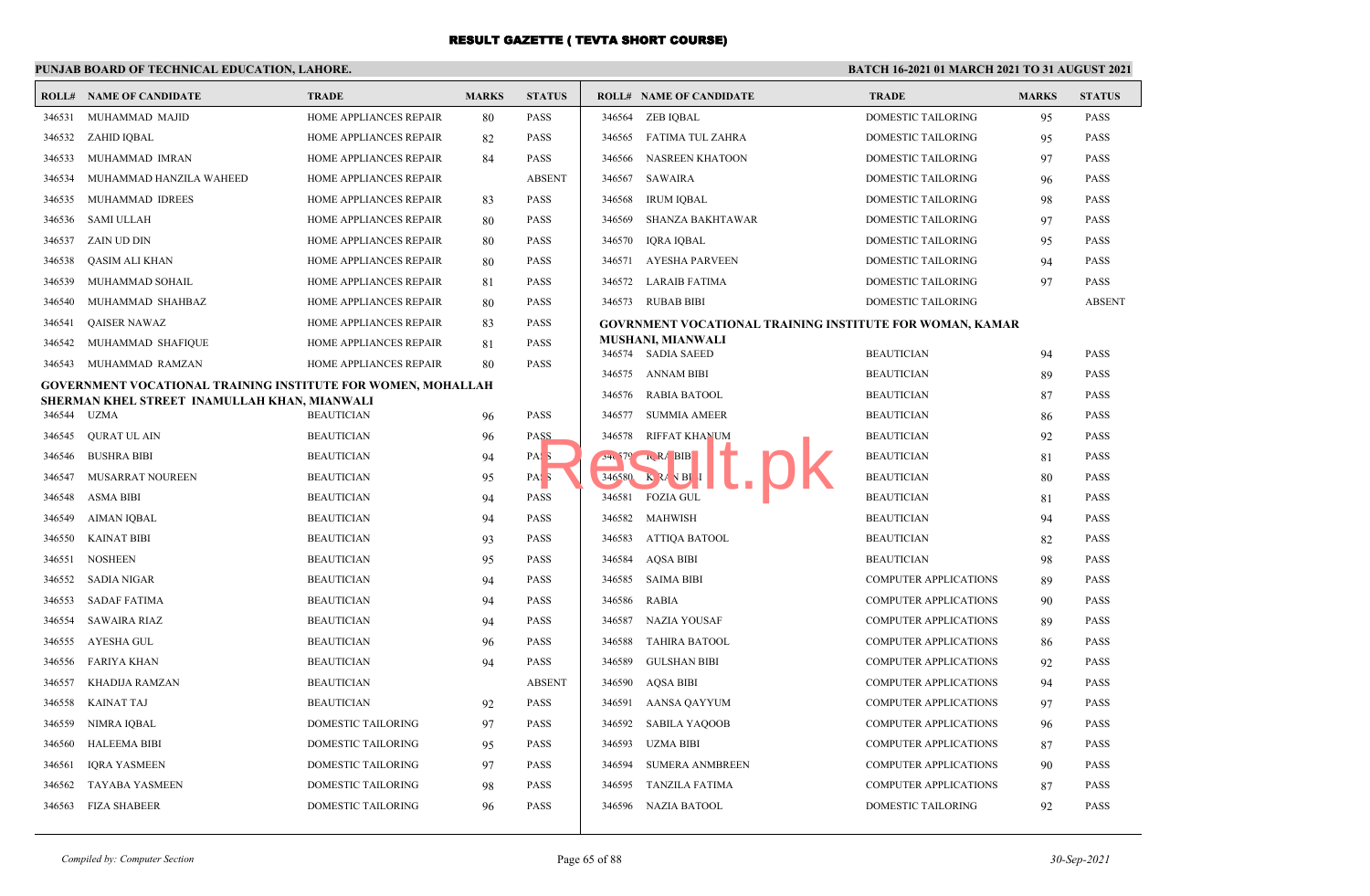## **PUNJAB BOARD OF TECHNICAL EDUCATION, LAHORE.**

|        | <b>ROLL# NAME OF CANDIDATE</b>                                      | <b>TRADE</b>                 | <b>MARKS</b> | <b>STATUS</b>    |        | <b>ROLL# NAME OF CANDIDATE</b>                                 | <b>TRADE</b>                 | <b>MARKS</b> | <b>STATUS</b> |
|--------|---------------------------------------------------------------------|------------------------------|--------------|------------------|--------|----------------------------------------------------------------|------------------------------|--------------|---------------|
| 346597 | <b>HUMAIRA BIBI</b>                                                 | <b>DOMESTIC TAILORING</b>    | 93           | <b>PASS</b>      | 346631 | <b>SAMRA KHALID</b>                                            | <b>COMPUTER APPLICATIONS</b> | 97           | <b>PASS</b>   |
| 346598 | MUSTEFIZ FATIMA                                                     | DOMESTIC TAILORING           | 87           | <b>PASS</b>      | 346632 | SHAHEEN BIBI                                                   | <b>COMPUTER APPLICATIONS</b> | 96           | <b>PASS</b>   |
| 346599 | <b>ANSA BIBI</b>                                                    | <b>DOMESTIC TAILORING</b>    | 89           | <b>PASS</b>      | 346633 | <b>MISBAH BASHEER</b>                                          | <b>COMPUTER APPLICATIONS</b> | 97           | <b>PASS</b>   |
| 346600 | <b>MAINAT BIBI</b>                                                  | DOMESTIC TAILORING           | 86           | PASS             | 346634 | <b>ROBINA NAZIR</b>                                            | <b>COMPUTER APPLICATIONS</b> | 97           | <b>PASS</b>   |
| 346601 | <b>ANEES BIBI</b>                                                   | DOMESTIC TAILORING           | 86           | <b>PASS</b>      | 346635 | MAREENA MUSTAFA                                                | <b>COMPUTER APPLICATIONS</b> | 92           | <b>PASS</b>   |
| 346602 | <b>NASREEN BIBI</b>                                                 | <b>DOMESTIC TAILORING</b>    | 85           | <b>PASS</b>      | 346636 | ALIA ALTAF                                                     | <b>COMPUTER APPLICATIONS</b> | 97           | <b>PASS</b>   |
| 346603 | <b>NAJRIS BIBI</b>                                                  | DOMESTIC TAILORING           | 87           | <b>PASS</b>      | 346637 | AYESHA SUNDAS                                                  | <b>COMPUTER APPLICATIONS</b> | 88           | <b>PASS</b>   |
| 346604 | <b>IQRA IQBAL</b>                                                   | DOMESTIC TAILORING           | 85           | <b>PASS</b>      | 346638 | AREEJ GULL                                                     | <b>DOMESTIC TAILORING</b>    | 96           | <b>PASS</b>   |
| 346605 | <b>SONIA SAQLAIN</b>                                                | DOMESTIC TAILORING           | 83           | <b>PASS</b>      | 346639 | NAMRA YASEEN                                                   | DOMESTIC TAILORING           | 92           | <b>PASS</b>   |
| 346606 | <b>IORA BIBI</b>                                                    | <b>DOMESTIC TAILORING</b>    |              | <b>ABSENT</b>    | 346640 | SHARIOA JABEEN                                                 | <b>DOMESTIC TAILORING</b>    | 95           | <b>PASS</b>   |
| 346607 | <b>KIRAN SHAHID</b>                                                 | DOMESTIC TAILORING           | 83           | <b>PASS</b>      | 346641 | TANZEELA FATIMA                                                | DOMESTIC TAILORING           | 95           | <b>PASS</b>   |
| 346608 | SAJIDA GUL                                                          | DOMESTIC TAILORING           | 82           | <b>PASS</b>      | 346642 | SEMAB GHAZAL                                                   | DOMESTIC TAILORING           | 96           | <b>PASS</b>   |
| 346609 | <b>SEHRISH FATIMA</b>                                               | DOMESTIC TAILORING           | 92           | <b>PASS</b>      | 346643 | AASMA NOUREEN BIBI                                             | DOMESTIC TAILORING           | 95           | <b>PASS</b>   |
|        | <b>GOVT. VOCATIONAL TRAINING INSTITUE FOR WOMEN, ABAD, MIANWALI</b> |                              |              |                  | 346644 | MUQADDAS AFREEN                                                | DOMESTIC TAILORING           | 97           | <b>PASS</b>   |
| 346610 | <b>JAVERIA HAYAT</b>                                                | <b>BEAUTICIAN</b>            | 91           | <b>PASS</b>      | 346645 | <b>SHAHEEN FATIMA</b>                                          | DOMESTIC TAILORING           | 95           | <b>PASS</b>   |
| 346611 | <b>LARAIB REHMAN</b>                                                | <b>BEAUTICIAN</b>            | 92           | <b>PASS</b>      | 346646 | JAVARIA QAMAR                                                  | DOMESTIC TAILORING           | 91           | <b>PASS</b>   |
| 346612 | <b>RASHIDA GUL</b>                                                  | <b>BEAUTICIAN</b>            | 92           | PAS <sub>3</sub> | 346647 | MEHVISH PA VI EN                                               | <b>DOMESTIC TAILORING</b>    | 96           | <b>PASS</b>   |
| 346613 | <b>HAFSA LATEEF</b>                                                 | <b>BEAUTICIAN</b>            | 91           | PA:              |        | 244 48 SUM AH A IZ N                                           | DOMESTIC TAILORING           | 93           | PASS          |
| 346614 | MEHREEN AKHTAR                                                      | <b>BEAUTICIAN</b>            | 91           | PAS <sub>3</sub> |        | <b>The State</b><br>$2.0049$ Mr. BIL                           | DOMESTIC TAILORING           | 95           | <b>PASS</b>   |
| 346615 | <b>SUMRA ATTA</b>                                                   | <b>BEAUTICIAN</b>            | 91           | <b>PASS</b>      | 346650 | <b>AMBREEN GUL</b>                                             | <b>DOMESTIC TAILORING</b>    | 96           | <b>PASS</b>   |
| 346616 | NIMRA KHALID                                                        | <b>BEAUTICIAN</b>            | 92           | <b>PASS</b>      | 346651 | SAHRA SAHAR                                                    | DOMESTIC TAILORING           | 90           | <b>PASS</b>   |
| 346617 | <b>SAIRA WAHEED</b>                                                 | <b>BEAUTICIAN</b>            | 92           | <b>PASS</b>      |        | 346652 ATTIQA SAKHAWAT                                         | <b>DOMESTIC TAILORING</b>    | 97           | <b>PASS</b>   |
| 346618 | <b>MEHREEN BIBI</b>                                                 | <b>BEAUTICIAN</b>            | 92           | <b>PASS</b>      |        | <b>GOVERNMENT TECHNICAL TRAINING CENTRE (FEMALE), , PIPLAN</b> |                              |              |               |
| 346619 | SAMINA NAZEER MALIK                                                 | <b>BEAUTICIAN</b>            | 93           | <b>PASS</b>      |        | 346653 HINA AFZAL                                              | DOMESTIC TAILORING           | 92           | <b>PASS</b>   |
| 346620 | <b>SANILA NAGEEN ARA</b>                                            | <b>BEAUTICIAN</b>            | 88           | <b>PASS</b>      | 346654 | <b>ZETOON BIBI</b>                                             | <b>DOMESTIC TAILORING</b>    | 91           | <b>PASS</b>   |
| 346621 | <b>TASKEEN AMNA</b>                                                 | <b>BEAUTICIAN</b>            | 92           | <b>PASS</b>      | 346655 | SIDRA SALEEM                                                   | DOMESTIC TAILORING           | 91           | <b>PASS</b>   |
| 346622 | AMNA NAYAB                                                          | <b>BEAUTICIAN</b>            | 93           | <b>PASS</b>      | 346656 | FARIA YASMEEN                                                  | DOMESTIC TAILORING           | 93           | <b>PASS</b>   |
| 346623 | <b>BISMAH KHALID</b>                                                | <b>BEAUTICIAN</b>            | 93           | <b>PASS</b>      | 346657 | ZARA SYED                                                      | DOMESTIC TAILORING           | 94           | <b>PASS</b>   |
| 346624 | RAMEEZA AZIZ                                                        | <b>BEAUTICIAN</b>            | 92           | <b>PASS</b>      | 346658 | AREEJ KANWAL                                                   | DOMESTIC TAILORING           |              | <b>ABSENT</b> |
| 346625 | RAMEESHA BATOOL                                                     | <b>COMPUTER APPLICATIONS</b> | 89           | PASS             | 346659 | <b>AMBREEN BIBI</b>                                            | DOMESTIC TAILORING           |              | <b>ABSENT</b> |
| 346626 | MAH RUKH FATIMA                                                     | <b>COMPUTER APPLICATIONS</b> | 93           | <b>PASS</b>      | 346660 | ASMA BIBI                                                      | DOMESTIC TAILORING           | 90           | <b>PASS</b>   |
| 346627 | <b>FARHAT NAUREEN</b>                                               | <b>COMPUTER APPLICATIONS</b> | 87           | <b>PASS</b>      | 346661 | <b>RABIA NASIR</b>                                             | <b>DOMESTIC TAILORING</b>    | 97           | <b>PASS</b>   |
| 346628 | <b>KINZA NAZIR</b>                                                  | <b>COMPUTER APPLICATIONS</b> | 97           | <b>PASS</b>      | 346662 | AZRA YASMEEN                                                   | DOMESTIC TAILORING           | 91           | <b>PASS</b>   |
| 346629 | <b>SANA ALEEM</b>                                                   | <b>COMPUTER APPLICATIONS</b> | 97           | <b>PASS</b>      | 346663 | <b>ANILA NAWAZ</b>                                             | DOMESTIC TAILORING           | 93           | <b>PASS</b>   |
| 346630 | AZKA KHAN                                                           | <b>COMPUTER APPLICATIONS</b> | 93           | <b>PASS</b>      | 346664 | AIMAN BATOOL                                                   | DOMESTIC TAILORING           |              | <b>ABSENT</b> |
|        |                                                                     |                              |              |                  |        |                                                                |                              |              |               |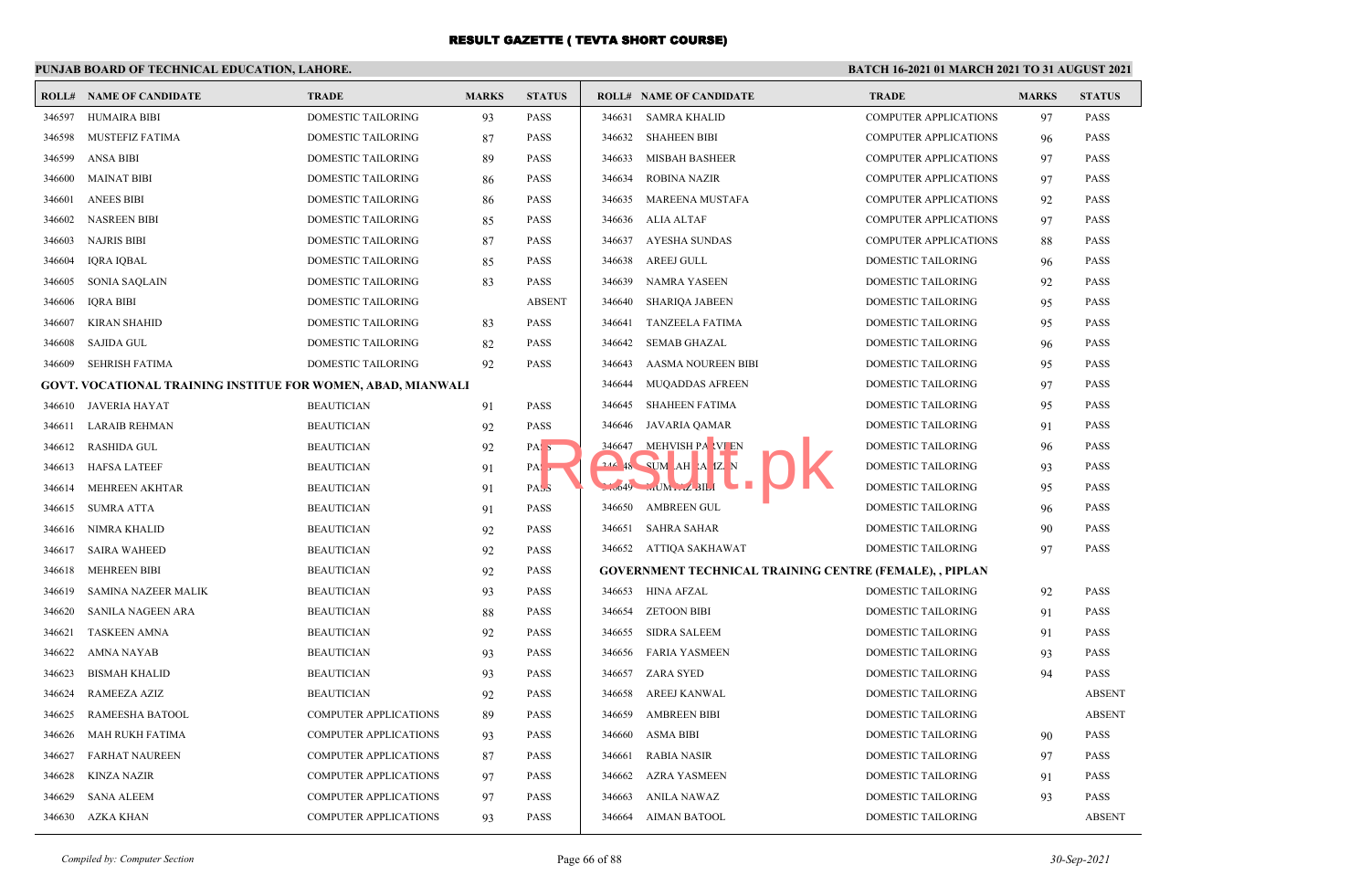#### **PUNJAB BOARD OF TECHNICAL EDUCATION, LAHORE. BATCH 16-2021 01 MARCH 2021 TO 31 AUGUST 2021 ROLL# NAME OF CANDIDATE TRADE MARKS STATUS ROLL# NAME OF CANDIDATE TRADE MARKS STATUS** 346665 MUNAZZA ASLAM DOMESTIC TAILORING 90 PASS 346666 IRFANA DOMESTIC TAILORING 91 PASS 346667 ZAINAB IQBAL DOMESTIC TAILORING ABSENT 346668 ZAHIDA PERVEEN MACHINE EMBROIDERY 90 PASS 346669 SANA AFZAL MACHINE EMBROIDERY 92 PASS 346670 LAILA MALIK ANWAR MACHINE EMBROIDERY 89 PASS 346671 SHANZA BIBI MACHINE EMBROIDERY 93 PASS 346672 FIZA MAQBOOL MACHINE EMBROIDERY 89 PASS 346673 SHAZIA BIBI MACHINE EMBROIDERY 86 PASS 346674 SAEEDA YASMEEN MACHINE EMBROIDERY 86 PASS 346675 AYMAN GHAFFAR MACHINE EMBROIDERY 95 PASS 346676 SAMIA GHAFAR MACHINE EMBROIDERY 90 PASS 346677 ASIA MUMTAZ MACHINE EMBROIDERY 90 PASS 346678 NASIM AKHTER MACHINE EMBROIDERY ABSENT 346679 JAVERIA ZEENAT MACHINE EMBROIDERY ABSENT 346680 NAHEEDA YASMEEN MACHINE EMBROIDERY 98 PASS 346681 RASHAM BIBI MACHINE EMBROIDERY 90 PASS 346682 SAIMA RAFI MACHINE EMBROIDERY 89 PASS **FARRUKH MUKHTAR VOCATIONAL CENTRE (GULSHAN), HUSSAIN MILL ,OPPOSIT TIMBER MARKET,VEHARI ROAD, MULTAN** 346683 ANSA SHAHZADI BEAUTICIAN ABSENT 346684 AROOJ SULTAN BEAUTICIAN BEAUTICIAN 80 PASS 346685 AYESHA MUREED BEAUTICIAN 92 PASS 346686 BEENISH RIAZ BEAUTICIAN 95 PASS 346687 CHANDA MEMOONA BEAUTICIAN 92 PASS 346688 EISHA KALEEM BEAUTICIAN 85 PASS 346689 FARINA SHEIKH BEAUTICIAN 87 PASS 346690 FATIMA BEAUTICIAN 80 PASS 346691 FATIMA ASIF BEAUTICIAN BEAUTICIAN 90 PASS 346692 FEEHA IRSHAD BEAUTICIAN 83 PASS 346693 GUL E SHEHWAR BEAUTICIAN 90 PASS 346694 HAFSA SADIQ BEAUTICIAN 78 PASS 346695 HUMAIRA BIBI BEAUTICIAN 83 PASS 346696 IFFAT SHAFIQ UR REHMAN BEAUTICIAN 86 PASS 346697 IRAM GHAFOOR BEAUTICIAN 85 PASS 346698 KANEEZ MEMUNA BEAUTICIAN 89 PASS 346699 KIRAN ILYAS BEAUTICIAN 87 PASS 346700 LUBNA NAWAZ BEAUTICIAN 90 PASS 346701 MAHNOOR QADIR BEAUTICIAN 87 PASS 346702 MALAIKA BEAUTICIAN 85 PASS 346703 MISBAH BEAUTICIAN 91 PASS 346704 MISHAL KHAN BEAUTICIAN 86 PASS 346705 NOOR FATIMA BEAUTICIAN ABSENT 346706 QURAT UL AIN BEAUTICIAN 90 PASS 346707 QURAT UL AIN BEAUTICIAN 86 PASS 346708 RABBIA SHARIF BEAUTICIAN 87 PASS 346709 RABIA BUSRI BEAUTICIAN 87 PASS 346710 RABIA WAHID BUKHSH BEAUTICIAN 87 PASS 346711 RAFIA MUJAHID BEAUTICIAN 83 PASS 346712 RIMSHA KHURSHEED BEAUTICIAN 94 PASS 346713 ROZINA ALLAH WASAYA BEAUTICIAN ABSENT 346714 ROZINA WAI YA A 346 IS SABIHA SHARIF BEAUTICIAN 87 PASS 346716 SADIA FIAZ BEAUTICIAN 91 PASS 346717 SADIA EHSAN BARI BEAUTICIAN 90 PASS 346718 HAFIZA SADIA ZUBAIR BEAUTICIAN 88 PASS 346719 SADIYA BEAUTICIAN 90 PASS 346720 SAIRA BEAUTICIAN ABSENT 346721 SAIRA NISAR BEAUTICIAN 91 PASS 346722 SANA TABASSUM BEAUTICIAN ABSENT 346723 SAWERA BIBI BEAUTICIAN ABSENT 346724 SHAMSA RIAZ BEAUTICIAN ABSENT 346725 SIDRA IQBAL BEAUTICIAN 88 PASS 346726 SONIA IQBAL BEAUTICIAN 88 PASS 346727 TASMIYA BEAUTICIAN ABSENT 346728 UJALA MALIK BEAUTICIAN 85 PASS 346729 UME SUMMYA BEAUTICIAN 90 PASS 346730 UNSA KHALIQ BEAUTICIAN 85 PASS 346731 AMAN SAEED GHAURI DOMESTIC TAILORING 84 PASS Result of the CAR RESULT AND THE CONTROLL OF THE CONTROLL OF THE CONTROLL OF THE CONTROLL OF THE CONTROLL OF THE CONTROLL OF THE CONTROLL OF THE CONTROLL OF THE CONTROLL OF THE CONTROLL OF THE CONTROLL OF THE CONTROLL OF T

346732 AMMARA KANWAL DOMESTIC TAILORING 80 PASS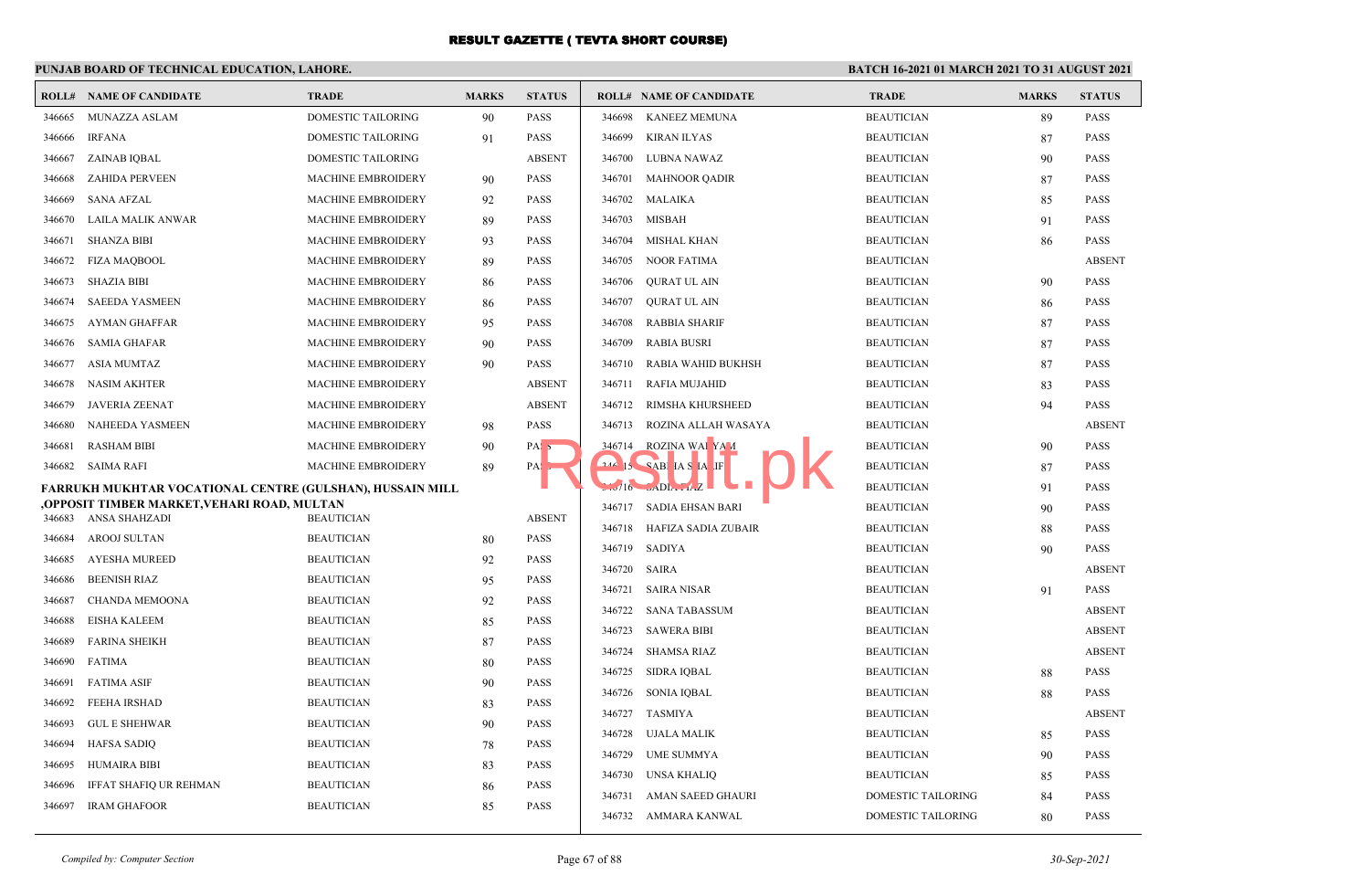#### **PUNJAB BOARD OF TECHNICAL EDUCATION, LAHORE. BATCH 16-2021 01 MARCH 2021 TO 31 AUGUST 2021 ROLL# NAME OF CANDIDATE TRADE MARKS STATUS ROLL# NAME OF CANDIDATE TRADE MARKS STATUS** 346733 ANEELA FIDA DOMESTIC TAILORING 87 PASS 346734 AREEBA MUDASSIR DOMESTIC TAILORING 83 PASS 346735 ASIFA BIBI DOMESTIC TAILORING 89 PASS 346736 AYESHA PERVEEN DOMESTIC TAILORING ABSENT 346737 AYESHA RIAZ DOMESTIC TAILORING 92 PASS 346738 AYESHA SAJID DOMESTIC TAILORING ABSENT 346739 IQRA RAZZAQ DOMESTIC TAILORING 90 PASS 346740 JAWARIA RAMZAN DOMESTIC TAILORING 87 PASS 346741 MALAIKA SALEEM DOMESTIC TAILORING 88 PASS 346742 MANAHIL DOMESTIC TAILORING 80 PASS 346743 MISBAH ASLAM DOMESTIC TAILORING 90 PASS 346744 NOOR SAEED GHORI DOMESTIC TAILORING 83 PASS 346745 QURAT UL AIN DOMESTIC TAILORING 86 PASS 346746 SAMIA JAMEEL DOMESTIC TAILORING 83 PASS 346747 SANA GHULAM QADIR DOMESTIC TAILORING 83 PASS 346748 SANA RAMZAN DOMESTIC TAILORING 85 PASS 346749 SHAZIL DOMESTIC TAILORING 82 PASS 346750 TAHIRA BATOOL DOMESTIC TAILORING 91 PASSES 346751 ZOHA DOMESTIC TAILORING ABSENT 346752 ZOYA FIAZ DOMESTIC TAILORING ABSENT **FARRUKH MUKHTAR VOCATIONAL EDUCATION CENTRE (MADNI), OPP. MADNI PARK, MADNI CHOK,, MULTAN** 346753 ABIDA PARVEEN BEAUTICIAN 93 PASS 346754 ALIA AKRAM BEAUTICIAN 90 PASS 346755 ALIZA SAMAN BEAUTICIAN 93 PASS 346756 ASMA SIDDIQUEE BEAUTICIAN 91 PASS 346757 AYESHA SHAMIM BEAUTICIAN 92 PASS 346758 BIA JAHANGIR BEAUTICIAN 93 PASS 346759 DURE SHEHWAR BEAUTICIAN ABSENT 346760 GULLABASS RASOOL BEAUTICIAN 82 PASS 346761 HUMA RAFIQUE BEAUTICIAN 93 PASS 346762 KINZA MEHAK BEAUTICIAN 91 PASS 346763 MARYAM SHABBIR BEAUTICIAN 90 PASS 346764 MUQADAS SABIR BEAUTICIAN ABSENT 346765 NADIA SADIQ BEAUTICIAN 93 PASS 346766 RIDA KIRAN BEAUTICIAN 95 PASS 346767 SADIA BIBI BEAUTICIAN 89 PASS 346768 SADIA TAHREEM BEAUTICIAN ABSENT 346769 SAIMA NAZLI BEAUTICIAN 92 PASS 346770 SAJAL SAEED BEAUTICIAN 95 PASS 346771 SALMA ASHRAF BEAUTICIAN 90 PASS 346772 SAMIYA FALAK BEAUTICIAN 93 PASS 346773 SHEHAR BANO BEAUTICIAN 92 PASS 346774 SOFIA MAQBOOL BEAUTICIAN 93 PASS 346775 TAHIRA MUSHTAQ BEAUTICIAN 95 PASS 346776 TEHREEM SHAHID BEAUTICIAN 91 PASS 346777 UZMA BIBI BEAUTICIAN 92 PASS 346778 YUMNA FAROOQ BEAUTICIAN 94 PASS 346779 ALISHA SADIQ DOMESTIC TAILORING 82 PASS 346780 ALISHBA MUNEER DOMESTIC TAILORING 96 PASS 346781 AQRA SHAMIM DOMESTIC TAILORING 95 PASS 346782 AYATUL MUNEER DOMESTIC TAILORING 92 PASS **346 83 FARIA SALIM DOMESTIC TAILORING 79 PASS** 3784 FARZANA BASHIR DOMESTIC TAILORING 87 PASS 346785 FOZIA NAZ **DOMESTIC TAILORING** 76 PASS 346786 KAINAT FAREED DOMESTIC TAILORING 82 PASS 346787 KHADIJA ABDUL MALIK DOMESTIC TAILORING 81 PASS 346788 MEHTAB JABEEN KHAN DOMESTIC TAILORING 95 PASS 346789 MUNAZA AKRAM DOMESTIC TAILORING 82 PASS 346790 MUSSARAT RAFIQUE DOMESTIC TAILORING 85 PASS 346791 NADIA IQBAL DOMESTIC TAILORING 80 PASS 346792 NAIHA MEHBOOB DOMESTIC TAILORING 78 PASS 346793 NUZRAT UL AIN DOMESTIC TAILORING 80 PASS 346794 QURAT UL AIN DOMESTIC TAILORING 85 PASS 346795 QURAT UL AIN ALI DOMESTIC TAILORING ABSENT 346796 RIMSHA NAZIR DOMESTIC TAILORING 96 PASS 346797 SADIA IQBAL DOMESTIC TAILORING 79 PASS 346798 SAMINA KOSAR DOMESTIC TAILORING 94 PASS 346799 SAWERA SHARIEF DOMESTIC TAILORING 84 PASS 346800 SAHEEN FAROOQ DOMESTIC TAILORING 95 PASS RESULT NEWSPAPER AND RESULT OF RESULT OF RESULT OF RESULT OF RESULT OF RESULT OF RESULT OF RESULT OF RESULT OF RESULT OF RESULT OF RESULT OF RESULT OF RESULT OF RESULT OF RESULT OF RESULT OF RESULT OF RESULT OF RESULT OF R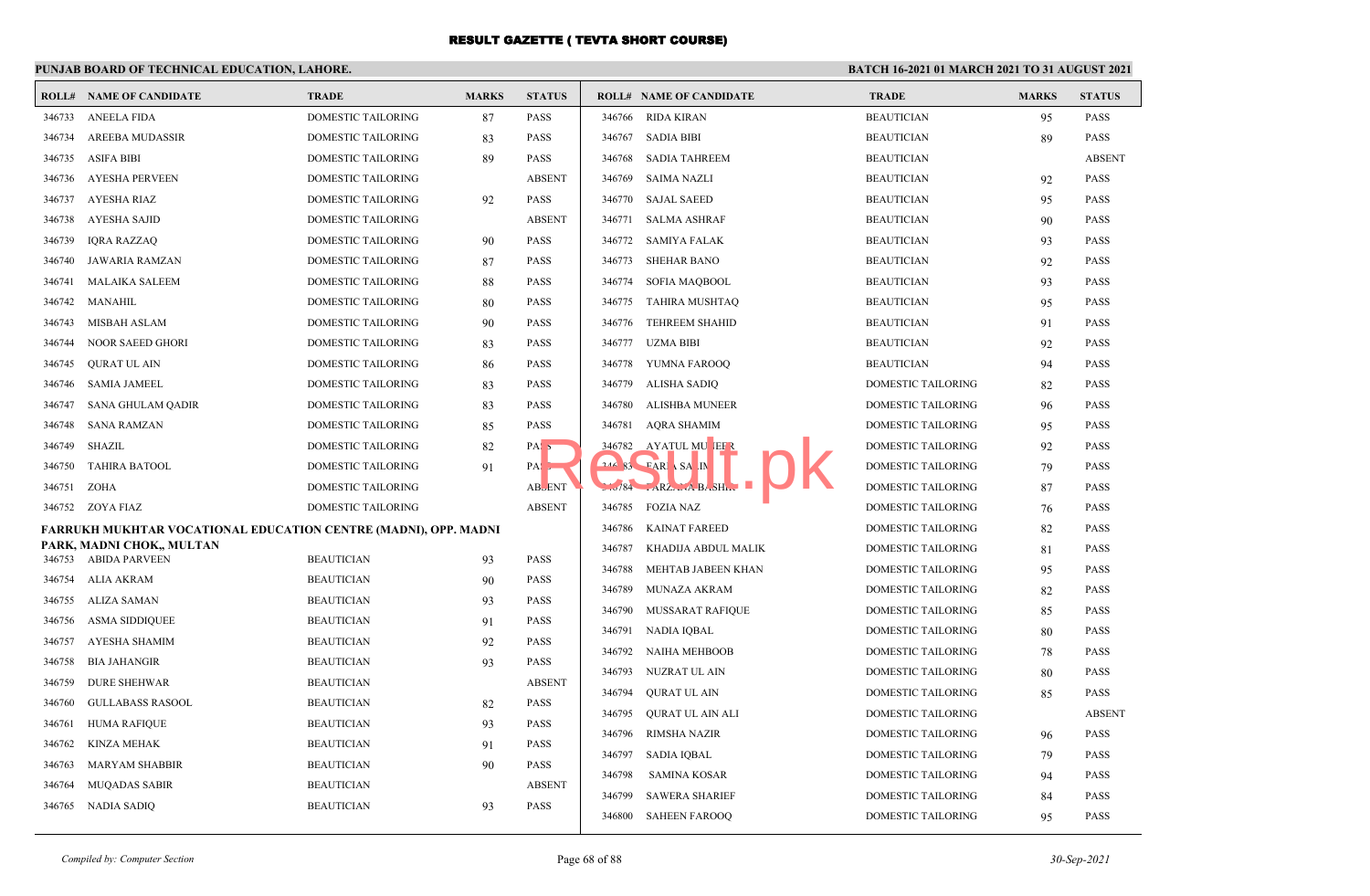## **PUNJAB BOARD OF TECHNICAL EDUCATION, LAHORE.**

|        | <b>ROLL# NAME OF CANDIDATE</b>                                | <b>TRADE</b>                 | <b>MARKS</b> | <b>STATUS</b>    | <b>ROLL# NAME OF CANDIDATE</b>  |                                | <b>TRADE</b>                                                          | <b>MARKS</b> | <b>STATUS</b> |
|--------|---------------------------------------------------------------|------------------------------|--------------|------------------|---------------------------------|--------------------------------|-----------------------------------------------------------------------|--------------|---------------|
| 346801 | <b>SIDRAH</b>                                                 | DOMESTIC TAILORING           | 95           | <b>PASS</b>      | 346833                          | MUHAMMAD RAMZAN                | COMPUTER APPLICATIONS                                                 | 93           | <b>PASS</b>   |
| 346802 | HAFIZA SUMAIRA MAQBOOL                                        | DOMESTIC TAILORING           | 96           | <b>PASS</b>      | 346834<br>MUHAMMAD ASIM         |                                | COMPUTER APPLICATIONS                                                 | 94           | <b>PASS</b>   |
| 346803 | <b>SUMERA ZAHOOR</b>                                          | DOMESTIC TAILORING           | 95           | <b>PASS</b>      | 346835<br>MUHAMMAD JAVED        |                                | <b>COMPUTER APPLICATIONS</b>                                          | 97           | <b>PASS</b>   |
| 346804 | <b>SUNMBAL ARSHAD</b>                                         | <b>DOMESTIC TAILORING</b>    |              | <b>ABSENT</b>    | 346836                          | HAFIZ MUHAMMAD SOHAIB          | <b>COMPUTER APPLICATIONS</b>                                          | 97           | <b>PASS</b>   |
|        | GOVERNMENT VOCATIONAL TRAINING INSTITUTE FOR WOMEN, QASIM PUR |                              |              |                  | 346837<br>MUHAMMAD FIAZ         |                                | <b>COMPUTER APPLICATIONS</b>                                          | 89           | <b>PASS</b>   |
|        | <b>COLONY, MULTAN</b>                                         |                              |              |                  | 346838<br><b>ABDUL MUJEEB</b>   |                                | <b>COMPUTER APPLICATIONS</b>                                          | 90           | <b>PASS</b>   |
| 346805 | MAHZAIB                                                       | <b>BEAUTICIAN</b>            | 92           | <b>PASS</b>      | 346839<br><b>KHADIM HUSSAIN</b> |                                | <b>COMPUTER APPLICATIONS</b>                                          | 65           | <b>PASS</b>   |
| 346806 | <b>MUQADAS ASGHAR</b>                                         | <b>BEAUTICIAN</b>            | 93           | <b>PASS</b>      | 346840                          | MUHAMMAD UBAID UR REHMAN       | <b>COMPUTER APPLICATIONS</b>                                          | 90           | <b>PASS</b>   |
| 346807 | <b>HUMAIRA RAFIQ</b>                                          | <b>BEAUTICIAN</b>            | 92           | <b>PASS</b>      | 346841                          | HAFIZ MUHAMMAD IRFAN           | COMPUTER APPLICATIONS                                                 | 91           | <b>PASS</b>   |
| 346808 | <b>MEHREEN ARSHAD</b>                                         | <b>BEAUTICIAN</b>            | 93           | <b>PASS</b>      | 346842<br>SYED ZANJABEEL ALI    |                                | <b>COMPUTER APPLICATIONS</b>                                          | 90           | <b>PASS</b>   |
| 346809 | <b>FAIZA BIBI</b>                                             | <b>BEAUTICIAN</b>            | 92           | <b>PASS</b>      | 346843<br>MUHAMMAD AMANAT       |                                | <b>COMPUTER APPLICATIONS</b>                                          | 88           | <b>PASS</b>   |
| 346810 | <b>UZMA TASNEEM</b>                                           | <b>BEAUTICIAN</b>            | 95           | <b>PASS</b>      | 346844                          | MUHAMMAD ABOU BAKAR            | <b>COMPUTER APPLICATIONS</b>                                          | 94           | <b>PASS</b>   |
| 346811 | <b>IQRA MALIK</b>                                             | <b>BEAUTICIAN</b>            | 76           | <b>PASS</b>      | 346845<br>MUHAMMAD FAHEEM       |                                | <b>COMPUTER APPLICATIONS</b>                                          | 70           | <b>PASS</b>   |
| 346812 | ALIA ZAFAR                                                    | <b>BEAUTICIAN</b>            | 93           | <b>PASS</b>      | 346846                          | HAFIZ NOMAN KHALIL             | MOBILE PHONE REPAIRING                                                | 95           | <b>PASS</b>   |
| 346813 | ANITA KANWAL                                                  | <b>BEAUTICIAN</b>            | 89           | <b>PASS</b>      | JAVED AHMAD<br>346847           |                                | MOBILE PHONE REPAIRING                                                | 86           | <b>PASS</b>   |
| 346814 | SAIMA ASHIQ                                                   | <b>BEAUTICIAN</b>            | 94           | <b>PASS</b>      | 346848<br>MUHAMMAD USAMA        |                                | MOBILE PHONE REPAIRING                                                | 92           | <b>PASS</b>   |
| 346815 | MARYAM ASGHAR                                                 | <b>BEAUTICIAN</b>            | 96           | <b>PASS</b>      | 346849 MUHAMMAI LU DMAN         |                                | MOBILE PHONE REPAIRING                                                |              | <b>PASS</b>   |
| 346816 | RAO SUMBAL ALI KHAN                                           | <b>BEAUTICIAN</b>            | 94           | PAS <sub>5</sub> | <b>244 50 MUH AMN AI AS F</b>   |                                |                                                                       | 95           |               |
| 346817 | ZUBAIDA KANWAL                                                | <b>BEAUTICIAN</b>            | 91           | PAS <sub>3</sub> |                                 |                                | MOBILE PHONE REPAIRING                                                | 87           | <b>PASS</b>   |
| 346818 | ABIDA HUSSAIN                                                 | <b>BEAUTICIAN</b>            | 94           | <b>PASS</b>      | .3651<br>MUHAMMAL ABUBAKR       |                                | MOBILE PHONE REPAIRING                                                | 96           | <b>PASS</b>   |
| 346819 | SWAIRA QAYUM                                                  | <b>BEAUTICIAN</b>            | 93           | <b>PASS</b>      | 346852 MUHAMMAD MADNE           |                                | MOBILE PHONE REPAIRING                                                | 94           | <b>PASS</b>   |
| 346820 | <b>FARZANA MUKHTAR</b>                                        | <b>BEAUTICIAN</b>            | 96           | <b>PASS</b>      | 346853 MUHAMMAD TAHIR           |                                | <b>MOBILE PHONE REPAIRING</b>                                         | 96           | <b>PASS</b>   |
| 346821 | <b>NOREEN SHABBIR</b>                                         | <b>BEAUTICIAN</b>            | 91           | PASS             | 346854<br>JABBAR ALI            |                                | MOBILE PHONE REPAIRING                                                | 99           | <b>PASS</b>   |
| 346822 | <b>RABIA FATIMA</b>                                           | <b>BEAUTICIAN</b>            | 88           | <b>PASS</b>      | 346855 ALI RAZA                 |                                | MOBILE PHONE REPAIRING                                                | 77           | <b>PASS</b>   |
| 346823 | <b>GULNAZ SHAHZADI</b>                                        | <b>BEAUTICIAN</b>            | 89           | <b>PASS</b>      | 346856<br>MUHAMMAD TAYYAB       |                                | MOBILE PHONE REPAIRING                                                | 75           | <b>PASS</b>   |
| 346824 | YASMIN BASHIR                                                 | <b>BEAUTICIAN</b>            | 95           | <b>PASS</b>      | 346857                          | MUHAMMAD MUJAHID               | MOBILE PHONE REPAIRING                                                | 94           | <b>PASS</b>   |
| 346825 | ZAHIDA FARUKH                                                 | <b>BEAUTICIAN</b>            | 92           | PASS             | 346858<br>MUHAMMAD BILAL        |                                | MOBILE PHONE REPAIRING                                                | 94           | <b>PASS</b>   |
|        | GOVT. TECHNICAL TRAINING INSTITUTE, DAULAT GATE, MULTAN       |                              |              |                  | 346859<br>MUHAMMAD ASHRAF       |                                | MOBILE PHONE REPAIRING                                                | 93           | <b>PASS</b>   |
| 346826 | MOEEN UD DIN BASHIR                                           | <b>COMPUTER APPLICATIONS</b> | 100          | <b>PASS</b>      | 346860<br>MUHAMMAD SHAHID       |                                | MOBILE PHONE REPAIRING                                                | 96           | <b>PASS</b>   |
| 346827 | MUHAMMAD RAMZAN                                               | <b>COMPUTER APPLICATIONS</b> |              | <b>PASS</b>      | 346861<br>MUHAMMAD IMRAN        |                                | MOBILE PHONE REPAIRING                                                | 98           | <b>PASS</b>   |
|        |                                                               | <b>COMPUTER APPLICATIONS</b> | 96           | <b>PASS</b>      | 346862<br>MUHAMMAD EJAZ         |                                | MOBILE PHONE REPAIRING                                                | 94           | <b>PASS</b>   |
| 346828 | <b>KHIZAR TOQEER</b>                                          |                              | 94           |                  | 346863<br><b>MAHMOOD HASSAN</b> |                                | MOBILE PHONE REPAIRING                                                | 99           | <b>PASS</b>   |
| 346829 | MUHAMMAD AIJAZ                                                | <b>COMPUTER APPLICATIONS</b> | 100          | <b>PASS</b>      | 346864                          | MUHAMMAD MOHSIN RAZA           | MOBILE PHONE REPAIRING                                                | 94           | <b>PASS</b>   |
| 346830 | MUHAMMAD RAMZAN                                               | <b>COMPUTER APPLICATIONS</b> | 96           | <b>PASS</b>      |                                 | 346865 MUHAMMAD FURQAN IBRAHIM | MOBILE PHONE REPAIRING                                                | 91           | <b>PASS</b>   |
| 346831 | ALI RAZA                                                      | <b>COMPUTER APPLICATIONS</b> | 98           | <b>PASS</b>      |                                 |                                | <b>GOVT. VOCATIONAL TRAINING INSTITUTE FOR WOMEN, NEW DOLAT GATE,</b> |              |               |
|        | 346832 MUHAMMAD FAHAD                                         | <b>COMPUTER APPLICATIONS</b> | 91           | PASS             | <b>MULTAN</b>                   |                                |                                                                       |              |               |

|         | <b>ROLL# NAME OF CANDIDATE</b> | <b>TRADE</b>                  | <b>MARKS</b> | <b>STATUS</b> |
|---------|--------------------------------|-------------------------------|--------------|---------------|
| 346833  | MUHAMMAD RAMZAN                | <b>COMPUTER APPLICATIONS</b>  | 93           | <b>PASS</b>   |
| 346834  | MUHAMMAD ASIM                  | <b>COMPUTER APPLICATIONS</b>  | 94           | <b>PASS</b>   |
| 346835  | MUHAMMAD JAVED                 | <b>COMPUTER APPLICATIONS</b>  | 97           | <b>PASS</b>   |
| 346836  | HAFIZ MUHAMMAD SOHAIB          | <b>COMPUTER APPLICATIONS</b>  | 97           | <b>PASS</b>   |
| 346837  | <b>MUHAMMAD FIAZ</b>           | <b>COMPUTER APPLICATIONS</b>  | 89           | <b>PASS</b>   |
| 346838  | <b>ABDUL MUJEEB</b>            | <b>COMPUTER APPLICATIONS</b>  | 90           | <b>PASS</b>   |
| 346839  | <b>KHADIM HUSSAIN</b>          | <b>COMPUTER APPLICATIONS</b>  | 65           | <b>PASS</b>   |
| 346840  | MUHAMMAD UBAID UR REHMAN       | <b>COMPUTER APPLICATIONS</b>  | 90           | <b>PASS</b>   |
| 346841  | HAFIZ MUHAMMAD IRFAN           | <b>COMPUTER APPLICATIONS</b>  | 91           | <b>PASS</b>   |
| 346842  | <b>SYED ZANJABEEL ALI</b>      | <b>COMPUTER APPLICATIONS</b>  | 90           | <b>PASS</b>   |
| 346843  | MUHAMMAD AMANAT                | <b>COMPUTER APPLICATIONS</b>  | 88           | <b>PASS</b>   |
| 346844  | MUHAMMAD ABOU BAKAR            | <b>COMPUTER APPLICATIONS</b>  | 94           | <b>PASS</b>   |
| 346845  | MUHAMMAD FAHEEM                | <b>COMPUTER APPLICATIONS</b>  | 70           | <b>PASS</b>   |
| 346846  | HAFIZ NOMAN KHALIL             | MOBILE PHONE REPAIRING        | 95           | <b>PASS</b>   |
| 346847  | <b>JAVED AHMAD</b>             | <b>MOBILE PHONE REPAIRING</b> | 86           | <b>PASS</b>   |
| 346848  | MUHAMMAD USAMA                 | MOBILE PHONE REPAIRING        | 92           | <b>PASS</b>   |
| 346849  | MUHAMMAI LU DMAN               | MOBILE PHONE REPAIRING        | 95           | <b>PASS</b>   |
| 246.50  | MUH MN AI AS F                 | MOBILE PHONE REPAIRING        | 87           | <b>PASS</b>   |
| $-6651$ | MUHAMMAL ABUBAKR               | MOBILE PHONE REPAIRING        | 96           | <b>PASS</b>   |
| 346852  | MUHAMMAD MADNE                 | MOBILE PHONE REPAIRING        | 94           | <b>PASS</b>   |
| 346853  | <b>MUHAMMAD TAHIR</b>          | MOBILE PHONE REPAIRING        | 96           | <b>PASS</b>   |
| 346854  | <b>JABBAR ALI</b>              | <b>MOBILE PHONE REPAIRING</b> | 99           | <b>PASS</b>   |
| 346855  | <b>ALI RAZA</b>                | <b>MOBILE PHONE REPAIRING</b> | 77           | <b>PASS</b>   |
| 346856  | MUHAMMAD TAYYAB                | <b>MOBILE PHONE REPAIRING</b> | 75           | <b>PASS</b>   |
| 346857  | MUHAMMAD MUJAHID               | <b>MOBILE PHONE REPAIRING</b> | 94           | <b>PASS</b>   |
| 346858  | MUHAMMAD BILAL                 | MOBILE PHONE REPAIRING        | 94           | <b>PASS</b>   |
| 346859  | MUHAMMAD ASHRAF                | MOBILE PHONE REPAIRING        | 93           | <b>PASS</b>   |
| 346860  | MUHAMMAD SHAHID                | MOBILE PHONE REPAIRING        | 96           | <b>PASS</b>   |
| 346861  | MUHAMMAD IMRAN                 | MOBILE PHONE REPAIRING        | 98           | <b>PASS</b>   |
| 346862  | MUHAMMAD EJAZ                  | <b>MOBILE PHONE REPAIRING</b> | 94           | <b>PASS</b>   |
| 346863  | <b>MAHMOOD HASSAN</b>          | <b>MOBILE PHONE REPAIRING</b> | 99           | <b>PASS</b>   |
| 346864  | MUHAMMAD MOHSIN RAZA           | <b>MOBILE PHONE REPAIRING</b> | 94           | PASS          |
| 346865  | MUHAMMAD FURQAN IBRAHIM        | MOBILE PHONE REPAIRING        | 91           | <b>PASS</b>   |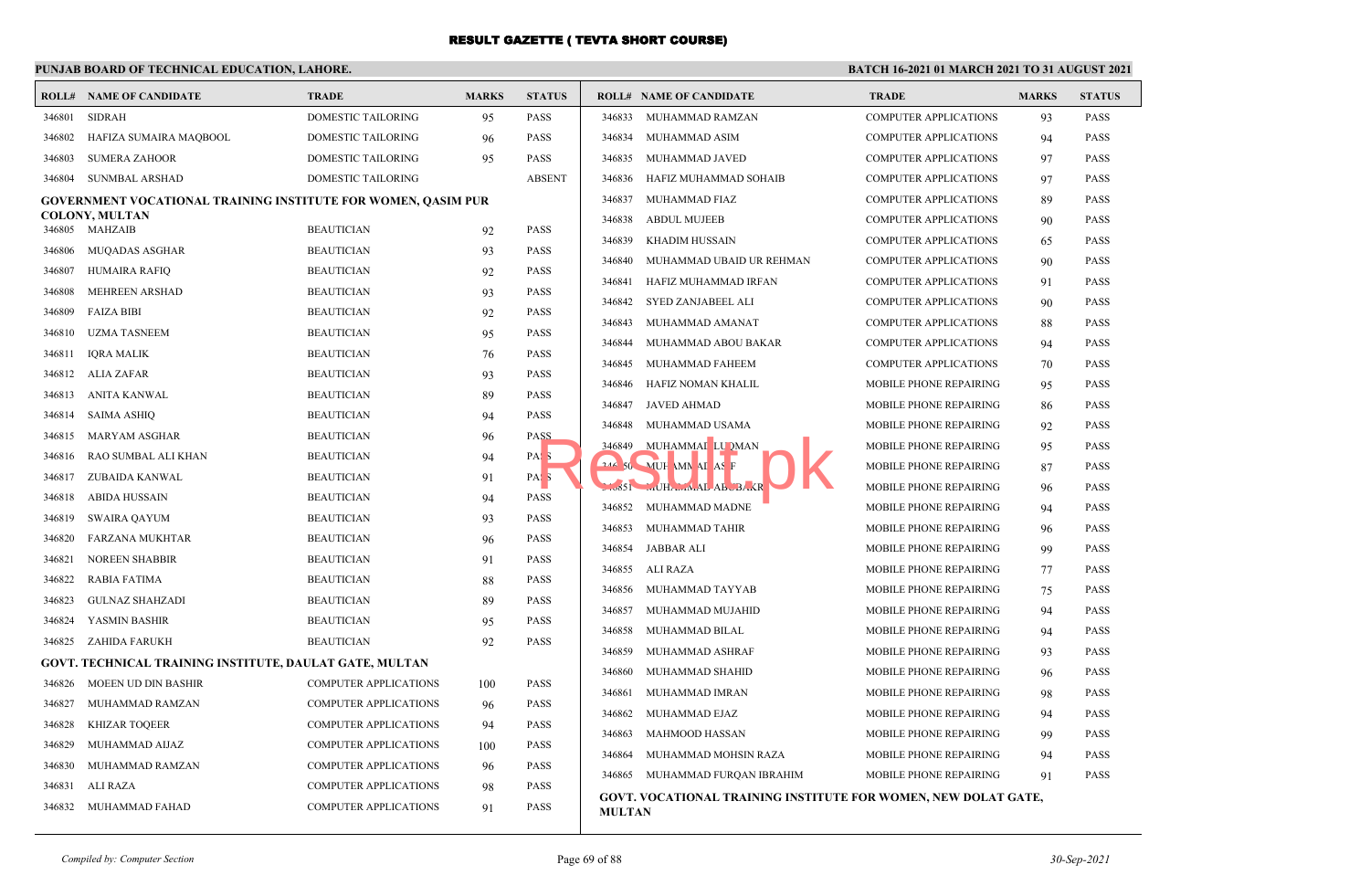|        | <b>ROLL# NAME OF CANDIDATE</b>                                          | <b>TRADE</b>       | <b>MARKS</b> | <b>STATUS</b>    |        | <b>ROLL# NAME OF CANDIDATE</b>                                       | <b>TRADE</b>                           | <b>MARKS</b> | <b>STATUS</b> |
|--------|-------------------------------------------------------------------------|--------------------|--------------|------------------|--------|----------------------------------------------------------------------|----------------------------------------|--------------|---------------|
| 346866 | <b>OUDSIA AROOJ</b>                                                     | <b>BEAUTICIAN</b>  | 90           | <b>PASS</b>      | 346899 | <b>SANA IRUM</b>                                                     | <b>DOMESTIC TAILORING</b>              | 94           | <b>PASS</b>   |
| 346867 | AMBER                                                                   | <b>BEAUTICIAN</b>  | 91           | <b>PASS</b>      | 346900 | <b>TAHIRA ASHFAQ</b>                                                 | DOMESTIC TAILORING                     | 95           | <b>PASS</b>   |
| 346868 | <b>NAZIA BIBI</b>                                                       | <b>BEAUTICIAN</b>  | 91           | <b>PASS</b>      | 346901 | <b>ASMA BIBI</b>                                                     | <b>DOMESTIC TAILORING</b>              | 94           | <b>PASS</b>   |
| 346869 | <b>SADAF KANWAL</b>                                                     | <b>BEAUTICIAN</b>  | 87           | <b>PASS</b>      | 346902 | <b>MISBAH BIBI</b>                                                   | <b>DOMESTIC TAILORING</b>              | 95           | <b>PASS</b>   |
| 346870 | <b>AFSHEEN BATOOL</b>                                                   | <b>BEAUTICIAN</b>  | 91           | <b>PASS</b>      | 346903 | <b>ZULAIKHA FAREED</b>                                               | <b>DOMESTIC TAILORING</b>              | 97           | <b>PASS</b>   |
| 346871 | SAIMA AZHAR                                                             | <b>BEAUTICIAN</b>  | 88           | <b>PASS</b>      | 346904 | KIRAN SHAHZADI                                                       | <b>DOMESTIC TAILORING</b>              | 96           | <b>PASS</b>   |
| 346872 | NAYAB                                                                   | <b>BEAUTICIAN</b>  | 90           | <b>PASS</b>      | 346905 | <b>SAPNA KANWAL</b>                                                  | <b>DOMESTIC TAILORING</b>              | 94           | <b>PASS</b>   |
| 346873 | <b>MARYAM FAROOQ</b>                                                    | <b>BEAUTICIAN</b>  | 87           | <b>PASS</b>      | 346906 | <b>NOREEN NASEER</b>                                                 | <b>DOMESTIC TAILORING</b>              | 94           | <b>PASS</b>   |
| 346874 | LAILA RIAZ                                                              | <b>BEAUTICIAN</b>  | 91           | <b>PASS</b>      | 346907 | <b>HUMAIRA BIBI</b>                                                  | <b>DOMESTIC TAILORING</b>              | 94           | <b>PASS</b>   |
| 346875 | <b>IMRA SHAH NAWAZ</b>                                                  | <b>BEAUTICIAN</b>  | 89           | <b>PASS</b>      |        | <b>GOVERNMENT VOCATIONAL TRAINING INSTITUTE FOR WOMEN, FATEH PUR</b> |                                        |              |               |
| 346876 | ZUNAIRA AKRAM                                                           | <b>BEAUTICIAN</b>  |              | <b>ABSENT</b>    |        | ROAD NEAR NORANI MASJID, ALIPUR<br>346908 KINAT AYAZ                 | <b>BEAUTICIAN</b>                      |              | <b>PASS</b>   |
| 346877 | <b>SADIA ISMAIL</b>                                                     | <b>BEAUTICIAN</b>  | 90           | <b>PASS</b>      | 346909 | WAFA KHADIM                                                          | <b>BEAUTICIAN</b>                      | 97           | <b>PASS</b>   |
| 346878 | <b>RIMA SIDDIQUE</b>                                                    | <b>BEAUTICIAN</b>  | 95           | <b>PASS</b>      | 346910 | SANA FIAZ                                                            | <b>BEAUTICIAN</b>                      | 96           | <b>PASS</b>   |
| 346879 | <b>MISBAH ANJUM</b>                                                     | <b>BEAUTICIAN</b>  | 90           | <b>PASS</b>      | 346911 | SAIMA KHALIL RANA                                                    | <b>BEAUTICIAN</b>                      | 95           | <b>PASS</b>   |
| 346880 | <b>TAHREEM FATIMA</b>                                                   | <b>BEAUTICIAN</b>  | 87           | <b>PASS</b>      |        | 346912 AREEBA KHALID                                                 | <b>BEAUTICIAN</b>                      | 97           | <b>PASS</b>   |
| 346881 | <b>TAHIRA HASHMI</b>                                                    | <b>BEAUTICIAN</b>  | 90           | <b>PASS</b>      |        | 346913 SADIA BASHIR                                                  |                                        | 92           | <b>PASS</b>   |
| 346882 | ZAINAB IJAZ                                                             | <b>BEAUTICIAN</b>  | 90           | PAS <sub>5</sub> |        | $54.914$ N EH K F T $4.7$                                            | <b>BEAUTICIAN</b><br><b>BEAUTICIAN</b> | 90           | <b>PASS</b>   |
| 346883 | LAIBA ZAFAR                                                             | <b>BEAUTICIAN</b>  | 88           | $PA:$ ,          |        | $346^{\circ}15$ T Y BA A A                                           | <b>BEAUTICIAN</b>                      | 97           | <b>PASS</b>   |
| 346884 | AYESHA BUKHARI                                                          | <b>BEAUTICIAN</b>  | 90           | PASS             | 346916 | <b>SALIHA SALEEM</b>                                                 | <b>BEAUTICIAN</b>                      | 89<br>92     | <b>PASS</b>   |
| 346885 | SAMREEN                                                                 | <b>BEAUTICIAN</b>  | 91           | <b>PASS</b>      |        | 346917 FARZANA KAUSAR                                                | <b>BEAUTICIAN</b>                      | 97           | <b>PASS</b>   |
|        | <b>GOVT. VOCATIONAL TRAINING INSTITUTE FOR WOMEN, NEAR NEW KHAN BUS</b> |                    |              |                  | 346918 | <b>KIRAN HUSSAIN</b>                                                 | <b>BEAUTICIAN</b>                      | 98           | <b>PASS</b>   |
| 346886 | STAND JALAL PUR ROAD, SHUJABAD<br><b>RIMSHA AKHTAR</b>                  | <b>BEAUTICIAN</b>  |              | <b>PASS</b>      | 346919 | <b>GHANVA ZAHRA</b>                                                  | <b>BEAUTICIAN</b>                      |              | <b>PASS</b>   |
| 346887 | <b>SAMIA FIDA</b>                                                       | <b>BEAUTICIAN</b>  | 95<br>97     | <b>PASS</b>      | 346920 | RASHIDA SHAHEEN                                                      | <b>BEAUTICIAN</b>                      | 96<br>90     | <b>PASS</b>   |
| 346888 | <b>SHABANA SHARIF</b>                                                   | <b>BEAUTICIAN</b>  | 96           | <b>PASS</b>      | 346921 | <b>ABIDA JABBAR</b>                                                  | <b>BEAUTICIAN</b>                      | 92           | <b>PASS</b>   |
| 346889 | <b>SHAZIA KANWAL</b>                                                    | <b>BEAUTICIAN</b>  | 98           | <b>PASS</b>      | 346922 | <b>SOBIA BIBI</b>                                                    | <b>BEAUTICIAN</b>                      | 89           | <b>PASS</b>   |
| 346890 | <b>SIDRA KANWAL</b>                                                     | <b>BEAUTICIAN</b>  | 96           | <b>PASS</b>      | 346923 | <b>SAWERA AKBAR</b>                                                  | <b>DOMESTIC TAILORING</b>              | 96           | <b>PASS</b>   |
| 346891 | <b>SHABANA PARVEEN</b>                                                  | <b>BEAUTICIAN</b>  | 98           | <b>PASS</b>      | 346924 | <b>SHAZIA RIAZ</b>                                                   | <b>DOMESTIC TAILORING</b>              | 92           | <b>PASS</b>   |
| 346892 | <b>ASMA PARVEEN</b>                                                     | <b>BEAUTICIAN</b>  | 98           | <b>PASS</b>      | 346925 | SAMINA ALTAF                                                         | <b>DOMESTIC TAILORING</b>              | 96           | <b>PASS</b>   |
| 346893 | <b>KHALIDA BIBI</b>                                                     | <b>BEAUTICIAN</b>  | 97           | <b>PASS</b>      | 346926 | <b>FARZANA ANJUM</b>                                                 | <b>DOMESTIC TAILORING</b>              | 95           | <b>PASS</b>   |
| 346894 | <b>RUKHSANA</b>                                                         | <b>BEAUTICIAN</b>  | 98           | <b>PASS</b>      | 346927 | <b>SHAZIA LEAQAT</b>                                                 | <b>DOMESTIC TAILORING</b>              | 97           | <b>PASS</b>   |
| 346895 | <b>SANIA MUSHTAQ</b>                                                    | <b>BEAUTICIAN</b>  |              | <b>PASS</b>      | 346928 | <b>ABIDA BIBI</b>                                                    | <b>DOMESTIC TAILORING</b>              |              | <b>PASS</b>   |
| 346896 | <b>MAHNAZ FATIMA</b>                                                    | <b>BEAUTICIAN</b>  | 96           | <b>PASS</b>      | 346929 | <b>ZAINAB IRFAN</b>                                                  | <b>DOMESTIC TAILORING</b>              | 96           | <b>PASS</b>   |
| 346897 | AYESHA MUQADDAS                                                         | DOMESTIC TAILORING | 96           | <b>PASS</b>      | 346930 | RUKHSANA NAZ                                                         | <b>DOMESTIC TAILORING</b>              | 98           | <b>PASS</b>   |
|        |                                                                         |                    | 96           | <b>PASS</b>      |        |                                                                      |                                        | 95           |               |
| 346898 | SANA BUKHARI                                                            | DOMESTIC TAILORING | 97           |                  | 346931 | NADIA BIBI                                                           | DOMESTIC TAILORING                     | 93           | <b>PASS</b>   |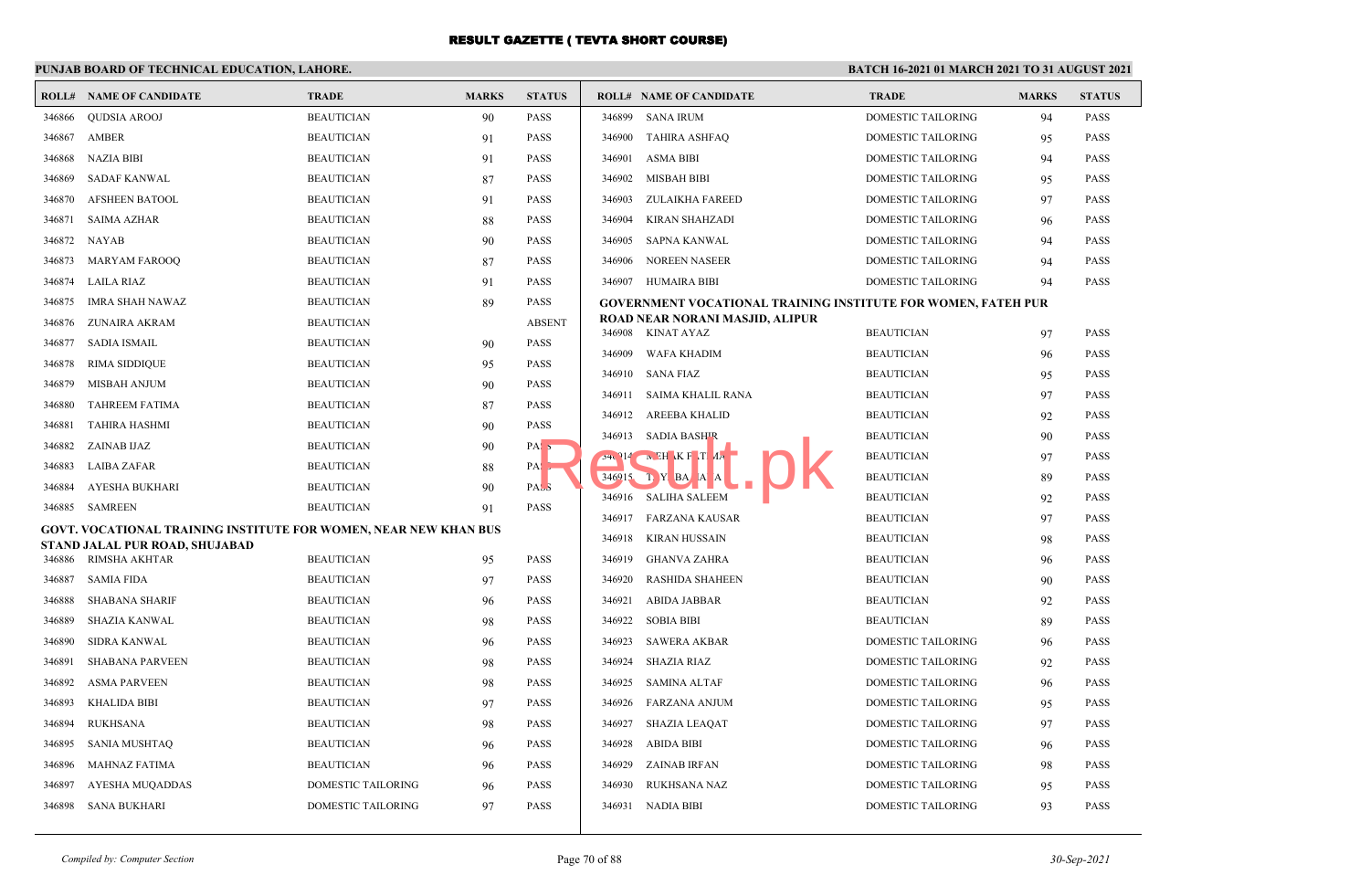## **PUNJAB BOARD OF TECHNICAL EDUCATION, LAHORE.**

|                        | <b>ROLL# NAME OF CANDIDATE</b>                                | <b>TRADE</b>                             | <b>MARKS</b> | <b>STATUS</b>                   |        | <b>ROLL# NAME OF CANDIDATE</b>                                      | <b>TRADE</b>                 | <b>MARKS</b> | <b>STATUS</b> |
|------------------------|---------------------------------------------------------------|------------------------------------------|--------------|---------------------------------|--------|---------------------------------------------------------------------|------------------------------|--------------|---------------|
| 346932                 | <b>FOZIA NOORDEEN</b>                                         | <b>DOMESTIC TAILORING</b>                | 94           | <b>PASS</b>                     | 346964 | AHMAD RAZA                                                          | <b>COMPUTER APPLICATIONS</b> | 87           | <b>PASS</b>   |
| 346933                 | <b>SARA QAMAR</b>                                             | DOMESTIC TAILORING                       | 96           | <b>PASS</b>                     | 346965 | MUHAMMAD USMAN                                                      | <b>COMPUTER APPLICATIONS</b> | 85           | <b>PASS</b>   |
| 346934                 | <b>AYSHA HAMEED</b>                                           | DOMESTIC TAILORING                       | 97           | <b>PASS</b>                     |        | 346966 ATIQ UR REHMAN                                               | <b>COMPUTER APPLICATIONS</b> | 93           | <b>PASS</b>   |
| 346935                 | HUMAA ABBAS                                                   | DOMESTIC TAILORING                       | 96           | <b>PASS</b>                     | 346967 | MUHAMMAD SHERAZ HUSSAIN                                             | <b>COMPUTER APPLICATIONS</b> | 87           | <b>PASS</b>   |
| 346936                 | TANIA ALI                                                     | DOMESTIC TAILORING                       | 80           | <b>PASS</b>                     | 346968 | ALI RAZA                                                            | <b>COMPUTER APPLICATIONS</b> | 84           | <b>PASS</b>   |
|                        | 346937 FATIMA HAMEED                                          | DOMESTIC TAILORING                       | 97           | <b>PASS</b>                     | 346969 | MUHAMMAD TANVEER                                                    | <b>COMPUTER APPLICATIONS</b> | 87           | <b>PASS</b>   |
|                        | GOVERNMENT TECHNICAL TRAINING CENTRE (W), TELEPHONE EXCHANGE, |                                          |              |                                 | 346970 | MUHAMMAD NAEEM ABBAS                                                | <b>COMPUTER APPLICATIONS</b> | 90           | <b>PASS</b>   |
| <b>JATOI</b><br>346938 | <b>ASMA TARIQ</b>                                             | DOMESTIC TAILORING                       |              | <b>PASS</b>                     |        | 346971 HAZOOR RAZA                                                  | <b>COMPUTER APPLICATIONS</b> | 84           | <b>PASS</b>   |
| 346939                 | MISBAH ZAHRA                                                  | <b>DOMESTIC TAILORING</b>                | 92           | <b>PASS</b>                     | 346972 | IKRAM NABI                                                          | <b>COMPUTER APPLICATIONS</b> | 89           | <b>PASS</b>   |
| 346940                 |                                                               |                                          | 82           | <b>PASS</b>                     | 346973 | MUHAMMAD MURSALEEN HASSAN                                           | <b>COMPUTER APPLICATIONS</b> | 89           | <b>PASS</b>   |
| 346941                 | <b>SHAREEN ZAHRA</b>                                          | DOMESTIC TAILORING<br>DOMESTIC TAILORING | 81           | <b>PASS</b>                     | 346974 | <b>SALMAN HAMEED</b>                                                | <b>COMPUTER APPLICATIONS</b> | 92           | <b>PASS</b>   |
|                        | RAFFIA KAREEM                                                 |                                          | 83           | <b>PASS</b>                     | 346975 | MUHAMMAD AAMIR                                                      | <b>COMPUTER APPLICATIONS</b> | 89           | <b>PASS</b>   |
| 346942                 | <b>SAMIYA BIBI</b>                                            | <b>DOMESTIC TAILORING</b>                | 85           |                                 | 346976 | ZARAR AHMAD                                                         | <b>COMPUTER APPLICATIONS</b> | 88           | <b>PASS</b>   |
| 346943                 | <b>KANWAL BIBI</b>                                            | DOMESTIC TAILORING                       | 84           | <b>PASS</b>                     | 346977 | MUHAMMAD ATIF NAWAZ                                                 | <b>COMPUTER APPLICATIONS</b> | 89           | <b>PASS</b>   |
| 346944                 | ZARBAQAT ZAHARA                                               | DOMESTIC TAILORING                       | 81           | <b>PASS</b>                     | 346978 | MUHAMMAD USMAN                                                      | COMPUTER APPLICATIONS        | 90           | <b>PASS</b>   |
| 346945                 | <b>MARYAM BIBI</b>                                            | DOMESTIC TAILORING                       | 85           | <b>PASS</b><br>PASS             | 346979 | MUHAMMAD IMRAN                                                      | <b>COMPUTER APPLICATIONS</b> | 88           | <b>PASS</b>   |
| 346946<br>346947       | <b>NASIRA BATOOL</b>                                          | DOMESTIC TAILORING                       | 87           |                                 |        | 346980 MUHAMMAI SULMAN                                              | <b>COMPUTER APPLICATIONS</b> | 89           | <b>PASS</b>   |
|                        | <b>PARVEEN MAI</b><br>AYESHA                                  | DOMESTIC TAILORING<br>DOMESTIC TAILORING | 80           | PAS <sub>5</sub>                |        | 244 SI MUH MN AI SH HBAZ                                            | <b>COMPUTER APPLICATIONS</b> | 89           | <b>PASS</b>   |
| 346948                 | <b>SONIA BIBI</b>                                             |                                          | 85           | PAS <sub>5</sub><br><b>PASS</b> |        | $3.982$ $mSHADA-HNED$                                               | <b>COMPUTER APPLICATIONS</b> | 90           | <b>PASS</b>   |
| 346949                 |                                                               | DOMESTIC TAILORING                       | 81           |                                 |        | 346983 MUHAMMAD ZESHAN KHALID                                       | <b>COMPUTER APPLICATIONS</b> | 90           | <b>PASS</b>   |
| 346950                 | <b>ANZA BIBI</b>                                              | DOMESTIC TAILORING                       | 81           | PASS                            |        | <b>GLOBAL COLLEGE OF TECHNOLOGY, NEAR CHOWK NOOR SHAH, KOT ADDU</b> |                              |              |               |
| 346951                 | <b>ARIBA BIBI</b>                                             | DOMESTIC TAILORING                       | 84           | <b>PASS</b>                     |        | 346984 ADNAN ARIF                                                   | <b>COMPUTER APPLICATIONS</b> | 96           | <b>PASS</b>   |
| 346952                 | NASIRA BATOOL                                                 | DOMESTIC TAILORING                       | 83           | <b>PASS</b>                     | 346985 | ASAD ULLAH                                                          | <b>COMPUTER APPLICATIONS</b> | 89           | <b>PASS</b>   |
| 346953                 | <b>NASEEM MAI</b>                                             | DOMESTIC TAILORING                       | 82           | <b>PASS</b>                     | 346986 | MUHAMMAD ISHFAQ                                                     | <b>COMPUTER APPLICATIONS</b> | 97           | <b>PASS</b>   |
| 346954                 | <b>SHUMAILA ANWAR</b>                                         | DOMESTIC TAILORING                       | 79           | <b>PASS</b>                     | 346987 | SHAIR ALI                                                           | <b>COMPUTER APPLICATIONS</b> |              | FAIL          |
| 346955                 | KHADIJA KOASAR                                                | DOMESTIC TAILORING                       | 81           | <b>PASS</b>                     | 346988 | ZOORAIZ AHMAD                                                       | <b>COMPUTER APPLICATIONS</b> | 90           | <b>PASS</b>   |
| 346956                 | <b>SHAMIM AKHTAR</b>                                          | DOMESTIC TAILORING                       | 84           | <b>PASS</b>                     | 346989 | MUHAMMAD JAFAR HUSSAIN                                              | <b>COMPUTER APPLICATIONS</b> | 95           | <b>PASS</b>   |
| 346957                 | TASLEEM AKHTAR                                                | DOMESTIC TAILORING                       | 88           | <b>PASS</b>                     | 346990 | MUHAMMAD SALEEM                                                     | <b>COMPUTER APPLICATIONS</b> | 86           | <b>PASS</b>   |
|                        | GOVT. TECHNICAL TRAINING CENTRE (MALE), , JATOI               |                                          |              |                                 | 346991 | MUHAMMAD MEHRAN                                                     | <b>COMPUTER APPLICATIONS</b> | 95           | <b>PASS</b>   |
| 346958                 | MUHAMMAD MOHSIN                                               | <b>COMPUTER APPLICATIONS</b>             | 86           | <b>PASS</b>                     | 346992 | HABIB AHMAD KHAN                                                    | <b>COMPUTER APPLICATIONS</b> | 92           | <b>PASS</b>   |
| 346959                 | MUHAMMAD HAMMAD ULLAH                                         | <b>COMPUTER APPLICATIONS</b>             | 83           | <b>PASS</b>                     | 346993 | <b>NASEER AHMAD</b>                                                 | <b>COMPUTER APPLICATIONS</b> |              | FAIL          |
| 346960                 | MUHAMMAD NADIR HUSSAIN                                        | <b>COMPUTER APPLICATIONS</b>             | 83           | <b>PASS</b>                     | 346994 | MUHAMMAD WASIF ALI                                                  | <b>COMPUTER APPLICATIONS</b> | 88           | <b>PASS</b>   |
| 346961                 | MUHAMMAD ARSLAN                                               | COMPUTER APPLICATIONS                    | 85           | <b>PASS</b>                     | 346995 | MUHAMMAD TALHA RAFIQ                                                | <b>COMPUTER APPLICATIONS</b> | 84           | <b>PASS</b>   |
| 346962                 | ASHIQ HUSSAIN                                                 | <b>COMPUTER APPLICATIONS</b>             | 87           | <b>PASS</b>                     | 346996 | ZAHIDA PARVIN                                                       | <b>COMPUTER APPLICATIONS</b> | 90           | <b>PASS</b>   |
| 346963                 | NASIR UL DEEN                                                 | <b>COMPUTER APPLICATIONS</b>             | 86           | <b>PASS</b>                     |        | 346997 HIJAB FATIMA                                                 | <b>COMPUTER APPLICATIONS</b> | 75           | <b>PASS</b>   |
|                        |                                                               |                                          |              |                                 |        |                                                                     |                              |              |               |

| ١SS        | 346964 | <b>AHMAD RAZA</b>                                                   | <b>COMPUTER APPLICATIONS</b> | 87 | <b>PASS</b> |
|------------|--------|---------------------------------------------------------------------|------------------------------|----|-------------|
| <b>ASS</b> | 346965 | MUHAMMAD USMAN                                                      | <b>COMPUTER APPLICATIONS</b> | 85 | <b>PASS</b> |
| <b>ASS</b> | 346966 | ATIQ UR REHMAN                                                      | <b>COMPUTER APPLICATIONS</b> | 93 | <b>PASS</b> |
| ASS.       | 346967 | MUHAMMAD SHERAZ HUSSAIN                                             | <b>COMPUTER APPLICATIONS</b> | 87 | <b>PASS</b> |
| ASS.       | 346968 | ALI RAZA                                                            | <b>COMPUTER APPLICATIONS</b> | 84 | <b>PASS</b> |
| <b>ASS</b> | 346969 | MUHAMMAD TANVEER                                                    | <b>COMPUTER APPLICATIONS</b> | 87 | <b>PASS</b> |
|            | 346970 | MUHAMMAD NAEEM ABBAS                                                | <b>COMPUTER APPLICATIONS</b> | 90 | <b>PASS</b> |
| <b>ASS</b> | 346971 | <b>HAZOOR RAZA</b>                                                  | <b>COMPUTER APPLICATIONS</b> | 84 | <b>PASS</b> |
| <b>ASS</b> | 346972 | <b>IKRAM NABI</b>                                                   | <b>COMPUTER APPLICATIONS</b> | 89 | <b>PASS</b> |
| <b>ASS</b> | 346973 | MUHAMMAD MURSALEEN HASSAN                                           | <b>COMPUTER APPLICATIONS</b> | 89 | <b>PASS</b> |
| <b>ASS</b> | 346974 | <b>SALMAN HAMEED</b>                                                | <b>COMPUTER APPLICATIONS</b> | 92 | PASS        |
| <b>ASS</b> | 346975 | MUHAMMAD AAMIR                                                      | <b>COMPUTER APPLICATIONS</b> | 89 | <b>PASS</b> |
| <b>ASS</b> | 346976 | ZARAR AHMAD                                                         | <b>COMPUTER APPLICATIONS</b> | 88 | <b>PASS</b> |
| ASS.       | 346977 | MUHAMMAD ATIF NAWAZ                                                 | <b>COMPUTER APPLICATIONS</b> | 89 | <b>PASS</b> |
| <b>ASS</b> | 346978 | MUHAMMAD USMAN                                                      | <b>COMPUTER APPLICATIONS</b> | 90 | <b>PASS</b> |
| 221        | 346979 | MUHAMMAD IMRAN                                                      | <b>COMPUTER APPLICATIONS</b> | 88 | <b>PASS</b> |
| AS S       | 346980 | MUHAMMAI SU MAN                                                     | <b>COMPUTER APPLICATIONS</b> | 89 | <b>PASS</b> |
| V.         |        | 244 SI MUH MN AI SH HBAZ                                            | <b>COMPUTER APPLICATIONS</b> | 89 | <b>PASS</b> |
| <b>ASS</b> | 3.982  | MSHAL AHMED                                                         | <b>COMPUTER APPLICATIONS</b> | 90 | <b>PASS</b> |
| <b>ASS</b> | 346983 | MUHAMMAD ZESHAN KHALID                                              | <b>COMPUTER APPLICATIONS</b> | 90 | <b>PASS</b> |
| ١SS        |        | <b>GLOBAL COLLEGE OF TECHNOLOGY, NEAR CHOWK NOOR SHAH, KOT ADDU</b> |                              |    |             |
| <b>ASS</b> | 346984 | <b>ADNAN ARIF</b>                                                   | <b>COMPUTER APPLICATIONS</b> | 96 | <b>PASS</b> |
| <b>ASS</b> | 346985 | ASAD ULLAH                                                          | <b>COMPUTER APPLICATIONS</b> | 89 | <b>PASS</b> |
| <b>ASS</b> | 346986 | MUHAMMAD ISHFAQ                                                     | <b>COMPUTER APPLICATIONS</b> | 97 | <b>PASS</b> |
| <b>ASS</b> | 346987 | <b>SHAIR ALI</b>                                                    | <b>COMPUTER APPLICATIONS</b> |    | FAIL        |
| ١SS        | 346988 | ZOORAIZ AHMAD                                                       | <b>COMPUTER APPLICATIONS</b> | 90 | <b>PASS</b> |
| <b>ASS</b> | 346989 | MUHAMMAD JAFAR HUSSAIN                                              | <b>COMPUTER APPLICATIONS</b> | 95 | <b>PASS</b> |
|            | 346990 | MUHAMMAD SALEEM                                                     | <b>COMPUTER APPLICATIONS</b> | 86 | <b>PASS</b> |
| <b>ASS</b> | 346991 | MUHAMMAD MEHRAN                                                     | <b>COMPUTER APPLICATIONS</b> | 95 | <b>PASS</b> |
| <b>ASS</b> | 346992 | HABIB AHMAD KHAN                                                    | <b>COMPUTER APPLICATIONS</b> | 92 | <b>PASS</b> |
| <b>ASS</b> | 346993 | <b>NASEER AHMAD</b>                                                 | <b>COMPUTER APPLICATIONS</b> |    | FAIL        |
| ASS.       | 346994 | MUHAMMAD WASIF ALI                                                  | <b>COMPUTER APPLICATIONS</b> | 88 | <b>PASS</b> |
| <b>ASS</b> | 346995 | MUHAMMAD TALHA RAFIQ                                                | <b>COMPUTER APPLICATIONS</b> | 84 | <b>PASS</b> |
| <b>ASS</b> | 346996 | <b>ZAHIDA PARVIN</b>                                                | <b>COMPUTER APPLICATIONS</b> | 90 | <b>PASS</b> |
|            | 346997 | <b>HIJAB FATIMA</b>                                                 | <b>COMPUTER APPLICATIONS</b> | 75 | <b>PASS</b> |
|            |        |                                                                     |                              |    |             |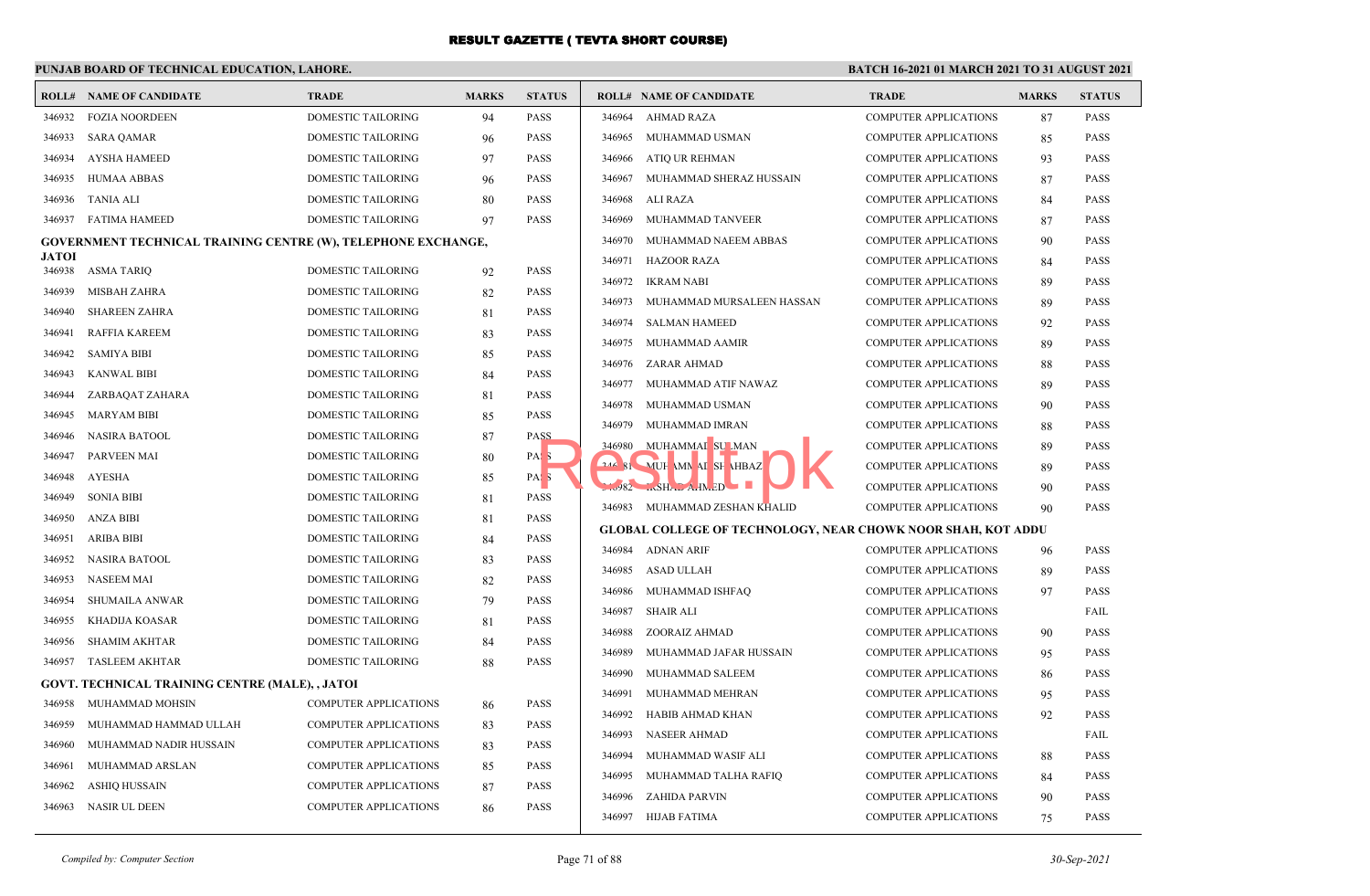## **PUNJAB BOARD OF TECHNICAL EDUCATION, LAHORE.**

|        | <b>ROLL# NAME OF CANDIDATE</b>                                                                      | <b>TRADE</b>                                    | <b>MARKS</b> | <b>STATUS</b>              |        | <b>ROLL# NAME OF CANDIDATE</b> | <b>TRADE</b>                 | <b>MARKS</b> | <b>STATUS</b> |
|--------|-----------------------------------------------------------------------------------------------------|-------------------------------------------------|--------------|----------------------------|--------|--------------------------------|------------------------------|--------------|---------------|
| 346998 | TAMDEH FATIMA                                                                                       | COMPUTER APPLICATIONS                           | 70           | <b>PASS</b>                |        | 347030 TAIMOOR ALI KHAN        | <b>COMPUTER APPLICATIONS</b> | 84           | <b>PASS</b>   |
| 346999 | <b>SABA MUNIB</b>                                                                                   | COMPUTER APPLICATIONS                           | 70           | <b>PASS</b>                | 347031 | <b>HAMAD RAZA</b>              | <b>COMPUTER APPLICATIONS</b> | 83           | <b>PASS</b>   |
| 347000 | AREEBA ASLAM                                                                                        | <b>COMPUTER APPLICATIONS</b>                    | 90           | <b>PASS</b>                | 347032 | <b>IQRA SARWAR</b>             | <b>COMPUTER APPLICATIONS</b> | 96           | <b>PASS</b>   |
| 347001 | <b>SOMAN MUSHTAQ</b>                                                                                | <b>COMPUTER APPLICATIONS</b>                    | 92           | <b>PASS</b>                | 347033 | <b>TEHSEEN FAROOO</b>          | <b>COMPUTER APPLICATIONS</b> | 92           | <b>PASS</b>   |
| 347002 | <b>SHOAIB AZIZ</b>                                                                                  | <b>COMPUTER APPLICATIONS</b>                    | 90           | <b>PASS</b>                | 347034 | <b>ALIYA ZAINAB</b>            | <b>COMPUTER APPLICATIONS</b> | 82           | <b>PASS</b>   |
| 347003 | NASREEN BIBI                                                                                        | <b>COMPUTER APPLICATIONS</b>                    | 92           | <b>PASS</b>                | 347035 | <b>SANIA KALSOOM</b>           | <b>COMPUTER APPLICATIONS</b> | 82           | <b>PASS</b>   |
|        | MUSHTAQ AHMAD GHURMANI VOCATIONAL TRAINING INSTITUTE FOR GIRLS,                                     |                                                 |              |                            | 347036 | <b>AHSAN TARIQ</b>             | <b>COMPUTER APPLICATIONS</b> | 83           | <b>PASS</b>   |
| 347004 | MAG COMMUNITY COMPLEX,NEAR TCF HIGH SCHOOL THATTA, KOT ADDU<br><b>MAH NOOR</b>                      | <b>BEAUTICIAN</b>                               |              | <b>ABSENT</b>              | 347037 | MUHAMMAD HAMZA TAHIR           | <b>COMPUTER APPLICATIONS</b> | 83           | <b>PASS</b>   |
| 347005 | <b>TEHREENA BIBI</b>                                                                                | <b>BEAUTICIAN</b>                               | 90           | <b>PASS</b>                | 347038 | MUHAMMAD IMRAN                 | <b>COMPUTER APPLICATIONS</b> | 84           | <b>PASS</b>   |
| 347006 | <b>AREENA BIBI</b>                                                                                  | <b>BEAUTICIAN</b>                               | 94           |                            | 347039 | MUHAMMAD ABDULLAH TAHIR        | <b>COMPUTER APPLICATIONS</b> | 84           | <b>PASS</b>   |
| 347007 | <b>RAMSHA RASHEED</b>                                                                               | <b>BEAUTICIAN</b>                               |              | <b>PASS</b><br><b>PASS</b> | 347040 | MUHAMMAD SHAHBAZ               | <b>COMPUTER APPLICATIONS</b> | 83           | <b>PASS</b>   |
| 347008 | <b>SHANEELA BIBI</b>                                                                                | <b>BEAUTICIAN</b>                               | 90<br>91     | PASS                       | 347041 | MUHAMMAD ALI                   | <b>COMPUTER APPLICATIONS</b> | 84           | <b>PASS</b>   |
| 347009 | MAIRA ASGHAR                                                                                        | <b>COMPUTER APPLICATIONS</b>                    |              | PASS                       | 347042 | <b>WAJAHAT ULLAH</b>           | <b>COMPUTER APPLICATIONS</b> |              | <b>ABSEN</b>  |
| 347010 | <b>KIRAN BATOOL</b>                                                                                 | <b>COMPUTER APPLICATIONS</b>                    | 92<br>90     | <b>PASS</b>                | 347043 | MUHAMMAD ZEESHAN GHANI         | <b>COMPUTER APPLICATIONS</b> | 83           | <b>PASS</b>   |
| 347011 | <b>UZMA SADIQUE</b>                                                                                 | <b>COMPUTER APPLICATIONS</b>                    | 90           | PASS                       | 347044 | YASIR ALI                      | <b>COMPUTER APPLICATIONS</b> | 85           | <b>PASS</b>   |
| 347012 | SAWAIRA HAMEED                                                                                      | COMPUTER APPLICATIONS                           |              | PASS                       |        | 347045 AQIB RIAZ               | <b>COMPUTER APPLICATIONS</b> | 83           | <b>PASS</b>   |
| 347013 | <b>SUMIEA ALTAF</b>                                                                                 | COMPUTER APPLICATIONS                           | 90           | PAS <sub>3</sub>           |        | 347046 MAZHAR HU SAN           | <b>COMPUTER APPLICATIONS</b> |              | <b>ABSEN</b>  |
| 347014 | NAYAB FATIMA                                                                                        | <b>COMPUTER APPLICATIONS</b>                    | 89           | PAS <sub>5</sub>           |        | 242 47 MUH MN AI AS D ALI AM D | <b>COMPUTER APPLICATIONS</b> | 82           | <b>PASS</b>   |
| 347015 |                                                                                                     |                                                 | 93           |                            |        | $1.7048$ UHA $MAL$ ISM         | <b>COMPUTER APPLICATIONS</b> |              | <b>ABSEN</b>  |
| 347016 | AYESHA MAQBOOL<br>AMNA YAQOOB                                                                       | COMPUTER APPLICATIONS<br>COMPUTER APPLICATIONS  | 93<br>92     | <b>PASS</b><br><b>PASS</b> | 347049 | MUHAMMAD SHAHID IQBAL          | <b>COMPUTER APPLICATIONS</b> | 83           | <b>PASS</b>   |
| 347017 | SIDRA BATOOL                                                                                        | DOMESTIC TAILORING                              | 91           | PASS                       | 347050 | <b>ASWAD SHAMSHER</b>          | <b>COMPUTER APPLICATIONS</b> | 89           | <b>PASS</b>   |
| 347018 | SAMEYA RAFEEQ                                                                                       | <b>DOMESTIC TAILORING</b>                       |              | <b>PASS</b>                | 347051 | MUHAMMAD DANIYAL KHAN          | <b>COMPUTER APPLICATIONS</b> | 84           | <b>PASS</b>   |
| 347019 | <b>KOUSAR RAMZAN</b>                                                                                | <b>DOMESTIC TAILORING</b>                       | 88<br>90     | <b>PASS</b>                | 347052 | MUHAMMAD ATEQUE UR REHMAN      | <b>COMPUTER APPLICATIONS</b> | 81           | <b>PASS</b>   |
| 347020 |                                                                                                     |                                                 |              | <b>PASS</b>                | 347053 | MUHAMMAD SAEED                 | <b>COMPUTER APPLICATIONS</b> |              | <b>ABSEN</b>  |
| 347021 | KHADIJA ASHIQ<br><b>RAZIA BIBI</b>                                                                  | DOMESTIC TAILORING<br><b>DOMESTIC TAILORING</b> | 91           | <b>PASS</b>                | 347054 | <b>ALI HAIDER</b>              | <b>COMPUTER APPLICATIONS</b> | 84           | <b>PASS</b>   |
| 347022 |                                                                                                     |                                                 | 91           | PASS                       | 347055 | <b>MUBSHIR SHABBIR</b>         | <b>COMPUTER APPLICATIONS</b> | 84           | <b>PASS</b>   |
|        | LAILA TUL QADAR                                                                                     | DOMESTIC TAILORING                              | 91           |                            | 347056 | <b>MEHROSH MADNI</b>           | <b>COMPUTER APPLICATIONS</b> | 90           | PASS          |
| 347023 | <b>IQRA BIBI</b><br>347024 AFSHAN ABID                                                              | DOMESTIC TAILORING<br><b>DOMESTIC TAILORING</b> | 96           | PASS<br><b>ABSENT</b>      | 347057 | <b>ALINA TAHIR</b>             | <b>COMPUTER APPLICATIONS</b> | 92           | <b>PASS</b>   |
|        |                                                                                                     |                                                 |              |                            | 347058 | ZEESHAN MANZOOR                | <b>COMPUTER APPLICATIONS</b> | 83           | <b>PASS</b>   |
|        | <b>GOVERNMENT COLLEGE OF COMMERCE, BEHIND FAISAL STADIUM, DERA</b><br>GHAZI KHAN ROAD, MUZAFFARGARH |                                                 |              |                            | 347059 | MUHAMMAD USMAN                 | <b>COMPUTER APPLICATIONS</b> | 83           | <b>PASS</b>   |
|        | 347025 SHAHRUKH AZIZ                                                                                | COMPUTER APPLICATIONS                           | 83           | <b>PASS</b>                | 347060 | <b>KHIZAR HAYAT</b>            | <b>COMPUTER APPLICATIONS</b> |              | <b>ABSEN</b>  |
| 347026 | MUHAMMAD HAMZA ZAHEER                                                                               | COMPUTER APPLICATIONS                           | 83           | PASS                       | 347061 | MUHAMMAD ZEESHAN               | COMPUTER APPLICATIONS        | 83           | <b>PASS</b>   |
| 347027 | MUHAMMAD AZEEM TARIQ                                                                                | <b>COMPUTER APPLICATIONS</b>                    | 81           | <b>PASS</b>                | 347062 | <b>MITHU KHAN</b>              | <b>COMPUTER APPLICATIONS</b> |              | <b>ABSEN</b>  |
| 347028 | MUHAMMAD FARAZ GUL                                                                                  | <b>COMPUTER APPLICATIONS</b>                    | 83           | <b>PASS</b>                | 347063 | HAFIZ MUHAMMAD ZAHID FAIZI     | <b>COMPUTER APPLICATIONS</b> | 82           | <b>PASS</b>   |
|        | 347029 MEESAM ALI                                                                                   | COMPUTER APPLICATIONS                           | 90           | <b>PASS</b>                | 347064 | ZAIN UL ABIDEEN                | <b>COMPUTER APPLICATIONS</b> | 85           | <b>PASS</b>   |
|        |                                                                                                     |                                                 |              |                            |        |                                |                              |              |               |

|            | ROLL# NAME OF CANDIDATE    | <b>TRADE</b>                 | <b>MARKS</b> | <b>STATUS</b> |
|------------|----------------------------|------------------------------|--------------|---------------|
| 347030     | TAIMOOR ALI KHAN           | <b>COMPUTER APPLICATIONS</b> | 84           | <b>PASS</b>   |
| 347031     | HAMAD RAZA                 | <b>COMPUTER APPLICATIONS</b> | 83           | <b>PASS</b>   |
| 347032     | <b>IQRA SARWAR</b>         | <b>COMPUTER APPLICATIONS</b> | 96           | <b>PASS</b>   |
| 347033     | <b>TEHSEEN FAROOQ</b>      | <b>COMPUTER APPLICATIONS</b> | 92           | <b>PASS</b>   |
| 347034     | <b>ALIYA ZAINAB</b>        | COMPUTER APPLICATIONS        | 82           | <b>PASS</b>   |
| 347035     | <b>SANIA KALSOOM</b>       | <b>COMPUTER APPLICATIONS</b> | 82           | <b>PASS</b>   |
| 347036     | <b>AHSAN TARIQ</b>         | <b>COMPUTER APPLICATIONS</b> | 83           | <b>PASS</b>   |
| 347037     | MUHAMMAD HAMZA TAHIR       | COMPUTER APPLICATIONS        | 83           | <b>PASS</b>   |
| 347038     | MUHAMMAD IMRAN             | COMPUTER APPLICATIONS        | 84           | <b>PASS</b>   |
| 347039     | MUHAMMAD ABDULLAH TAHIR    | COMPUTER APPLICATIONS        | 84           | <b>PASS</b>   |
| 347040     | MUHAMMAD SHAHBAZ           | COMPUTER APPLICATIONS        | 83           | <b>PASS</b>   |
| 347041     | MUHAMMAD ALI               | <b>COMPUTER APPLICATIONS</b> | 84           | <b>PASS</b>   |
| 347042     | WAJAHAT ULLAH              | COMPUTER APPLICATIONS        |              | <b>ABSENT</b> |
| 347043     | MUHAMMAD ZEESHAN GHANI     | <b>COMPUTER APPLICATIONS</b> | 83           | <b>PASS</b>   |
| 347044     | YASIR ALI                  | <b>COMPUTER APPLICATIONS</b> | 85           | <b>PASS</b>   |
| 347045     | <b>AQIB RIAZ</b>           | COMPUTER APPLICATIONS        | 83           | <b>PASS</b>   |
| 347046     | MAZHAR HU SA N             | <b>COMPUTER APPLICATIONS</b> |              | <b>ABSENT</b> |
| $247$ $17$ | MUH MN AI AS DALI AM/D     | COMPUTER APPLICATIONS        | 82           | <b>PASS</b>   |
| $-1.048$   | MUHAMMAL ISMAIL            | COMPUTER APPLICATIONS        |              | <b>ABSENT</b> |
| 347049     | MUHAMMAD SHAHID IOBAL      | <b>COMPUTER APPLICATIONS</b> | 83           | <b>PASS</b>   |
| 347050     | <b>ASWAD SHAMSHER</b>      | COMPUTER APPLICATIONS        | 89           | PASS          |
| 347051     | MUHAMMAD DANIYAL KHAN      | <b>COMPUTER APPLICATIONS</b> | 84           | <b>PASS</b>   |
| 347052     | MUHAMMAD ATEQUE UR REHMAN  | COMPUTER APPLICATIONS        | 81           | <b>PASS</b>   |
| 347053     | MUHAMMAD SAEED             | COMPUTER APPLICATIONS        |              | <b>ABSENT</b> |
| 347054     | ALI HAIDER                 | <b>COMPUTER APPLICATIONS</b> | 84           | <b>PASS</b>   |
| 347055     | MUBSHIR SHABBIR            | COMPUTER APPLICATIONS        | 84           | <b>PASS</b>   |
| 347056     | <b>MEHROSH MADNI</b>       | COMPUTER APPLICATIONS        | 90           | <b>PASS</b>   |
| 347057     | <b>ALINA TAHIR</b>         | <b>COMPUTER APPLICATIONS</b> | 92           | PASS          |
| 347058     | ZEESHAN MANZOOR            | COMPUTER APPLICATIONS        | 83           | <b>PASS</b>   |
| 347059     | MUHAMMAD USMAN             | COMPUTER APPLICATIONS        | 83           | <b>PASS</b>   |
| 347060     | KHIZAR HAYAT               | COMPUTER APPLICATIONS        |              | <b>ABSENT</b> |
| 347061     | MUHAMMAD ZEESHAN           | <b>COMPUTER APPLICATIONS</b> | 83           | <b>PASS</b>   |
| 347062     | <b>MITHU KHAN</b>          | <b>COMPUTER APPLICATIONS</b> |              | <b>ABSENT</b> |
| 347063     | HAFIZ MUHAMMAD ZAHID FAIZI | COMPUTER APPLICATIONS        | 82           | <b>PASS</b>   |
| 347064     | <b>ZAIN UL ABIDEEN</b>     | <b>COMPUTER APPLICATIONS</b> | 85           | <b>PASS</b>   |
|            |                            |                              |              |               |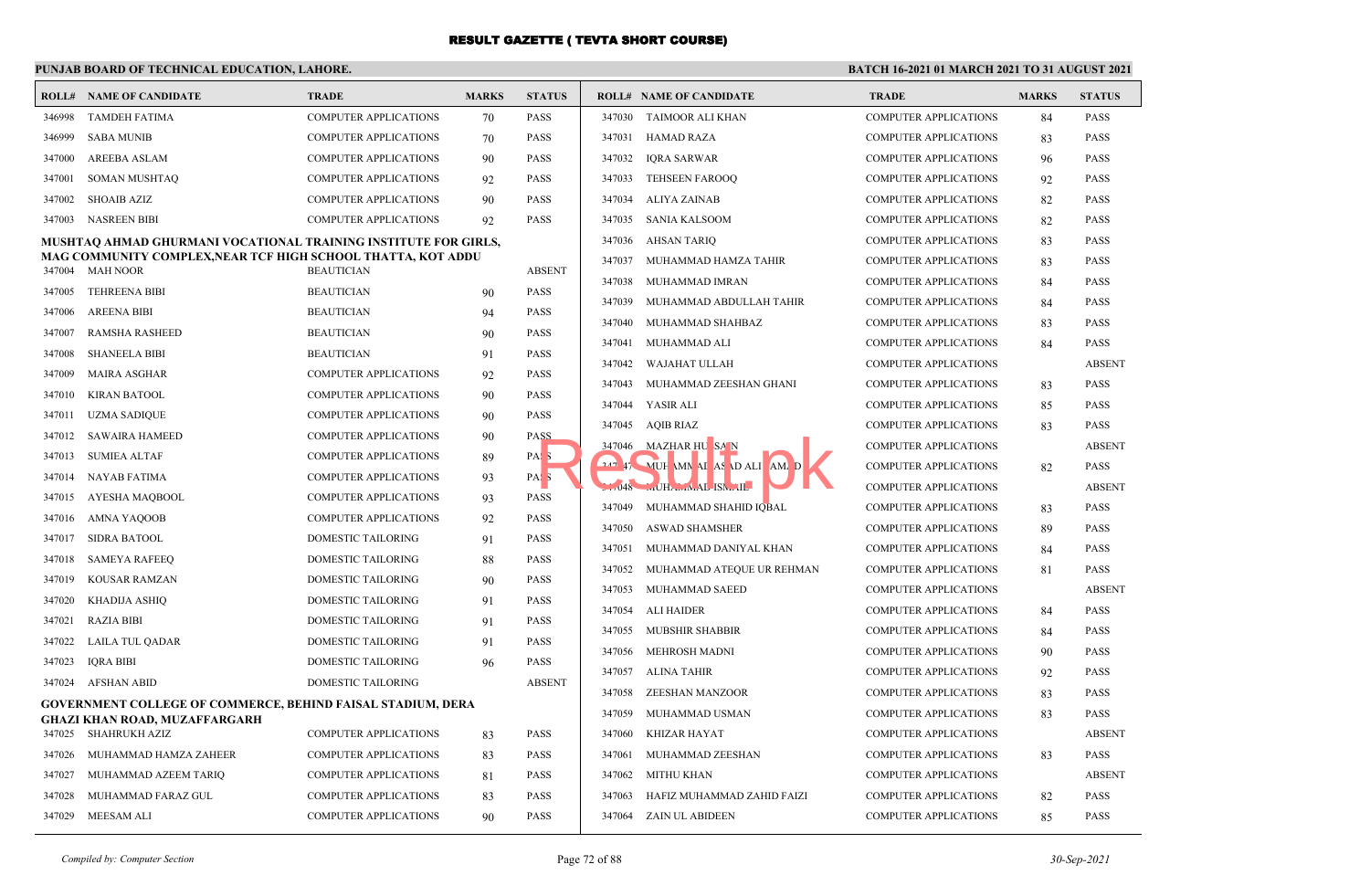### **PUNJAB BOARD OF TECHNICAL EDUCATION, LAHORE.**

| ROLL#  | <b>NAME OF CANDIDATE</b>   | <b>TRADE</b>                 | <b>MARKS</b> | <b>STATUS</b>       | <b>ROLL# NAME OF CANDIDATE</b>   |                                          | <b>TRADE</b>                                                          | <b>MARKS</b> | <b>STATUS</b> |
|--------|----------------------------|------------------------------|--------------|---------------------|----------------------------------|------------------------------------------|-----------------------------------------------------------------------|--------------|---------------|
| 347065 | MUHAMMAD AYAZ ALEEM        | COMPUTER APPLICATIONS        | 83           | <b>PASS</b>         |                                  |                                          | MUSHTAQ AHMAD GHURMANI VOCATIONAL TRAINING INSTITUTE FOR BOYS,        |              |               |
| 347066 | MUHAMMAD OWAIS BILAL       | <b>COMPUTER APPLICATIONS</b> | 82           | <b>PASS</b>         |                                  |                                          | OLD NAWAB MUSHTAQ AHMAD GHURMANI BANGLA,NEAR DERA MIAN SAIF           |              |               |
| 347067 | MUHAMMAD SHEHRYAR          | <b>COMPUTER APPLICATIONS</b> | 81           | PASS                | 347099 MUHAMMAD AQIB             | UDDIN, GHURMANI FOUNDATION, MUZAFFARGARH | <b>COMPUTER APPLICATIONS</b>                                          | 88           | <b>PASS</b>   |
| 347068 | MUHAMMAD ZAHID             | <b>COMPUTER APPLICATIONS</b> | 80           | PASS                | 347100 MUHAMMAD TANVEER IQBAL    |                                          | <b>COMPUTER APPLICATIONS</b>                                          | 90           | <b>PASS</b>   |
| 347069 | ANSAR NIAZ                 | <b>COMPUTER APPLICATIONS</b> | 83           | <b>PASS</b>         | <b>INTIZAR DILSHAD</b><br>347101 |                                          | <b>COMPUTER APPLICATIONS</b>                                          | 84           | <b>PASS</b>   |
| 347070 | MUHAMMAD FAHEEM            | COMPUTER APPLICATIONS        | 83           | PASS                | HAMZA MULAZIM<br>347102          |                                          | <b>COMPUTER APPLICATIONS</b>                                          | 89           | <b>PASS</b>   |
| 347071 | AHMAD NAWAZ                | COMPUTER APPLICATIONS        | 81           | <b>PASS</b>         | <b>MUBASHIR ABBAS</b><br>347103  |                                          | <b>COMPUTER APPLICATIONS</b>                                          | 92           | <b>PASS</b>   |
| 347072 | MUHAMMAD SHAH ZAMAN        | COMPUTER APPLICATIONS        | 83           | <b>PASS</b>         | 347104<br>AHMAD SHAHZAD          |                                          | <b>COMPUTER APPLICATIONS</b>                                          | 86           | <b>PASS</b>   |
| 347073 | MALIK MUHAMMAD BIN TANVEER | COMPUTER APPLICATIONS        | 84           | <b>PASS</b>         | ATEEO UL REHMAN<br>347105        |                                          | <b>COMPUTER APPLICATIONS</b>                                          | 85           | <b>PASS</b>   |
| 347074 | <b>WAQAS ALI</b>           | <b>COMPUTER APPLICATIONS</b> | 85           | <b>PASS</b>         | 347106<br>MUHAMMAD ZUBAIR        |                                          | <b>COMPUTER APPLICATIONS</b>                                          | 95           | <b>PASS</b>   |
| 347075 | ALI AHMAD                  | <b>COMPUTER APPLICATIONS</b> | 82           | <b>PASS</b>         | 347107                           | MUHAMMAD ISMAIL HUSSAIN                  | <b>COMPUTER APPLICATIONS</b>                                          | 88           | <b>PASS</b>   |
| 347076 | MUHAMMAD IRFAN ALI         | <b>COMPUTER APPLICATIONS</b> | 81           | <b>PASS</b>         | 347108                           | MUHAMMAD FAISAL RIZWAN                   | <b>COMPUTER APPLICATIONS</b>                                          | 87           | <b>PASS</b>   |
| 347077 | <b>ASAD NAZEER</b>         | <b>COMPUTER APPLICATIONS</b> | 83           | <b>PASS</b>         | 347109<br>ATEEQ UL REHMAN        |                                          | <b>COMPUTER APPLICATIONS</b>                                          | 86           | <b>PASS</b>   |
| 347078 | MUHAMMAD IRFAN             | <b>COMPUTER APPLICATIONS</b> | 82           | <b>PASS</b>         | 347110<br>MUHAMMAD RASHID        |                                          | <b>COMPUTER APPLICATIONS</b>                                          | 85           | <b>PASS</b>   |
| 347079 | <b>ADNAN SAJJAD</b>        | <b>COMPUTER APPLICATIONS</b> | 81           | <b>PASS</b>         | 347111 MOHAMMAD JAFIR            |                                          | <b>COMPUTER APPLICATIONS</b>                                          | 84           | <b>PASS</b>   |
| 347080 | <b>SADIQ HUSSAIN</b>       | <b>COMPUTER APPLICATIONS</b> | 82           | <b>PASS</b>         | 347112 MUHAMMAD ISMAIL           |                                          | <b>COMPUTER APPLICATIONS</b>                                          | 93           | <b>PASS</b>   |
| 347081 | <b>UMAR IBRAHIM</b>        | COMPUTER APPLICATIONS        |              | AB ENT              | $247113$ MANSOOP A M D           |                                          | <b>COMPUTER APPLICATIONS</b>                                          | 87           | <b>PASS</b>   |
| 347082 | MUHAMMAD MAJID             | <b>COMPUTER APPLICATIONS</b> | 83           | PAS <sub>&gt;</sub> | $74/14$ M $100$ A M D            |                                          | <b>COMPUTER APPLICATIONS</b>                                          | 90           | <b>PASS</b>   |
| 347083 | MUHAMMAD IMRAN             | COMPUTER APPLICATIONS        | 84           | PAS <sub>5</sub>    | 347115 MUHAMMAD HAMAD            |                                          | <b>ELECTRICIAN</b>                                                    | 94           | <b>PASS</b>   |
| 347084 | MUHAMMAD NADEEM            | <b>COMPUTER APPLICATIONS</b> | 83           | <b>PASS</b>         | 347116 MUHAMMAD NUOMAN           |                                          | <b>ELECTRICIAN</b>                                                    | 84           | <b>PASS</b>   |
| 347085 | MUHAMMAD WASEEM ASHRAF     | <b>COMPUTER APPLICATIONS</b> | 83           | <b>PASS</b>         | 347117 MUHAMMAD USAMA            |                                          | <b>ELECTRICIAN</b>                                                    | 84           | <b>PASS</b>   |
| 347086 | <b>WALEED SAJID</b>        | COMPUTER APPLICATIONS        |              | <b>ABSENT</b>       | 347118 FIAZ AHMAD                |                                          | <b>ELECTRICIAN</b>                                                    | 90           | <b>PASS</b>   |
| 347087 | AZADAR HUSSAIN MOMEN       | <b>COMPUTER APPLICATIONS</b> | 83           | <b>PASS</b>         | 347119<br>MUHAMMAD JALEEL        |                                          | <b>ELECTRICIAN</b>                                                    | 89           | <b>PASS</b>   |
| 347088 | MUHAMMAD MUDASSIR          | <b>COMPUTER APPLICATIONS</b> |              | <b>ABSENT</b>       | 347120<br><b>MUBASIR ABBAS</b>   |                                          | <b>ELECTRICIAN</b>                                                    | 88           | <b>PASS</b>   |
| 347089 | <b>ABDUL AHAD</b>          | <b>COMPUTER APPLICATIONS</b> | 83           | <b>PASS</b>         | 347121 MUHAMMAD SHOAIB           |                                          | <b>ELECTRICIAN</b>                                                    | 91           | <b>PASS</b>   |
| 347090 | <b>ASAD ZAFFAR</b>         | <b>COMPUTER APPLICATIONS</b> | 83           | <b>PASS</b>         |                                  | 347122 MUHAMMAD AHTISHAM UL HAQ          | <b>ELECTRICIAN</b>                                                    | 84           | <b>PASS</b>   |
| 347091 | MUHAMMAD ZULFIQAR          | <b>COMPUTER APPLICATIONS</b> | 83           | PASS                | 347123 MUHAMMAD SABIAIN GHAZI    |                                          | WELDER                                                                | 90           | <b>PASS</b>   |
| 347092 | <b>SADIQ HUSSAIN</b>       | COMPUTER APPLICATIONS        | 81           | <b>PASS</b>         | 347124 MUHAMMAD YOUSAF HASSAN    |                                          | WELDER                                                                | 91           | <b>PASS</b>   |
| 347093 | <b>SAIFULLAH</b>           | <b>COMPUTER APPLICATIONS</b> | 85           | <b>PASS</b>         | 347125 MUHAMMAD ZUBAIR           |                                          | WELDER                                                                | 90           | <b>PASS</b>   |
| 347094 | <b>IQRA MURTAZA</b>        | <b>COMPUTER APPLICATIONS</b> | 83           | <b>PASS</b>         | 347126<br>UBAID UL RAHMAN        |                                          | WELDER                                                                | 93           | <b>PASS</b>   |
| 347095 | <b>RIMSHA RAMZAN</b>       | <b>COMPUTER APPLICATIONS</b> | 83           | <b>PASS</b>         | 347127 MUHAMMAD WASEEM           |                                          | WELDER                                                                | 94           | <b>PASS</b>   |
| 347096 | IMTIAZ GULZAR              | <b>COMPUTER APPLICATIONS</b> | 85           | <b>PASS</b>         |                                  |                                          | <b>GOVT. VOCATIONAL TRAINING INSTITUTE FOR WOMEN, , NANKANA SAHIB</b> |              |               |
| 347097 | MUHAMMAD SOHAIL BASHIR     | COMPUTER APPLICATIONS        | 84           | PASS                | 347128 NATASHA AKRAM             |                                          | <b>BEAUTICIAN</b>                                                     | 83           | <b>PASS</b>   |
| 347098 | <b>ANJUM SHEHZAD</b>       | COMPUTER APPLICATIONS        |              | <b>ABSENT</b>       | 347129 UMM E BAKHTAWAR           |                                          | <b>BEAUTICIAN</b>                                                     | 91           | <b>PASS</b>   |
|        |                            |                              |              |                     |                                  |                                          |                                                                       |              |               |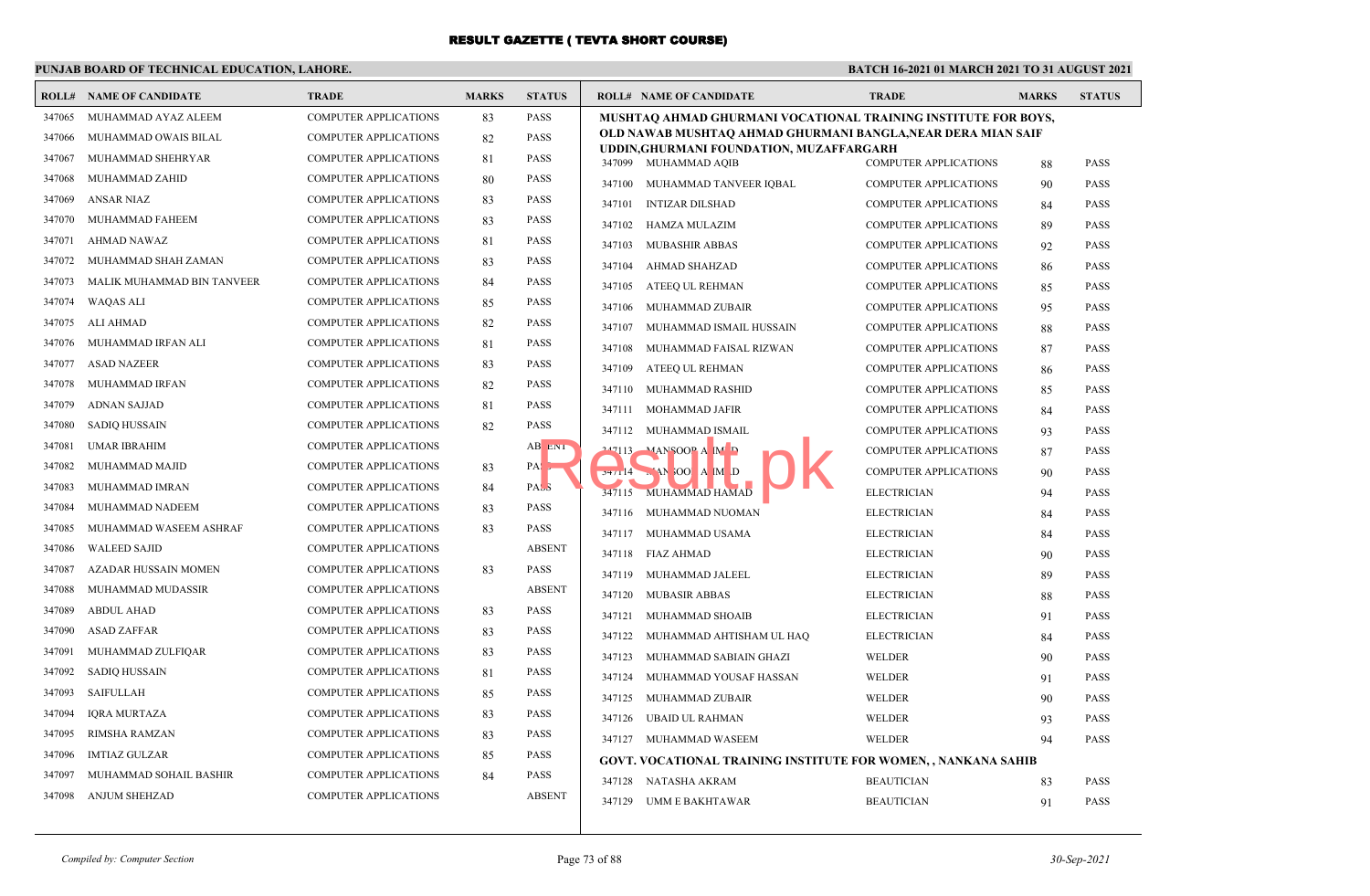### **PUNJAB BOARD OF TECHNICAL EDUCATION, LAHORE.**

|             | <b>ROLL# NAME OF CANDIDATE</b> | <b>TRADE</b>                 | <b>MARKS</b> | <b>STATUS</b>     |                  | <b>ROLL# NAME OF CANDIDATE</b>                                          | <b>TRADE</b>                           | <b>MARKS</b> | <b>STATUS</b>                |
|-------------|--------------------------------|------------------------------|--------------|-------------------|------------------|-------------------------------------------------------------------------|----------------------------------------|--------------|------------------------------|
|             | 347130 AMINA ARIF              | <b>BEAUTICIAN</b>            | 73           | <b>PASS</b>       |                  | 347165 AMNA                                                             | <b>COMPUTER APPLICATIONS</b>           | 63           | <b>PASS</b>                  |
| 347131      | ABIDA PERVEEN                  | <b>BEAUTICIAN</b>            | 96           | PASS              |                  | 347166 ZUNAIRA                                                          | DOMESTIC TAILORING                     | 83           | <b>PASS</b>                  |
| 347132      | NABILA RAFIQ                   | <b>BEAUTICIAN</b>            | 93           | <b>PASS</b>       |                  | 347167 AQSA KANWAL                                                      | DOMESTIC TAILORING                     | 94           | <b>PASS</b>                  |
| 347133      | TAYBA LATIF                    | <b>BEAUTICIAN</b>            | 90           | <b>PASS</b>       |                  | 347168 AIZA                                                             | DOMESTIC TAILORING                     | 92           | <b>PASS</b>                  |
| 347134      | NIDA ASGHAR                    | <b>BEAUTICIAN</b>            | 83           | <b>PASS</b>       | 347169           | SANIA HAQNAWAZ                                                          | DOMESTIC TAILORING                     | 89           | <b>PASS</b>                  |
| 347135      | HINA ATTAULLAH                 | <b>BEAUTICIAN</b>            | 81           | <b>PASS</b>       | 347170           | SABA AKBAR                                                              | <b>DOMESTIC TAILORING</b>              | 88           | <b>PASS</b>                  |
|             | 347136 ALIA NAZIR              | <b>BEAUTICIAN</b>            | 84           | <b>PASS</b>       | 347171           | <b>MARIUM SAEED</b>                                                     | <b>DOMESTIC TAILORING</b>              | 85           | <b>PASS</b>                  |
|             | 347137 NOREENA SALAMAT         | <b>BEAUTICIAN</b>            | 81           | PASS              | 347172           | SIDRA                                                                   | DOMESTIC TAILORING                     |              | <b>ABSENT</b>                |
| 347138 SARA |                                | <b>BEAUTICIAN</b>            | 90           | <b>PASS</b>       |                  | 347173 MUQADDAS SHAHZADI                                                | DOMESTIC TAILORING                     |              | <b>ABSENT</b>                |
| 347139      | HUMA KIRAN                     | <b>BEAUTICIAN</b>            | 70           | PASS              |                  | 347174 HINA SHAHZADI                                                    | <b>DOMESTIC TAILORING</b>              |              | <b>ABSENT</b>                |
| 347140      | MARYAM MANSHA                  | <b>BEAUTICIAN</b>            | 87           | PASS              |                  | 347175 TANZILA NASIR                                                    | <b>DOMESTIC TAILORING</b>              |              | <b>ABSENT</b>                |
| 347141      | ALIZA AKRAM                    | <b>BEAUTICIAN</b>            | 82           | <b>PASS</b>       |                  | 347176 SUNBAL TAHIR                                                     | <b>DOMESTIC TAILORING</b>              |              | <b>ABSENT</b>                |
| 347142      | AYESHA ZULFIQAR                | <b>BEAUTICIAN</b>            | 81           | PASS              |                  | 347177 ISHMAL AMJAD                                                     | DOMESTIC TAILORING                     | 74           | <b>PASS</b>                  |
| 347143      | <b>FAIZA MAQSOOD</b>           | <b>BEAUTICIAN</b>            | 79           | PASS              |                  | 347178 KHADIJA BIBI                                                     | DOMESTIC TAILORING                     | 82           | <b>PASS</b>                  |
| 347144      | AQSA                           | <b>BEAUTICIAN</b>            | 80           | PASS              |                  | 347179 KAINAT IHSAN                                                     | DOMESTIC TAILORING                     |              | <b>ABSENT</b>                |
| 347145      | ASMA RANI                      | <b>BEAUTICIAN</b>            | 95           | PASS              |                  | <b>GOVERNMENT VOCATIONAL TRAINING INSTITUTE FOR WOMEN, NEAR HUSSAIN</b> |                                        |              |                              |
| 347146      | RIMSHA SHOUKAT                 | <b>BEAUTICIAN</b>            | 81           | PAS <sub>5</sub>  |                  | <b>TRUST, SANGLA HILLS</b>                                              | <b>BEAUTICIAN</b>                      |              |                              |
| 347147      | TAYYBA IMAN                    | <b>COMPUTER APPLICATIONS</b> | 86           | $PA: \rightarrow$ |                  | $74.181 \t\t NII \t\t AGF \t\t AF \t\t$<br>$347182$ N M A A H R         | <b>BEAUTICIAN</b>                      | 85           | <b>PASS</b><br><b>PASS</b>   |
| 347148      | <b>SAMIA ISHAQ</b>             | <b>COMPUTER APPLICATIONS</b> | 87           | PAS <sub>3</sub>  |                  | 347183 SABA SHAHZADI                                                    | <b>BEAUTICIAN</b>                      | 90           | <b>ABSENT</b>                |
| 347149      | IORA IFTIKHAR                  | <b>COMPUTER APPLICATIONS</b> | 96           | PASS              | 347184           | <b>RABIA JAMIL</b>                                                      | <b>BEAUTICIAN</b>                      |              | <b>PASS</b>                  |
|             | 347150 SANIA AZIZ              | <b>COMPUTER APPLICATIONS</b> |              | <b>ABSENT</b>     | 347185           | GHULAM FATIMA                                                           | <b>BEAUTICIAN</b>                      | 93           | <b>ABSENT</b>                |
| 347151      | MUNTAHA                        | <b>COMPUTER APPLICATIONS</b> | 93           | <b>PASS</b>       | 347186           |                                                                         | <b>BEAUTICIAN</b>                      |              | <b>PASS</b>                  |
| 347152      | <b>IQRA RUSTAM</b>             | <b>COMPUTER APPLICATIONS</b> | 87           | PASS              | 347187           | TEHNEAT UL NISA<br><b>TABINDA SHOUKAT</b>                               |                                        | 88           | <b>PASS</b>                  |
| 347153      | <b>ISHRAT KOUSAR</b>           | <b>COMPUTER APPLICATIONS</b> | 85           | PASS              |                  | 347188 AMINA SADIQUE                                                    | <b>BEAUTICIAN</b><br><b>BEAUTICIAN</b> | 88           | <b>PASS</b>                  |
| 347154      | <b>UROOJ FATIMA</b>            | <b>COMPUTER APPLICATIONS</b> | 78           | PASS              | 347189           | <b>FOZIA SALIM</b>                                                      | <b>BEAUTICIAN</b>                      | 85           | <b>PASS</b>                  |
| 347155      | MUQADDAS                       | <b>COMPUTER APPLICATIONS</b> | 87           | <b>PASS</b>       | 347190           | <b>BUSHRA SHEHZADI</b>                                                  | <b>BEAUTICIAN</b>                      | 92           | <b>PASS</b>                  |
|             | 347156 AYESHA REHMAN           | <b>COMPUTER APPLICATIONS</b> | 87           | PASS              |                  |                                                                         |                                        | 85           |                              |
|             | 347157 SAIRA NOOR              | <b>COMPUTER APPLICATIONS</b> | 89           | <b>PASS</b>       | 347191           | <b>NAEEM AKHTAR</b>                                                     | <b>BEAUTICIAN</b>                      | 80           | <b>PASS</b>                  |
| 347158      | UMME HABIBA                    | <b>COMPUTER APPLICATIONS</b> | 89           | <b>PASS</b>       | 347192           | SIDRA NAWAZ<br>347193 FAIZA ASAD                                        | <b>BEAUTICIAN</b><br><b>BEAUTICIAN</b> | 94           | <b>PASS</b><br><b>PASS</b>   |
|             | 347159 NATASHA                 | <b>COMPUTER APPLICATIONS</b> | 79           | PASS              | 347194           |                                                                         |                                        | 76           |                              |
| 347160      | SAMAN                          | <b>COMPUTER APPLICATIONS</b> | 89           | <b>PASS</b>       |                  | SEHRISH RANI                                                            | <b>BEAUTICIAN</b>                      | 89           | <b>PASS</b>                  |
| 347161      | <b>RABIA BASRI</b>             | <b>COMPUTER APPLICATIONS</b> | 77           | <b>PASS</b>       | 347195           | MEHWISH ASLAM                                                           | <b>BEAUTICIAN</b>                      | 89           | <b>PASS</b>                  |
| 347162      | SADIA HALEEMA                  | <b>COMPUTER APPLICATIONS</b> | 85           | <b>PASS</b>       | 347196<br>347197 | <b>WARDAH NAZAR</b>                                                     | <b>BEAUTICIAN</b><br><b>BEAUTICIAN</b> | 91           | <b>PASS</b><br><b>ABSENT</b> |
| 347163      | ALIA AFZAL                     | <b>COMPUTER APPLICATIONS</b> | 86           | PASS              |                  | <b>SONIA SHAZADI</b>                                                    |                                        |              |                              |
|             | 347164 NOREEN WARIS            | <b>COMPUTER APPLICATIONS</b> |              | <b>ABSENT</b>     |                  | 347198 MARIA AMJAD                                                      | <b>BEAUTICIAN</b>                      | 87           | <b>PASS</b>                  |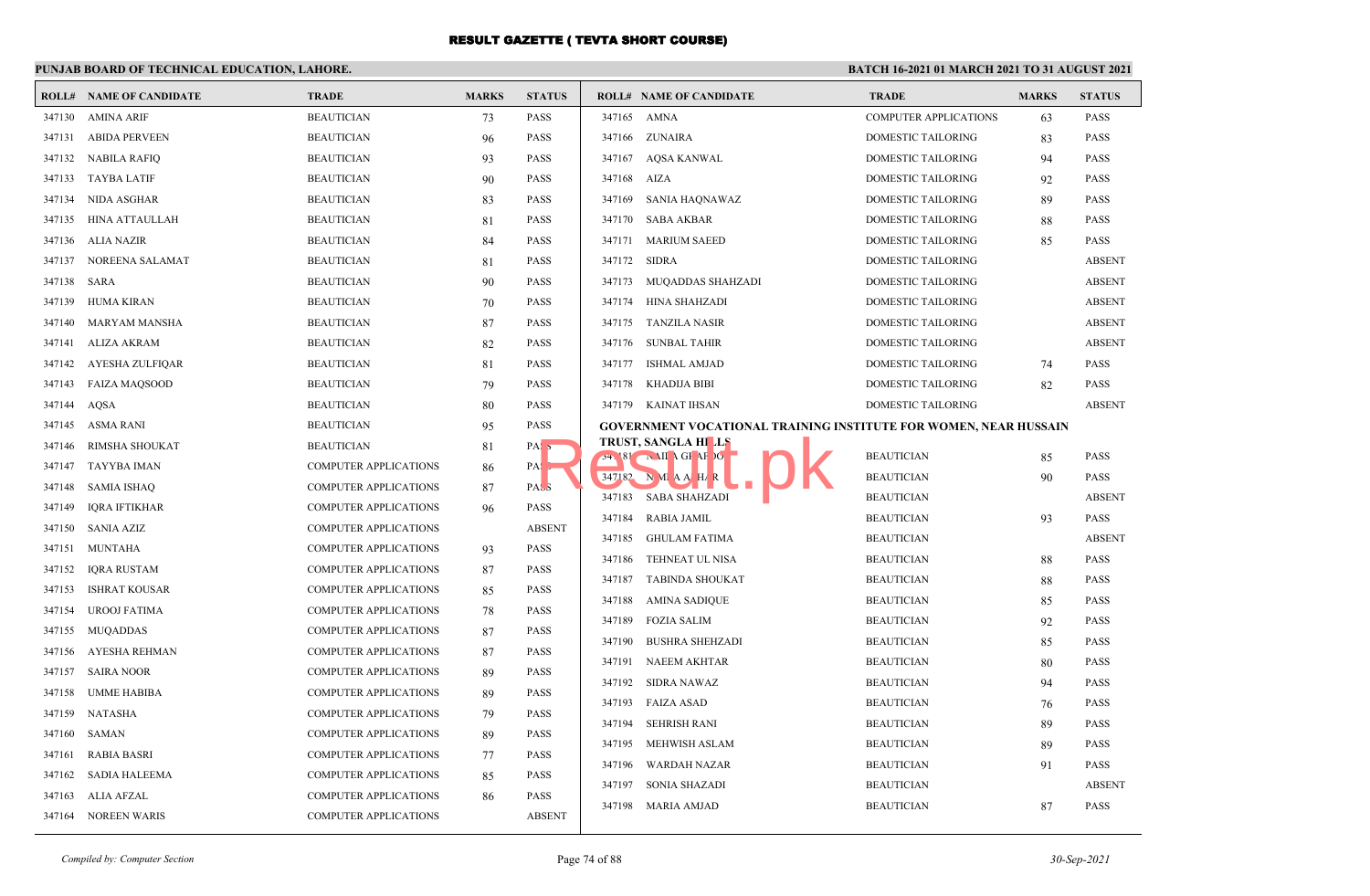### **PUNJAB BOARD OF TECHNICAL EDUCATION, LAHORE.**

|        | <b>ROLL# NAME OF CANDIDATE</b> | <b>TRADE</b>                 | <b>MARKS</b> | <b>STATUS</b>     |        | <b>ROLL# NAME OF CANDIDATE</b>                                      | <b>TRADE</b>              | <b>MARKS</b> | <b>STATUS</b> |
|--------|--------------------------------|------------------------------|--------------|-------------------|--------|---------------------------------------------------------------------|---------------------------|--------------|---------------|
| 347199 | TANZEELA SARFRAZ               | <b>BEAUTICIAN</b>            | 84           | <b>PASS</b>       |        | 347234 LAIBA ZAHID                                                  | DOMESTIC TAILORING        | 86           | PASS          |
| 347200 | <b>RIDA BASHARAT</b>           | <b>BEAUTICIAN</b>            | 83           | <b>PASS</b>       |        | 347235 INSBAAT FAZAL                                                | DOMESTIC TAILORING        | 85           | PASS          |
| 347201 | <b>NOREEN BARKAT</b>           | <b>BEAUTICIAN</b>            | 86           | <b>PASS</b>       |        | 347236 MARIA ADREES                                                 | <b>DOMESTIC TAILORING</b> | 74           | <b>PASS</b>   |
| 347202 | SONIA DILAWAR                  | <b>BEAUTICIAN</b>            | 90           | <b>PASS</b>       | 347237 | <b>SIDRA REHMAN</b>                                                 | DOMESTIC TAILORING        |              | <b>ABSENT</b> |
| 347203 | AMINA RAYYASAT                 | <b>BEAUTICIAN</b>            | 91           | <b>PASS</b>       |        | 347238 ZAINAB BIBI                                                  | DOMESTIC TAILORING        | 72           | PASS          |
| 347204 | NADIA SAIF                     | <b>BEAUTICIAN</b>            | 93           | <b>PASS</b>       | 347239 | <b>SAMREEN MUSTAFA</b>                                              | DOMESTIC TAILORING        | 72           | <b>PASS</b>   |
| 347205 | URVAH TAHIR                    | <b>BEAUTICIAN</b>            | 77           | <b>PASS</b>       | 347240 | AMINA YAHYA                                                         | DOMESTIC TAILORING        |              | <b>ABSENT</b> |
| 347206 | <b>TAYYBA MUNIR</b>            | <b>BEAUTICIAN</b>            | 86           | <b>PASS</b>       | 347241 | <b>SHANZA SATTAR</b>                                                | DOMESTIC TAILORING        | 72           | <b>PASS</b>   |
| 347207 | ZUNAIRA NAZIR                  | <b>BEAUTICIAN</b>            | 88           | <b>PASS</b>       | 347242 | <b>MUQADDAS ARIF</b>                                                | <b>DOMESTIC TAILORING</b> |              | <b>ABSENT</b> |
| 347208 | ALLAH MAFI                     | <b>BEAUTICIAN</b>            | 77           | <b>PASS</b>       | 347243 | <b>ZAHIDA PARVEEN</b>                                               | DOMESTIC TAILORING        | 78           | PASS          |
| 347209 | <b>RAFIA IRUM</b>              | <b>BEAUTICIAN</b>            | 90           | <b>PASS</b>       | 347244 | <b>SAIMA KAUSAR</b>                                                 | <b>DOMESTIC TAILORING</b> | 92           | PASS          |
| 347210 | ANEETA ALYAS                   | <b>BEAUTICIAN</b>            | 91           | <b>PASS</b>       |        | 347245 SANA MUMTAZ                                                  | DOMESTIC TAILORING        |              | <b>ABSENT</b> |
| 347211 | <b>BUSHRA SADIA WAINS</b>      | COMPUTER APPLICATIONS        | 89           | <b>PASS</b>       |        | <b>GOVERNMENT VOCATIONAL TRAINING INSTITUTE FOR WOMEN, MOHALLAH</b> |                           |              |               |
| 347212 | HIBA UMAR                      | <b>COMPUTER APPLICATIONS</b> | 89           | <b>PASS</b>       |        | ABBAS NAGAR NEAR MISKEEN HOTEL, NAROWAL<br>347246 MUNEEBA SHAKOOR   | <b>BEAUTICIAN</b>         | 94           | <b>PASS</b>   |
| 347213 | ANEEZA MAHMOOD                 | <b>COMPUTER APPLICATIONS</b> | 92           | <b>PASS</b>       |        | 347247 RAZIA PARVEEN                                                | <b>BEAUTICIAN</b>         | 90           | PASS          |
| 347214 | <b>FAIZA JABEEN</b>            | <b>COMPUTER APPLICATIONS</b> | 80           | <b>PASS</b>       |        | 347248 AQSA RAFI                                                    | <b>BEAUTICIAN</b>         | 100          | <b>PASS</b>   |
| 347215 | <b>IORA ZAHOOR</b>             | <b>COMPUTER APPLICATIONS</b> | 95           | PAS <sub>5</sub>  | 34.249 | $\mathbf{D}$                                                        | <b>BEAUTICIAN</b>         | 90           | <b>PASS</b>   |
| 347216 | MISBAH AYYAZ                   | COMPUTER APPLICATIONS        | 84           | $PA: \rightarrow$ | 347250 | $L$ IE \ SA                                                         | <b>BEAUTICIAN</b>         | 91           | PASS          |
| 347217 | <b>AQSA ARIF</b>               | COMPUTER APPLICATIONS        | 88           | PAS <sub>3</sub>  | 347251 | <b>RAHEELA</b>                                                      | <b>BEAUTICIAN</b>         | 91           | <b>PASS</b>   |
| 347218 | <b>AOSA SHAREEF</b>            | <b>COMPUTER APPLICATIONS</b> | 88           | <b>PASS</b>       | 347252 | HUMAIRA KHURSHID                                                    | <b>BEAUTICIAN</b>         | 92           | <b>PASS</b>   |
| 347219 | AAMIN KHALEEL                  | COMPUTER APPLICATIONS        | 83           | <b>PASS</b>       | 347253 | <b>SHAMSA HAFEEZ</b>                                                | <b>BEAUTICIAN</b>         | 93           | <b>PASS</b>   |
| 347220 | FIZZA ZULFIQAR                 | <b>COMPUTER APPLICATIONS</b> | 86           | <b>PASS</b>       | 347254 | <b>REEM ISHFAQ</b>                                                  | <b>BEAUTICIAN</b>         | 90           | PASS          |
| 347221 | AYESHA IFTIKHAR                | <b>COMPUTER APPLICATIONS</b> | 90           | <b>PASS</b>       | 347255 | JAWERIA JAMEEL                                                      | <b>BEAUTICIAN</b>         | 90           | PASS          |
| 347222 | YASMIN MUJAHAD                 | COMPUTER APPLICATIONS        | 83           | <b>PASS</b>       | 347256 | <b>HUMAIRA NASEEM</b>                                               | <b>BEAUTICIAN</b>         | 100          | PASS          |
| 347223 | <b>SUNDAS ASIF</b>             | <b>COMPUTER APPLICATIONS</b> | 70           | <b>PASS</b>       | 347257 | <b>AREEJ ABID</b>                                                   | <b>BEAUTICIAN</b>         | 90           | <b>PASS</b>   |
| 347224 | <b>FIZA TARIO</b>              | <b>COMPUTER APPLICATIONS</b> |              | <b>ABSENT</b>     | 347258 | <b>RIMSHA</b>                                                       | <b>BEAUTICIAN</b>         | 90           | PASS          |
| 347225 | AMINA PERVAIZ                  | COMPUTER APPLICATIONS        |              | <b>ABSENT</b>     | 347259 | <b>ANEELA IDREES</b>                                                | <b>BEAUTICIAN</b>         | 89           | PASS          |
| 347226 | AYESHA AYUB                    | <b>COMPUTER APPLICATIONS</b> | 89           | <b>PASS</b>       | 347260 | <b>ASMA IRSHAD</b>                                                  | <b>BEAUTICIAN</b>         | 99           | <b>PASS</b>   |
| 347227 | SHAZIA ZULFIQAR                | COMPUTER APPLICATIONS        | 82           | <b>PASS</b>       | 347261 | <b>SALMA SHAHZADI</b>                                               | <b>BEAUTICIAN</b>         | 90           | PASS          |
| 347228 | <b>FAREEHA SAIF ULLAH</b>      | COMPUTER APPLICATIONS        | 76           | <b>PASS</b>       | 347262 | <b>NIMRA</b>                                                        | <b>BEAUTICIAN</b>         | 94           | PASS          |
| 347229 | <b>FATIMA BATOOL</b>           | <b>COMPUTER APPLICATIONS</b> | 71           | <b>PASS</b>       | 347263 | AQSA YASIN                                                          | <b>BEAUTICIAN</b>         | 91           | <b>PASS</b>   |
| 347230 | MUBBARA SAJJAD                 | COMPUTER APPLICATIONS        |              | <b>ABSENT</b>     | 347264 | ANEEQA LIAQAT                                                       | <b>BEAUTICIAN</b>         | 91           | PASS          |
| 347231 | <b>SADIA DAUD</b>              | DOMESTIC TAILORING           | 91           | <b>PASS</b>       | 347265 | <b>SANA HANEEF</b>                                                  | <b>DOMESTIC TAILORING</b> | 90           | PASS          |
| 347232 | <b>RAHAT NAEEM</b>             | DOMESTIC TAILORING           | 91           | <b>PASS</b>       |        | 347266 SAFOOARA                                                     | DOMESTIC TAILORING        | 87           | PASS          |
|        | 347233 MANAHIL SHAHBAZ         | <b>DOMESTIC TAILORING</b>    | 90           | <b>PASS</b>       |        |                                                                     |                           |              |               |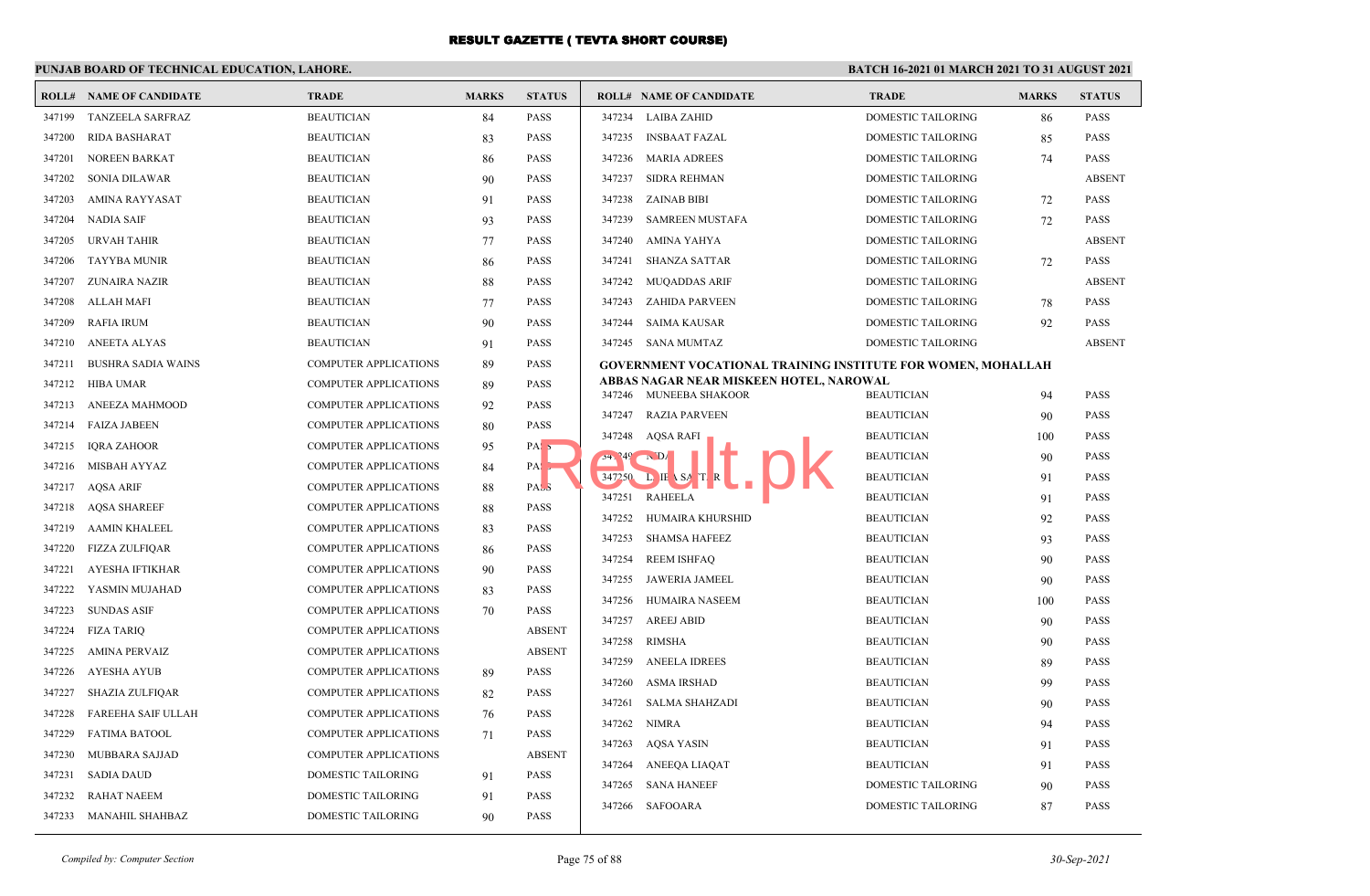### **PUNJAB BOARD OF TECHNICAL EDUCATION, LAHORE.**

|        | <b>ROLL# NAME OF CANDIDATE</b>                                    | <b>TRADE</b>              | <b>MARKS</b> | <b>STATUS</b>    |                           | <b>ROLL# NAME OF CANDIDATE</b>                                   | <b>TRADE</b>                 | <b>MARKS</b> | <b>STATUS</b> |
|--------|-------------------------------------------------------------------|---------------------------|--------------|------------------|---------------------------|------------------------------------------------------------------|------------------------------|--------------|---------------|
| 347267 | <b>MAHJABEEN</b>                                                  | <b>DOMESTIC TAILORING</b> | 89           | <b>PASS</b>      | 347300                    | <b>MARYAM SHAHZADI</b>                                           | <b>BEAUTICIAN</b>            | 89           | <b>PASS</b>   |
| 347268 | <b>SEHRISH GUL</b>                                                | DOMESTIC TAILORING        | 90           | <b>PASS</b>      | 347301                    | <b>FAKHRA GULZAR</b>                                             | <b>BEAUTICIAN</b>            | 85           | <b>PASS</b>   |
| 347269 | <b>USWA SHAHZADI</b>                                              | <b>DOMESTIC TAILORING</b> | 90           | <b>PASS</b>      | 347302                    | ASIA RIAZ                                                        | <b>BEAUTICIAN</b>            | 86           | <b>PASS</b>   |
| 347270 | <b>IQRA BIBI</b>                                                  | <b>DOMESTIC TAILORING</b> | 91           | <b>PASS</b>      |                           | DEPALPUR POLYTECHNIC INSTITUTE, OPPOSITE GOVT COLONY OKARA ROAD, |                              |              |               |
| 347271 | <b>NAZIA MUKHTAR</b>                                              | DOMESTIC TAILORING        | 89           | <b>PASS</b>      | <b>DEPALPUR</b><br>347303 | <b>SHAHZAD ABBAS</b>                                             | <b>COMPUTER APPLICATIONS</b> |              | <b>PASS</b>   |
| 347272 | <b>SAIMA SALEEM</b>                                               | DOMESTIC TAILORING        | 89           | <b>PASS</b>      |                           |                                                                  |                              | 98           | <b>PASS</b>   |
| 347273 | <b>UMY KALSOOM</b>                                                | DOMESTIC TAILORING        | 89           | <b>PASS</b>      | 347304<br>347305          | <b>SYED MEHVISH ZAHOOR</b><br><b>ASHFAQ ASHRAF</b>               | <b>COMPUTER APPLICATIONS</b> | 92           | <b>PASS</b>   |
| 347274 | <b>GULNAZ NIYAMAT</b>                                             | DOMESTIC TAILORING        | 91           | <b>PASS</b>      |                           |                                                                  | <b>COMPUTER APPLICATIONS</b> | 92           |               |
| 347275 | <b>SAIRA RIAZ</b>                                                 | DOMESTIC TAILORING        | 92           | <b>PASS</b>      | 347306                    | ADNAN TUFAIL                                                     | COMPUTER APPLICATIONS        |              | <b>ABSENT</b> |
| 347276 | NATASHA JABBAR                                                    | DOMESTIC TAILORING        | 89           | <b>PASS</b>      | 347307                    | MUHAMMAD SHAFIQUE                                                | <b>COMPUTER APPLICATIONS</b> | 98           | PASS          |
| 347277 | <b>MARIA JABBAR</b>                                               | DOMESTIC TAILORING        | 91           | <b>PASS</b>      | 347308                    | MUHAMMAD RIZWAN                                                  | <b>COMPUTER APPLICATIONS</b> | 99           | <b>PASS</b>   |
| 347278 | <b>TAHIRA NASIM</b>                                               | DOMESTIC TAILORING        | 89           | <b>PASS</b>      | 347309                    | MUHAMMAD IJAZ                                                    | <b>COMPUTER APPLICATIONS</b> | 97           | <b>PASS</b>   |
| 347279 | NABILA KOUSAR                                                     | DOMESTIC TAILORING        | 89           | <b>PASS</b>      | 347310                    | MUHAMMAD AHMAD                                                   | <b>COMPUTER APPLICATIONS</b> | 90           | <b>PASS</b>   |
| 347280 | <b>JAMEELA MUNIR</b>                                              | <b>DOMESTIC TAILORING</b> | 91           | <b>PASS</b>      | 347311                    | <b>USAMA BIN ZAIB</b>                                            | <b>COMPUTER APPLICATIONS</b> | 94           | <b>PASS</b>   |
| 347281 | <b>NEHA AMJAD</b>                                                 | DOMESTIC TAILORING        | 90           | <b>PASS</b>      |                           | 347312 ALI SHAN                                                  | <b>COMPUTER APPLICATIONS</b> | 95           | <b>PASS</b>   |
| 347282 | <b>SHAHZA HAMEED</b>                                              | DOMESTIC TAILORING        | 90           | <b>PASS</b>      |                           | 347313 MUHAMMAD SOHAIB ASLAM                                     | <b>COMPUTER APPLICATIONS</b> | 93           | <b>PASS</b>   |
| 347283 | <b>SHEEZA SHAHBAZ</b>                                             | <b>DOMESTIC TAILORING</b> | 91           | PAS <sub>5</sub> | 347314                    | <b>BILAL HASSAN</b>                                              | <b>COMPUTER APPLICATIONS</b> | 93           | <b>PASS</b>   |
|        | <b>GOVERNMENT VOCATIONAL TRAINING INSTITUTE FOR WOMEN, DARMAN</b> |                           |              |                  |                           | $54.315$ C L AIZ A IM .                                          | <b>COMPUTER APPLICATIONS</b> | 97           | <b>PASS</b>   |
|        | <b>ROAD, SHAKARGARH</b>                                           |                           |              |                  | $347^216$                 | R B B F TI IA                                                    | <b>COMPUTER APPLICATIONS</b> | 95           | <b>PASS</b>   |
| 347284 | HINA MASOOD                                                       | <b>BEAUTICIAN</b>         |              | <b>ABSENT</b>    | 347317                    | <b>AMINA HAQ</b>                                                 | <b>COMPUTER APPLICATIONS</b> | 97           | <b>PASS</b>   |
| 347285 | AFNAN YAQOOB                                                      | <b>BEAUTICIAN</b>         | 88           | <b>PASS</b>      | 347318                    | <b>RUBINA KOUSAR</b>                                             | <b>COMPUTER APPLICATIONS</b> | 98           | <b>PASS</b>   |
| 347286 | <b>GHANIZA SALEEM</b>                                             | <b>BEAUTICIAN</b>         | 86           | <b>PASS</b>      | 347319                    | KHADIJA TUL KUBRA                                                | <b>COMPUTER APPLICATIONS</b> | 100          | <b>PASS</b>   |
| 347287 | <b>ALIA BATOOL</b>                                                | <b>BEAUTICIAN</b>         | 89           | <b>PASS</b>      | 347320                    | <b>NOMAN ASGHAR</b>                                              | COMPUTER APPLICATIONS        | 89           | <b>PASS</b>   |
| 347288 | MISBAH MAQSOOD                                                    | <b>BEAUTICIAN</b>         | 86           | <b>PASS</b>      | 347321                    | MEHMOOD AHMAD                                                    | <b>COMPUTER APPLICATIONS</b> | 85           | <b>PASS</b>   |
| 347289 | <b>SIDRA ZAHOOR</b>                                               | <b>BEAUTICIAN</b>         | 87           | <b>PASS</b>      | 347322                    | <b>UMAIR ALI</b>                                                 | <b>COMPUTER APPLICATIONS</b> | 97           | <b>PASS</b>   |
| 347290 | <b>ANUM MUBARAK</b>                                               | <b>BEAUTICIAN</b>         | 88           | <b>PASS</b>      | 347323                    | <b>ALI ABBAS</b>                                                 | <b>COMPUTER APPLICATIONS</b> | 95           | <b>PASS</b>   |
| 347291 | FATIMA MAQSOOD AHMAD                                              | <b>BEAUTICIAN</b>         | 86           | <b>PASS</b>      | 347324                    | <b>NAMRA SATTAR</b>                                              | <b>COMPUTER APPLICATIONS</b> | 100          | <b>PASS</b>   |
| 347292 | <b>RMSHA RIMZAN</b>                                               | <b>BEAUTICIAN</b>         | 87           | <b>PASS</b>      | 347325                    | <b>SADA HUSSAIN</b>                                              | <b>COMPUTER APPLICATIONS</b> | 90           | <b>PASS</b>   |
| 347293 | <b>FATIMA TANVEER</b>                                             | <b>BEAUTICIAN</b>         | 84           | <b>PASS</b>      | 347326                    | <b>TAHIR ALI</b>                                                 | <b>COMPUTER APPLICATIONS</b> | 97           | <b>PASS</b>   |
| 347294 | FAKHARA                                                           | <b>BEAUTICIAN</b>         | 84           | <b>PASS</b>      | 347327                    | <b>WASIF ALI</b>                                                 | <b>COMPUTER APPLICATIONS</b> | 96           | <b>PASS</b>   |
| 347295 | <b>FAIMA GUL</b>                                                  | <b>BEAUTICIAN</b>         |              | <b>ABSENT</b>    | 347328                    | ALI HAMZA                                                        | <b>COMPUTER APPLICATIONS</b> | 98           | <b>PASS</b>   |
| 347296 | <b>SAMREEN JAVED</b>                                              | <b>BEAUTICIAN</b>         | 85           | <b>PASS</b>      | 347329                    | <b>NAVEED HASSAN</b>                                             | <b>COMPUTER APPLICATIONS</b> | 89           | <b>PASS</b>   |
| 347297 | <b>FARAH PARVEEN</b>                                              | <b>BEAUTICIAN</b>         | 88           | <b>PASS</b>      | 347330                    | <b>SHAHID NAWAZ</b>                                              | <b>COMPUTER APPLICATIONS</b> | 87           | <b>PASS</b>   |
| 347298 | <b>ZANIB BIBI</b>                                                 | <b>BEAUTICIAN</b>         | 85           | <b>PASS</b>      | 347331                    | ALLAH RAKHA                                                      | <b>COMPUTER APPLICATIONS</b> | 89           | <b>PASS</b>   |
|        | 347299 SABA ASHRAF                                                | <b>BEAUTICIAN</b>         |              | <b>ABSENT</b>    |                           | 347332 SAQLAIN MUSHTAQ                                           | <b>COMPUTER APPLICATIONS</b> | 95           | <b>PASS</b>   |
|        |                                                                   |                           |              |                  |                           |                                                                  |                              |              |               |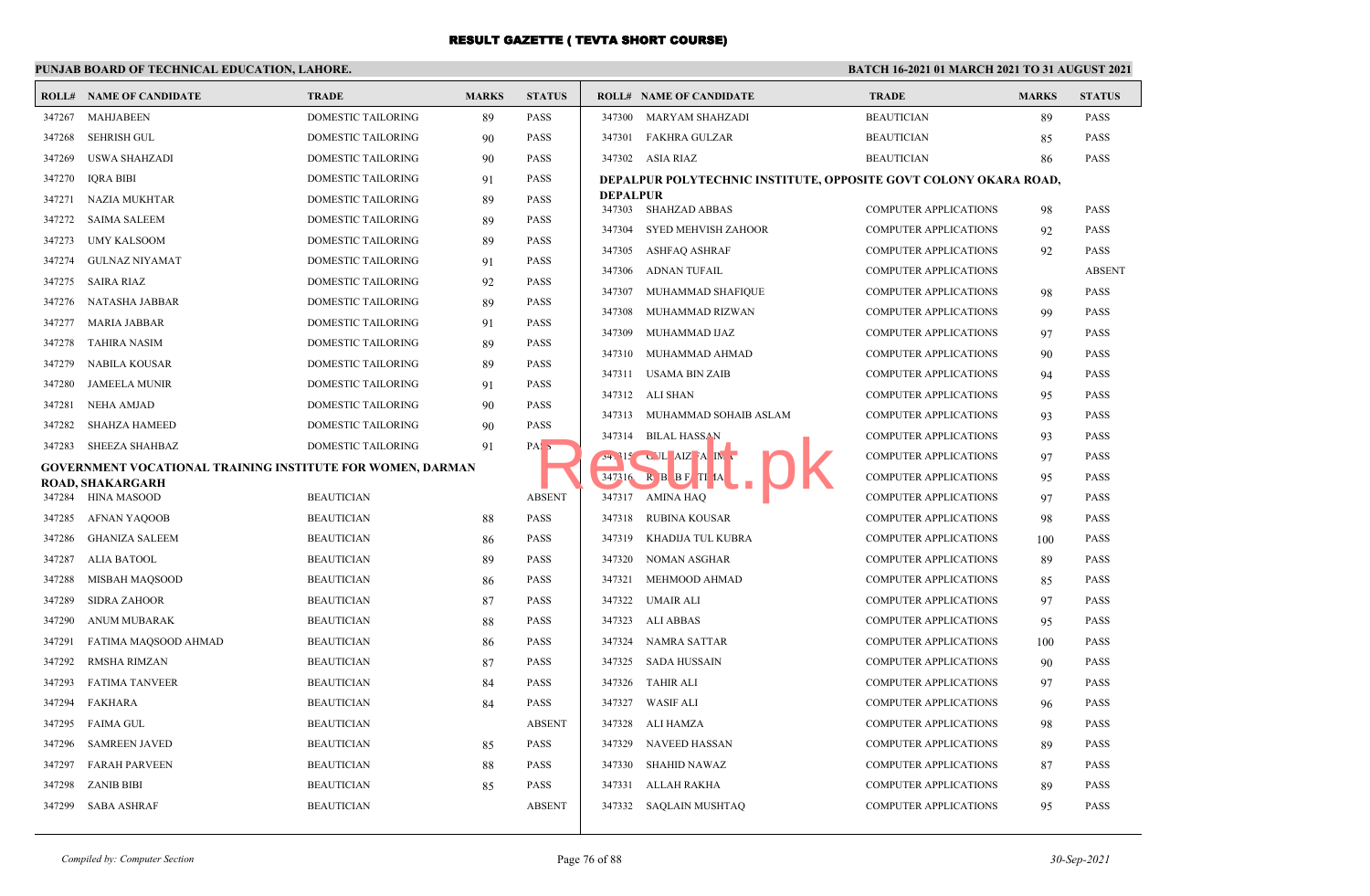### **PUNJAB BOARD OF TECHNICAL EDUCATION, LAHORE.**

|        | <b>ROLL# NAME OF CANDIDATE</b>            | <b>TRADE</b>                 | <b>MARKS</b> | <b>STATUS</b>    | <b>ROLL# NAME OF CANDIDATE</b>                                                  |                                                | <b>TRADE</b>                                                 | <b>MARKS</b> | <b>STATUS</b> |
|--------|-------------------------------------------|------------------------------|--------------|------------------|---------------------------------------------------------------------------------|------------------------------------------------|--------------------------------------------------------------|--------------|---------------|
| 347333 | <b>SHOAIB AHMAD</b>                       | <b>COMPUTER APPLICATIONS</b> | 97           | <b>PASS</b>      | 347367<br>MUHAMMAD ASIM                                                         |                                                | <b>COMPUTER APPLICATIONS</b>                                 | 89           | <b>PASS</b>   |
| 347334 | MUHAMMAD KHALID                           | <b>COMPUTER APPLICATIONS</b> | 95           | <b>PASS</b>      | 347368<br>ALI HAIDER                                                            |                                                | <b>COMPUTER APPLICATIONS</b>                                 | 96           | <b>PASS</b>   |
| 347335 | <b>AOSA BIBI</b>                          | <b>COMPUTER APPLICATIONS</b> | 99           | <b>PASS</b>      | 347369<br><b>TALHA MUSTAFA</b>                                                  |                                                | <b>COMPUTER APPLICATIONS</b>                                 | 89           | <b>PASS</b>   |
| 347336 | MUHAMMAD MOEEN                            | <b>COMPUTER APPLICATIONS</b> | 97           | <b>PASS</b>      | 347370 MUHAMMAD IMRAN                                                           |                                                | <b>COMPUTER APPLICATIONS</b>                                 | 73           | PASS          |
| 347337 | <b>ANEELA NAZIR</b>                       | <b>COMPUTER APPLICATIONS</b> | 88           | <b>PASS</b>      |                                                                                 |                                                | ALPHA COLLEGE OF TECHNOLOGICAL STUDIES, QABOOLA ROAD MOHALLA |              |               |
| 347338 | RANA TALHA MOAVIA                         | <b>COMPUTER APPLICATIONS</b> | 93           | <b>PASS</b>      | 347371                                                                          | <b>COLONY STREET NO.1, ARIFWALA</b>            |                                                              |              | <b>PASS</b>   |
| 347339 | <b>AQSA PARVEEN</b>                       | <b>COMPUTER APPLICATIONS</b> | 92           | <b>PASS</b>      | 347372                                                                          | SALMAN GHULAM RASOOL<br>MUHAMMAD NABEEL NASEER | <b>COMPUTER APPLICATIONS</b><br><b>COMPUTER APPLICATIONS</b> | 93           | <b>PASS</b>   |
| 347340 | <b>SAMINA AMIN</b>                        | <b>COMPUTER APPLICATIONS</b> | 95           | <b>PASS</b>      | 347373                                                                          |                                                |                                                              | 92           |               |
| 347341 | <b>NOOR FATIMA</b>                        | <b>COMPUTER APPLICATIONS</b> |              | <b>ABSENT</b>    | <b>ANJUM</b>                                                                    | MUHAMMAD SAIF UR REHMAN                        | <b>COMPUTER APPLICATIONS</b>                                 | 89           | PASS          |
|        | 347342 NASIR NAWAZ                        | <b>COMPUTER APPLICATIONS</b> |              | <b>ABSENT</b>    | 347374                                                                          | ARSLAN SHOUKAT                                 | <b>COMPUTER APPLICATIONS</b>                                 | 89           | <b>PASS</b>   |
|        | <b>GOVT. COLLEGE OF COMMERCE, , OKARA</b> |                              |              |                  | 347375                                                                          | MUHAMMAD IHTISHAM UL HAQ                       | <b>COMPUTER APPLICATIONS</b>                                 | 92           | <b>PASS</b>   |
|        | 347343 NAJMA MUNIR                        | <b>COMPUTER APPLICATIONS</b> | 72           | <b>PASS</b>      | 347376<br><b>WAHID ALI</b>                                                      |                                                | <b>COMPUTER APPLICATIONS</b>                                 | 88           | <b>PASS</b>   |
| 347344 | <b>FAIZA MUNIR</b>                        | <b>COMPUTER APPLICATIONS</b> | 87           | <b>PASS</b>      | 347377<br><b>AMIR SOHAIL</b>                                                    |                                                | <b>COMPUTER APPLICATIONS</b>                                 | 84           | <b>PASS</b>   |
| 347345 | KANWER MUHAMMAD RIZWAN                    | <b>COMPUTER APPLICATIONS</b> | 84           | <b>PASS</b>      | 347378                                                                          | MUHAMMAD NABEEL SAJID                          | <b>COMPUTER APPLICATIONS</b>                                 | 91           | <b>PASS</b>   |
|        | 347346 ABID ALI                           | <b>COMPUTER APPLICATIONS</b> | 74           | <b>PASS</b>      | 347379                                                                          | MUHAMMAD RASHID                                | <b>COMPUTER APPLICATIONS</b>                                 |              | <b>ABSENT</b> |
| 347347 | <b>ABDUL RAFFAY</b>                       | COMPUTER APPLICATIONS        | 79           | <b>PASS</b>      | 347380<br><b>SHAKEEL RAFIQ</b>                                                  |                                                | <b>COMPUTER APPLICATIONS</b>                                 | 88           | PASS          |
| 347348 | MUHAMMAD ADEEL                            | <b>COMPUTER APPLICATIONS</b> | 82           | PAS <sub>5</sub> | 347381                                                                          | MUHAMMAI SHAHBAZ                               | <b>COMPUTER APPLICATIONS</b>                                 | 91           | <b>PASS</b>   |
| 347349 | MUHAMMAD IRFAN                            | <b>COMPUTER APPLICATIONS</b> | 88           | PA:5             |                                                                                 | 347 82 MUH MN AI US AAN SH AFIQ                | <b>COMPUTER APPLICATIONS</b>                                 |              | <b>ABSENT</b> |
| 347350 | <b>SHER ALI KHAN</b>                      | <b>COMPUTER APPLICATIONS</b> | 78           | PAS <sub>3</sub> | $34^{\circ}$ $/83$ $\longrightarrow$ $SL_{2}N$ $S$ $Q$ $\longrightarrow$ $\Box$ |                                                | <b>COMPUTER APPLICATIONS</b>                                 |              | <b>ABSENT</b> |
| 347351 | <b>USAMA</b>                              | <b>COMPUTER APPLICATIONS</b> | 85           | <b>PASS</b>      | 347384<br>ALI RAZA                                                              |                                                | <b>COMPUTER APPLICATIONS</b>                                 | 89           | <b>PASS</b>   |
| 347352 | <b>ASIF ALI</b>                           | <b>COMPUTER APPLICATIONS</b> | 85           | <b>PASS</b>      | 347385 ALI RAZA                                                                 |                                                | <b>COMPUTER APPLICATIONS</b>                                 | 89           | <b>PASS</b>   |
| 347353 | <b>ALI HAIDER</b>                         | <b>COMPUTER APPLICATIONS</b> | 87           | <b>PASS</b>      | 347386<br>ABU BAKAR                                                             |                                                | <b>COMPUTER APPLICATIONS</b>                                 | 92           | <b>PASS</b>   |
| 347354 | MUHAMMAD MEHAR DIN                        | <b>COMPUTER APPLICATIONS</b> | 80           | <b>PASS</b>      | 347387<br>ALI OSAMA                                                             |                                                | <b>COMPUTER APPLICATIONS</b>                                 | 83           | <b>PASS</b>   |
| 347355 | <b>MOHSIN YASEEN</b>                      | <b>COMPUTER APPLICATIONS</b> | 77           | <b>PASS</b>      | 347388                                                                          | MISBAH MEHMOOD                                 | <b>COMPUTER APPLICATIONS</b>                                 | 89           | <b>PASS</b>   |
| 347356 | <b>UMAR FAROOQ</b>                        | <b>COMPUTER APPLICATIONS</b> | 94           | <b>PASS</b>      | 347389<br><b>MAFIA BIBI</b>                                                     |                                                | <b>COMPUTER APPLICATIONS</b>                                 | 85           | PASS          |
| 347357 | MALIK MUHAMMAD TALHA                      | <b>COMPUTER APPLICATIONS</b> | 83           | <b>PASS</b>      | 347390<br><b>IRAM BIBI</b>                                                      |                                                | <b>COMPUTER APPLICATIONS</b>                                 | 86           | <b>PASS</b>   |
| 347358 | <b>HASSAN SHAFIQUE</b>                    | <b>COMPUTER APPLICATIONS</b> | 85           | <b>PASS</b>      | 347391<br><b>AMINA BIBI</b>                                                     |                                                | <b>COMPUTER APPLICATIONS</b>                                 |              | <b>ABSENT</b> |
| 347359 | MUHAMMAD SAIM                             | COMPUTER APPLICATIONS        | 74           | <b>PASS</b>      | 347392<br><b>GULY YASMIN</b>                                                    |                                                | <b>COMPUTER APPLICATIONS</b>                                 | 93           | PASS          |
| 347360 | MUHAMMAD WAQAS RAFIQUE                    | COMPUTER APPLICATIONS        | 75           | <b>PASS</b>      | 347393                                                                          | HAFIZA SADIA SALEEM                            | <b>COMPUTER APPLICATIONS</b>                                 | 89           | <b>PASS</b>   |
| 347361 | MUHAMMAD SHABAN                           | COMPUTER APPLICATIONS        | 95           | <b>PASS</b>      | 347394<br><b>MUNAZA ISLAM</b>                                                   |                                                | <b>COMPUTER APPLICATIONS</b>                                 | 89           | <b>PASS</b>   |
| 347362 | <b>GHULAM MAHHYUDIN</b>                   | COMPUTER APPLICATIONS        | 77           | <b>PASS</b>      | 347395<br><b>AQSA MUNEER</b>                                                    |                                                | COMPUTER APPLICATIONS                                        | 91           | PASS          |
| 347363 | <b>SHAZIA ISHAQ</b>                       | COMPUTER APPLICATIONS        | 89           | <b>PASS</b>      | 347396                                                                          | <b>SHEHZADI FAREED</b>                         | <b>COMPUTER APPLICATIONS</b>                                 | 88           | <b>PASS</b>   |
| 347364 | AMMARA AITEZAZ                            | <b>COMPUTER APPLICATIONS</b> | 89           | <b>PASS</b>      | 347397<br><b>BENISH FATIMA</b>                                                  |                                                | <b>COMPUTER APPLICATIONS</b>                                 | 85           | PASS          |
| 347365 | MUHAMMAD SIDDIQUE RAZ                     | COMPUTER APPLICATIONS        | 84           | <b>PASS</b>      |                                                                                 |                                                | GOVERNMENT TECHNICAL TRAINING CENTRE, MAIN DAULTALA ROAD,    |              |               |
|        | 347366 MUHAMMAD UMER SADIQ                | COMPUTER APPLICATIONS        | 85           | <b>PASS</b>      | <b>RAWALPINDI</b>                                                               |                                                |                                                              |              |               |
|        |                                           |                              |              |                  |                                                                                 |                                                |                                                              |              |               |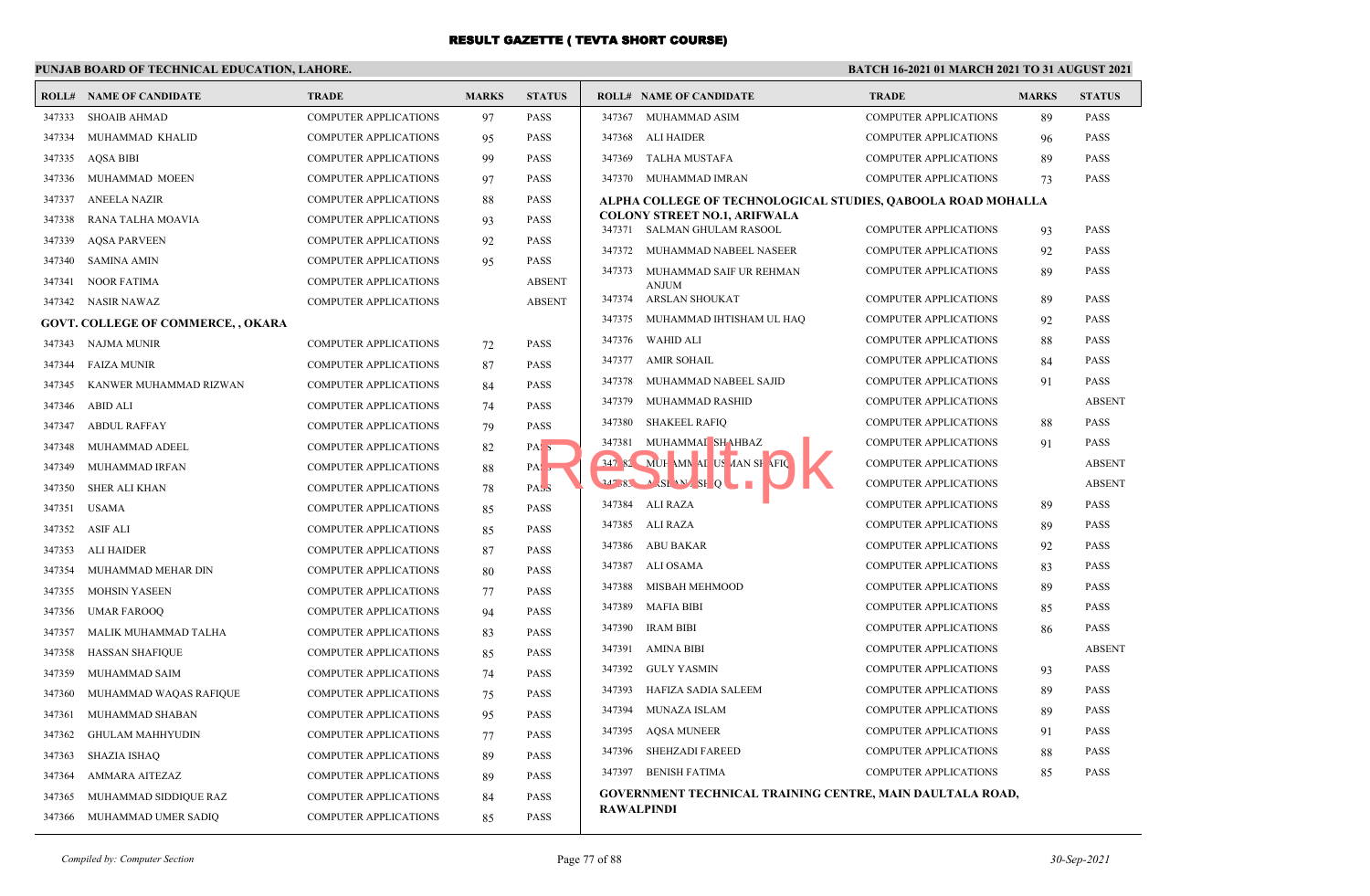### **PUNJAB BOARD OF TECHNICAL EDUCATION, LAHORE.**

|        | <b>ROLL# NAME OF CANDIDATE</b>                                       | <b>TRADE</b>                 | <b>MARKS</b> | <b>STATUS</b>    |        | <b>ROLL# NAME OF CANDIDATE</b>                               | <b>TRADE</b>                 | <b>MARKS</b> | <b>STATUS</b> |
|--------|----------------------------------------------------------------------|------------------------------|--------------|------------------|--------|--------------------------------------------------------------|------------------------------|--------------|---------------|
| 347398 | AFRAZ AHMED                                                          | PLUMBER 2016                 | 86           | <b>PASS</b>      | 347431 | MUHAMMAD ARHAM NAEEM                                         | <b>COMPUTER APPLICATIONS</b> | 86           | PASS          |
| 347399 | RAJA OBAID ALI ZEB                                                   | PLUMBER 2016                 | 87           | <b>PASS</b>      | 347432 | QAMAR MAHMOOD                                                | <b>COMPUTER APPLICATIONS</b> | 90           | PASS          |
| 347400 | <b>GHULAM DASTAGEER</b>                                              | PLUMBER 2016                 | 86           | <b>PASS</b>      | 347433 | MUDASSAR ALI                                                 | <b>COMPUTER APPLICATIONS</b> | 97           | PASS          |
| 347401 | RAJA MUHAMMAD MUNEEB SAJID                                           | PLUMBER 2016                 | 86           | <b>PASS</b>      | 347434 | MUHAMMAD ALI                                                 | COMPUTER APPLICATIONS        | 89           | PASS          |
| 347402 | MUHAMMAD EHTISHAM                                                    | PLUMBER 2016                 | 85           | <b>PASS</b>      | 347435 | MUHAMMAD ADIL SHAHZAD                                        | COMPUTER APPLICATIONS        | 85           | PASS          |
| 347403 | <b>REHAN ABID</b>                                                    | PLUMBER 2016                 |              | <b>ABSENT</b>    | 347436 | SYED SAKHAWAT HUSSAIN NAQVI                                  | <b>COMPUTER APPLICATIONS</b> | 84           | <b>PASS</b>   |
| 347404 | <b>ZOHAIB IRFAN</b>                                                  | PLUMBER 2016                 |              | <b>ABSENT</b>    | 347437 | MUHAMMAD SAAD                                                | <b>COMPUTER APPLICATIONS</b> | 83           | PASS          |
| 347405 | WAQAR AHMED                                                          | PLUMBER 2016                 | 89           | <b>PASS</b>      | 347438 | RAY SAMREEZ ISHTIAQ                                          | <b>COMPUTER APPLICATIONS</b> | 85           | PASS          |
| 347406 | FAHAD BIN KHALID                                                     | PLUMBER 2016                 | 86           | <b>PASS</b>      | 347439 | <b>IQRA BIBI</b>                                             | <b>COMPUTER APPLICATIONS</b> | 91           | PASS          |
| 347407 | MUHAMMAD SAIF UR REHMAN                                              | PLUMBER 2016                 | 89           | <b>PASS</b>      | 347440 | <b>RIMSHA MUKHTAR</b>                                        | <b>COMPUTER APPLICATIONS</b> | 89           | <b>PASS</b>   |
| 347408 | MUHAMMAD BILAL                                                       | PLUMBER 2016                 | 85           | <b>PASS</b>      | 347441 | <b>INAYAT GHOUS</b>                                          | <b>COMPUTER APPLICATIONS</b> | 87           | PASS          |
| 347409 | SYED HAMMAD RAZA                                                     | PLUMBER 2016                 | 83           | <b>PASS</b>      | 347442 | <b>ADNAN SALEEM</b>                                          | <b>COMPUTER APPLICATIONS</b> | 84           | <b>PASS</b>   |
| 347410 | YASEEN AKHTAR                                                        | PLUMBER 2016                 |              | <b>ABSENT</b>    | 347443 | <b>HASNAIN TAAJ</b>                                          | <b>COMPUTER APPLICATIONS</b> | 86           | <b>PASS</b>   |
|        | 347411 MUHAMMAD SULEMAN IQBAL                                        | PLUMBER 2016                 | 84           | <b>PASS</b>      | 347444 | MUHAMMAD BILAL CHUDARY                                       | <b>COMPUTER APPLICATIONS</b> | 81           | PASS          |
|        | <b>CHICHAWATNI COLLEGE OF TECHNOLOGY, BUREWALA ROAD, OPP ST. #3,</b> |                              |              |                  | 347445 | MUHAMMAD MUBEEN                                              | <b>COMPUTER APPLICATIONS</b> | 81           | PASS          |
|        | HAYATABAD COLONY,, CHICHAWATNI                                       |                              |              |                  | 347446 | MUHAMMAD KASHIF                                              | <b>COMPUTER APPLICATIONS</b> | 81           | <b>PASS</b>   |
|        | 347412 ROOMAN ALI                                                    | AUTOCAD 2016                 | 94           | PASS             | 347447 | QAMAR UNI A MALIK                                            | <b>COMPUTER APPLICATIONS</b> | 92           | PASS          |
|        | 347413 WAQAS ALI                                                     | AUTOCAD 2016                 | 88           | PAS <sub>3</sub> |        | 247 48 MAR UM YOUN S                                         | <b>COMPUTER APPLICATIONS</b> | 86           | PASS          |
|        | 347414 ASIF RASHEED                                                  | AUTOCAD 2016                 | 92           | PAS <sub>3</sub> |        |                                                              | <b>COMPUTER APPLICATIONS</b> | 89           | PASS          |
|        | 347415 ATIA YOUSAF                                                   | <b>BEAUTICIAN</b>            | 90           | <b>PASS</b>      | 347450 | MUHAMMAD KAAB RAMZAN                                         | <b>COMPUTER APPLICATIONS</b> | 86           | PASS          |
|        | 347416 IQRA BIBI                                                     | <b>BEAUTICIAN</b>            | 82           | <b>PASS</b>      | 347451 | MUHAMMAD NOUMAN ARSHAD                                       | <b>COMPUTER APPLICATIONS</b> | 84           | PASS          |
|        | 347417 NADIA MAI                                                     | <b>BEAUTICIAN</b>            | 89           | <b>PASS</b>      | 347452 | MUHAMMAD ASAD                                                | <b>COMPUTER APPLICATIONS</b> | 88           | PASS          |
|        | 347418 SHAZIA BIBI                                                   | <b>BEAUTICIAN</b>            | 95           | <b>PASS</b>      | 347453 | ADEEL RIAZ                                                   | <b>COMPUTER APPLICATIONS</b> | 83           | <b>PASS</b>   |
| 347419 | ZAIBEN KHATOON                                                       | <b>BEAUTICIAN</b>            | 87           | <b>PASS</b>      |        | 347454 YASIR IQBAL                                           | <b>COMPUTER APPLICATIONS</b> | 89           | PASS          |
| 347420 | AFSHAN KHALID                                                        | <b>BEAUTICIAN</b>            | 89           | <b>PASS</b>      |        | 347455 AMMAR ALI                                             | <b>COMPUTER APPLICATIONS</b> | 92           | PASS          |
| 347421 | <b>SHAZMINA AROOJ</b>                                                | <b>BEAUTICIAN</b>            | 88           | <b>PASS</b>      |        | 347456 MAHWISH CHAUDHRY                                      | <b>COMPUTER APPLICATIONS</b> | 92           | <b>PASS</b>   |
| 347422 | SADAF SULTANA                                                        | <b>BEAUTICIAN</b>            | 88           | <b>PASS</b>      |        | 347457 NIGHAT SABIR                                          | <b>COMPUTER APPLICATIONS</b> | 98           | PASS          |
| 347423 | <b>TAHIRA YASMEEN</b>                                                | <b>BEAUTICIAN</b>            | 92           | <b>PASS</b>      |        | <b>GOVERNMENT COLLEGE OF COMMERCE, G.T ROAD, CHICHAWATNI</b> |                              |              |               |
| 347424 | RIMSHA QAMAR ZAIDI                                                   | <b>BEAUTICIAN</b>            | 83           | <b>PASS</b>      |        | 347458 MUHAMMAD WAQAS                                        | <b>COMPUTER APPLICATIONS</b> | 84           | PASS          |
| 347425 | <b>AHMED ANWAR</b>                                                   | CIVIL SURVEYOR 2016          | 87           | <b>PASS</b>      | 347459 | MUHAMMAD AWAIS                                               | <b>COMPUTER APPLICATIONS</b> | 93           | PASS          |
| 347426 | ALI ZAIB                                                             | <b>CIVIL SURVEYOR 2016</b>   | 88           | <b>PASS</b>      | 347460 | <b>SHEHZAD ALI</b>                                           | <b>COMPUTER APPLICATIONS</b> | 80           | PASS          |
| 347427 | MUHAMMAD IBRAR                                                       | COMPUTER APPLICATIONS        | 90           | <b>PASS</b>      | 347461 | MUHAMMAD ARSLAN                                              | <b>COMPUTER APPLICATIONS</b> | 88           | PASS          |
| 347428 | NUMAN MUSTFA                                                         | <b>COMPUTER APPLICATIONS</b> | 91           | <b>PASS</b>      | 347462 | AHMAD NASIR                                                  | COMPUTER APPLICATIONS        | 81           | PASS          |
| 347429 | <b>GULFAM SHEHZAD</b>                                                | <b>COMPUTER APPLICATIONS</b> | 83           | <b>PASS</b>      | 347463 | <b>KIRAN SHEHZADI</b>                                        | <b>COMPUTER APPLICATIONS</b> | 85           | PASS          |
|        | 347430 MUHAMMAD SAGHEER                                              | COMPUTER APPLICATIONS        | 86           | <b>PASS</b>      |        | 347464 MUHAMMAD ABID TABASSAM                                | <b>COMPUTER APPLICATIONS</b> | 92           | <b>PASS</b>   |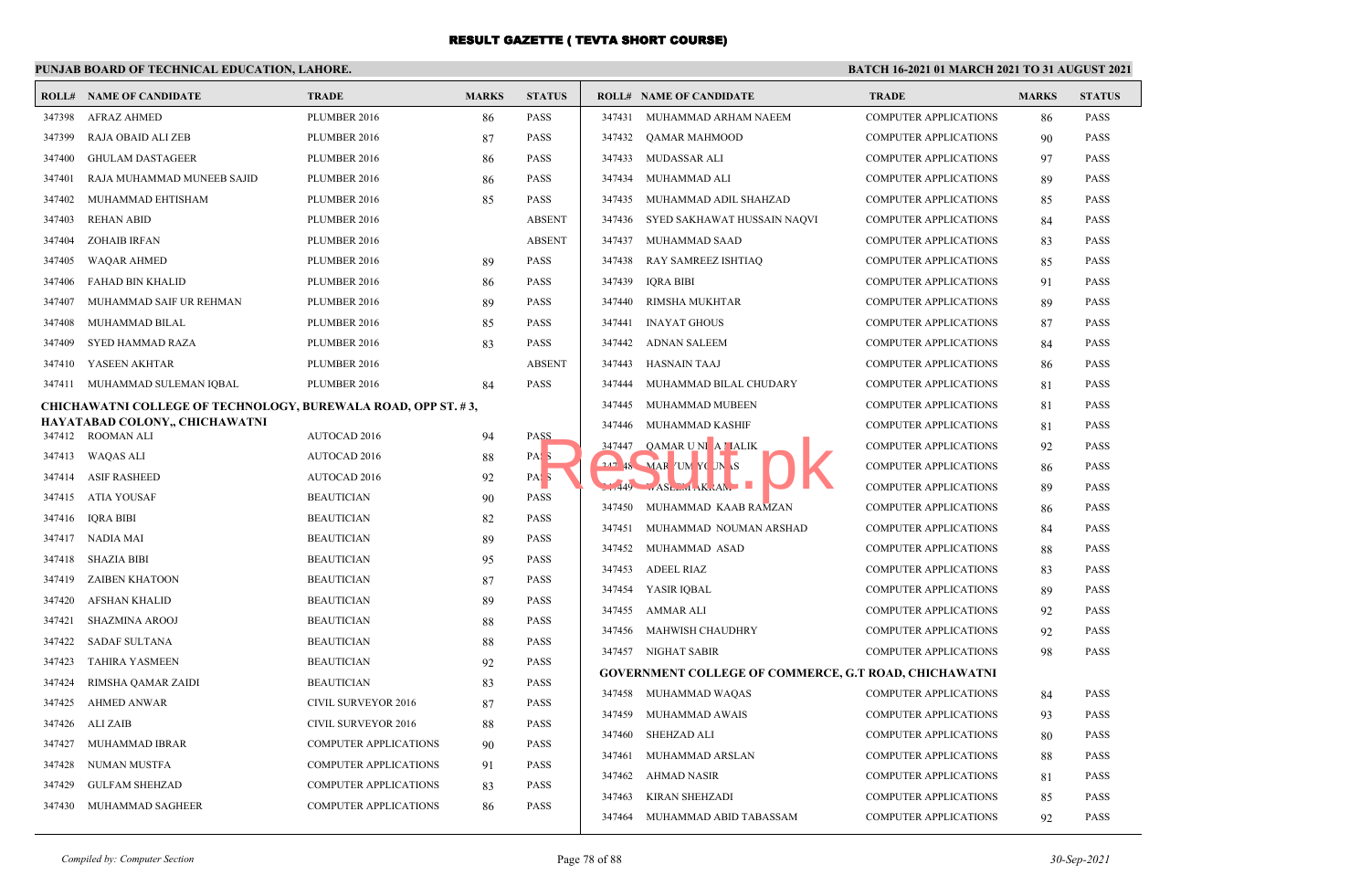### **PUNJAB BOARD OF TECHNICAL EDUCATION, LAHORE.**

|        | <b>ROLL# NAME OF CANDIDATE</b>                                          | <b>TRADE</b>                 | <b>MARKS</b> | <b>STATUS</b>       |        | <b>ROLL# NAME OF CANDIDATE</b>                                | <b>TRADE</b>                 | <b>MARKS</b> | <b>STATUS</b> |
|--------|-------------------------------------------------------------------------|------------------------------|--------------|---------------------|--------|---------------------------------------------------------------|------------------------------|--------------|---------------|
|        | 347465 MUHAMMAD SAAD JAHANGIR                                           | <b>COMPUTER APPLICATIONS</b> | 93           | PASS                | 347498 | <b>SHEHBAZ ALI</b>                                            | <b>COMPUTER APPLICATIONS</b> | 83           | <b>PASS</b>   |
| 347466 | <b>HAMZA RAFIQUE</b>                                                    | <b>COMPUTER APPLICATIONS</b> | 92           | <b>PASS</b>         | 347499 | MUHAMMAD KASHIF MAHMOOD                                       | <b>COMPUTER APPLICATIONS</b> | 92           | <b>PASS</b>   |
| 347467 | <b>SHAMAS PARVEZ</b>                                                    | <b>COMPUTER APPLICATIONS</b> | 92           | <b>PASS</b>         | 347500 | <b>BASIT ALI</b>                                              | <b>COMPUTER APPLICATIONS</b> | 88           | <b>PASS</b>   |
| 347468 | <b>NOUMAN ILYAS</b>                                                     | <b>COMPUTER APPLICATIONS</b> | 89           | <b>PASS</b>         | 347501 | RAO MUHAMMAD ASAD JAVED                                       | <b>COMPUTER APPLICATIONS</b> | 92           | <b>PASS</b>   |
| 347469 | <b>WAHEED LIAQUAT</b>                                                   | <b>COMPUTER APPLICATIONS</b> | 89           | <b>PASS</b>         | 347502 | <b>KHAN</b><br>MUNAZAH YOUSAF                                 | <b>COMPUTER APPLICATIONS</b> | 93           | <b>PASS</b>   |
| 347470 | MUHAMMAD JAMIL                                                          | COMPUTER APPLICATIONS        | 87           | <b>PASS</b>         | 347503 | MUHAMMAD FAIZ                                                 | <b>COMPUTER APPLICATIONS</b> | 87           | <b>PASS</b>   |
| 347471 | <b>NASIR ALI</b>                                                        | <b>COMPUTER APPLICATIONS</b> | 90           | PASS                | 347504 | YASHUA YAQUB                                                  | <b>COMPUTER APPLICATIONS</b> | 89           | <b>PASS</b>   |
|        | 347472 ALTAF HUSSAIN HALI                                               | <b>COMPUTER APPLICATIONS</b> | 91           | PASS                | 347505 | MUHAMMAD USMAN                                                | <b>COMPUTER APPLICATIONS</b> | 84           | <b>PASS</b>   |
| 347473 | MUHAMMAD WASEEM KHAN                                                    | <b>COMPUTER APPLICATIONS</b> | 91           | PASS                | 347506 | <b>USMAN NAZIR</b>                                            | <b>COMPUTER APPLICATIONS</b> | 89           | <b>PASS</b>   |
| 347474 | MUHAMMAD YASIR IQBAL                                                    | <b>COMPUTER APPLICATIONS</b> | 87           | PASS                | 347507 | MUHAMMAD HANAN                                                | <b>COMPUTER APPLICATIONS</b> | 89           | PASS          |
| 347475 | <b>GHULAM MURTAZA</b>                                                   | <b>COMPUTER APPLICATIONS</b> | 85           | <b>PASS</b>         |        | 347508 MUHAMMAD SAIF UR REHMAN                                | INDUSTRIAL ELECTRICIAN       | 91           | PASS          |
| 347476 | MUHAMMAD SALMAN                                                         | COMPUTER APPLICATIONS        | 89           | <b>PASS</b>         |        | GOVT. POST GRADUATE COLLEGE OF COMMERCE, LIAQAT ROAD, SAHIWAL |                              |              |               |
| 347477 | DANISH ALI                                                              | <b>COMPUTER APPLICATIONS</b> | 83           | PASS                | 347509 | MUHAMMAD BILAL                                                | <b>COMPUTER APPLICATIONS</b> | 72           | <b>PASS</b>   |
| 347478 | ZAIN MUSHTAQ                                                            | <b>COMPUTER APPLICATIONS</b> | 90           | <b>PASS</b>         |        | 347510 MOHSIN RAZA                                            | <b>COMPUTER APPLICATIONS</b> | 61           | <b>PASS</b>   |
| 347479 | <b>ISRAR AHMED</b>                                                      | <b>COMPUTER APPLICATIONS</b> | 92           | <b>PASS</b>         |        | 347511 MUHAMMAD FAHEEM SHAHZAD                                | <b>COMPUTER APPLICATIONS</b> | 57           | <b>PASS</b>   |
|        | <b>JINNAH COLLEGE OF ENGINEERING &amp; TECHNOLOGY, TOP OF MCB, NEAR</b> |                              |              |                     |        | 347512 TARIQ MAQBOOL                                          | <b>COMPUTER APPLICATIONS</b> | 76           | <b>PASS</b>   |
|        | POLICE STATION, CHICHAWATNI<br>ZEESHAN HAMZA                            |                              |              |                     |        | -313 HALZALIN AS                                              | <b>COMPUTER APPLICATIONS</b> | 67           | <b>PASS</b>   |
| 347480 |                                                                         | <b>AUTOCAD 2016</b>          | 91           | PAS <sub>3</sub>    |        | 347514 <b>M</b> JH MM AI AV AIS                               | <b>COMPUTER APPLICATIONS</b> | 74           | <b>PASS</b>   |
| 347481 | ANS YOUNAS                                                              | AUTOCAD 2016                 | 82           | PAS <sub>3</sub>    |        | 347515 MUHAMMAD ARSLAN                                        | <b>COMPUTER APPLICATIONS</b> |              | FAIL          |
|        | 347482 MUHAMMAD BILAL                                                   | AUTOCAD 2016                 | 82           | PASS<br><b>PASS</b> |        | 347516 AWAIS RAMZAN                                           | <b>COMPUTER APPLICATIONS</b> | 65           | <b>PASS</b>   |
| 347483 | <b>HUMZA AKRAM</b>                                                      | <b>AUTOCAD 2016</b>          | 81           |                     |        | 347517 MUHAMMAD MO0HSAN FAROOQ                                | <b>COMPUTER APPLICATIONS</b> |              | FAIL          |
| 347484 | ALI RAZA                                                                | AUTOCAD 2016                 | 89           | <b>PASS</b>         |        | 347518 MUHAMMAD SAQIB                                         | <b>COMPUTER APPLICATIONS</b> | 85           | PASS          |
| 347485 | MUHAMMAD UMAR                                                           | AUTOCAD 2016                 | 93           | <b>PASS</b>         | 347519 | <b>AKBAR HUSSAIN</b>                                          | <b>COMPUTER APPLICATIONS</b> | 70           | <b>PASS</b>   |
| 347486 | MUHAMMAD UMAR FAROOO                                                    | <b>AUTOCAD 2016</b>          | 89           | <b>PASS</b>         | 347520 | <b>SHOAIB KHAN</b>                                            | <b>COMPUTER APPLICATIONS</b> |              | PASS          |
| 347487 | <b>ALI HAIDER</b>                                                       | AUTOCAD 2016                 | 90           | <b>PASS</b>         | 347521 | ZAHOOR ABBAS KHAN                                             | <b>COMPUTER APPLICATIONS</b> | 71<br>72     | PASS          |
| 347488 | HAFIZA RASHIDA ALI SHAH                                                 | COMPUTER APPLICATIONS        | 85           | <b>PASS</b>         | 347522 | AMAN ULLAH                                                    | <b>COMPUTER APPLICATIONS</b> |              | FAIL          |
| 347489 | <b>AWAIS ALI</b>                                                        | <b>COMPUTER APPLICATIONS</b> | 87           | <b>PASS</b>         |        |                                                               |                              |              |               |
| 347490 | <b>ADEEL ASLAM</b>                                                      | <b>COMPUTER APPLICATIONS</b> | 88           | <b>PASS</b>         | 347523 | <b>KASHIF ALI</b>                                             | <b>COMPUTER APPLICATIONS</b> |              | <b>ABSENT</b> |
| 347491 | <b>WASEEM RAZA</b>                                                      | <b>COMPUTER APPLICATIONS</b> | 89           | <b>PASS</b>         | 347524 | MUHAMMAD SHAKEEL                                              | <b>COMPUTER APPLICATIONS</b> |              | FAIL          |
| 347492 | MUHAMMAD ZEESHAN MUSHTAQ                                                | <b>COMPUTER APPLICATIONS</b> | 92           | <b>PASS</b>         | 347525 | MUHAMMAD AHMAD                                                | <b>COMPUTER APPLICATIONS</b> |              | FAIL          |
| 347493 | KHALID MEHMOOD                                                          | <b>COMPUTER APPLICATIONS</b> | 81           | <b>PASS</b>         | 347526 | <b>ALI IFNAN</b>                                              | <b>COMPUTER APPLICATIONS</b> |              | FAIL          |
| 347494 | MUHAMMAD AHMAR                                                          | COMPUTER APPLICATIONS        | 83           | PASS                | 347527 | MUHAMMAD NUMAN SHAHZAD                                        | <b>COMPUTER APPLICATIONS</b> |              | FAIL          |
| 347495 | MUHAMMAD ISMAIL JAVED                                                   | COMPUTER APPLICATIONS        | 92           | <b>PASS</b>         | 347528 | MUHAMMAD WASIF                                                | <b>COMPUTER APPLICATIONS</b> | 69           | <b>PASS</b>   |
| 347496 | MUHAMMAD HANZLA                                                         | <b>COMPUTER APPLICATIONS</b> | 87           | PASS                | 347529 | MUHAMMAD HASAN                                                | <b>COMPUTER APPLICATIONS</b> |              | FAIL          |
|        | 347497 ARSLAN NOORI                                                     | <b>COMPUTER APPLICATIONS</b> | 90           | <b>PASS</b>         |        | 347530 MUHAMMAD ADIL                                          | <b>COMPUTER APPLICATIONS</b> | 61           | PASS          |
|        |                                                                         |                              |              |                     |        |                                                               |                              |              |               |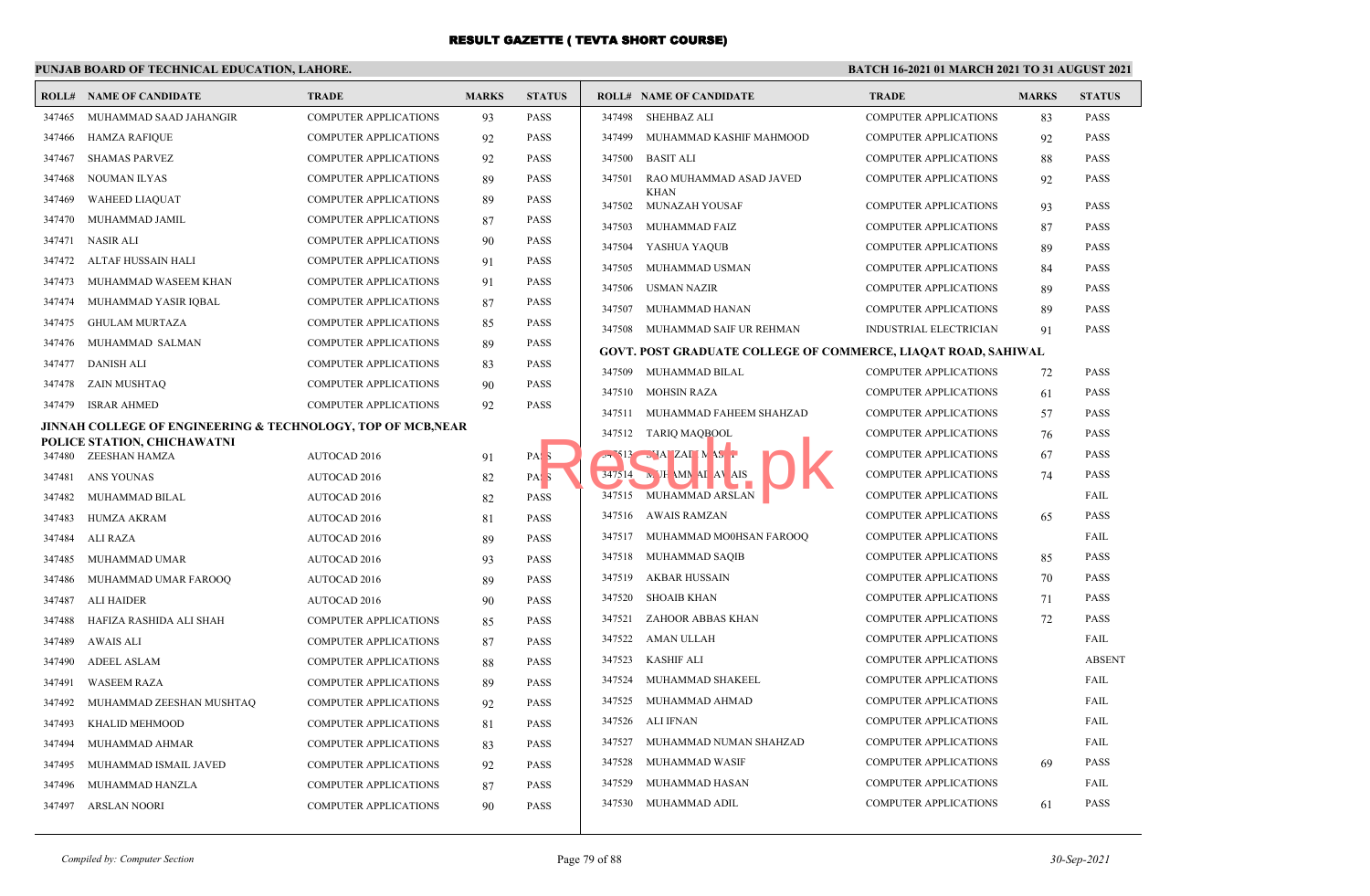### **PUNJAB BOARD OF TECHNICAL EDUCATION, LAHORE.**

|        | <b>ROLL# NAME OF CANDIDATE</b> | <b>TRADE</b>                 | <b>MARKS</b> | <b>STATUS</b>     |          | <b>ROLL# NAME OF CANDIDATE</b>                                  | <b>TRADE</b>                 | <b>MARKS</b> | <b>STATUS</b> |
|--------|--------------------------------|------------------------------|--------------|-------------------|----------|-----------------------------------------------------------------|------------------------------|--------------|---------------|
| 347531 | <b>TAIMOOR ALAM</b>            | COMPUTER APPLICATIONS        | 77           | <b>PASS</b>       | 347566   | <b>SHAHID NASEER</b>                                            | COMPUTER APPLICATIONS        | 71           | <b>PASS</b>   |
| 347532 | <b>SALMAN TARIQ</b>            | <b>COMPUTER APPLICATIONS</b> | 64           | <b>PASS</b>       | 347567   | MUHAMMAD ZEESHAN                                                | <b>COMPUTER APPLICATIONS</b> |              | <b>ABSENT</b> |
| 347533 | MUHAMMAD AHMER                 | COMPUTER APPLICATIONS        | 90           | <b>PASS</b>       | 347568   | <b>BILAL AHMAD</b>                                              | COMPUTER APPLICATIONS        | 71           | <b>PASS</b>   |
| 347534 | <b>ABDUL HASEEB</b>            | <b>COMPUTER APPLICATIONS</b> | 83           | <b>PASS</b>       | 347569   | AHMAD KHAN                                                      | <b>COMPUTER APPLICATIONS</b> | 78           | <b>PASS</b>   |
| 347535 | <b>MUHAMMAD RAZA</b>           | <b>COMPUTER APPLICATIONS</b> | 61           | <b>PASS</b>       | 347570   | <b>FAISAL NAWAZ</b>                                             | <b>COMPUTER APPLICATIONS</b> |              | <b>ABSENT</b> |
| 347536 | ABU HURAIRA                    | COMPUTER APPLICATIONS        | 72           | <b>PASS</b>       | 347571   | <b>ZAHEER ABBAS</b>                                             | COMPUTER APPLICATIONS        | 71           | <b>PASS</b>   |
| 347537 | <b>BURHAN ZAHID</b>            | <b>COMPUTER APPLICATIONS</b> | 66           | <b>PASS</b>       |          | 347572 MUHAMMAD WASEEM                                          | <b>COMPUTER APPLICATIONS</b> |              | <b>ABSENT</b> |
| 347538 | MUHAMMAD HASSAN SHAH           | <b>COMPUTER APPLICATIONS</b> | 70           | <b>PASS</b>       |          | 347573 MUHAMMAD TASEER YOUSAF                                   | <b>COMPUTER APPLICATIONS</b> |              | <b>ABSENT</b> |
| 347539 | MUHAMMAD UMAIR IRSHAD          | COMPUTER APPLICATIONS        | 61           | <b>PASS</b>       | 347574   | <b>ASSAAM NAZEER</b>                                            | COMPUTER APPLICATIONS        | 92           | <b>PASS</b>   |
| 347540 | MUHAMMAD USMAN                 | COMPUTER APPLICATIONS        | 78           | <b>PASS</b>       | 347575   | <b>USAMA</b>                                                    | <b>COMPUTER APPLICATIONS</b> | 80           | <b>PASS</b>   |
| 347541 | MUHAMMAD IMRAN                 | <b>COMPUTER APPLICATIONS</b> | 73           | <b>PASS</b>       | 347576   | MUHAMMAD ZUBAIR AKRAM                                           | <b>COMPUTER APPLICATIONS</b> |              | <b>ABSENT</b> |
| 347542 | <b>WAHEED AHMAD</b>            | COMPUTER APPLICATIONS        | 79           | <b>PASS</b>       | 347577   | <b>RIZWAN SAIF</b>                                              | <b>COMPUTER APPLICATIONS</b> |              | <b>ABSENT</b> |
| 347543 | MUHAMMAD AWAIS QADIR           | COMPUTER APPLICATIONS        | 69           | <b>PASS</b>       |          | 347578 MUHAMMAD TARIQ                                           | <b>COMPUTER APPLICATIONS</b> | 86           | PASS          |
| 347544 | <b>ADEEL HAIDER</b>            | <b>COMPUTER APPLICATIONS</b> | 70           | <b>PASS</b>       |          | DISTRICT INDUSTRIAL HOME (SANATZAR), 5-X NEW SATELLITE TOWN,    |                              |              |               |
| 347545 | HAFIZ BASHIR AHMAD             | COMPUTER APPLICATIONS        | 81           | <b>PASS</b>       | SARGODHA |                                                                 |                              |              |               |
| 347546 | MUHAMMAD TALHA                 | COMPUTER APPLICATIONS        | 81           | <b>PASS</b>       |          | 347579 FARAH LARAIB                                             | <b>COMPUTER APPLICATIONS</b> | 93           | <b>PASS</b>   |
| 347547 | SULMAN SARWAR                  | <b>COMPUTER APPLICATIONS</b> | 82           | PAS <sub>5</sub>  |          | 347580 UJALA                                                    | <b>COMPUTER APPLICATIONS</b> | 93           | <b>PASS</b>   |
| 347548 | <b>MUZANFAR ZAMAN</b>          | <b>COMPUTER APPLICATIONS</b> | 67           | $PA: \rightarrow$ |          | $54.581 \t\t A$ JA $1$ AI $A$ L $\Gamma$                        | COMPUTER APPLICATIONS        | 86           | <b>PASS</b>   |
| 347549 | MUHAMMAD AWAIS FARYAD          | COMPUTER APPLICATIONS        | 74           | PASS              | 347582   | $Si$ DI \ AY DC                                                 | COMPUTER APPLICATIONS        | 87           | <b>PASS</b>   |
| 347550 | <b>AMIR SHAHZAD</b>            | <b>COMPUTER APPLICATIONS</b> | 80           | <b>PASS</b>       | 347583   | SHAGUFTA                                                        | <b>COMPUTER APPLICATIONS</b> | 93           | <b>PASS</b>   |
| 347551 | ALI RAZA                       | <b>COMPUTER APPLICATIONS</b> | 89           | <b>PASS</b>       | 347584   | <b>ZUNAIRA</b>                                                  | <b>COMPUTER APPLICATIONS</b> | 93           | <b>PASS</b>   |
| 347552 | <b>ASAD FARID</b>              | <b>COMPUTER APPLICATIONS</b> |              | <b>ABSENT</b>     | 347585   | <b>KIRAN ARSHAD</b>                                             | COMPUTER APPLICATIONS        | 93           | <b>PASS</b>   |
| 347553 | <b>FAHAD MANZOOR</b>           | <b>COMPUTER APPLICATIONS</b> | 77           | <b>PASS</b>       | 347586   | <b>MAHREEN SARWAR</b>                                           | COMPUTER APPLICATIONS        | 88           | <b>PASS</b>   |
| 347554 | MUHAMMAD USMAN NAZIR           | <b>COMPUTER APPLICATIONS</b> |              | FAIL              |          | 347587 MARYAM ANWAR                                             | <b>DOMESTIC TAILORING</b>    | 91           | <b>PASS</b>   |
| 347555 | <b>SHOAIB MUNEER</b>           | <b>COMPUTER APPLICATIONS</b> | 83           | <b>PASS</b>       |          | <b>GOVERNMENT TECHNICAL TRAINING INSTITUTE, 47 NB, SARGODHA</b> |                              |              |               |
| 347556 | <b>SAMEER AHMAD</b>            | <b>COMPUTER APPLICATIONS</b> | 82           | <b>PASS</b>       | 347588   | MUHAMMAD YAR                                                    | <b>COMPUTER APPLICATIONS</b> | 83           | <b>PASS</b>   |
| 347557 | MUHAMMAD USAMA                 | COMPUTER APPLICATIONS        | 82           | <b>PASS</b>       | 347589   | ZEESHAN ULLAH                                                   | <b>COMPUTER APPLICATIONS</b> | 85           | <b>PASS</b>   |
| 347558 | <b>ABDUL REHMAN</b>            | <b>COMPUTER APPLICATIONS</b> |              | <b>ABSENT</b>     | 347590   | <b>HAMZA ISMAIL</b>                                             | COMPUTER APPLICATIONS        | 84           | <b>PASS</b>   |
| 347559 | MUHAMMAD AHMAD                 | <b>COMPUTER APPLICATIONS</b> | 73           | <b>PASS</b>       | 347591   | <b>USAMA SIKANDAR</b>                                           | <b>COMPUTER APPLICATIONS</b> | 61           | <b>PASS</b>   |
| 347560 | <b>AMIR ZAHID</b>              | COMPUTER APPLICATIONS        | 70           | <b>PASS</b>       | 347592   | MUHAMMAD ABDULLAH KHAN                                          | COMPUTER APPLICATIONS        | 81           | <b>PASS</b>   |
| 347561 | MUHAMMAD MUBASHER FAQIR        | <b>COMPUTER APPLICATIONS</b> | 91           | <b>PASS</b>       | 347593   | <b>SAQIB SOHAIL</b>                                             | <b>COMPUTER APPLICATIONS</b> | 61           | <b>PASS</b>   |
| 347562 | <b>IHTSHAM HAIDER</b>          | <b>COMPUTER APPLICATIONS</b> | 74           | <b>PASS</b>       | 347594   | MUHAMMAD TALHA                                                  | <b>COMPUTER APPLICATIONS</b> | 86           | <b>PASS</b>   |
| 347563 | MEHMOOD UL HASSAN              | COMPUTER APPLICATIONS        | 66           | <b>PASS</b>       | 347595   | USAMA RIAZ                                                      | COMPUTER APPLICATIONS        | 81           | <b>PASS</b>   |
| 347564 | MUHAMMAD AHMAD                 | COMPUTER APPLICATIONS        | 78           | <b>PASS</b>       | 347596   | <b>ADNAN HAIDER</b>                                             | <b>COMPUTER APPLICATIONS</b> | 70           | <b>PASS</b>   |
| 347565 | MUHAMMAD IRFAN                 | <b>COMPUTER APPLICATIONS</b> | 80           | <b>PASS</b>       | 347597   | WASEEM ULLAH                                                    | <b>COMPUTER APPLICATIONS</b> | 77           | <b>PASS</b>   |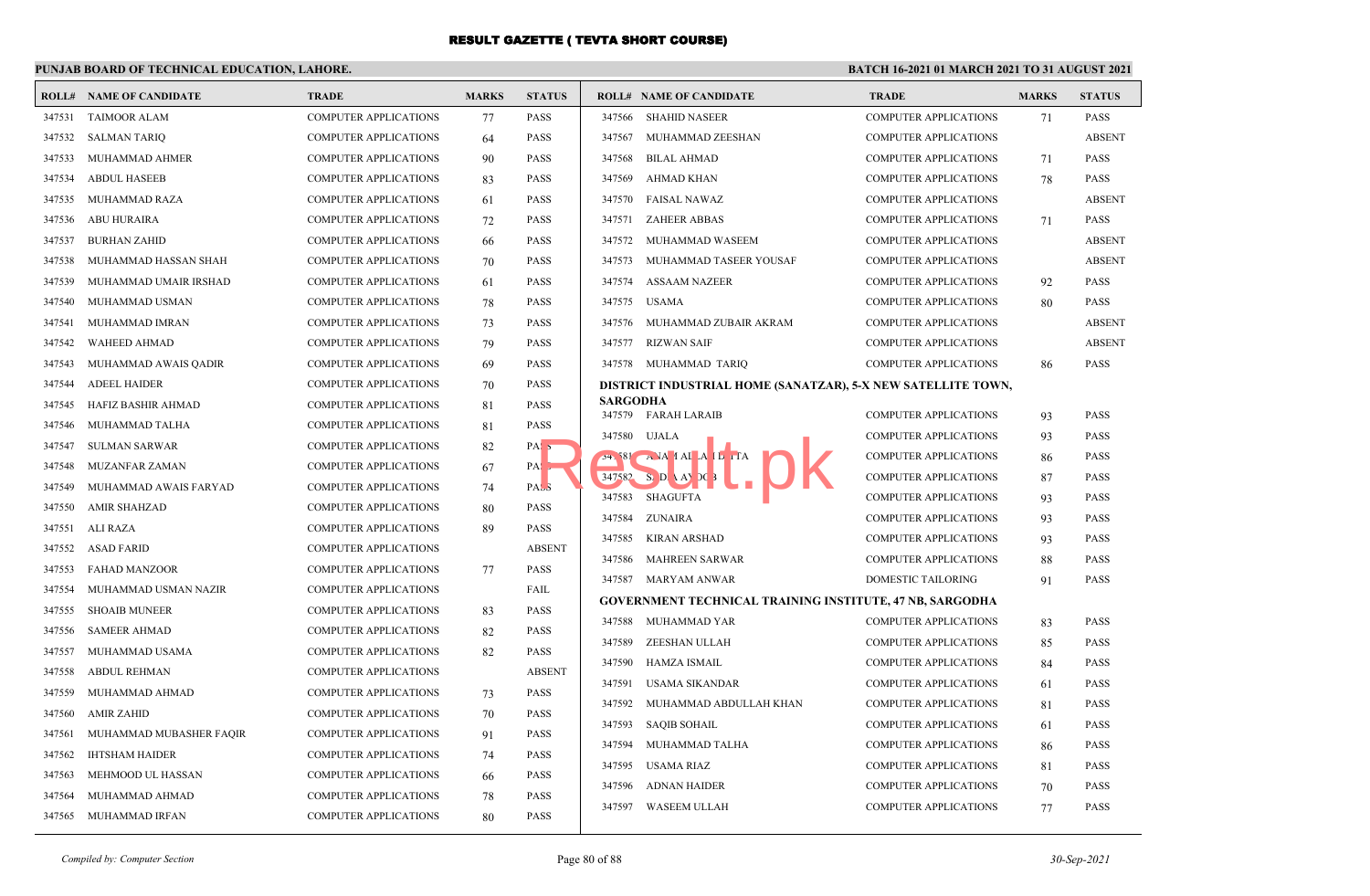|        | PUNJAB BOARD OF TECHNICAL EDUCATION, LAHORE.                                                                |                              |              |                  | BATCH 16-2021 01 MARCH 2021 TO 31 AUGUST 2021                    |                           |              |               |
|--------|-------------------------------------------------------------------------------------------------------------|------------------------------|--------------|------------------|------------------------------------------------------------------|---------------------------|--------------|---------------|
|        | <b>ROLL# NAME OF CANDIDATE</b>                                                                              | <b>TRADE</b>                 | <b>MARKS</b> | <b>STATUS</b>    | <b>ROLL# NAME OF CANDIDATE</b>                                   | <b>TRADE</b>              | <b>MARKS</b> | <b>STATUS</b> |
| 347598 | <b>SHAN HANIF</b>                                                                                           | <b>COMPUTER APPLICATIONS</b> | 78           | <b>PASS</b>      | 347628<br><b>MEHNAZ SADIQ</b>                                    | <b>BEAUTICIAN</b>         | 89           | <b>PASS</b>   |
| 347599 | <b>SOHAIL KHALID</b>                                                                                        | <b>COMPUTER APPLICATIONS</b> | 80           | <b>PASS</b>      | 347629<br><b>KIRAN</b>                                           | <b>BEAUTICIAN</b>         | 96           | <b>PASS</b>   |
| 347600 | MUJAHID UL ISLAM                                                                                            | <b>COMPUTER APPLICATIONS</b> | 90           | <b>PASS</b>      | <b>BISMA AMJAD</b><br>347630                                     | <b>BEAUTICIAN</b>         | 89           | <b>PASS</b>   |
| 347601 | <b>QASIM ALI</b>                                                                                            | <b>COMPUTER APPLICATIONS</b> | 81           | <b>PASS</b>      | <b>SHABNAM RANWAL</b><br>347631                                  | <b>BEAUTICIAN</b>         | 95           | <b>PASS</b>   |
| 347602 | <b>USMAN SAEED</b>                                                                                          | <b>COMPUTER APPLICATIONS</b> | 86           | <b>PASS</b>      | 347632<br>AROOJ                                                  | <b>BEAUTICIAN</b>         | 91           | <b>PASS</b>   |
| 347603 | MEHMOOD UL HASSAN                                                                                           | <b>COMPUTER APPLICATIONS</b> | 81           | <b>PASS</b>      | 347633<br><b>MEHREEN</b>                                         | <b>BEAUTICIAN</b>         | 94           | <b>PASS</b>   |
| 347604 | <b>IHTISHAM HAIDER</b>                                                                                      | <b>COMPUTER APPLICATIONS</b> | 87           | <b>PASS</b>      | 347634<br>SIBIA FARYAD                                           | <b>BEAUTICIAN</b>         | 91           | <b>PASS</b>   |
| 347605 | MUHAMMAD MUSHARAF ASLAM                                                                                     | <b>COMPUTER APPLICATIONS</b> | 85           | <b>PASS</b>      | 347635<br>SAMREENA NAZ                                           | <b>BEAUTICIAN</b>         | 78           | <b>PASS</b>   |
| 347606 | MUHAMMAD SHAFQAT HASNAT                                                                                     | <b>COMPUTER APPLICATIONS</b> | 87           | <b>PASS</b>      | 347636<br>NAZISH SHAFIQ                                          | <b>BEAUTICIAN</b>         | 88           | <b>PASS</b>   |
|        | 347607 ALI RAZA                                                                                             | <b>COMPUTER APPLICATIONS</b> | 61           | PASS             | 347637<br>NADIA YOUSAF                                           | <b>BEAUTICIAN</b>         | 89           | <b>PASS</b>   |
|        | GOVT. TECHNICAL TRAINING INSTITUTE, BHERA, SARGODHA                                                         |                              |              |                  | 347638<br><b>ANSA BIBI</b>                                       | <b>BEAUTICIAN</b>         | 89           | <b>PASS</b>   |
| 347608 | MUHAMMAD ALI                                                                                                | <b>COMPUTER APPLICATIONS</b> |              | <b>ABSENT</b>    | 347639<br><b>SITARA AWAIS</b>                                    | <b>BEAUTICIAN</b>         | 78           | <b>PASS</b>   |
| 347609 | MUHAMMAD ABUBAKAR                                                                                           | <b>COMPUTER APPLICATIONS</b> | 82           | <b>PASS</b>      | 347640<br>SABA GULZAR                                            | <b>BEAUTICIAN</b>         | 93           | <b>PASS</b>   |
| 347610 | MUHAMMAD ISRAR WASEEM                                                                                       | <b>COMPUTER APPLICATIONS</b> | 90           | <b>PASS</b>      | 347641<br><b>SEHER SHAHZADI</b>                                  | <b>BEAUTICIAN</b>         | 92           | <b>PASS</b>   |
| 347611 | <b>AHMAD</b><br>KHURRAM SHAHZAD                                                                             | <b>COMPUTER APPLICATIONS</b> |              | <b>ABSENT</b>    | 347642<br><b>AZKA</b>                                            | <b>BEAUTICIAN</b>         | 90           | <b>PASS</b>   |
|        | 347612 MUHAMMAD ABDULLAH MALIK                                                                              | <b>COMPUTER APPLICATIONS</b> | 85           | <b>PASS</b>      | 347643<br><b>KOMAL SABA</b>                                      | <b>BEAUTICIAN</b>         | 94           | <b>PASS</b>   |
|        | 347613 ALI HASSAN                                                                                           | <b>COMPUTER APPLICATIONS</b> | 82           | PAS <sub>5</sub> | SYEDA AQSA SA BIR<br>347644                                      | <b>BEAUTICIAN</b>         | 92           | <b>PASS</b>   |
|        | 347614 SAIFULLAH                                                                                            | <b>COMPUTER APPLICATIONS</b> | 86           | PAS <sub>3</sub> | $247$ 45 ADII AS IA IR                                           | <b>BEAUTICIAN</b>         | 80           | <b>PASS</b>   |
| 347615 | SHAMAS KHAN                                                                                                 | <b>COMPUTER APPLICATIONS</b> | 87           | <b>PASS</b>      | $1046$ $LA$ $LH$                                                 | DOMESTIC TAILORING        | 98           | <b>PASS</b>   |
| 347616 | <b>IKRAM HASSAN</b>                                                                                         | <b>COMPUTER APPLICATIONS</b> |              | <b>ABSENT</b>    | 347647<br>RIMSHA SHOKAT                                          | DOMESTIC TAILORING        | 79           | <b>PASS</b>   |
| 347617 | MUHAMMAD ANEES                                                                                              | <b>COMPUTER APPLICATIONS</b> | 80           | <b>PASS</b>      | 347648<br>ASMA HAMEED                                            | DOMESTIC TAILORING        | 96           | <b>PASS</b>   |
| 347618 | ASAD REHMAN                                                                                                 | <b>COMPUTER APPLICATIONS</b> | 90           | PASS             | 347649<br>FATIMA                                                 | DOMESTIC TAILORING        | 95           | <b>PASS</b>   |
| 347619 | MUHAMMAD MOHSAN                                                                                             | <b>COMPUTER APPLICATIONS</b> | 92           | PASS             | 347650<br>FARWA ALI RAZA                                         | DOMESTIC TAILORING        | 86           | <b>PASS</b>   |
| 347620 | MUHAMMAD ARJAMAND KHALID                                                                                    | <b>COMPUTER APPLICATIONS</b> | 84           | PASS             | 347651<br>FARHAT UBAID                                           | <b>DOMESTIC TAILORING</b> | 97           | <b>PASS</b>   |
| 347621 | MUHAMMAD QASIM                                                                                              | <b>COMPUTER APPLICATIONS</b> |              | <b>ABSENT</b>    | 347652<br>ADEESHA INTEZAR                                        | DOMESTIC TAILORING        | 89           | <b>PASS</b>   |
|        | 347622 ARQAM ALI                                                                                            | <b>COMPUTER APPLICATIONS</b> | 80           | PASS             | 347653<br>KHADIJA AMJAD                                          | DOMESTIC TAILORING        | 91           | <b>PASS</b>   |
|        | HEAVEN INSTITUTE OF TECHNOLOGY, CHAK NO.8 NB, FACTORY AREA                                                  |                              |              |                  | 347654<br><b>SAJIDA PERVEEN</b>                                  | DOMESTIC TAILORING        | 79           | <b>PASS</b>   |
|        | <b>BHALWAL, SARGODHA</b>                                                                                    |                              |              |                  | 347655<br>ZAHRA BATOOL                                           | DOMESTIC TAILORING        | 98           | <b>PASS</b>   |
|        | 347623 SHADAB HUSNAIN                                                                                       | CIVIL SURVEYOR 2016          |              | <b>ABSENT</b>    | 347656<br>SHUMAILA                                               | <b>DOMESTIC TAILORING</b> | 97           | <b>PASS</b>   |
|        | 347624 ARSLAN ARSHAD                                                                                        | <b>CIVIL SURVEYOR 2016</b>   |              | <b>ABSENT</b>    | 347657<br>SYEDA SONIA BATOOL                                     | DOMESTIC TAILORING        | 92           | <b>PASS</b>   |
|        | 347625 MUHAMMAD ASGHAR                                                                                      | <b>COMPUTER APPLICATIONS</b> |              | <b>ABSENT</b>    | <b>RIMSHA NOOR</b><br>347658                                     | DOMESTIC TAILORING        | 98           | <b>PASS</b>   |
|        | GOVERNMENT VOCATIONAL TRAINING INSTITUTE FOR WOMEN, ALI AKBAR<br>ROAD CHOWK ABBAS AMAMIA COLONY, FEROZEWALA |                              |              |                  | LAIBA<br>347659                                                  | DOMESTIC TAILORING        | 90           | <b>PASS</b>   |
|        | 347626 SYEDA TAHREEM BATOOL                                                                                 | <b>BEAUTICIAN</b>            | 90           | <b>PASS</b>      | 347660 TOOBA WAJID                                               | <b>DOMESTIC TAILORING</b> | 90           | <b>PASS</b>   |
|        | 347627 RUKHSAR                                                                                              | <b>BEAUTICIAN</b>            | 93           | <b>PASS</b>      | GOVERNMENT VOCATIONAL TRAINING INSTITUTE FOR WOMEN, AKBER BAZAR, |                           |              |               |
|        |                                                                                                             |                              |              |                  | <b>SHEIKHUPURA</b>                                               |                           |              |               |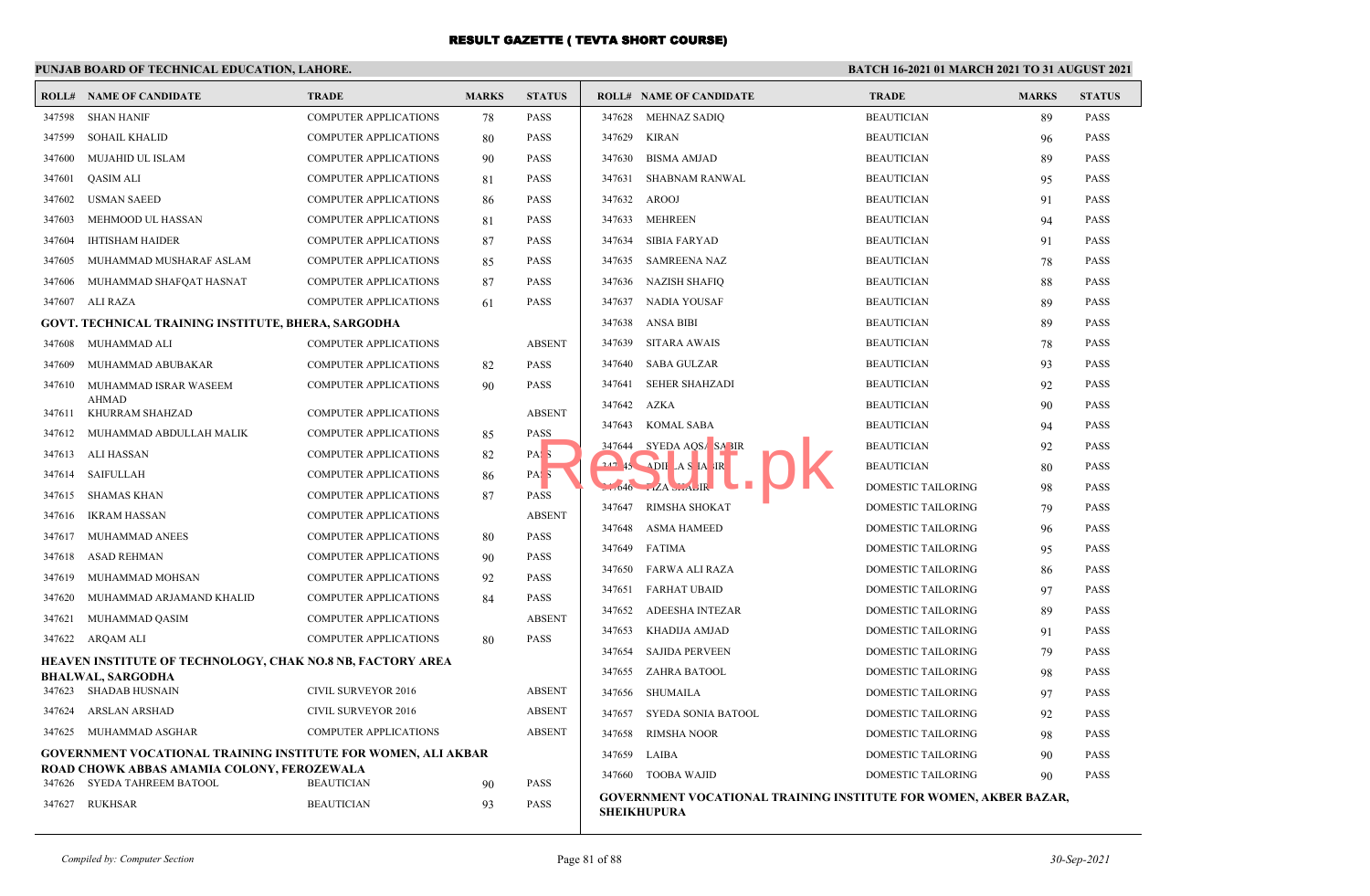# **PUNJAB BOARD OF TECHNICAL EDUCATION, LAHORE.**

| ROLL#        | <b>NAME OF CANDIDATE</b> | <b>TRADE</b>                 | <b>MARKS</b> | <b>STATUS</b>     |        | <b>ROLL# NAME OF CANDIDATE</b> | <b>TRADE</b>                 | <b>MARKS</b> | <b>STATUS</b> |
|--------------|--------------------------|------------------------------|--------------|-------------------|--------|--------------------------------|------------------------------|--------------|---------------|
| 347661       | <b>AREESHA NOOR</b>      | <b>BEAUTICIAN</b>            | 88           | <b>PASS</b>       |        | 347696 ALVENA                  | COMPUTER APPLICATIONS        | 89           | <b>PASS</b>   |
| 347662       | AYESHA YOUNAS            | <b>BEAUTICIAN</b>            | 91           | <b>PASS</b>       |        | 347698 KANWAL MASIH            | COMPUTER APPLICATIONS        | 87           | <b>PASS</b>   |
| 347663       | ANSA ILYAS               | <b>BEAUTICIAN</b>            | 90           | <b>PASS</b>       | 347699 | MEHWISH AMJAD                  | <b>COMPUTER APPLICATIONS</b> | 92           | <b>PASS</b>   |
| 347664       | AYESHA FAROO             | <b>BEAUTICIAN</b>            | 88           | <b>PASS</b>       | 347700 | ALIYA SHAHZADI                 | <b>COMPUTER APPLICATIONS</b> | 92           | <b>PASS</b>   |
| 347665       | MEHAK ALI                | <b>BEAUTICIAN</b>            | 94           | <b>PASS</b>       | 347701 | <b>AQSA RAFIQUE</b>            | COMPUTER APPLICATIONS        | 90           | <b>PASS</b>   |
| 347666       | <b>NASREEN MUNIER</b>    | <b>BEAUTICIAN</b>            | 87           | <b>PASS</b>       |        | 347702 SAIRA YASEEN            | COMPUTER APPLICATIONS        | 90           | <b>PASS</b>   |
| 347667       | <b>IRAM MUMTAZ</b>       | <b>BEAUTICIAN</b>            | 89           | <b>PASS</b>       | 347703 | <b>SABA YOUSAF</b>             | <b>COMPUTER APPLICATIONS</b> | 90           | <b>PASS</b>   |
| 347668       | <b>IFRA SHAHZADI</b>     | <b>BEAUTICIAN</b>            | 88           | <b>PASS</b>       | 347704 | <b>IRSA</b>                    | <b>COMPUTER APPLICATIONS</b> | 79           | <b>PASS</b>   |
| 347669       | <b>RAZIA ARSHAD</b>      | <b>BEAUTICIAN</b>            | 90           | <b>PASS</b>       | 347705 | <b>MEHREEN ASHRAF</b>          | <b>DOMESTIC TAILORING</b>    | 94           | <b>PASS</b>   |
| 347670       | <b>IQRA AKBAR</b>        | <b>BEAUTICIAN</b>            | 89           | <b>PASS</b>       | 347706 | SHANZA KHALID                  | DOMESTIC TAILORING           | 94           | <b>PASS</b>   |
| 347671       | <b>SAIRA</b>             | <b>BEAUTICIAN</b>            | 87           | <b>PASS</b>       | 347707 | <b>MISBHA HAFEEZ</b>           | <b>DOMESTIC TAILORING</b>    | 90           | <b>PASS</b>   |
| 347672       | <b>SADIA IRAM</b>        | <b>BEAUTICIAN</b>            | 90           | <b>PASS</b>       | 347708 | TAYYABAH HAFEEZ                | <b>DOMESTIC TAILORING</b>    | 89           | <b>PASS</b>   |
| 347673       | SABEELA KHAN             | <b>BEAUTICIAN</b>            | 90           | <b>PASS</b>       | 347709 | AREEJ JAVIAD                   | DOMESTIC TAILORING           | 93           | <b>PASS</b>   |
| 347674       | <b>SILLA RAHAT</b>       | <b>BEAUTICIAN</b>            | 91           | <b>PASS</b>       |        | 347710 EFRAH NOOR              | DOMESTIC TAILORING           | 89           | <b>PASS</b>   |
| 347675       | AYESHA SADIQA            | <b>BEAUTICIAN</b>            | 92           | <b>PASS</b>       | 347711 | <b>BISMA SHAFIQUE</b>          | DOMESTIC TAILORING           | 92           | <b>PASS</b>   |
| 347676       | HINA BATOOL SHAHID       | <b>BEAUTICIAN</b>            | 91           | <b>PASS</b>       |        | 347712 SONIA IFTIKHAR          | DOMESTIC TAILORING           | 91           | <b>PASS</b>   |
| 347677       | SYEDA FATIMA             | <b>BEAUTICIAN</b>            | 86           | PAS <sub>5</sub>  |        | 347713 FOUZIA KAN VAL          | DOMESTIC TAILORING           | 89           | <b>PASS</b>   |
| 347678       | <b>SAMREEN</b>           | <b>BEAUTICIAN</b>            | 89           | $PA$ , $\sqrt{ }$ |        | $247$ 14 ADE LAI A Y/M         | <b>DOMESTIC TAILORING</b>    | 92           | <b>PASS</b>   |
| 347679       | WARDA NADEEM AKHTAR      | <b>BEAUTICIAN</b>            | 90           | PAS <sub>3</sub>  |        | $5.715$ $15.5$ $15.5$          | DOMESTIC TAILORING           | 96           | <b>PASS</b>   |
| 347680       | <b>SAMAWIA</b>           | <b>BEAUTICIAN</b>            |              | <b>ABSENT</b>     |        | 347716 FAIMA ASGHAR            | <b>DOMESTIC TAILORING</b>    | 88           | <b>PASS</b>   |
| 347681       | SHUMAILA MUKHTAR         | <b>BEAUTICIAN</b>            | 87           | <b>PASS</b>       |        | 347717 IRAM SAEED              | DOMESTIC TAILORING           | 93           | <b>PASS</b>   |
| 347682       | <b>REHANA NWAZ</b>       | <b>BEAUTICIAN</b>            | 91           | <b>PASS</b>       |        | 347718 FARHA RAFIQUE           | DOMESTIC TAILORING           |              | <b>ABSENT</b> |
| 347683       | <b>MARIA ARSHAD</b>      | <b>BEAUTICIAN</b>            | 90           | <b>PASS</b>       |        | 347719 ZAINAB FATIMA           | DOMESTIC TAILORING           | 92           | PASS          |
| 347684       | <b>NABEELA ZAFFAR</b>    | <b>BEAUTICIAN</b>            | 93           | <b>PASS</b>       | 347720 | <b>SANIA ZAFAR</b>             | DOMESTIC TAILORING           | 86           | <b>PASS</b>   |
| 347685       | <b>NEELAM</b>            | <b>BEAUTICIAN</b>            | 90           | <b>PASS</b>       | 347721 | <b>NAZIA AROOJ</b>             | <b>DOMESTIC TAILORING</b>    | 96           | <b>PASS</b>   |
| 347686       | ALLAH RAKHI              | <b>COMPUTER APPLICATIONS</b> | 95           | <b>PASS</b>       | 347722 | <b>SAMUN SADDIQUE</b>          | DOMESTIC TAILORING           | 90           | <b>PASS</b>   |
| 347687       | <b>AMNA ARIF</b>         | <b>COMPUTER APPLICATIONS</b> | 89           | <b>PASS</b>       | 347723 | <b>SUMAIRA ASGHAR</b>          | <b>DOMESTIC TAILORING</b>    | 88           | <b>PASS</b>   |
| 347688       | <b>SALEHA</b>            | <b>COMPUTER APPLICATIONS</b> | 80           | <b>PASS</b>       | 347724 | KINAT ZAHRA                    | DOMESTIC TAILORING           |              | <b>ABSENT</b> |
| 347689       | RIMSHA MAOSOOD           | <b>COMPUTER APPLICATIONS</b> | 80           | <b>PASS</b>       | 347725 | SANA AMANAT                    | <b>DOMESTIC TAILORING</b>    | 94           | <b>PASS</b>   |
| 347690       | <b>AAMBER SARFARAZ</b>   | <b>COMPUTER APPLICATIONS</b> | 86           | <b>PASS</b>       | 347726 | KHADIJA ABBAS                  | <b>DOMESTIC TAILORING</b>    | 89           | <b>PASS</b>   |
| 347691       | <b>KSHAF SHARIF</b>      | <b>COMPUTER APPLICATIONS</b> | 75           | <b>PASS</b>       | 347727 | <b>IORA RASHEED</b>            | <b>DOMESTIC TAILORING</b>    | 91           | <b>PASS</b>   |
| 347692       | AQSA                     | <b>COMPUTER APPLICATIONS</b> | 76           | <b>PASS</b>       |        | 347728 KIRAN ZAMAN             | DOMESTIC TAILORING           | 89           | <b>PASS</b>   |
| 347693       | AFIFA NASIR              | <b>COMPUTER APPLICATIONS</b> | 95           | <b>PASS</b>       | 347729 | NIDA                           | DOMESTIC TAILORING           | 92           | <b>PASS</b>   |
| 347694       | <b>MARIA ASHRAF</b>      | COMPUTER APPLICATIONS        | 90           | <b>PASS</b>       | 347730 | NIMRA SHARAFAT                 | <b>MACHINE EMBROIDERY</b>    | 93           | <b>PASS</b>   |
| 347695 LAIBA |                          | <b>COMPUTER APPLICATIONS</b> | 87           | <b>PASS</b>       |        | 347731 ZAINAB LIAQAT           | <b>MACHINE EMBROIDERY</b>    | 81           | <b>PASS</b>   |
|              |                          |                              |              |                   |        |                                |                              |              |               |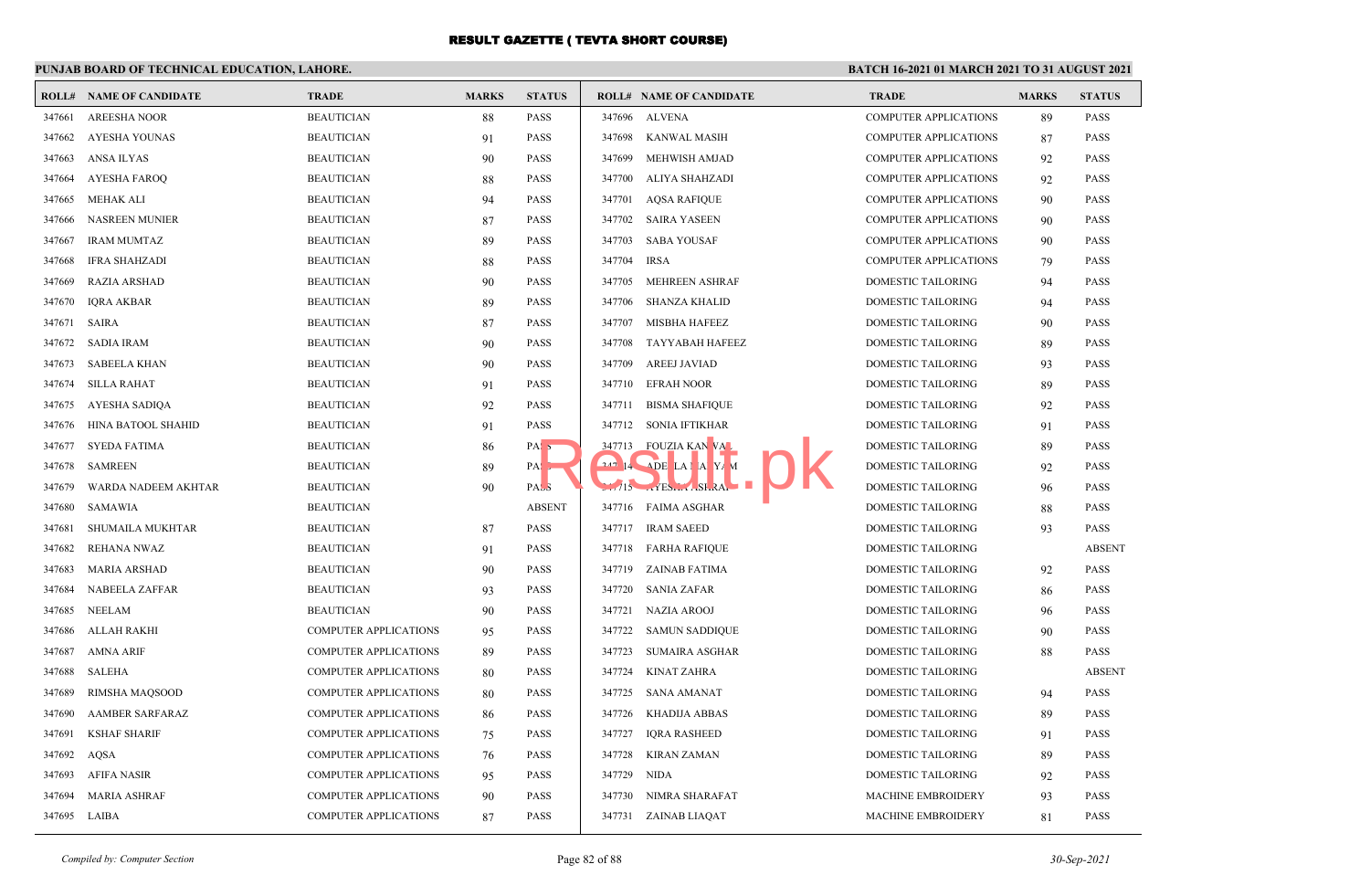#### **PUNJAB BOARD OF TECHNICAL EDUCATION, LAHORE.**

#### **BATCH 16-2021 01 MARCH 2021 TO 31 AUGUST 2021**

|        | <b>ROLL# NAME OF CANDIDATE</b>                                       | <b>TRADE</b>                 | <b>MARKS</b> | <b>STATUS</b>    |        | <b>ROLL# NAME OF CANDIDATE</b>              | <b>TRADE</b>                 | <b>MARKS</b> | <b>STATUS</b> |
|--------|----------------------------------------------------------------------|------------------------------|--------------|------------------|--------|---------------------------------------------|------------------------------|--------------|---------------|
| 347732 | <b>RIMSHA BATOOL</b>                                                 | MACHINE EMBROIDERY           |              | <b>ABSENT</b>    | 347764 | <b>TABBASAM ALI</b>                         | <b>COMPUTER APPLICATIONS</b> | 92           | <b>PASS</b>   |
| 347733 | <b>AQSA ASHRAF</b>                                                   | MACHINE EMBROIDERY           | 93           | <b>PASS</b>      | 347765 | ALI HASSAN                                  | <b>COMPUTER APPLICATIONS</b> | 90           | <b>PASS</b>   |
|        | 347734 SAFIA BIBI                                                    | MACHINE EMBROIDERY           | 87           | <b>PASS</b>      | 347766 | NOMAN MAOSOOD                               | <b>COMPUTER APPLICATIONS</b> | 91           | <b>PASS</b>   |
|        | 347735 ESHA SULTAN                                                   | MACHINE EMBROIDERY           | 80           | <b>PASS</b>      | 347767 | RANA MUNEEB HASSAN                          | <b>COMPUTER APPLICATIONS</b> | 89           | <b>PASS</b>   |
|        | 347736 SAFINA LIAQAT                                                 | <b>MACHINE EMBROIDERY</b>    | 90           | <b>PASS</b>      | 347768 | MUHAMMAD USMAN                              | <b>COMPUTER APPLICATIONS</b> | 90           | <b>PASS</b>   |
|        | LAHORE POLYTECHNIC INSTITUTE,, OPP. TEHSIL HEAD QUARTER HOSPITAL G.T |                              |              |                  | 347769 | <b>HUSSNAIN ZAFAR</b>                       | <b>COMPUTER APPLICATIONS</b> | 90           | <b>PASS</b>   |
|        | ROAD, MURIDKE                                                        |                              |              |                  | 347770 | <b>KAMRAN</b>                               | <b>COMPUTER APPLICATIONS</b> | 90           | <b>PASS</b>   |
|        | 347737 MUBASHAR ARFAN ABBASI                                         | CIVIL SURVEYOR 2016          | 83           | PASS             | 347771 | ALI RAZA ASIF                               | <b>COMPUTER APPLICATIONS</b> | 92           | <b>PASS</b>   |
|        | 347738 MUHAMMAD TAYYAB                                               | COMPUTER APPLICATIONS        | 84           | PASS             | 347772 | MALIK MUHAMMAD WAQAR ALI                    | <b>COMPUTER APPLICATIONS</b> | 88           | <b>PASS</b>   |
|        | WINWARE INSTITUTE OF COMPUTER SCIENCES,, MURIDKE                     |                              |              |                  | 347773 | MUHAMMAD SHAHROZ                            | <b>COMPUTER APPLICATIONS</b> | 90           | <b>PASS</b>   |
| 347739 | ALI HUSSAIN                                                          | <b>COMPUTER APPLICATIONS</b> | 90           | PASS             | 347774 | MUHAMMAD SHOAIB ANWAR                       | <b>COMPUTER APPLICATIONS</b> | 87           | <b>PASS</b>   |
| 347740 | MUHAMMAD AWAIS YOUSAF                                                | COMPUTER APPLICATIONS        | 94           | PASS             | 347775 | ZAMAN ALI                                   | <b>COMPUTER APPLICATIONS</b> | 93           | <b>PASS</b>   |
| 347741 | MUHAMMAD SHUJAAT                                                     | COMPUTER APPLICATIONS        | 94           | <b>PASS</b>      | 347776 | <b>SAJID UR REHMAN</b>                      | <b>COMPUTER APPLICATIONS</b> | 88           | <b>PASS</b>   |
| 347742 | <b>TAHIR ABBAS</b>                                                   | <b>COMPUTER APPLICATIONS</b> | 90           | <b>PASS</b>      | 347777 | <b>MONIBA MAQSOOD</b>                       | <b>COMPUTER APPLICATIONS</b> | 93           | <b>PASS</b>   |
| 347743 | <b>AMEER HAMZA</b>                                                   | <b>COMPUTER APPLICATIONS</b> | 86           | <b>PASS</b>      | 347778 | NAZIA KHADAM                                | <b>COMPUTER APPLICATIONS</b> | 93           | <b>PASS</b>   |
| 347744 | MUHAMMAD ZOHAIB AYUOB                                                | <b>COMPUTER APPLICATIONS</b> | 92           | <b>PASS</b>      | 347779 | ZUNIAIRA WAHAB                              | <b>COMPUTER APPLICATIONS</b> | 93           | <b>PASS</b>   |
| 347745 | MUHAMMAD UMAR KHAN                                                   | <b>COMPUTER APPLICATIONS</b> | 90           | PASS             | 347780 | TEHNIET MU HT AQ                            | <b>COMPUTER APPLICATIONS</b> | 93           | <b>PASS</b>   |
| 347746 | <b>RAHMAN ALI</b>                                                    | <b>COMPUTER APPLICATIONS</b> | 90           | PAS 3            |        | $247.81$ MOA IA                             | <b>COMPUTER APPLICATIONS</b> | 93           | <b>PASS</b>   |
| 347747 | SYED HASSAN ALI                                                      | COMPUTER APPLICATIONS        | 90           | PAS <sub>3</sub> |        | $-182$ $\rightarrow$ ABA $\rightarrow$ U.H. | <b>COMPUTER APPLICATIONS</b> | 93           | <b>PASS</b>   |
| 347748 | <b>ADNAN RAMZAN</b>                                                  | <b>COMPUTER APPLICATIONS</b> | 90           | <b>PASS</b>      | 347783 | TAYYABA MAQSOOD                             | <b>COMPUTER APPLICATIONS</b> | 90           | <b>PASS</b>   |
| 347749 | HUSSNAIN AHMAD                                                       | <b>COMPUTER APPLICATIONS</b> | 90           | PASS             | 347784 | <b>HADIA SHABBIR</b>                        | <b>COMPUTER APPLICATIONS</b> | 93           | <b>PASS</b>   |
| 347750 | SYED ADEEL ABBAS SHAH                                                | <b>COMPUTER APPLICATIONS</b> | 90           | <b>PASS</b>      | 347785 | <b>SANAM MEHREEN</b>                        | <b>COMPUTER APPLICATIONS</b> | 90           | <b>PASS</b>   |
| 347751 | AHTASHAM MUBASHAR CHEEMA                                             | <b>COMPUTER APPLICATIONS</b> | 90           | <b>PASS</b>      | 347786 | <b>SAIMA ARIF</b>                           | <b>COMPUTER APPLICATIONS</b> | 90           | <b>PASS</b>   |
| 347752 | <b>RAHMAN BILAL</b>                                                  | <b>COMPUTER APPLICATIONS</b> | 90           | PASS             | 347787 | <b>FARIDA SHERAZ</b>                        | <b>COMPUTER APPLICATIONS</b> | 90           | <b>PASS</b>   |
| 347753 | MUHAMMAD AKMAL                                                       | <b>COMPUTER APPLICATIONS</b> | 89           | PASS             | 347788 | <b>AQSA DILMEER</b>                         | <b>COMPUTER APPLICATIONS</b> | 90           | <b>PASS</b>   |
| 347754 | <b>SYED FURQAN HAIDER</b>                                            | <b>COMPUTER APPLICATIONS</b> | 90           | <b>PASS</b>      | 347789 | <b>ISHA AMEEN</b>                           | <b>COMPUTER APPLICATIONS</b> | 90           | <b>PASS</b>   |
| 347755 | <b>ASLAM ALI</b>                                                     | <b>COMPUTER APPLICATIONS</b> | 90           | <b>PASS</b>      | 347790 | AREEJ TABASSUM                              | <b>COMPUTER APPLICATIONS</b> | 91           | <b>PASS</b>   |
| 347756 | <b>ASHIR IQBAL</b>                                                   | <b>COMPUTER APPLICATIONS</b> | 93           | <b>PASS</b>      | 347791 | <b>WARDA AZMAT</b>                          | <b>COMPUTER APPLICATIONS</b> | 91           | <b>PASS</b>   |
| 347757 | MUHAMMAD UMAR                                                        | <b>COMPUTER APPLICATIONS</b> | 91           | <b>PASS</b>      |        | 347792 YAZAL SOHAIL                         | <b>COMPUTER APPLICATIONS</b> | 92           | <b>PASS</b>   |
| 347758 | MUHAMMAD BILAL                                                       | <b>COMPUTER APPLICATIONS</b> | 88           | <b>PASS</b>      | 347793 | AHTISHAM UL HASSAN                          | <b>COMPUTER APPLICATIONS</b> |              | <b>PASS</b>   |
| 347759 | <b>SHAFIQ UR REHMAN</b>                                              | <b>COMPUTER APPLICATIONS</b> | 86           | <b>PASS</b>      | 347794 | ABDUL WAHAB SHABIR                          | <b>COMPUTER APPLICATIONS</b> | 91           | <b>PASS</b>   |
| 347760 | <b>SALMAN ALI</b>                                                    | <b>COMPUTER APPLICATIONS</b> | 86           | <b>PASS</b>      |        |                                             |                              | 92           | <b>PASS</b>   |
| 347761 | MUHAMMAD OMER                                                        | <b>COMPUTER APPLICATIONS</b> | 91           | <b>PASS</b>      | 347795 | <b>SHAHERYAR AHMED</b>                      | <b>COMPUTER APPLICATIONS</b> | 90           |               |
| 347762 | MUHAMMAD USMAN                                                       | <b>COMPUTER APPLICATIONS</b> | 91           | <b>PASS</b>      | 347796 | <b>FARYAD RIAZ</b>                          | <b>COMPUTER APPLICATIONS</b> | 91           | <b>PASS</b>   |
| 347763 | <b>UMAR DRAAZ</b>                                                    | <b>COMPUTER APPLICATIONS</b> | 91           | <b>PASS</b>      | 347797 | ABRAR HUSSAIN                               | <b>COMPUTER APPLICATIONS</b> | 91           | <b>PASS</b>   |
|        |                                                                      |                              |              |                  | 347798 | MUHAMMAD AWAIS                              | <b>COMPUTER APPLICATIONS</b> | 89           | <b>PASS</b>   |

| Compiled by: Computer Section | Page 83 of 88 | 30-Sep-2021 |
|-------------------------------|---------------|-------------|
|                               |               |             |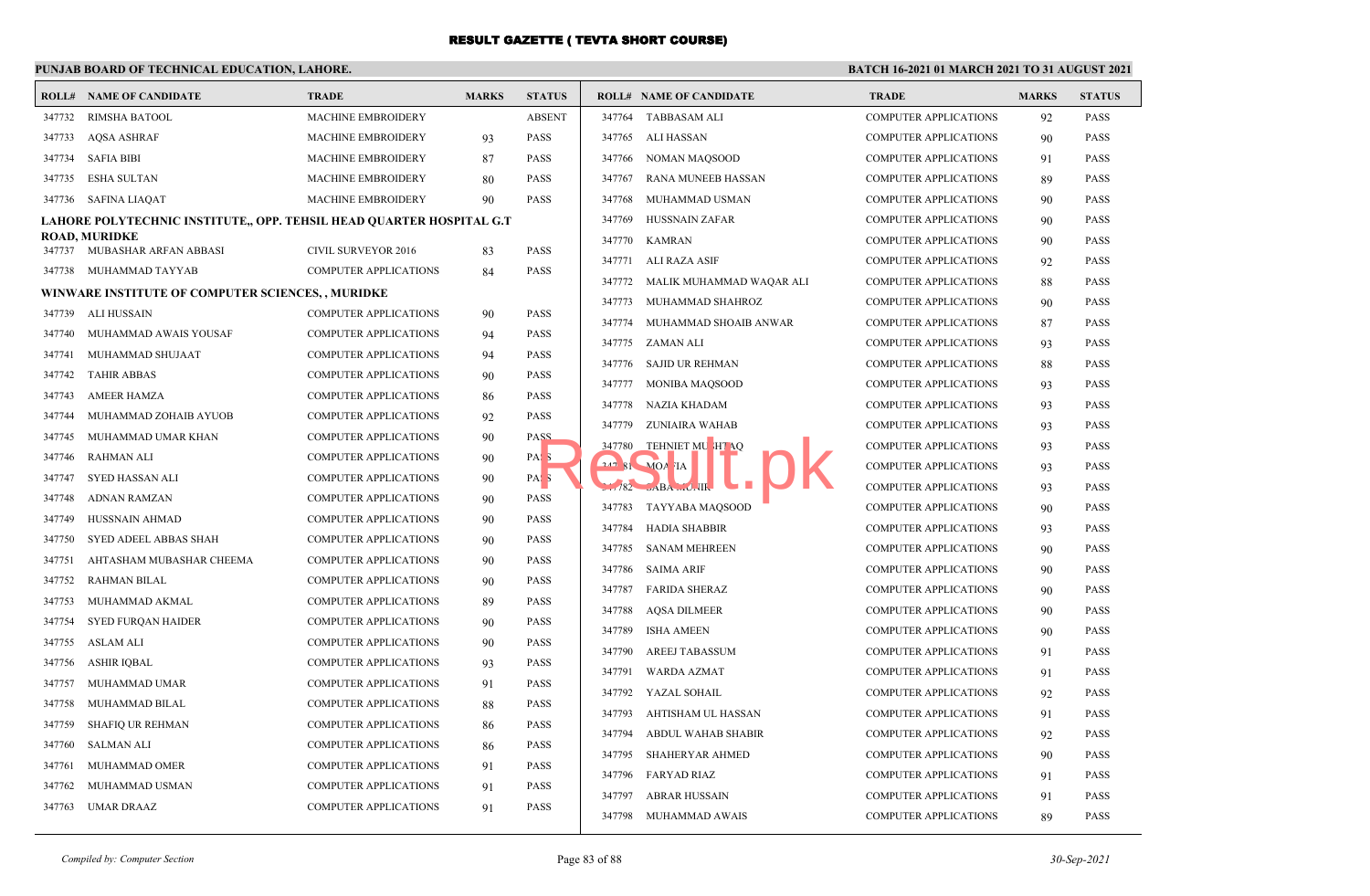|        | PUNJAB BOARD OF TECHNICAL EDUCATION, LAHORE.                       |                              |              |                  |        |                                                                     | <b>BATCH 16-2021 01 MARCH 2021 TO 31 AUGUST 2021</b> |              |                            |
|--------|--------------------------------------------------------------------|------------------------------|--------------|------------------|--------|---------------------------------------------------------------------|------------------------------------------------------|--------------|----------------------------|
|        | <b>ROLL# NAME OF CANDIDATE</b>                                     | <b>TRADE</b>                 | <b>MARKS</b> | <b>STATUS</b>    |        | <b>ROLL# NAME OF CANDIDATE</b>                                      | <b>TRADE</b>                                         | <b>MARKS</b> | <b>STATUS</b>              |
| 347799 | SYED SULAIMAN SHAH                                                 | <b>COMPUTER APPLICATIONS</b> | 90           | <b>PASS</b>      |        | 347833 SADIA                                                        | <b>BEAUTICIAN</b>                                    | 94           | <b>PASS</b>                |
| 347800 | <b>ZAIN SHOUKAT</b>                                                | <b>COMPUTER APPLICATIONS</b> | 91           | PASS             | 347834 | SABIHA                                                              | <b>BEAUTICIAN</b>                                    | 91           | <b>PASS</b>                |
| 347801 | ANWAR ZAIB KHAN                                                    | <b>COMPUTER APPLICATIONS</b> | 90           | <b>PASS</b>      | 347835 | MARYYAM WAHEED                                                      | <b>BEAUTICIAN</b>                                    | 92           | <b>PASS</b>                |
| 347802 | <b>AFTAB SHAH</b>                                                  | <b>COMPUTER APPLICATIONS</b> | 90           | PASS             | 347836 | <b>NEELAM</b>                                                       | <b>BEAUTICIAN</b>                                    | 89           | <b>PASS</b>                |
| 347803 | ABU BAKAR ALI                                                      | <b>COMPUTER APPLICATIONS</b> | 92           | <b>PASS</b>      | 347837 | <b>KAINAT</b>                                                       | <b>BEAUTICIAN</b>                                    | 84           | <b>PASS</b>                |
| 347804 | ZARTASHA TARIQ ALI                                                 | <b>COMPUTER APPLICATIONS</b> | 90           | <b>PASS</b>      | 347838 | IRAM SHAHZADI                                                       | <b>BEAUTICIAN</b>                                    | 91           | <b>PASS</b>                |
| 347805 | AMNA AMJAD                                                         | <b>COMPUTER APPLICATIONS</b> | 91           | <b>PASS</b>      | 347839 | <b>ZANIB FARDOUS</b>                                                | <b>BEAUTICIAN</b>                                    | 92           | <b>PASS</b>                |
| 347806 | <b>FARWA ARSHAD</b>                                                | <b>COMPUTER APPLICATIONS</b> | 90           | <b>PASS</b>      | 347840 | <b>MUQADAS</b>                                                      | <b>BEAUTICIAN</b>                                    | 85           | <b>PASS</b>                |
| 347807 | <b>SANA AFZAAL</b>                                                 | COMPUTER APPLICATIONS        | 90           | <b>PASS</b>      | 347841 | AMINA                                                               | <b>BEAUTICIAN</b>                                    | 91           | <b>PASS</b>                |
| 347808 | <b>UME HABIBA</b>                                                  | <b>COMPUTER APPLICATIONS</b> | 92           | <b>PASS</b>      | 347842 | <b>ROZE ALAM</b>                                                    | <b>BEAUTICIAN</b>                                    | 90           | <b>PASS</b>                |
| 347809 | <b>AZKA</b>                                                        | <b>COMPUTER APPLICATIONS</b> | 90           | <b>PASS</b>      | 347843 | TALBIA IJAZ                                                         | <b>BEAUTICIAN</b>                                    | 86           | <b>PASS</b>                |
| 347810 | RAFIYA BIBI                                                        | <b>COMPUTER APPLICATIONS</b> | 90           | <b>PASS</b>      | 347844 | AMNA BIBI                                                           | <b>BEAUTICIAN</b>                                    | 87           | <b>PASS</b>                |
| 347811 | MUSFIRA KHIZAR HAYAT                                               | <b>COMPUTER APPLICATIONS</b> | 90           | <b>PASS</b>      | 347845 | MARIYA                                                              | DOMESTIC TAILORING                                   | 95           | <b>PASS</b>                |
|        | 347812 SHAMA HANEEF                                                | <b>COMPUTER APPLICATIONS</b> | 90           | <b>PASS</b>      | 347846 | ANAM SARWAR                                                         | DOMESTIC TAILORING                                   | 90           | <b>PASS</b>                |
| 347813 | <b>MISHAL RUJAR</b>                                                | <b>COMPUTER APPLICATIONS</b> | 93           | <b>PASS</b>      | 347847 | <b>SABA REHMAT</b>                                                  | DOMESTIC TAILORING                                   | 92           | <b>PASS</b>                |
| 347814 | <b>ASHMAL ARBAB</b>                                                | <b>COMPUTER APPLICATIONS</b> | 93           | <b>PASS</b>      | 347848 | NISAR FATIMA                                                        | DOMESTIC TAILORING                                   | 92           | <b>PASS</b>                |
| 347815 | ROBINA RANI                                                        | <b>COMPUTER APPLICATIONS</b> | 90           | PAS <sub>5</sub> | 347849 | SAIMA MUSI TA                                                       | DOMESTIC TAILORING                                   | 93           | <b>PASS</b>                |
| 347816 | RANA SAJJAD ALI KHAN                                               | <b>COMPUTER APPLICATIONS</b> | 90           | PA.              |        | $247.50$ SAM A SA EE                                                | DOMESTIC TAILORING                                   | 92           | <b>PASS</b>                |
| 347817 | MUHAMMAD SAJAWAL                                                   | <b>COMPUTER APPLICATIONS</b> | 89           | PAS <sub>3</sub> |        | $-851 - NAN - 1.3A$                                                 | DOMESTIC TAILORING                                   | 90           | <b>PASS</b>                |
| 347818 | <b>KHAWAR HUSSAIN</b>                                              | <b>COMPUTER APPLICATIONS</b> | 90           | <b>PASS</b>      |        | 347852 ARUSHBA                                                      | DOMESTIC TAILORING                                   | 89           | <b>PASS</b>                |
| 347819 | MUHAMMAD NAEEM                                                     | COMPUTER APPLICATIONS        | 92           | <b>PASS</b>      | 347853 | <b>FAREEHA WARIS</b>                                                | DOMESTIC TAILORING                                   |              | <b>ABSENT</b>              |
| 347820 | <b>UMER NISAR</b>                                                  | <b>COMPUTER APPLICATIONS</b> | 89           | <b>PASS</b>      | 347854 | SADDIQUA IFTIKHAR                                                   | DOMESTIC TAILORING                                   | 94           | <b>PASS</b>                |
| 347821 | <b>NABEEL IQBAL</b>                                                | <b>COMPUTER APPLICATIONS</b> | 90           | PASS             | 347855 | YAQOOT SHAHZADI                                                     | DOMESTIC TAILORING                                   | 93           | <b>PASS</b>                |
| 347822 | <b>MARIUM AFTAB</b>                                                | <b>COMPUTER APPLICATIONS</b> | 92           | <b>PASS</b>      | 347856 | WAJEEHA IJAZ                                                        | DOMESTIC TAILORING                                   | 91           | <b>PASS</b>                |
| 347823 | <b>RABIA BASREE</b>                                                | <b>COMPUTER APPLICATIONS</b> | 92           | <b>PASS</b>      |        | 347857 ZAHRA FATIMA                                                 | DOMESTIC TAILORING                                   | 90           | <b>PASS</b>                |
| 347824 | MUNEEB UR REHMAN                                                   | <b>COMPUTER APPLICATIONS</b> | 91           | <b>PASS</b>      |        | <b>GOVERNMENT VOCATIONAL TRAINING INSTITUTE FOR WOMEN, MOHALLAH</b> |                                                      |              |                            |
|        | 347825 AYESHA SIDDIOA                                              | <b>COMPUTER APPLICATIONS</b> | 92           | <b>PASS</b>      |        | <b>INAYAT PURA, PASRUR</b><br>347858 AYESHA                         | <b>BEAUTICIAN</b>                                    | 99           | <b>PASS</b>                |
|        | <b>GOVERNMENT VOCATIONAL TRAINING INSTITUTE FOR WOMEN, , DASKA</b> |                              |              |                  | 347859 | <b>IORA SHAHZADI</b>                                                | <b>BEAUTICIAN</b>                                    | 98           | <b>PASS</b>                |
|        | 347826 FARWA AITASAM                                               | <b>BEAUTICIAN</b>            | 88           | <b>PASS</b>      | 347860 | <b>SAFA TAHIR</b>                                                   | <b>BEAUTICIAN</b>                                    | 99           | <b>PASS</b>                |
| 347827 | <b>MAHA NADEEM</b>                                                 | <b>BEAUTICIAN</b>            | 91           | <b>PASS</b>      | 347861 | <b>ESHA ASHFAQ</b>                                                  | <b>BEAUTICIAN</b>                                    | 95           | <b>PASS</b>                |
| 347828 | AMINA AZAM                                                         | <b>BEAUTICIAN</b>            | 95           | <b>PASS</b>      | 347862 |                                                                     |                                                      |              |                            |
| 347829 | <b>SEHAR NOOR</b>                                                  | <b>BEAUTICIAN</b>            | 93           | <b>PASS</b>      | 347863 | KANWAL SHEHZADI<br><b>MADIHA YAQOOB</b>                             | <b>BEAUTICIAN</b><br><b>BEAUTICIAN</b>               | 96           | <b>PASS</b><br><b>PASS</b> |
| 347830 | <b>SEHRISH RIASAT</b>                                              | <b>BEAUTICIAN</b>            | 92           | <b>PASS</b>      | 347864 | <b>SABA HAYAT</b>                                                   | <b>BEAUTICIAN</b>                                    | 95<br>99     | <b>PASS</b>                |
| 347831 | <b>JAVERIA RASHEED</b>                                             | <b>BEAUTICIAN</b>            | 89           | <b>PASS</b>      | 347865 | ASMA PARVEEN                                                        | <b>BEAUTICIAN</b>                                    | 97           | <b>PASS</b>                |
|        | 347832 RIMSHA                                                      | <b>BEAUTICIAN</b>            |              | <b>ABSENT</b>    |        |                                                                     |                                                      |              |                            |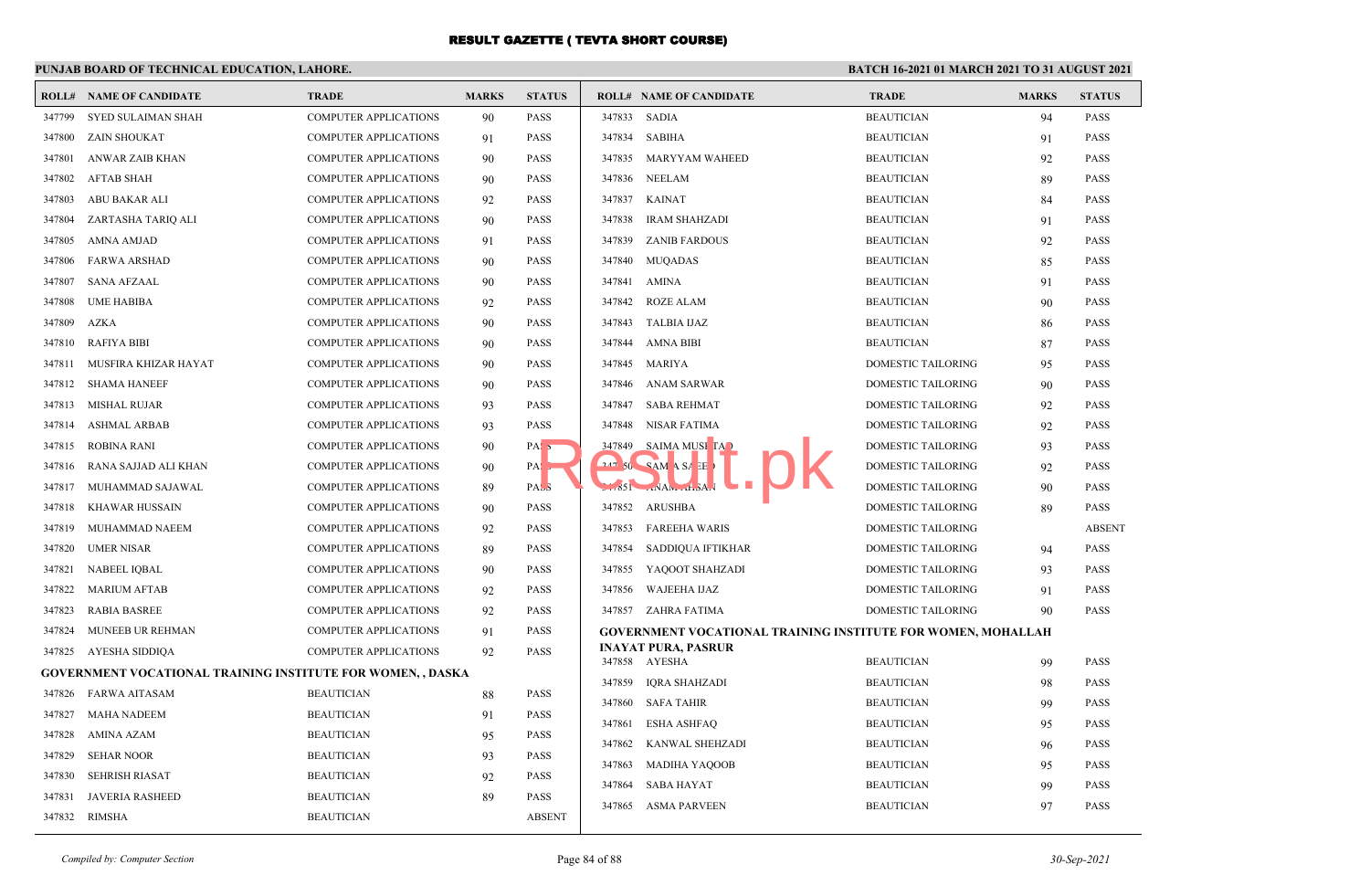### **PUNJAB BOARD OF TECHNICAL EDUCATION, LAHORE.**

|                | <b>ROLL# NAME OF CANDIDATE</b>                                         | <b>TRADE</b>              | <b>MARKS</b> | <b>STATUS</b>    |        | <b>ROLL# NAME OF CANDIDATE</b>                                          | <b>TRADE</b>                 | <b>MARKS</b> | <b>STATUS</b> |
|----------------|------------------------------------------------------------------------|---------------------------|--------------|------------------|--------|-------------------------------------------------------------------------|------------------------------|--------------|---------------|
|                | 347866 SWERA ARSHAD                                                    | <b>BEAUTICIAN</b>         | 99           | <b>PASS</b>      | 347899 | <b>FIZA JAMIL</b>                                                       | <b>BEAUTICIAN</b>            | 94           | <b>PASS</b>   |
| 347867         | <b>SIDRA MUKHTAR</b>                                                   | <b>BEAUTICIAN</b>         | 100          | <b>PASS</b>      | 347900 | <b>AMINA SHABIR</b>                                                     | <b>BEAUTICIAN</b>            | 95           | <b>PASS</b>   |
| 347868         | FEEHA SHAHID                                                           | <b>BEAUTICIAN</b>         | 99           | <b>PASS</b>      | 347901 | <b>IQRA KHALID</b>                                                      | <b>BEAUTICIAN</b>            | 91           | <b>PASS</b>   |
| 347869         | SABAHAT                                                                | <b>BEAUTICIAN</b>         | 95           | <b>PASS</b>      | 347902 | RIMSHA AZHAR                                                            | <b>BEAUTICIAN</b>            | 93           | <b>PASS</b>   |
| 347870         | FIZA KHAN                                                              | <b>BEAUTICIAN</b>         | 99           | <b>PASS</b>      | 347903 | <b>AQSA IFTIKHAR</b>                                                    | <b>BEAUTICIAN</b>            | 95           | <b>PASS</b>   |
| 347871         | <b>HIRA SHABBIR</b>                                                    | <b>BEAUTICIAN</b>         | 98           | <b>PASS</b>      | 347904 | <b>ESHA EHSAN ELAHI</b>                                                 | DOMESTIC TAILORING           | 91           | <b>PASS</b>   |
| 347872         | <b>RABIA MAQSOOD</b>                                                   | DOMESTIC TAILORING        | 87           | <b>PASS</b>      | 347905 | <b>MARYAM SADAQAT</b>                                                   | DOMESTIC TAILORING           | 96           | <b>PASS</b>   |
| 347873         | ANEEHA MARYAM FAROOQ                                                   | <b>DOMESTIC TAILORING</b> | 88           | <b>PASS</b>      | 347906 | <b>KOMAL</b>                                                            | DOMESTIC TAILORING           | 91           | <b>PASS</b>   |
| 347874         | <b>MAIRA SHAFIQUE</b>                                                  | DOMESTIC TAILORING        | 91           | <b>PASS</b>      | 347907 | <b>IRAM SHAHZADI</b>                                                    | DOMESTIC TAILORING           | 92           | <b>PASS</b>   |
| 347875         | <b>FARWA RAFAQAT</b>                                                   | DOMESTIC TAILORING        | 87           | <b>PASS</b>      | 347908 | <b>MUQADAS</b>                                                          | <b>DOMESTIC TAILORING</b>    | 95           | <b>PASS</b>   |
| 347876         | MALEEHA                                                                | <b>DOMESTIC TAILORING</b> | 94           | <b>PASS</b>      | 347909 | <b>BISMA HAMEED</b>                                                     | DOMESTIC TAILORING           | 92           | <b>PASS</b>   |
| 347877         | <b>AROOSA SHOKUAT</b>                                                  | DOMESTIC TAILORING        | 95           | <b>PASS</b>      | 347910 | <b>SAIRA ZULFIQAR</b>                                                   | DOMESTIC TAILORING           | 93           | <b>PASS</b>   |
|                | 347878 SANA FATIMA                                                     | DOMESTIC TAILORING        | 95           | <b>PASS</b>      | 347911 | <b>FARWA ABBAS</b>                                                      | DOMESTIC TAILORING           | 92           | <b>PASS</b>   |
|                | <b>GOVERNMENT VOCATIONAL TRAINING INSTITUTE FOR WOMEN, PARIS ROAD,</b> |                           |              |                  | 347912 | HAZAIMA SIKANDER                                                        | <b>DOMESTIC TAILORING</b>    | 93           | <b>PASS</b>   |
| <b>SIALKOT</b> | 347879 FAIZA AKRAM                                                     | <b>BEAUTICIAN</b>         | 88           | <b>PASS</b>      | 347913 | <b>RAFIA BIBI</b>                                                       | DOMESTIC TAILORING           | 94           | <b>PASS</b>   |
| 347880         | <b>IQRA</b>                                                            | <b>BEAUTICIAN</b>         | 95           | PASS             |        | 347914 SHAHAR BANO                                                      | DOMESTIC TAILORING           |              | <b>ABSENT</b> |
| 347881         | <b>RAFIA SHAHZADI</b>                                                  | <b>BEAUTICIAN</b>         | 92           | PAS <sub>3</sub> |        | 347915 SYEDA RUBA B Z AHRA                                              | <b>DOMESTIC TAILORING</b>    |              | <b>ABSENT</b> |
| 347882         | <b>QAUSER BIBI</b>                                                     | <b>BEAUTICIAN</b>         |              | AB ENT           |        | $16$ SIDR MI BARIF                                                      | DOMESTIC TAILORING           | 94           | <b>PASS</b>   |
| 347883         | <b>MEHROZ ZUBAIR</b>                                                   | <b>BEAUTICIAN</b>         | 93           | <b>PASS</b>      |        | $17$ $2$ $M$ $47$ $2$ $M$                                               | DOMESTIC TAILORING           | 96           | <b>PASS</b>   |
| 347884         | <b>SANA ASHRAF</b>                                                     | <b>BEAUTICIAN</b>         | 92           | <b>PASS</b>      |        | 347918 AMINA GHALIB                                                     | DOMESTIC TAILORING           | 92           | <b>PASS</b>   |
| 347885         | <b>AROOJ FATIMA</b>                                                    | <b>BEAUTICIAN</b>         | 95           | <b>PASS</b>      |        | <b>GOVT COLLEGE OF TECHNOLOGY, PARIS ROAD, SIALKOT</b>                  |                              |              |               |
| 347886         | <b>SAMAR SHABIR</b>                                                    | <b>BEAUTICIAN</b>         | 95           | <b>PASS</b>      |        | 347919 SAMEED                                                           | COMPUTER APPLICATIONS        | 82           | <b>PASS</b>   |
| 347887         | <b>HUMAMA BUTT</b>                                                     | <b>BEAUTICIAN</b>         | 92           | <b>PASS</b>      | 347920 | KHIZAR HUSSAIN                                                          | COMPUTER APPLICATIONS        | 87           | <b>PASS</b>   |
| 347888         | <b>SEERAT FATIMA</b>                                                   | <b>BEAUTICIAN</b>         | 93           | <b>PASS</b>      | 347921 | <b>ABDUL GHAFAR</b>                                                     | COMPUTER APPLICATIONS        | 83           | <b>PASS</b>   |
| 347889         | <b>AMNA BATOOL</b>                                                     | <b>BEAUTICIAN</b>         | 93           | <b>PASS</b>      | 347922 | <b>HAMD YUSAF</b>                                                       | <b>COMPUTER APPLICATIONS</b> | 86           | <b>PASS</b>   |
| 347890         | <b>MALIHA YASMIN</b>                                                   | <b>BEAUTICIAN</b>         | 96           | <b>PASS</b>      | 347923 | MARIA MUBARIK                                                           | <b>COMPUTER APPLICATIONS</b> | 90           | <b>PASS</b>   |
| 347891         | <b>ANUM SHAHZADI</b>                                                   | <b>BEAUTICIAN</b>         | 94           | <b>PASS</b>      | 347924 | MUHAMMAD AAYAN                                                          | ELECTRICAL WIRING            | 72           | <b>PASS</b>   |
| 347892         | <b>AYESHA SALEEM</b>                                                   | <b>BEAUTICIAN</b>         | 95           | <b>PASS</b>      | 347925 | MALIK REHAN ALI                                                         | ELECTRICAL WIRING            | 72           | <b>PASS</b>   |
| 347893         | <b>ANSA ISHTAQ</b>                                                     | <b>BEAUTICIAN</b>         | 94           | <b>PASS</b>      | 347926 | <b>USAMA</b>                                                            | ELECTRICAL WIRING            | 72           | <b>PASS</b>   |
| 347894         | <b>SHAZIA YAQOOB</b>                                                   | <b>BEAUTICIAN</b>         | 92           | <b>PASS</b>      | 347927 | <b>SHAHERYAR</b>                                                        | ELECTRICAL WIRING            |              | <b>ABSENT</b> |
| 347895         | SYEDA MARYAM ABBAS                                                     | <b>BEAUTICIAN</b>         | 92           | <b>PASS</b>      | 347928 | <b>ROHAIL</b>                                                           | ELECTRICAL WIRING            |              | <b>ABSENT</b> |
| 347896         | <b>ESHA JABAR</b>                                                      | <b>BEAUTICIAN</b>         | 95           | <b>PASS</b>      |        | 347929 SYED UMAIR RAZA                                                  | ELECTRICAL WIRING            | 74           | <b>PASS</b>   |
| 347897         | <b>SAIMA RANI</b>                                                      | <b>BEAUTICIAN</b>         | 93           | <b>PASS</b>      |        | <b>GOVT. TECHNICAL TRAINING CENTRE (MALE), OPP. FOOD PALACE, BUCHAR</b> |                              |              |               |
| 347898         | IQRA FARDOUS                                                           | <b>BEAUTICIAN</b>         | 92           | <b>PASS</b>      |        | KHANA ROAD SAMBRIAL, SIALKOT<br>347930 IMMAD ALI                        | PLUMBER 2016                 | 86           | <b>PASS</b>   |
|                |                                                                        |                           |              |                  |        |                                                                         |                              |              |               |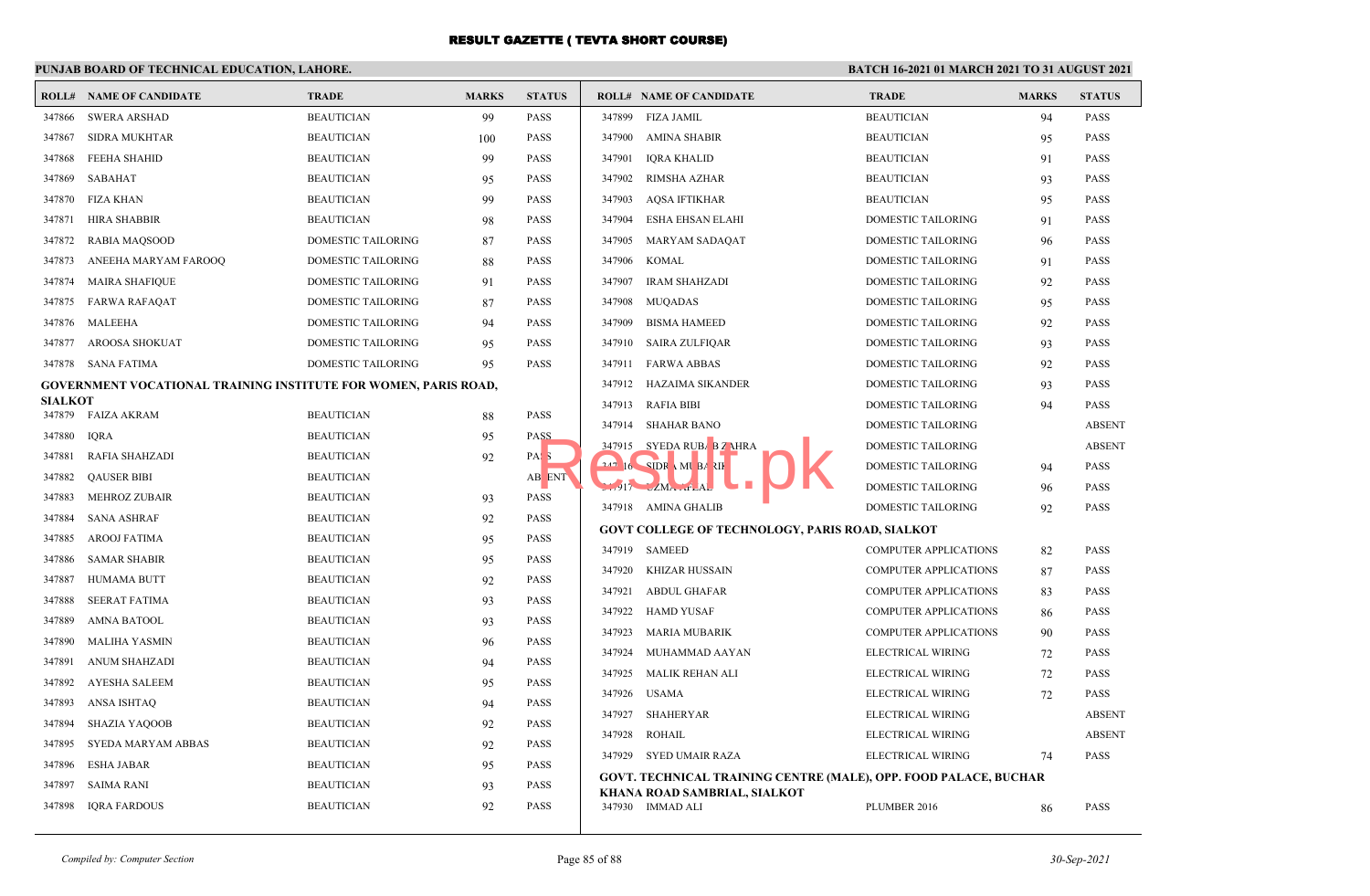#### **PUNJAB BOARD OF TECHNICAL EDUCATION, LAHORE. BATCH 16-2021 01 MARCH 2021 TO 31 AUGUST 2021 ROLL# NAME OF CANDIDATE TRADE MARKS STATUS ROLL# NAME OF CANDIDATE TRADE MARKS STATUS RACHINA INSTITUTE OF TECHNICAL EDUCATION, ZAFAR ALI ROAD, SIALKOT** 347931 MUHAMMAD ABDULLAH CIVIL SURVEYOR 2016 82 PASS 347932 SARFARAZ KHAN CIVIL SURVEYOR 2016 85 PASS 347933 ISRAR AHMAD CIVIL SURVEYOR 2016 81 PASS 347934 JUNAID TARIQ CIVIL SURVEYOR 2016 80 PASS 347935 ZEESHAN ALI BHATTI CIVIL SURVEYOR 2016 90 PASS **ROYAL COLLEGE OF TECHNOLOGY,, G.T ROAD, SAMBRIAL, SIALKOT** 347936 MUHAMMAD USMAN ALI AUTOCAD 2016 94 PASS 347937 SHAHROZ HUSSAIN AUTOCAD 2016 93 PASS 347938 HAFIZ MUHAMMAD TARIQ HAFEEZ AUTOCAD 2016 91 PASS 347939 NAUMAN AUTOCAD 2016 94 PASS 347940 BASIT ALI CHEEMA AUTOCAD 2016 90 PASS 347941 KHAWAR ILYAS CHEEMA AUTOCAD 2016 91 PASS 347942 DANISH ALI AUTOCAD 2016 92 PASS 347943 HAMZA RASHEED AUTOCAD 2016 87 PASS 347944 MUHAMMAD ARSLAN AUTOCAD 2016 88 PASS **GOVERNMENT VOCATIONAL TRAINING INSTITUTE FOR WOMEN, NEAR ISLAMIYA GROUND CHOWAK KACHHA, GOJRA** 347945 SAMIA ZAFAR BEAUTICIAN BEAUTICIAN AB<mark>ENT</mark> 347946 TAYYABA GHAFFAR BEAUTICIAN 86 PASS 347947 AMNA ANWAR BEAUTICIAN 86 PASS 347948 ANGEL BEAUTICIAN 80 PASS 347949 FARAH NIAZ BEAUTICIAN 89 PASS 347950 SABA NIAZ BEAUTICIAN 89 PASS 347951 MALAIKA AZAM BEAUTICIAN 87 PASS 347952 SHAMAILA YOUNAS BEAUTICIAN 88 PASS 347953 IRAM FATIMA BEAUTICIAN 83 PASS 347954 AQSA IDREES BEAUTICIAN 92 PASS 347955 NIDA KHALID BEAUTICIAN 92 PASS 347956 HUZAIRA FAREED BEAUTICIAN 84 PASS 347957 MOUZZMA TARIQ BEAUTICIAN 84 PASS 347958 ZIRWA SHAFUQ BEAUTICIAN 94 PASS 347959 SAIMA MUZAFAR BEAUTICIAN 93 PASS 347960 HAFIZA AROOJ FATIMA BEAUTICIAN 88 PASS 347961 FAZEELAT BEAUTICIAN 84 PASS 347962 KHADIJA BIBI BEAUTICIAN ABSENT 347963 SAIMA JAMIL BEAUTICIAN 82 PASS 347964 MARIA SALEEM BEAUTICIAN 94 PASS 347965 RAQIA ZAFAR BEAUTICIAN 94 PASS 347966 SAMREEN ASGHAR BEAUTICIAN 85 PASS 347967 FARWA BEAUTICIAN ABSENT 347968 KISHMAL RAFIA BEAUTICIAN 92 PASS 347969 SOBIA ZAFAR BEAUTICIAN 95 PASS 347970 IQRA BEAUTICIAN 83 PASS 347971 SHUMAILA ASHRAF BEAUTICIAN ABSENT 347972 AASIA YOUSAF BEAUTICIAN 85 PASS 347973 ZARNIGAR BEAUTICIAN 82 PASS 347974 AMINA SHAFQAT BEAUTICIAN 89 PASS 347975 SHAMAILA PARVEEN BEAUTICIAN 88 PASS 347976 NAFISA ILYAS BEAUTICIAN 82 PASS 347977 KHADIJA BEAUTICIAN 89 PASS 347978 ALIA RIAZ **BEAUTICIAN** 84 PASS <sup>347</sup>79 AYE HA MUTA A **BEAUTICIAN** 84 PASS 347980 AMINA PARVEEN BEAUTICIAN 77 PASS 347981 SARA BUKHARI BEAUTICIAN 78 PASS 347982 RIMSHA NAZ BEAUTICIAN 86 PASS 347983 SHAFAQ TAJAMAL BEAUTICIAN 95 PASS 347984 SAADIA PARVEEN BEAUTICIAN 85 PASS 347985 SHAIZA ASLAM BEAUTICIAN 79 PASS 347986 PARI SHAMAIL BEAUTICIAN 83 PASS 347987 NIMRA MANAWAR BEAUTICIAN 92 PASS 347988 HINA MUNAWAR BEAUTICIAN 91 PASS 347989 TEHMINA PARVEEN BEAUTICIAN 92 PASS 347990 NAILA IQBAL COMPUTER APPLICATIONS 88 PASS 347991 NIDA COMPUTER APPLICATIONS 85 PASS 347992 AYESHA KHATOON COMPUTER APPLICATIONS 90 PASS 347993 MOMINA FATIMA COMPUTER APPLICATIONS 93 PASS 347994 TAHIRA BATOOL COMPUTER APPLICATIONS 83 PASS 347995 AMINA PERVEEN COMPUTER APPLICATIONS 93 PASS B ENT (347978 ALIA RIAZ HA JU TA A DENT A SERVE HA JU TA A DENT

347996 SAIRA BILAL COMPUTER APPLICATIONS 93 PASS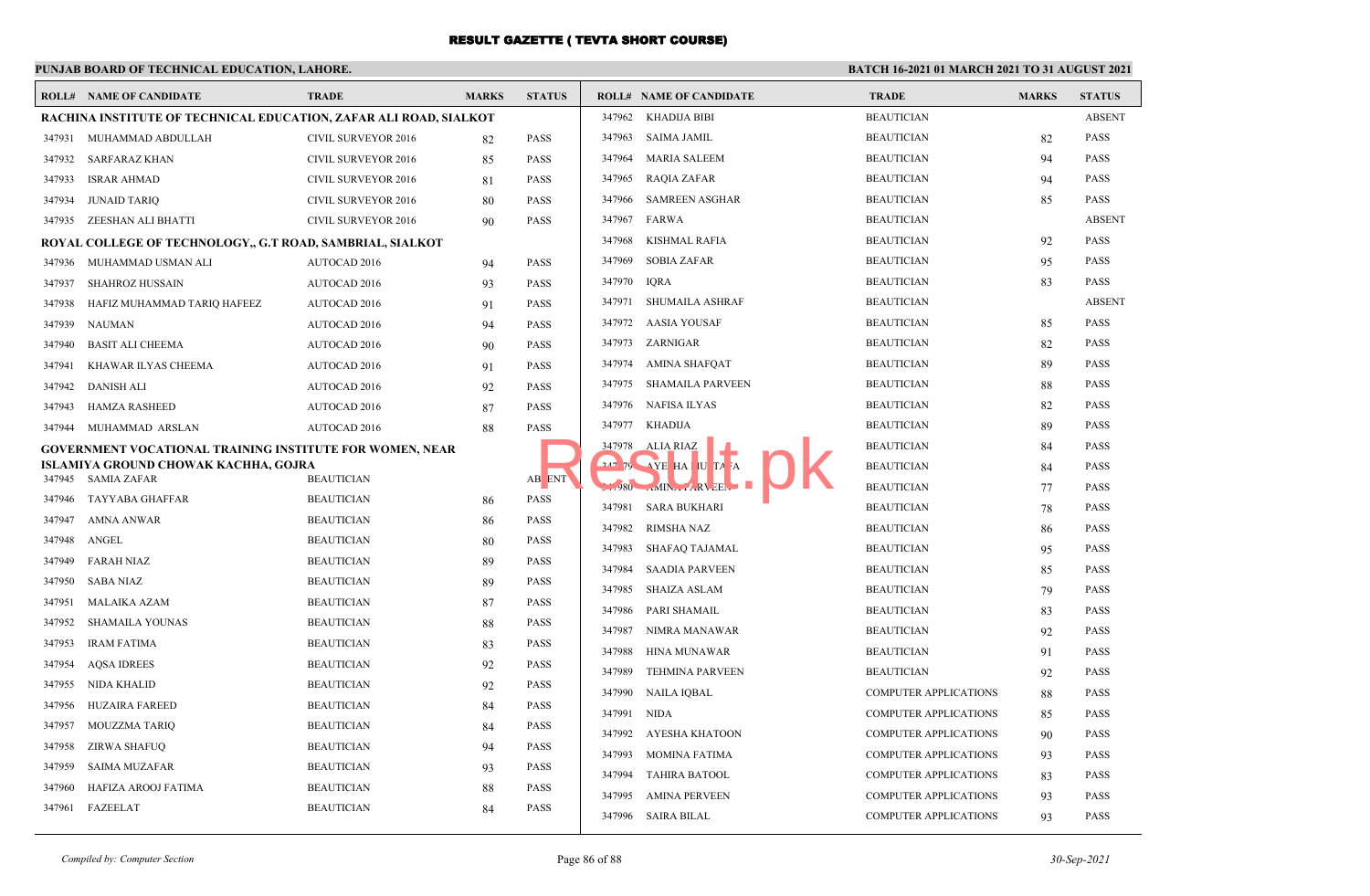### **PUNJAB BOARD OF TECHNICAL EDUCATION, LAHORE.**

|        | <b>ROLL# NAME OF CANDIDATE</b> | <b>TRADE</b>                 | <b>MARKS</b> | <b>STATUS</b>    |               | <b>ROLL# NAME OF CANDIDATE</b>                                                                                             | <b>TRADE</b>                 | <b>MARKS</b> | <b>STATUS</b> |
|--------|--------------------------------|------------------------------|--------------|------------------|---------------|----------------------------------------------------------------------------------------------------------------------------|------------------------------|--------------|---------------|
| 347997 | <b>IRAM SHAHZADI</b>           | <b>COMPUTER APPLICATIONS</b> | 97           | <b>PASS</b>      | 348032        | <b>RIMSHA SARDAR</b>                                                                                                       | <b>DOMESTIC TAILORING</b>    | 95           | <b>PASS</b>   |
| 347998 | <b>HIRA AFZAL</b>              | <b>COMPUTER APPLICATIONS</b> | 96           | <b>PASS</b>      | 348033        | MARIA AMJAD                                                                                                                | DOMESTIC TAILORING           | 92           | <b>PASS</b>   |
| 347999 | <b>MAFIA SHAUKAT</b>           | <b>COMPUTER APPLICATIONS</b> | 95           | <b>PASS</b>      | 348034        | <b>FARAH ABBAS</b>                                                                                                         | <b>DOMESTIC TAILORING</b>    | 95           | <b>PASS</b>   |
| 348000 | <b>FARAH TAHIR</b>             | <b>COMPUTER APPLICATIONS</b> | 96           | <b>PASS</b>      | 348035        | ANDLEEB FATIMA                                                                                                             | DOMESTIC TAILORING           | 89           | <b>PASS</b>   |
| 348001 | <b>FATIMA NOOR</b>             | <b>COMPUTER APPLICATIONS</b> | 90           | <b>PASS</b>      | 348036        | SABEEHA AKRAM                                                                                                              | DOMESTIC TAILORING           | 91           | <b>PASS</b>   |
| 348002 | <b>ZAHRA NOOR</b>              | <b>COMPUTER APPLICATIONS</b> | 92           | <b>PASS</b>      | 348037        | RAKHSHANDA RASHEED                                                                                                         | DOMESTIC TAILORING           | 85           | <b>PASS</b>   |
| 348003 | <b>CYNTHIA ZAHID</b>           | <b>COMPUTER APPLICATIONS</b> |              | <b>ABSENT</b>    | 348038        | SANA AZIZ                                                                                                                  | DOMESTIC TAILORING           |              | <b>ABSENT</b> |
| 348004 | <b>IRUM ZULFIQAR</b>           | <b>COMPUTER APPLICATIONS</b> | 88           | <b>PASS</b>      | 348039        | AYESHA LIAQAT                                                                                                              | DOMESTIC TAILORING           | 87           | <b>PASS</b>   |
| 348005 | <b>BUSHRA RAFIQ</b>            | <b>COMPUTER APPLICATIONS</b> | 86           | <b>PASS</b>      | 348040        | SABA ILYAS                                                                                                                 | DOMESTIC TAILORING           |              | <b>ABSENT</b> |
| 348006 | <b>SIDRA ISHFAQ</b>            | <b>COMPUTER APPLICATIONS</b> | 78           | <b>PASS</b>      | 348041        | AMNA ASHFAQ                                                                                                                | <b>DOMESTIC TAILORING</b>    | 86           | <b>PASS</b>   |
| 348007 | <b>AMMARA MOEEN</b>            | <b>COMPUTER APPLICATIONS</b> | 90           | <b>PASS</b>      | 348042        | AMINA ABBAS                                                                                                                | DOMESTIC TAILORING           | 92           | <b>PASS</b>   |
| 348008 | <b>ATIQA SABIR</b>             | <b>COMPUTER APPLICATIONS</b> | 91           | <b>PASS</b>      | 348043        | ABIDAH NASREEN                                                                                                             | DOMESTIC TAILORING           | 93           | <b>PASS</b>   |
| 348009 | RIMSHA ARSHAD                  | COMPUTER APPLICATIONS        | 90           | <b>PASS</b>      |               | TOBA TEK SINGH POLYTECHNIC INSTITUTE,, P-448, GREEN TOWN JHANG ROAD,                                                       |                              |              |               |
| 348010 | ZAINAB                         | <b>COMPUTER APPLICATIONS</b> | 90           | <b>PASS</b>      | <b>GOJRA</b>  | 348044 WALEED NASIR                                                                                                        | COMPUTER APPLICATIONS        |              | <b>PASS</b>   |
| 348011 | HINA KHALIL                    | <b>COMPUTER APPLICATIONS</b> |              | <b>ABSENT</b>    | 348045        | MUHAMMAD ASFAR JAVED                                                                                                       | <b>COMPUTER APPLICATIONS</b> | 93           | <b>PASS</b>   |
| 348012 | SONAINA RAMZAN                 | <b>COMPUTER APPLICATIONS</b> | 90           | <b>PASS</b>      | 348046        | MUHAMMAD ZEESHAN                                                                                                           | <b>COMPUTER APPLICATIONS</b> | 95<br>92     | <b>PASS</b>   |
| 348013 | AMINA BIBI                     | <b>COMPUTER APPLICATIONS</b> |              | AB ENT           |               | $24.947 \rightarrow H$ HAICLE                                                                                              | <b>COMPUTER APPLICATIONS</b> |              | <b>PASS</b>   |
| 348014 | SHAMAILA KANWAL                | <b>COMPUTER APPLICATIONS</b> | 95           | $PA$ :           |               | 348048 M SI AH RS IA                                                                                                       | <b>COMPUTER APPLICATIONS</b> | 91<br>97     | <b>PASS</b>   |
| 348015 | <b>MINAHIL SHAHID</b>          | <b>DOMESTIC TAILORING</b>    | 84           | PAS <sub>3</sub> |               |                                                                                                                            |                              |              |               |
| 348016 | <b>MARIA MEHBOOB</b>           | DOMESTIC TAILORING           | 91           | <b>PASS</b>      |               | <b>GOVERNMENT VOCATIONAL TRAINING INSTITUTE FOR WOMEN, NEAR</b><br>DISTRICT EDUCATION (MEN) AKAL WALA ROAD, TOBA TEK SINGH |                              |              |               |
| 348017 | <b>KIRAN SHEHZADI</b>          | <b>DOMESTIC TAILORING</b>    | 91           | <b>PASS</b>      |               | 348049 UMMEY WAROA                                                                                                         | <b>BEAUTICIAN</b>            | 79           | <b>PASS</b>   |
| 348018 | <b>SUMREEN ALI</b>             | DOMESTIC TAILORING           | 90           | <b>PASS</b>      | 348050        | TAYYABA SHABIR                                                                                                             | <b>BEAUTICIAN</b>            |              | <b>ABSENT</b> |
| 348019 | <b>FEEZA IRSHAD</b>            | <b>DOMESTIC TAILORING</b>    | 91           | <b>PASS</b>      | 348051        | AFSHAN SHAHZADI                                                                                                            | <b>BEAUTICIAN</b>            | 87           | <b>PASS</b>   |
| 348020 | <b>AYESHA BIBI</b>             | <b>DOMESTIC TAILORING</b>    | 88           | <b>PASS</b>      | 348052        | ABIDA ASLAM                                                                                                                | <b>BEAUTICIAN</b>            | 82           | <b>PASS</b>   |
| 348021 | HUMAIRA MUNAWAR                | <b>DOMESTIC TAILORING</b>    | 84           | <b>PASS</b>      | 348053        | <b>MUBEEN AFZAL</b>                                                                                                        | <b>BEAUTICIAN</b>            | 80           | <b>PASS</b>   |
| 348022 | HAFIZA SADIA BASHIR            | DOMESTIC TAILORING           |              | <b>ABSENT</b>    | 348054        | <b>ERSA NASEEM</b>                                                                                                         | <b>BEAUTICIAN</b>            |              | <b>ABSENT</b> |
| 348023 | <b>BUSHRA NAZ</b>              | <b>DOMESTIC TAILORING</b>    | 94           | <b>PASS</b>      | 348055        | KHANSA MANZOOR                                                                                                             | <b>BEAUTICIAN</b>            | 83           | <b>PASS</b>   |
| 348024 | <b>IRUM NASEER</b>             | <b>DOMESTIC TAILORING</b>    | 85           | <b>PASS</b>      | 348056        | <b>TAFSEER FATIMA</b>                                                                                                      | <b>BEAUTICIAN</b>            | 88           | <b>PASS</b>   |
| 348025 | <b>FREEHA KHANUM</b>           | DOMESTIC TAILORING           | 93           | <b>PASS</b>      | 348057        | <b>ASHAM WASEEM</b>                                                                                                        | <b>BEAUTICIAN</b>            | 87           | <b>PASS</b>   |
| 348026 | <b>NIMRA</b>                   | DOMESTIC TAILORING           | 92           | <b>PASS</b>      | 348058        | UMME HABIBA                                                                                                                | <b>BEAUTICIAN</b>            | 87           | <b>PASS</b>   |
| 348027 | ZOYA                           | DOMESTIC TAILORING           | 86           | <b>PASS</b>      | 348059        | <b>RIDA FATIMA</b>                                                                                                         | <b>BEAUTICIAN</b>            |              | <b>ABSENT</b> |
| 348028 | <b>MADIHA GULZAR</b>           | <b>DOMESTIC TAILORING</b>    | 83           | <b>PASS</b>      | 348060        | SAMRA RIAZ                                                                                                                 | <b>BEAUTICIAN</b>            | 87           | <b>PASS</b>   |
| 348029 | <b>SIDRA NAVEED</b>            | DOMESTIC TAILORING           |              | <b>ABSENT</b>    | 348061 AYESHA |                                                                                                                            | <b>BEAUTICIAN</b>            | 87           | <b>PASS</b>   |
| 348030 | AMINA BIBI                     | <b>DOMESTIC TAILORING</b>    | 87           | <b>PASS</b>      | 348062        | HAMIDA MARIM                                                                                                               | <b>BEAUTICIAN</b>            | 85           | <b>PASS</b>   |
|        | 348031 MARIA AFZAL             | DOMESTIC TAILORING           | 91           | <b>PASS</b>      | 348063        | TAIBA MAHMOOD                                                                                                              | <b>BEAUTICIAN</b>            | 84           | PASS          |
|        |                                |                              |              |                  |               |                                                                                                                            |                              |              |               |